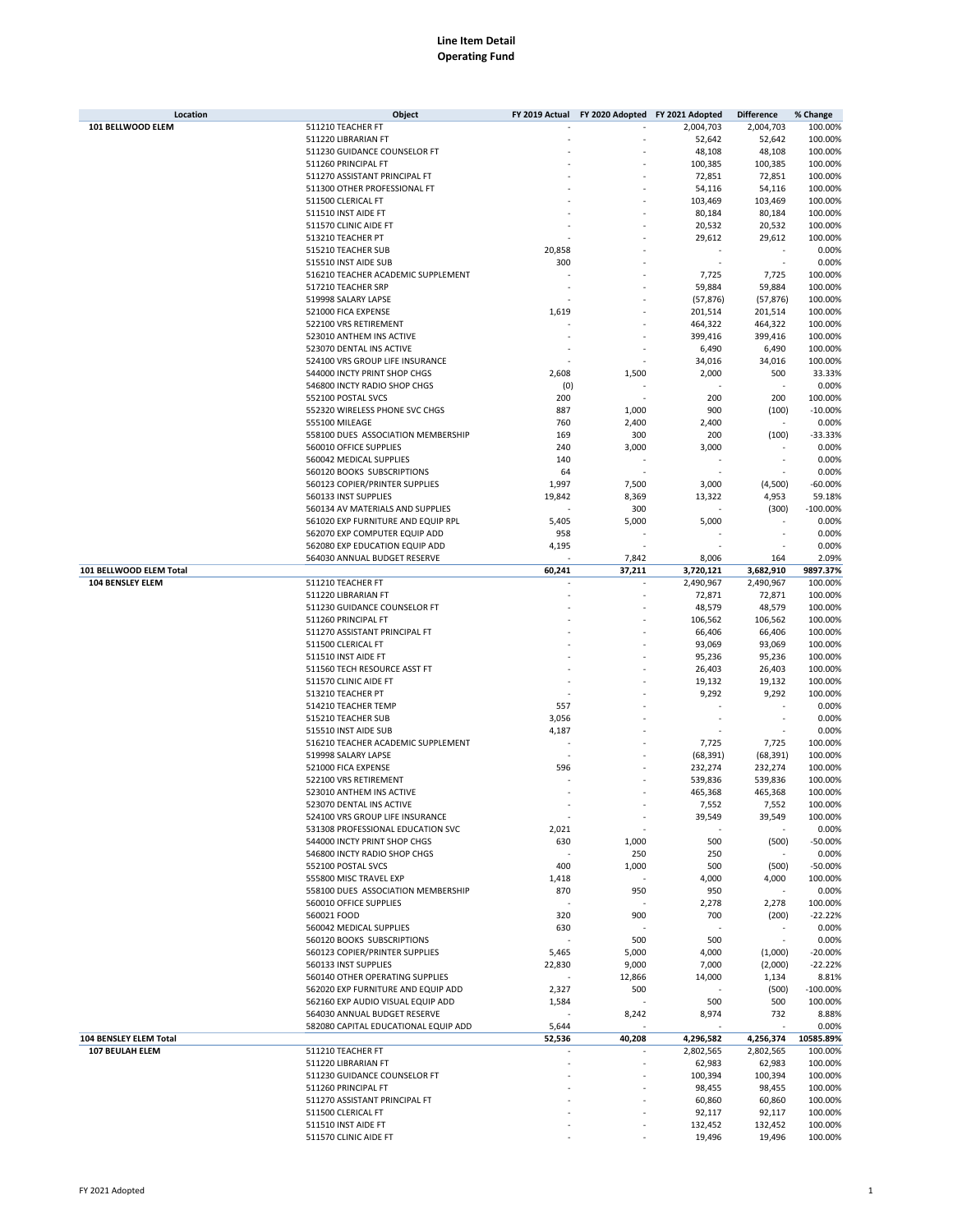| Location               | Object                             | FY 2019 Actual | FY 2020 Adopted FY 2021 Adopted |           | <b>Difference</b>        | % Change           |
|------------------------|------------------------------------|----------------|---------------------------------|-----------|--------------------------|--------------------|
|                        | 513210 TEACHER PT                  |                |                                 | 80,703    | 80,703                   | 100.00%            |
|                        | 513230 GUIDANCE COUNSELOR PT       |                |                                 | 10,094    | 10,094                   | 100.00%            |
|                        | 515210 TEACHER SUB                 | 12,672         |                                 |           |                          | 0.00%              |
|                        | 515510 INST AIDE SUB               | 192            |                                 |           | ٠                        | 0.00%              |
|                        | 515570 CLINICAL AIDE SUB           | 728            |                                 |           | ä,                       | 0.00%              |
|                        | 516210 TEACHER ACADEMIC SUPPLEMENT |                |                                 | 7,725     | 7,725                    | 100.00%            |
|                        | 517270 ASSISTANT PRINCIPAL SRP     |                |                                 | 82,320    | 82,320                   | 100.00%            |
|                        | 519998 SALARY LAPSE                |                |                                 | (77, 042) | (77, 042)                | 100.00%            |
|                        | 521000 FICA EXPENSE                | 1,040          |                                 | 271,585   | 271,585                  | 100.00%            |
|                        | 522100 VRS RETIREMENT              |                |                                 | 617,151   | 617,151                  | 100.00%            |
|                        | 523010 ANTHEM INS ACTIVE           |                |                                 | 538,648   | 538,648                  | 100.00%            |
|                        | 523070 DENTAL INS ACTIVE           |                |                                 | 8,732     | 8,732                    | 100.00%            |
|                        | 524100 VRS GROUP LIFE INSURANCE    |                |                                 | 45,209    | 45,209                   | 100.00%            |
|                        | 539999 OTHER CONTRACTUAL SVCS      | 65             |                                 | 100       | 100                      | 100.00%            |
|                        | 544000 INCTY PRINT SHOP CHGS       | 1,946          | 1,500                           | 1,800     | 300                      | 20.00%             |
|                        | 546800 INCTY RADIO SHOP CHGS       | 1,281          | 1,500                           | 2,000     | 500                      | 33.33%             |
|                        | 552100 POSTAL SVCS                 | 246            | 300                             | 300       | ÷                        | 0.00%              |
|                        | 552320 WIRELESS PHONE SVC CHGS     | 583            | 600                             | 1,080     | 480                      | 80.00%             |
|                        | 558100 DUES ASSOCIATION MEMBERSHIP | 60             | 300                             | 300       |                          | 0.00%              |
|                        | 560010 OFFICE SUPPLIES             |                | 300                             |           | (300)                    | $-100.00%$         |
|                        | 560021 FOOD                        | 1,614          | 1,000                           | 1,650     | 650                      | 65.00%             |
|                        | 560042 MEDICAL SUPPLIES            | 680            |                                 |           |                          | 0.00%              |
|                        | 560123 COPIER/PRINTER SUPPLIES     | 12,769         | 5,000                           | 5,000     | $\overline{\phantom{a}}$ | 0.00%              |
|                        | 560133 INST SUPPLIES               | 32,813         | 31,671                          | 31,486    | (185)                    | $-0.58%$           |
|                        | 560141 EXP SOFTWARE                | 2,491          |                                 | 5,200     | 5,200                    | 100.00%            |
|                        | 562020 EXP FURNITURE AND EQUIP ADD | 2,135          |                                 | 1,000     | 1,000                    | 100.00%            |
|                        | 562070 EXP COMPUTER EQUIP ADD      |                | 7,000                           | 750       | (6, 250)                 | $-89.29%$          |
|                        | 562160 EXP AUDIO VISUAL EQUIP ADD  |                |                                 | 660       | 660                      | 100.00%            |
|                        | 564030 ANNUAL BUDGET RESERVE       |                | 12,293                          | 13,332    | 1,039                    | 8.45%              |
| 107 BEULAH ELEM Total  |                                    | 71,316         | 61,464                          | 5,019,105 | 4,957,641                | 8065.93%           |
| 110 BON AIR ELEM       | 511210 TEACHER FT                  |                |                                 | 2,165,798 | 2,165,798                | 100.00%            |
|                        | 511220 LIBRARIAN FT                |                | ٠                               | 52,642    | 52,642                   | 100.00%            |
|                        | 511230 GUIDANCE COUNSELOR FT       |                |                                 | 52,712    | 52,712                   | 100.00%            |
|                        | 511260 PRINCIPAL FT                |                |                                 | 91,402    | 91,402                   | 100.00%            |
|                        | 511270 ASSISTANT PRINCIPAL FT      |                |                                 | 65,749    | 65,749                   | 100.00%            |
|                        | 511500 CLERICAL FT                 |                |                                 | 96,576    | 96,576                   | 100.00%            |
|                        | 511510 INST AIDE FT                |                |                                 | 95,983    | 95,983                   | 100.00%            |
|                        | 511560 TECH RESOURCE ASST FT       |                |                                 | 25,908    | 25,908                   | 100.00%            |
|                        | 511570 CLINIC AIDE FT              |                |                                 | 17,829    | 17,829                   | 100.00%            |
|                        | 514210 TEACHER TEMP                | 1,538          | 2,060                           | 1,944     | (116)                    | $-5.63%$           |
|                        | 515210 TEACHER SUB                 | 7,570          |                                 |           |                          | 0.00%              |
|                        | 515510 INST AIDE SUB               | 1,126          |                                 |           |                          | 0.00%              |
|                        | 516210 TEACHER ACADEMIC SUPPLEMENT |                | ٠                               | 7,725     | 7,725                    | 100.00%            |
|                        | 519998 SALARY LAPSE                |                |                                 | (60, 276) | (60, 276)                | 100.00%            |
|                        | 521000 FICA EXPENSE                | 783            | 158                             | 204,582   |                          | 204,424 129382.28% |
|                        | 522100 VRS RETIREMENT              |                |                                 | 476,431   | 476,431                  | 100.00%            |
|                        | 523010 ANTHEM INS ACTIVE           |                | ٠                               | 414,072   | 414,072                  | 100.00%            |
|                        | 523070 DENTAL INS ACTIVE           |                |                                 | 6,726     | 6,726                    | 100.00%            |
|                        | 524100 VRS GROUP LIFE INSURANCE    |                |                                 | 34,905    | 34,905                   | 100.00%            |
|                        | 544000 INCTY PRINT SHOP CHGS       | 1,238          | 2,250                           | 1,300     | (950)                    | $-42.22%$          |
|                        | 546800 INCTY RADIO SHOP CHGS       | 1,672          | 700                             | 1,200     | 500                      | 71.43%             |
|                        | 552100 POSTAL SVCS                 | 300            | 300                             | 300       |                          | 0.00%              |
|                        | 555800 MISC TRAVEL EXP             | 478            | 450                             | 450       |                          | 0.00%              |
|                        | 558100 DUES ASSOCIATION MEMBERSHIP | 485            | 900                             | 960       | 60                       | 6.67%              |
|                        | 560010 OFFICE SUPPLIES             | 1,189          | 2,000                           | 1,940     | (60)                     | $-3.00%$           |
|                        | 560021 FOOD                        | 345            | 400                             | 400       |                          | 0.00%              |
|                        | 560042 MEDICAL SUPPLIES            | 402            |                                 |           | $\overline{\phantom{a}}$ | 0.00%              |
|                        | 560123 COPIER/PRINTER SUPPLIES     | 14,455         | 14,228                          | 7,228     | (7,000)                  | $-49.20%$          |
|                        | 560133 INST SUPPLIES               | 16,664         | 9,117                           | 15,824    | 6,707                    | 73.57%             |
|                        | 560141 EXP SOFTWARE                | 3,894          |                                 |           |                          | 0.00%              |
|                        | 562070 EXP COMPUTER EQUIP ADD      | 984            | 1,000                           | 1,000     | $\sim$                   | 0.00%              |
|                        | 564030 ANNUAL BUDGET RESERVE       |                | 8,886                           | 8,687     | (199)                    | $-2.24%$           |
| 110 BON AIR ELEM Total |                                    | 53,123         | 42,449                          | 3,789,997 | 3,747,548                | 8828.35%           |
| 113 J.A. CHALKLEY ELEM | 511210 TEACHER FT                  |                |                                 | 2,675,458 | 2,675,458                | 100.00%            |
|                        | 511220 LIBRARIAN FT                |                |                                 | 117,010   | 117,010                  | 100.00%            |
|                        | 511230 GUIDANCE COUNSELOR FT       |                |                                 | 97,870    | 97,870                   | 100.00%            |
|                        | 511260 PRINCIPAL FT                |                |                                 | 93,766    | 93,766                   | 100.00%            |
|                        | 511270 ASSISTANT PRINCIPAL FT      |                |                                 | 67,816    | 67,816                   | 100.00%            |
|                        | 511300 OTHER PROFESSIONAL FT       |                |                                 | 51,492    | 51,492                   | 100.00%            |
|                        | 511500 CLERICAL FT                 |                |                                 | 94,475    | 94,475                   | 100.00%            |
|                        | 511510 INST AIDE FT                |                |                                 | 105,399   | 105,399                  | 100.00%            |
|                        | 511560 TECH RESOURCE ASST FT       |                |                                 | 46,403    | 46,403                   | 100.00%            |
|                        | 511570 CLINIC AIDE FT              |                |                                 | 38,264    | 38,264                   | 100.00%            |
|                        | 513560 TECH RESOURCE ASST PT       |                |                                 | 11,580    | 11,580                   | 100.00%            |
|                        | 515210 TEACHER SUB                 | 15,477         |                                 |           |                          | 0.00%              |
|                        | 515510 INST AIDE SUB               | 1,106          |                                 |           |                          | 0.00%              |
|                        | 515560 TECH RESOURCE ASST SUB      | 2,984          |                                 |           |                          | 0.00%              |
|                        | 516210 TEACHER ACADEMIC SUPPLEMENT |                |                                 | 7,725     | 7,725                    | 100.00%            |
|                        | 517270 ASSISTANT PRINCIPAL SRP     |                |                                 | 83,455    | 83,455                   | 100.00%            |
|                        | 519998 SALARY LAPSE                |                |                                 | (75, 969) | (75, 969)                | 100.00%            |
|                        | 521000 FICA EXPENSE                | 1,497          |                                 | 267,036   | 267,036                  | 100.00%            |
|                        | 522100 VRS RETIREMENT              |                |                                 | 620,688   | 620,688                  | 100.00%            |
|                        | 523010 ANTHEM INS ACTIVE           |                |                                 | 535,717   | 535,717                  | 100.00%            |
|                        | 523070 DENTAL INS ACTIVE           |                |                                 | 8,685     | 8,685                    | 100.00%            |
|                        | 524100 VRS GROUP LIFE INSURANCE    |                |                                 | 45,475    | 45,475                   | 100.00%            |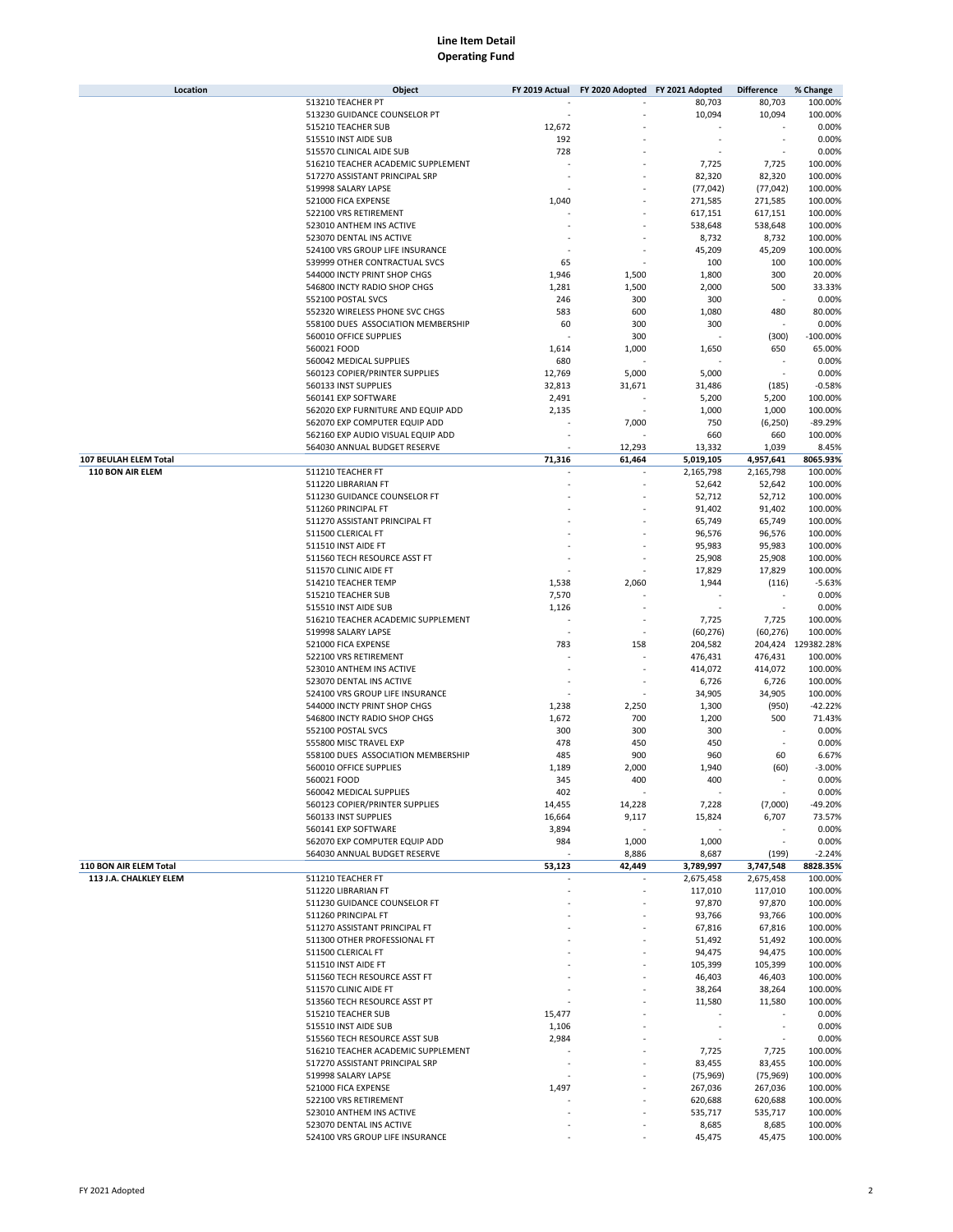|                                      | Object                                              | FY 2019 Actual | FY 2020 Adopted FY 2021 Adopted |                  | <b>Difference</b> | % Change           |
|--------------------------------------|-----------------------------------------------------|----------------|---------------------------------|------------------|-------------------|--------------------|
|                                      | 531308 PROFESSIONAL EDUCATION SVC                   | 1,811          | 5,000                           | 2,500            | (2,500)           | $-50.00%$          |
|                                      | 544000 INCTY PRINT SHOP CHGS                        | 3,039          | 2,500                           | 3,000            | 500               | 20.00%             |
|                                      | 546800 INCTY RADIO SHOP CHGS                        | 2,266          | 2,500                           | 2,500            |                   | 0.00%              |
|                                      |                                                     |                |                                 |                  |                   |                    |
|                                      | 552100 POSTAL SVCS                                  | 541            | 600                             | 550              | (50)              | $-8.33%$           |
|                                      | 555500 REGISTRATION FEES                            | 1,716          |                                 |                  |                   | 0.00%              |
|                                      | 555800 MISC TRAVEL EXP                              | 939            | 2,000                           | 1,000            | (1,000)           | $-50.00%$          |
|                                      | 558100 DUES ASSOCIATION MEMBERSHIP                  | 1,899          | 1,650                           | 1,500            | (150)             | $-9.09%$           |
|                                      | 560010 OFFICE SUPPLIES                              | 2,053          | 2,200                           | 2,100            | (100)             | $-4.55%$           |
|                                      |                                                     |                |                                 |                  |                   |                    |
|                                      | 560021 FOOD                                         | 1,085          | 1,000                           | 1,000            |                   | 0.00%              |
|                                      | 560042 MEDICAL SUPPLIES                             | 492            |                                 |                  |                   | 0.00%              |
|                                      | 560123 COPIER/PRINTER SUPPLIES                      | 9,450          | 7,000                           | 8,000            | 1,000             | 14.29%             |
|                                      | 560133 INST SUPPLIES                                | 21,611         | 12,196                          | 11,731           | (465)             | $-3.81%$           |
|                                      | 560134 AV MATERIALS AND SUPPLIES                    | 194            | 200                             | 200              |                   | 0.00%              |
|                                      |                                                     |                |                                 |                  |                   |                    |
|                                      | 560140 OTHER OPERATING SUPPLIES                     | 11,333         | 5,000                           | 7,731            | 2,731             | 54.62%             |
|                                      | 562020 EXP FURNITURE AND EQUIP ADD                  |                | 250                             |                  | (250)             | $-100.00%$         |
|                                      | 562070 EXP COMPUTER EQUIP ADD                       | 1,377          | 500                             | 200              | (300)             | $-60.00%$          |
|                                      | 564030 ANNUAL BUDGET RESERVE                        |                | 11,399                          | 11,253           | (146)             | $-1.28%$           |
| 113 J.A. CHALKLEY ELEM Total         |                                                     | 80,870         | 53,995                          | 4,945,610        | 4,891,615         | 9059.39%           |
| <b>114 MARGUERITE CHRISTIAN ELEM</b> | 511210 TEACHER FT                                   |                |                                 |                  |                   | 100.00%            |
|                                      |                                                     |                |                                 | 3,015,624        | 3,015,624         |                    |
|                                      | 511220 LIBRARIAN FT                                 |                |                                 | 63,219           | 63,219            | 100.00%            |
|                                      | 511230 GUIDANCE COUNSELOR FT                        |                |                                 | 96,686           | 96,686            | 100.00%            |
|                                      | 511260 PRINCIPAL FT                                 |                |                                 | 92,847           | 92,847            | 100.00%            |
|                                      | 511270 ASSISTANT PRINCIPAL FT                       |                |                                 | 73,175           | 73,175            | 100.00%            |
|                                      | 511280 ADMIN ASST FT                                |                |                                 | 61,677           | 61,677            | 100.00%            |
|                                      |                                                     |                |                                 |                  |                   |                    |
|                                      | 511500 CLERICAL FT                                  |                |                                 | 99,451           | 99,451            | 100.00%            |
|                                      | 511510 INST AIDE FT                                 |                |                                 | 160,214          | 160,214           | 100.00%            |
|                                      | 511570 CLINIC AIDE FT                               |                |                                 | 17,311           | 17,311            | 100.00%            |
|                                      | 515210 TEACHER SUB                                  | 7,622          |                                 |                  |                   | 0.00%              |
|                                      | 516210 TEACHER ACADEMIC SUPPLEMENT                  |                |                                 | 7,725            | 7,725             | 100.00%            |
|                                      |                                                     |                |                                 |                  |                   |                    |
|                                      | 519998 SALARY LAPSE                                 |                |                                 | (84, 243)        | (84, 243)         | 100.00%            |
|                                      | 521000 FICA EXPENSE                                 | 583            |                                 | 282,125          | 282,125           | 100.00%            |
|                                      | 522100 VRS RETIREMENT                               |                |                                 | 658,022          | 658,022           | 100.00%            |
|                                      | 523010 ANTHEM INS ACTIVE                            |                |                                 | 575,288          | 575,288           | 100.00%            |
|                                      | 523070 DENTAL INS ACTIVE                            |                |                                 | 9,322            | 9,322             | 100.00%            |
|                                      | 524100 VRS GROUP LIFE INSURANCE                     |                |                                 |                  |                   |                    |
|                                      |                                                     |                |                                 | 48,208           | 48,208            | 100.00%            |
|                                      | 531999 OTHER PROFESSIONAL SVCS                      | 350            |                                 | 350              | 350               | 100.00%            |
|                                      | 544000 INCTY PRINT SHOP CHGS                        | 569            |                                 | 569              | 569               | 100.00%            |
|                                      | 546800 INCTY RADIO SHOP CHGS                        | 1,987          |                                 | 400              | 400               | 100.00%            |
|                                      | 552100 POSTAL SVCS                                  | 275            | 250                             | 275              | 25                | 10.00%             |
|                                      | 560010 OFFICE SUPPLIES                              | 1,134          | 1,300                           | 1,000            | (300)             | $-23.08%$          |
|                                      |                                                     |                |                                 |                  |                   |                    |
|                                      | 560042 MEDICAL SUPPLIES                             | 486            |                                 |                  |                   | 0.00%              |
|                                      | 560123 COPIER/PRINTER SUPPLIES                      | 8,773          | 10,000                          | 8,773            | (1,227)           | $-12.27%$          |
|                                      | 560133 INST SUPPLIES                                | 28,499         | 28,730                          | 31,869           | 3,139             | 10.93%             |
|                                      | 560134 AV MATERIALS AND SUPPLIES                    | 897            |                                 | 897              | 897               | 100.00%            |
|                                      | 560141 EXP SOFTWARE                                 | 121            |                                 |                  |                   | 0.00%              |
|                                      |                                                     |                |                                 |                  |                   |                    |
|                                      | 562160 EXP AUDIO VISUAL EQUIP ADD                   |                | 2,000                           |                  | (2,000)           | $-100.00%$         |
|                                      | 564030 ANNUAL BUDGET RESERVE                        |                | 10,570                          | 11,533           | 963               | 9.11%              |
|                                      |                                                     |                |                                 |                  |                   |                    |
|                                      | 582080 CAPITAL EDUCATIONAL EQUIP ADD                | 6,871          |                                 |                  |                   | 0.00%              |
| 114 MARGUERITE CHRISTIAN ELEM Total  |                                                     | 58,166         | 52,850                          | 5,232,317        | 5,179,467         | 9800.32%           |
|                                      |                                                     |                |                                 |                  |                   |                    |
| 116 CLOVER HILL ELEM                 | 511210 TEACHER FT                                   |                |                                 | 2,384,029        | 2,384,029         | 100.00%            |
|                                      | 511220 LIBRARIAN FT                                 |                |                                 | 65,977           | 65,977            | 100.00%            |
|                                      | 511230 GUIDANCE COUNSELOR FT                        |                |                                 | 50,017           | 50,017            | 100.00%            |
|                                      | 511260 PRINCIPAL FT                                 |                |                                 | 90,352           | 90,352            | 100.00%            |
|                                      | 511270 ASSISTANT PRINCIPAL FT                       |                |                                 | 77,859           | 77,859            | 100.00%            |
|                                      |                                                     |                |                                 |                  |                   |                    |
|                                      | 511500 CLERICAL FT                                  |                |                                 | 91,218           | 91,218            | 100.00%            |
|                                      | 511510 INST AIDE FT                                 |                |                                 | 157,663          | 157,663           | 100.00%            |
|                                      | 513210 TEACHER PT                                   |                |                                 | 50,323           | 50,323            | 100.00%            |
|                                      | 515210 TEACHER SUB                                  | 4,424          |                                 |                  |                   | 0.00%              |
|                                      | 515560 TECH RESOURCE ASST SUB                       | 192            |                                 |                  |                   | 0.00%              |
|                                      | 515570 CLINICAL AIDE SUB                            | 644            |                                 |                  |                   | 0.00%              |
|                                      |                                                     |                |                                 |                  |                   |                    |
|                                      | 516210 TEACHER ACADEMIC SUPPLEMENT                  |                |                                 | 7,468            | 7,468             | 100.00%            |
|                                      | 519998 SALARY LAPSE                                 |                |                                 | (67,088)         | (67,088)          | 100.00%            |
|                                      | 521000 FICA EXPENSE                                 | 402            |                                 | 227,577          | 227,577           | 100.00%            |
|                                      | 522100 VRS RETIREMENT                               |                |                                 | 521,578          | 521,578           | 100.00%            |
|                                      | 523010 ANTHEM INS ACTIVE                            |                |                                 | 454,336          | 454,336           | 100.00%            |
|                                      |                                                     |                |                                 |                  |                   |                    |
|                                      | 523070 DENTAL INS ACTIVE                            |                |                                 | 7,316            | 7,316             | 100.00%            |
|                                      | 524100 VRS GROUP LIFE INSURANCE                     |                |                                 | 38,211           | 38,211            | 100.00%            |
|                                      | 531308 PROFESSIONAL EDUCATION SVC                   | 3,499          |                                 | 7,000            | 7,000             | 100.00%            |
|                                      | 544000 INCTY PRINT SHOP CHGS                        | 1,842          | 2,000                           | 2,000            |                   | 0.00%              |
|                                      | 546800 INCTY RADIO SHOP CHGS                        | 806            | 200                             | 300              | 100               | 50.00%             |
|                                      | 552100 POSTAL SVCS                                  | 252            | 250                             |                  | (250)             | $-100.00%$         |
|                                      |                                                     |                |                                 |                  |                   |                    |
|                                      | 555800 MISC TRAVEL EXP                              | 4,296          | 1,800                           | 1,000            | (800)             | $-44.44%$          |
|                                      | 558100 DUES ASSOCIATION MEMBERSHIP                  | 8,548          | 8,500                           | 1,200            | (7,300)           | $-85.88%$          |
|                                      | 560010 OFFICE SUPPLIES                              | 1,038          | 800                             | 800              |                   | 0.00%              |
|                                      | 560042 MEDICAL SUPPLIES                             | 762            |                                 |                  |                   | 0.00%              |
|                                      | 560123 COPIER/PRINTER SUPPLIES                      | 9,945          | 5,000                           | 5,000            |                   | 0.00%              |
|                                      | 560133 INST SUPPLIES                                | 23,642         |                                 | 18,450           |                   | $-0.96%$           |
|                                      |                                                     |                | 18,629                          |                  | (179)             |                    |
|                                      | 560141 EXP SOFTWARE                                 | 4,645          | 2,400                           | 2,959            | 559               | 23.29%             |
|                                      | 562070 EXP COMPUTER EQUIP ADD                       | 2,473          | 500                             | 1,500            | 1,000             | 200.00%            |
|                                      | 564030 ANNUAL BUDGET RESERVE                        |                | 10,270                          | 10,302           | 32                | 0.31%              |
| 116 CLOVER HILL ELEM Total           |                                                     | 67,411         | 50,349                          | 4,207,347        | 4,156,998         | 8256.37%           |
| 119 THELMA CRENSHAW ELEM             | 511210 TEACHER FT                                   |                |                                 | 2,391,768        | 2,391,768         | 100.00%            |
|                                      |                                                     |                | ÷,                              |                  |                   |                    |
|                                      | 511220 LIBRARIAN FT                                 |                |                                 | 56,786           | 56,786            | 100.00%            |
|                                      | 511230 GUIDANCE COUNSELOR FT<br>511260 PRINCIPAL FT |                |                                 | 59,884<br>94,869 | 59,884<br>94,869  | 100.00%<br>100.00% |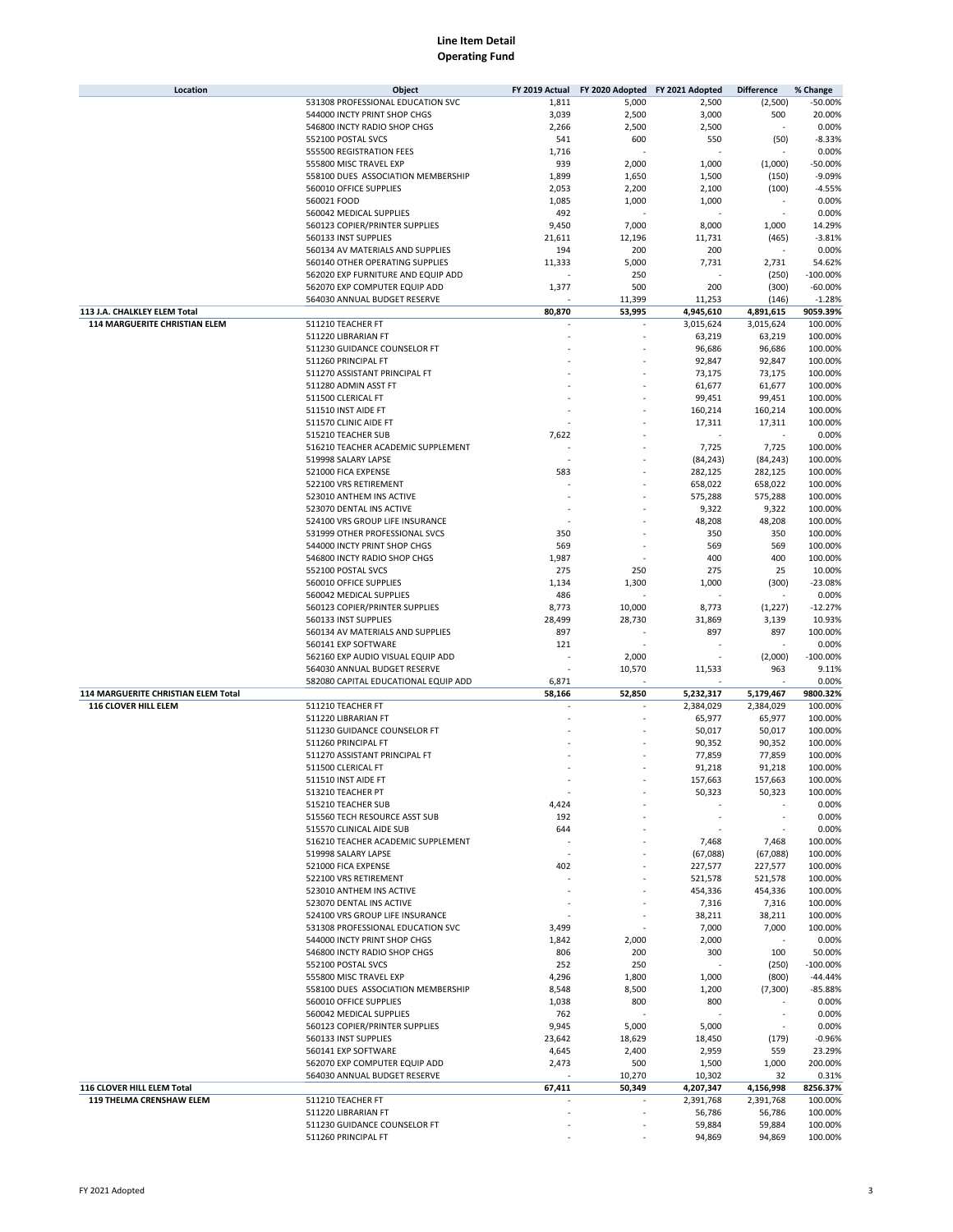| Location                       | Object                             | FY 2019 Actual | FY 2020 Adopted FY 2021 Adopted |              | <b>Difference</b> | % Change         |
|--------------------------------|------------------------------------|----------------|---------------------------------|--------------|-------------------|------------------|
|                                | 511270 ASSISTANT PRINCIPAL FT      |                |                                 | 73,396       | 73,396            | 100.00%          |
|                                | 511500 CLERICAL FT                 |                |                                 | 95,250       | 95,250            | 100.00%          |
|                                | 511510 INST AIDE FT                |                |                                 | 105,012      | 105,012           | 100.00%          |
|                                | 511560 TECH RESOURCE ASST FT       |                |                                 | 26,595       | 26,595            | 100.00%          |
|                                | 511570 CLINIC AIDE FT              |                |                                 | 17,655       | 17,655            | 100.00%          |
|                                | 514210 TEACHER TEMP                |                |                                 | 8,000        | 8,000             | 100.00%          |
|                                | 515210 TEACHER SUB                 | 9,072          |                                 |              |                   | 0.00%            |
|                                | 516210 TEACHER ACADEMIC SUPPLEMENT |                |                                 | 7,725        | 7,725             | 100.00%          |
|                                | 519998 SALARY LAPSE                |                |                                 | (66, 167)    | (66, 167)         | 100.00%          |
|                                | 521000 FICA EXPENSE                | 694            |                                 | 224,676      | 224,676           | 100.00%          |
|                                | 522100 VRS RETIREMENT              |                |                                 | 522,318      | 522,318           | 100.00%          |
|                                | 523010 ANTHEM INS ACTIVE           |                |                                 | 443,384      | 443,384           | 100.00%          |
|                                | 523070 DENTAL INS ACTIVE           |                |                                 | 7,198        | 7,198             | 100.00%          |
|                                | 524100 VRS GROUP LIFE INSURANCE    |                |                                 | 38,266       | 38,266            | 100.00%          |
|                                | 539012 TRAINING SVCS               |                | 1,500                           | J.           | (1,500)           | $-100.00%$       |
|                                | 544000 INCTY PRINT SHOP CHGS       | 1,109          | 1,000                           | 1,000        |                   | 0.00%            |
|                                | 546800 INCTY RADIO SHOP CHGS       | 1,474          | 175                             | 175          |                   | 0.00%            |
|                                | 552100 POSTAL SVCS                 | 195            | 200                             | 200          | ٠                 | 0.00%            |
|                                | 555500 REGISTRATION FEES           | 210            | 210                             |              | (210)             | $-100.00%$       |
|                                | 555800 MISC TRAVEL EXP             |                | 1,057                           | 400          | (657)             | $-62.16%$        |
|                                | 558100 DUES ASSOCIATION MEMBERSHIP | 262            | 550                             | 270          | (280)             | $-50.91%$        |
|                                | 560021 FOOD                        |                | 500                             |              | (500)             | $-100.00%$       |
|                                |                                    |                |                                 |              | $\sim$            |                  |
|                                | 560042 MEDICAL SUPPLIES            | 756            |                                 |              |                   | 0.00%            |
|                                | 560123 COPIER/PRINTER SUPPLIES     | 8,462          | 5,400                           | 5,400        |                   | 0.00%            |
|                                | 560133 INST SUPPLIES               | 20,364         | 16,742                          | 16,225       | (517)             | $-3.09%$         |
|                                | 560134 AV MATERIALS AND SUPPLIES   |                | 75                              | 100          | 25                | 33.33%           |
|                                | 560135 TRAINING SUPPLIES           | 1,112          |                                 |              |                   | 0.00%            |
|                                | 560141 EXP SOFTWARE                | 7,399          | 5,699                           |              | (5,699)           | $-100.00%$       |
|                                | 562080 EXP EDUCATION EQUIP ADD     | 4,495          |                                 |              |                   | 0.00%            |
|                                | 562160 EXP AUDIO VISUAL EQUIP ADD  | 635            | 600                             | 580          | (20)              | $-3.33%$         |
|                                | 564030 ANNUAL BUDGET RESERVE       |                | 9,302                           | 9,087        | (215)             | $-2.31%$         |
| 119 THELMA CRENSHAW ELEM Total |                                    | 56,238         | 43,010                          | 4,140,052    | 4,097,042         | 9525.79%         |
| 122 CRESTWOOD ELEM             | 511210 TEACHER FT                  |                |                                 | 2,086,363    | 2,086,363         | 100.00%          |
|                                | 511220 LIBRARIAN FT                |                |                                 | 67,816       | 67,816            | 100.00%          |
|                                | 511230 GUIDANCE COUNSELOR FT       |                |                                 | 48,579       | 48,579            | 100.00%          |
|                                | 511260 PRINCIPAL FT                |                |                                 | 97,033       | 97,033            | 100.00%          |
|                                | 511270 ASSISTANT PRINCIPAL FT      |                |                                 | 58,519       | 58,519            | 100.00%          |
|                                | 511500 CLERICAL FT                 |                |                                 | 96,541       | 96,541            | 100.00%          |
|                                | 511510 INST AIDE FT                |                |                                 | 100,789      | 100,789           | 100.00%          |
|                                | 511570 CLINIC AIDE FT              |                |                                 | 18,538       | 18,538            | 100.00%          |
|                                | 515210 TEACHER SUB                 | 6,608          |                                 |              |                   | 0.00%            |
|                                | 515570 CLINICAL AIDE SUB           | 168            |                                 |              | ٠                 | 0.00%            |
|                                | 516210 TEACHER ACADEMIC SUPPLEMENT |                |                                 | 7,725        | 7,725             | 100.00%          |
|                                | 517210 TEACHER SRP                 |                |                                 | 56,297       | 56,297            | 100.00%          |
|                                | 517510 INST AIDE SRP               |                |                                 | 21,317       | 21,317            | 100.00%          |
|                                | 519998 SALARY LAPSE                |                |                                 | (58, 777)    | (58, 777)         | 100.00%          |
|                                | 521000 FICA EXPENSE                | 518            |                                 | 203,453      | 203,453           | 100.00%          |
|                                | 522100 VRS RETIREMENT              |                |                                 | 474,139      | 474,139           | 100.00%          |
|                                | 523010 ANTHEM INS ACTIVE           |                |                                 | 414,072      | 414,072           | 100.00%          |
|                                | 523070 DENTAL INS ACTIVE           |                |                                 | 6,726        | 6,726             | 100.00%          |
|                                | 524100 VRS GROUP LIFE INSURANCE    |                |                                 | 34,737       | 34,737            | 100.00%          |
|                                | 544000 INCTY PRINT SHOP CHGS       | 921            | 1,700                           | 2,000        | 300               | 17.65%           |
|                                | 546800 INCTY RADIO SHOP CHGS       | 131            | 300                             | 300          |                   | 0.00%            |
|                                | 552100 POSTAL SVCS                 | 500            | 500                             | 500          |                   | 0.00%            |
|                                | 555800 MISC TRAVEL EXP             |                | 400                             |              |                   |                  |
|                                | 558100 DUES ASSOCIATION MEMBERSHIP | 870            | 900                             | 1,500<br>900 | 1,100             | 275.00%<br>0.00% |
|                                | 560010 OFFICE SUPPLIES             |                |                                 |              |                   |                  |
|                                |                                    | 800            | 1,250                           | 800          | (450)             | $-36.00%$        |
|                                | 560021 FOOD                        | 150            | 150                             | 400          | 250               | 166.67%          |
|                                | 560042 MEDICAL SUPPLIES            | 348            |                                 |              |                   | 0.00%            |
|                                | 560120 BOOKS SUBSCRIPTIONS         | 950            | 850                             | 850          | ٠                 | 0.00%            |
|                                | 560123 COPIER/PRINTER SUPPLIES     | 5,403          | 5,000                           | 6,000        | 1,000             | 20.00%           |
|                                | 560133 INST SUPPLIES               | 26,599         | 16,661                          | 16,451       | (210)             | $-1.26%$         |
|                                | 562070 EXP COMPUTER EQUIP ADD      |                | 1,000                           | 1,000        |                   | 0.00%            |
|                                | 564030 ANNUAL BUDGET RESERVE       |                | 7,928                           | 8,175        | 247               | 3.12%            |
| 122 CRESTWOOD ELEM Total       |                                    | 43,966         | 36,639                          | 3,772,743    | 3,736,104         | 10197.07%        |
| 125 C.E. CURTIS ELEM           | 511210 TEACHER FT                  |                |                                 | 2,415,819    | 2,415,819         | 100.00%          |
|                                | 511220 LIBRARIAN FT                |                |                                 | 52,529       | 52,529            | 100.00%          |
|                                | 511230 GUIDANCE COUNSELOR FT       |                |                                 | 51,248       | 51,248            | 100.00%          |
|                                | 511260 PRINCIPAL FT                |                |                                 | 99,282       | 99,282            | 100.00%          |
|                                | 511270 ASSISTANT PRINCIPAL FT      |                |                                 | 65,698       | 65,698            | 100.00%          |
|                                | 511500 CLERICAL FT                 |                |                                 | 88,461       | 88,461            | 100.00%          |
|                                | 511510 INST AIDE FT                |                |                                 | 121,259      | 121,259           | 100.00%          |
|                                | 511570 CLINIC AIDE FT              |                |                                 | 17,918       | 17,918            | 100.00%          |
|                                | 513220 LIBRARIAN PT                |                |                                 | 26,214       | 26,214            | 100.00%          |
|                                | 514999 OTHER SALARIES TEMP         | 1,627          |                                 |              |                   | 0.00%            |
|                                | 515210 TEACHER SUB                 | 6,720          |                                 |              |                   | 0.00%            |
|                                | 515500 CLERICAL SUB                | 1,034          |                                 |              |                   | 0.00%            |
|                                | 515510 INST AIDE SUB               | 1,071          |                                 |              |                   | 0.00%            |
|                                | 516210 TEACHER ACADEMIC SUPPLEMENT |                |                                 | 7,725        | 7,725             | 100.00%          |
|                                | 517210 TEACHER SRP                 |                |                                 | 62,156       | 62,156            | 100.00%          |
|                                | 519998 SALARY LAPSE                |                |                                 | (66, 570)    | (66, 570)         | 100.00%          |
|                                | 521000 FICA EXPENSE                | 800            |                                 | 230,132      | 230,132           | 100.00%          |
|                                | 522100 VRS RETIREMENT              |                |                                 | 531,813      | 531,813           | 100.00%          |
|                                | 523010 ANTHEM INS ACTIVE           |                |                                 | 450,712      | 450,712           | 100.00%          |
|                                | 523070 DENTAL INS ACTIVE           |                |                                 | 7,316        | 7,316             | 100.00%          |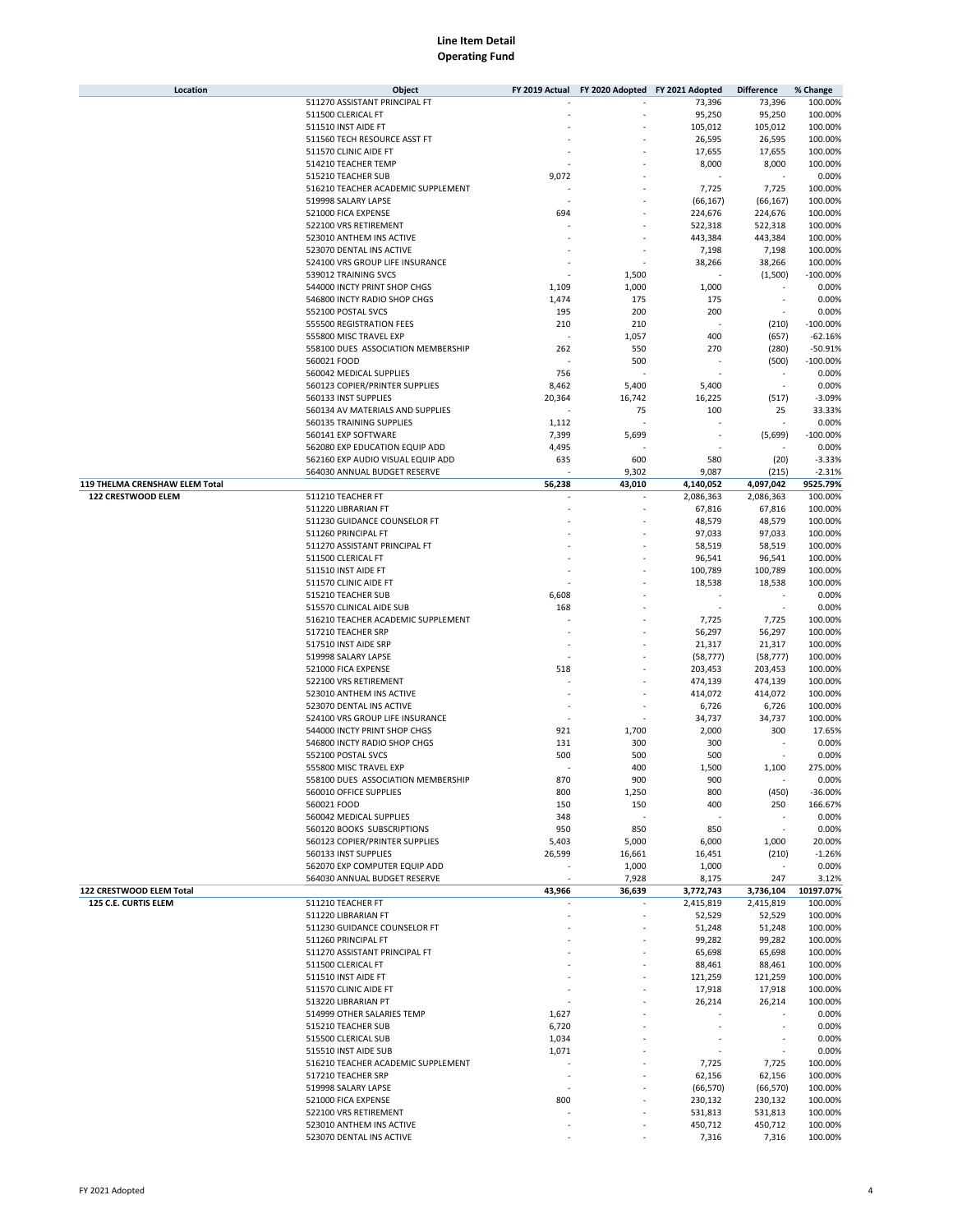| Location                   | Object                             | FY 2019 Actual | FY 2020 Adopted FY 2021 Adopted |                          | <b>Difference</b>        | % Change    |
|----------------------------|------------------------------------|----------------|---------------------------------|--------------------------|--------------------------|-------------|
|                            | 524100 VRS GROUP LIFE INSURANCE    |                |                                 | 38,959                   | 38,959                   | 100.00%     |
|                            | 539999 OTHER CONTRACTUAL SVCS      | 95             |                                 |                          |                          | 0.00%       |
|                            | 544000 INCTY PRINT SHOP CHGS       | 1,544          | 850                             | 2,000                    | 1,150                    | 135.29%     |
|                            | 546010 INCTY SCH BUS CHGS          | 142            |                                 |                          |                          | 0.00%       |
|                            | 546800 INCTY RADIO SHOP CHGS       | 1,604          | 1,205                           | 250                      | (955)                    | $-79.25%$   |
|                            | 552100 POSTAL SVCS                 |                | 500                             | 250                      | (250)                    | $-50.00%$   |
|                            | 555500 REGISTRATION FEES           | 3,730          | 1,350                           | 1,800                    | 450                      | 33.33%      |
|                            | 555800 MISC TRAVEL EXP             |                |                                 | 500                      | (500)                    | $-50.00%$   |
|                            |                                    |                | 1,000                           |                          |                          |             |
|                            | 558100 DUES ASSOCIATION MEMBERSHIP | 583            | 700                             | 985                      | 285                      | 40.71%      |
|                            | 560010 OFFICE SUPPLIES             | 681            | 1,000                           | 1,000                    |                          | 0.00%       |
|                            | 560021 FOOD                        |                | 1,000                           | 500                      | (500)                    | $-50.00%$   |
|                            | 560042 MEDICAL SUPPLIES            | 805            |                                 |                          |                          | 0.00%       |
|                            | 560120 BOOKS SUBSCRIPTIONS         | 1,164          | 1,500                           | 1,200                    | (300)                    | $-20.00%$   |
|                            | 560123 COPIER/PRINTER SUPPLIES     | 6,362          | 6,200                           | 6,200                    |                          | 0.00%       |
|                            | 560133 INST SUPPLIES               | 36,598         | 20,750                          | 22,637                   | 1,887                    | 9.09%       |
|                            | 560140 OTHER OPERATING SUPPLIES    | 117            |                                 |                          |                          | 0.00%       |
|                            | 560141 EXP SOFTWARE                | 421            |                                 | 2,000                    | 2,000                    | 100.00%     |
|                            | 562020 EXP FURNITURE AND EQUIP ADD | 1,233          | 1,000                           | 900                      | (100)                    | $-10.00%$   |
|                            | 562070 EXP COMPUTER EQUIP ADD      | 6,281          | 3,500                           | 1,110                    | (2,390)                  | $-68.29%$   |
|                            | 564030 ANNUAL BUDGET RESERVE       |                |                                 | 10,583                   | (181)                    | $-1.68%$    |
|                            |                                    |                | 10,764                          |                          |                          |             |
| 125 C.E. CURTIS ELEM Total |                                    | 72,611         | 51,319                          | 4,252,586                | 4,201,267                | 8186.57%    |
| 128 A.M. DAVIS ELEM        | 511210 TEACHER FT                  |                |                                 | 2,489,117                | 2,489,117                | 100.00%     |
|                            | 511220 LIBRARIAN FT                |                |                                 | 79,198                   | 79,198                   | 100.00%     |
|                            | 511230 GUIDANCE COUNSELOR FT       |                |                                 | 101,154                  | 101,154                  | 100.00%     |
|                            | 511260 PRINCIPAL FT                |                |                                 | 94,869                   | 94,869                   | 100.00%     |
|                            | 511270 ASSISTANT PRINCIPAL FT      |                |                                 | 63,902                   | 63,902                   | 100.00%     |
|                            | 511500 CLERICAL FT                 |                |                                 | 91,730                   | 91,730                   | 100.00%     |
|                            | 511510 INST AIDE FT                |                |                                 | 117,965                  | 117,965                  | 100.00%     |
|                            | 511570 CLINIC AIDE FT              |                |                                 | 18,538                   | 18,538                   | 100.00%     |
|                            | 515210 TEACHER SUB                 | 5,543          |                                 |                          |                          | 0.00%       |
|                            | 515570 CLINICAL AIDE SUB           | 336            |                                 |                          |                          | 0.00%       |
|                            | 516210 TEACHER ACADEMIC SUPPLEMENT |                |                                 | 7,468                    | 7,468                    | 100.00%     |
|                            |                                    |                |                                 |                          | (69, 871)                |             |
|                            | 519998 SALARY LAPSE                |                |                                 | (69, 871)                |                          | 100.00%     |
|                            | 521000 FICA EXPENSE                | 450            |                                 | 234,388                  | 234,388                  | 100.00%     |
|                            | 522100 VRS RETIREMENT              |                |                                 | 546,499                  | 546,499                  | 100.00%     |
|                            | 523010 ANTHEM INS ACTIVE           |                |                                 | 465,368                  | 465,368                  | 100.00%     |
|                            | 523070 DENTAL INS ACTIVE           |                |                                 | 7,552                    | 7,552                    | 100.00%     |
|                            | 524100 VRS GROUP LIFE INSURANCE    |                |                                 | 40,038                   | 40,038                   | 100.00%     |
|                            | 544000 INCTY PRINT SHOP CHGS       | 2,071          | 3,500                           | 2,000                    | (1,500)                  | $-42.86%$   |
|                            | 546010 INCTY SCH BUS CHGS          | 40             |                                 |                          |                          | 0.00%       |
|                            | 546800 INCTY RADIO SHOP CHGS       | 430            | 1,000                           | 1,000                    |                          | 0.00%       |
|                            | 552100 POSTAL SVCS                 | 300            | 500                             | 500                      |                          | 0.00%       |
|                            | 555500 REGISTRATION FEES           | 195            | 800                             | 500                      | (300)                    | $-37.50%$   |
|                            | 555800 MISC TRAVEL EXP             | 791            | 1,400                           | 1,100                    | (300)                    | $-21.43%$   |
|                            | 558100 DUES ASSOCIATION MEMBERSHIP | 1,028          | 2,000                           | 1,500                    | (500)                    | $-25.00%$   |
|                            |                                    |                |                                 |                          |                          |             |
|                            | 560010 OFFICE SUPPLIES             | 825            | 500                             | 1,500                    | 1,000                    | 200.00%     |
|                            | 560021 FOOD                        | 635            |                                 |                          |                          | 0.00%       |
|                            | 560042 MEDICAL SUPPLIES            | 592            |                                 |                          |                          | 0.00%       |
|                            | 560123 COPIER/PRINTER SUPPLIES     | 10,113         | 4,500                           | 11,000                   | 6,500                    | 144.44%     |
|                            | 560133 INST SUPPLIES               | 22,177         | 17,430                          | 17,411                   | (19)                     | $-0.11%$    |
|                            | 560140 OTHER OPERATING SUPPLIES    | 433            | 2,000                           | 500                      | (1,500)                  | $-75.00%$   |
|                            | 560141 EXP SOFTWARE                | 65             | 500                             |                          | (500)                    | $-100.00%$  |
|                            | 562070 EXP COMPUTER EQUIP ADD      | 900            |                                 |                          |                          | 0.00%       |
|                            | 564030 ANNUAL BUDGET RESERVE       |                | 9,533                           | 10,253                   | 720                      | 7.55%       |
| 128 A.M. DAVIS ELEM Total  |                                    | 46,922         | 43,663                          | 4,335,179                | 4,291,516                | 9828.72%    |
| <b>129 ECOFF ELEM</b>      | 511210 TEACHER FT                  |                |                                 | 2,395,840                | 2,395,840                | 100.00%     |
|                            | 511220 LIBRARIAN FT                |                | ä,                              | 49,552                   | 49,552                   | 100.00%     |
|                            | 511230 GUIDANCE COUNSELOR FT       |                |                                 |                          |                          | 100.00%     |
|                            |                                    |                |                                 | 49,283                   | 49,283                   |             |
|                            | 511260 PRINCIPAL FT                |                |                                 | 92,847                   | 92,847                   | 100.00%     |
|                            | 511270 ASSISTANT PRINCIPAL FT      |                |                                 | 63,353                   | 63,353                   | 100.00%     |
|                            | 511500 CLERICAL FT                 |                |                                 | 91,942                   | 91,942                   | 100.00%     |
|                            | 511510 INST AIDE FT                |                |                                 | 143,735                  | 143,735                  | 100.00%     |
|                            | 511570 CLINIC AIDE FT              |                |                                 | 19,132                   | 19,132                   | 100.00%     |
|                            | 514210 TEACHER TEMP                | 3,511          |                                 |                          |                          | 0.00%       |
|                            | 515210 TEACHER SUB                 | 5,415          |                                 | $\overline{\phantom{a}}$ | $\sim$                   | 0.00%       |
|                            | 516210 TEACHER ACADEMIC SUPPLEMENT |                |                                 | 7,725                    | 7,725                    | 100.00%     |
|                            | 519998 SALARY LAPSE                |                |                                 | (66, 389)                | (66, 389)                | 100.00%     |
|                            | 521000 FICA EXPENSE                | 683            |                                 | 222,876                  | 222,876                  | 100.00%     |
|                            | 522100 VRS RETIREMENT              |                |                                 | 519,536                  | 519,536                  | 100.00%     |
|                            | 523010 ANTHEM INS ACTIVE           |                |                                 | 458,040                  | 458,040                  | 100.00%     |
|                            | 523070 DENTAL INS ACTIVE           |                |                                 |                          | 7,434                    | 100.00%     |
|                            |                                    |                |                                 | 7,434                    |                          |             |
|                            | 524100 VRS GROUP LIFE INSURANCE    |                |                                 | 38,063                   | 38,063                   | 100.00%     |
|                            | 533102 BLDG REPAIR MAINT           | 113            |                                 |                          |                          | 0.00%       |
|                            | 544000 INCTY PRINT SHOP CHGS       | 2,394          | 2,600                           | 2,450                    | (150)                    | $-5.77%$    |
|                            | 546800 INCTY RADIO SHOP CHGS       | 1,380          | 120                             | 120                      |                          | 0.00%       |
|                            | 552100 POSTAL SVCS                 | 700            | 700                             | 700                      | $\overline{\phantom{a}}$ | 0.00%       |
|                            | 552320 WIRELESS PHONE SVC CHGS     | 585            | 650                             |                          | (650)                    | $-100.00%$  |
|                            | 555100 MILEAGE                     |                | 200                             |                          | (200)                    | $-100.00%$  |
|                            | 555200 EDUCATION AND CONFERENCES   | 253            |                                 | 3,200                    | 3,200                    | 100.00%     |
|                            | 558100 DUES ASSOCIATION MEMBERSHIP | 1,048          | 1,200                           | 960                      | (240)                    | $-20.00%$   |
|                            | 560010 OFFICE SUPPLIES             | 387            | 500                             | 500                      |                          | 0.00%       |
|                            | 560021 FOOD                        | 71             | 75                              | $\overline{\phantom{a}}$ | (75)                     | $-100.00\%$ |
|                            | 560042 MEDICAL SUPPLIES            | 529            |                                 |                          |                          | 0.00%       |
|                            |                                    |                |                                 |                          |                          |             |
|                            | 560120 BOOKS SUBSCRIPTIONS         | 2,086          |                                 | 1,200                    | 1,200                    | 100.00%     |
|                            | 560123 COPIER/PRINTER SUPPLIES     | 5,040          | 8,000                           | 8,000                    |                          | 0.00%       |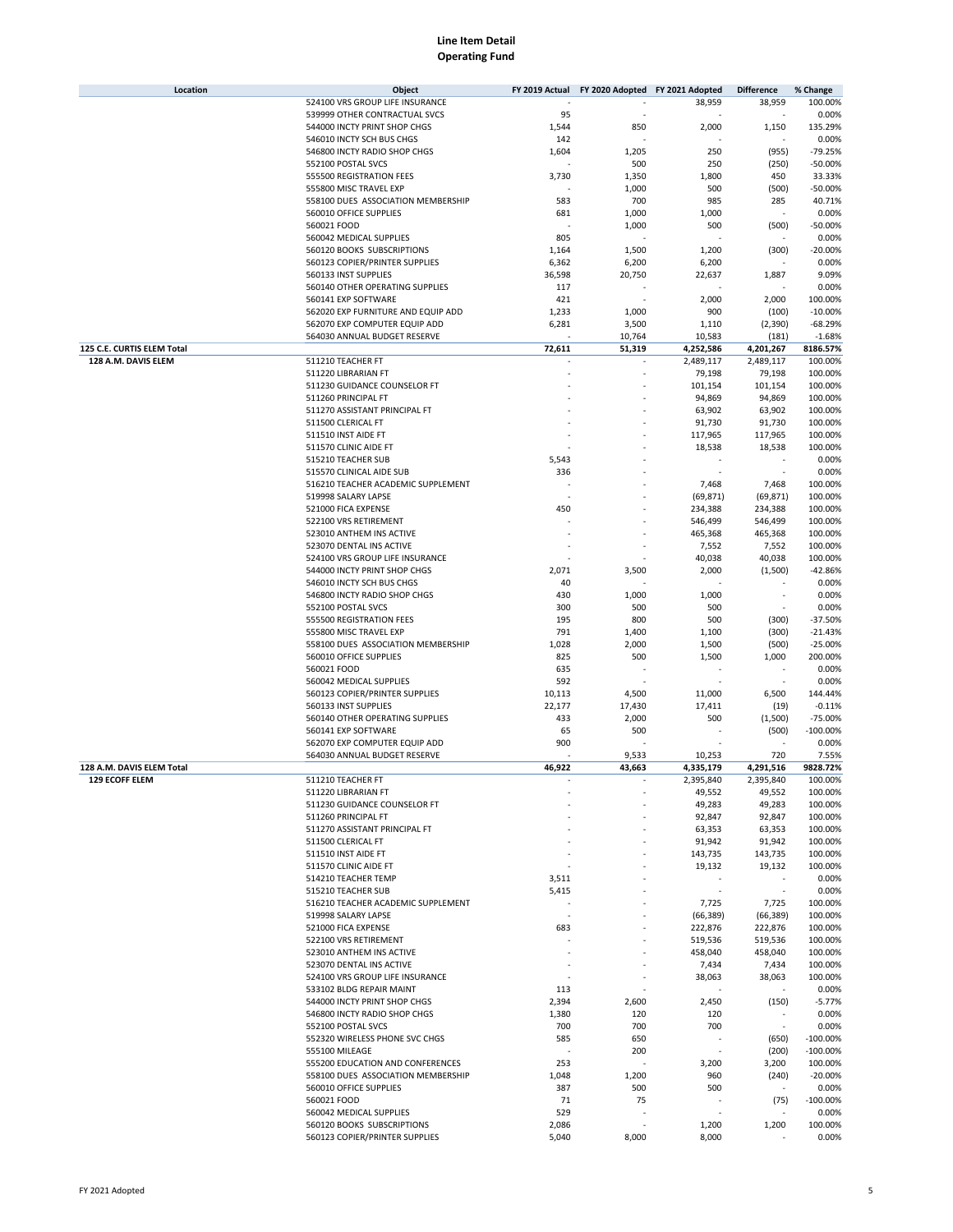| Location                | Object                               | FY 2019 Actual | FY 2020 Adopted FY 2021 Adopted |           | <b>Difference</b> | % Change   |
|-------------------------|--------------------------------------|----------------|---------------------------------|-----------|-------------------|------------|
|                         | 560133 INST SUPPLIES                 | 18,158         | 8,206                           | 16,633    | 8,427             | 102.69%    |
|                         | 560141 EXP SOFTWARE                  | 4,945          | 11,000                          | 4,600     | (6,400)           | $-58.18%$  |
|                         | 562070 EXP COMPUTER EQUIP ADD        | 2,093          | 5,000                           | 700       | (4,300)           | $-86.00%$  |
|                         | 562080 EXP EDUCATION EQUIP ADD       | 2,272          | 400                             |           | (400)             | $-100.00%$ |
|                         | 564030 ANNUAL BUDGET RESERVE         |                | 9,913                           | 10,016    | 103               | 1.04%      |
|                         | 582070 CAPITAL COMPUTER EQUIP ADD    | 8,924          |                                 |           |                   | 0.00%      |
|                         | 582080 CAPITAL EDUCATIONAL EQUIP ADD | 6,467          |                                 |           |                   | 0.00%      |
| 129 ECOFF ELEM Total    |                                      | 67,054         | 48,564                          | 4,142,048 | 4,093,484         | 8429.05%   |
| 131 ENON ELEM           | 511210 TEACHER FT                    |                |                                 | 2,456,171 | 2,456,171         | 100.00%    |
|                         | 511220 LIBRARIAN FT                  |                |                                 | 50,765    | 50,765            | 100.00%    |
|                         | 511230 GUIDANCE COUNSELOR FT         |                |                                 | 100,144   | 100,144           | 100.00%    |
|                         | 511260 PRINCIPAL FT                  |                |                                 | 101,488   | 101,488           | 100.00%    |
|                         | 511270 ASSISTANT PRINCIPAL FT        |                |                                 | 91,715    | 91,715            | 100.00%    |
|                         | 511500 CLERICAL FT                   |                |                                 | 95,862    | 95,862            | 100.00%    |
|                         | 511510 INST AIDE FT                  |                |                                 | 206,101   | 206,101           | 100.00%    |
|                         | 511570 CLINIC AIDE FT                |                |                                 | 19,132    | 19,132            | 100.00%    |
|                         | 513210 TEACHER PT                    |                |                                 | 34,051    | 34,051            | 100.00%    |
|                         | 514210 TEACHER TEMP                  |                |                                 |           |                   | 30.06%     |
|                         |                                      | 4,191          | 6,180                           | 8,038     | 1,858             |            |
|                         | 514999 OTHER SALARIES TEMP           | 1,360          |                                 |           |                   | 0.00%      |
|                         | 515210 TEACHER SUB                   | 12,763         |                                 |           |                   | 0.00%      |
|                         | 516210 TEACHER ACADEMIC SUPPLEMENT   |                |                                 | 7,210     | 7,210             | 100.00%    |
|                         | 519998 SALARY LAPSE                  |                |                                 | (71, 346) | (71, 346)         | 100.00%    |
|                         | 521000 FICA EXPENSE                  | 1,401          | 473                             | 242,555   | 242,082           | 51180.13%  |
|                         | 522100 VRS RETIREMENT                |                |                                 | 558,104   | 558,104           | 100.00%    |
|                         | 523010 ANTHEM INS ACTIVE             |                |                                 | 502,008   | 502,008           | 100.00%    |
|                         | 523070 DENTAL INS ACTIVE             |                |                                 | 8,142     | 8,142             | 100.00%    |
|                         | 524100 VRS GROUP LIFE INSURANCE      |                |                                 | 40,886    | 40,886            | 100.00%    |
|                         | 531999 OTHER PROFESSIONAL SVCS       | 250            |                                 |           |                   | 0.00%      |
|                         | 544000 INCTY PRINT SHOP CHGS         | 757            | 650                             | 800       | 150               | 23.08%     |
|                         | 546010 INCTY SCH BUS CHGS            |                | 200                             |           | (200)             | $-100.00%$ |
|                         | 546800 INCTY RADIO SHOP CHGS         | 738            | 500                             | 500       |                   | 0.00%      |
|                         | 552100 POSTAL SVCS                   | 309            | 325                             | 150       | (175)             | $-53.85%$  |
|                         | 555500 REGISTRATION FEES             | 160            | 1,500                           | 1,500     |                   | 0.00%      |
|                         | 555800 MISC TRAVEL EXP               | 316            | 400                             | 400       | ä,                | 0.00%      |
|                         | 558100 DUES ASSOCIATION MEMBERSHIP   | 900            | 850                             | 900       | 50                | 5.88%      |
|                         | 560010 OFFICE SUPPLIES               | 948            | 400                             | 400       |                   | 0.00%      |
|                         | 560042 MEDICAL SUPPLIES              | 410            |                                 |           | ٠                 | 0.00%      |
|                         | 560120 BOOKS SUBSCRIPTIONS           | 2,315          | 1,000                           | 1,000     |                   | 0.00%      |
|                         | 560123 COPIER/PRINTER SUPPLIES       | 4,618          | 6,600                           | 7,600     | 1,000             | 15.15%     |
|                         | 560133 INST SUPPLIES                 | 6,847          | 12,150                          | 13,250    | 1,100             | 9.05%      |
|                         | 560140 OTHER OPERATING SUPPLIES      | 5,176          | 6,000                           | 6,000     |                   | 0.00%      |
|                         | 560141 EXP SOFTWARE                  | 7,248          | 2,000                           | 2,000     |                   | 0.00%      |
|                         | 562070 EXP COMPUTER EQUIP ADD        | 3,711          |                                 |           |                   | 0.00%      |
|                         | 562080 EXP EDUCATION EQUIP ADD       | 1,414          |                                 |           |                   | 0.00%      |
|                         | 564030 ANNUAL BUDGET RESERVE         |                | 10,644                          | 11,634    | 990               | 9.30%      |
| 131 ENON ELEM Total     |                                      | 55,831         | 49,872                          | 4,497,160 | 4,447,288         | 8917.40%   |
| <b>134 ETTRICK ELEM</b> | 511210 TEACHER FT                    |                |                                 | 2,254,881 | 2,254,881         | 100.00%    |
|                         | 511220 LIBRARIAN FT                  |                |                                 | 63,219    | 63,219            | 100.00%    |
|                         | 511230 GUIDANCE COUNSELOR FT         |                |                                 | 52,712    | 52,712            | 100.00%    |
|                         | 511260 PRINCIPAL FT                  |                |                                 | 104,246   | 104,246           | 100.00%    |
|                         | 511270 ASSISTANT PRINCIPAL FT        |                |                                 | 73,396    | 73,396            | 100.00%    |
|                         | 511280 ADMIN ASST FT                 |                |                                 | 116,874   | 116,874           | 100.00%    |
|                         | 511300 OTHER PROFESSIONAL FT         |                |                                 | 51,492    | 51,492            | 100.00%    |
|                         | 511500 CLERICAL FT                   |                |                                 | 92,230    | 92,230            | 100.00%    |
|                         | 511510 INST AIDE FT                  |                |                                 | 153,627   | 153,627           | 100.00%    |
|                         | 511570 CLINIC AIDE FT                |                |                                 | 18,538    | 18,538            | 100.00%    |
|                         | 513210 TEACHER PT                    |                |                                 | 34,610    | 34,610            | 100.00%    |
|                         | 515510 INST AIDE SUB                 | 128            |                                 |           |                   | 0.00%      |
|                         | 516210 TEACHER ACADEMIC SUPPLEMENT   |                |                                 | 6,695     | 6,695             | 100.00%    |
|                         | 519998 SALARY LAPSE                  | ×              |                                 | (68, 140) | (68, 140)         | 100.00%    |
|                         | 521000 FICA EXPENSE                  | 10             |                                 | 231,219   | 231,219           | 100.00%    |
|                         | 522100 VRS RETIREMENT                |                |                                 | 533,043   | 533,043           | 100.00%    |
|                         | 523010 ANTHEM INS ACTIVE             |                |                                 | 472,696   | 472,696           | 100.00%    |
|                         | 523070 DENTAL INS ACTIVE             |                |                                 | 7,670     | 7,670             | 100.00%    |
|                         | 524100 VRS GROUP LIFE INSURANCE      |                |                                 | 39,050    | 39,050            | 100.00%    |
|                         | 544000 INCTY PRINT SHOP CHGS         | 1,062          | 2,000                           | 2,000     |                   | 0.00%      |
|                         |                                      |                |                                 |           | ٠                 | 0.00%      |
|                         | 546010 INCTY SCH BUS CHGS            | 147            |                                 |           |                   |            |
|                         | 546800 INCTY RADIO SHOP CHGS         | 375            | 261                             | 342       | 81<br>ä,          | 31.03%     |
|                         | 552100 POSTAL SVCS                   | 392            | 400                             | 400       |                   | 0.00%      |
|                         | 552320 WIRELESS PHONE SVC CHGS       | 553            | 576                             | 576       | í,                | 0.00%      |
|                         | 555100 MILEAGE                       | 106            | 400                             | 400       | í,                | 0.00%      |
|                         | 555800 MISC TRAVEL EXP               | 1,285          |                                 |           |                   | 0.00%      |
|                         | 558100 DUES ASSOCIATION MEMBERSHIP   | 539            | 600                             | 600       | ä,                | 0.00%      |
|                         | 560010 OFFICE SUPPLIES               | 4,465          | 1,500                           | 1,500     | ×.                | 0.00%      |
|                         | 560021 FOOD                          | 516            | ÷                               | 500       | 500               | 100.00%    |
|                         | 560042 MEDICAL SUPPLIES              | 717            |                                 |           | ä,                | 0.00%      |
|                         | 560123 COPIER/PRINTER SUPPLIES       | 8,720          | 2,500                           | 2,500     | ÷.                | 0.00%      |
|                         | 560133 INST SUPPLIES                 | 12,922         | 11,000                          | 10,900    | (100)             | $-0.91%$   |
|                         | 560140 OTHER OPERATING SUPPLIES      | 42,075         | 45,150                          | 45,150    |                   | 0.00%      |
|                         | 560141 EXP SOFTWARE                  | 600            |                                 | 500       | 500               | 100.00%    |
|                         | 562020 EXP FURNITURE AND EQUIP ADD   | 3,796          | 400                             | 400       |                   | 0.00%      |
|                         | 562070 EXP COMPUTER EQUIP ADD        | 1,930          | 500                             |           | (500)             | $-100.00%$ |
|                         | 562160 EXP AUDIO VISUAL EQUIP ADD    | 219            |                                 |           |                   | 0.00%      |
|                         | 564030 ANNUAL BUDGET RESERVE         |                | 16,884                          | 17,004    | 120               | 0.71%      |
| 134 ETTRICK ELEM Total  |                                      | 80,554         | 82,171                          | 4,320,830 | 4,238,659         | 5158.34%   |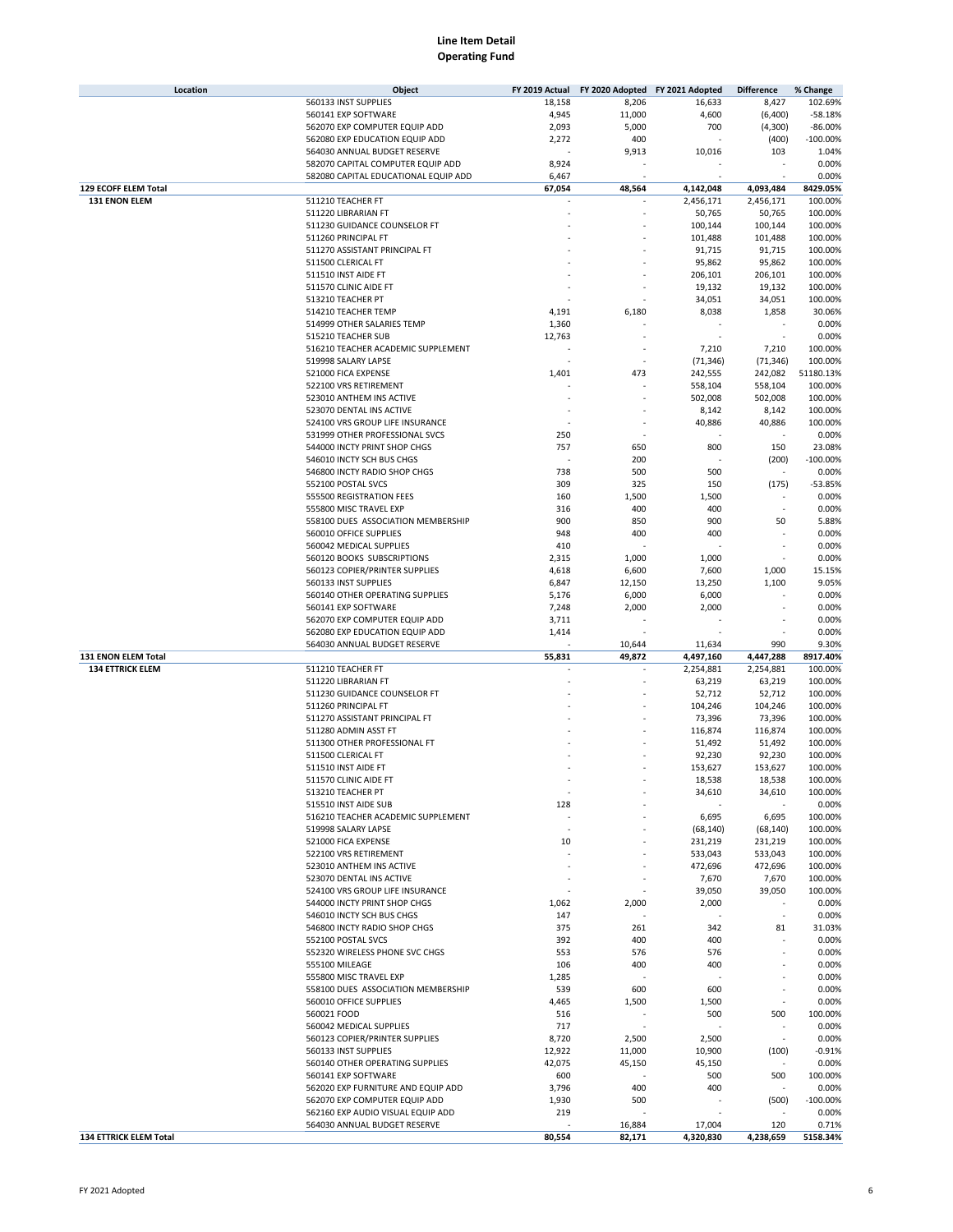| Location                      | Object                               |                 | FY 2019 Actual FY 2020 Adopted FY 2021 Adopted |           | <b>Difference</b>        | % Change   |
|-------------------------------|--------------------------------------|-----------------|------------------------------------------------|-----------|--------------------------|------------|
| <b>137 EVERGREEN ELEM</b>     | 511210 TEACHER FT                    |                 |                                                | 3,277,645 | 3,277,645                | 100.00%    |
|                               | 511220 LIBRARIAN FT                  |                 |                                                | 124,090   | 124,090                  | 100.00%    |
|                               | 511230 GUIDANCE COUNSELOR FT         |                 |                                                | 115,285   | 115,285                  | 100.00%    |
|                               | 511260 PRINCIPAL FT                  |                 |                                                | 100,858   | 100,858                  | 100.00%    |
|                               | 511270 ASSISTANT PRINCIPAL FT        |                 |                                                | 67,816    | 67,816                   | 100.00%    |
|                               | 511500 CLERICAL FT                   |                 |                                                | 108,219   | 108,219                  | 100.00%    |
|                               | 511510 INST AIDE FT                  |                 |                                                | 347,978   | 347,978                  | 100.00%    |
|                               | 513210 TEACHER PT                    |                 |                                                | 74,348    | 74,348                   | 100.00%    |
|                               | 514210 TEACHER TEMP                  | 2,953           |                                                | 7,000     | 7,000                    | 100.00%    |
|                               | 515210 TEACHER SUB                   | 8,360           |                                                |           |                          | 0.00%      |
|                               | 515510 INST AIDE SUB                 | 306             |                                                |           |                          | 0.00%      |
|                               | 516210 TEACHER ACADEMIC SUPPLEMENT   |                 |                                                | 7,725     | 7,725                    | 100.00%    |
|                               | 517270 ASSISTANT PRINCIPAL SRP       |                 |                                                | 75,623    | 75,623                   | 100.00%    |
|                               | 517570 CLINICAL AIDE SRP             |                 |                                                | 23,074    | 23,074                   | 100.00%    |
|                               | 519998 SALARY LAPSE                  |                 |                                                | (95, 263) | (95, 263)                | 100.00%    |
|                               | 521000 FICA EXPENSE                  | 889             |                                                | 331,219   | 331,219                  | 100.00%    |
|                               | 522100 VRS RETIREMENT                |                 |                                                |           |                          |            |
|                               |                                      |                 |                                                | 758,217   | 758,217                  | 100.00%    |
|                               | 523010 ANTHEM INS ACTIVE             |                 |                                                | 685,208   | 685,208                  | 100.00%    |
|                               | 523070 DENTAL INS ACTIVE             |                 |                                                | 11,092    | 11,092                   | 100.00%    |
|                               | 524100 VRS GROUP LIFE INSURANCE      |                 |                                                | 55,550    | 55,550                   | 100.00%    |
|                               | 544000 INCTY PRINT SHOP CHGS         | 900             | 1,200                                          | 1,000     | (200)                    | $-16.67%$  |
|                               | 546010 INCTY SCH BUS CHGS            |                 | 400                                            |           | (400)                    | $-100.00%$ |
|                               | 546800 INCTY RADIO SHOP CHGS         | 4,089           |                                                |           |                          | 0.00%      |
|                               | 555500 REGISTRATION FEES             | 200             |                                                |           |                          | 0.00%      |
|                               | 555800 MISC TRAVEL EXP               | 143             | 250                                            |           | (250)                    | $-100.00%$ |
|                               | 558100 DUES ASSOCIATION MEMBERSHIP   | 1,462           | 1,000                                          | 1,000     |                          | 0.00%      |
|                               | 560010 OFFICE SUPPLIES               | 2,329           | 2,000                                          | 2,000     |                          | 0.00%      |
|                               | 560021 FOOD                          |                 | 140                                            |           | (140)                    | $-100.00%$ |
|                               | 560042 MEDICAL SUPPLIES              | 647             |                                                |           |                          | 0.00%      |
|                               | 560123 COPIER/PRINTER SUPPLIES       | 4,077           | 1,000                                          | 1,000     | $\sim$                   | 0.00%      |
|                               | 560133 INST SUPPLIES                 | 46,457          | 27,117                                         | 31,346    | 4,229                    | 15.60%     |
|                               | 560141 EXP SOFTWARE                  | 8,699           | 10,000                                         | 6,000     | (4,000)                  | $-40.00%$  |
|                               | 562070 EXP COMPUTER EQUIP ADD        | 4,281           |                                                |           |                          | 0.00%      |
|                               | 564030 ANNUAL BUDGET RESERVE         |                 | 13,702                                         | 13,262    | (440)                    | $-3.21%$   |
|                               | 582080 CAPITAL EDUCATIONAL EQUIP ADD |                 | 8,000                                          |           | (8,000)                  | $-100.00%$ |
| 137 EVERGREEN ELEM Total      |                                      | 85,792          | 64,809                                         | 6,131,292 | 6,066,483                | 9360.56%   |
| <b>140 FALLING CREEK ELEM</b> | 511210 TEACHER FT                    |                 |                                                | 2,684,274 | 2,684,274                | 100.00%    |
|                               | 511220 LIBRARIAN FT                  |                 |                                                | 70,249    | 70,249                   | 100.00%    |
|                               | 511230 GUIDANCE COUNSELOR FT         |                 |                                                | 101,265   | 101,265                  | 100.00%    |
|                               | 511260 PRINCIPAL FT                  |                 |                                                | 107,416   | 107,416                  | 100.00%    |
|                               | 511270 ASSISTANT PRINCIPAL FT        |                 |                                                | 73,872    | 73,872                   | 100.00%    |
|                               | 511280 ADMIN ASST FT                 |                 |                                                | 50,238    | 50,238                   | 100.00%    |
|                               | 511500 CLERICAL FT                   |                 |                                                | 100,893   | 100,893                  | 100.00%    |
|                               | 511510 INST AIDE FT                  |                 |                                                | 104,097   | 104,097                  | 100.00%    |
|                               | 511560 TECH RESOURCE ASST FT         |                 |                                                | 21,872    | 21,872                   | 100.00%    |
|                               | 511570 CLINIC AIDE FT                |                 |                                                | 19,894    | 19,894                   | 100.00%    |
|                               | 513210 TEACHER PT                    |                 |                                                | 18,182    | 18,182                   | 100.00%    |
|                               | 513220 LIBRARIAN PT                  |                 |                                                | 18,182    | 18,182                   | 100.00%    |
|                               | 513560 TECH RESOURCE ASST PT         |                 |                                                | 20,483    | 20,483                   | 100.00%    |
|                               | 514210 TEACHER TEMP                  | 424             |                                                |           |                          | 0.00%      |
|                               | 515210 TEACHER SUB                   | 16,074          |                                                |           |                          | 0.00%      |
|                               | 515560 TECH RESOURCE ASST SUB        | 336             |                                                |           |                          | 0.00%      |
|                               | 516210 TEACHER ACADEMIC SUPPLEMENT   |                 |                                                | 7,725     | 7,725                    | 100.00%    |
|                               | 517210 TEACHER SRP                   |                 |                                                | 53,616    | 53,616                   | 100.00%    |
|                               | 519998 SALARY LAPSE                  |                 |                                                | (75, 715) | (75, 715)                | 100.00%    |
|                               | 521000 FICA EXPENSE                  | 1,288           |                                                | 264,091   | 264,091                  | 100.00%    |
|                               | 522100 VRS RETIREMENT                |                 | $\sim$                                         | 605,713   | 605,713                  | 100.00%    |
|                               | 523010 ANTHEM INS ACTIVE             |                 |                                                | 538,648   | 538,648                  | 100.00%    |
|                               | 523070 DENTAL INS ACTIVE             |                 |                                                | 8,732     | 8,732                    | 100.00%    |
|                               | 524100 VRS GROUP LIFE INSURANCE      |                 |                                                | 44,370    | 44,370                   | 100.00%    |
|                               | 544000 INCTY PRINT SHOP CHGS         | 491             | 1,000                                          | 2,000     | 1,000                    | 100.00%    |
|                               | 546800 INCTY RADIO SHOP CHGS         | 3,034           | 900                                            | 900       |                          | 0.00%      |
|                               | 552100 POSTAL SVCS                   |                 | 600                                            | 600       |                          | 0.00%      |
|                               | 552300 TELECOMMUNICATIONS            |                 | 200                                            | 200       |                          | 0.00%      |
|                               | 552320 WIRELESS PHONE SVC CHGS       |                 | 1,300                                          | 1,200     | (100)                    | $-7.69%$   |
|                               | 555500 REGISTRATION FEES             |                 | 2,000                                          | 2,000     |                          | 0.00%      |
|                               | 555800 MISC TRAVEL EXP               |                 | 1,300                                          | 1,300     | $\overline{\phantom{a}}$ | 0.00%      |
|                               | 558100 DUES ASSOCIATION MEMBERSHIP   | 3,009           | 2,500                                          | 2,000     | (500)                    | $-20.00%$  |
|                               | 560010 OFFICE SUPPLIES               |                 | 1,500                                          | 1,500     |                          | 0.00%      |
|                               | 560021 FOOD                          |                 | 800                                            | 800       |                          | 0.00%      |
|                               | 560042 MEDICAL SUPPLIES              | 777             |                                                |           |                          | 0.00%      |
|                               | 560123 COPIER/PRINTER SUPPLIES       |                 |                                                | 7,200     |                          | 86.77%     |
|                               |                                      | 5,511<br>34,496 | 3,855                                          |           | 3,345                    |            |
|                               | 560133 INST SUPPLIES                 |                 | 24,462                                         | 20,899    | (3, 563)                 | $-14.57%$  |
|                               | 560134 AV MATERIALS AND SUPPLIES     |                 | 300                                            | 300       |                          | 0.00%      |
|                               | 560140 OTHER OPERATING SUPPLIES      |                 | 1,100                                          | 750       | (350)                    | $-31.82%$  |
|                               | 564030 ANNUAL BUDGET RESERVE         |                 | 12,500                                         | 10,737    | (1,763)                  | $-14.10%$  |
| 140 FALLING CREEK ELEM Total  |                                      | 65,438          | 54,317                                         | 4,890,483 | 4,836,166                | 8903.60%   |
| 143 O.B. GATES ELEM           | 511210 TEACHER FT                    |                 |                                                | 2,943,112 | 2,943,112                | 100.00%    |
|                               | 511220 LIBRARIAN FT                  |                 |                                                | 101,925   | 101,925                  | 100.00%    |
|                               | 511230 GUIDANCE COUNSELOR FT         |                 |                                                | 48,343    | 48,343                   | 100.00%    |
|                               | 511260 PRINCIPAL FT                  |                 |                                                | 96,733    | 96,733                   | 100.00%    |
|                               | 511270 ASSISTANT PRINCIPAL FT        |                 |                                                | 71,165    | 71,165                   | 100.00%    |
|                               | 511500 CLERICAL FT                   |                 |                                                | 94,411    | 94,411                   | 100.00%    |
|                               | 511510 INST AIDE FT                  |                 |                                                | 459,628   | 459,628                  | 100.00%    |
|                               | 513210 TEACHER PT                    |                 |                                                | 43,367    | 43,367                   | 100.00%    |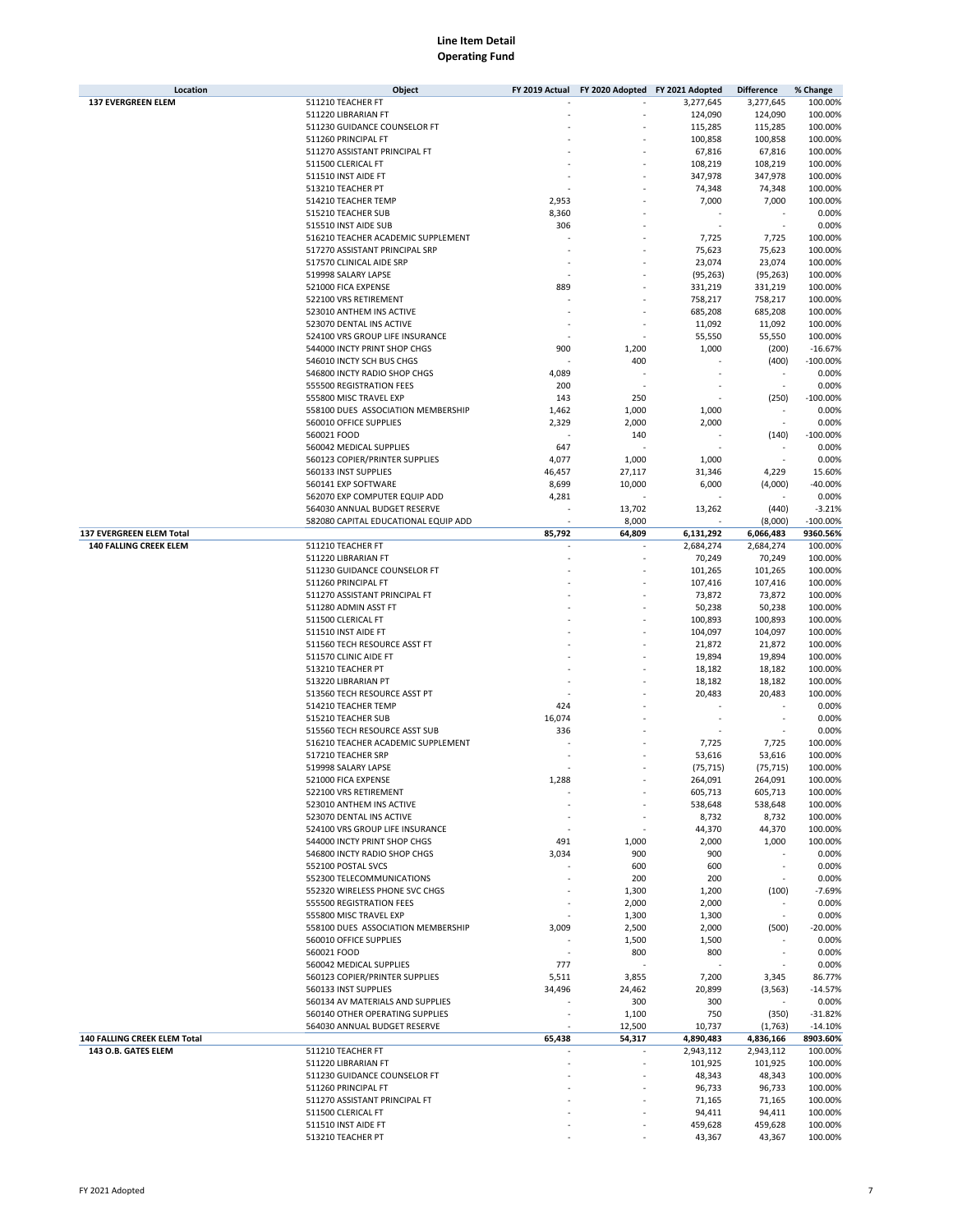| Location                    | Object                                              | FY 2019 Actual | FY 2020 Adopted FY 2021 Adopted |                   | <b>Difference</b> | % Change           |
|-----------------------------|-----------------------------------------------------|----------------|---------------------------------|-------------------|-------------------|--------------------|
|                             | 515210 TEACHER SUB                                  | 34,308         |                                 |                   |                   | 0.00%              |
|                             | 515510 INST AIDE SUB                                | 689            |                                 |                   |                   | 0.00%              |
|                             | 516210 TEACHER ACADEMIC SUPPLEMENT                  |                |                                 | 7,210             | 7,210             | 100.00%            |
|                             | 517210 TEACHER SRP                                  |                |                                 | 63,864            | 63,864            | 100.00%            |
|                             | 519998 SALARY LAPSE                                 |                |                                 | (87, 751)         | (87, 751)         | 100.00%            |
|                             | 521000 FICA EXPENSE                                 | 2,677          |                                 | 300,628           | 300,628           | 100.00%            |
|                             | 522100 VRS RETIREMENT                               |                |                                 | 693,598           | 693,598           | 100.00%            |
|                             | 523010 ANTHEM INS ACTIVE                            |                |                                 | 644,864           | 644,864           | 100.00%            |
|                             | 523070 DENTAL INS ACTIVE                            |                |                                 | 10,384            | 10,384            | 100.00%            |
|                             | 524100 VRS GROUP LIFE INSURANCE                     |                |                                 | 50,816            | 50,816            | 100.00%            |
|                             | 531700 TECH SVCS                                    | 941            |                                 |                   |                   | 0.00%              |
|                             | 533211 COPIER ANNUAL MAINT CONTRACT                 |                | 1,300                           |                   | (1,300)           | $-100.00%$         |
|                             | 544000 INCTY PRINT SHOP CHGS                        | 2,568          | 1,500                           | 1,500             |                   | 0.00%              |
|                             | 546800 INCTY RADIO SHOP CHGS                        | 711            | 500                             | 500               |                   | 0.00%              |
|                             | 552100 POSTAL SVCS                                  |                | 300                             | 300               |                   | 0.00%              |
|                             | 555800 MISC TRAVEL EXP                              | 1,415          | 500                             | 5,000             | 4,500             | 900.00%            |
|                             |                                                     |                |                                 |                   |                   |                    |
|                             | 558100 DUES ASSOCIATION MEMBERSHIP                  |                | 1,000                           | 1,000             | ÷,                | 0.00%              |
|                             | 560021 FOOD                                         |                | 500                             | 500               |                   | 0.00%              |
|                             | 560042 MEDICAL SUPPLIES                             | 289            | 350                             |                   | (350)             | $-100.00%$         |
|                             | 560123 COPIER/PRINTER SUPPLIES                      | 8,951          | 10,000                          | 7,000             | (3,000)           | $-30.00%$          |
|                             | 560133 INST SUPPLIES                                | 32,987         | 18,056                          | 16,766            | (1, 290)          | $-7.14%$           |
|                             | 560134 AV MATERIALS AND SUPPLIES                    | 1,256          | 300                             | 300               |                   | 0.00%              |
|                             | 560141 EXP SOFTWARE                                 | 714            |                                 |                   |                   | 0.00%              |
|                             | 562070 EXP COMPUTER EQUIP ADD                       | 517            |                                 |                   |                   | 0.00%              |
|                             | 562080 EXP EDUCATION EQUIP ADD                      | 4,690          |                                 |                   |                   | 0.00%              |
|                             | 564030 ANNUAL BUDGET RESERVE                        |                | 9,576                           | 9,216             | (360)             | $-3.76%$           |
|                             | 582080 CAPITAL EDUCATIONAL EQUIP ADD                | 11,149         |                                 |                   |                   | 0.00%              |
| 143 O.B. GATES ELEM Total   |                                                     | 103,863        | 43,882                          | 5,584,379         | 5,540,497         | 12625.90%          |
| 146 W.W. GORDON ELEM        | 511210 TEACHER FT                                   |                |                                 | 2,014,962         | 2,014,962         | 100.00%            |
|                             | 511220 LIBRARIAN FT                                 |                |                                 | 56,786            | 56,786            | 100.00%            |
|                             | 511230 GUIDANCE COUNSELOR FT                        |                |                                 | 50,017            | 50,017            | 100.00%            |
|                             | 511260 PRINCIPAL FT                                 |                |                                 | 88,425            | 88,425            | 100.00%            |
|                             | 511270 ASSISTANT PRINCIPAL FT                       |                |                                 | 83,904            | 83,904            | 100.00%            |
|                             | 511500 CLERICAL FT                                  |                |                                 | 94,484            | 94,484            | 100.00%            |
|                             | 511510 INST AIDE FT                                 |                |                                 | 200,949           | 200,949           | 100.00%            |
|                             | 511560 TECH RESOURCE ASST FT                        |                |                                 | 22,673            | 22,673            | 100.00%            |
|                             | 511570 CLINIC AIDE FT                               |                |                                 | 17,059            | 17,059            | 100.00%            |
|                             | 514210 TEACHER TEMP                                 | 1,872          |                                 | 1,200             | 1,200             | 100.00%            |
|                             | 515210 TEACHER SUB                                  | 3,160          |                                 |                   |                   | 0.00%              |
|                             | 516210 TEACHER ACADEMIC SUPPLEMENT                  |                |                                 | 7,210             | 7,210             | 100.00%            |
|                             | 519998 SALARY LAPSE                                 |                |                                 | (59, 554)         | (59, 554)         | 100.00%            |
|                             |                                                     |                |                                 |                   |                   |                    |
|                             | 521000 FICA EXPENSE                                 | 385            |                                 | 201,782           | 201,782           | 100.00%            |
|                             | 522100 VRS RETIREMENT                               |                |                                 | 470,111           | 470,111           | 100.00%            |
|                             | 523010 ANTHEM INS ACTIVE                            |                |                                 | 421,400           | 421,400           | 100.00%            |
|                             | 523070 DENTAL INS ACTIVE                            |                |                                 | 6,844             | 6,844             | 100.00%            |
|                             | 524100 VRS GROUP LIFE INSURANCE                     |                |                                 | 34,444            | 34,444            | 100.00%            |
|                             | 539999 OTHER CONTRACTUAL SVCS                       | 3              |                                 |                   |                   | 0.00%              |
|                             | 544000 INCTY PRINT SHOP CHGS                        | 168            | 100                             | 600               | 500               | 500.00%            |
|                             | 546010 INCTY SCH BUS CHGS                           | 59             |                                 |                   |                   | 0.00%              |
|                             | 546800 INCTY RADIO SHOP CHGS                        | 320            | 1,000                           | 500               | (500)             | $-50.00%$          |
|                             | 552100 POSTAL SVCS                                  | 300            | 300                             | 250               | (50)              | $-16.67%$          |
|                             | 552300 TELECOMMUNICATIONS                           | 48             |                                 |                   |                   | 0.00%              |
|                             | 552320 WIRELESS PHONE SVC CHGS                      | 505            | 600                             |                   | (600)             | $-100.00%$         |
|                             | 555500 REGISTRATION FEES                            | 1,050          | 1,000                           | 200               | (800)             | $-80.00%$          |
|                             | 555800 MISC TRAVEL EXP                              | 643            | 100                             | 800               | 700               | 700.00%            |
|                             | 558100 DUES ASSOCIATION MEMBERSHIP                  | 814            | 600                             | 700               | 100               | 16.67%             |
|                             | 560021 FOOD                                         | 375            | 200                             | 300               | 100               | 50.00%             |
|                             | 560042 MEDICAL SUPPLIES                             | 312            |                                 |                   |                   | 0.00%              |
|                             | 560120 BOOKS SUBSCRIPTIONS                          | 3,296          |                                 |                   |                   | 0.00%              |
|                             | 560123 COPIER/PRINTER SUPPLIES                      | 11,261         | 3,000                           | 3,000             | ä,                | 0.00%              |
|                             | 560133 INST SUPPLIES                                | 12,469         | 24,865                          | 25,002            | 137               | 0.55%              |
|                             | 560141 EXP SOFTWARE                                 | 2,640          | 1,000                           | 2,550             | 1,550             | 155.00%            |
|                             | 562070 EXP COMPUTER EQUIP ADD                       | 8,440          |                                 |                   |                   | 0.00%              |
|                             | 564030 ANNUAL BUDGET RESERVE                        |                | 8,691                           | 8,776             | 85                | 0.98%              |
| 146 W.W. GORDON ELEM Total  |                                                     | 48,118         | 41,456                          | 3,755,374         | 3,713,918         | 8958.70%           |
| <b>149 GRANGE HALL ELEM</b> | 511210 TEACHER FT                                   |                |                                 | 2,489,064         | 2,489,064         | 100.00%            |
|                             |                                                     |                |                                 |                   |                   |                    |
|                             | 511220 LIBRARIAN FT<br>511230 GUIDANCE COUNSELOR FT |                |                                 | 62,301<br>110,803 | 62,301<br>110,803 | 100.00%<br>100.00% |
|                             |                                                     |                |                                 |                   |                   |                    |
|                             | 511260 PRINCIPAL FT                                 |                |                                 | 91,402            | 91,402            | 100.00%            |
|                             | 511270 ASSISTANT PRINCIPAL FT                       |                |                                 | 66,702            | 66,702            | 100.00%            |
|                             | 511280 ADMIN ASST FT                                |                |                                 | 63,353            | 63,353            | 100.00%            |
|                             | 511500 CLERICAL FT                                  |                |                                 | 94,739            | 94,739            | 100.00%            |
|                             | 511510 INST AIDE FT                                 |                |                                 | 103,982           | 103,982           | 100.00%            |
|                             | 511570 CLINIC AIDE FT                               |                |                                 | 17,482            | 17,482            | 100.00%            |
|                             | 515210 TEACHER SUB                                  | 4,256          |                                 |                   |                   | 0.00%              |
|                             | 516210 TEACHER ACADEMIC SUPPLEMENT                  |                |                                 | 7,725             | 7,725             | 100.00%            |
|                             | 519998 SALARY LAPSE                                 |                |                                 | (70, 888)         | (70, 888)         | 100.00%            |
|                             | 521000 FICA EXPENSE                                 | 326            |                                 | 237,729           | 237,729           | 100.00%            |
|                             | 522100 VRS RETIREMENT                               |                |                                 | 554,246           | 554,246           | 100.00%            |
|                             | 523010 ANTHEM INS ACTIVE                            |                |                                 | 465,368           | 465,368           | 100.00%            |
|                             | 523070 DENTAL INS ACTIVE                            |                |                                 | 7,552             | 7,552             | 100.00%            |
|                             | 524100 VRS GROUP LIFE INSURANCE                     |                |                                 | 40,600            | 40,600            | 100.00%            |
|                             | 535000 PRINTING AND BINDING SVCS                    | ٠              | 300                             |                   | (300)             | $-100.00%$         |
|                             | 544000 INCTY PRINT SHOP CHGS                        | 758            | 1,300                           | 1,000             | (300)             | $-23.08%$          |
|                             | 546800 INCTY RADIO SHOP CHGS                        | 156            |                                 | 1,200             | 1,200             | 100.00%            |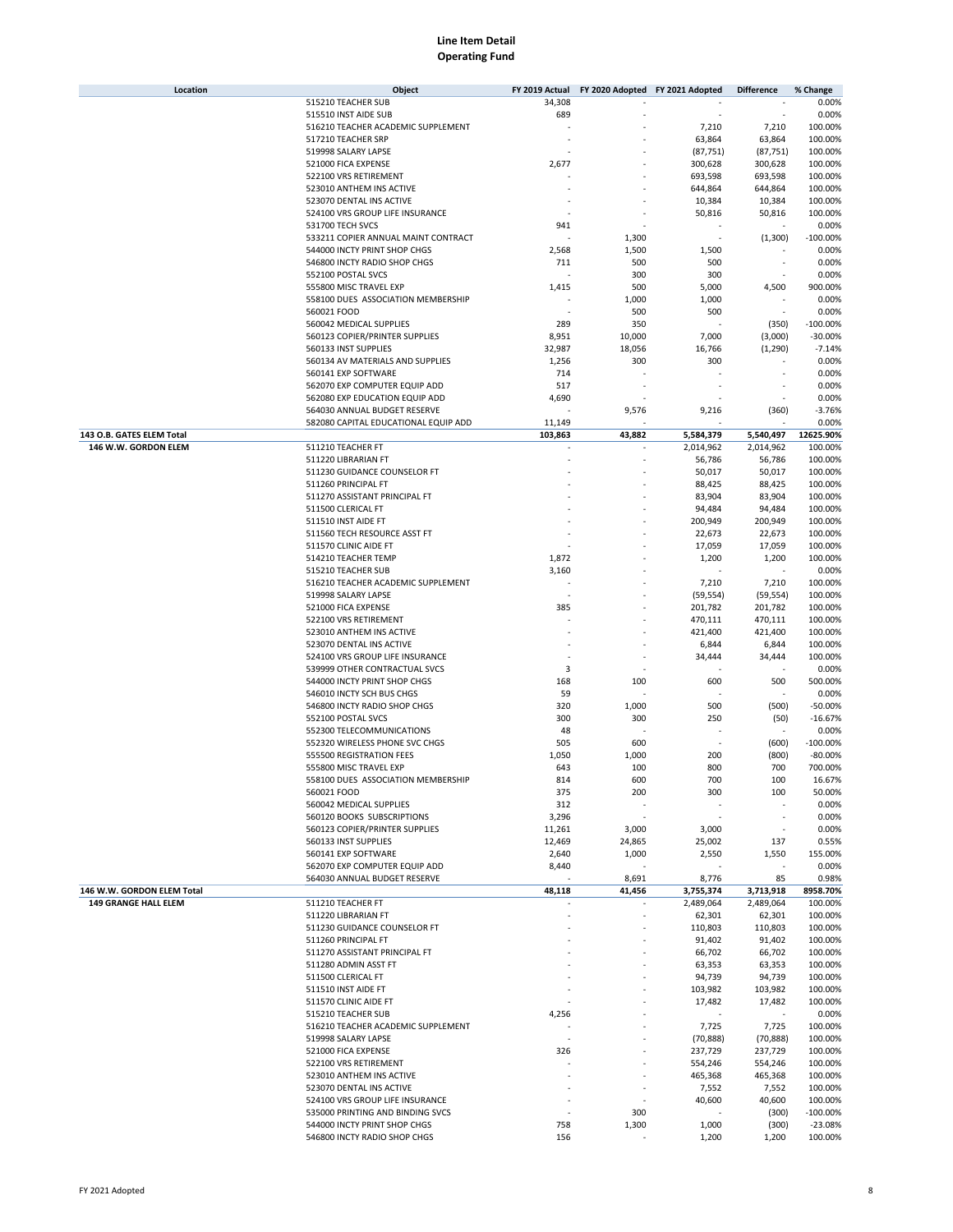| Location                         | Object                                                       | FY 2019 Actual |              | FY 2020 Adopted FY 2021 Adopted | <b>Difference</b> | % Change              |
|----------------------------------|--------------------------------------------------------------|----------------|--------------|---------------------------------|-------------------|-----------------------|
|                                  | 552100 POSTAL SVCS                                           | 640            | 600          | 500                             | (100)             | $-16.67%$             |
|                                  | 555500 REGISTRATION FEES                                     | 675            |              |                                 |                   | 0.00%                 |
|                                  | 555800 MISC TRAVEL EXP                                       | 1,459          |              |                                 |                   | 0.00%                 |
|                                  | 558100 DUES ASSOCIATION MEMBERSHIP                           | 939            | 850          | 910                             | 60                | 7.06%                 |
|                                  | 560010 OFFICE SUPPLIES                                       | 5,475          | 5,491        | 5,400                           | (91)              | $-1.66%$              |
|                                  | 560042 MEDICAL SUPPLIES                                      | 831            |              |                                 |                   | 0.00%                 |
|                                  | 560123 COPIER/PRINTER SUPPLIES                               | 10,407         | 10,000       | 10,000                          |                   | 0.00%                 |
|                                  | 560133 INST SUPPLIES                                         | 25,636         | 24,519       | 26,818                          | 2,299             | 9.38%                 |
|                                  | 560141 EXP SOFTWARE<br>562070 EXP COMPUTER EQUIP ADD         | 2,250<br>2,989 |              |                                 |                   | 0.00%<br>0.00%        |
|                                  | 562160 EXP AUDIO VISUAL EQUIP ADD                            | 2,092          |              |                                 |                   | 0.00%                 |
|                                  | 564030 ANNUAL BUDGET RESERVE                                 |                | 11,515       | 12,207                          | 692               | 6.01%                 |
|                                  | 582080 CAPITAL EDUCATIONAL EQUIP ADD                         | 7,916          |              |                                 |                   | 0.00%                 |
| 149 GRANGE HALL ELEM Total       |                                                              | 66,804         | 54,575       | 4,400,195                       | 4,345,620         | 7962.66%              |
| <b>152 GREENFIELD ELEM</b>       | 511210 TEACHER FT                                            |                |              | 2,427,275                       | 2,427,275         | 100.00%               |
|                                  | 511220 LIBRARIAN FT                                          |                |              | 60,463                          | 60,463            | 100.00%               |
|                                  | 511230 GUIDANCE COUNSELOR FT                                 |                |              | 50,017                          | 50,017            | 100.00%               |
|                                  | 511260 PRINCIPAL FT                                          |                |              | 90,352                          | 90,352            | 100.00%               |
|                                  | 511270 ASSISTANT PRINCIPAL FT                                |                |              | 63,491                          | 63,491            | 100.00%               |
|                                  | 511500 CLERICAL FT                                           |                |              | 96,957                          | 96,957            | 100.00%               |
|                                  | 511510 INST AIDE FT                                          |                |              | 206,308                         | 206,308           | 100.00%               |
|                                  | 511570 CLINIC AIDE FT                                        |                |              | 17,918                          | 17,918            | 100.00%               |
|                                  | 514210 TEACHER TEMP                                          | 858            | 1,133        |                                 | (1, 133)          | $-100.00%$            |
|                                  | 515210 TEACHER SUB                                           | 22,999         |              |                                 |                   | 0.00%                 |
|                                  | 515510 INST AIDE SUB                                         | 2,907          |              |                                 |                   | 0.00%                 |
|                                  | 516210 TEACHER ACADEMIC SUPPLEMENT                           |                |              | 7,725                           | 7,725             | 100.00%<br>100.00%    |
|                                  | 517210 TEACHER SRP<br>519998 SALARY LAPSE                    |                |              | 61,303                          | 61,303            | 100.00%               |
|                                  | 521000 FICA EXPENSE                                          | 2,048          | 87           | (68, 872)<br>235,757            | (68, 872)         | 235,670 270885.06%    |
|                                  | 522100 VRS RETIREMENT                                        |                |              | 549,642                         | 549,642           | 100.00%               |
|                                  | 523010 ANTHEM INS ACTIVE                                     |                |              | 494,680                         | 494,680           | 100.00%               |
|                                  | 523070 DENTAL INS ACTIVE                                     |                |              | 8,024                           | 8,024             | 100.00%               |
|                                  | 524100 VRS GROUP LIFE INSURANCE                              |                |              | 40,263                          | 40,263            | 100.00%               |
|                                  | 539012 TRAINING SVCS                                         | 157            |              |                                 |                   | 0.00%                 |
|                                  | 539999 OTHER CONTRACTUAL SVCS                                | 251            |              |                                 |                   | 0.00%                 |
|                                  | 544000 INCTY PRINT SHOP CHGS                                 | 376            | 1,600        | 4,800                           | 3,200             | 200.00%               |
|                                  | 546010 INCTY SCH BUS CHGS                                    | 254            |              | 500                             | 500               | 100.00%               |
|                                  | 546800 INCTY RADIO SHOP CHGS                                 |                | 1,500        | 800                             | (700)             | $-46.67%$             |
|                                  | 552100 POSTAL SVCS                                           | 288            | 300          | 300                             |                   | 0.00%                 |
|                                  | 555100 MILEAGE                                               | 483            | 900          | 800                             | (100)             | $-11.11%$             |
|                                  | 555320 LODGING                                               | 1,210          |              |                                 |                   | 0.00%                 |
|                                  | 555410 AIR FARES                                             | 1,778          |              |                                 |                   | 0.00%                 |
|                                  | 555800 MISC TRAVEL EXP                                       |                |              | 3,000                           | 3,000             | 100.00%               |
|                                  | 558100 DUES ASSOCIATION MEMBERSHIP<br>560010 OFFICE SUPPLIES | 940<br>992     | 1,100        | 1,000<br>500                    | (100)<br>(1,000)  | $-9.09%$<br>$-66.67%$ |
|                                  | 560021 FOOD                                                  |                | 1,500<br>400 | 400                             |                   | 0.00%                 |
|                                  | 560042 MEDICAL SUPPLIES                                      | 347            |              |                                 |                   | 0.00%                 |
|                                  | 560120 BOOKS SUBSCRIPTIONS                                   | 1,509          | 1,500        |                                 | (1,500)           | $-100.00%$            |
|                                  | 560123 COPIER/PRINTER SUPPLIES                               | 7,088          | 5,000        | 6,000                           | 1,000             | 20.00%                |
|                                  | 560133 INST SUPPLIES                                         | 18,882         | 10,262       | 13,000                          | 2,738             | 26.68%                |
|                                  | 560140 OTHER OPERATING SUPPLIES                              | 1,171          | 3,852        |                                 | (3,852)           | $-100.00%$            |
|                                  | 560141 EXP SOFTWARE                                          | 2,395          | 1,000        | 1,800                           | 800               | 80.00%                |
|                                  | 561020 EXP FURNITURE AND EQUIP RPL                           |                |              | 3,897                           | 3,897             | 100.00%               |
|                                  | 562070 EXP COMPUTER EQUIP ADD                                | 2,464          | 400          | 1,500                           | 1,100             | 275.00%               |
|                                  | 564030 ANNUAL BUDGET RESERVE                                 |                | 8,728        | 10,199                          | 1,471             | 16.85%                |
| <b>152 GREENFIELD ELEM Total</b> |                                                              | 69.396         | 39.262       | 4,389,799                       | 4,350,537         | 11080.78%             |
| <b>155 HARROWGATE ELEM</b>       | 511210 TEACHER FT                                            |                |              | 2,227,773                       | 2,227,773         | 100.00%               |
|                                  | 511220 LIBRARIAN FT<br>511230 GUIDANCE COUNSELOR FT          |                |              | 61,381<br>50,127                | 61,381<br>50,127  | 100.00%<br>100.00%    |
|                                  | 511260 PRINCIPAL FT                                          |                |              | 101,488                         | 101,488           | 100.00%               |
|                                  | 511270 ASSISTANT PRINCIPAL FT                                |                |              | 63,353                          | 63,353            | 100.00%               |
|                                  | 511500 CLERICAL FT                                           |                |              | 101,389                         | 101,389           | 100.00%               |
|                                  | 511510 INST AIDE FT                                          |                |              | 136,635                         | 136,635           | 100.00%               |
|                                  | 511570 CLINIC AIDE FT                                        |                |              | 18,538                          | 18,538            | 100.00%               |
|                                  | 516210 TEACHER ACADEMIC SUPPLEMENT                           |                |              | 7,210                           | 7,210             | 100.00%               |
|                                  | 519998 SALARY LAPSE                                          |                |              | (63,068)                        | (63,068)          | 100.00%               |
|                                  | 521000 FICA EXPENSE                                          |                |              | 211,745                         | 211,745           | 100.00%               |
|                                  | 522100 VRS RETIREMENT                                        |                |              | 493,608                         | 493,608           | 100.00%               |
|                                  | 523010 ANTHEM INS ACTIVE                                     |                |              | 436,056                         | 436,056           | 100.00%               |
|                                  | 523070 DENTAL INS ACTIVE                                     |                |              | 7,080                           | 7,080             | 100.00%               |
|                                  | 524100 VRS GROUP LIFE INSURANCE                              |                |              | 36,160                          | 36,160            | 100.00%               |
|                                  | 531308 PROFESSIONAL EDUCATION SVC                            |                |              | 1,600                           | 1,600             | 100.00%<br>0.00%      |
|                                  | 544000 INCTY PRINT SHOP CHGS<br>546800 INCTY RADIO SHOP CHGS | 72<br>1,910    | 150<br>1,000 | 150<br>1,500                    | 500               | 50.00%                |
|                                  | 552100 POSTAL SVCS                                           | 150            | 300          | 200                             | (100)             | $-33.33%$             |
|                                  | 552320 WIRELESS PHONE SVC CHGS                               | 562            | 600          | 600                             |                   | 0.00%                 |
|                                  | 555100 MILEAGE                                               | 591            | 1,200        | 1,000                           | (200)             | $-16.67%$             |
|                                  | 555800 MISC TRAVEL EXP                                       | 1,116          | 1,000        | 1,100                           | 100               | 10.00%                |
|                                  | 558100 DUES ASSOCIATION MEMBERSHIP                           | 850            | 1,002        | 900                             | (102)             | $-10.18%$             |
|                                  | 560010 OFFICE SUPPLIES                                       | 594            | 800          | 800                             |                   | 0.00%                 |
|                                  | 560042 MEDICAL SUPPLIES                                      | 353            |              |                                 |                   | 0.00%                 |
|                                  | 560123 COPIER/PRINTER SUPPLIES                               | 7,053          | 5,000        | 6,500                           | 1,500             | 30.00%                |
|                                  | 560133 INST SUPPLIES                                         | 10,291         | 11,986       | 12,608                          | 622               | 5.19%                 |
|                                  | 560140 OTHER OPERATING SUPPLIES                              |                |              | 500                             | 500               | 100.00%               |
|                                  | 560141 EXP SOFTWARE                                          | 174            |              |                                 |                   | 0.00%                 |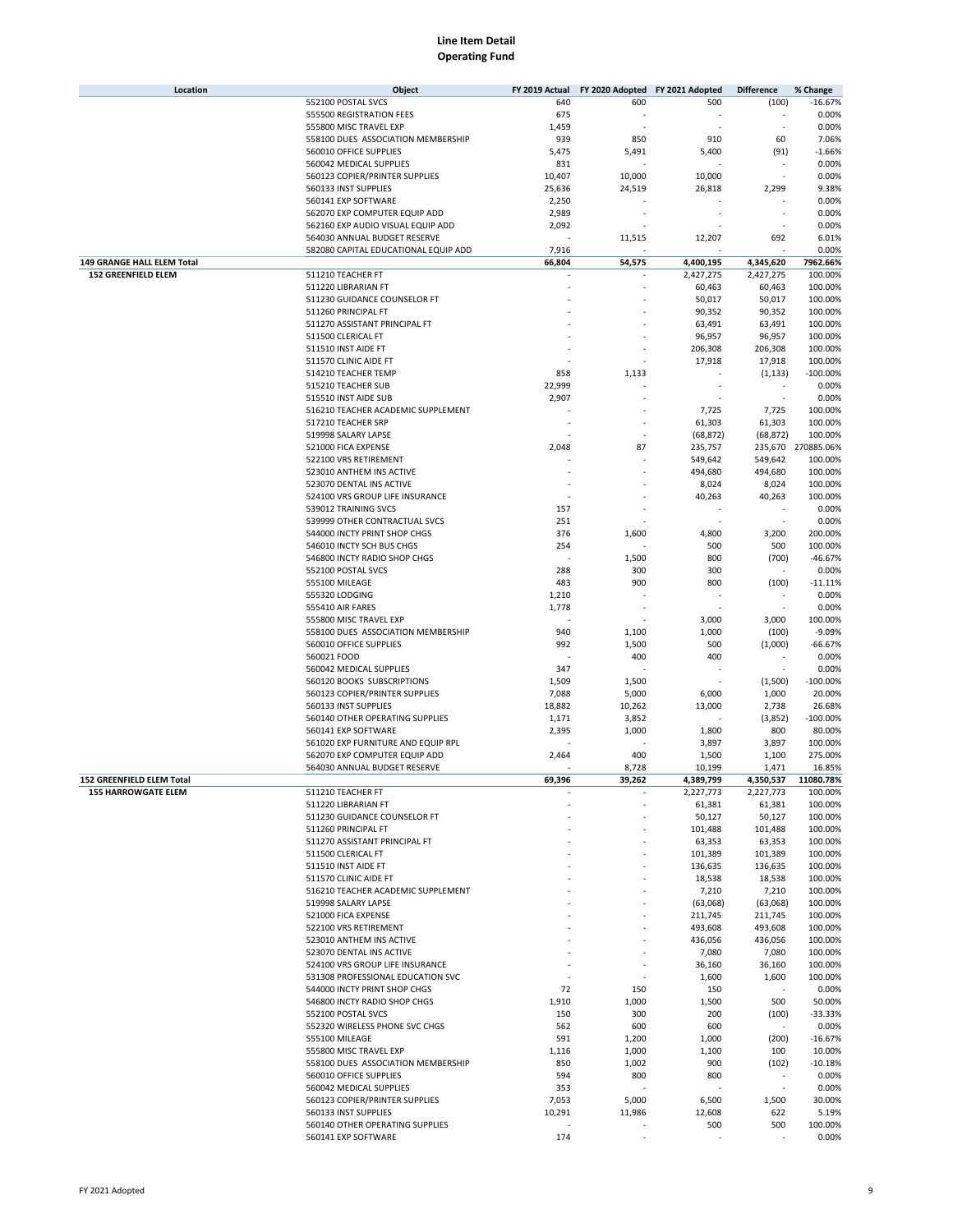| Location                         | Object                               | FY 2019 Actual | FY 2020 Adopted FY 2021 Adopted |           | <b>Difference</b> | % Change   |
|----------------------------------|--------------------------------------|----------------|---------------------------------|-----------|-------------------|------------|
|                                  | 562070 EXP COMPUTER EQUIP ADD        | 1,370          |                                 | ٠         | ä,                | 0.00%      |
|                                  | 564030 ANNUAL BUDGET RESERVE         |                | 7,135                           | 7,365     | 230               | 3.22%      |
| <b>155 HARROWGATE ELEM Total</b> |                                      | 25,087         | 30,173                          | 3,924,298 | 3,894,125         | 12905.99%  |
| 158 J.G. HENING ELEM             | 511210 TEACHER FT                    |                | $\overline{\phantom{a}}$        | 3,401,584 | 3,401,584         | 100.00%    |
|                                  | 511220 LIBRARIAN FT                  |                |                                 | 103,461   | 103,461           | 100.00%    |
|                                  | 511230 GUIDANCE COUNSELOR FT         |                |                                 | 99,410    | 99,410            | 100.00%    |
|                                  | 511260 PRINCIPAL FT                  |                |                                 | 95,972    | 95,972            | 100.00%    |
|                                  |                                      |                |                                 |           |                   |            |
|                                  | 511270 ASSISTANT PRINCIPAL FT        |                |                                 | 76,742    | 76,742            | 100.00%    |
|                                  | 511280 ADMIN ASST FT                 |                |                                 | 55,401    | 55,401            | 100.00%    |
|                                  | 511500 CLERICAL FT                   |                |                                 | 105,012   | 105,012           | 100.00%    |
|                                  | 511510 INST AIDE FT                  |                |                                 | 181,230   | 181,230           | 100.00%    |
|                                  | 513210 TEACHER PT                    |                |                                 | 19,738    | 19,738            | 100.00%    |
|                                  | 515210 TEACHER SUB                   | 4,905          |                                 |           |                   | 0.00%      |
|                                  | 515510 INST AIDE SUB                 | 464            |                                 |           |                   | 0.00%      |
|                                  | 515560 TECH RESOURCE ASST SUB        | 144            |                                 |           |                   | 0.00%      |
|                                  | 516210 TEACHER ACADEMIC SUPPLEMENT   |                |                                 | 7,725     | 7,725             | 100.00%    |
|                                  | 519998 SALARY LAPSE                  |                |                                 | (94, 726) | (94, 726)         | 100.00%    |
|                                  | 521000 FICA EXPENSE                  | 422            |                                 | 317,190   | 317,190           | 100.00%    |
|                                  | 522100 VRS RETIREMENT                |                |                                 | 736,442   | 736,442           | 100.00%    |
|                                  | 523010 ANTHEM INS ACTIVE             |                |                                 |           |                   |            |
|                                  |                                      |                |                                 | 644,864   | 644,864           | 100.00%    |
|                                  | 523070 DENTAL INS ACTIVE             |                |                                 | 10,384    | 10,384            | 100.00%    |
|                                  | 524100 VRS GROUP LIFE INSURANCE      |                |                                 | 53,955    | 53,955            | 100.00%    |
|                                  | 539012 TRAINING SVCS                 | 250            |                                 |           |                   | 0.00%      |
|                                  | 539999 OTHER CONTRACTUAL SVCS        | 10             |                                 |           |                   | 0.00%      |
|                                  | 544000 INCTY PRINT SHOP CHGS         | 743            | 500                             | 500       |                   | 0.00%      |
|                                  | 546800 INCTY RADIO SHOP CHGS         | 1,511          | 1,000                           | 1,000     |                   | 0.00%      |
|                                  | 555500 REGISTRATION FEES             | 200            | 2,000                           | 1,000     | (1,000)           | $-50.00%$  |
|                                  | 555800 MISC TRAVEL EXP               | 186            |                                 |           |                   | 0.00%      |
|                                  | 558100 DUES ASSOCIATION MEMBERSHIP   |                | 900                             | 800       | (100)             | $-11.11%$  |
|                                  | 560010 OFFICE SUPPLIES               | 3,171          | 2,500                           | 2,500     |                   | 0.00%      |
|                                  | 560021 FOOD                          |                | 600                             | 600       | ä,                | 0.00%      |
|                                  | 560042 MEDICAL SUPPLIES              | 533            |                                 |           |                   | 0.00%      |
|                                  | 560123 COPIER/PRINTER SUPPLIES       |                |                                 |           |                   | 0.00%      |
|                                  |                                      | 11,170         | 11,000                          | 11,000    |                   |            |
|                                  | 560133 INST SUPPLIES                 | 33,039         | 26,692                          | 33,480    | 6,788             | 25.43%     |
|                                  | 560141 EXP SOFTWARE                  | 1,700          |                                 |           |                   | 0.00%      |
|                                  | 562020 EXP FURNITURE AND EQUIP ADD   | 3,165          | 1,000                           | 1,000     |                   | 0.00%      |
|                                  | 562070 EXP COMPUTER EQUIP ADD        | 460            |                                 |           |                   | 0.00%      |
|                                  | 562160 EXP AUDIO VISUAL EQUIP ADD    | 329            |                                 |           |                   | 0.00%      |
|                                  | 564030 ANNUAL BUDGET RESERVE         |                | 12,298                          | 13,720    | 1,422             | 11.56%     |
|                                  | 582080 CAPITAL EDUCATIONAL EQUIP ADD | 5,644          |                                 |           |                   | 0.00%      |
| 158 J.G. HENING ELEM Total       |                                      | 68,046         | 58,490                          | 5,879,984 | 5,821,494         | 9952.97%   |
| <b>161 HOPKINS ELEM</b>          | 511210 TEACHER FT                    |                |                                 | 2,740,765 | 2,740,765         | 100.00%    |
|                                  | 511220 LIBRARIAN FT                  |                |                                 | 61,496    | 61,496            | 100.00%    |
|                                  | 511230 GUIDANCE COUNSELOR FT         |                |                                 | 99,521    | 99,521            | 100.00%    |
|                                  | 511260 PRINCIPAL FT                  |                |                                 | 105,404   | 105,404           | 100.00%    |
|                                  | 511270 ASSISTANT PRINCIPAL FT        |                |                                 | 74,510    | 74,510            | 100.00%    |
|                                  |                                      |                |                                 |           |                   |            |
|                                  | 511500 CLERICAL FT                   |                |                                 | 94,070    | 94,070            | 100.00%    |
|                                  | 511510 INST AIDE FT                  |                |                                 | 127,418   | 127,418           | 100.00%    |
|                                  | 511570 CLINIC AIDE FT                |                |                                 | 15,290    | 15,290            | 100.00%    |
|                                  | 515210 TEACHER SUB                   | 30,939         |                                 |           |                   | 0.00%      |
|                                  | 515510 INST AIDE SUB                 | 51             |                                 |           |                   | 0.00%      |
|                                  | 516210 TEACHER ACADEMIC SUPPLEMENT   |                |                                 | 7,725     | 7,725             | 100.00%    |
|                                  | 519998 SALARY LAPSE                  |                |                                 | (75, 969) | (75, 969)         | 100.00%    |
|                                  | 521000 FICA EXPENSE                  | 2,371          |                                 | 254,453   | 254,453           | 100.00%    |
|                                  | 522100 VRS RETIREMENT                |                |                                 | 593,347   | 593,347           | 100.00%    |
|                                  | 523010 ANTHEM INS ACTIVE             |                |                                 | 516,664   | 516,664           | 100.00%    |
|                                  | 523070 DENTAL INS ACTIVE             |                | ×                               | 8,378     | 8,378             | 100.00%    |
|                                  | 524100 VRS GROUP LIFE INSURANCE      |                |                                 | 43,471    | 43,471            | 100.00%    |
|                                  | 531999 OTHER PROFESSIONAL SVCS       |                | 6,000                           | 5,000     | (1,000)           | $-16.67%$  |
|                                  | 539999 OTHER CONTRACTUAL SVCS        | 433            |                                 |           |                   | 0.00%      |
|                                  | 544000 INCTY PRINT SHOP CHGS         | 1,298          | 1,000                           | 600       | (400)             | $-40.00%$  |
|                                  |                                      |                |                                 |           |                   |            |
|                                  | 546800 INCTY RADIO SHOP CHGS         | 1,642          | 600                             | 600       |                   | 0.00%      |
|                                  | 552100 POSTAL SVCS                   | 299            | 100                             | 400       | 300               | 300.00%    |
|                                  | 552320 WIRELESS PHONE SVC CHGS       | 612            | 600                             | 600       |                   | 0.00%      |
|                                  | 558100 DUES ASSOCIATION MEMBERSHIP   | 5,850          | 900                             | 900       |                   | 0.00%      |
|                                  | 560010 OFFICE SUPPLIES               | 1,235          | 3,000                           | 2,000     | (1,000)           | $-33.33%$  |
|                                  | 560021 FOOD                          | 335            | 1,300                           | 350       | (950)             | $-73.08%$  |
|                                  | 560042 MEDICAL SUPPLIES              | 548            |                                 |           |                   | 0.00%      |
|                                  | 560120 BOOKS SUBSCRIPTIONS           | 2,135          | 3,000                           |           | (3,000)           | $-100.00%$ |
|                                  | 560123 COPIER/PRINTER SUPPLIES       | 4,193          | 6,000                           | 5,000     | (1,000)           | $-16.67%$  |
|                                  | 560133 INST SUPPLIES                 | 30,918         |                                 | 20,000    | 20,000            | 100.00%    |
|                                  | 560134 AV MATERIALS AND SUPPLIES     |                | 1,000                           | 2,000     | 1,000             | 100.00%    |
|                                  | 560141 EXP SOFTWARE                  | ٠              | 3,000                           |           | (3,000)           | $-100.00%$ |
|                                  |                                      |                |                                 |           |                   |            |
|                                  | 561080 EXP EDUCATION EQUIP RPL       |                | 1,500                           |           | (1,500)           | $-100.00%$ |
|                                  | 562070 EXP COMPUTER EQUIP ADD        | 288            | 2,200                           | 3,086     | 886               | 40.27%     |
|                                  | 562080 EXP EDUCATION EQUIP ADD       | ٠              | 6,186                           |           | (6, 186)          | $-100.00%$ |
|                                  | 564030 ANNUAL BUDGET RESERVE         |                | 10,097                          | 10,759    | 662               | 6.56%      |
| <b>161 HOPKINS ELEM Total</b>    |                                      | 83,144         | 46,483                          | 4,717,838 | 4,671,355         | 10049.60%  |
| 164 JACOBS ROAD ELEM             | 511210 TEACHER FT                    | ٠              | $\overline{\phantom{a}}$        | 2,595,612 | 2,595,612         | 100.00%    |
|                                  | 511220 LIBRARIAN FT                  |                | ä,                              | 61,381    | 61,381            | 100.00%    |
|                                  | 511230 GUIDANCE COUNSELOR FT         |                |                                 | 99,937    | 99,937            | 100.00%    |
|                                  | 511260 PRINCIPAL FT                  |                |                                 | 104,797   | 104,797           | 100.00%    |
|                                  | 511270 ASSISTANT PRINCIPAL FT        |                |                                 | 67,816    | 67,816            | 100.00%    |
|                                  | 511500 CLERICAL FT                   |                |                                 | 105,650   | 105,650           | 100.00%    |
|                                  | 511510 INST AIDE FT                  |                |                                 | 229,314   | 229,314           | 100.00%    |
|                                  |                                      |                |                                 |           |                   |            |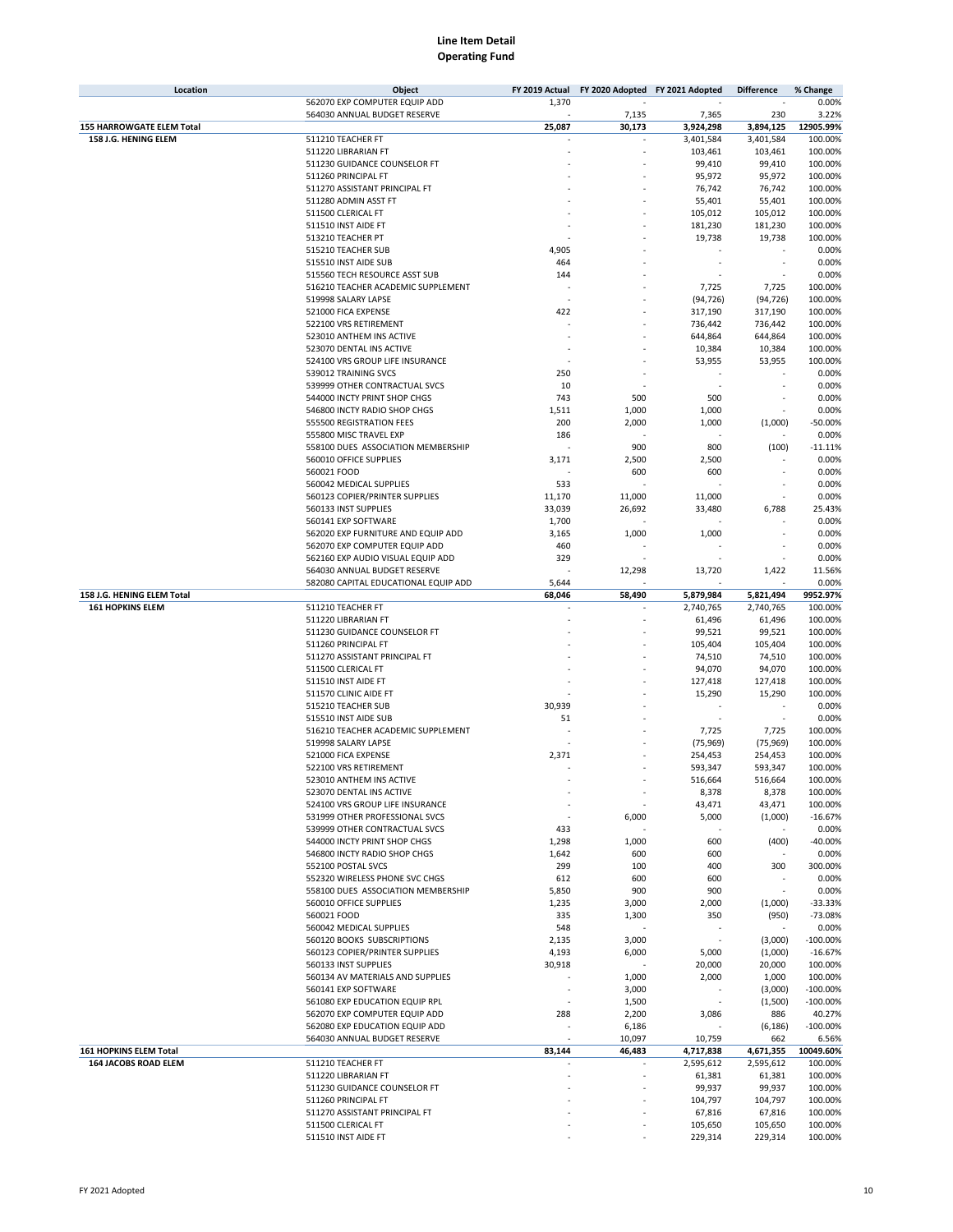| Location                   | Object                             | FY 2019 Actual | FY 2020 Adopted FY 2021 Adopted |           | <b>Difference</b> | % Change    |
|----------------------------|------------------------------------|----------------|---------------------------------|-----------|-------------------|-------------|
|                            | 511560 TECH RESOURCE ASST FT       |                |                                 | 23,638    | 23,638            | 100.00%     |
|                            | 511570 CLINIC AIDE FT              |                |                                 | 19,132    | 19,132            | 100.00%     |
|                            | 513210 TEACHER PT                  |                |                                 | 68,406    | 68,406            | 100.00%     |
|                            | 514210 TEACHER TEMP                |                | 8,240                           | 2,000     | (6, 240)          | $-75.73%$   |
|                            | 514999 OTHER SALARIES TEMP         | 100            |                                 |           |                   | 0.00%       |
|                            | 515210 TEACHER SUB                 | 10,406         |                                 |           |                   | 0.00%       |
|                            | 515510 INST AIDE SUB               | 921            |                                 |           |                   | 0.00%       |
|                            |                                    |                | ä,                              |           |                   |             |
|                            | 516210 TEACHER ACADEMIC SUPPLEMENT |                |                                 | 7,725     | 7,725             | 100.00%     |
|                            | 519998 SALARY LAPSE                |                |                                 | (75,080)  | (75,080)          | 100.00%     |
|                            | 521000 FICA EXPENSE                | 874            | 630                             | 258,984   | 258,354           | 41008.57%   |
|                            | 522100 VRS RETIREMENT              |                |                                 | 591,338   | 591,338           | 100.00%     |
|                            | 523010 ANTHEM INS ACTIVE           |                |                                 | 538,648   | 538,648           | 100.00%     |
|                            | 523070 DENTAL INS ACTIVE           |                |                                 | 8,732     | 8,732             | 100.00%     |
|                            | 524100 VRS GROUP LIFE INSURANCE    |                |                                 | 43,327    | 43,327            | 100.00%     |
|                            | 544000 INCTY PRINT SHOP CHGS       | 1,077          | 2,000                           | 750       | (1,250)           | $-62.50%$   |
|                            | 546010 INCTY SCH BUS CHGS          | 106            |                                 |           |                   | 0.00%       |
|                            | 546800 INCTY RADIO SHOP CHGS       | 1,564          | 500                             | 1,000     | 500               | 100.00%     |
|                            | 552100 POSTAL SVCS                 | 500            | 700                             | 300       | (400)             | $-57.14%$   |
|                            | 555800 MISC TRAVEL EXP             | 664            | 1,500                           | 1,000     | (500)             | $-33.33%$   |
|                            |                                    | 850            |                                 |           |                   |             |
|                            | 558100 DUES ASSOCIATION MEMBERSHIP |                | 1,000                           | 1,500     | 500               | 50.00%      |
|                            | 560010 OFFICE SUPPLIES             | 59             | 800                             | 600       | (200)             | $-25.00%$   |
|                            | 560021 FOOD                        |                | 300                             | 300       |                   | 0.00%       |
|                            | 560042 MEDICAL SUPPLIES            | 497            |                                 |           | ×                 | 0.00%       |
|                            | 560120 BOOKS SUBSCRIPTIONS         | 274            |                                 | 500       | 500               | 100.00%     |
|                            | 560123 COPIER/PRINTER SUPPLIES     | 6,796          | 5,000                           | 5,000     |                   | 0.00%       |
|                            | 560133 INST SUPPLIES               | 28,078         | 15,440                          | 19,357    | 3,917             | 25.37%      |
|                            | 560134 AV MATERIALS AND SUPPLIES   |                | 500                             | 300       | (200)             | $-40.00%$   |
|                            | 560141 EXP SOFTWARE                |                | 2,000                           | 2,500     | 500               | 25.00%      |
|                            | 562020 EXP FURNITURE AND EQUIP ADD |                |                                 | 500       | 500               | 100.00%     |
|                            | 562070 EXP COMPUTER EQUIP ADD      | 2,855          |                                 |           |                   | 0.00%       |
|                            | 562080 EXP EDUCATION EQUIP ADD     | 3,845          | 500                             | 800       | 300               | 60.00%      |
|                            | 564030 ANNUAL BUDGET RESERVE       |                | 10,185                          | 9,727     | (458)             | $-4.50%$    |
| 164 JACOBS ROAD ELEM Total |                                    | 59,465         | 49,295                          | 4,795,491 | 4,746,196         | 9628.15%    |
|                            | 511210 TEACHER FT                  |                | ٠                               | 1,861,668 | 1,861,668         |             |
| <b>167 MATOACA ELEM</b>    |                                    |                |                                 |           |                   | 100.00%     |
|                            | 511220 LIBRARIAN FT                |                |                                 | 50,581    | 50,581            | 100.00%     |
|                            | 511260 PRINCIPAL FT                |                |                                 | 98,179    | 98,179            | 100.00%     |
|                            | 511270 ASSISTANT PRINCIPAL FT      |                |                                 | 66,702    | 66,702            | 100.00%     |
|                            | 511500 CLERICAL FT                 |                |                                 | 95,361    | 95,361            | 100.00%     |
|                            | 511510 INST AIDE FT                |                |                                 | 72,216    | 72,216            | 100.00%     |
|                            | 511560 TECH RESOURCE ASST FT       |                |                                 | 19,502    | 19,502            | 100.00%     |
|                            | 511570 CLINIC AIDE FT              |                |                                 | 24,186    | 24,186            | 100.00%     |
|                            | 513230 GUIDANCE COUNSELOR PT       |                |                                 | 81,574    | 81,574            | 100.00%     |
|                            | 515210 TEACHER SUB                 | 10,733         |                                 |           |                   | 0.00%       |
|                            | 516210 TEACHER ACADEMIC SUPPLEMENT |                |                                 | 7,210     | 7,210             | 100.00%     |
|                            | 519998 SALARY LAPSE                |                |                                 | (51, 621) | (51, 621)         | 100.00%     |
|                            | 521000 FICA EXPENSE                | 821            |                                 | 181,856   | 181,856           | 100.00%     |
|                            |                                    |                |                                 |           |                   |             |
|                            | 522100 VRS RETIREMENT              |                |                                 | 409,161   | 409,161           | 100.00%     |
|                            | 523010 ANTHEM INS ACTIVE           |                |                                 | 348,120   | 348,120           | 100.00%     |
|                            | 523070 DENTAL INS ACTIVE           |                |                                 | 5,664     | 5,664             | 100.00%     |
|                            | 524100 VRS GROUP LIFE INSURANCE    |                |                                 | 29,977    | 29,977            | 100.00%     |
|                            | 539999 OTHER CONTRACTUAL SVCS      | 23             |                                 | 25        | 25                | 100.00%     |
|                            | 544000 INCTY PRINT SHOP CHGS       | 1,602          | 500                             | 1,600     | 1,100             | 220.00%     |
|                            | 546800 INCTY RADIO SHOP CHGS       | 156            | 500                             | 400       | (100)             | $-20.00%$   |
|                            | 552100 POSTAL SVCS                 |                | 100                             | 300       | 200               | 200.00%     |
|                            | 555100 MILEAGE                     | 168            | 250                             | 250       |                   | 0.00%       |
|                            | 555800 MISC TRAVEL EXP             |                | 300                             |           | (300)             | $-100.00%$  |
|                            | 558100 DUES ASSOCIATION MEMBERSHIP | 69             | 300                             | 200       | (100)             | $-33.33%$   |
|                            | 560013 DOC SVCS PRINTING FORMS     | 31             | 1,000                           |           | (1,000)           | $-100.00\%$ |
|                            | 560042 MEDICAL SUPPLIES            | 1,203          |                                 |           |                   | 0.00%       |
|                            | 560123 COPIER/PRINTER SUPPLIES     | 6,779          | 3,100                           | 3,500     | 400               | 12.90%      |
|                            |                                    | 18,974         |                                 |           |                   | 8.75%       |
|                            | 560133 INST SUPPLIES               |                | 13,888                          | 15,103    | 1,215             |             |
|                            | 560134 AV MATERIALS AND SUPPLIES   | 772            | 300                             | 800       | 500               | 166.67%     |
|                            | 562070 EXP COMPUTER EQUIP ADD      | 13,273         |                                 |           |                   | 0.00%       |
|                            | 562080 EXP EDUCATION EQUIP ADD     | 285            | 800                             | 300       | (500)             | $-62.50%$   |
|                            | 564030 ANNUAL BUDGET RESERVE       |                | 5,635                           | 5,619     | (16)              | $-0.28%$    |
| 167 MATOACA ELEM Total     |                                    | 54,889         | 26,673                          | 3,328,433 | 3,301,760         | 12378.66%   |
| 171 OLD HUNDRED ELEM       | 511210 TEACHER FT                  |                |                                 | 2,619,693 | 2,619,693         | 100.00%     |
|                            | 511220 LIBRARIAN FT                |                |                                 | 62,301    | 62,301            | 100.00%     |
|                            | 511230 GUIDANCE COUNSELOR FT       |                |                                 | 51,358    | 51,358            | 100.00%     |
|                            | 511260 PRINCIPAL FT                |                |                                 | 92,453    | 92,453            | 100.00%     |
|                            | 511270 ASSISTANT PRINCIPAL FT      |                |                                 | 64,846    | 64,846            | 100.00%     |
|                            | 511500 CLERICAL FT                 |                |                                 | 105,306   | 105,306           | 100.00%     |
|                            | 511510 INST AIDE FT                |                |                                 | 141,030   | 141,030           | 100.00%     |
|                            | 511570 CLINIC AIDE FT              |                |                                 | 19,132    | 19,132            | 100.00%     |
|                            | 516210 TEACHER ACADEMIC SUPPLEMENT |                |                                 | 7,210     | 7,210             | 100.00%     |
|                            | 519998 SALARY LAPSE                |                |                                 |           |                   | 100.00%     |
|                            |                                    |                |                                 | (72, 145) | (72, 145)         |             |
|                            | 521000 FICA EXPENSE                |                |                                 | 241,997   | 241,997           | 100.00%     |
|                            | 522100 VRS RETIREMENT              |                |                                 | 564,316   | 564,316           | 100.00%     |
|                            | 523010 ANTHEM INS ACTIVE           |                |                                 | 494,680   | 494,680           | 100.00%     |
|                            | 523070 DENTAL INS ACTIVE           |                |                                 | 8,024     | 8,024             | 100.00%     |
|                            | 524100 VRS GROUP LIFE INSURANCE    |                |                                 | 41,343    | 41,343            | 100.00%     |
|                            | 531308 PROFESSIONAL EDUCATION SVC  |                | 3,000                           | 2,000     | (1,000)           | $-33.33%$   |
|                            | 544000 INCTY PRINT SHOP CHGS       |                | 1,000                           | 2,250     | 1,250             | 125.00%     |
|                            | 546800 INCTY RADIO SHOP CHGS       |                | 250                             | 250       |                   | 0.00%       |
|                            | 552100 POSTAL SVCS                 |                | 250                             |           | (250)             | $-100.00\%$ |
|                            |                                    |                |                                 |           |                   |             |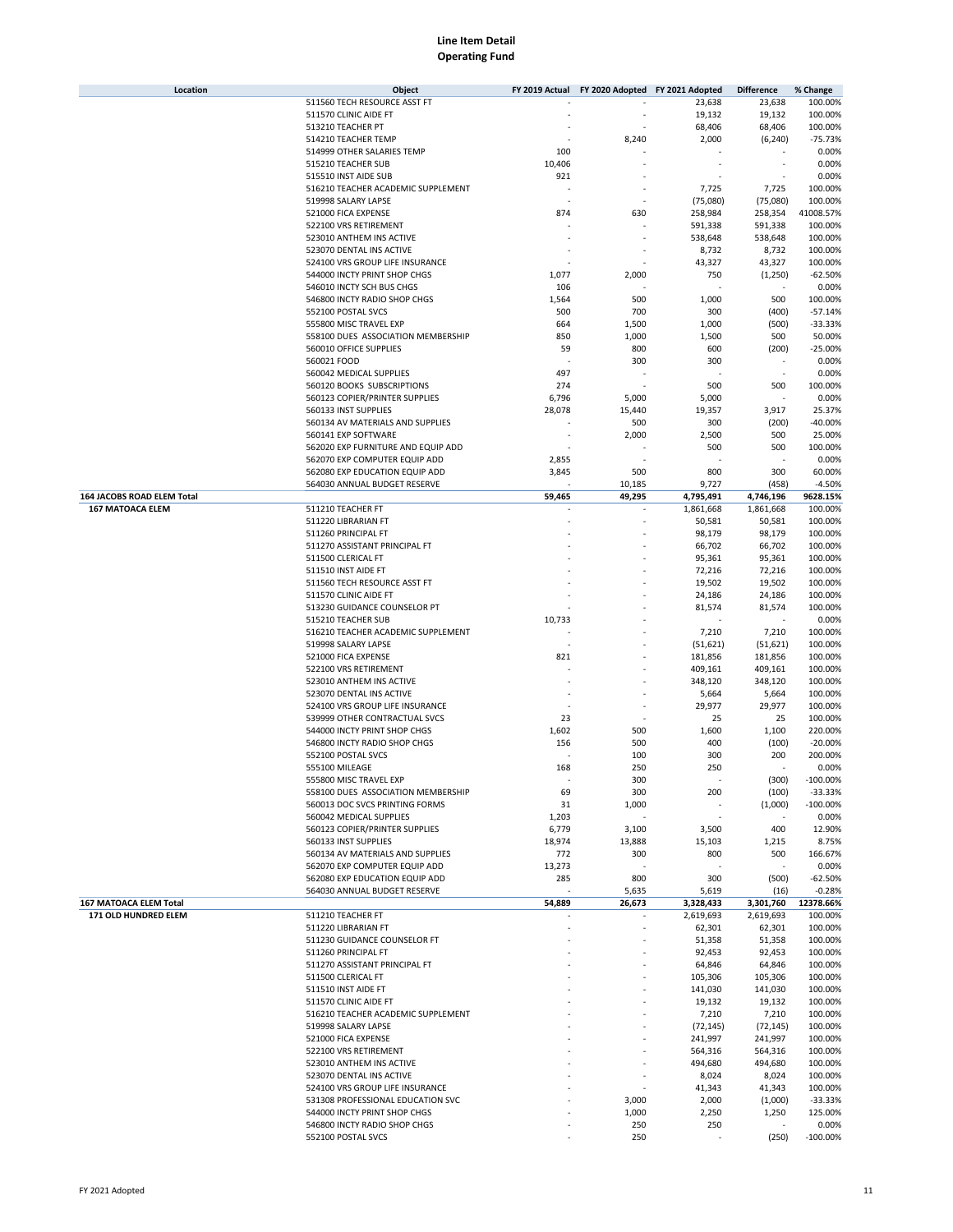| Location                   | Object                                              | FY 2019 Actual | FY 2020 Adopted FY 2021 Adopted |                  | <b>Difference</b> | % Change           |
|----------------------------|-----------------------------------------------------|----------------|---------------------------------|------------------|-------------------|--------------------|
|                            | 552320 WIRELESS PHONE SVC CHGS                      |                | 800                             | 600              | (200)             | $-25.00%$          |
|                            | 555100 MILEAGE                                      |                | 400                             |                  | (400)             | $-100.00%$         |
|                            | 555800 MISC TRAVEL EXP                              |                | 1,000                           | 1,000            |                   | 0.00%              |
|                            | 558100 DUES ASSOCIATION MEMBERSHIP                  |                | 1,000                           | 810              | (190)             | $-19.00%$          |
|                            | 560010 OFFICE SUPPLIES                              |                | 2,000                           | 2,000            |                   | 0.00%              |
|                            | 560021 FOOD                                         |                | 1,000                           | 1,000            |                   | 0.00%              |
|                            | 560123 COPIER/PRINTER SUPPLIES                      |                | 5,900                           | 6,000            | 100               | 1.69%              |
|                            | 560133 INST SUPPLIES                                |                | 11,392                          | 25,914           | 14,522            | 127.48%            |
|                            | 560134 AV MATERIALS AND SUPPLIES                    |                | 250                             | 250              |                   | 0.00%              |
|                            | 560140 OTHER OPERATING SUPPLIES                     |                | 2,000                           | 2,000            |                   | 0.00%              |
|                            | 560141 EXP SOFTWARE                                 |                |                                 |                  |                   |                    |
|                            | 564030 ANNUAL BUDGET RESERVE                        |                | 3,000                           | 3,500            | 500               | 16.67%             |
|                            |                                                     |                | 9,535                           | 12,394           | 2,859             | 29.98%             |
| 171 OLD HUNDRED ELEM Total |                                                     | ٠              | 42,777                          | 4,501,512        | 4,458,735         | 10423.21%          |
| 173 PROVIDENCE ELEM        | 511210 TEACHER FT                                   |                |                                 | 2,261,745        | 2,261,745         | 100.00%            |
|                            | 511220 LIBRARIAN FT                                 |                |                                 | 54,030           | 54,030            | 100.00%            |
|                            | 511230 GUIDANCE COUNSELOR FT                        |                |                                 | 48,579           | 48,579            | 100.00%            |
|                            | 511260 PRINCIPAL FT                                 |                |                                 | 106,562          | 106,562           | 100.00%            |
|                            | 511270 ASSISTANT PRINCIPAL FT                       |                |                                 | 70,049           | 70,049            | 100.00%            |
|                            | 511500 CLERICAL FT                                  |                |                                 | 97,323           | 97,323            | 100.00%            |
|                            | 511510 INST AIDE FT                                 |                |                                 | 121,616          | 121,616           | 100.00%            |
|                            | 511560 TECH RESOURCE ASST FT                        |                |                                 | 32,111           | 32,111            | 100.00%            |
|                            | 511570 CLINIC AIDE FT                               |                |                                 | 17,311           | 17,311            | 100.00%            |
|                            | 514210 TEACHER TEMP                                 | 1,348          | 3,090                           | 1,500            | (1,590)           | $-51.46%$          |
|                            | 515210 TEACHER SUB                                  | 10,684         |                                 |                  |                   | 0.00%              |
|                            | 515510 INST AIDE SUB                                | 2,805          |                                 |                  |                   | 0.00%              |
|                            | 516210 TEACHER ACADEMIC SUPPLEMENT                  |                |                                 | 7,725            | 7,725             | 100.00%            |
|                            | 517210 TEACHER SRP                                  |                |                                 | 77,266           | 77,266            | 100.00%            |
|                            | 519998 SALARY LAPSE                                 |                |                                 | (63, 474)        | (63, 474)         | 100.00%            |
|                            | 521000 FICA EXPENSE                                 | 1,135          | 236                             | 221,526          | 221,290           | 93766.95%          |
|                            | 522100 VRS RETIREMENT                               |                |                                 | 516,119          | 516,119           | 100.00%            |
|                            | 523010 ANTHEM INS ACTIVE                            |                |                                 | 443,384          | 443,384           | 100.00%            |
|                            | 523070 DENTAL INS ACTIVE                            |                |                                 | 7,198            | 7,198             | 100.00%            |
|                            | 524100 VRS GROUP LIFE INSURANCE                     |                |                                 |                  |                   |                    |
|                            |                                                     |                |                                 | 37,813           | 37,813            | 100.00%            |
|                            | 544000 INCTY PRINT SHOP CHGS                        | 185            | 100                             | 200              | 100               | 100.00%            |
|                            | 546010 INCTY SCH BUS CHGS                           | 132            |                                 |                  |                   | 0.00%              |
|                            | 546800 INCTY RADIO SHOP CHGS                        | 738            | 600                             | 700              | 100               | 16.67%             |
|                            | 552100 POSTAL SVCS                                  | 282            | 285                             | 300              | 15                | 5.26%              |
|                            | 552320 WIRELESS PHONE SVC CHGS                      | 562            | 650                             | 650              |                   | 0.00%              |
|                            | 555200 EDUCATION AND CONFERENCES                    | 319            |                                 | 350              | 350               | 100.00%            |
|                            | 555800 MISC TRAVEL EXP                              |                | 400                             | 400              |                   | 0.00%              |
|                            | 558100 DUES ASSOCIATION MEMBERSHIP                  | 750            | 750                             | 750              |                   | 0.00%              |
|                            | 560042 MEDICAL SUPPLIES                             | 439            |                                 |                  |                   | 0.00%              |
|                            | 560120 BOOKS SUBSCRIPTIONS                          | 1,824          | 2,000                           | 1,680            | (320)             | $-16.00%$          |
|                            | 560123 COPIER/PRINTER SUPPLIES                      | 5,646          | 6,150                           | 4,250            | (1,900)           | $-30.89%$          |
|                            | 560133 INST SUPPLIES                                | 23,140         | 18,919                          | 18,200           | (719)             | $-3.80%$           |
|                            | 560134 AV MATERIALS AND SUPPLIES                    |                | 100                             |                  | (100)             | $-100.00%$         |
|                            | 561080 EXP EDUCATION EQUIP RPL                      | 4,495          |                                 | 4,400            | 4,400             | 100.00%            |
|                            | 562070 EXP COMPUTER EQUIP ADD                       | 603            |                                 |                  |                   | 0.00%              |
|                            | 564030 ANNUAL BUDGET RESERVE                        |                | 8,738                           | 8,845            | 107               | 1.22%              |
| 173 PROVIDENCE ELEM Total  |                                                     | 55,087         | 42,018                          | 4,099,108        | 4,057,090         | 9655.60%           |
| 176 REAMS ELEM             | 511210 TEACHER FT                                   |                |                                 | 1,890,304        | 1,890,304         | 100.00%            |
|                            | 511220 LIBRARIAN FT                                 |                |                                 | 52,755           | 52,755            | 100.00%            |
|                            | 511230 GUIDANCE COUNSELOR FT                        |                |                                 | 52,712           | 52,712            | 100.00%            |
|                            | 511260 PRINCIPAL FT                                 |                |                                 | 99,282           | 99,282            | 100.00%            |
|                            |                                                     |                |                                 |                  |                   | 100.00%            |
|                            | 511270 ASSISTANT PRINCIPAL FT<br>511500 CLERICAL FT |                |                                 | 80,519<br>96,345 | 80,519<br>96,345  | 100.00%            |
|                            |                                                     |                |                                 |                  |                   | 100.00%            |
|                            | 511510 INST AIDE FT                                 |                |                                 | 100,021          | 100,021           |                    |
|                            | 511560 TECH RESOURCE ASST FT                        |                |                                 | 29,730           | 29,730            | 100.00%            |
|                            | 511570 CLINIC AIDE FT                               |                |                                 | 17,311           | 17,311            | 100.00%            |
|                            | 514210 TEACHER TEMP                                 |                | 1,545                           |                  | (1, 545)          | $-100.00\%$        |
|                            | 515210 TEACHER SUB                                  | 14,546         |                                 |                  |                   | 0.00%              |
|                            | 515510 INST AIDE SUB                                | 663            |                                 |                  |                   | 0.00%              |
|                            | 515560 TECH RESOURCE ASST SUB                       | 1,464          |                                 |                  |                   | 0.00%              |
|                            | 516210 TEACHER ACADEMIC SUPPLEMENT                  |                |                                 | 7,725            | 7,725             | 100.00%            |
|                            | 519998 SALARY LAPSE                                 |                |                                 | (54, 553)        | (54, 553)         | 100.00%            |
|                            | 521000 FICA EXPENSE                                 | 1,275          | 118                             | 185,640          |                   | 185,522 157222.03% |
|                            | 522100 VRS RETIREMENT                               |                |                                 | 432,518          | 432,518           | 100.00%            |
|                            | 523010 ANTHEM INS ACTIVE                            |                |                                 | 377,432          | 377,432           | 100.00%            |
|                            | 523070 DENTAL INS ACTIVE                            |                |                                 | 6,136            | 6,136             | 100.00%            |
|                            | 524100 VRS GROUP LIFE INSURANCE                     | ٠              |                                 | 31,685           | 31,685            | 100.00%            |
|                            | 544000 INCTY PRINT SHOP CHGS                        | 993            | 1,000                           | 1,200            | 200               | 20.00%             |
|                            | 546800 INCTY RADIO SHOP CHGS                        | 990            | 1,200                           | 1,200            |                   | 0.00%              |
|                            | 552100 POSTAL SVCS                                  |                | 200                             | 200              |                   | 0.00%              |
|                            | 555200 EDUCATION AND CONFERENCES                    | ٠              |                                 | 2,000            | 2,000             | 100.00%            |
|                            | 555800 MISC TRAVEL EXP                              |                |                                 | 150              | 150               | 100.00%            |
|                            | 558100 DUES ASSOCIATION MEMBERSHIP                  | 425            | 425                             | 850              | 425               | 100.00%            |
|                            | 560010 OFFICE SUPPLIES                              | 484            | 300                             | 500              | 200               | 66.67%             |
|                            | 560042 MEDICAL SUPPLIES                             | 154            |                                 |                  |                   | 0.00%              |
|                            | 560120 BOOKS SUBSCRIPTIONS                          | 560            | 800                             | 500              | (300)             | $-37.50%$          |
|                            | 560123 COPIER/PRINTER SUPPLIES                      | 4,718          | 6,000                           | 2,000            | (4,000)           | $-66.67%$          |
|                            | 560133 INST SUPPLIES                                | 15,333         | 11,680                          | 14,952           | 3,272             | 28.01%             |
|                            | 560134 AV MATERIALS AND SUPPLIES                    |                | 500                             | 660              | 160               | 32.00%             |
|                            | 562070 EXP COMPUTER EQUIP ADD                       |                | 2,000                           | 250              | (1,750)           | $-87.50%$          |
|                            | 562080 EXP EDUCATION EQUIP ADD                      | 4,495          |                                 |                  |                   | 0.00%              |
|                            |                                                     |                |                                 |                  |                   | $-8.93%$           |
|                            | 564030 ANNUAL BUDGET RESERVE                        |                | 7,401                           | 6,740            | (661)             |                    |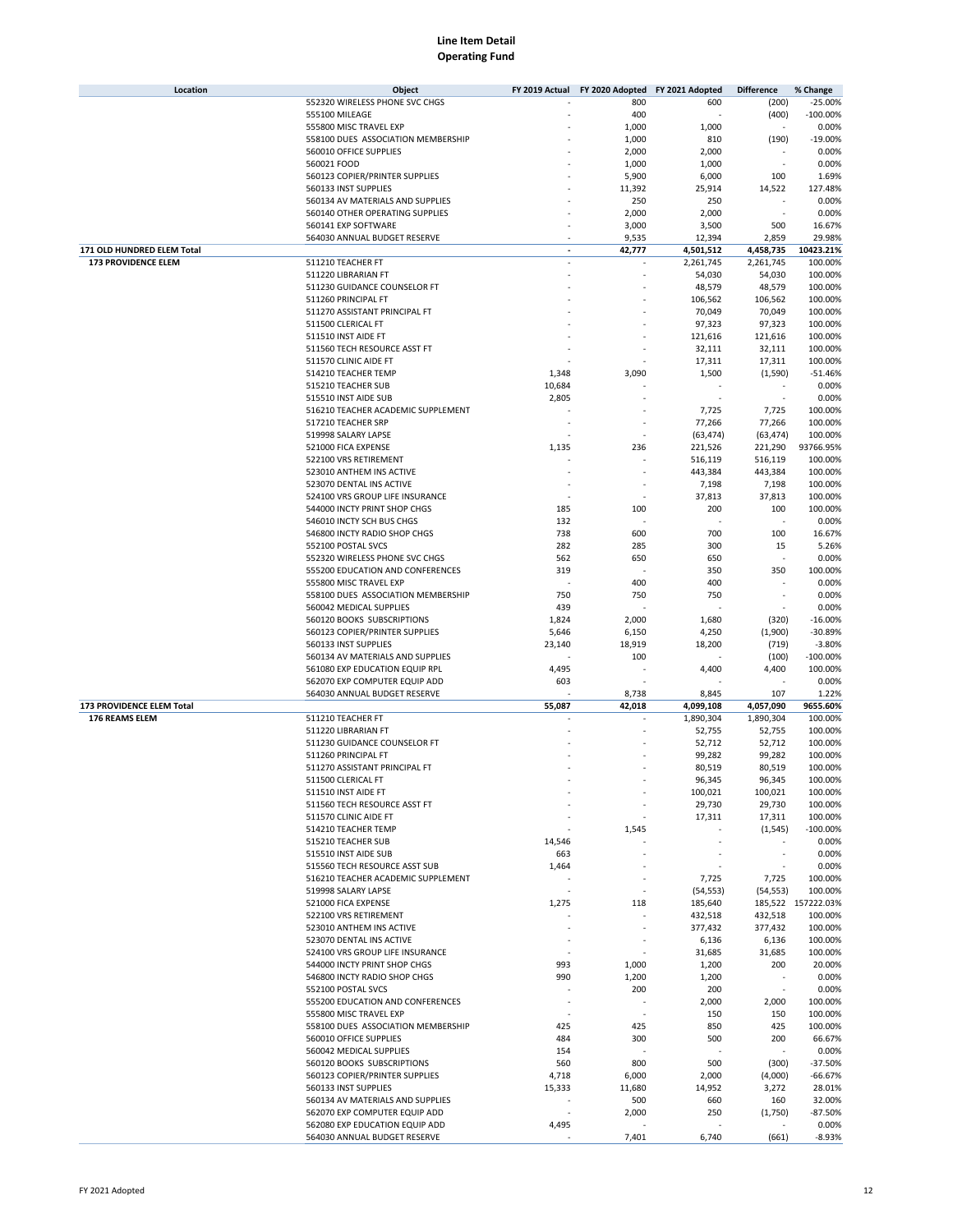| Location                        | Object                                                       | FY 2019 Actual | FY 2020 Adopted FY 2021 Adopted |            | <b>Difference</b> | % Change   |
|---------------------------------|--------------------------------------------------------------|----------------|---------------------------------|------------|-------------------|------------|
| 176 REAMS ELEM Total            |                                                              | 46,100         | 33,169                          | 3,436,764  | 3,403,595         | 10261.37%  |
| <b>179 ROBIOUS ELEM</b>         | 511210 TEACHER FT                                            |                |                                 | 2,323,477  | 2,323,477         | 100.00%    |
|                                 | 511220 LIBRARIAN FT                                          |                |                                 | 54,082     | 54,082            | 100.00%    |
|                                 | 511230 GUIDANCE COUNSELOR FT                                 |                |                                 | 58,090     | 58,090            | 100.00%    |
|                                 | 511260 PRINCIPAL FT                                          |                |                                 | 92,453     | 92,453            | 100.00%    |
|                                 | 511270 ASSISTANT PRINCIPAL FT                                |                |                                 | 70,049     | 70,049            | 100.00%    |
|                                 | 511500 CLERICAL FT                                           |                |                                 | 89,156     | 89,156            | 100.00%    |
|                                 | 511510 INST AIDE FT                                          |                |                                 | 144,092    | 144,092           | 100.00%    |
|                                 | 511570 CLINIC AIDE FT                                        |                |                                 | 17,311     | 17,311            | 100.00%    |
|                                 | 513210 TEACHER PT                                            |                |                                 | 24,712     | 24,712            | 100.00%    |
|                                 | 514210 TEACHER TEMP                                          | 8,024          |                                 |            |                   | 0.00%      |
|                                 | 515210 TEACHER SUB                                           | 18,969         |                                 |            | í,                | 0.00%      |
|                                 | 516210 TEACHER ACADEMIC SUPPLEMENT                           |                |                                 | 7,725      | 7,725             | 100.00%    |
|                                 | 519998 SALARY LAPSE                                          |                |                                 | (65, 117)  | (65, 117)         | 100.00%    |
|                                 | 521000 FICA EXPENSE                                          | 2,065          |                                 | 220,403    | 220,403           | 100.00%    |
|                                 | 522100 VRS RETIREMENT                                        |                |                                 | 509,352    | 509,352           | 100.00%    |
|                                 | 523010 ANTHEM INS ACTIVE                                     |                |                                 | 450,712    | 450,712           | 100.00%    |
|                                 | 523070 DENTAL INS ACTIVE                                     |                |                                 | 7,316      | 7,316             | 100.00%    |
|                                 | 524100 VRS GROUP LIFE INSURANCE                              |                |                                 | 37,316     | 37,316            | 100.00%    |
|                                 | 533199 OTHER REPAIR MAINT                                    |                |                                 | 300        | 300               | 100.00%    |
|                                 | 544000 INCTY PRINT SHOP CHGS                                 | 30             | 130                             | 130        |                   | 0.00%      |
|                                 | 546800 INCTY RADIO SHOP CHGS                                 | 1,195          | 198                             | 1,300      | 1,102             | 556.57%    |
|                                 | 552100 POSTAL SVCS                                           |                | 240                             | 200        |                   | $-16.67%$  |
|                                 |                                                              |                |                                 |            | (40)              |            |
|                                 | 555800 MISC TRAVEL EXP<br>558100 DUES ASSOCIATION MEMBERSHIP | 16,871         | 13,506                          | 10,000     | (3,506)           | $-25.96%$  |
|                                 |                                                              |                | 870                             | 870        |                   | 0.00%      |
|                                 | 560010 OFFICE SUPPLIES                                       | 100            | 400                             | 400        |                   | 0.00%      |
|                                 | 560042 MEDICAL SUPPLIES                                      | 217            |                                 |            |                   | 0.00%      |
|                                 | 560123 COPIER/PRINTER SUPPLIES                               | 7,329          |                                 | 4,573      | 4,573             | 100.00%    |
|                                 | 560133 INST SUPPLIES                                         | 12,905         | 20,301                          | 20,000     | (301)             | $-1.48%$   |
|                                 | 560134 AV MATERIALS AND SUPPLIES                             |                | 3,000                           | 2,000      | (1,000)           | $-33.33%$  |
|                                 | 562070 EXP COMPUTER EQUIP ADD                                | 965            | 485                             |            | (485)             | $-100.00%$ |
|                                 | 562080 EXP EDUCATION EQUIP ADD                               | 4,195          |                                 | 1,000      | 1,000             | 100.00%    |
|                                 | 562160 EXP AUDIO VISUAL EQUIP ADD                            |                |                                 | 500        | 500               | 100.00%    |
|                                 | 564030 ANNUAL BUDGET RESERVE                                 |                | 10,283                          | 10,318     | 35                | 0.34%      |
| 179 ROBIOUS ELEM Total          |                                                              | 72,865         | 49,413                          | 4,092,720  | 4,043,307         | 8182.68%   |
| <b>181 ELIZABETH SCOTT ELEM</b> | 511210 TEACHER FT                                            |                |                                 | 2,587,656  | 2,587,656         | 100.00%    |
|                                 | 511220 LIBRARIAN FT                                          |                |                                 | 58,625     | 58,625            | 100.00%    |
|                                 | 511230 GUIDANCE COUNSELOR FT                                 |                |                                 | 102,621    | 102,621           | 100.00%    |
|                                 | 511260 PRINCIPAL FT                                          |                |                                 | 94,869     | 94,869            | 100.00%    |
|                                 | 511270 ASSISTANT PRINCIPAL FT                                |                |                                 | 64,470     | 64,470            | 100.00%    |
|                                 | 511500 CLERICAL FT                                           |                |                                 | 104,483    | 104,483           | 100.00%    |
|                                 | 511510 INST AIDE FT                                          |                |                                 | 118,229    | 118,229           | 100.00%    |
|                                 | 511570 CLINIC AIDE FT                                        |                |                                 | 17,829     | 17,829            | 100.00%    |
|                                 | 513210 TEACHER PT                                            |                |                                 | 122,097    | 122,097           | 100.00%    |
|                                 | 513220 LIBRARIAN PT                                          |                |                                 | 39,324     | 39,324            | 100.00%    |
|                                 | 514210 TEACHER TEMP                                          | 10,718         |                                 |            |                   | 0.00%      |
|                                 | 514500 CLERICAL TEMP                                         |                |                                 | 1,077      | 1,077             | 100.00%    |
|                                 | 515210 TEACHER SUB                                           | 6,180          |                                 |            |                   | 0.00%      |
|                                 | 515510 INST AIDE SUB                                         | 51             |                                 |            | ×,                | 0.00%      |
|                                 | 516210 TEACHER ACADEMIC SUPPLEMENT                           |                |                                 | 7,725      | 7,725             | 100.00%    |
|                                 | 519998 SALARY LAPSE                                          |                |                                 | (72,009)   | (72,009)          | 100.00%    |
|                                 | 521000 FICA EXPENSE                                          | 1,297          |                                 | 253,902    | 253,902           | 100.00%    |
|                                 | 522100 VRS RETIREMENT                                        |                |                                 | 563,005    | 563,005           | 100.00%    |
|                                 | 523010 ANTHEM INS ACTIVE                                     |                |                                 | 487,352    | 487,352           | 100.00%    |
|                                 | 523070 DENTAL INS ACTIVE                                     |                |                                 | 7,906      | 7,906             | 100.00%    |
|                                 | 524100 VRS GROUP LIFE INSURANCE                              |                |                                 | 41,248     | 41,248            | 100.00%    |
|                                 | 531308 PROFESSIONAL EDUCATION SVC                            |                | 250                             | 250        |                   | 0.00%      |
|                                 | 544000 INCTY PRINT SHOP CHGS                                 | 2,103          | 2,000                           | 2,000      |                   | 0.00%      |
|                                 | 546800 INCTY RADIO SHOP CHGS                                 |                |                                 |            |                   | 0.00%      |
|                                 | 552100 POSTAL SVCS                                           |                | 750<br>300                      | 750<br>300 |                   | 0.00%      |
|                                 |                                                              |                |                                 |            |                   |            |
|                                 | 555800 MISC TRAVEL EXP                                       | 2,076          | 1,300                           | 1,300      |                   | 0.00%      |
|                                 | 558100 DUES ASSOCIATION MEMBERSHIP                           |                | 1,250                           | 1,250      |                   | 0.00%      |
|                                 | 560010 OFFICE SUPPLIES                                       | 5,789          | 1,000                           | 1,000      |                   | 0.00%      |
|                                 | 560042 MEDICAL SUPPLIES                                      | 1,612          |                                 |            |                   | 0.00%      |
|                                 | 560120 BOOKS SUBSCRIPTIONS                                   | 368            |                                 |            | ÷                 | 0.00%      |
|                                 | 560123 COPIER/PRINTER SUPPLIES                               | 11,441         | 8,000                           | 8,383      | 383               | 4.79%      |
|                                 | 560133 INST SUPPLIES                                         | 25,745         | 24,656                          | 24,656     |                   | 0.00%      |
|                                 | 560140 OTHER OPERATING SUPPLIES                              | 1,923          | 1,000                           | 1,000      | ×                 | 0.00%      |
|                                 | 562070 EXP COMPUTER EQUIP ADD                                | 1,986          | 1,000                           |            | (1,000)           | $-100.00%$ |
|                                 | 564030 ANNUAL BUDGET RESERVE                                 |                | 11,127                          | 11,242     | 115               | 1.03%      |
| 181 ELIZABETH SCOTT ELEM Total  |                                                              | 71,289         | 52,633                          | 4,652,540  | 4,599,907         | 8739.59%   |
| 182 SALEM CHURCH ELEM           | 511210 TEACHER FT                                            |                |                                 | 2,231,035  | 2,231,035         | 100.00%    |
|                                 | 511220 LIBRARIAN FT                                          |                |                                 | 56,786     | 56,786            | 100.00%    |
|                                 | 511230 GUIDANCE COUNSELOR FT                                 |                |                                 | 63,470     | 63,470            | 100.00%    |
|                                 | 511260 PRINCIPAL FT                                          |                |                                 | 94,869     | 94,869            | 100.00%    |
|                                 | 511270 ASSISTANT PRINCIPAL FT                                |                |                                 | 63,353     | 63,353            | 100.00%    |
|                                 | 511500 CLERICAL FT                                           |                |                                 | 120,639    | 120,639           | 100.00%    |
|                                 | 511510 INST AIDE FT                                          |                |                                 | 157,813    | 157,813           | 100.00%    |
|                                 | 511570 CLINIC AIDE FT                                        |                |                                 | 17,059     | 17,059            | 100.00%    |
|                                 | 514210 TEACHER TEMP                                          | 2,374          | 6,180                           | 5,000      | (1, 180)          | $-19.09%$  |
|                                 | 515210 TEACHER SUB                                           | 1,275          |                                 | ÷,         | ×,                | 0.00%      |
|                                 | 515510 INST AIDE SUB                                         | 918            |                                 |            |                   | 0.00%      |
|                                 | 516210 TEACHER ACADEMIC SUPPLEMENT                           |                |                                 | 7,725      | 7,725             | 100.00%    |
|                                 | 519998 SALARY LAPSE                                          |                |                                 | (64, 118)  | (64, 118)         | 100.00%    |
|                                 | 521000 FICA EXPENSE                                          | 349            | 473                             | 215,554    | 215,081           | 45471.67%  |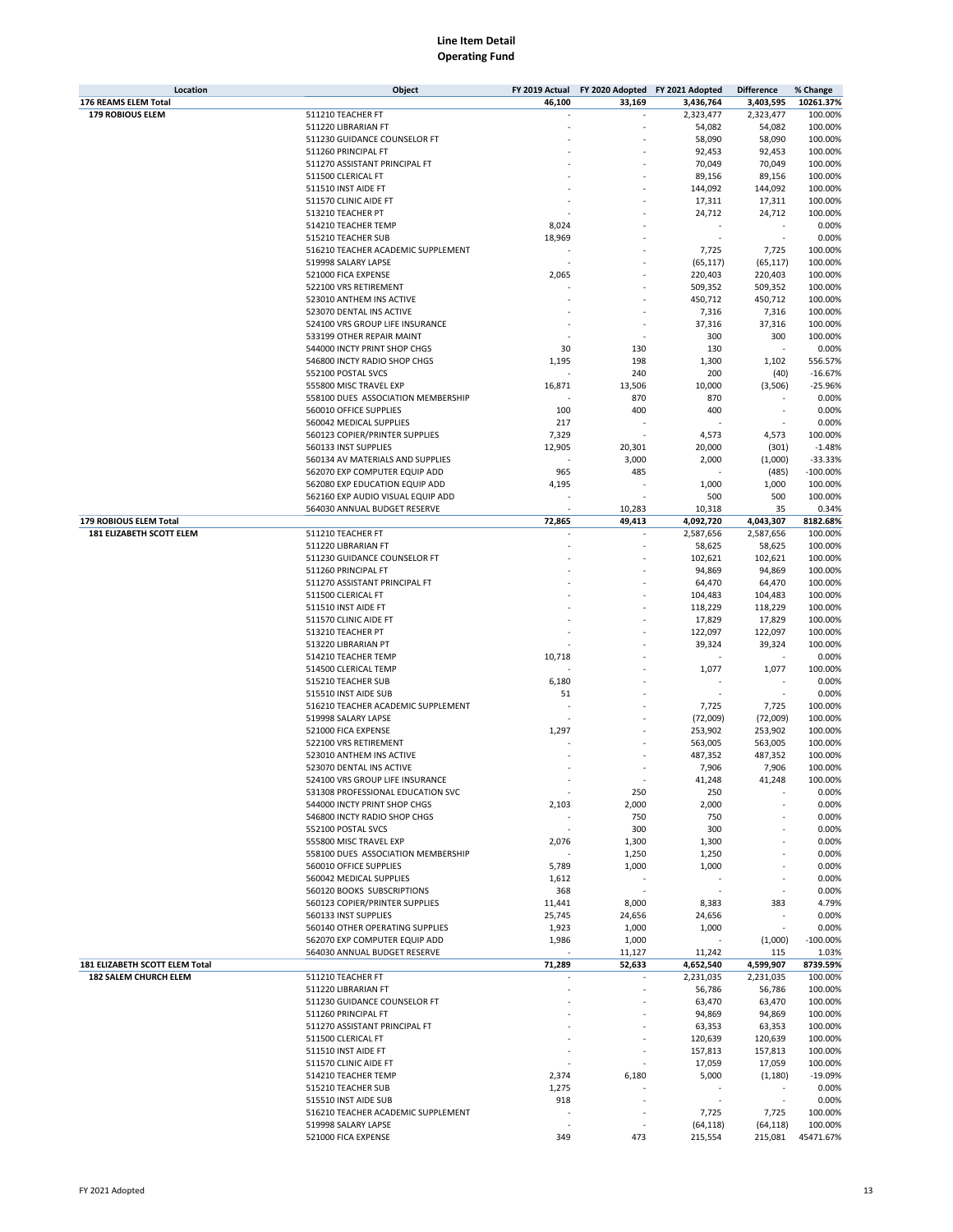| Location                     | Object                                                       | FY 2019 Actual | FY 2020 Adopted FY 2021 Adopted |               | <b>Difference</b>        | % Change           |
|------------------------------|--------------------------------------------------------------|----------------|---------------------------------|---------------|--------------------------|--------------------|
|                              | 522100 VRS RETIREMENT                                        |                |                                 | 501,540       | 501,540                  | 100.00%            |
|                              | 523010 ANTHEM INS ACTIVE                                     |                |                                 | 443,384       | 443,384                  | 100.00%            |
|                              | 523070 DENTAL INS ACTIVE                                     |                |                                 | 7,198         | 7,198                    | 100.00%            |
|                              | 524100 VRS GROUP LIFE INSURANCE                              |                |                                 | 36,741        | 36,741                   | 100.00%            |
|                              | 544000 INCTY PRINT SHOP CHGS                                 | 934            | 2,000                           | 2,000         |                          | 0.00%              |
|                              | 546010 INCTY SCH BUS CHGS                                    | 396            |                                 |               |                          | 0.00%              |
|                              | 546800 INCTY RADIO SHOP CHGS                                 | 513            | 600                             | 600           |                          | 0.00%              |
|                              | 552100 POSTAL SVCS                                           | 200            | 300                             | 300           |                          | 0.00%              |
|                              | 555800 MISC TRAVEL EXP                                       | 3,569          | 2,000                           | 2,000         |                          | 0.00%              |
|                              | 558100 DUES ASSOCIATION MEMBERSHIP                           | 598            | 1,000                           | 1,000         |                          | 0.00%              |
|                              | 560021 FOOD                                                  | 313            | 700                             | 800           | 100<br>ä,                | 14.29%             |
|                              | 560042 MEDICAL SUPPLIES<br>560123 COPIER/PRINTER SUPPLIES    | 1,417          |                                 |               |                          | 0.00%              |
|                              |                                                              | 6,501          | 4,000                           | 5,000         | 1,000                    | 25.00%<br>19.77%   |
|                              | 560133 INST SUPPLIES<br>560134 AV MATERIALS AND SUPPLIES     | 9,773<br>74    | 11,826<br>200                   | 14,164<br>200 | 2,338<br>ä,              | 0.00%              |
|                              | 560140 OTHER OPERATING SUPPLIES                              |                | 300                             |               | (300)                    | $-100.00%$         |
|                              | 562070 EXP COMPUTER EQUIP ADD                                | 1,245          | 500                             |               | (500)                    | $-100.00%$         |
|                              | 562080 EXP EDUCATION EQUIP ADD                               | 404            |                                 |               | ×                        | 0.00%              |
|                              | 562160 EXP AUDIO VISUAL EQUIP ADD                            | 299            | 500                             | 500           | ä,                       | 0.00%              |
|                              | 564030 ANNUAL BUDGET RESERVE                                 |                | 8,232                           | 8,641         | 409                      | 4.97%              |
| 182 SALEM CHURCH ELEM Total  |                                                              | 31,150         | 38,811                          | 3,993,253     | 3,954,442                | 10188.97%          |
| 183 ALBERTA SMITH ELEM       | 511210 TEACHER FT                                            |                |                                 | 2,330,256     | 2,330,256                | 100.00%            |
|                              | 511220 LIBRARIAN FT                                          |                |                                 | 54,948        | 54,948                   | 100.00%            |
|                              | 511230 GUIDANCE COUNSELOR FT                                 |                |                                 | 50,017        | 50,017                   | 100.00%            |
|                              | 511260 PRINCIPAL FT                                          |                |                                 | 89,301        | 89,301                   | 100.00%            |
|                              | 511270 ASSISTANT PRINCIPAL FT                                |                |                                 | 76,834        | 76,834                   | 100.00%            |
|                              | 511500 CLERICAL FT                                           |                |                                 | 97,431        | 97,431                   | 100.00%            |
|                              | 511510 INST AIDE FT                                          |                |                                 | 182,020       | 182,020                  | 100.00%            |
|                              | 511570 CLINIC AIDE FT                                        |                |                                 | 17,655        | 17,655                   | 100.00%            |
|                              | 513210 TEACHER PT                                            |                |                                 | 24,509        | 24,509                   | 100.00%            |
|                              | 514210 TEACHER TEMP                                          | 2,182          | 4,326                           | 3,800         | (526)                    | $-12.16%$          |
|                              | 515210 TEACHER SUB                                           | 4,032          |                                 |               |                          | 0.00%              |
|                              | 515510 INST AIDE SUB                                         | 102            |                                 |               | ٠                        | 0.00%              |
|                              | 516210 TEACHER ACADEMIC SUPPLEMENT                           |                |                                 | 7,210         | 7,210                    | 100.00%            |
|                              | 517210 TEACHER SRP                                           |                | í,                              | 62,156        | 62,156                   | 100.00%            |
|                              | 519998 SALARY LAPSE                                          |                | ä,                              | (66, 254)     | (66, 254)                | 100.00%            |
|                              | 521000 FICA EXPENSE                                          | 483            | 331                             | 229,204       | 228,873                  | 69145.92%          |
|                              | 522100 VRS RETIREMENT                                        |                |                                 | 529,357       | 529,357                  | 100.00%            |
|                              | 523010 ANTHEM INS ACTIVE                                     |                |                                 | 450,712       | 450,712                  | 100.00%            |
|                              | 523070 DENTAL INS ACTIVE                                     |                |                                 | 7,316         | 7,316                    | 100.00%            |
|                              | 524100 VRS GROUP LIFE INSURANCE                              |                |                                 | 38,783        | 38,783                   | 100.00%            |
|                              | 531308 PROFESSIONAL EDUCATION SVC                            |                |                                 | 1,000         | 1,000                    | 100.00%            |
|                              | 544000 INCTY PRINT SHOP CHGS                                 | 551            | 1,000                           | 768           | (232)                    | $-23.20%$          |
|                              | 546800 INCTY RADIO SHOP CHGS                                 | 361            | 600                             | 600           |                          | 0.00%              |
|                              | 552100 POSTAL SVCS                                           | 195            | 200                             | 200           | ł,                       | 0.00%              |
|                              | 555800 MISC TRAVEL EXP                                       | (1, 390)       |                                 | 100           | 100                      | 100.00%            |
|                              | 558100 DUES ASSOCIATION MEMBERSHIP                           | 1,275          | 910                             | 910           |                          | 0.00%              |
|                              | 560010 OFFICE SUPPLIES                                       |                | 400                             | 200           | (200)                    | $-50.00%$          |
|                              | 560021 FOOD                                                  |                | 50                              |               | (50)                     | $-100.00%$         |
|                              | 560042 MEDICAL SUPPLIES                                      | 433            |                                 |               |                          | 0.00%              |
|                              | 560123 COPIER/PRINTER SUPPLIES                               | 7,735          | 7,000                           | 7,000         | ٠                        | 0.00%              |
|                              | 560133 INST SUPPLIES                                         | 14,927         | 12,690                          | 12,900        | 210                      | 1.65%              |
|                              | 560134 AV MATERIALS AND SUPPLIES                             | 132            | 300                             | 300           |                          | 0.00%              |
|                              | 560141 EXP SOFTWARE                                          | 8,595          | 4,000                           | 4,000         |                          | 0.00%              |
|                              | 562070 EXP COMPUTER EQUIP ADD                                | 11,089         | 1,500                           | 1,000         | (500)                    | $-33.33%$          |
|                              | 562160 EXP AUDIO VISUAL EQUIP ADD                            |                | 500                             | 500           |                          | 0.00%              |
|                              | 564030 ANNUAL BUDGET RESERVE                                 |                | 8,338                           | 8,820         | 482                      | 5.78%              |
|                              | 582080 CAPITAL EDUCATIONAL EQUIP ADD                         | 6,044          |                                 |               | ä,                       | 0.00%              |
| 183 ALBERTA SMITH ELEM Total |                                                              | 56,745         | 42,145                          | 4,223,553     | 4,181,408                | 9921.48%           |
| <b>184 SPRING RUN ELEM</b>   | 511210 TEACHER FT                                            |                |                                 | 3,052,436     | 3,052,436                | 100.00%            |
|                              | 511220 LIBRARIAN FT                                          |                |                                 | 96,398        | 96,398                   | 100.00%            |
|                              | 511230 GUIDANCE COUNSELOR FT                                 |                |                                 | 98,810        | 98,810                   | 100.00%            |
|                              | 511260 PRINCIPAL FT                                          |                |                                 | 111,649       | 111,649                  | 100.00%            |
|                              | 511270 ASSISTANT PRINCIPAL FT                                |                |                                 | 66,487        | 66,487                   | 100.00%            |
|                              | 511500 CLERICAL FT                                           |                |                                 | 100,573       | 100,573                  | 100.00%            |
|                              | 511510 INST AIDE FT                                          |                |                                 | 228,505       | 228,505                  | 100.00%            |
|                              | 511570 CLINIC AIDE FT                                        |                |                                 | 17,309        | 17,309                   | 100.00%            |
|                              | 514210 TEACHER TEMP                                          | 1,700          | 4,120                           |               | (4, 120)                 | $-100.00%$         |
|                              | 514999 OTHER SALARIES TEMP                                   | 2,625          |                                 |               |                          | 0.00%              |
|                              | 515210 TEACHER SUB                                           | 6,776          |                                 |               |                          | 0.00%              |
|                              | 516210 TEACHER ACADEMIC SUPPLEMENT                           |                |                                 | 7,725         | 7,725                    | 100.00%            |
|                              | 517210 TEACHER SRP                                           |                | ٠                               | 131,819       | 131,819                  | 100.00%            |
|                              | 519998 SALARY LAPSE                                          |                | ä,                              | (86, 361)     | (86, 361)                | 100.00%            |
|                              | 521000 FICA EXPENSE                                          | 849            | 315                             | 299,242       | 298,927                  | 94897.46%          |
|                              | 522100 VRS RETIREMENT                                        |                |                                 | 698,033       | 698,033                  | 100.00%            |
|                              | 523010 ANTHEM INS ACTIVE                                     |                |                                 | 604,600       | 604,600                  | 100.00%            |
|                              | 523070 DENTAL INS ACTIVE                                     |                |                                 | 9,794         | 9,794                    | 100.00%            |
|                              | 524100 VRS GROUP LIFE INSURANCE                              |                |                                 | 51,142        | 51,142<br>×,             | 100.00%            |
|                              | 539999 OTHER CONTRACTUAL SVCS                                | 25             |                                 | 3,000         | $\overline{\phantom{a}}$ | 0.00%              |
|                              | 544000 INCTY PRINT SHOP CHGS<br>546800 INCTY RADIO SHOP CHGS | 2,500<br>335   | 3,000<br>500                    | 300           |                          | 0.00%<br>$-40.00%$ |
|                              | 552100 POSTAL SVCS                                           | 300            | 300                             | 300           | (200)<br>٠               | 0.00%              |
|                              | 552320 WIRELESS PHONE SVC CHGS                               | 818            | 600                             | 600           | $\overline{\phantom{a}}$ | 0.00%              |
|                              | 555800 MISC TRAVEL EXP                                       | 6,937          | 200                             |               | (200)                    | $-100.00\%$        |
|                              | 558100 DUES ASSOCIATION MEMBERSHIP                           | 810            | 850                             | 1,000         | 150                      | 17.65%             |
|                              |                                                              |                |                                 |               |                          |                    |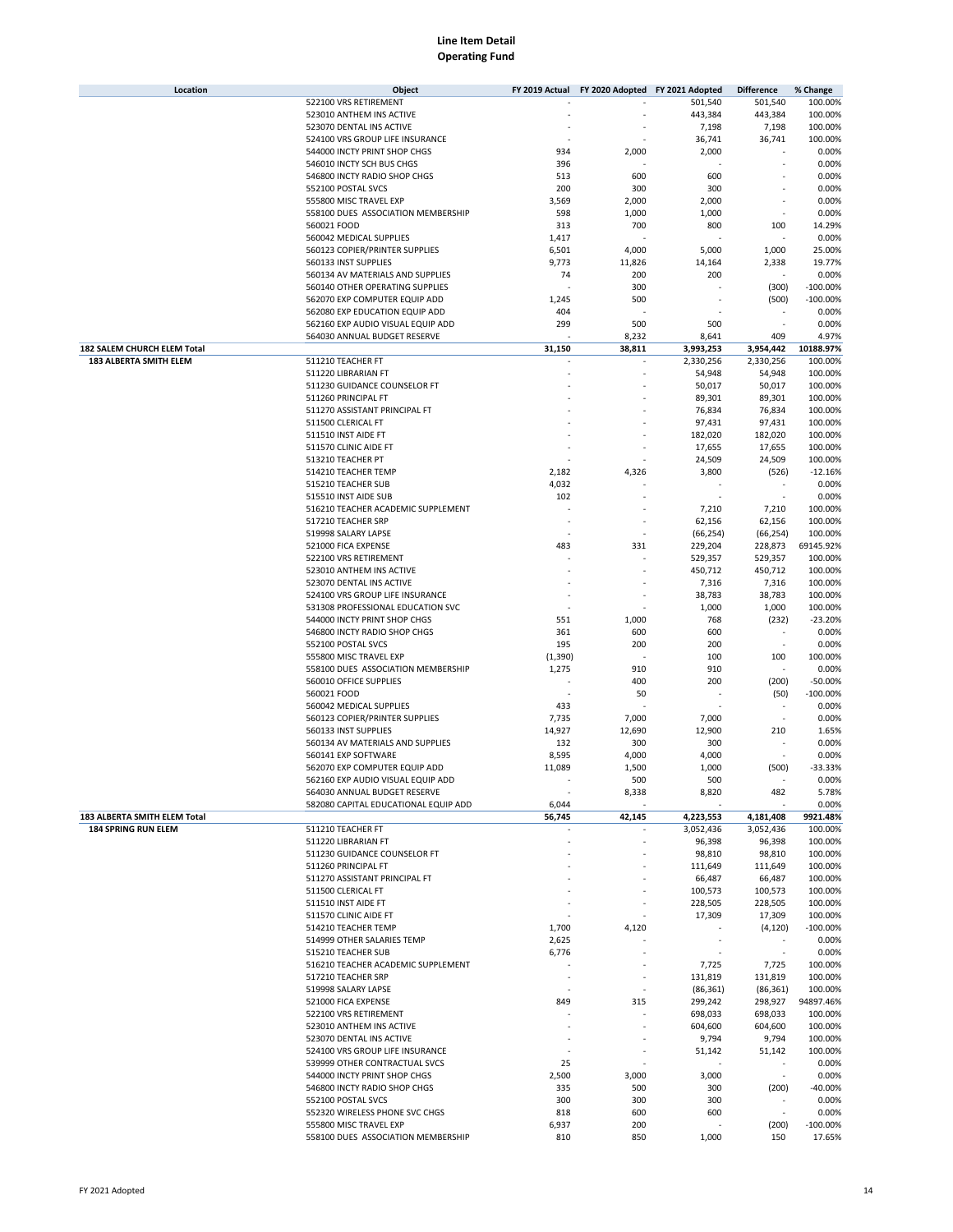| Location                    | Object                             | FY 2019 Actual | FY 2020 Adopted FY 2021 Adopted |            | <b>Difference</b>        | % Change   |
|-----------------------------|------------------------------------|----------------|---------------------------------|------------|--------------------------|------------|
| <b>184 SPRING RUN ELEM</b>  | 560010 OFFICE SUPPLIES             | 235            | 300                             | 300        |                          | 0.00%      |
|                             | 560042 MEDICAL SUPPLIES            | 635            |                                 |            |                          | 0.00%      |
|                             | 560123 COPIER/PRINTER SUPPLIES     | 9,087          | 7,000                           | 7,000      |                          | 0.00%      |
|                             | 560133 INST SUPPLIES               | 31,408         | 33,836                          | 35,031     | 1,195                    | 3.53%      |
|                             | 560141 EXP SOFTWARE                | 3,960          |                                 | 2,000      | 2,000                    | 100.00%    |
|                             | 562070 EXP COMPUTER EQUIP ADD      | 3,914          |                                 |            |                          | 0.00%      |
|                             | 564030 ANNUAL BUDGET RESERVE       |                | 13,146                          | 12,883     | (263)                    | $-2.00%$   |
| 184 SPRING RUN ELEM Total   |                                    | 72,913         | 64,167                          | 5,550,575  | 5,486,408                | 8550.20%   |
| <b>185 SWIFT CREEK ELEM</b> | 511210 TEACHER FT                  |                |                                 | 2,225,091  | 2,225,091                | 100.00%    |
|                             | 511220 LIBRARIAN FT                |                |                                 | 62,301     | 62,301                   | 100.00%    |
|                             | 511230 GUIDANCE COUNSELOR FT       |                |                                 | 49,283     | 49,283                   | 100.00%    |
|                             | 511260 PRINCIPAL FT                |                |                                 | 108,212    | 108,212                  | 100.00%    |
|                             | 511270 ASSISTANT PRINCIPAL FT      |                |                                 | 72,029     | 72,029                   | 100.00%    |
|                             | 511500 CLERICAL FT                 |                |                                 | 95,111     | 95,111                   | 100.00%    |
|                             | 511510 INST AIDE FT                |                |                                 | 134,566    | 134,566                  | 100.00%    |
|                             | 511570 CLINIC AIDE FT              |                |                                 | 18,982     | 18,982                   | 100.00%    |
|                             | 515210 TEACHER SUB                 |                |                                 |            |                          |            |
|                             |                                    | 29,625         |                                 |            |                          | 0.00%      |
|                             | 515560 TECH RESOURCE ASST SUB      | 48             |                                 |            |                          | 0.00%      |
|                             | 515570 CLINICAL AIDE SUB           | 280            |                                 |            |                          | 0.00%      |
|                             | 516210 TEACHER ACADEMIC SUPPLEMENT |                |                                 | 7,725      | 7,725                    | 100.00%    |
|                             | 517210 TEACHER SRP                 |                |                                 | 61,303     | 61,303                   | 100.00%    |
|                             | 519998 SALARY LAPSE                |                |                                 | (63, 168)  | (63, 168)                | 100.00%    |
|                             | 521000 FICA EXPENSE                | 2,291          |                                 | 216,844    | 216,844                  | 100.00%    |
|                             | 522100 VRS RETIREMENT              |                |                                 | 505,446    | 505,446                  | 100.00%    |
|                             | 523010 ANTHEM INS ACTIVE           |                |                                 | 436,056    | 436,056                  | 100.00%    |
|                             | 523070 DENTAL INS ACTIVE           |                |                                 | 7,080      | 7,080                    | 100.00%    |
|                             | 524100 VRS GROUP LIFE INSURANCE    |                |                                 | 37,032     | 37,032                   | 100.00%    |
|                             | 544000 INCTY PRINT SHOP CHGS       | 2,130          | 2,000                           | 2,500      | 500                      | 25.00%     |
|                             | 546800 INCTY RADIO SHOP CHGS       | 982            | 1,000                           | 1,000      |                          | 0.00%      |
|                             | 552100 POSTAL SVCS                 |                | 1,000                           | 500        | (500)                    | $-50.00%$  |
|                             | 555800 MISC TRAVEL EXP             | 200            | 1,000                           | 3,000      | 2,000                    | 200.00%    |
|                             | 558100 DUES ASSOCIATION MEMBERSHIP |                | 185                             | 800        | 615                      | 332.43%    |
|                             | 560010 OFFICE SUPPLIES             | 1,541          | 1,500                           | 2,000      | 500                      | 33.33%     |
|                             | 560021 FOOD                        | 488            | 1,000                           | 1,000      |                          | 0.00%      |
|                             | 560042 MEDICAL SUPPLIES            | 755            |                                 |            |                          | 0.00%      |
|                             | 560120 BOOKS SUBSCRIPTIONS         | 1,744          |                                 |            |                          | 0.00%      |
|                             | 560123 COPIER/PRINTER SUPPLIES     | 9,215          | 2,500                           | 2,500      |                          | 0.00%      |
|                             | 560133 INST SUPPLIES               | 37,082         | 20,301                          | 20,582     | 281                      | 1.38%      |
|                             | 560141 EXP SOFTWARE                | 5,699          | 6,500                           |            | (6,500)                  | $-100.00%$ |
|                             | 562070 EXP COMPUTER EQUIP ADD      | 20,172         |                                 |            |                          | 0.00%      |
|                             | 562080 EXP EDUCATION EQUIP ADD     |                |                                 | 2,500      | 2,500                    | 100.00%    |
|                             | 564030 ANNUAL BUDGET RESERVE       |                | 9,621                           | 9,346      | (275)                    | $-2.86%$   |
|                             |                                    |                |                                 |            |                          |            |
|                             |                                    |                |                                 |            |                          |            |
| 185 SWIFT CREEK ELEM Total  |                                    | 112,254        | 46,607                          | 4,019,621  | 3,973,014                | 8524.50%   |
| <b>190 WINTERPOCK ELEM</b>  | 511210 TEACHER FT                  |                |                                 | 3,858,840  | 3,858,840                | 100.00%    |
|                             | 511220 LIBRARIAN FT                |                |                                 | 101,068    | 101,068                  | 100.00%    |
|                             | 511230 GUIDANCE COUNSELOR FT       |                |                                 | 98,566     | 98,566                   | 100.00%    |
|                             | 511260 PRINCIPAL FT                |                |                                 | 89,301     | 89,301                   | 100.00%    |
|                             | 511270 ASSISTANT PRINCIPAL FT      |                |                                 | 133,657    | 133,657                  | 100.00%    |
|                             | 511500 CLERICAL FT                 |                |                                 | 93,138     | 93,138                   | 100.00%    |
|                             | 511510 INST AIDE FT                |                |                                 | 163,935    | 163,935                  | 100.00%    |
|                             | 513230 GUIDANCE COUNSELOR PT       |                |                                 | 19,596     | 19,596                   | 100.00%    |
|                             | 513500 CLERICAL PT                 |                |                                 | 19,790     | 19,790                   | 100.00%    |
|                             | 515210 TEACHER SUB                 | 5,771          |                                 |            |                          | 0.00%      |
|                             | 515510 INST AIDE SUB               | 102            |                                 |            |                          | 0.00%      |
|                             | 516210 TEACHER ACADEMIC SUPPLEMENT |                |                                 | 7,210      | 7,210                    | 100.00%    |
|                             | 519998 SALARY LAPSE                |                |                                 | (104, 377) | (104, 377)               | 100.00%    |
|                             | 521000 FICA EXPENSE                | 449            |                                 | 350,759    | 350,759                  | 100.00%    |
|                             | 522100 VRS RETIREMENT              |                |                                 | 811,481    | 811,481                  | 100.00%    |
|                             | 523010 ANTHEM INS ACTIVE           |                |                                 | 703,488    | 703,488                  | 100.00%    |
|                             | 523070 DENTAL INS ACTIVE           |                |                                 | 11,328     | 11,328                   | 100.00%    |
|                             | 524100 VRS GROUP LIFE INSURANCE    |                |                                 | 59,450     | 59,450                   | 100.00%    |
|                             | 544000 INCTY PRINT SHOP CHGS       | 307            | 500                             | 500        |                          | 0.00%      |
|                             | 546800 INCTY RADIO SHOP CHGS       | 1,989          | 1,000                           | 1,000      |                          | 0.00%      |
|                             | 552100 POSTAL SVCS                 | 300            | 250                             | 250        |                          | 0.00%      |
|                             | 555800 MISC TRAVEL EXP             | 840            | 3,500                           | 3,500      |                          | 0.00%      |
|                             | 558100 DUES ASSOCIATION MEMBERSHIP | 229            | 500                             | 1,260      | 760                      | 152.00%    |
|                             | 560010 OFFICE SUPPLIES             | 1,444          | 2,700                           | 2,225      | (475)                    | $-17.59%$  |
|                             | 560042 MEDICAL SUPPLIES            | 634            |                                 |            | $\sim$                   | 0.00%      |
|                             | 560123 COPIER/PRINTER SUPPLIES     | 8,172          | 14,000                          | 14,000     | $\overline{\phantom{a}}$ | 0.00%      |
|                             | 560133 INST SUPPLIES               | 65,549         | 41,205                          | 45,775     | 4,570                    | 11.09%     |
|                             | 560134 AV MATERIALS AND SUPPLIES   | 99             | 1,000                           | 750        | (250)                    | $-25.00%$  |
|                             | 560141 EXP SOFTWARE                |                |                                 | 2,550      | 2,550                    | 100.00%    |
|                             | 562070 EXP COMPUTER EQUIP ADD      | 25,307         |                                 |            |                          | 0.00%      |
|                             | 564030 ANNUAL BUDGET RESERVE       |                | 17,414                          | 19,202     | 1,788                    | 10.27%     |
| 190 WINTERPOCK ELEM Total   |                                    | 111,192        | 82,069                          | 6,508,242  | 6,426,173                | 7830.21%   |
| 191 J.B. WATKINS ELEM       | 511210 TEACHER FT                  |                |                                 | 2,690,337  | 2,690,337                | 100.00%    |
|                             | 511220 LIBRARIAN FT                |                |                                 | 54,948     | 54,948                   | 100.00%    |
|                             | 511230 GUIDANCE COUNSELOR FT       |                |                                 | 107,214    | 107,214                  | 100.00%    |
|                             | 511260 PRINCIPAL FT                |                |                                 | 92,453     | 92,453                   | 100.00%    |
|                             | 511270 ASSISTANT PRINCIPAL FT      |                |                                 | 70,301     | 70,301                   | 100.00%    |
|                             | 511500 CLERICAL FT                 |                |                                 | 95,501     | 95,501                   | 100.00%    |
|                             | 511510 INST AIDE FT                |                |                                 | 132,702    | 132,702                  | 100.00%    |
|                             | 514210 TEACHER TEMP                | 4,013          | 5,150                           | 4,000      | (1, 150)                 | $-22.33%$  |
|                             | 515210 TEACHER SUB                 | 16,047         |                                 |            |                          | 0.00%      |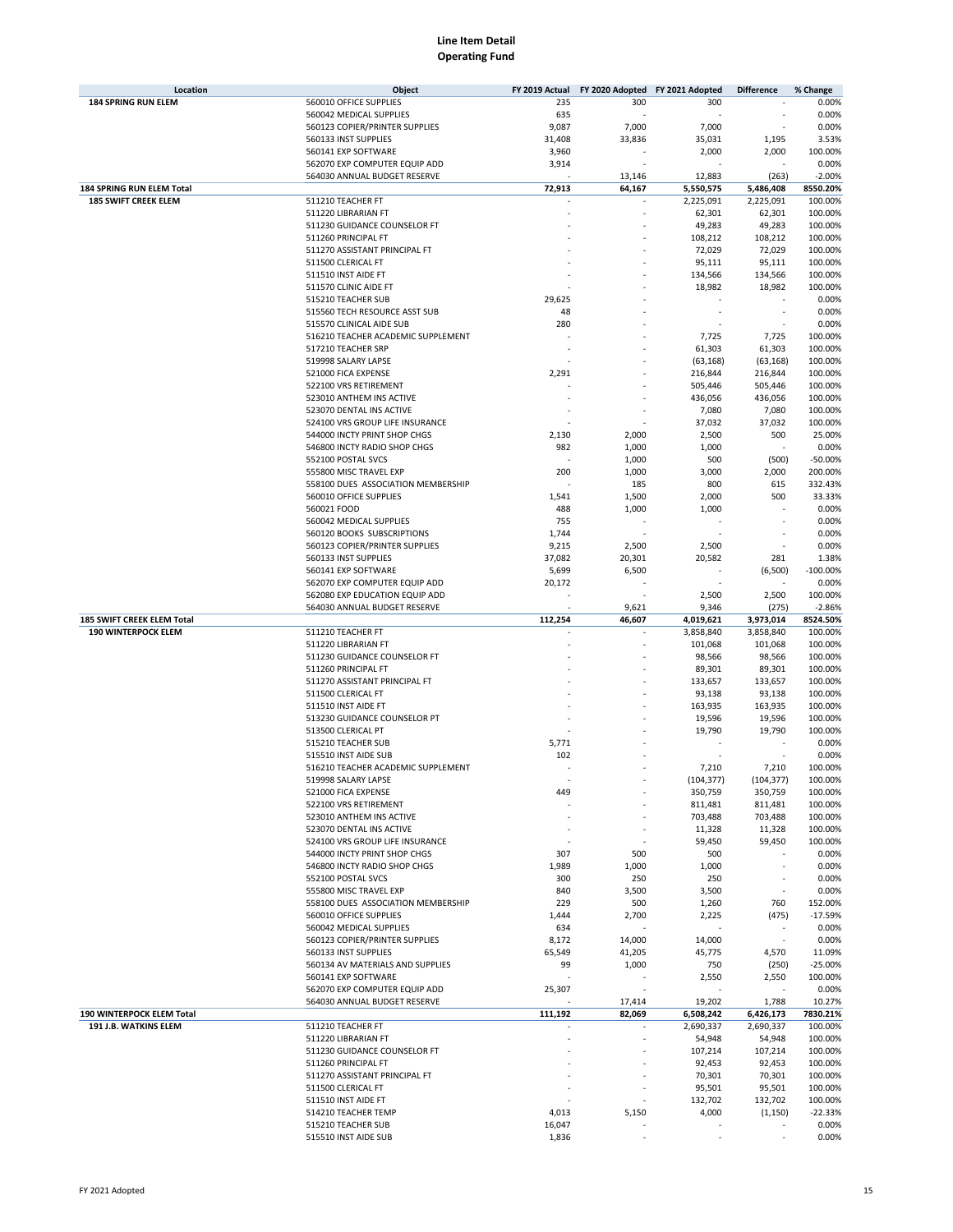| Location                      | Object                                       | FY 2019 Actual |                 | FY 2020 Adopted FY 2021 Adopted | <b>Difference</b>        | % Change           |
|-------------------------------|----------------------------------------------|----------------|-----------------|---------------------------------|--------------------------|--------------------|
| 191 J.B. WATKINS ELEM         | 515570 CLINICAL AIDE SUB                     | 616            |                 |                                 |                          | 0.00%              |
|                               | 516210 TEACHER ACADEMIC SUPPLEMENT           |                |                 | 7,725                           | 7,725                    | 100.00%            |
|                               | 517210 TEACHER SRP                           |                |                 | 63,864                          | 63,864                   | 100.00%            |
|                               | 519998 SALARY LAPSE                          |                |                 | (74, 594)                       | (74, 594)                | 100.00%            |
|                               | 521000 FICA EXPENSE                          | 1,722          | 394             | 253,905                         | 253,511                  | 64342.89%          |
|                               | 522100 VRS RETIREMENT                        |                |                 | 591,349                         | 591,349                  | 100.00%            |
|                               | 523010 ANTHEM INS ACTIVE                     |                |                 | 490,976                         | 490,976                  | 100.00%            |
|                               | 523070 DENTAL INS ACTIVE                     |                |                 | 7,906                           | 7,906                    | 100.00%            |
|                               | 524100 VRS GROUP LIFE INSURANCE              |                |                 | 43,325                          | 43,325                   | 100.00%            |
|                               | 544000 INCTY PRINT SHOP CHGS                 | 890            | 1,000           | 1,000                           |                          | 0.00%              |
|                               | 546800 INCTY RADIO SHOP CHGS                 | 330            | 300             | 400                             | 100                      | 33.33%             |
|                               | 552100 POSTAL SVCS                           | 500            | 350             | 350                             |                          | 0.00%              |
|                               | 555800 MISC TRAVEL EXP                       | 2,369          | 2,000           | 2,000                           |                          | 0.00%              |
|                               | 558100 DUES ASSOCIATION MEMBERSHIP           | 514            | 550             | 550                             | ٠                        | 0.00%              |
|                               | 560010 OFFICE SUPPLIES                       | 3,707          | 500             | 400                             | (100)                    | $-20.00\%$         |
|                               | 560021 FOOD                                  |                | 200             | 200                             |                          | 0.00%              |
|                               | 560042 MEDICAL SUPPLIES                      | 601            |                 |                                 |                          | 0.00%              |
|                               | 560123 COPIER/PRINTER SUPPLIES               | 10,516         | 8,000           | 8,000                           |                          | 0.00%              |
|                               | 560133 INST SUPPLIES                         | 42,090         | 16,752          | 17,558                          | 806                      | 4.81%              |
|                               | 560134 AV MATERIALS AND SUPPLIES             | 676            | 500             |                                 | (500)                    | $-100.00%$         |
|                               | 560141 EXP SOFTWARE                          | 4,640          | 4,700           | 4,700                           |                          | 0.00%              |
|                               | 562070 EXP COMPUTER EQUIP ADD                | 28,373         | 3,000           | 5,000                           | 2,000                    | 66.67%             |
|                               | 562080 EXP EDUCATION EQUIP ADD               |                | 3,000           |                                 | (3,000)                  | $-100.00%$         |
|                               | 564030 ANNUAL BUDGET RESERVE                 |                | 11,963          | 11,540                          | (423)                    | $-3.54%$           |
|                               | 582080 CAPITAL EDUCATIONAL EQUIP ADD         | 5,322          |                 |                                 |                          | 0.00%              |
| 191 J.B. WATKINS ELEM Total   |                                              | 124,760        | 58,359          | 4,683,610                       | 4,625,251                | 7925.51%           |
| <b>192 WOOLRIDGE ELEM</b>     | 511210 TEACHER FT                            |                |                 | 2,362,428                       | 2,362,428                | 100.00%            |
|                               | 511220 LIBRARIAN FT                          |                |                 | 53,223                          | 53,223                   | 100.00%            |
|                               | 511230 GUIDANCE COUNSELOR FT                 |                |                 | 102,612                         | 102,612                  | 100.00%            |
|                               | 511260 PRINCIPAL FT                          |                |                 | 90,352                          | 90,352                   | 100.00%            |
|                               | 511270 ASSISTANT PRINCIPAL FT                |                |                 | 57,950                          | 57,950                   | 100.00%            |
|                               | 511500 CLERICAL FT                           |                |                 | 97,806                          | 97,806                   | 100.00%            |
|                               | 511510 INST AIDE FT                          |                |                 | 203,502                         | 203,502                  | 100.00%            |
|                               | 514210 TEACHER TEMP                          | 1,048          | 2,060           | 2,000                           | (60)                     | $-2.91%$           |
|                               | 515210 TEACHER SUB                           | 6,047          |                 |                                 |                          | 0.00%              |
|                               | 515510 INST AIDE SUB                         | 3,374          |                 |                                 |                          | 0.00%              |
|                               | 515560 TECH RESOURCE ASST SUB                | 24             |                 |                                 |                          | 0.00%              |
|                               | 516210 TEACHER ACADEMIC SUPPLEMENT           |                |                 | 7,210                           | 7,210                    | 100.00%            |
|                               | 519998 SALARY LAPSE                          |                |                 | (68, 257)                       | (68, 257)                | 100.00%            |
|                               | 521000 FICA EXPENSE                          | 803            | 158             | 227,749                         |                          | 227,591 144044.94% |
|                               | 522100 VRS RETIREMENT                        |                |                 | 530,653                         | 530,653                  | 100.00%            |
|                               | 523010 ANTHEM INS ACTIVE                     |                |                 | 476,320                         | 476,320                  | 100.00%            |
|                               | 523070 DENTAL INS ACTIVE                     |                |                 | 7,670                           | 7,670                    | 100.00%            |
|                               | 524100 VRS GROUP LIFE INSURANCE              |                |                 | 38,877                          | 38,877                   | 100.00%            |
|                               | 544000 INCTY PRINT SHOP CHGS                 | 1,117          | 1,000           | 4,000                           | 3,000                    | 300.00%            |
|                               | 546010 INCTY SCH BUS CHGS                    | 132            |                 | 300                             | 300                      | 100.00%            |
|                               | 546800 INCTY RADIO SHOP CHGS                 | 65             |                 |                                 |                          | 0.00%              |
|                               | 552100 POSTAL SVCS<br>555800 MISC TRAVEL EXP | 1,763          | 250             | 250<br>2,000                    |                          | 0.00%<br>100.00%   |
|                               | 558100 DUES ASSOCIATION MEMBERSHIP           | 60             | 1,000<br>500    | 500                             | 1,000                    | 0.00%              |
|                               | 560010 OFFICE SUPPLIES                       | 125            | 500             | 500                             |                          | 0.00%              |
|                               | 560021 FOOD                                  |                | 500             | 500                             |                          | 0.00%              |
|                               | 560042 MEDICAL SUPPLIES                      | 231            |                 |                                 |                          | 0.00%              |
|                               | 560123 COPIER/PRINTER SUPPLIES               | 2,815          |                 |                                 | (2,000)                  | $-50.00%$          |
|                               | 560133 INST SUPPLIES                         | 41,686         | 4,000<br>30,461 | 2,000<br>21,816                 | (8,645)                  | $-28.38%$          |
|                               | 560141 EXP SOFTWARE                          | 7,075          | 2,000           | 7,000                           | 5,000                    | 250.00%            |
|                               | 562070 EXP COMPUTER EQUIP ADD                | 12,462         |                 |                                 |                          | 0.00%              |
|                               | 564030 ANNUAL BUDGET RESERVE                 |                | 10,929          | 10,717                          | (212)                    | $-1.94%$           |
| 192 WOOLRIDGE ELEM Total      |                                              | 78,827         | 53,358          | 4,239,678                       | 4,186,320                | 7845.72%           |
| <b>193 BETTIE WEAVER ELEM</b> | 511210 TEACHER FT                            |                |                 | 2,194,952                       | 2,194,952                | 100.00%            |
|                               | 511220 LIBRARIAN FT                          |                |                 | 53,110                          | 53,110                   | 100.00%            |
|                               | 511230 GUIDANCE COUNSELOR FT                 |                |                 | 57,195                          | 57,195                   | 100.00%            |
|                               | 511260 PRINCIPAL FT                          |                |                 | 88,426                          | 88,426                   | 100.00%            |
|                               | 511270 ASSISTANT PRINCIPAL FT                |                |                 | 73,425                          | 73,425                   | 100.00%            |
|                               | 511500 CLERICAL FT                           |                |                 | 92,178                          | 92,178                   | 100.00%            |
|                               | 511510 INST AIDE FT                          |                |                 | 161,637                         | 161,637                  | 100.00%            |
|                               | 511570 CLINIC AIDE FT                        |                |                 | 17,311                          | 17,311                   | 100.00%            |
|                               | 515210 TEACHER SUB                           | 14,070         |                 |                                 | $\overline{\phantom{a}}$ | 0.00%              |
|                               | 515510 INST AIDE SUB                         | 816            |                 |                                 | ×,                       | 0.00%              |
|                               | 516210 TEACHER ACADEMIC SUPPLEMENT           |                |                 | 7,210                           | 7,210                    | 100.00%            |
|                               | 516999 OTHER SALARIES SUPPLEMENT             | 780            |                 |                                 |                          | 0.00%              |
|                               | 519998 SALARY LAPSE                          |                |                 | (62, 577)                       | (62, 577)                | 100.00%            |
|                               | 521000 FICA EXPENSE                          | 1,198          |                 | 210,025                         | 210,025                  | 100.00%            |
|                               | 522100 VRS RETIREMENT                        |                |                 | 489,594                         | 489,594                  | 100.00%            |
|                               | 523010 ANTHEM INS ACTIVE                     |                |                 | 436,056                         | 436,056                  | 100.00%            |
|                               | 523070 DENTAL INS ACTIVE                     |                |                 | 7,080                           | 7,080                    | 100.00%            |
|                               | 524100 VRS GROUP LIFE INSURANCE              |                |                 | 35,869                          | 35,869                   | 100.00%            |
|                               | 531308 PROFESSIONAL EDUCATION SVC            |                |                 | 1,000                           | 1,000                    | 100.00%            |
|                               | 544000 INCTY PRINT SHOP CHGS                 | 1,992          | 1,000           | 1,000                           |                          | 0.00%              |
|                               | 546800 INCTY RADIO SHOP CHGS                 | 961            | 800             | 800                             |                          | 0.00%              |
|                               | 555500 REGISTRATION FEES                     | 500            |                 |                                 |                          | 0.00%              |
|                               | 558100 DUES ASSOCIATION MEMBERSHIP           |                | 1,000           | 1,000                           |                          | 0.00%              |
|                               | 560010 OFFICE SUPPLIES                       |                | 800             | 700                             | (100)                    | $-12.50%$          |
|                               | 560042 MEDICAL SUPPLIES                      | 700            |                 |                                 |                          | 0.00%              |
|                               | 560123 COPIER/PRINTER SUPPLIES               | 7,430          | 10,000          | 9,500                           | (500)                    | $-5.00%$           |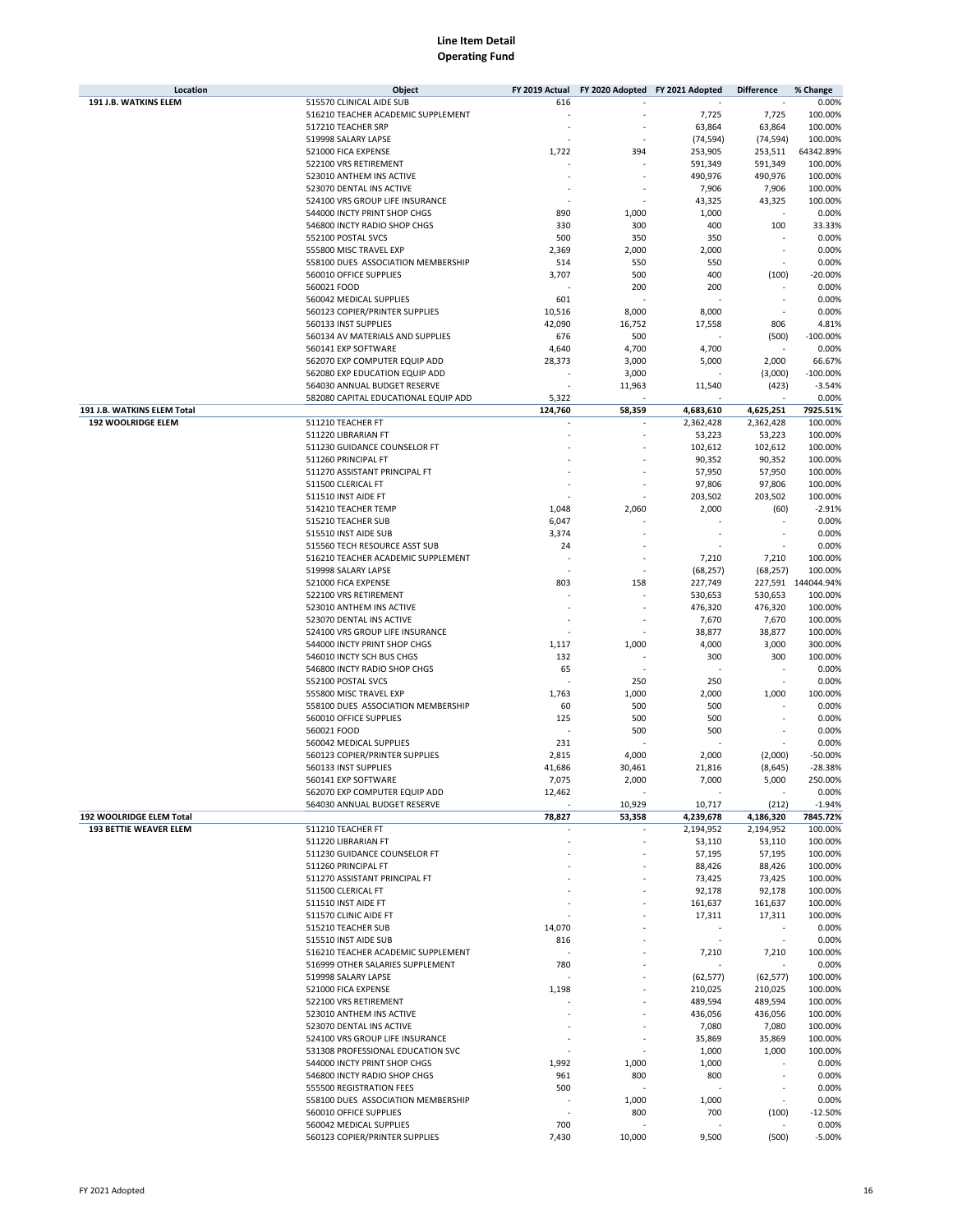|                                     | Object                               | FY 2019 Actual | FY 2020 Adopted FY 2021 Adopted |           | <b>Difference</b> | % Change           |
|-------------------------------------|--------------------------------------|----------------|---------------------------------|-----------|-------------------|--------------------|
| <b>193 BETTIE WEAVER ELEM</b>       | 560133 INST SUPPLIES                 | 30,666         | 21,210                          | 17,793    | (3, 417)          | $-16.11%$          |
|                                     | 560141 EXP SOFTWARE                  | 3,382          |                                 | 2,500     | 2,500             | 100.00%            |
|                                     | 564030 ANNUAL BUDGET RESERVE         |                | 9,502                           | 9,373     | (129)             | $-1.36%$           |
| <b>193 BETTIE WEAVER ELEM Total</b> |                                      | 62,495         | 44,312                          | 3,905,157 | 3,860,845         | 8712.87%           |
| 194 C.C. WELLS ELEM                 | 511210 TEACHER FT                    |                |                                 | 2,271,674 | 2,271,674         | 100.00%            |
|                                     | 511220 LIBRARIAN FT                  |                |                                 | 61,381    | 61,381            | 100.00%            |
|                                     | 511230 GUIDANCE COUNSELOR FT         |                |                                 | 48,343    | 48,343            | 100.00%            |
|                                     | 511260 PRINCIPAL FT                  |                |                                 | 89,301    | 89,301            | 100.00%            |
|                                     |                                      |                |                                 |           |                   |                    |
|                                     | 511270 ASSISTANT PRINCIPAL FT        |                |                                 | 67,816    | 67,816            | 100.00%            |
|                                     | 511500 CLERICAL FT                   |                |                                 | 91,844    | 91,844            | 100.00%            |
|                                     | 511510 INST AIDE FT                  |                |                                 | 193,423   | 193,423           | 100.00%            |
|                                     | 511570 CLINIC AIDE FT                |                |                                 | 20,813    | 20,813            | 100.00%            |
|                                     | 513210 TEACHER PT                    |                |                                 | 24,509    | 24,509            | 100.00%            |
|                                     | 514210 TEACHER TEMP                  | 1,906          | 1,030                           | 1,100     | 70                | 6.80%              |
|                                     | 515210 TEACHER SUB                   | 7,996          |                                 |           |                   | 0.00%              |
|                                     | 515510 INST AIDE SUB                 | 204            |                                 |           |                   | 0.00%              |
|                                     | 516210 TEACHER ACADEMIC SUPPLEMENT   |                |                                 | 7,210     | 7,210             | 100.00%            |
|                                     | 517510 INST AIDE SRP                 |                |                                 | 18,796    | 18,796            | 100.00%            |
|                                     | 519998 SALARY LAPSE                  |                |                                 | (64, 947) | (64, 947)         | 100.00%            |
|                                     | 521000 FICA EXPENSE                  | 773            | 79                              | 221,561   |                   | 221,482 280356.96% |
|                                     |                                      |                |                                 |           |                   |                    |
|                                     | 522100 VRS RETIREMENT                |                |                                 | 511,975   | 511,975           | 100.00%            |
|                                     | 523010 ANTHEM INS ACTIVE             |                |                                 | 465,368   | 465,368           | 100.00%            |
|                                     | 523070 DENTAL INS ACTIVE             |                |                                 | 7,552     | 7,552             | 100.00%            |
|                                     | 524100 VRS GROUP LIFE INSURANCE      |                |                                 | 37,506    | 37,506            | 100.00%            |
|                                     | 539999 OTHER CONTRACTUAL SVCS        | 24             |                                 |           |                   | 0.00%              |
|                                     | 544000 INCTY PRINT SHOP CHGS         | 1,817          | 1,000                           | 1,000     |                   | 0.00%              |
|                                     | 546800 INCTY RADIO SHOP CHGS         | 645            | 500                             | 500       |                   | 0.00%              |
|                                     | 552100 POSTAL SVCS                   | 225            | 125                             | 125       |                   | 0.00%              |
|                                     | 555100 MILEAGE                       |                | 400                             |           | (400)             | $-100.00%$         |
|                                     | 555800 MISC TRAVEL EXP               | 524            | 2,100                           | 2,500     | 400               | 19.05%             |
|                                     | 558100 DUES ASSOCIATION MEMBERSHIP   |                | 500                             | 500       |                   | 0.00%              |
|                                     | 560010 OFFICE SUPPLIES               | 1,262          | 500                             | 500       |                   | 0.00%              |
|                                     | 560042 MEDICAL SUPPLIES              | 505            |                                 |           |                   | 0.00%              |
|                                     |                                      |                |                                 |           |                   |                    |
|                                     | 560120 BOOKS SUBSCRIPTIONS           |                | 1,000                           | 700       | (300)             | $-30.00%$          |
|                                     | 560123 COPIER/PRINTER SUPPLIES       | 5,314          | 1,500                           | 1,500     |                   | 0.00%              |
|                                     | 560133 INST SUPPLIES                 | 16,752         | 21,247                          | 22,000    | 753               | 3.54%              |
|                                     | 560134 AV MATERIALS AND SUPPLIES     | 250            | 500                             | 500       |                   | 0.00%              |
|                                     | 560141 EXP SOFTWARE                  | 2,800          | 1,000                           | 1,000     |                   | 0.00%              |
|                                     | 562020 EXP FURNITURE AND EQUIP ADD   |                | 500                             | 470       | (30)              | $-6.00%$           |
|                                     | 562070 EXP COMPUTER EQUIP ADD        | 3,376          | 4,500                           | 4,000     | (500)             | $-11.11%$          |
|                                     | 562080 EXP EDUCATION EQUIP ADD       | 8,390          |                                 |           |                   | 0.00%              |
|                                     | 564030 ANNUAL BUDGET RESERVE         |                | 9,430                           | 9,099     | (331)             | $-3.51%$           |
| 194 C.C. WELLS ELEM Total           |                                      | 52,761         | 45,911                          | 4,119,619 | 4,073,708         | 8873.05%           |
| 199 ELEMENTARY SCHOOLS CENTRAL      | 511210 TEACHER FT                    | 85,184,503     | 90,055,228                      |           | (90, 055, 228)    | $-100.00%$         |
|                                     | 511220 LIBRARIAN FT                  | 2,441,005      | 2,552,385                       | $\sim$    | (2,552,385)       | $-100.00%$         |
|                                     | 511230 GUIDANCE COUNSELOR FT         |                |                                 |           |                   |                    |
|                                     |                                      |                |                                 |           |                   |                    |
|                                     |                                      | 2,612,919      | 2,751,362                       |           | (2,751,362)       | $-100.00%$         |
|                                     | 511260 PRINCIPAL FT                  | 3,642,876      | 3,752,361                       |           | (3,752,361)       | $-100.00%$         |
|                                     | 511270 ASSISTANT PRINCIPAL FT        | 2,861,207      | 2,989,042                       |           | (2,989,042)       | $-100.00%$         |
|                                     | 511280 ADMIN ASST FT                 | 275,914        | 292,142                         |           | (292, 142)        | $-100.00%$         |
|                                     | 511500 CLERICAL FT                   | 3,489,972      | 3,792,809                       |           | (3,792,809)       | $-100.00%$         |
|                                     | 511510 INST AIDE FT                  | 5,719,874      | 6,571,969                       |           | (6,571,969)       | $-100.00%$         |
|                                     | 511560 TECH RESOURCE ASST FT         | 278,880        | 215,905                         |           | (215, 905)        | $-100.00%$         |
|                                     | 511570 CLINIC AIDE FT                | 548,354        | 645,960                         |           | (645, 960)        | $-100.00%$         |
|                                     | 512000 SALARIES AND WAGES OT         | 411,425        |                                 |           |                   | 0.00%              |
|                                     | 513210 TEACHER PT                    | 327,401        | 603,801                         |           | (603, 801)        | $-100.00%$         |
|                                     | 513220 LIBRARIAN PT                  | 80.503         | 86,086                          |           | (86,086)          | $-100.00%$         |
|                                     | 513230 GUIDANCE COUNSELOR PT         | 75,875         | 133,814                         |           | (133, 814)        | $-100.00\%$        |
|                                     | 513560 TECH RESOURCE ASST PT         | 5,451          | 4,306                           |           | (4,306)           | $-100.00\%$        |
|                                     | 514210 TEACHER TEMP                  | 7,102          |                                 |           |                   | 0.00%              |
|                                     | 514230 GUIDANCE COUNSELOR TEMP       | 5,889          |                                 |           |                   | 0.00%              |
|                                     | 514260 PRINCIPAL TEMP                |                |                                 |           |                   |                    |
|                                     |                                      | 24,299         |                                 |           |                   | 0.00%              |
|                                     | 514270 ASST PRINCIPAL TEMP           | 1,646          |                                 |           |                   | 0.00%              |
|                                     | 514500 CLERICAL TEMP                 | 13,120         |                                 |           |                   | 0.00%              |
|                                     | 514510 INST AIDE TEMP                | 5,242          |                                 |           |                   | 0.00%              |
|                                     | 515210 TEACHER SUB                   | 1,577,459      | 1,999,049                       | 1,400,000 | (599,049)         | $-29.97%$          |
|                                     | 515220 LIBRARIAN SUB                 | 47,483         | 16,407                          | 12,000    | (4, 407)          | $-26.86%$          |
|                                     | 515500 CLERICAL SUB                  | 1,453          |                                 |           |                   | 0.00%              |
|                                     | 515510 INST AIDE SUB                 | 32,412         | 77,052                          | 56,000    | (21,052)          | $-27.32%$          |
|                                     | 515560 TECH RESOURCE ASST SUB        | 2,976          | 2,773                           |           | (2, 773)          | $-100.00\%$        |
|                                     | 515570 CLINICAL AIDE SUB             | 6,328          | 15,824                          |           | (15, 824)         | $-100.00\%$        |
|                                     | 516210 TEACHER ACADEMIC SUPPLEMENT   | 278,000        |                                 |           |                   | 0.00%              |
|                                     | 516999 OTHER SALARIES SUPPLEMENT     | 29,277         |                                 |           |                   | 0.00%              |
|                                     | 517210 TEACHER SRP                   | 187,365        | 1,313,550                       |           | (1,313,550)       | $-100.00\%$        |
|                                     | 517230 GUIDANCE COUNSELOR SRP        | 13,298         |                                 |           |                   | 0.00%              |
|                                     |                                      |                |                                 |           |                   |                    |
|                                     | 517500 CLERICAL SRP                  | 20,880         | 42,420                          |           | (42, 420)         | $-100.00\%$        |
|                                     | 517510 INST AIDE SRP                 | 21,010         | 46,242                          |           | (46, 242)         | $-100.00\%$        |
|                                     | 517560 TECH RESOURCE ASST SRP        |                | 50,438                          |           | (50, 438)         | $-100.00%$         |
|                                     | 519006 ANNUAL LEAVE PAYOUT           | 1,983          |                                 |           |                   | 0.00%              |
|                                     | 519008 PERSONAL DAY PAYOUT           | 26,915         |                                 |           |                   | 0.00%              |
|                                     | 519998 SALARY LAPSE                  |                | (2,593,330)                     |           | 2,593,330         | $-100.00\%$        |
|                                     | 521000 FICA EXPENSE                  | 7,886,119      | 8,664,096                       | 112,302   | (8,551,794)       | -98.70%            |
|                                     | 522100 VRS RETIREMENT                | 12,206,101     | 19,424,100                      |           | (19, 424, 100)    | $-100.00\%$        |
|                                     | 522110 VRS HYBRID PLAN CONTRIBUTION  | 4,703,867      |                                 |           |                   | 0.00%              |
|                                     | 522111 VRS RETIREE HEALTHCARE CREDIT | 1,290,870      |                                 |           |                   | 0.00%              |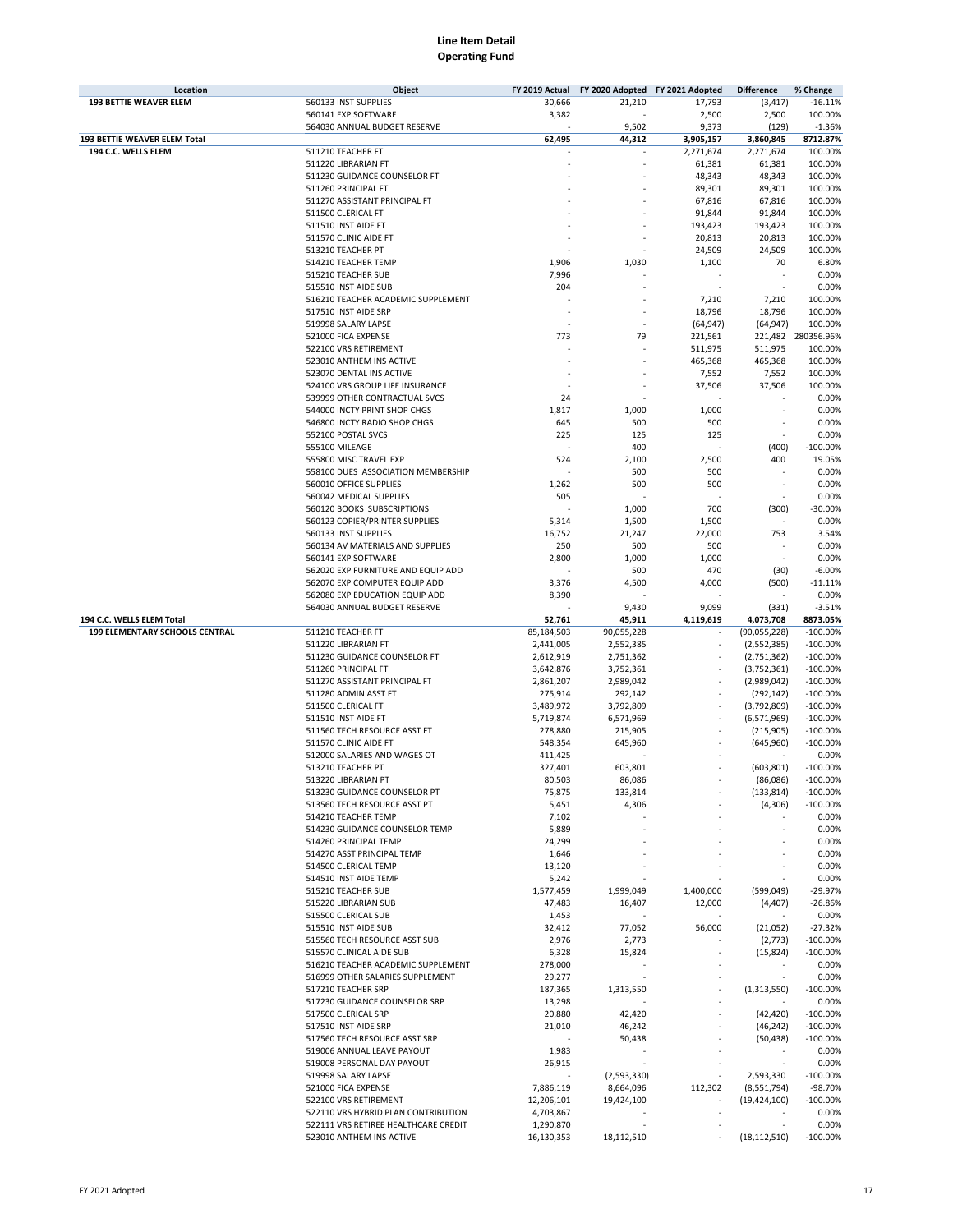| Location                             | Object                               | FY 2019 Actual | FY 2020 Adopted FY 2021 Adopted |            | <b>Difference</b> | % Change   |
|--------------------------------------|--------------------------------------|----------------|---------------------------------|------------|-------------------|------------|
|                                      | 523045 HEALTH SAVINGS ACCOUNT EXP    | 978,651        |                                 |            |                   | 0.00%      |
|                                      | 523070 DENTAL INS ACTIVE             | 257,393        | 229,710                         |            | (229, 710)        | $-100.00%$ |
|                                      | 524100 VRS GROUP LIFE INSURANCE      | 1,409,502      | 1,507,351                       |            | (1,507,351)       | $-100.00%$ |
|                                      | 525000 VRS HYBRID DISABILITY         | 104,663        | 180,500                         | 130,000    | (50, 500)         | $-27.98%$  |
|                                      | 544000 INCTY PRINT SHOP CHGS         |                | 250                             |            | (250)             | $-100.00%$ |
|                                      | 546010 INCTY SCH BUS CHGS            |                | 300                             |            | (300)             | $-100.00%$ |
|                                      | 560010 OFFICE SUPPLIES               |                | 500                             |            | (500)             | $-100.00%$ |
|                                      | 560021 FOOD                          |                | 8,500                           |            | (8,500)           | $-100.00%$ |
|                                      | 560120 BOOKS SUBSCRIPTIONS           |                | 100                             |            | (100)             | $-100.00%$ |
|                                      | 560133 INST SUPPLIES                 |                | 3,159                           |            | (3, 159)          | $-100.00%$ |
|                                      | 560141 EXP SOFTWARE                  |                | 1,200                           |            | (1,200)           | $-100.00%$ |
|                                      | 564030 ANNUAL BUDGET RESERVE         |                | 3,502                           |            | (3,502)           | $-100.00%$ |
| 199 ELEMENTARY SCHOOLS CENTRAL Total |                                      | 155,227,816    | 163,553,373                     | 1,710,302  | (161, 843, 071)   | -98.95%    |
| <b>203 BAILEY BRIDGE MIDDLE</b>      | 511210 TEACHER FT                    |                |                                 | 5,173,482  | 5,173,482         | 100.00%    |
|                                      | 511220 LIBRARIAN FT                  |                |                                 | 107,224    | 107,224           | 100.00%    |
|                                      | 511230 GUIDANCE COUNSELOR FT         |                |                                 | 270,068    | 270,068           | 100.00%    |
|                                      | 511260 PRINCIPAL FT                  |                |                                 | 106,111    | 106,111           | 100.00%    |
|                                      | 511270 ASSISTANT PRINCIPAL FT        |                |                                 | 198,658    | 198,658           | 100.00%    |
|                                      | 511280 ADMIN ASST FT                 |                |                                 | 50,917     | 50,917            | 100.00%    |
|                                      | 511430 TUTOR MONITOR                 |                |                                 | 22,653     | 22,653            | 100.00%    |
|                                      | 511500 CLERICAL FT                   |                |                                 | 162,317    | 162,317           | 100.00%    |
|                                      | 511510 INST AIDE FT                  |                |                                 | 283,969    | 283,969           | 100.00%    |
|                                      | 511570 CLINIC AIDE FT                |                |                                 | 19,132     | 19,132            | 100.00%    |
|                                      | 513210 TEACHER PT                    |                |                                 | 12,646     | 12,646            | 100.00%    |
|                                      | 514210 TEACHER TEMP                  | 4,369          | 2,060                           | 4,000      | 1,940             | 94.17%     |
|                                      |                                      |                |                                 |            |                   |            |
|                                      | 514999 OTHER SALARIES TEMP           | 14,207         |                                 |            |                   | 0.00%      |
|                                      | 515210 TEACHER SUB                   | 2,750          |                                 |            |                   | 0.00%      |
|                                      | 515510 INST AIDE SUB                 | 51             |                                 |            |                   | 0.00%      |
|                                      | 516210 TEACHER ACADEMIC SUPPLEMENT   |                |                                 | 19,078     | 19,078            | 100.00%    |
|                                      | 516211 TEACHER ATHLETIC SUPPLEMENT   |                |                                 | 26,515     | 26,515            | 100.00%    |
|                                      | 516999 OTHER SALARIES SUPPLEMENT     |                | 5,000                           | 13,500     | 8,500             | 170.00%    |
|                                      | 519998 SALARY LAPSE                  |                |                                 | (146, 631) | (146, 631)        | 100.00%    |
|                                      | 521000 FICA EXPENSE                  | 1,635          | 541                             | 494,974    | 494,433           | 91392.42%  |
|                                      | 522100 VRS RETIREMENT                |                |                                 | 1,143,347  | 1,143,347         | 100.00%    |
|                                      | 523010 ANTHEM INS ACTIVE             |                |                                 | 985,656    | 985,656           | 100.00%    |
|                                      | 523070 DENTAL INS ACTIVE             |                |                                 | 15,930     | 15,930            | 100.00%    |
|                                      | 524100 VRS GROUP LIFE INSURANCE      |                |                                 | 83,767     | 83,767            | 100.00%    |
|                                      | 539999 OTHER CONTRACTUAL SVCS        | 24             |                                 |            |                   | 0.00%      |
|                                      | 544000 INCTY PRINT SHOP CHGS         | 5,470          | 6,000                           | 6,000      |                   | 0.00%      |
|                                      | 546010 INCTY SCH BUS CHGS            | 495            | 300                             | 300        |                   | 0.00%      |
|                                      | 546800 INCTY RADIO SHOP CHGS         | 1,233          | 1,000                           | 1,000      |                   | 0.00%      |
|                                      | 552100 POSTAL SVCS                   | 249            | 2,000                           | 1,200      | (800)             | -40.00%    |
|                                      | 555800 MISC TRAVEL EXP               | 4,265          | 11,000                          | 10,500     | (500)             | $-4.55%$   |
|                                      | 558100 DUES ASSOCIATION MEMBERSHIP   | 3,219          | 3,700                           | 3,700      |                   | 0.00%      |
|                                      | 560021 FOOD                          | 672            | 800                             | 800        |                   | 0.00%      |
|                                      | 560042 MEDICAL SUPPLIES              | 564            |                                 |            |                   | 0.00%      |
|                                      | 560120 BOOKS SUBSCRIPTIONS           | 959            |                                 |            |                   | 0.00%      |
|                                      | 560123 COPIER/PRINTER SUPPLIES       | 17,436         | 15,000                          | 15,000     |                   | 0.00%      |
|                                      | 560133 INST SUPPLIES                 | 29,818         | 22,182                          | 21,336     | (846)             | $-3.81%$   |
|                                      | 560141 EXP SOFTWARE                  | 22,271         | 20,000                          | 26,000     | 6,000             | 30.00%     |
|                                      | 561020 EXP FURNITURE AND EQUIP RPL   | 1,999          |                                 |            |                   | 0.00%      |
|                                      | 562070 EXP COMPUTER EQUIP ADD        | 1,557          | 3,000                           | 2,500      | (500)             | $-16.67%$  |
|                                      | 562080 EXP EDUCATION EQUIP ADD       | 4,195          |                                 |            |                   | 0.00%      |
|                                      | 562160 EXP AUDIO VISUAL EQUIP ADD    |                | 500                             |            | (500)             | $-100.00%$ |
|                                      | 564030 ANNUAL BUDGET RESERVE         |                | 24,371                          | 24,584     | 213               | 0.87%      |
|                                      | 582080 CAPITAL EDUCATIONAL EQUIP ADD | 8,316          |                                 |            |                   | 0.00%      |
| 203 BAILEY BRIDGE MIDDLE Total       |                                      | 125,755        | 117,454                         | 9,160,233  | 9,042,779         | 7699.00%   |
| 211 GEORGE W. CARVER MIDDLE          | 511210 TEACHER FT                    |                |                                 | 3,594,567  | 3,594,567         | 100.00%    |
|                                      | 511220 LIBRARIAN FT                  |                |                                 | 65,057     | 65,057            | 100.00%    |
|                                      | 511230 GUIDANCE COUNSELOR FT         |                |                                 | 225,093    | 225,093           | 100.00%    |
|                                      | 511260 PRINCIPAL FT                  |                |                                 | 104,797    | 104,797           | 100.00%    |
|                                      | 511270 ASSISTANT PRINCIPAL FT        |                |                                 | 215,713    | 215,713           | 100.00%    |
|                                      | 511280 ADMIN ASST FT                 |                |                                 | 51,925     | 51,925            | 100.00%    |
|                                      | 511430 TUTOR MONITOR                 |                |                                 | 20,904     | 20,904            | 100.00%    |
|                                      | 511500 CLERICAL FT                   |                |                                 | 156,504    | 156,504           | 100.00%    |
|                                      | 511510 INST AIDE FT                  |                |                                 | 182,903    | 182,903           | 100.00%    |
|                                      | 511570 CLINIC AIDE FT                |                |                                 | 17,482     | 17,482            | 100.00%    |
|                                      | 514210 TEACHER TEMP                  | 3,601          | 10,300                          | 6,744      | (3,556)           | $-34.52%$  |
|                                      | 514500 CLERICAL TEMP                 | 4,585          |                                 |            |                   | 0.00%      |
|                                      | 514999 OTHER SALARIES TEMP           | 2,470          |                                 |            |                   | 0.00%      |
|                                      | 515210 TEACHER SUB                   | 112,242        |                                 |            |                   | 0.00%      |
|                                      | 515570 CLINICAL AIDE SUB             | 728            |                                 |            |                   | 0.00%      |
|                                      | 516210 TEACHER ACADEMIC SUPPLEMENT   |                |                                 | 16,914     | 16,914            | 100.00%    |
|                                      | 516211 TEACHER ATHLETIC SUPPLEMENT   |                |                                 | 25,775     | 25,775            | 100.00%    |
|                                      | 516999 OTHER SALARIES SUPPLEMENT     |                |                                 | 4,500      | 4,500             | 100.00%    |
|                                      | 517210 TEACHER SRP                   |                |                                 | 65,280     | 65,280            | 100.00%    |
|                                      | 517500 CLERICAL SRP                  |                |                                 | 32,620     | 32,620            | 100.00%    |
|                                      | 519998 SALARY LAPSE                  |                |                                 | (106, 202) | (106, 202)        | 100.00%    |
|                                      | 521000 FICA EXPENSE                  | 9,456          | 788                             | 366,182    | 365,394           | 46369.80%  |
|                                      | 522100 VRS RETIREMENT                |                |                                 | 846,232    | 846,232           | 100.00%    |
|                                      | 523010 ANTHEM INS ACTIVE             |                |                                 | 707,192    | 707,192           | 100.00%    |
|                                      | 523070 DENTAL INS ACTIVE             |                |                                 | 11,446     | 11,446            | 100.00%    |
|                                      | 524100 VRS GROUP LIFE INSURANCE      |                |                                 | 61,993     | 61,993            | 100.00%    |
|                                      | 544000 INCTY PRINT SHOP CHGS         | 1,266          | 2,000                           | 1,000      | (1,000)           | -50.00%    |
|                                      | 546010 INCTY SCH BUS CHGS            | 700            |                                 |            |                   | 0.00%      |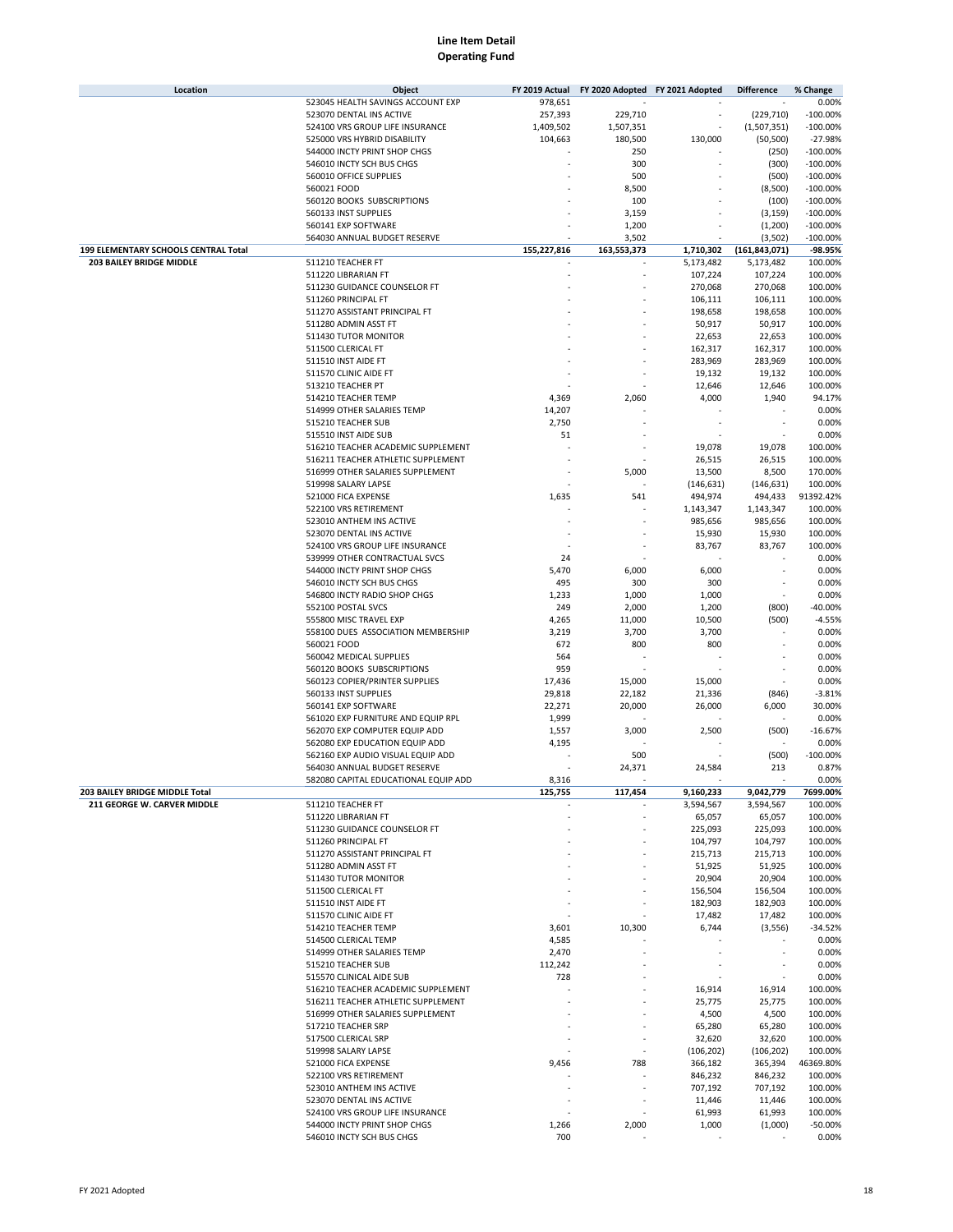| Location                          | Object                                                               | FY 2019 Actual | FY 2020 Adopted FY 2021 Adopted |                      | <b>Difference</b>    | % Change           |
|-----------------------------------|----------------------------------------------------------------------|----------------|---------------------------------|----------------------|----------------------|--------------------|
|                                   | 546800 INCTY RADIO SHOP CHGS                                         | 310            | 400                             | 400                  |                      | 0.00%              |
|                                   | 552100 POSTAL SVCS                                                   | 1,590          | 3,000                           | 2,300                | (700)                | $-23.33%$          |
|                                   | 555100 MILEAGE                                                       | 115            | 250                             | 375                  | 125                  | 50.00%             |
|                                   | 555500 REGISTRATION FEES                                             | 508            | 2,000                           | 1,625                | (375)                | $-18.75%$          |
|                                   | 558100 DUES ASSOCIATION MEMBERSHIP                                   | 2,393          | 2,200                           | 1,200                | (1,000)              | $-45.45%$          |
|                                   | 560010 OFFICE SUPPLIES                                               | 3,565          | 4,100                           | 2,800                | (1,300)              | $-31.71%$          |
|                                   | 560021 FOOD                                                          | 659            | 1,500                           | 800                  | (700)                | $-46.67%$          |
|                                   | 560042 MEDICAL SUPPLIES                                              | 720            |                                 |                      |                      | 0.00%              |
|                                   | 560123 COPIER/PRINTER SUPPLIES                                       | 14,058         | 8,800                           | 8,800                |                      | 0.00%              |
|                                   | 560133 INST SUPPLIES                                                 | 20,206         | 11,618                          | 8,600                | (3,018)              | $-25.98%$          |
|                                   | 560141 EXP SOFTWARE                                                  | 15,628         | 15,000                          | 25,500               | 10,500               | 70.00%             |
|                                   | 562070 EXP COMPUTER EQUIP ADD                                        | 1,006          |                                 | 4,100                | 4,100                | 100.00%            |
|                                   | 562160 EXP AUDIO VISUAL EQUIP ADD                                    | 92             |                                 |                      |                      | 0.00%              |
|                                   | 564030 ANNUAL BUDGET RESERVE                                         |                | 16,342                          | 16,061               | (281)                | $-1.72%$           |
|                                   | 582080 CAPITAL EDUCATIONAL EQUIP ADD                                 | 8,316          |                                 |                      |                      | 0.00%              |
| 211 GEORGE W. CARVER MIDDLE Total |                                                                      | 204,213        | 78,298                          | 6,747,182            | 6,668,884            | 8517.31%           |
| 228 ELIZABETH DAVIS MIDDLE        | 511210 TEACHER FT                                                    |                |                                 | 4,286,365            | 4,286,365            | 100.00%            |
|                                   | 511220 LIBRARIAN FT                                                  |                |                                 | 162,143              | 162,143              | 100.00%            |
|                                   | 511230 GUIDANCE COUNSELOR FT                                         |                |                                 | 239,766              | 239,766              | 100.00%            |
|                                   | 511260 PRINCIPAL FT                                                  |                |                                 | 97,389               | 97,389               | 100.00%            |
|                                   | 511270 ASSISTANT PRINCIPAL FT                                        |                |                                 | 146,136              | 146,136              | 100.00%            |
|                                   | 511280 ADMIN ASST FT                                                 |                |                                 | 51,027               | 51,027               | 100.00%            |
|                                   | 511430 TUTOR MONITOR                                                 |                |                                 | 20,497               | 20,497               | 100.00%            |
|                                   | 511500 CLERICAL FT                                                   |                |                                 | 181,164              | 181,164              | 100.00%            |
|                                   | 511510 INST AIDE FT                                                  |                |                                 | 124,184              | 124,184              | 100.00%            |
|                                   | 511570 CLINIC AIDE FT                                                |                |                                 | 17,918               | 17,918               | 100.00%            |
|                                   | 513210 TEACHER PT                                                    |                |                                 | 32,887               | 32,887               | 100.00%            |
|                                   | 514210 TEACHER TEMP                                                  | 630            |                                 | 1,000                | 1,000                | 100.00%            |
|                                   | 514999 OTHER SALARIES TEMP                                           | 10,550         |                                 |                      |                      | 0.00%              |
|                                   | 515210 TEACHER SUB                                                   | 4,745          |                                 |                      |                      | 0.00%              |
|                                   | 516210 TEACHER ACADEMIC SUPPLEMENT                                   |                |                                 | 18,748               | 18,748               | 100.00%            |
|                                   | 516211 TEACHER ATHLETIC SUPPLEMENT                                   |                |                                 | 23,590               | 23,590               | 100.00%            |
|                                   | 516999 OTHER SALARIES SUPPLEMENT                                     |                |                                 | 6,500                | 6,500                | 100.00%            |
|                                   | 517210 TEACHER SRP                                                   |                |                                 | 72,437               | 72,437               | 100.00%            |
|                                   | 519998 SALARY LAPSE                                                  |                |                                 | (122, 097)           | (122,097)            | 100.00%            |
|                                   | 521000 FICA EXPENSE                                                  | 1,215          |                                 | 419,352              | 419,352              | 100.00%            |
|                                   | 522100 VRS RETIREMENT                                                |                |                                 | 965,343              | 965,343              | 100.00%            |
|                                   | 523010 ANTHEM INS ACTIVE                                             |                |                                 | 780,472              | 780,472              | 100.00%            |
|                                   | 523070 DENTAL INS ACTIVE                                             |                |                                 | 12,626               | 12,626               | 100.00%            |
|                                   | 524100 VRS GROUP LIFE INSURANCE                                      |                |                                 | 70,729               | 70,729               | 100.00%            |
|                                   | 544000 INCTY PRINT SHOP CHGS                                         | 1,299          | 1,500                           | 750                  | (750)                | $-50.00%$          |
|                                   | 546800 INCTY RADIO SHOP CHGS                                         | 599            | 500                             | 2,000                | 1,500                | 300.00%            |
|                                   | 552100 POSTAL SVCS                                                   | 2,200          | 2,200                           | 1,015                | (1, 185)             | $-53.86%$          |
|                                   | 555800 MISC TRAVEL EXP                                               | 7,602          | 2,000                           | 3,900                | 1,900                | 95.00%             |
|                                   | 558100 DUES ASSOCIATION MEMBERSHIP                                   | 2,174          | 2,100                           | 1,500                | (600)                | $-28.57%$          |
|                                   | 560010 OFFICE SUPPLIES                                               | 500            | 500                             | 1,500                | 1,000                | 200.00%            |
|                                   | 560014 TESTING SUPPLIES                                              |                |                                 | 500                  | 500                  | 100.00%            |
|                                   | 560021 FOOD                                                          |                |                                 | 100                  | 100                  | 100.00%            |
|                                   | 560042 MEDICAL SUPPLIES<br>560123 COPIER/PRINTER SUPPLIES            | 800            |                                 |                      |                      | 0.00%              |
|                                   |                                                                      | 11,459         | 1,337                           | 2,900                | 1,563                | 116.90%            |
|                                   | 560133 INST SUPPLIES                                                 | 41,521         | 40,366                          | 37,750               | (2,616)              | $-6.48%$           |
|                                   | 560134 AV MATERIALS AND SUPPLIES                                     | 462            | 400                             | 400                  |                      | 0.00%              |
|                                   | 560141 EXP SOFTWARE<br>561160 EXP AUDIO VISUAL EQUIP RPL             | 10,378         | 12,000                          | 14,500               | 2,500                | 20.83%             |
|                                   |                                                                      | 1,276          | 1,000                           | 1,000                |                      | 0.00%<br>$-58.33%$ |
|                                   | 562070 EXP COMPUTER EQUIP ADD                                        | 3,739          | 1,200                           | 500<br>19,329        | (700)                |                    |
|                                   | 564030 ANNUAL BUDGET RESERVE<br>582080 CAPITAL EDUCATIONAL EQUIP ADD | 5,644          | 18,717                          |                      | 612                  | 3.27%<br>0.00%     |
| 228 ELIZABETH DAVIS MIDDLE Total  |                                                                      | 106,792        | 83,820                          | 7,695,820            | 7,612,000            | 9081.36%           |
| <b>240 FALLING CREEK MIDDLE</b>   |                                                                      |                |                                 |                      |                      | 100.00%            |
|                                   | 511210 TEACHER FT<br>511220 LIBRARIAN FT                             |                |                                 | 5,194,520<br>113,981 | 5,194,520<br>113,981 | 100.00%            |
|                                   | 511230 GUIDANCE COUNSELOR FT                                         |                |                                 | 305,949              | 305,949              | 100.00%            |
|                                   | 511260 PRINCIPAL FT                                                  |                |                                 | 108,107              | 108,107              | 100.00%            |
|                                   | 511270 ASSISTANT PRINCIPAL FT                                        |                |                                 | 132,802              | 132,802              | 100.00%            |
|                                   | 511280 ADMIN ASST FT                                                 |                |                                 | 102,163              | 102,163              | 100.00%            |
|                                   | 511430 TUTOR MONITOR                                                 |                |                                 | 22,652               | 22,652               | 100.00%            |
|                                   | 511490 BILINGUAL INTERPRETER                                         |                |                                 | 22,504               | 22,504               | 100.00%            |
|                                   | 511500 CLERICAL FT                                                   |                |                                 | 164,837              | 164,837              | 100.00%            |
|                                   | 511510 INST AIDE FT                                                  |                |                                 | 67,295               | 67,295               | 100.00%            |
|                                   | 511570 CLINIC AIDE FT                                                |                |                                 | 19,132               | 19,132               | 100.00%            |
|                                   | 514210 TEACHER TEMP                                                  | 4,923          |                                 |                      |                      | 0.00%              |
|                                   | 514999 OTHER SALARIES TEMP                                           | 100            |                                 |                      |                      | 0.00%              |
|                                   | 515210 TEACHER SUB                                                   | 100,384        |                                 |                      |                      | 0.00%              |
|                                   | 516210 TEACHER ACADEMIC SUPPLEMENT                                   |                |                                 | 17,954               | 17,954               | 100.00%            |
|                                   | 516211 TEACHER ATHLETIC SUPPLEMENT                                   |                |                                 | 23,816               | 23,816               | 100.00%            |
|                                   | 516999 OTHER SALARIES SUPPLEMENT                                     |                |                                 | 4,500                | 4,500                | 100.00%            |
|                                   | 517210 TEACHER SRP                                                   |                |                                 | 130,196              | 130,196              | 100.00%            |
|                                   | 519998 SALARY LAPSE                                                  |                |                                 | (143, 400)           | (143, 400)           | 100.00%            |
|                                   | 521000 FICA EXPENSE                                                  | 8,060          |                                 | 491,923              | 491,923              | 100.00%            |
|                                   | 522100 VRS RETIREMENT                                                |                |                                 | 1,141,481            | 1,141,481            | 100.00%            |
|                                   | 523010 ANTHEM INS ACTIVE                                             |                |                                 | 934,360              | 934,360              | 100.00%            |
|                                   | 523070 DENTAL INS ACTIVE                                             |                |                                 | 15,104               | 15,104               | 100.00%            |
|                                   | 524100 VRS GROUP LIFE INSURANCE                                      |                |                                 | 83,626               | 83,626               | 100.00%            |
|                                   | 531999 OTHER PROFESSIONAL SVCS                                       | 228            |                                 |                      |                      | 0.00%              |
|                                   | 539999 OTHER CONTRACTUAL SVCS                                        | 513            |                                 |                      |                      | 0.00%              |
|                                   | 544000 INCTY PRINT SHOP CHGS                                         | 1,992          | 2,500                           | 2,500                |                      | 0.00%              |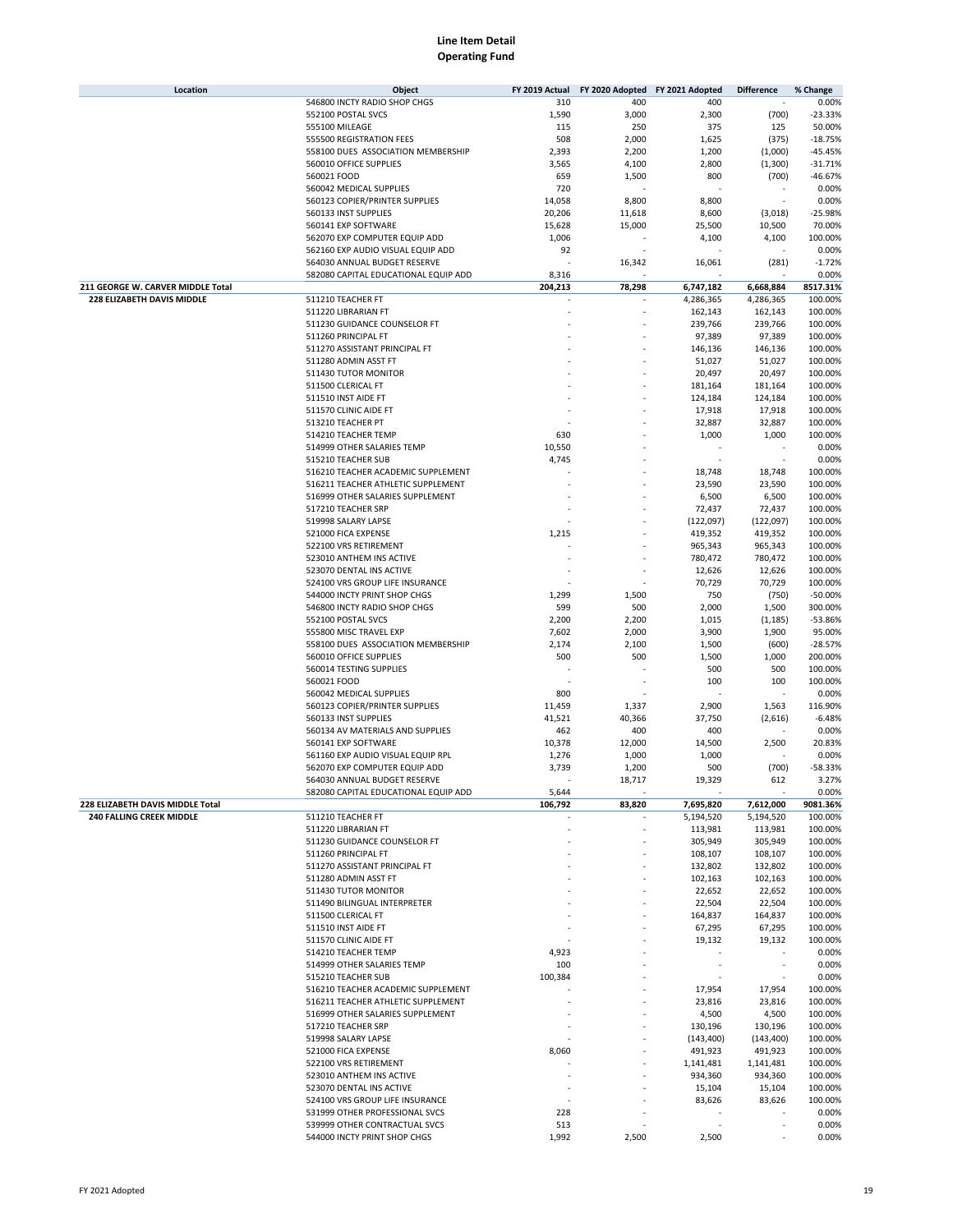| Location                       | Object                                                            | FY 2019 Actual |                  | FY 2020 Adopted FY 2021 Adopted | <b>Difference</b>  | % Change            |
|--------------------------------|-------------------------------------------------------------------|----------------|------------------|---------------------------------|--------------------|---------------------|
|                                | 546800 INCTY RADIO SHOP CHGS                                      | 1,624          | 2,000            | 1,500                           | (500)              | $-25.00%$           |
|                                | 552100 POSTAL SVCS                                                | 1,077          | 3,500            | 4,000                           | 500                | 14.29%              |
|                                | 552320 WIRELESS PHONE SVC CHGS                                    | 502            | 900              | 900                             |                    | 0.00%               |
|                                | 555100 MILEAGE                                                    | 1,860          |                  | 1,000                           | 1,000              | 100.00%             |
|                                | 555500 REGISTRATION FEES                                          |                | 1,000            |                                 | (1,000)            | $-100.00%$          |
|                                | 555800 MISC TRAVEL EXP                                            | 422            | 2,000            |                                 | (2,000)            | $-100.00%$          |
|                                | 558100 DUES ASSOCIATION MEMBERSHIP                                | 2,193          | 2,700            | 2,700                           |                    | 0.00%               |
|                                | 560010 OFFICE SUPPLIES                                            | 1,471          | 1,500            | 1,500                           |                    | 0.00%               |
|                                | 560021 FOOD                                                       | 1,050          | 2,500            | 2,500                           |                    | 0.00%               |
|                                | 560042 MEDICAL SUPPLIES                                           | 405            |                  |                                 |                    | 0.00%               |
|                                | 560123 COPIER/PRINTER SUPPLIES                                    | 11,036         | 8,000            | 8,000                           |                    | 0.00%               |
|                                | 560133 INST SUPPLIES                                              | 44,292         | 32,016           | 48,781                          | 16,765             | 52.36%              |
|                                | 560134 AV MATERIALS AND SUPPLIES                                  | 1,051          | 1,000            | 1,000                           |                    | 0.00%               |
|                                | 560141 EXP SOFTWARE                                               | 16,583         | 14,500           |                                 | (14, 500)          | $-100.00%$          |
|                                | 561020 EXP FURNITURE AND EQUIP RPL                                |                | 5,000            | 5,000                           |                    | 0.00%               |
|                                | 562070 EXP COMPUTER EQUIP ADD                                     | 1,780          | 500              | 2,000                           | 1,500              | 300.00%             |
|                                | 562160 EXP AUDIO VISUAL EQUIP ADD                                 | 4,162          | 4,100            | 4,000                           | (100)              | $-2.44%$            |
|                                | 564030 ANNUAL BUDGET RESERVE                                      |                | 22,429           | 23,845                          | 1,416              | 6.31%               |
| 240 FALLING CREEK MIDDLE Total |                                                                   | 205,708        | 106,145          | 9,062,728                       | 8,956,583          | 8438.06%            |
| <b>263 MANCHESTER MIDDLE</b>   | 511210 TEACHER FT                                                 |                |                  | 4,171,884                       | 4,171,884          | 100.00%             |
|                                | 511220 LIBRARIAN FT                                               |                |                  | 111,743                         | 111,743            | 100.00%             |
|                                | 511230 GUIDANCE COUNSELOR FT                                      |                |                  | 210,314                         | 210,314            | 100.00%             |
|                                | 511260 PRINCIPAL FT                                               |                |                  | 103,770                         | 103,770            | 100.00%             |
|                                | 511270 ASSISTANT PRINCIPAL FT                                     |                |                  | 148,778                         | 148,778            | 100.00%             |
|                                | 511280 ADMIN ASST FT                                              |                |                  | 57,195                          | 57,195             | 100.00%             |
|                                | 511430 TUTOR MONITOR                                              |                |                  | 22,768                          | 22,768             | 100.00%             |
|                                | 511500 CLERICAL FT                                                |                |                  | 169,542                         | 169,542            | 100.00%             |
|                                | 511510 INST AIDE FT                                               |                |                  | 115,848                         | 115,848            | 100.00%             |
|                                | 511570 CLINIC AIDE FT                                             |                |                  | 20,132                          | 20,132             | 100.00%             |
|                                | 513210 TEACHER PT                                                 |                |                  | 24,673                          | 24,673             | 100.00%             |
|                                | 514999 OTHER SALARIES TEMP                                        | 990            |                  |                                 |                    | 0.00%               |
|                                | 515210 TEACHER SUB                                                | 7,628          |                  |                                 |                    | 0.00%               |
|                                | 515510 INST AIDE SUB                                              | 48             |                  |                                 |                    | 0.00%               |
|                                | 516210 TEACHER ACADEMIC SUPPLEMENT                                |                |                  | 19,003                          | 19,003             | 100.00%             |
|                                | 516211 TEACHER ATHLETIC SUPPLEMENT                                |                |                  | 26,024                          | 26,024             | 100.00%             |
|                                | 516999 OTHER SALARIES SUPPLEMENT                                  | 1,850          |                  | 4,500                           | 4,500              | 100.00%             |
|                                | 519998 SALARY LAPSE                                               |                |                  | (117, 565)                      | (117, 565)         | 100.00%             |
|                                | 521000 FICA EXPENSE                                               | 803            |                  | 398,273                         | 398,273            | 100.00%             |
|                                | 522100 VRS RETIREMENT                                             |                |                  | 917,592                         | 917,592            | 100.00%             |
|                                | 523010 ANTHEM INS ACTIVE                                          |                |                  | 743,832                         | 743,832            | 100.00%             |
|                                | 523070 DENTAL INS ACTIVE                                          |                |                  | 12,036                          | 12,036             | 100.00%             |
|                                | 524100 VRS GROUP LIFE INSURANCE                                   |                |                  | 67,220                          | 67,220             | 100.00%             |
|                                | 539999 OTHER CONTRACTUAL SVCS                                     | 204            |                  |                                 |                    | 0.00%               |
|                                | 544000 INCTY PRINT SHOP CHGS                                      | 4,075          | 1,000            | 1,885                           | 885                | 88.50%              |
|                                | 546800 INCTY RADIO SHOP CHGS                                      | 1,521          | 1,500            | 1,200                           | (300)              | $-20.00%$           |
|                                | 552100 POSTAL SVCS                                                | 769            | 1,000            | 750                             | (250)              | $-25.00%$           |
|                                | 555800 MISC TRAVEL EXP                                            | 2,804          | 5,000            | 4,000                           |                    | $-20.00%$           |
|                                | 558100 DUES ASSOCIATION MEMBERSHIP                                | 921            | 900              | 900                             | (1,000)            | 0.00%               |
|                                | 560010 OFFICE SUPPLIES                                            | 276            |                  |                                 |                    |                     |
|                                | 560021 FOOD                                                       |                | 500              |                                 | (500)              | $-100.00%$          |
|                                |                                                                   | 2,925          | 2,000            | 2,000                           |                    | 0.00%               |
|                                | 560042 MEDICAL SUPPLIES                                           | 810            |                  |                                 |                    | 0.00%               |
|                                | 560120 BOOKS SUBSCRIPTIONS                                        | 305            |                  |                                 |                    | 0.00%               |
|                                | 560123 COPIER/PRINTER SUPPLIES                                    | 10,300         | 12,000           | 10,000                          | (2,000)            | $-16.67%$           |
|                                | 560133 INST SUPPLIES                                              | 32,640         | 31,013           | 31,800                          | 787                | 2.54%               |
|                                | 560134 AV MATERIALS AND SUPPLIES                                  | 2,931          | 500              | 400                             | (100)              | $-20.00%$           |
|                                | 560141 EXP SOFTWARE<br>562020 EXP FURNITURE AND EQUIP ADD         | 11,760<br>868  | 10,000           | 12,000                          | 2,000              | 20.00%<br>$-48.28%$ |
|                                |                                                                   |                | 2,900            | 1,500                           | (1,400)            |                     |
|                                | 562070 EXP COMPUTER EQUIP ADD<br>562080 EXP EDUCATION EQUIP ADD   | 1,932          |                  |                                 |                    | 0.00%               |
|                                |                                                                   | 6,625          |                  |                                 |                    | 0.00%               |
|                                | 562160 EXP AUDIO VISUAL EQUIP ADD<br>564030 ANNUAL BUDGET RESERVE | 75             |                  |                                 |                    | 0.00%<br>$-1.18%$   |
| 263 MANCHESTER MIDDLE Total    |                                                                   | 93,061         | 18,578<br>86,891 | 18,359<br>7,312,356             | (219)<br>7,225,465 | 8315.55%            |
| <b>267 MATOACA MIDDLE</b>      | 511210 TEACHER FT                                                 |                |                  | 3,628,920                       | 3,628,920          | 100.00%             |
|                                | 511220 LIBRARIAN FT                                               |                |                  | 121,012                         | 121,012            | 100.00%             |
|                                |                                                                   |                |                  | 179,557                         | 179,557            |                     |
|                                | 511230 GUIDANCE COUNSELOR FT<br>511260 PRINCIPAL FT               |                |                  | 107,004                         | 107,004            | 100.00%<br>100.00%  |
|                                |                                                                   |                |                  |                                 |                    |                     |
|                                | 511270 ASSISTANT PRINCIPAL FT<br>511280 ADMIN ASST FT             |                |                  | 214,706<br>50,917               | 214,706<br>50,917  | 100.00%<br>100.00%  |
|                                |                                                                   |                |                  |                                 |                    |                     |
|                                | 511430 TUTOR MONITOR<br>511500 CLERICAL FT                        |                |                  | 43,763<br>238,628               | 43,763<br>238,628  | 100.00%<br>100.00%  |
|                                | 511510 INST AIDE FT                                               |                |                  | 153,712                         |                    | 100.00%             |
|                                | 511570 CLINIC AIDE FT                                             |                |                  | 36,367                          | 153,712<br>36,367  | 100.00%             |
|                                | 513210 TEACHER PT                                                 |                |                  | 63,017                          | 63,017             | 100.00%             |
|                                | 513230 GUIDANCE COUNSELOR PT                                      |                |                  | 25,512                          | 25,512             | 100.00%             |
|                                | 514999 OTHER SALARIES TEMP                                        | 1,800          |                  |                                 |                    | 0.00%               |
|                                | 515210 TEACHER SUB                                                | 79,866         |                  |                                 |                    | 0.00%               |
|                                | 515510 INST AIDE SUB                                              | 7,779          |                  |                                 |                    | 0.00%               |
|                                | 515570 CLINICAL AIDE SUB                                          | 1,962          |                  |                                 |                    | 0.00%               |
|                                | 516210 TEACHER ACADEMIC SUPPLEMENT                                |                |                  | 18,793                          | 18,793             | 100.00%             |
|                                | 516211 TEACHER ATHLETIC SUPPLEMENT                                |                |                  | 24,823                          | 24,823             | 100.00%             |
|                                | 516999 OTHER SALARIES SUPPLEMENT                                  |                |                  | 4,250                           | 4,250              | 100.00%             |
|                                | 517210 TEACHER SRP                                                |                |                  | 127,436                         | 127,436            | 100.00%             |
|                                | 519998 SALARY LAPSE                                               |                |                  | (108, 974)                      | (108, 974)         | 100.00%             |
|                                | 521000 FICA EXPENSE                                               | 6,993          |                  | 385,441                         | 385,441            | 100.00%             |
|                                | 522100 VRS RETIREMENT                                             |                |                  | 876,478                         | 876,478            | 100.00%             |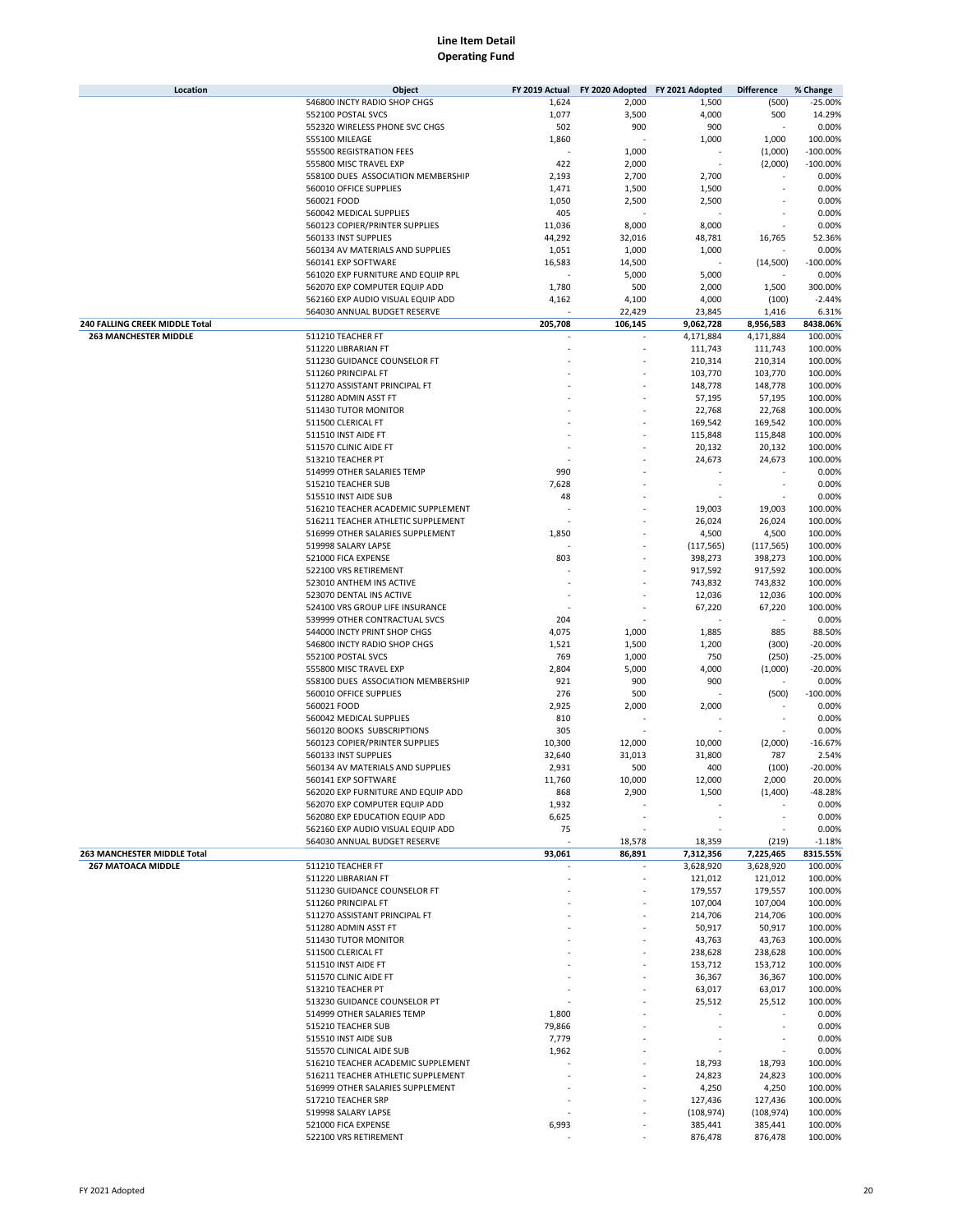| Location                     | Object                               | FY 2019 Actual | FY 2020 Adopted FY 2021 Adopted |            | <b>Difference</b> | % Change   |
|------------------------------|--------------------------------------|----------------|---------------------------------|------------|-------------------|------------|
|                              | 523010 ANTHEM INS ACTIVE             |                |                                 | 740,208    | 740,208           | 100.00%    |
|                              | 523070 DENTAL INS ACTIVE             |                |                                 | 12,036     | 12,036            | 100.00%    |
|                              | 524100 VRS GROUP LIFE INSURANCE      |                |                                 | 64,215     | 64,215            | 100.00%    |
|                              | 531308 PROFESSIONAL EDUCATION SVC    | 4,200          |                                 | 4,000      | 4,000             | 100.00%    |
|                              | 544000 INCTY PRINT SHOP CHGS         | 829            | 1,350                           | 1,050      | (300)             | $-22.22%$  |
|                              | 546010 INCTY SCH BUS CHGS            |                | 300                             | 300        |                   | 0.00%      |
|                              | 546800 INCTY RADIO SHOP CHGS         | 573            | 700                             | 500        | (200)             | $-28.57%$  |
|                              | 552100 POSTAL SVCS                   | 1,000          | 1,000                           |            | (1,000)           | $-100.00%$ |
|                              | 555800 MISC TRAVEL EXP               | 18,027         | 10,800                          | 6,300      | (4,500)           | $-41.67%$  |
|                              |                                      |                |                                 |            |                   |            |
|                              | 558100 DUES ASSOCIATION MEMBERSHIP   | 2,498          | 2,500                           | 2,500      |                   | 0.00%      |
|                              | 560010 OFFICE SUPPLIES               | 4,282          | 500                             | 500        | ×,                | 0.00%      |
|                              | 560021 FOOD                          | 939            | 900                             | 400        | (500)             | $-55.56%$  |
|                              | 560042 MEDICAL SUPPLIES              | 750            |                                 |            |                   | 0.00%      |
|                              | 560120 BOOKS SUBSCRIPTIONS           | 1,466          | 1,950                           | 800        | (1, 150)          | -58.97%    |
|                              | 560123 COPIER/PRINTER SUPPLIES       | 14,726         | 12,500                          | 12,963     | 463               | 3.70%      |
|                              | 560133 INST SUPPLIES                 | 21,086         | 14,060                          | 15,100     | 1,040             | 7.40%      |
|                              | 560134 AV MATERIALS AND SUPPLIES     | 272            | 450                             | 450        |                   | 0.00%      |
|                              | 560140 OTHER OPERATING SUPPLIES      |                |                                 | 9,000      | 9,000             | 100.00%    |
|                              | 560141 EXP SOFTWARE                  | 514            | 10,000                          | 9,000      | (1,000)           | $-10.00%$  |
|                              | 561020 EXP FURNITURE AND EQUIP RPL   | 945            | 1,000                           |            | (1,000)           | $-100.00%$ |
|                              | 562020 EXP FURNITURE AND EQUIP ADD   | 496            |                                 |            |                   | 0.00%      |
|                              | 562070 EXP COMPUTER EQUIP ADD        | 2,460          | 2,100                           |            | (2, 100)          | $-100.00%$ |
|                              | 564030 ANNUAL BUDGET RESERVE         |                | 15,528                          | 16,266     | 738               | 4.75%      |
| 267 MATOACA MIDDLE Total     |                                      | 173,464        | 75,638                          | 7,086,950  | 7,011,312         | 9269.56%   |
| <b>269 MIDLOTHIAN MIDDLE</b> | 511210 TEACHER FT                    |                |                                 |            |                   | 100.00%    |
|                              |                                      |                |                                 | 4,659,692  | 4,659,692         |            |
|                              | 511220 LIBRARIAN FT                  |                | ä,                              | 130,456    | 130,456           | 100.00%    |
|                              | 511230 GUIDANCE COUNSELOR FT         |                |                                 | 250,178    | 250,178           | 100.00%    |
|                              | 511260 PRINCIPAL FT                  |                |                                 | 124,654    | 124,654           | 100.00%    |
|                              | 511270 ASSISTANT PRINCIPAL FT        |                |                                 | 131,972    | 131,972           | 100.00%    |
|                              | 511280 ADMIN ASST FT                 |                |                                 | 48,597     | 48,597            | 100.00%    |
|                              | 511430 TUTOR MONITOR                 |                |                                 | 26,319     | 26,319            | 100.00%    |
|                              | 511500 CLERICAL FT                   |                |                                 | 184,376    | 184,376           | 100.00%    |
|                              | 511510 INST AIDE FT                  |                |                                 | 173,874    | 173,874           | 100.00%    |
|                              | 511570 CLINIC AIDE FT                |                |                                 | 17,829     | 17,829            | 100.00%    |
|                              | 513210 TEACHER PT                    |                |                                 | 67,467     | 67,467            | 100.00%    |
|                              | 514999 OTHER SALARIES TEMP           | 19,738         |                                 |            |                   | 0.00%      |
|                              |                                      | 26,339         |                                 |            |                   | 0.00%      |
|                              | 515210 TEACHER SUB                   |                |                                 |            |                   |            |
|                              | 515510 INST AIDE SUB                 | 740            |                                 |            |                   | 0.00%      |
|                              | 516210 TEACHER ACADEMIC SUPPLEMENT   |                |                                 | 18,187     | 18,187            | 100.00%    |
|                              | 516211 TEACHER ATHLETIC SUPPLEMENT   |                |                                 | 25,252     | 25,252            | 100.00%    |
|                              | 516999 OTHER SALARIES SUPPLEMENT     |                |                                 | 8,500      | 8,500             | 100.00%    |
|                              | 517210 TEACHER SRP                   |                |                                 | 71,428     | 71,428            | 100.00%    |
|                              | 517510 INST AIDE SRP                 |                |                                 | 25,877     | 25,877            | 100.00%    |
|                              | 519998 SALARY LAPSE                  |                |                                 | (131, 790) | (131,790)         | 100.00%    |
|                              | 521000 FICA EXPENSE                  | 3,581          |                                 | 456,297    | 456,297           | 100.00%    |
|                              | 522100 VRS RETIREMENT                |                |                                 | 1,045,124  | 1,045,124         | 100.00%    |
|                              | 523010 ANTHEM INS ACTIVE             |                |                                 | 861,080    | 861,080           | 100.00%    |
|                              | 523070 DENTAL INS ACTIVE             |                |                                 | 13,924     | 13,924            | 100.00%    |
|                              | 524100 VRS GROUP LIFE INSURANCE      |                |                                 | 76,573     | 76,573            | 100.00%    |
|                              | 533299 OTHER MAINT SVC CONT          | 1,162          | 1,200                           | 1,350      | 150               | 12.50%     |
|                              |                                      |                |                                 |            |                   |            |
|                              | 539999 OTHER CONTRACTUAL SVCS        | 100            |                                 |            |                   | 0.00%      |
|                              | 544000 INCTY PRINT SHOP CHGS         | 1,191          | 1,800                           | 1,400      | (400)             | $-22.22%$  |
|                              | 546800 INCTY RADIO SHOP CHGS         | 407            | 600                             | 500        | (100)             | $-16.67%$  |
|                              | 552100 POSTAL SVCS                   | 2,243          | 2,300                           | 2,300      |                   | 0.00%      |
|                              | 555100 MILEAGE                       | 213            |                                 | 250        | 250               | 100.00%    |
|                              | 555800 MISC TRAVEL EXP               | 11,779         | 3,500                           | 3,500      |                   | 0.00%      |
|                              | 560010 OFFICE SUPPLIES               | 1,412          | 1,800                           | 1,800      |                   | 0.00%      |
|                              | 560021 FOOD                          | 476            |                                 |            |                   | 0.00%      |
|                              | 560042 MEDICAL SUPPLIES              | 488            |                                 |            |                   | 0.00%      |
|                              | 560120 BOOKS SUBSCRIPTIONS           | 76             |                                 |            |                   | 0.00%      |
|                              | 560123 COPIER/PRINTER SUPPLIES       | 11,388         | 9,745                           | 10,935     | 1,190             | 12.21%     |
|                              | 560133 INST SUPPLIES                 | 25,511         | 23,225                          | 23,950     | 725               | 3.12%      |
|                              | 560134 AV MATERIALS AND SUPPLIES     | 979            | 1,100                           | 1,100      |                   | 0.00%      |
|                              | 560140 OTHER OPERATING SUPPLIES      | 3,699          | 7,000                           | 7,000      |                   | 0.00%      |
|                              | 560141 EXP SOFTWARE                  | 13,349         | 13,000                          | 13,500     | 500               | 3.85%      |
|                              | 561020 EXP FURNITURE AND EQUIP RPL   | 5,318          |                                 |            |                   | 0.00%      |
|                              |                                      |                |                                 |            |                   |            |
|                              | 562070 EXP COMPUTER EQUIP ADD        | 3,995          | 4,100                           | 4,500      | 400               | 9.76%      |
|                              | 562080 EXP EDUCATION EQUIP ADD       |                | 2,800                           |            | (2,800)           | $-100.00%$ |
|                              | 562160 EXP AUDIO VISUAL EQUIP ADD    | 1,628          | 2,800                           | 2,600      | (200)             | $-7.14%$   |
|                              | 564030 ANNUAL BUDGET RESERVE         |                | 21,993                          | 22,346     | 353               | 1.61%      |
|                              | 582080 CAPITAL EDUCATIONAL EQUIP ADD | 7,916          | 7,000                           | 7,200      | 200               | 2.86%      |
| 269 MIDLOTHIAN MIDDLE Total  |                                      | 143,728        | 103,963                         | 8,390,097  | 8,286,134         | 7970.27%   |
| 273 PROVIDENCE MIDDLE        | 511210 TEACHER FT                    |                |                                 | 3,789,090  | 3,789,090         | 100.00%    |
|                              | 511220 LIBRARIAN FT                  |                |                                 | 104,902    | 104,902           | 100.00%    |
|                              | 511230 GUIDANCE COUNSELOR FT         |                |                                 | 224,166    | 224,166           | 100.00%    |
|                              | 511260 PRINCIPAL FT                  |                |                                 | 112,354    | 112,354           | 100.00%    |
|                              | 511270 ASSISTANT PRINCIPAL FT        |                |                                 | 134,080    | 134,080           | 100.00%    |
|                              | 511280 ADMIN ASST FT                 |                |                                 | 52,712     | 52,712            | 100.00%    |
|                              | 511430 TUTOR MONITOR                 |                |                                 | 22,653     | 22,653            | 100.00%    |
|                              | 511500 CLERICAL FT                   |                |                                 | 170,653    | 170,653           | 100.00%    |
|                              | 511510 INST AIDE FT                  |                |                                 | 84,233     | 84,233            | 100.00%    |
|                              |                                      |                |                                 |            |                   |            |
|                              | 512000 SALARIES AND WAGES OT         | 76             |                                 |            |                   | 0.00%      |
|                              | 514210 TEACHER TEMP                  | 1,150          | 2,234                           |            | (2, 234)          | $-100.00%$ |
|                              | 514999 OTHER SALARIES TEMP           | 1,875          |                                 |            |                   | 0.00%      |
|                              | 515210 TEACHER SUB                   | 34,464         |                                 |            |                   | 0.00%      |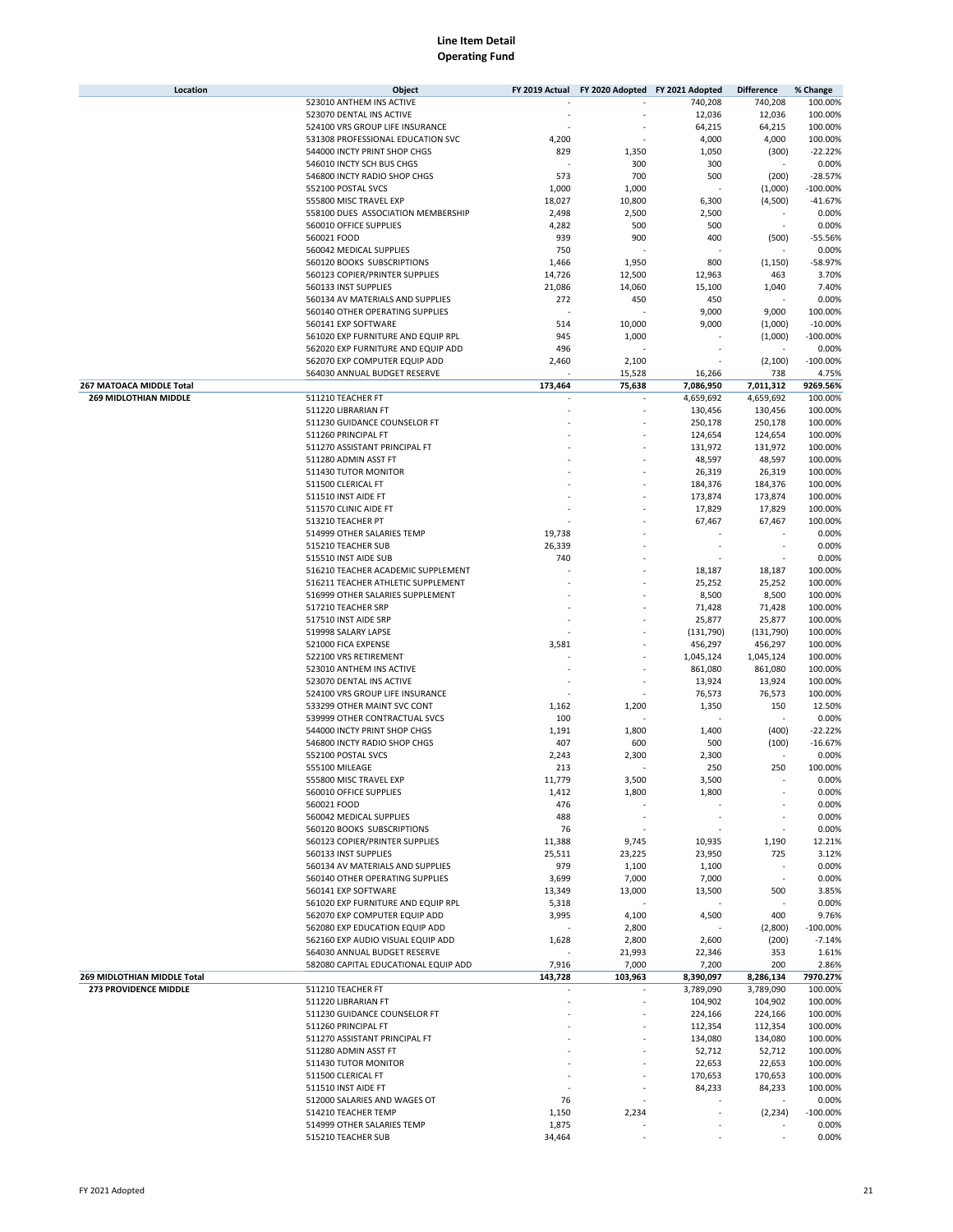| Location                    | Object                               | FY 2019 Actual | FY 2020 Adopted FY 2021 Adopted |            | <b>Difference</b> | % Change           |
|-----------------------------|--------------------------------------|----------------|---------------------------------|------------|-------------------|--------------------|
|                             | 516210 TEACHER ACADEMIC SUPPLEMENT   |                |                                 | 19,611     | 19,611            | 100.00%            |
|                             | 516211 TEACHER ATHLETIC SUPPLEMENT   |                |                                 | 23,241     | 23,241            | 100.00%            |
|                             | 516999 OTHER SALARIES SUPPLEMENT     |                |                                 | 7,500      | 7,500             | 100.00%            |
|                             | 519998 SALARY LAPSE                  |                |                                 | (107, 978) | (107, 978)        | 100.00%            |
|                             |                                      | 2,873          |                                 |            |                   |                    |
|                             | 521000 FICA EXPENSE                  |                | 171                             | 363,002    |                   | 362,831 212181.87% |
|                             | 522100 VRS RETIREMENT                |                |                                 | 839,436    | 839,436           | 100.00%            |
|                             | 523010 ANTHEM INS ACTIVE             |                |                                 | 688,832    | 688,832           | 100.00%            |
|                             | 523070 DENTAL INS ACTIVE             |                |                                 | 11,092     | 11,092            | 100.00%            |
|                             | 524100 VRS GROUP LIFE INSURANCE      |                |                                 | 61,501     | 61,501            | 100.00%            |
|                             | 544000 INCTY PRINT SHOP CHGS         | 1,540          | 2,000                           | 2,000      |                   | 0.00%              |
|                             | 546010 INCTY SCH BUS CHGS            |                | 1,000                           | 750        | (250)             | $-25.00%$          |
|                             | 546800 INCTY RADIO SHOP CHGS         | 1,245          | 1,000                           | 1,000      |                   | 0.00%              |
|                             | 552100 POSTAL SVCS                   | 1,250          | 1,000                           | 1,000      | ٠                 | 0.00%              |
|                             | 552320 WIRELESS PHONE SVC CHGS       | 562            | 600                             |            | (600)             | $-100.00%$         |
|                             | 555500 REGISTRATION FEES             |                |                                 | 750        | 750               | 100.00%            |
|                             | 555800 MISC TRAVEL EXP               | 218            | 500                             | 3,000      | 2,500             | 500.00%            |
|                             | 558100 DUES ASSOCIATION MEMBERSHIP   | 566            | 700                             | 1,000      | 300               | 42.86%             |
|                             |                                      |                |                                 |            |                   |                    |
|                             | 560010 OFFICE SUPPLIES               |                | 600                             | 1,000      | 400               | 66.67%             |
|                             | 560021 FOOD                          | 4,414          | 600                             | 2,400      | 1,800             | 300.00%            |
|                             | 560042 MEDICAL SUPPLIES              | 684            |                                 |            |                   | 0.00%              |
|                             | 560120 BOOKS SUBSCRIPTIONS           | 7,284          | 7,000                           | 5,000      | (2,000)           | $-28.57%$          |
|                             | 560123 COPIER/PRINTER SUPPLIES       | 17,055         | 11,000                          | 12,000     | 1,000             | 9.09%              |
|                             | 560133 INST SUPPLIES                 | 23,299         | 28,350                          | 24,793     | (3, 557)          | $-12.55%$          |
|                             | 560134 AV MATERIALS AND SUPPLIES     |                | 1,200                           | 1,500      | 300               | 25.00%             |
|                             | 560140 OTHER OPERATING SUPPLIES      | 2,657          | 700                             | 1,200      | 500               | 71.43%             |
|                             | 560141 EXP SOFTWARE                  | 8,450          | 4,000                           | 6,000      | 2,000             | 50.00%             |
|                             | 561070 EXP COMPUTER EQUIP RPL        | 2,830          | 5,000                           |            | (5,000)           | $-100.00%$         |
|                             | 561160 EXP AUDIO VISUAL EQUIP RPL    |                |                                 | 500        | 500               | 100.00%            |
|                             | 562020 EXP FURNITURE AND EQUIP ADD   |                | 300                             | 750        | 450               | 150.00%            |
|                             | 562070 EXP COMPUTER EQUIP ADD        | 3,398          |                                 |            |                   | 0.00%              |
|                             |                                      |                |                                 |            |                   |                    |
|                             | 562080 EXP EDUCATION EQUIP ADD       |                |                                 | 6,000      | 6,000             | 100.00%            |
|                             | 564030 ANNUAL BUDGET RESERVE         |                | 17,680                          | 18,036     | 356               | 2.01%              |
| 273 PROVIDENCE MIDDLE Total |                                      | 115,890        | 85,635                          | 6,689,759  | 6,604,124         | 7711.94%           |
| <b>279 ROBIOUS MIDDLE</b>   | 511210 TEACHER FT                    |                |                                 | 4,267,742  | 4,267,742         | 100.00%            |
|                             | 511220 LIBRARIAN FT                  |                |                                 | 89,281     | 89,281            | 100.00%            |
|                             | 511230 GUIDANCE COUNSELOR FT         |                |                                 | 217,825    | 217,825           | 100.00%            |
|                             | 511260 PRINCIPAL FT                  |                |                                 | 111,416    | 111,416           | 100.00%            |
|                             | 511270 ASSISTANT PRINCIPAL FT        |                |                                 | 135,198    | 135,198           | 100.00%            |
|                             | 511280 ADMIN ASST FT                 |                |                                 | 51,925     | 51,925            | 100.00%            |
|                             | 511430 TUTOR MONITOR                 |                |                                 | 22,653     | 22,653            | 100.00%            |
|                             | 511500 CLERICAL FT                   |                |                                 | 171,889    | 171,889           | 100.00%            |
|                             | 511510 INST AIDE FT                  |                |                                 | 120,309    | 120,309           | 100.00%            |
|                             | 511570 CLINIC AIDE FT                |                |                                 |            |                   | 0.00%              |
|                             | 513230 GUIDANCE COUNSELOR PT         |                |                                 | 53,545     | 53,545            | 100.00%            |
|                             |                                      |                |                                 |            |                   |                    |
|                             | 514210 TEACHER TEMP                  | 1,208          |                                 |            |                   | 0.00%              |
|                             | 514999 OTHER SALARIES TEMP           | 6,476          |                                 |            |                   | 0.00%              |
|                             | 515210 TEACHER SUB                   | 12,859         |                                 |            |                   | 0.00%              |
|                             | 515510 INST AIDE SUB                 | 408            |                                 |            |                   | 0.00%              |
|                             | 516210 TEACHER ACADEMIC SUPPLEMENT   |                |                                 | 17,953     | 17,953            | 100.00%            |
|                             | 516211 TEACHER ATHLETIC SUPPLEMENT   |                |                                 | 28,835     | 28,835            | 100.00%            |
|                             | 516999 OTHER SALARIES SUPPLEMENT     |                |                                 | 6,500      | 6,500             | 100.00%            |
|                             | 519998 SALARY LAPSE                  |                |                                 | (119, 336) | (119, 336)        | 100.00%            |
|                             | 521000 FICA EXPENSE                  | 1,603          |                                 | 405,072    | 405,072           | 100.00%            |
|                             | 522100 VRS RETIREMENT                |                |                                 | 927,652    | 927,652           | 100.00%            |
|                             | 523010 ANTHEM INS ACTIVE             |                |                                 | 772,371    | 772,371           | 100.00%            |
|                             | 523070 DENTAL INS ACTIVE             |                |                                 | 12,437     | 12,437            | 100.00%            |
|                             |                                      |                |                                 |            |                   |                    |
|                             | 524100 VRS GROUP LIFE INSURANCE      |                |                                 | 67,964     | 67,964            | 100.00%            |
|                             | 533299 OTHER MAINT SVC CONT          | 11,016         |                                 |            |                   | 0.00%              |
|                             | 544000 INCTY PRINT SHOP CHGS         | 3,663          | 3,500                           | 3,500      |                   | 0.00%              |
|                             | 546800 INCTY RADIO SHOP CHGS         | 324            | 200                             | 200        |                   | 0.00%              |
|                             | 552100 POSTAL SVCS                   | 1,050          | 1,800                           | 1,800      |                   | 0.00%              |
|                             | 555100 MILEAGE                       | 678            | 600                             | 600        |                   | 0.00%              |
|                             | 555500 REGISTRATION FEES             | 850            | 1,500                           | 1,500      |                   | 0.00%              |
|                             | 555800 MISC TRAVEL EXP               | 1,868          | 2,500                           | 2,500      |                   | 0.00%              |
|                             | 558100 DUES ASSOCIATION MEMBERSHIP   | 625            | 2,000                           | 2,000      |                   | 0.00%              |
|                             | 560010 OFFICE SUPPLIES               | 4,637          | 5,000                           | 5,000      |                   | 0.00%              |
|                             | 560042 MEDICAL SUPPLIES              | 367            |                                 |            |                   | 0.00%              |
|                             | 560110 UNIFORMS                      | 2,218          |                                 |            |                   | 0.00%              |
|                             | 560123 COPIER/PRINTER SUPPLIES       | 9,827          | 5,000                           | 7,000      | 2,000             | 40.00%             |
|                             | 560133 INST SUPPLIES                 | 24,299         | 46,254                          | 44,978     | (1, 276)          | $-2.76%$           |
|                             |                                      |                |                                 |            |                   |                    |
|                             | 560141 EXP SOFTWARE                  | 5,018          | 5,000                           | 5,000      |                   | 0.00%              |
|                             | 562020 EXP FURNITURE AND EQUIP ADD   | 7,392          |                                 |            |                   | 0.00%              |
|                             | 562070 EXP COMPUTER EQUIP ADD        | 2,446          |                                 |            |                   | 0.00%              |
|                             | 562160 EXP AUDIO VISUAL EQUIP ADD    | 1,792          |                                 |            |                   | 0.00%              |
|                             | 564030 ANNUAL BUDGET RESERVE         |                | 20,088                          | 20,270     | 182               | 0.91%              |
|                             | 582080 CAPITAL EDUCATIONAL EQUIP ADD | 8,316          |                                 |            |                   | 0.00%              |
| 279 ROBIOUS MIDDLE Total    |                                      | 108,939        | 93,442                          | 7,455,579  | 7,362,137         | 7878.83%           |
| 282 SALEM CHURCH MIDDLE     | 511210 TEACHER FT                    |                |                                 | 3,538,484  | 3,538,484         | 100.00%            |
|                             | 511220 LIBRARIAN FT                  |                |                                 | 114,136    | 114,136           | 100.00%            |
|                             | 511230 GUIDANCE COUNSELOR FT         |                |                                 | 236,369    | 236,369           | 100.00%            |
|                             | 511260 PRINCIPAL FT                  |                |                                 | 109,210    | 109,210           | 100.00%            |
|                             | 511270 ASSISTANT PRINCIPAL FT        |                |                                 | 134,477    | 134,477           | 100.00%            |
|                             | 511280 ADMIN ASST FT                 |                |                                 | 50,917     | 50,917            | 100.00%            |
|                             | 511300 OTHER PROFESSIONAL FT         |                |                                 | 55,995     | 55,995            | 100.00%            |
|                             | 511430 TUTOR MONITOR                 |                |                                 |            |                   |                    |
|                             |                                      |                |                                 | 22,653     | 22,653            | 100.00%            |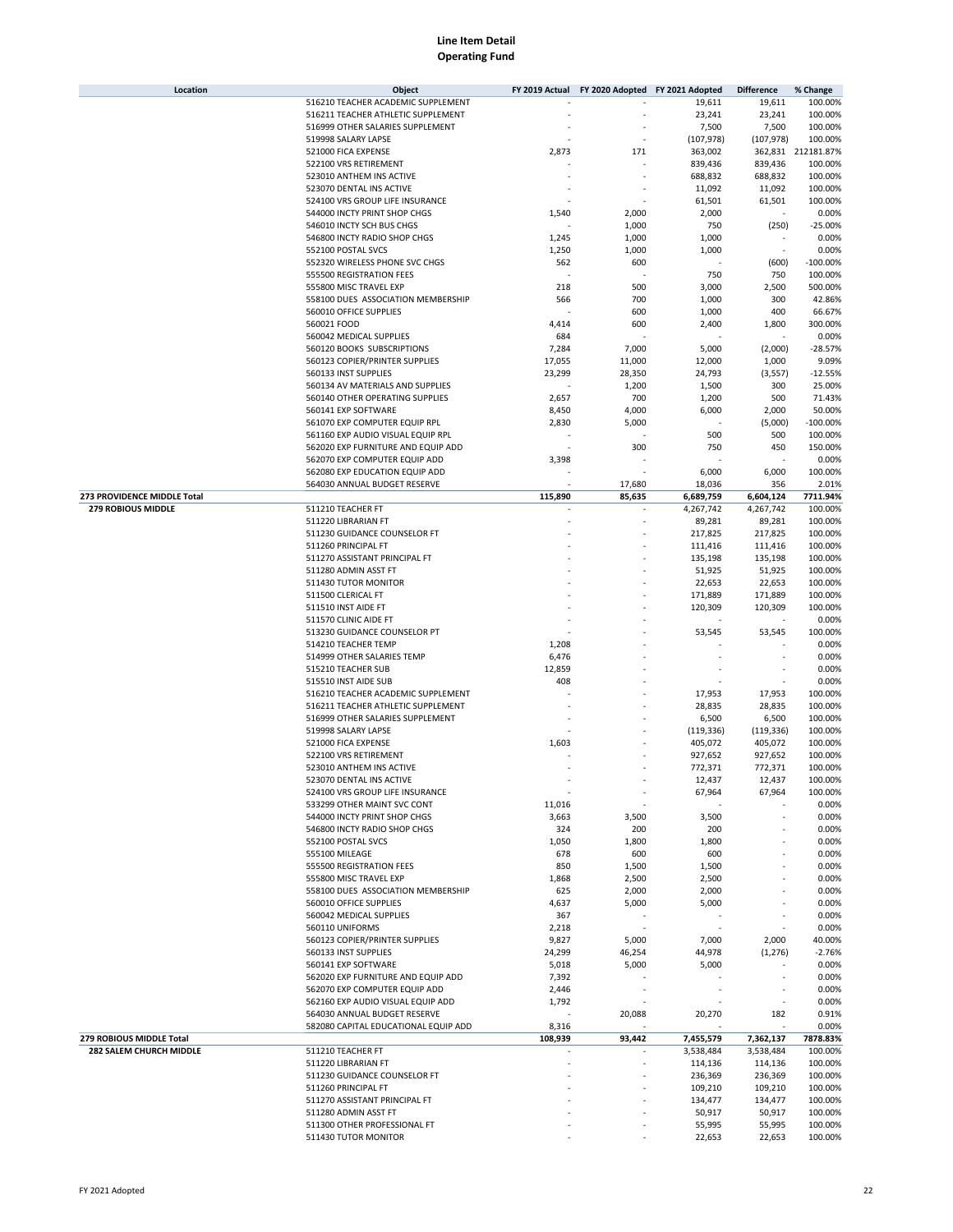| Location                         | Object                               | FY 2019 Actual | FY 2020 Adopted FY 2021 Adopted |            | <b>Difference</b> | % Change           |
|----------------------------------|--------------------------------------|----------------|---------------------------------|------------|-------------------|--------------------|
| <b>282 SALEM CHURCH MIDDLE</b>   | 511500 CLERICAL FT                   |                |                                 | 166,109    | 166,109           | 100.00%            |
|                                  | 511510 INST AIDE FT                  |                |                                 | 145,188    | 145,188           | 100.00%            |
|                                  | 511570 CLINIC AIDE FT                |                |                                 | 23,410     | 23,410            | 100.00%            |
|                                  | 513210 TEACHER PT                    |                |                                 | 47,804     | 47,804            | 100.00%            |
|                                  | 514999 OTHER SALARIES TEMP           | 840            |                                 |            |                   | 0.00%              |
|                                  | 515210 TEACHER SUB                   |                |                                 |            |                   | 0.00%              |
|                                  |                                      | 90,091         |                                 |            |                   |                    |
|                                  | 516211 TEACHER ATHLETIC SUPPLEMENT   |                |                                 | 24,919     | 24,919            | 100.00%            |
|                                  | 516999 OTHER SALARIES SUPPLEMENT     |                |                                 | 2,000      | 2,000             | 100.00%            |
|                                  | 517210 TEACHER SRP                   |                |                                 | 128,737    | 128,737           | 100.00%            |
|                                  | 519998 SALARY LAPSE                  |                |                                 | (105, 193) | (105, 193)        | 100.00%            |
|                                  | 521000 FICA EXPENSE                  | 6,975          |                                 | 367,228    | 367,228           | 100.00%            |
|                                  | 522100 VRS RETIREMENT                |                |                                 | 844,950    | 844,950           | 100.00%            |
|                                  | 523010 ANTHEM INS ACTIVE             |                |                                 | 714,520    | 714,520           | 100.00%            |
|                                  | 523070 DENTAL INS ACTIVE             |                |                                 | 11,564     | 11,564            | 100.00%            |
|                                  | 524100 VRS GROUP LIFE INSURANCE      |                |                                 |            |                   |                    |
|                                  |                                      |                |                                 | 61,907     | 61,907            | 100.00%            |
|                                  | 544000 INCTY PRINT SHOP CHGS         | 5,238          | 2,400                           | 2,500      | 100               | 4.17%              |
|                                  | 546010 INCTY SCH BUS CHGS            |                | 500                             | 800        | 300               | 60.00%             |
|                                  | 546800 INCTY RADIO SHOP CHGS         | 579            | 500                             | 500        |                   | 0.00%              |
|                                  | 552100 POSTAL SVCS                   | 1,959          | 2,500                           | 2,000      | (500)             | $-20.00%$          |
|                                  | 555100 MILEAGE                       | 723            | 1,000                           | 1,400      | 400               | 40.00%             |
|                                  | 555800 MISC TRAVEL EXP               | 3,786          | 5,000                           | 3,800      | (1, 200)          | $-24.00%$          |
|                                  | 558100 DUES ASSOCIATION MEMBERSHIP   | 1,560          | 1,000                           | 1,500      | 500               | 50.00%             |
|                                  | 560010 OFFICE SUPPLIES               | 6,785          | 4,500                           | 6,500      | 2,000             | 44.44%             |
|                                  |                                      |                |                                 |            |                   |                    |
|                                  | 560042 MEDICAL SUPPLIES              | 390            |                                 |            |                   | 0.00%              |
|                                  | 560120 BOOKS SUBSCRIPTIONS           | 503            |                                 | 500        | 500               | 100.00%            |
|                                  | 560123 COPIER/PRINTER SUPPLIES       | 11,415         | 7,000                           | 4,000      | (3,000)           | $-42.86%$          |
|                                  | 560133 INST SUPPLIES                 | 26,013         | 18,006                          | 21,990     | 3,984             | 22.13%             |
|                                  | 560134 AV MATERIALS AND SUPPLIES     | 992            | 400                             | 400        |                   | 0.00%              |
|                                  | 560140 OTHER OPERATING SUPPLIES      | 1,472          | 5,800                           | 1,400      | (4,400)           | $-75.86%$          |
|                                  | 560141 EXP SOFTWARE                  | 2,586          | 3,800                           | 5,000      | 1,200             | 31.58%             |
|                                  | 562070 EXP COMPUTER EQUIP ADD        | 2,207          | 1,000                           | 2,200      | 1,200             | 120.00%            |
|                                  |                                      |                |                                 |            | 22                |                    |
|                                  | 564030 ANNUAL BUDGET RESERVE         |                | 14,601                          | 14,623     |                   | 0.15%              |
| 282 SALEM CHURCH MIDDLE Total    |                                      | 164,114        | 68,007                          | 6,764,497  | 6,696,490         | 9846.77%           |
| <b>285 SWIFT CREEK MIDDLE</b>    | 511210 TEACHER FT                    |                |                                 | 3,686,678  | 3,686,678         | 100.00%            |
|                                  | 511220 LIBRARIAN FT                  |                |                                 | 123,217    | 123,217           | 100.00%            |
|                                  | 511230 GUIDANCE COUNSELOR FT         |                |                                 | 122,016    | 122,016           | 100.00%            |
|                                  | 511260 PRINCIPAL FT                  |                |                                 | 101,908    | 101,908           | 100.00%            |
|                                  | 511270 ASSISTANT PRINCIPAL FT        |                |                                 | 146,582    | 146,582           | 100.00%            |
|                                  | 511280 ADMIN ASST FT                 |                |                                 | 51,469     | 51,469            | 100.00%            |
|                                  |                                      |                |                                 |            |                   |                    |
|                                  | 511430 TUTOR MONITOR                 |                |                                 | 21,110     | 21,110            | 100.00%            |
|                                  | 511500 CLERICAL FT                   |                |                                 | 176,110    | 176,110           | 100.00%            |
|                                  | 511510 INST AIDE FT                  |                |                                 | 149,167    | 149,167           | 100.00%            |
|                                  | 511570 CLINIC AIDE FT                |                |                                 | 18,538     | 18,538            | 100.00%            |
|                                  | 513210 TEACHER PT                    |                |                                 | 63,027     | 63,027            | 100.00%            |
|                                  | 514210 TEACHER TEMP                  | 1,404          | 2,163                           | 1,000      | (1, 163)          | $-53.77%$          |
|                                  | 514999 OTHER SALARIES TEMP           | 7,504          |                                 |            |                   | 0.00%              |
|                                  | 515210 TEACHER SUB                   | 5,019          |                                 |            |                   | 0.00%              |
|                                  | 515510 INST AIDE SUB                 | 102            |                                 |            |                   | 0.00%              |
|                                  |                                      |                |                                 |            |                   |                    |
|                                  | 515570 CLINICAL AIDE SUB             | 448            |                                 |            |                   | 0.00%              |
|                                  | 516210 TEACHER ACADEMIC SUPPLEMENT   |                |                                 | 35,636     | 35,636            | 100.00%            |
|                                  | 516211 TEACHER ATHLETIC SUPPLEMENT   |                |                                 | 28,512     | 28,512            | 100.00%            |
|                                  | 516999 OTHER SALARIES SUPPLEMENT     |                |                                 | 4,000      | 4,000             | 100.00%            |
|                                  | 517210 TEACHER SRP                   |                |                                 | 55,324     | 55,324            | 100.00%            |
|                                  | 519998 SALARY LAPSE                  |                |                                 | (105, 295) | (105, 295)        | 100.00%            |
|                                  | 521000 FICA EXPENSE                  | 1,107          | 165                             | 365,996    |                   | 365,831 221715.76% |
|                                  | 522100 VRS RETIREMENT                |                |                                 | 831,800    | 831,800           | 100.00%            |
|                                  |                                      |                | $\overline{a}$                  | 677,880    |                   | 100.00%            |
|                                  | 523010 ANTHEM INS ACTIVE             |                |                                 |            | 677,880           |                    |
|                                  | 523070 DENTAL INS ACTIVE             |                |                                 | 10,974     | 10,974            | 100.00%            |
|                                  | 524100 VRS GROUP LIFE INSURANCE      |                |                                 | 60,941     | 60,941            | 100.00%            |
|                                  | 544000 INCTY PRINT SHOP CHGS         | 2,351          | 1,100                           | 1,000      | (100)             | $-9.09%$           |
|                                  | 546010 INCTY SCH BUS CHGS            | 350            |                                 |            |                   | 0.00%              |
|                                  | 546800 INCTY RADIO SHOP CHGS         | 131            | 400                             | 600        | 200               | 50.00%             |
|                                  | 552100 POSTAL SVCS                   | 1,524          | 2,000                           | 2,000      |                   | 0.00%              |
|                                  | 555100 MILEAGE                       | 1,215          | 4,000                           | 1,500      | (2,500)           | $-62.50%$          |
|                                  | 555200 EDUCATION AND CONFERENCES     | 660            |                                 |            |                   | 0.00%              |
|                                  | 555500 REGISTRATION FEES             | 1,277          | 1,500                           | ×,         | (1,500)           | $-100.00\%$        |
|                                  | 555800 MISC TRAVEL EXP               |                |                                 |            |                   |                    |
|                                  |                                      | 1,420          | 3,000                           | 7,000      | 4,000             | 133.33%            |
|                                  | 558100 DUES ASSOCIATION MEMBERSHIP   | 845            | 1,000                           | 2,500      | 1,500             | 150.00%            |
|                                  | 560010 OFFICE SUPPLIES               | 2,561          | 2,000                           | 1,400      | (600)             | $-30.00%$          |
|                                  | 560021 FOOD                          | 572            | 500                             | 500        |                   | 0.00%              |
|                                  | 560042 MEDICAL SUPPLIES              | 1,044          |                                 |            | $\sim$            | 0.00%              |
|                                  | 560120 BOOKS SUBSCRIPTIONS           | 330            | 900                             | 1,000      | 100               | 11.11%             |
|                                  | 560123 COPIER/PRINTER SUPPLIES       | 12,546         | 11,000                          | 9,000      | (2,000)           | $-18.18%$          |
|                                  | 560133 INST SUPPLIES                 | 22,719         | 12,196                          | 31,661     | 19,465            | 159.60%            |
|                                  | 560134 AV MATERIALS AND SUPPLIES     | 483            | 400                             | 500        | 100               | 25.00%             |
|                                  |                                      |                |                                 |            |                   |                    |
|                                  | 560141 EXP SOFTWARE                  | 12,959         | 10,850                          | 10,000     | (850)             | $-7.83%$           |
|                                  | 561020 EXP FURNITURE AND EQUIP RPL   | 944            | 1,000                           |            | (1,000)           | $-100.00\%$        |
|                                  | 562070 EXP COMPUTER EQUIP ADD        |                | 400                             | 500        | 100               | 25.00%             |
|                                  | 562080 EXP EDUCATION EQUIP ADD       | 6,733          | 1,700                           | 500        | (1,200)           | -70.59%            |
|                                  | 562160 EXP AUDIO VISUAL EQUIP ADD    | 363            | 400                             |            | (400)             | $-100.00%$         |
|                                  | 564030 ANNUAL BUDGET RESERVE         |                | 16,487                          | 18,415     | 1,928             | 11.69%             |
|                                  | 582080 CAPITAL EDUCATIONAL EQUIP ADD |                | 6,000                           |            | (6,000)           | $-100.00\%$        |
| 285 SWIFT CREEK MIDDLE Total     |                                      | 86,612         | 79,161                          | 6,714,666  | 6,635,505         | 8382.29%           |
|                                  |                                      |                |                                 |            |                   |                    |
| <b>288 TOMAHAWK CREEK MIDDLE</b> | 511210 TEACHER FT                    |                |                                 | 5,276,211  | 5,276,211         | 100.00%            |
|                                  | 511220 LIBRARIAN FT                  |                |                                 | 118,152    | 118,152           | 100.00%            |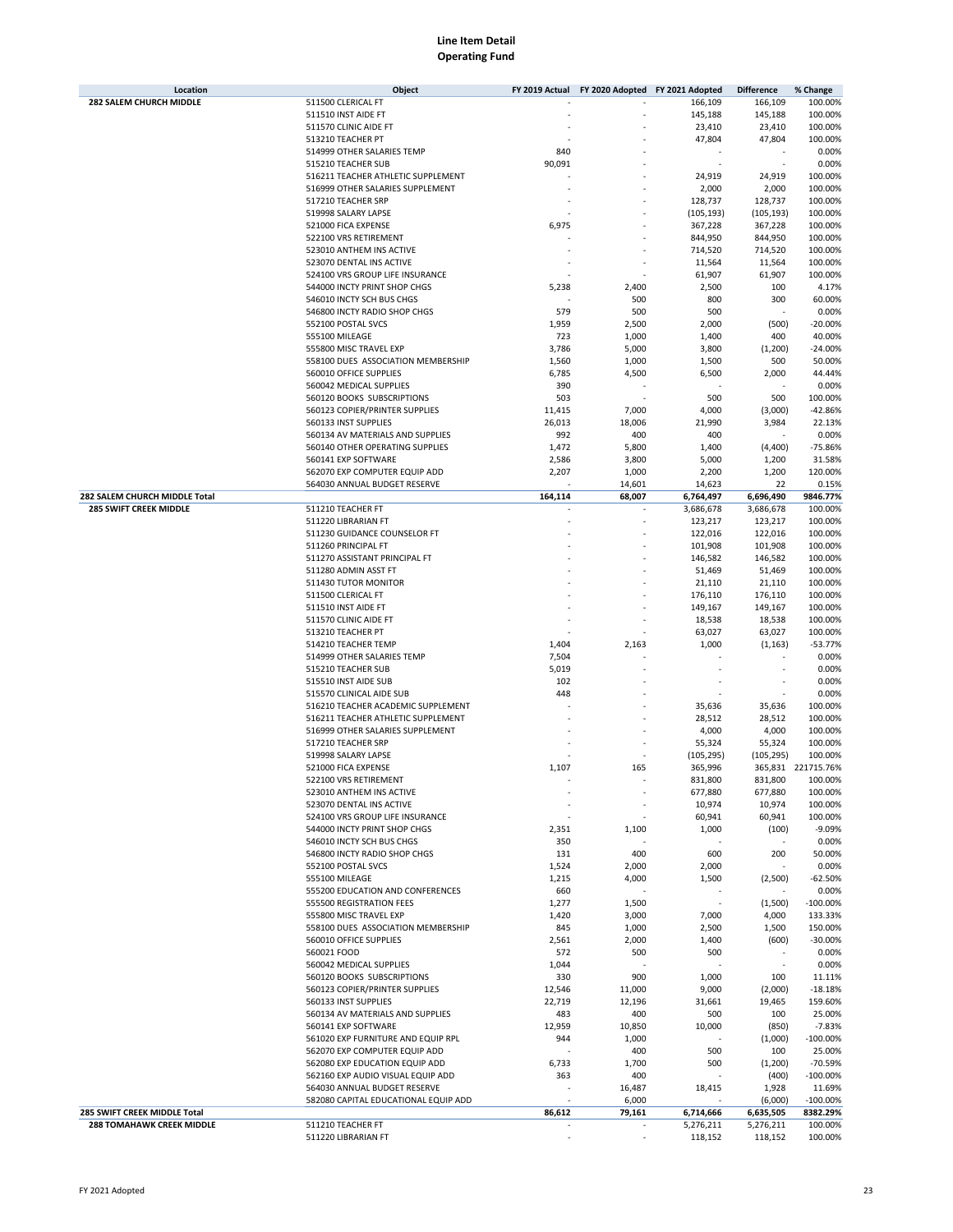| Location                         | Object                               | FY 2019 Actual | FY 2020 Adopted FY 2021 Adopted |            | <b>Difference</b> | % Change   |
|----------------------------------|--------------------------------------|----------------|---------------------------------|------------|-------------------|------------|
| 288 TOMAHAWK CREEK MIDDLE        | 511230 GUIDANCE COUNSELOR FT         |                |                                 | 333,551    | 333,551           | 100.00%    |
|                                  | 511270 ASSISTANT PRINCIPAL FT        |                |                                 | 228,523    | 228,523           | 100.00%    |
|                                  | 511280 ADMIN ASST FT                 |                |                                 | 50,917     | 50,917            | 100.00%    |
|                                  | 511430 TUTOR MONITOR                 |                |                                 | 31,388     | 31,388            | 100.00%    |
|                                  | 511500 CLERICAL FT                   |                |                                 | 184,693    | 184,693           | 100.00%    |
|                                  | 511510 INST AIDE FT                  |                |                                 | 126,788    | 126,788           | 100.00%    |
|                                  | 511570 CLINIC AIDE FT                |                |                                 | 18,556     | 18,556            | 100.00%    |
|                                  |                                      |                |                                 |            |                   |            |
|                                  | 513210 TEACHER PT                    |                |                                 | 141,183    | 141,183           | 100.00%    |
|                                  | 514999 OTHER SALARIES TEMP           | 28,331         |                                 |            |                   | 0.00%      |
|                                  | 515210 TEACHER SUB                   | 14,080         |                                 |            |                   | 0.00%      |
|                                  | 516210 TEACHER ACADEMIC SUPPLEMENT   |                |                                 | 17,953     | 17,953            | 100.00%    |
|                                  | 516211 TEACHER ATHLETIC SUPPLEMENT   |                |                                 | 26,999     | 26,999            | 100.00%    |
|                                  | 516999 OTHER SALARIES SUPPLEMENT     |                |                                 | 14,250     | 14,250            | 100.00%    |
|                                  | 517210 TEACHER SRP                   |                |                                 | 189,033    | 189,033           | 100.00%    |
|                                  | 517260 PRINCIPAL SRP                 |                |                                 | 111,416    | 111,416           | 100.00%    |
|                                  | 519998 SALARY LAPSE                  |                |                                 | (146, 048) | (146, 048)        | 100.00%    |
|                                  | 521000 FICA EXPENSE                  | 3,243          |                                 | 525,520    | 525,520           | 100.00%    |
|                                  |                                      |                |                                 |            |                   |            |
|                                  | 522100 VRS RETIREMENT                |                |                                 | 1,192,454  | 1,192,454         | 100.00%    |
|                                  | 523010 ANTHEM INS ACTIVE             |                |                                 | 930,696    | 930,696           | 100.00%    |
|                                  | 523070 DENTAL INS ACTIVE             |                |                                 | 15,045     | 15,045            | 100.00%    |
|                                  | 524100 VRS GROUP LIFE INSURANCE      |                |                                 | 87,366     | 87,366            | 100.00%    |
|                                  | 544000 INCTY PRINT SHOP CHGS         | 1,597          | 500                             | 1,000      | 500               | 100.00%    |
|                                  | 546010 INCTY SCH BUS CHGS            | 812            | 200                             | 800        | 600               | 300.00%    |
|                                  | 546800 INCTY RADIO SHOP CHGS         | 1,089          |                                 | 1,500      | 1,500             | 100.00%    |
|                                  | 552100 POSTAL SVCS                   |                | 3,000                           | 2,500      | (500)             | $-16.67%$  |
|                                  | 555100 MILEAGE                       | 1,776          | 1,000                           | 1,000      |                   | 0.00%      |
|                                  | 555800 MISC TRAVEL EXP               |                |                                 |            |                   |            |
|                                  |                                      | 5,475          | 2,500                           | 500        | (2,000)           | $-80.00%$  |
|                                  | 558100 DUES ASSOCIATION MEMBERSHIP   | 3,016          | 3,000                           | 3,000      |                   | 0.00%      |
|                                  | 560021 FOOD                          | 305            | 1,300                           | 1,000      | (300)             | $-23.08%$  |
|                                  | 560042 MEDICAL SUPPLIES              | 716            |                                 |            |                   | 0.00%      |
|                                  | 560120 BOOKS SUBSCRIPTIONS           | 37             |                                 |            |                   | 0.00%      |
|                                  | 560123 COPIER/PRINTER SUPPLIES       | 13,324         | 8,000                           | 10,000     | 2,000             | 25.00%     |
|                                  | 560133 INST SUPPLIES                 | 32,794         | 52,950                          | 55,964     | 3,014             | 5.69%      |
|                                  | 560141 EXP SOFTWARE                  | 22,240         | 12,000                          |            | (12,000)          | $-100.00%$ |
|                                  | 562020 EXP FURNITURE AND EQUIP ADD   | 3,189          | 4,000                           | 2,000      | (2,000)           | $-50.00%$  |
|                                  | 562070 EXP COMPUTER EQUIP ADD        |                |                                 |            |                   |            |
|                                  |                                      | 5,390          | 3,000                           | 15,000     | 12,000            | 400.00%    |
|                                  | 562080 EXP EDUCATION EQUIP ADD       | 7,497          |                                 |            |                   | 0.00%      |
|                                  | 564030 ANNUAL BUDGET RESERVE         |                | 24,988                          | 26,066     | 1,078             | 4.31%      |
|                                  | 582080 CAPITAL EDUCATIONAL EQUIP ADD | 6,044          |                                 |            |                   | 0.00%      |
| 288 TOMAHAWK CREEK MIDDLE Total  |                                      | 150,955        | 116,438                         | 9,594,976  | 9,478,538         | 8140.42%   |
| 299 MIDDLE SCHOOLS CENTRAL       | 511210 TEACHER FT                    | 46,711,987     | 48,273,560                      |            | (48, 273, 560)    | $-100.00%$ |
|                                  | 511220 LIBRARIAN FT                  | 1,252,918      | 1,328,891                       |            | (1,328,891)       | $-100.00%$ |
|                                  | 511230 GUIDANCE COUNSELOR FT         | 2,677,241      | 2,739,286                       | ÷          | (2,739,286)       | $-100.00%$ |
|                                  | 511260 PRINCIPAL FT                  | 1,272,300      | 1,308,276                       |            | (1,308,276)       | $-100.00%$ |
|                                  | 511270 ASSISTANT PRINCIPAL FT        | 1,860,732      | 1,956,834                       |            | (1,956,834)       | $-100.00%$ |
|                                  | 511280 ADMIN ASST FT                 | 695,529        | 743,909                         |            | (743,909)         | $-100.00%$ |
|                                  | 511430 TUTOR MONITOR                 | 291,104        | 300,988                         |            | (300, 988)        | $-100.00%$ |
|                                  |                                      |                |                                 |            |                   |            |
|                                  | 511490 BILINGUAL INTERPRETER         | 25,635         | 26,404                          |            | (26, 404)         | $-100.00%$ |
|                                  | 511500 CLERICAL FT                   | 2,089,270      | 2,029,730                       |            | (2,029,730)       | $-100.00%$ |
|                                  | 511510 INST AIDE FT                  | 1,653,667      | 1,977,746                       |            | (1,977,746)       | $-100.00%$ |
|                                  | 511570 CLINIC AIDE FT                | 214,253        | 218,427                         |            | (218, 427)        | $-100.00%$ |
|                                  | 512000 SALARIES AND WAGES OT         | 144,660        |                                 |            |                   | 0.00%      |
|                                  | 513210 TEACHER PT                    | 379,353        | 759,365                         |            | (759, 365)        | $-100.00%$ |
|                                  | 513230 GUIDANCE COUNSELOR PT         | 24,772         | 89,963                          |            | (89, 963)         | $-100.00%$ |
|                                  | 513510 INST AIDE PT                  | 385            |                                 |            |                   | 0.00%      |
|                                  | 514210 TEACHER TEMP                  | 4,425          |                                 |            |                   | 0.00%      |
|                                  | 514230 GUIDANCE COUNSELOR TEMP       | 18,871         |                                 |            |                   | 0.00%      |
|                                  |                                      |                |                                 |            |                   | 0.00%      |
|                                  | 514270 ASST PRINCIPAL TEMP           | 10,034         |                                 |            |                   |            |
|                                  | 514280 ADMIN ASST - TEMP             | 616            |                                 |            |                   | 0.00%      |
|                                  | 514500 CLERICAL TEMP                 | 6,825          |                                 |            |                   | 0.00%      |
|                                  | 515210 TEACHER SUB                   | 703,680        | 1,004,267                       | 575,000    | (429, 267)        | $-42.74%$  |
|                                  | 515220 LIBRARIAN SUB                 |                | 12,702                          | 12,000     | (702)             | $-5.53%$   |
|                                  | 515430 TUTOR MONITOR SUBSTITUTE      | 168            | 1,976                           | 800        | (1, 176)          | $-59.51%$  |
|                                  | 515510 INST AIDE SUB                 | 9,160          | 30,477                          | 19,000     | (11, 477)         | $-37.66%$  |
|                                  | 515570 CLINICAL AIDE SUB             | 2,884          | 5,213                           |            | (5,213)           | $-100.00%$ |
|                                  | 516210 TEACHER ACADEMIC SUPPLEMENT   | 219,830        |                                 |            |                   | 0.00%      |
|                                  | 516211 TEACHER ATHLETIC SUPPLEMENT   | 308,939        |                                 |            |                   | 0.00%      |
|                                  | 516999 OTHER SALARIES SUPPLEMENT     | 146,391        | 61,500                          | 10,000     | (51,500)          | $-83.74%$  |
|                                  | 517210 TEACHER SRP                   | 50,980         |                                 |            |                   | $-100.00%$ |
|                                  |                                      |                | 897,604                         |            | (897, 604)        |            |
|                                  | 517220 LIBRARIAN SRP                 | 12,536         | 67,057                          |            | (67,057)          | $-100.00%$ |
|                                  | 517230 GUIDANCE COUNSELOR SRP        |                | 69,749                          |            | (69, 749)         | $-100.00%$ |
|                                  | 517500 CLERICAL SRP                  |                | 141,111                         |            | (141, 111)        | $-100.00%$ |
|                                  | 517510 INST AIDE SRP                 |                | 18,899                          |            | (18, 899)         | $-100.00%$ |
|                                  | 519008 PERSONAL DAY PAYOUT           | 15,856         |                                 |            |                   | 0.00%      |
|                                  | 519998 SALARY LAPSE                  |                | (1, 395, 738)                   |            | 1,395,738         | $-100.00%$ |
|                                  | 521000 FICA EXPENSE                  | 4,350,260      | 4,705,941                       | 47,186     | (4,658,755)       | -99.00%    |
|                                  | 522100 VRS RETIREMENT                | 7,003,507      | 10,482,222                      |            | (10, 482, 222)    | $-100.00%$ |
|                                  | 522110 VRS HYBRID PLAN CONTRIBUTION  | 2,244,686      |                                 |            |                   | 0.00%      |
|                                  | 522111 VRS RETIREE HEALTHCARE CREDIT |                |                                 |            |                   | 0.00%      |
|                                  |                                      | 706,200        |                                 |            |                   |            |
|                                  | 523010 ANTHEM INS ACTIVE             | 8,786,227      | 9,188,249                       |            | (9, 188, 249)     | $-100.00%$ |
|                                  | 523045 HEALTH SAVINGS ACCOUNT EXP    | 563,491        |                                 |            |                   | 0.00%      |
|                                  | 523070 DENTAL INS ACTIVE             | 141,074        | 116,529                         |            | (116, 529)        | $-100.00%$ |
|                                  | 524100 VRS GROUP LIFE INSURANCE      | 771,089        | 813,467                         |            | (813, 467)        | $-100.00%$ |
|                                  | 525000 VRS HYBRID DISABILITY         | 50,009         | 106,730                         | 90,000     | (16, 730)         | $-15.68%$  |
| 299 MIDDLE SCHOOLS CENTRAL Total |                                      | 85,421,544     | 88,081,334                      | 753,986    | (87, 327, 348)    | -99.14%    |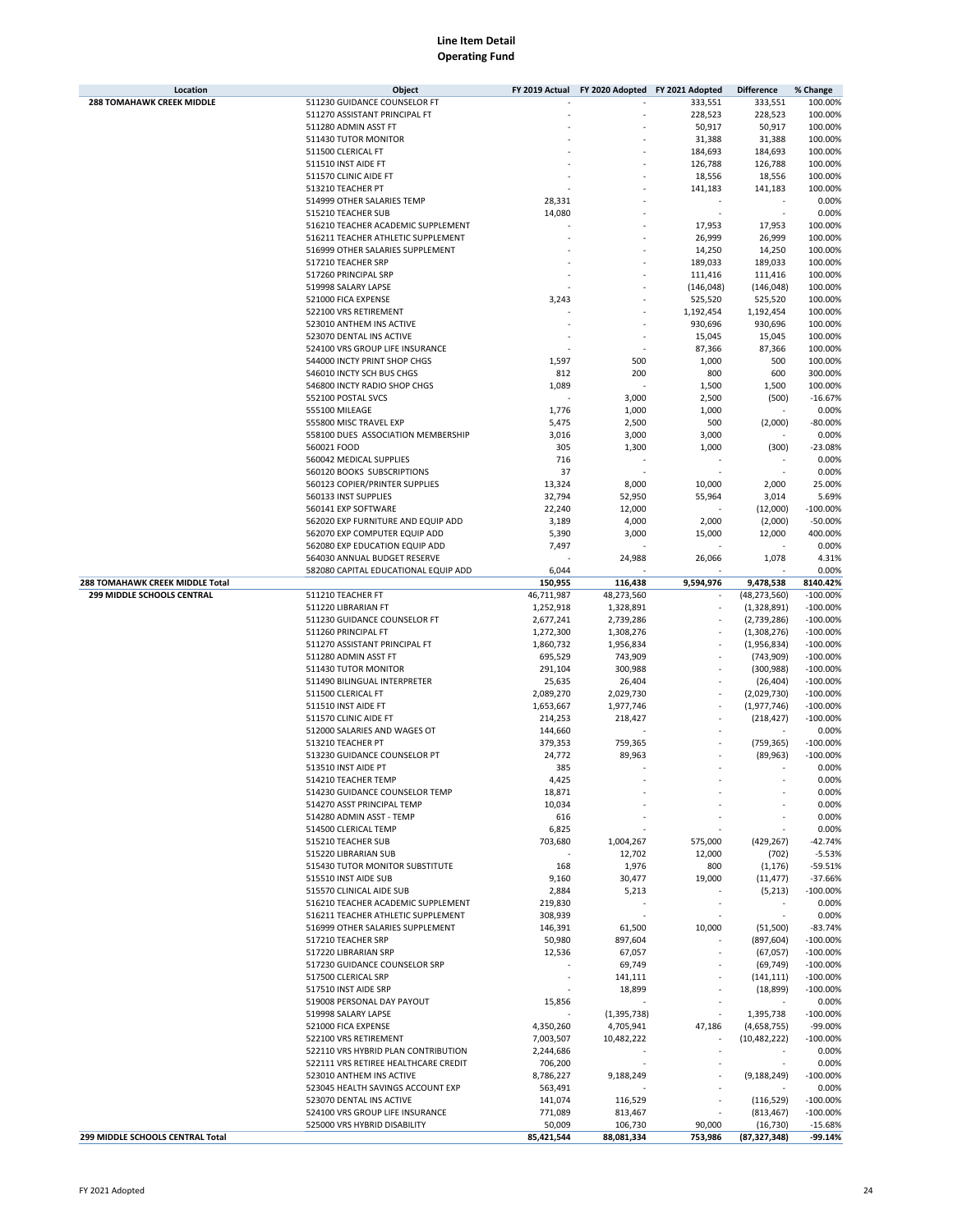| Location                       | Object                                                                   | FY 2019 Actual | FY 2020 Adopted FY 2021 Adopted |                  | <b>Difference</b> | % Change         |
|--------------------------------|--------------------------------------------------------------------------|----------------|---------------------------------|------------------|-------------------|------------------|
| 308 L.C. BIRD HIGH             | 511190 OTHER ADMIN STAFF                                                 |                |                                 | 61,038           | 61,038            | 100.00%          |
|                                | 511210 TEACHER FT                                                        |                |                                 | 6,399,196        | 6,399,196         | 100.00%          |
|                                | 511220 LIBRARIAN FT                                                      |                |                                 | 109,519          | 109,519           | 100.00%          |
|                                | 511230 GUIDANCE COUNSELOR FT                                             |                |                                 | 402,043          | 402,043           | 100.00%          |
|                                | 511260 PRINCIPAL FT                                                      |                |                                 | 109,232          | 109,232           | 100.00%          |
|                                | 511270 ASSISTANT PRINCIPAL FT                                            |                |                                 | 217,434          | 217,434           | 100.00%          |
|                                | 511280 ADMIN ASST FT                                                     |                |                                 | 113,123          | 113,123           | 100.00%          |
|                                | 511430 TUTOR MONITOR                                                     |                |                                 | 20,199           | 20,199            | 100.00%          |
|                                | 511500 CLERICAL FT                                                       |                |                                 | 205,061          | 205,061           | 100.00%          |
|                                | 511510 INST AIDE FT                                                      |                |                                 | 212,675          | 212,675           | 100.00%          |
|                                | 511570 CLINIC AIDE FT                                                    |                |                                 | 17,918           | 17,918            | 100.00%          |
|                                | 513210 TEACHER PT                                                        |                |                                 | 58,261           | 58,261            | 100.00%          |
|                                | 514210 TEACHER TEMP                                                      | 14,803         | 10,300                          | 10,000           | (300)             | $-2.91%$         |
|                                | 514999 OTHER SALARIES TEMP                                               | 24,227         |                                 |                  |                   | 0.00%            |
|                                | 515210 TEACHER SUB                                                       | 26,358         |                                 |                  |                   | 0.00%            |
|                                | 516210 TEACHER ACADEMIC SUPPLEMENT                                       |                |                                 |                  |                   | 100.00%          |
|                                |                                                                          |                |                                 | 23,500           | 23,500            |                  |
|                                | 516211 TEACHER ATHLETIC SUPPLEMENT                                       |                |                                 | 115,331          | 115,331           | 100.00%          |
|                                | 516999 OTHER SALARIES SUPPLEMENT                                         | 345            | 4,500                           | 4,500            |                   | 0.00%            |
|                                | 517210 TEACHER SRP                                                       |                |                                 | 128,154          | 128,154           | 100.00%          |
|                                | 517510 INST AIDE SRP                                                     |                |                                 | 40,366           | 40,366            | 100.00%          |
|                                | 519998 SALARY LAPSE                                                      |                |                                 | (180, 539)       | (180, 539)        | 100.00%          |
|                                | 521000 FICA EXPENSE                                                      | 5,029          | 1,132                           | 630,935          | 629,803           | 55636.31%        |
|                                | 522100 VRS RETIREMENT                                                    |                |                                 | 1,436,828        | 1,436,828         | 100.00%          |
|                                | 523010 ANTHEM INS ACTIVE                                                 |                |                                 | 1,150,536        | 1,150,536         | 100.00%          |
|                                | 523070 DENTAL INS ACTIVE                                                 |                |                                 | 18,585           | 18,585            | 100.00%          |
|                                | 524100 VRS GROUP LIFE INSURANCE                                          |                |                                 | 105,267          | 105,267           | 100.00%          |
|                                | 531999 OTHER PROFESSIONAL SVCS                                           | 382            |                                 |                  |                   | 0.00%            |
|                                | 544000 INCTY PRINT SHOP CHGS                                             | 8,237          | 9,370                           | 9,211            | (159)             | $-1.70%$         |
|                                | 546010 INCTY SCH BUS CHGS                                                | 1,101          | 3,500                           | 4,000            | 500               | 14.29%           |
|                                | 546800 INCTY RADIO SHOP CHGS                                             | 525            | 1,200                           | 3,500            | 2,300             | 191.67%          |
|                                | 552100 POSTAL SVCS                                                       | 5,511          | 6,000                           | 5,500            | (500)             | $-8.33%$         |
|                                | 554100 LEASE RENT EQUIP                                                  | 196            |                                 |                  |                   | 0.00%            |
|                                | 555800 MISC TRAVEL EXP                                                   | 2,021          | 1,250                           | 4,250            | 3,000             | 240.00%          |
|                                | 558100 DUES ASSOCIATION MEMBERSHIP                                       | 1,640          | 1,700                           | 1,000            | (700)             | $-41.18%$        |
|                                | 560010 OFFICE SUPPLIES                                                   | 9,123          | 6,800                           | 6,800            |                   | 0.00%            |
|                                | 560021 FOOD                                                              | 105            | 2,000                           |                  | (2,000)           | $-100.00%$       |
|                                | 560042 MEDICAL SUPPLIES                                                  | 259            |                                 |                  |                   | 0.00%            |
|                                | 560120 BOOKS SUBSCRIPTIONS                                               | 6,834          | 3,000                           | 3,000            |                   | 0.00%            |
|                                | 560123 COPIER/PRINTER SUPPLIES                                           | 24,015         | 20,000                          | 23,900           | 3,900             | 19.50%           |
|                                | 560133 INST SUPPLIES                                                     | 24,263         | 36,354                          | 30,462           | (5,892)           | $-16.21%$        |
|                                | 560134 AV MATERIALS AND SUPPLIES                                         |                | 500                             | 1,000            | 500               | 100.00%          |
|                                | 560140 OTHER OPERATING SUPPLIES                                          | 3,755          | 2,000                           | 2,000            |                   | 0.00%            |
|                                | 560141 EXP SOFTWARE                                                      | 6,007          | 4,700                           | 4,500            | (200)             | $-4.26%$         |
|                                | 560160 TEXTBOOKS                                                         |                | 1,400                           | 1,400            |                   | 0.00%            |
|                                | 562070 EXP COMPUTER EQUIP ADD                                            | 5,342          | 2,500                           | 3,000            | 500               | 20.00%           |
|                                | 562080 EXP EDUCATION EQUIP ADD                                           |                | 3,500                           |                  | (3,500)           | $-100.00%$       |
|                                | 564030 ANNUAL BUDGET RESERVE                                             |                | 30,093                          | 29,506           | (587)             | $-1.95%$         |
|                                | 582080 CAPITAL EDUCATIONAL EQUIP ADD                                     | 6,247          |                                 |                  |                   | 0.00%            |
| 308 L.C. BIRD HIGH Total       |                                                                          | 176,325        | 151,799                         | 11,542,191       | 11,390,392        | 7503.60%         |
| 312 CARVER COLLEGE/CAREER ACAD | 511210 TEACHER FT                                                        | 1,081,760      | 1,295,777                       | 1,275,982        | (19, 795)         | $-1.53%$         |
|                                | 511220 LIBRARIAN FT                                                      | 44,033         | 57,705                          | 57,704           | (1)               | 0.00%            |
|                                | 511230 GUIDANCE COUNSELOR FT                                             | 138,168        | 52,003                          | 142,314          | 90,311            | 173.66%          |
|                                | 511260 PRINCIPAL FT                                                      | 125,307        | 129,066                         | 107,641          | (21, 425)         | $-16.60%$        |
|                                | 511270 ASSISTANT PRINCIPAL FT                                            | 74,596         | 76,834                          | 242,524          | 165,690           | 215.65%          |
|                                | 511280 ADMIN ASST FT                                                     | 156,784        | 56,379                          | 56,379           |                   | 0.00%            |
|                                | 511300 OTHER PROFESSIONAL FT                                             | 13,279         |                                 | 65,651           | 65,651            | 100.00%          |
|                                | 511430 TUTOR MONITOR                                                     | 21,994         | 22,653                          | 22,653           | $\sim$            | 0.00%            |
|                                | 511500 CLERICAL FT                                                       | 153,765        | 142,867                         | 191,809          | 48,942            | 34.26%           |
|                                | 511510 INST AIDE FT                                                      | 41,889         | 43,260                          | 83,784           | 40,524            | 93.68%           |
|                                | 511570 CLINIC AIDE FT                                                    | 18,946         | 19,514                          | 19,514           |                   | 0.00%            |
|                                | 512000 SALARIES AND WAGES OT                                             | 322            |                                 |                  | $\sim$            | 0.00%            |
|                                | 513210 TEACHER PT                                                        |                | 18,829                          | 48,430           | 29,601            | 157.21%          |
|                                | 513230 GUIDANCE COUNSELOR PT                                             |                | 90,310                          |                  | (90, 310)         | $-100.00\%$      |
|                                | 514230 GUIDANCE COUNSELOR TEMP                                           | 3,054          |                                 |                  |                   | 0.00%            |
|                                | 514999 OTHER SALARIES TEMP                                               | 1,280          |                                 |                  |                   | 0.00%            |
|                                | 515210 TEACHER SUB                                                       | 60,935         |                                 |                  |                   | 0.00%            |
|                                |                                                                          |                |                                 |                  |                   | 100.00%          |
|                                | 516210 TEACHER ACADEMIC SUPPLEMENT<br>516211 TEACHER ATHLETIC SUPPLEMENT |                |                                 | 12,347<br>28,101 | 12,347<br>28,101  | 100.00%          |
|                                | 517210 TEACHER SRP                                                       |                |                                 | 70,498           | 70,498            | 100.00%          |
|                                | 517500 CLERICAL SRP                                                      | 12,122         | 52,273                          |                  | (52, 273)         | $-100.00\%$      |
|                                | 519008 PERSONAL DAY PAYOUT                                               | 1,764          |                                 |                  |                   | 0.00%            |
|                                | 519998 SALARY LAPSE                                                      |                |                                 |                  |                   |                  |
|                                |                                                                          |                | (43, 161)                       | (51, 669)        | (8,508)           | 19.71%           |
|                                | 521000 FICA EXPENSE                                                      | 142,447        | 151,328                         | 185,535          | 34,207            | 22.60%<br>27.02% |
|                                | 522100 VRS RETIREMENT                                                    | 217,649        | 328,879                         | 417,751          | 88,872            |                  |
|                                | 522110 VRS HYBRID PLAN CONTRIBUTION                                      | 81,345         |                                 |                  |                   | 0.00%            |
|                                | 522111 VRS RETIREE HEALTHCARE CREDIT                                     | 22,744         |                                 |                  |                   | 0.00%            |
|                                | 523010 ANTHEM INS ACTIVE                                                 | 209,397        | 285,987                         | 333,464          | 47,477            | 16.60%           |
|                                | 523045 HEALTH SAVINGS ACCOUNT EXP                                        | 33,366         |                                 |                  |                   | 0.00%            |
|                                | 523070 DENTAL INS ACTIVE                                                 | 3,914          | 3,627                           | 5,428            | 1,801             | 49.66%           |
|                                | 524100 VRS GROUP LIFE INSURANCE                                          | 24,837         | 25,526                          | 30,610           | 5,084             | 19.92%           |
|                                | 525000 VRS HYBRID DISABILITY                                             | 1,787          |                                 |                  |                   | 0.00%            |
|                                | 531999 OTHER PROFESSIONAL SVCS                                           | 72             | $\sim$                          |                  |                   | 0.00%            |
|                                | 544000 INCTY PRINT SHOP CHGS                                             | 506            | 750                             | 750              |                   | 0.00%            |
|                                | 546800 INCTY RADIO SHOP CHGS                                             | 294            | 300                             | 300              |                   | 0.00%            |
|                                | 552100 POSTAL SVCS                                                       | 1,600          | 1,700                           | 1,300            | (400)             | $-23.53%$        |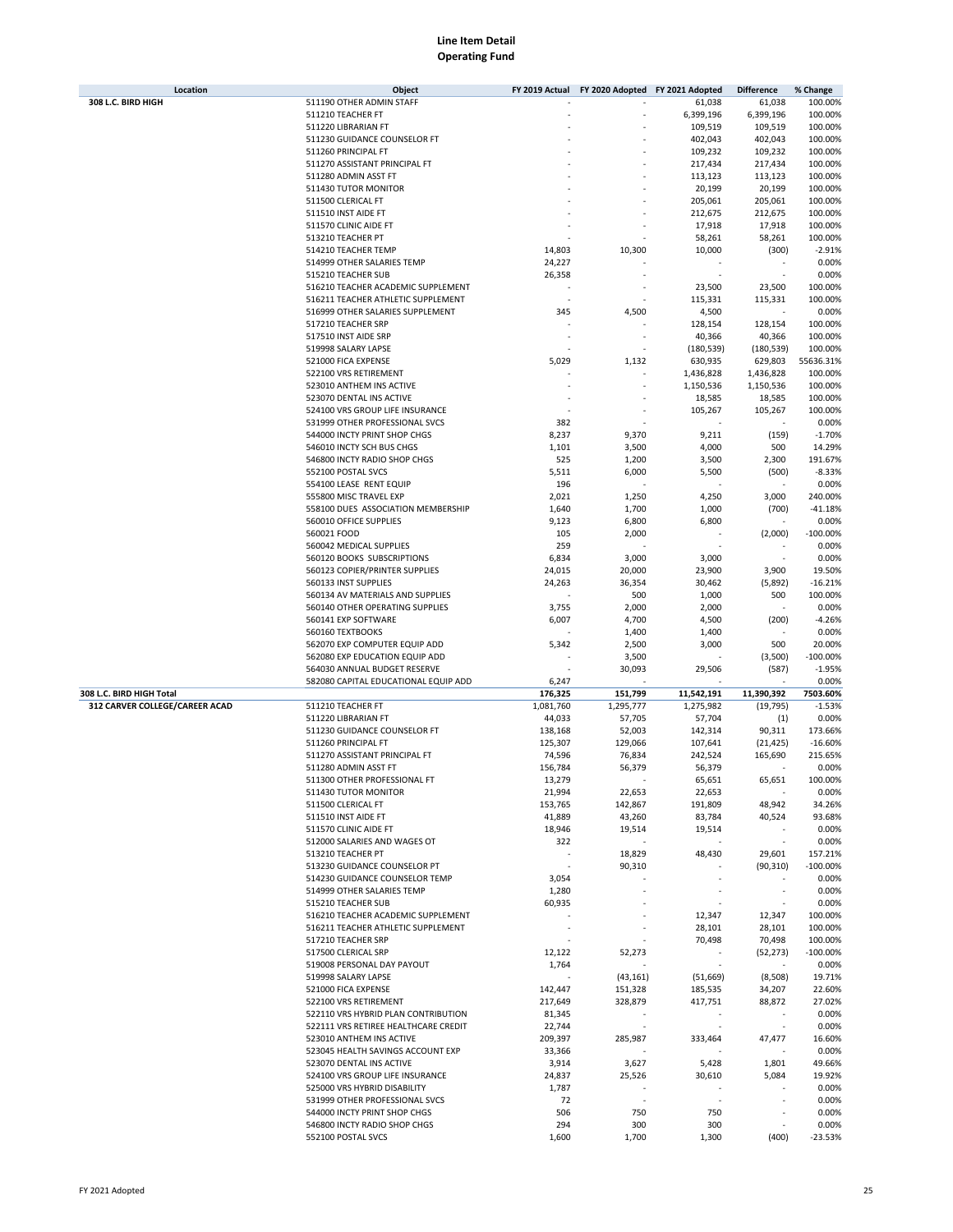| Location                                                     | Object                                                                   | FY 2019 Actual           | FY 2020 Adopted FY 2021 Adopted     |                      | <b>Difference</b>    | % Change            |
|--------------------------------------------------------------|--------------------------------------------------------------------------|--------------------------|-------------------------------------|----------------------|----------------------|---------------------|
|                                                              | 555100 MILEAGE                                                           | 1,137                    | 500                                 | 1,000                | 500                  | 100.00%             |
|                                                              | 558100 DUES ASSOCIATION MEMBERSHIP                                       | 1,873                    | 2,500                               | 2,600                | 100                  | 4.00%               |
|                                                              | 560010 OFFICE SUPPLIES<br>560042 MEDICAL SUPPLIES                        | 1,098<br>120             | 500<br>300                          | 500                  | (300)                | 0.00%<br>$-100.00%$ |
|                                                              | 560123 COPIER/PRINTER SUPPLIES                                           | 4,712                    | 3,000                               | 3,000                |                      | 0.00%               |
|                                                              | 560133 INST SUPPLIES                                                     | 14,947                   | 11,802                              | 28,000               | 16,198               | 137.25%             |
|                                                              | 560140 OTHER OPERATING SUPPLIES                                          | 2,998                    | 1,250                               | 2,424                | 1,174                | 93.92%              |
|                                                              | 560141 EXP SOFTWARE                                                      | 118                      |                                     | 2,500                | 2,500                | 100.00%             |
|                                                              | 562020 EXP FURNITURE AND EQUIP ADD                                       | 390                      |                                     |                      |                      | 0.00%               |
|                                                              | 562070 EXP COMPUTER EQUIP ADD                                            | 520                      |                                     |                      |                      | 0.00%               |
|                                                              | 562080 EXP EDUCATION EQUIP ADD                                           | 3,038                    | 2,500                               | 2,500                |                      | 0.00%               |
|                                                              | 562160 EXP AUDIO VISUAL EQUIP ADD                                        | 1,493                    |                                     |                      |                      | 0.00%               |
|                                                              | 564030 ANNUAL BUDGET RESERVE                                             |                          | 6,651                               | 7,040                | 389                  | 5.85%               |
| 312 CARVER COLLEGE/CAREER ACAD Total<br>316 CLOVER HILL HIGH | 511190 OTHER ADMIN STAFF                                                 | 2,722,400                | 2,841,409                           | 3,398,364<br>71,937  | 556,955<br>71,937    | 19.60%<br>100.00%   |
|                                                              | 511210 TEACHER FT                                                        |                          |                                     | 5,706,515            | 5,706,515            | 100.00%             |
|                                                              | 511220 LIBRARIAN FT                                                      |                          |                                     | 104,346              | 104,346              | 100.00%             |
|                                                              | 511230 GUIDANCE COUNSELOR FT                                             |                          |                                     | 341,120              | 341,120              | 100.00%             |
|                                                              | 511260 PRINCIPAL FT                                                      |                          |                                     | 107,641              | 107,641              | 100.00%             |
|                                                              | 511270 ASSISTANT PRINCIPAL FT                                            |                          |                                     | 232,390              | 232,390              | 100.00%             |
|                                                              | 511430 TUTOR MONITOR                                                     |                          |                                     | 20,497               | 20,497               | 100.00%             |
|                                                              | 511500 CLERICAL FT                                                       |                          |                                     | 209,625              | 209,625              | 100.00%             |
|                                                              | 511510 INST AIDE FT                                                      |                          |                                     | 223,691              | 223,691              | 100.00%             |
|                                                              | 511570 CLINIC AIDE FT                                                    |                          |                                     | 19,132               | 19,132               | 100.00%             |
|                                                              | 513210 TEACHER PT                                                        |                          |                                     | 59,023               | 59,023               | 100.00%             |
|                                                              | 514210 TEACHER TEMP                                                      | 981                      | 7,725                               | 9,225                | 1,500                | 19.42%              |
|                                                              | 514500 CLERICAL TEMP                                                     | 2,195                    |                                     | 2,200                | 2,200                | 100.00%             |
|                                                              | 514999 OTHER SALARIES TEMP                                               | 20,881                   |                                     |                      |                      | 0.00%               |
|                                                              | 515210 TEACHER SUB                                                       | 8,789                    |                                     |                      |                      | 0.00%               |
|                                                              | 516210 TEACHER ACADEMIC SUPPLEMENT<br>516211 TEACHER ATHLETIC SUPPLEMENT |                          |                                     | 27,589<br>116,155    | 27,589<br>116,155    | 100.00%<br>100.00%  |
|                                                              | 516999 OTHER SALARIES SUPPLEMENT                                         | 3,838                    | 5,000                               | 6,500                | 1,500                | 30.00%              |
|                                                              | 519998 SALARY LAPSE                                                      |                          |                                     | (161, 410)           | (161, 410)           | 100.00%             |
|                                                              | 521000 FICA EXPENSE                                                      | 2,805                    | 973                                 | 555,205              | 554,232              | 56961.15%           |
|                                                              | 522100 VRS RETIREMENT                                                    |                          |                                     | 1,258,191            | 1,258,191            | 100.00%             |
|                                                              | 523010 ANTHEM INS ACTIVE                                                 |                          |                                     | 1,023,762            | 1,023,762            | 100.00%             |
|                                                              | 523070 DENTAL INS ACTIVE                                                 |                          |                                     | 16,544               | 16,544               | 100.00%             |
|                                                              | 524100 VRS GROUP LIFE INSURANCE                                          |                          |                                     | 92,180               | 92,180               | 100.00%             |
|                                                              | 531999 OTHER PROFESSIONAL SVCS                                           |                          | 1,500                               | 2,500                | 1,000                | 66.67%              |
|                                                              | 535000 PRINTING AND BINDING SVCS                                         |                          | 3,000                               | 3,000                |                      | 0.00%               |
|                                                              | 544000 INCTY PRINT SHOP CHGS                                             | 7,777                    | 5,750                               | 6,500                | 750                  | 13.04%              |
|                                                              | 546010 INCTY SCH BUS CHGS                                                | 1,101                    | 1,500                               | 2,500                | 1,000                | 66.67%              |
|                                                              | 546800 INCTY RADIO SHOP CHGS                                             | 165                      | 2,500                               | 2,500                |                      | 0.00%               |
|                                                              | 552100 POSTAL SVCS                                                       | 1,188                    | 8,000                               | 5,500                | (2,500)              | $-31.25%$           |
|                                                              | 552320 WIRELESS PHONE SVC CHGS                                           | 2,118                    | 2,000                               | 2,000                |                      | 0.00%               |
|                                                              | 555100 MILEAGE                                                           | 7,366                    | 3,100                               | 4,500                | 1,400                | 45.16%              |
|                                                              | 555500 REGISTRATION FEES                                                 |                          | 100                                 | 600                  | 500                  | 500.00%             |
|                                                              | 555800 MISC TRAVEL EXP                                                   | 3,630                    | 4,000                               | 6,100                | 2,100                | 52.50%              |
|                                                              | 558100 DUES ASSOCIATION MEMBERSHIP<br>560010 OFFICE SUPPLIES             | 3,125                    | 3,000                               | 3,000<br>4,000       |                      | 0.00%<br>$-20.00%$  |
|                                                              | 560042 MEDICAL SUPPLIES                                                  | 11,621<br>527            | 5,000                               |                      | (1,000)              | 0.00%               |
|                                                              | 560120 BOOKS SUBSCRIPTIONS                                               | 4,513                    | 4,000                               | 3,000                | (1,000)              | $-25.00%$           |
|                                                              | 560123 COPIER/PRINTER SUPPLIES                                           | 18,591                   | 5,450                               | 5,450                |                      | 0.00%               |
|                                                              | 560133 INST SUPPLIES                                                     | 36,018                   | 41,297                              | 40,935               | (362)                | $-0.88%$            |
|                                                              | 560134 AV MATERIALS AND SUPPLIES                                         | 931                      | 1,000                               | 1,000                |                      | 0.00%               |
|                                                              | 560140 OTHER OPERATING SUPPLIES                                          | 2,353                    |                                     |                      |                      | 0.00%               |
|                                                              | 560141 EXP SOFTWARE                                                      | 2,889                    |                                     |                      | ٠                    | 0.00%               |
|                                                              | 560160 TEXTBOOKS                                                         |                          | 5,000                               | 5,000                |                      | 0.00%               |
|                                                              | 561080 EXP EDUCATION EQUIP RPL                                           |                          | 3,000                               |                      | (3,000)              | $-100.00%$          |
|                                                              | 562020 EXP FURNITURE AND EQUIP ADD                                       | 2,179                    |                                     |                      |                      | 0.00%               |
|                                                              | 562070 EXP COMPUTER EQUIP ADD                                            | 14,096                   |                                     |                      | ٠                    | 0.00%               |
|                                                              | 562080 EXP EDUCATION EQUIP ADD                                           | 4,983                    | 3,500                               |                      | (3,500)              | $-100.00%$          |
|                                                              | 564030 ANNUAL BUDGET RESERVE                                             |                          | 30,299                              | 30,252               | (47)                 | $-0.16%$            |
|                                                              | 582020 CAPITAL FURNITURE FIXTURE ADD                                     | 6,404                    |                                     |                      |                      | 0.00%               |
|                                                              | 582080 CAPITAL EDUCATIONAL EQUIP ADD                                     | 6,599<br>177,662         | $\overline{\phantom{a}}$<br>146,694 |                      |                      | 0.00%               |
| 316 CLOVER HILL HIGH Total<br>318 COSBY HIGH                 | 511190 OTHER ADMIN STAFF                                                 |                          |                                     | 10,170,395<br>68,742 | 10,023,701<br>68,742 | 6833.07%<br>100.00% |
|                                                              | 511210 TEACHER FT                                                        |                          |                                     | 6,936,636            | 6,936,636            | 100.00%             |
|                                                              | 511220 LIBRARIAN FT                                                      |                          |                                     | 119,285              | 119,285              | 100.00%             |
|                                                              | 511230 GUIDANCE COUNSELOR FT                                             |                          |                                     | 463,999              | 463,999              | 100.00%             |
|                                                              | 511260 PRINCIPAL FT                                                      |                          |                                     | 111,364              | 111,364              | 100.00%             |
|                                                              | 511270 ASSISTANT PRINCIPAL FT                                            |                          |                                     | 276,571              | 276,571              | 100.00%             |
|                                                              | 511280 ADMIN ASST FT                                                     |                          |                                     | 56,622               | 56,622               | 100.00%             |
|                                                              | 511430 TUTOR MONITOR                                                     |                          |                                     | 22,653               | 22,653               | 100.00%             |
|                                                              | 511500 CLERICAL FT                                                       |                          |                                     | 201,531              | 201,531              | 100.00%             |
|                                                              | 511510 INST AIDE FT                                                      |                          |                                     | 156,680              | 156,680              | 100.00%             |
|                                                              | 511570 CLINIC AIDE FT                                                    |                          |                                     | 17,655               | 17,655               | 100.00%             |
|                                                              | 513210 TEACHER PT                                                        |                          |                                     | 240,898              | 240,898              | 100.00%             |
|                                                              | 514210 TEACHER TEMP                                                      | 9,133                    | 26,265                              | 17,266               | (8,999)              | $-34.26%$           |
|                                                              | 514999 OTHER SALARIES TEMP                                               | 65,404                   |                                     |                      |                      | 0.00%               |
|                                                              | 515210 TEACHER SUB                                                       | 6,306                    |                                     |                      |                      | 0.00%               |
|                                                              | 515430 TUTOR MONITOR SUBSTITUTE                                          | 288                      |                                     |                      |                      | 0.00%               |
|                                                              | 515570 CLINICAL AIDE SUB                                                 | 532                      |                                     |                      |                      | 0.00%               |
|                                                              | 516210 TEACHER ACADEMIC SUPPLEMENT<br>516211 TEACHER ATHLETIC SUPPLEMENT | $\overline{\phantom{a}}$ |                                     | 31,307               | 31,307<br>126,983    | 100.00%<br>100.00%  |
|                                                              |                                                                          |                          |                                     | 126,983              |                      |                     |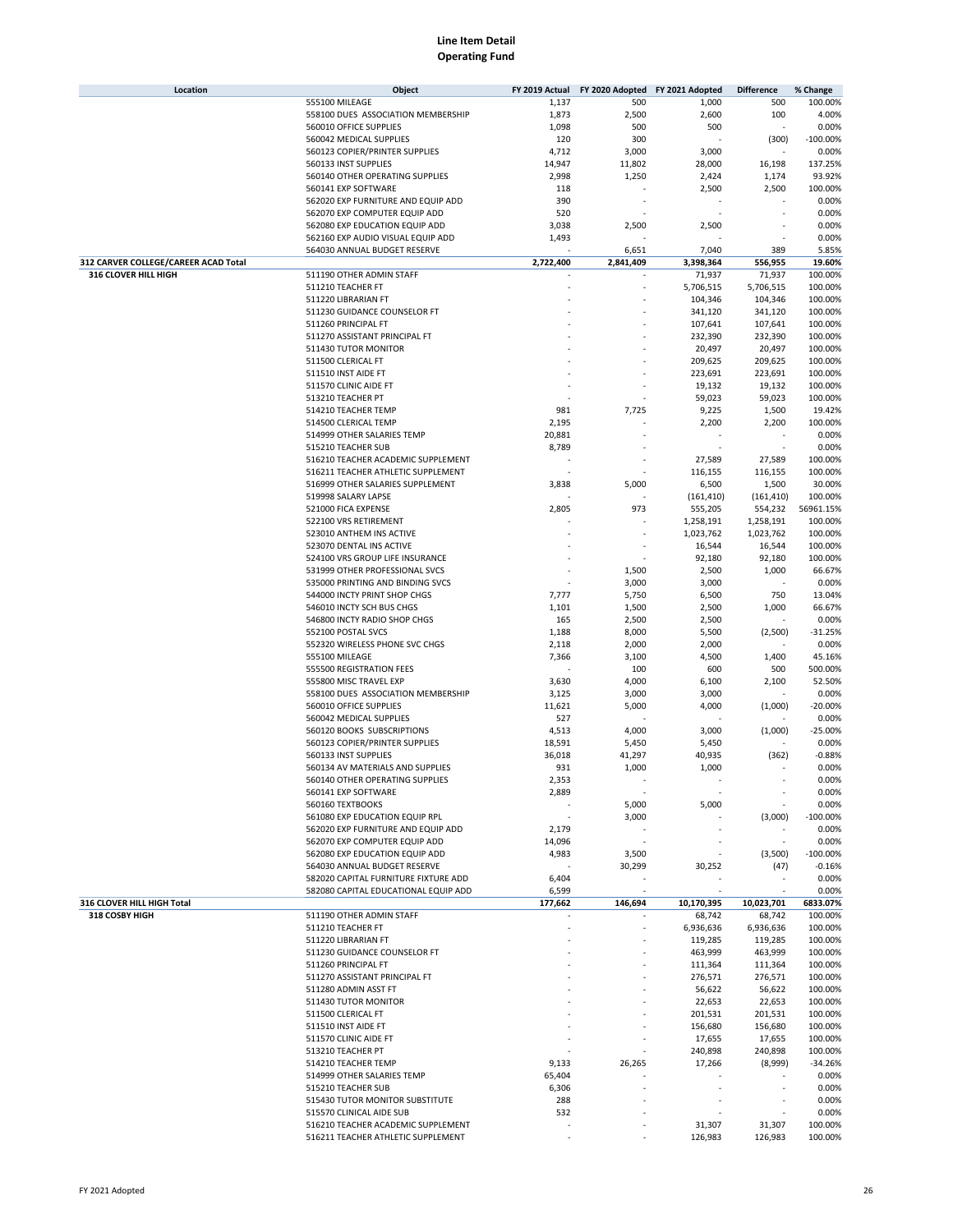| Location                   | Object                               | FY 2019 Actual    |         | FY 2020 Adopted FY 2021 Adopted | <b>Difference</b> | % Change    |
|----------------------------|--------------------------------------|-------------------|---------|---------------------------------|-------------------|-------------|
|                            | 516999 OTHER SALARIES SUPPLEMENT     | 1,091             | 2,000   | 3,300                           | 1,300             | 65.00%      |
|                            | 517210 TEACHER SRP                   |                   |         | 133,724                         | 133,724           | 100.00%     |
|                            | 519998 SALARY LAPSE                  |                   |         | (193, 515)                      | (193, 515)        | 100.00%     |
|                            | 521000 FICA EXPENSE                  | 6,326             | 2,162   | 687,365                         | 685,203           | 31693.02%   |
|                            | 522100 VRS RETIREMENT                |                   |         | 1,531,502                       | 1,531,502         | 100.00%     |
|                            | 523010 ANTHEM INS ACTIVE             |                   |         |                                 | 1,168,856         |             |
|                            |                                      |                   |         | 1,168,856                       |                   | 100.00%     |
|                            | 523070 DENTAL INS ACTIVE             |                   |         | 18,880                          | 18,880            | 100.00%     |
|                            | 524100 VRS GROUP LIFE INSURANCE      |                   |         | 112,200                         | 112,200           | 100.00%     |
|                            | 539999 OTHER CONTRACTUAL SVCS        | 2,596             | 2,500   | 2,973                           | 473               | 18.92%      |
|                            | 544000 INCTY PRINT SHOP CHGS         | 8,460             | 9,700   | 9,700                           |                   | 0.00%       |
|                            | 546010 INCTY SCH BUS CHGS            | 96                |         |                                 | ÷.                | 0.00%       |
|                            | 546800 INCTY RADIO SHOP CHGS         | 698               | 600     | 2,100                           | 1,500             | 250.00%     |
|                            | 552100 POSTAL SVCS                   | 9,540             | 5,600   | 5,600                           |                   | 0.00%       |
|                            | 554220 FACILITY RENTAL               |                   | 400     |                                 | (400)             | $-100.00%$  |
|                            | 555100 MILEAGE                       | 1,122             | 3,500   | 3,600                           | 100               | 2.86%       |
|                            | 555600 TOLLS PARKING                 |                   | 100     | 200                             | 100               | 100.00%     |
|                            | 555800 MISC TRAVEL EXP               |                   | 2,900   | 8,995                           | 6,095             | 210.17%     |
|                            |                                      |                   |         |                                 |                   |             |
|                            | 558100 DUES ASSOCIATION MEMBERSHIP   | 2,351             | 2,900   | 3,100                           | 200               | 6.90%       |
|                            | 560010 OFFICE SUPPLIES               | 7,332             | 8,400   | 9,400                           | 1,000             | 11.90%      |
|                            | 560021 FOOD                          | 109               |         |                                 |                   | 0.00%       |
|                            | 560042 MEDICAL SUPPLIES              | 640               |         |                                 |                   | 0.00%       |
|                            | 560123 COPIER/PRINTER SUPPLIES       | 37,999            | 9,300   | 19,480                          | 10,180            | 109.46%     |
|                            | 560133 INST SUPPLIES                 | 41,715            | 26,800  | 30,300                          | 3,500             | 13.06%      |
|                            | 560134 AV MATERIALS AND SUPPLIES     | 2,523             | 1,500   | 2,060                           | 560               | 37.33%      |
|                            | 560140 OTHER OPERATING SUPPLIES      | 3,939             | 2,500   | 3,500                           | 1,000             | 40.00%      |
|                            | 560141 EXP SOFTWARE                  | 18,590            | 17,500  | 5,355                           | (12, 145)         | $-69.40%$   |
|                            | 562070 EXP COMPUTER EQUIP ADD        | 4,869             | 6,800   | 1,295                           | (5,505)           | $-80.96%$   |
|                            |                                      | 15,391            |         | 400                             |                   | 0.00%       |
|                            | 562080 EXP EDUCATION EQUIP ADD       |                   | 400     |                                 |                   |             |
|                            | 562160 EXP AUDIO VISUAL EQUIP ADD    |                   | 500     | 500                             |                   | 0.00%       |
|                            | 564030 ANNUAL BUDGET RESERVE         |                   | 34,225  | 34,031                          | (194)             | $-0.57%$    |
| 318 COSBY HIGH Total       |                                      | 247,050           | 166,552 | 12,453,093                      | 12,286,541        | 7377.00%    |
| 341 JAMES RIVER HIGH       | 511190 OTHER ADMIN STAFF             |                   |         | 63,107                          | 63,107            | 100.00%     |
|                            | 511210 TEACHER FT                    |                   |         | 6,387,227                       | 6,387,227         | 100.00%     |
|                            | 511220 LIBRARIAN FT                  |                   |         | 114,093                         | 114,093           | 100.00%     |
|                            | 511230 GUIDANCE COUNSELOR FT         |                   |         | 462,508                         | 462,508           | 100.00%     |
|                            | 511260 PRINCIPAL FT                  |                   |         | 116,932                         | 116,932           | 100.00%     |
|                            | 511270 ASSISTANT PRINCIPAL FT        |                   |         | 200,362                         | 200,362           | 100.00%     |
|                            | 511280 ADMIN ASST FT                 |                   |         | 56,136                          | 56,136            | 100.00%     |
|                            | 511430 TUTOR MONITOR                 |                   |         | 22,257                          | 22,257            | 100.00%     |
|                            | 511500 CLERICAL FT                   |                   |         |                                 |                   |             |
|                            |                                      |                   |         | 211,059                         | 211,059           | 100.00%     |
|                            | 511510 INST AIDE FT                  |                   |         | 190,408                         | 190,408           | 100.00%     |
|                            | 511570 CLINIC AIDE FT                |                   |         | 19,132                          | 19,132            | 100.00%     |
|                            | 513210 TEACHER PT                    |                   |         | 65,762                          | 65,762            | 100.00%     |
|                            | 514999 OTHER SALARIES TEMP           | 29,079            |         |                                 |                   | 0.00%       |
|                            | 515210 TEACHER SUB                   | 5,088             |         |                                 |                   | 0.00%       |
|                            | 516210 TEACHER ACADEMIC SUPPLEMENT   |                   |         | 29,876                          | 29,876            | 100.00%     |
|                            | 516211 TEACHER ATHLETIC SUPPLEMENT   |                   |         | 119,796                         | 119,796           | 100.00%     |
|                            | 516999 OTHER SALARIES SUPPLEMENT     | 3,845             |         |                                 |                   | 0.00%       |
|                            | 517210 TEACHER SRP                   |                   |         | 71,514                          | 71,514            | 100.00%     |
|                            | 519998 SALARY LAPSE                  |                   |         | (179, 948)                      | (179, 948)        | 100.00%     |
|                            |                                      |                   |         |                                 |                   |             |
|                            | 521000 FICA EXPENSE                  | 2,914             |         | 621,961                         | 621,961           | 100.00%     |
|                            | 522100 VRS RETIREMENT                |                   |         | 1,415,153                       | 1,415,153         | 100.00%     |
|                            | 523010 ANTHEM INS ACTIVE             |                   |         | 1,118,293                       | 1,118,293         | 100.00%     |
|                            | 523070 DENTAL INS ACTIVE             |                   |         | 18,066                          | 18,066            | 100.00%     |
|                            | 524100 VRS GROUP LIFE INSURANCE      |                   |         | 103,671                         | 103,671           | 100.00%     |
|                            | 531999 OTHER PROFESSIONAL SVCS       | 2,833             |         |                                 |                   | 0.00%       |
|                            | 535000 PRINTING AND BINDING SVCS     | 4,324             |         |                                 | $\sim$            | 0.00%       |
|                            | 544000 INCTY PRINT SHOP CHGS         | 2,715             | 2,250   | 3,000                           | 750               | 33.33%      |
|                            | 546010 INCTY SCH BUS CHGS            | 4,747             |         |                                 |                   | 0.00%       |
|                            | 546800 INCTY RADIO SHOP CHGS         | 357               | 3,100   | 2,000                           | (1,100)           | $-35.48%$   |
|                            | 552100 POSTAL SVCS                   | 4,559             | 2,200   | 5,000                           | 2,800             | 127.27%     |
|                            | 552320 WIRELESS PHONE SVC CHGS       | 3,779             | 4,500   | 4,500                           |                   | 0.00%       |
|                            |                                      |                   |         |                                 |                   |             |
|                            | 555100 MILEAGE                       | 4,302             | 5,500   | 3,000                           | (2,500)           | $-45.45%$   |
|                            | 555500 REGISTRATION FEES             | 265               |         |                                 |                   | 0.00%       |
|                            | 555800 MISC TRAVEL EXP               | 2,661             | 6,000   | 2,000                           | (4,000)           | $-66.67%$   |
|                            | 558100 DUES ASSOCIATION MEMBERSHIP   | 3,598             | 3,500   | 4,000                           | 500               | 14.29%      |
|                            | 560010 OFFICE SUPPLIES               | 19                |         |                                 |                   | 0.00%       |
|                            | 560021 FOOD                          |                   | 200     |                                 | (200)             | $-100.00%$  |
|                            | 560042 MEDICAL SUPPLIES              | 549               |         |                                 |                   | 0.00%       |
|                            | 560120 BOOKS SUBSCRIPTIONS           | 12,856            | 7,900   | 11,900                          | 4,000             | 50.63%      |
|                            | 560123 COPIER/PRINTER SUPPLIES       | 17,755            | 15,700  | 15,700                          |                   | 0.00%       |
|                            | 560133 INST SUPPLIES                 | 36,721            | 35,884  | 48,078                          | 12,194            | 33.98%      |
|                            | 560140 OTHER OPERATING SUPPLIES      | 11,456            | 17,000  | 7,608                           | (9, 392)          | $-55.25%$   |
|                            |                                      |                   |         |                                 |                   |             |
|                            | 560141 EXP SOFTWARE                  | 14,489            | 500     | 5,000                           | 4,500             | 900.00%     |
|                            | 561020 EXP FURNITURE AND EQUIP RPL   |                   | 2,000   |                                 | (2,000)           | $-100.00\%$ |
|                            | 561070 EXP COMPUTER EQUIP RPL        |                   | 6,500   |                                 | (6,500)           | $-100.00\%$ |
|                            | 561080 EXP EDUCATION EQUIP RPL       | 1,840             |         |                                 |                   | 0.00%       |
|                            | 561160 EXP AUDIO VISUAL EQUIP RPL    | 520               |         |                                 |                   | 0.00%       |
|                            | 562020 EXP FURNITURE AND EQUIP ADD   | 3,000             |         |                                 |                   | 0.00%       |
|                            | 562070 EXP COMPUTER EQUIP ADD        | 14,966            |         |                                 |                   | 0.00%       |
|                            | 562080 EXP EDUCATION EQUIP ADD       | 659               | 800     | 1,000                           | 200               | 25.00%      |
|                            | 564030 ANNUAL BUDGET RESERVE         |                   | 29,634  | 29,947                          | 313               | 1.06%       |
|                            | 581080 CAPITAL EDUCATION EQUIP RPL   |                   | 5,000   | 7,000                           | 2,000             | 40.00%      |
|                            | 582080 CAPITAL EDUCATIONAL EQUIP ADD |                   |         |                                 |                   | 0.00%       |
| 341 JAMES RIVER HIGH Total |                                      | 16,632<br>206,528 |         |                                 | 11,228,930        | 7578.51%    |
|                            |                                      |                   | 148,168 | 11,377,098                      |                   |             |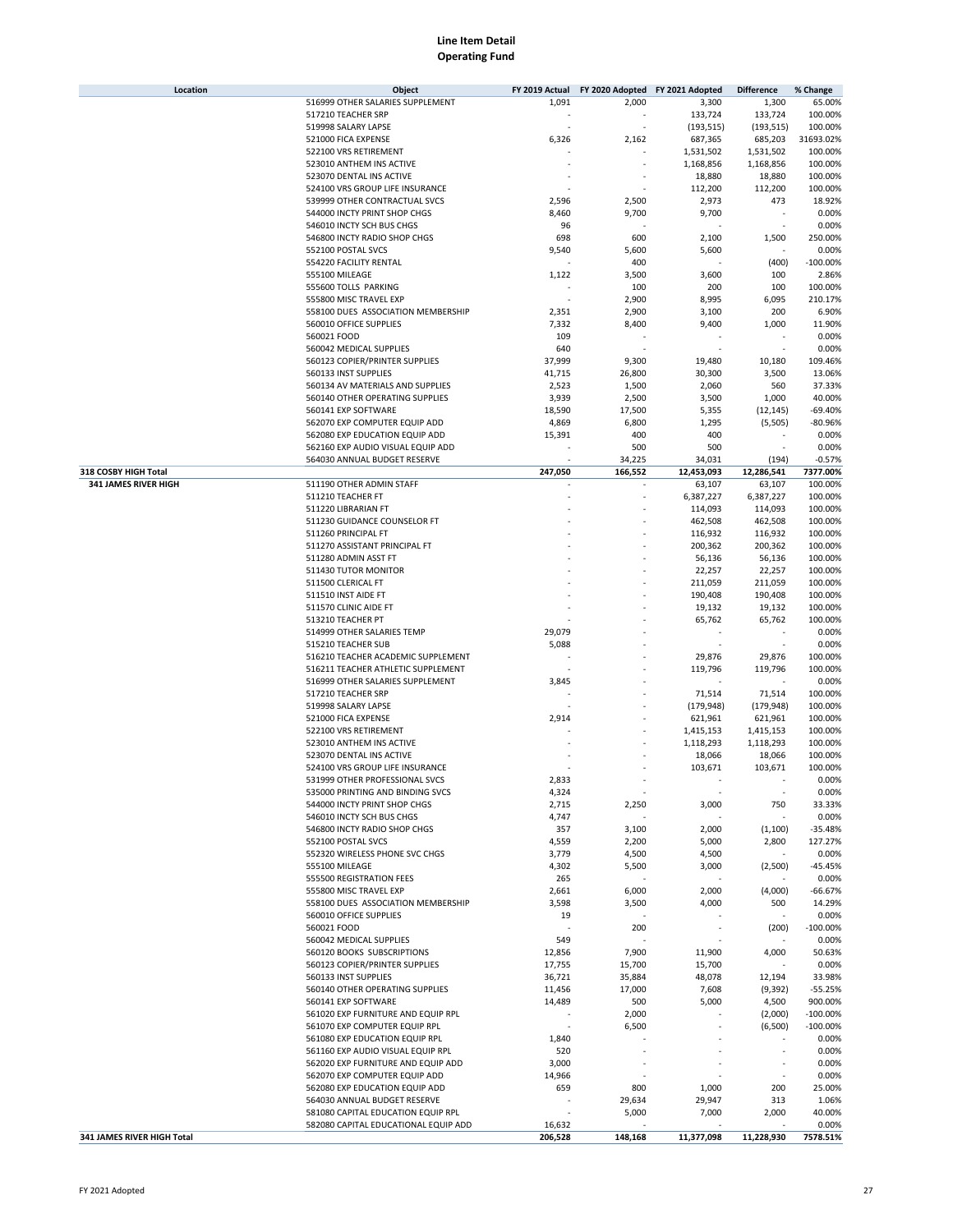| Location                   | Object                                                 |                 | FY 2019 Actual FY 2020 Adopted FY 2021 Adopted |               | <b>Difference</b>  | % Change           |
|----------------------------|--------------------------------------------------------|-----------------|------------------------------------------------|---------------|--------------------|--------------------|
| <b>363 MANCHESTER HIGH</b> | 511190 OTHER ADMIN STAFF                               |                 |                                                | 78,585        | 78,585             | 100.00%            |
|                            | 511210 TEACHER FT                                      |                 |                                                | 7,480,482     | 7,480,482          | 100.00%            |
|                            | 511220 LIBRARIAN FT                                    |                 |                                                | 128,752       | 128,752            | 100.00%            |
|                            | 511230 GUIDANCE COUNSELOR FT                           |                 |                                                | 445,493       | 445,493            | 100.00%            |
|                            | 511260 PRINCIPAL FT                                    |                 |                                                | 111,364       | 111,364            | 100.00%            |
|                            | 511270 ASSISTANT PRINCIPAL FT                          |                 |                                                | 293,110       | 293,110            | 100.00%            |
|                            | 511280 ADMIN ASST FT                                   |                 |                                                | 56,258        | 56,258             | 100.00%            |
|                            | 511430 TUTOR MONITOR                                   |                 |                                                | 22,653        | 22,653             | 100.00%            |
|                            | 511500 CLERICAL FT                                     |                 |                                                | 214,899       | 214,899            | 100.00%            |
|                            | 511510 INST AIDE FT                                    |                 |                                                | 454,752       | 454,752            | 100.00%            |
|                            | 511570 CLINIC AIDE FT                                  |                 |                                                | 17,482        | 17,482             | 100.00%            |
|                            | 512000 SALARIES AND WAGES OT                           | 715             |                                                |               |                    | 0.00%              |
|                            | 513210 TEACHER PT                                      |                 |                                                | 192,440       | 192,440            | 100.00%            |
|                            | 514210 TEACHER TEMP                                    | 9,190           | 4,635                                          | 5,600         | 965                | 20.82%             |
|                            | 514998 OTHER SAL NONEXEMPT TEMP                        | 3,467           |                                                |               |                    | 0.00%              |
|                            | 514999 OTHER SALARIES TEMP                             | 33,469          |                                                |               |                    | 0.00%              |
|                            | 515210 TEACHER SUB                                     | 21,823          |                                                |               |                    | 0.00%              |
|                            | 515510 INST AIDE SUB                                   | 204             |                                                |               |                    | 0.00%              |
|                            | 516210 TEACHER ACADEMIC SUPPLEMENT                     |                 |                                                | 26,656        | 26,656             | 100.00%            |
|                            | 516211 TEACHER ATHLETIC SUPPLEMENT                     |                 |                                                | 125,543       | 125,543            | 100.00%            |
|                            | 516999 OTHER SALARIES SUPPLEMENT                       | 2,346           |                                                | 2,800         | 2,800              | 100.00%            |
|                            | 517210 TEACHER SRP                                     |                 |                                                | 61,303        | 61,303             | 100.00%            |
|                            | 517510 INST AIDE SRP                                   |                 |                                                | 45,030        | 45,030             | 100.00%            |
|                            | 519998 SALARY LAPSE                                    |                 |                                                | (213,582)     | (213, 582)         | 100.00%            |
|                            | 521000 FICA EXPENSE                                    | 5,442           | 355                                            | 746,890       |                    | 746,535 210291.55% |
|                            | 522100 VRS RETIREMENT                                  |                 |                                                | 1,682,537     | 1,682,537          | 100.00%            |
|                            | 523010 ANTHEM INS ACTIVE                               |                 |                                                | 1,369,643     | 1,369,643          | 100.00%            |
|                            | 523070 DENTAL INS ACTIVE                               |                 |                                                | 22,113        | 22,113             | 100.00%            |
|                            | 524100 VRS GROUP LIFE INSURANCE                        |                 |                                                | 123,271       | 123,271            | 100.00%            |
|                            | 531999 OTHER PROFESSIONAL SVCS                         |                 |                                                | 2,400         | 2,400              | 100.00%            |
|                            | 533299 OTHER MAINT SVC CONT                            | 10,349          | 12,000                                         |               | (12,000)           | $-100.00%$         |
|                            | 539999 OTHER CONTRACTUAL SVCS                          | 9,802           |                                                |               |                    | 0.00%              |
|                            | 544000 INCTY PRINT SHOP CHGS                           | 2,310           | 3,650                                          | 2,650         | (1,000)            | $-27.40%$          |
|                            | 546010 INCTY SCH BUS CHGS                              | 2,185           | 2,400                                          | 2,650         | 250                | 10.42%             |
|                            | 546800 INCTY RADIO SHOP CHGS                           | 806             | 1,000                                          | 2,000         | 1,000              | 100.00%            |
|                            | 552100 POSTAL SVCS                                     | 2,452           | 3,500                                          | 2,800         | (700)              | $-20.00%$          |
|                            | 555100 MILEAGE                                         | 166             | 150                                            |               | (150)              | $-100.00%$         |
|                            | 555500 REGISTRATION FEES                               | 969             | 350                                            |               | (350)              | $-100.00%$         |
|                            | 555800 MISC TRAVEL EXP                                 | 125             |                                                |               |                    | 0.00%              |
|                            | 558100 DUES ASSOCIATION MEMBERSHIP                     | 2,410           | 2,850                                          | 450           | (2,400)            | $-84.21%$          |
|                            | 560021 FOOD                                            | 7,975           | 8,475                                          | 9,200         | 725                | 8.55%              |
|                            | 560070 REPAIR MAINT SUPPLY                             |                 | 500                                            | 500           |                    | 0.00%              |
|                            | 560120 BOOKS SUBSCRIPTIONS                             | 3,092           |                                                | 500           | 500                | 100.00%            |
|                            | 560123 COPIER/PRINTER SUPPLIES                         | 11,421          | 10,300                                         | 15,450        | 5,150              | 50.00%             |
|                            | 560133 INST SUPPLIES                                   | 32,398          | 22,750                                         | 32,350        | 9,600              | 42.20%             |
|                            | 560134 AV MATERIALS AND SUPPLIES                       | 277             |                                                | 150           | 150                | 100.00%            |
|                            | 560140 OTHER OPERATING SUPPLIES<br>560141 EXP SOFTWARE | 9,599<br>17,645 |                                                | 500<br>20,000 | 500<br>20,000      | 100.00%<br>100.00% |
|                            | 560160 TEXTBOOKS                                       |                 |                                                | 200           |                    | $-90.00%$          |
|                            | 561020 EXP FURNITURE AND EQUIP RPL                     | 1,515           | 2,000<br>11,197                                | 6,360         | (1,800)<br>(4,837) | $-43.20%$          |
|                            | 562070 EXP COMPUTER EQUIP ADD                          | 12,358          | 22,000                                         |               | (22,000)           | $-100.00%$         |
|                            | 562080 EXP EDUCATION EQUIP ADD                         | 1,395           |                                                |               |                    | 0.00%              |
|                            | 562160 EXP AUDIO VISUAL EQUIP ADD                      | 3,115           | 4,244                                          | 830           | (3, 414)           | $-80.44%$          |
|                            | 564030 ANNUAL BUDGET RESERVE                           |                 | 31,766                                         | 32,598        | 832                | 2.62%              |
|                            | 582080 CAPITAL EDUCATIONAL EQUIP ADD                   | 6,044           |                                                | 5,000         | 5,000              | 100.00%            |
| 363 MANCHESTER HIGH Total  |                                                        | 215.061         | 144.122                                        | 13,630,662    | 13,486,540         | 9357.72%           |
| 367 MATOACA HIGH           | 511190 OTHER ADMIN STAFF                               |                 |                                                | 68,935        | 68,935             | 100.00%            |
|                            | 511210 TEACHER FT                                      |                 |                                                | 5,241,957     | 5,241,957          | 100.00%            |
|                            | 511220 LIBRARIAN FT                                    |                 |                                                | 119,991       | 119,991            | 100.00%            |
|                            | 511230 GUIDANCE COUNSELOR FT                           |                 |                                                | 296,771       | 296,771            | 100.00%            |
|                            | 511260 PRINCIPAL FT                                    |                 |                                                | 118,035       | 118,035            | 100.00%            |
|                            | 511270 ASSISTANT PRINCIPAL FT                          |                 |                                                | 254,549       | 254,549            | 100.00%            |
|                            | 511280 ADMIN ASST FT                                   |                 |                                                | 57,126        | 57,126             | 100.00%            |
|                            | 511430 TUTOR MONITOR                                   |                 |                                                | 20,700        | 20,700             | 100.00%            |
|                            | 511500 CLERICAL FT                                     |                 |                                                | 206,801       | 206,801            | 100.00%            |
|                            | 511510 INST AIDE FT                                    |                 |                                                | 312,136       | 312,136            | 100.00%            |
|                            | 511570 CLINIC AIDE FT                                  |                 |                                                | 19,132        | 19,132             | 100.00%            |
|                            | 513210 TEACHER PT                                      |                 |                                                | 260,671       | 260,671            | 100.00%            |
|                            | 513230 GUIDANCE COUNSELOR PT                           |                 |                                                | 27,273        | 27,273             | 100.00%            |
|                            | 514210 TEACHER TEMP                                    |                 | 4,563                                          | 4,563         |                    | 0.00%              |
|                            | 514999 OTHER SALARIES TEMP                             | 17,018          |                                                |               |                    | 0.00%              |
|                            | 515210 TEACHER SUB                                     | 16,489          |                                                |               |                    | 0.00%              |
|                            | 515510 INST AIDE SUB                                   | 399             |                                                |               |                    | 0.00%              |
|                            | 516210 TEACHER ACADEMIC SUPPLEMENT                     |                 |                                                | 29,240        | 29,240             | 100.00%            |
|                            | 516211 TEACHER ATHLETIC SUPPLEMENT                     |                 |                                                | 110,574       | 110,574            | 100.00%            |
|                            | 516999 OTHER SALARIES SUPPLEMENT                       | 30              |                                                |               |                    | 0.00%              |
|                            | 517210 TEACHER SRP                                     |                 |                                                | 55,324        | 55,324             | 100.00%            |
|                            | 519998 SALARY LAPSE                                    |                 |                                                | (154, 033)    | (154, 033)         | 100.00%            |
|                            | 521000 FICA EXPENSE                                    | 2,596           | 349                                            | 551,090       |                    | 550,741 157805.44% |
|                            | 522100 VRS RETIREMENT                                  |                 |                                                | 1,210,738     | 1,210,738          | 100.00%            |
|                            | 523010 ANTHEM INS ACTIVE                               |                 |                                                | 1,019,365     | 1,019,365          | 100.00%            |
|                            | 523070 DENTAL INS ACTIVE                               |                 |                                                | 16,473        | 16,473             | 100.00%            |
|                            | 524100 VRS GROUP LIFE INSURANCE                        |                 |                                                | 88,709        | 88,709             | 100.00%            |
|                            | 544000 INCTY PRINT SHOP CHGS                           | 819             | 1,120                                          | 1,168         | 48                 | 4.29%              |
|                            | 546010 INCTY SCH BUS CHGS                              | 1,026           | 1,000                                          | 500           | (500)              | $-50.00%$          |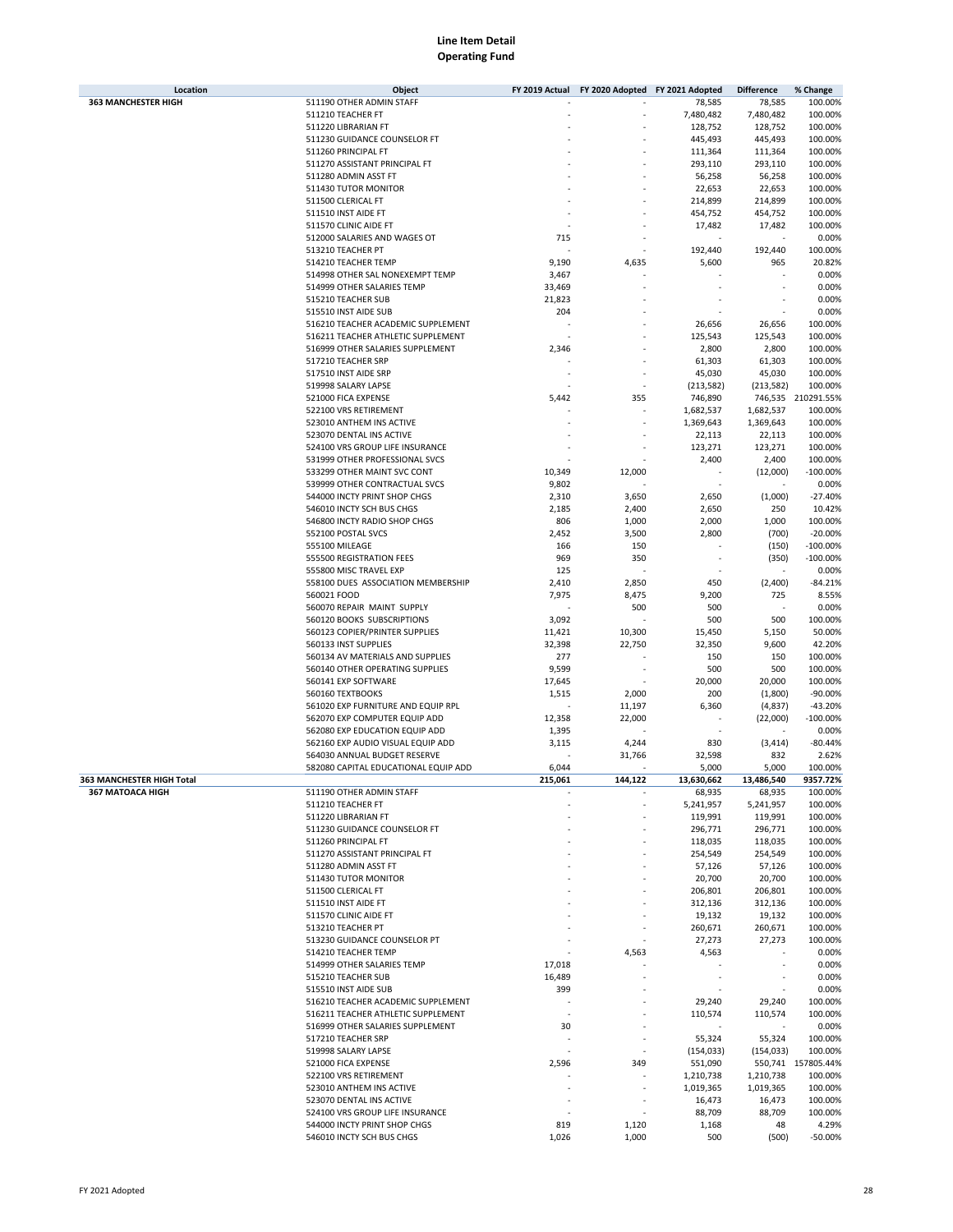| Location                   | Object                               | FY 2019 Actual | FY 2020 Adopted FY 2021 Adopted |                          | <b>Difference</b> | % Change   |
|----------------------------|--------------------------------------|----------------|---------------------------------|--------------------------|-------------------|------------|
|                            | 546800 INCTY RADIO SHOP CHGS         | 952            | 700                             | 700                      |                   | 0.00%      |
|                            | 552100 POSTAL SVCS                   | 3,323          | 3,800                           | 3,800                    |                   | 0.00%      |
|                            | 552320 WIRELESS PHONE SVC CHGS       | 571            | 605                             | 605                      |                   | 0.00%      |
|                            | 554100 LEASE RENT EQUIP              | 1,368          | 1,476                           | 1,475                    | (1)               | $-0.07%$   |
|                            | 555100 MILEAGE                       | 873            | 2,000                           | 2,000                    |                   | 0.00%      |
|                            | 555200 EDUCATION AND CONFERENCES     | 1,250          |                                 |                          | ä,                | 0.00%      |
|                            |                                      |                |                                 |                          |                   |            |
|                            | 555500 REGISTRATION FEES             | 1,380          | 300                             | 2,150                    | 1,850             | 616.67%    |
|                            | 555800 MISC TRAVEL EXP               | 4,559          | 4,500                           | 6,500                    | 2,000             | 44.44%     |
|                            | 558100 DUES ASSOCIATION MEMBERSHIP   | 6,529          | 5,000                           | 5,000                    | ä,                | 0.00%      |
|                            | 560010 OFFICE SUPPLIES               |                | 800                             | 800                      |                   | 0.00%      |
|                            | 560021 FOOD                          | 1,036          | 1,000                           | 1,000                    |                   | 0.00%      |
|                            | 560042 MEDICAL SUPPLIES              | 3,699          |                                 |                          |                   | 0.00%      |
|                            | 560120 BOOKS SUBSCRIPTIONS           | 623            | 500                             | 500                      |                   | 0.00%      |
|                            | 560123 COPIER/PRINTER SUPPLIES       | 9,759          | 10,750                          | 10,750                   |                   | 0.00%      |
|                            | 560133 INST SUPPLIES                 | 41,237         | 33,050                          | 33,050                   | ٠                 | 0.00%      |
|                            | 560134 AV MATERIALS AND SUPPLIES     | 472            | 1,800                           | 1,700                    | (100)             | $-5.56%$   |
|                            | 560140 OTHER OPERATING SUPPLIES      | 3,987          |                                 |                          |                   | 0.00%      |
|                            | 560141 EXP SOFTWARE                  | 20,181         | 9,400                           | 9,400                    | ٠                 | 0.00%      |
|                            |                                      |                |                                 | 6,077                    | ٠                 |            |
|                            | 562070 EXP COMPUTER EQUIP ADD        | 21,059         | 6,077                           |                          |                   | 0.00%      |
|                            | 562080 EXP EDUCATION EQUIP ADD       | 254            |                                 |                          | ٠                 | 0.00%      |
|                            | 564030 ANNUAL BUDGET RESERVE         |                | 24,577                          | 24,810                   | 233               | 0.95%      |
|                            | 582080 CAPITAL EDUCATIONAL EQUIP ADD | 5,089          |                                 |                          |                   | 0.00%      |
| 367 MATOACA HIGH Total     |                                      | 166,576        | 113,367                         | 10,048,105               | 9,934,738         | 8763.34%   |
| 368 MEADOWBROOK HIGH       | 511190 OTHER ADMIN STAFF             |                |                                 | 78,725                   | 78,725            | 100.00%    |
|                            | 511210 TEACHER FT                    |                |                                 | 6,210,346                | 6,210,346         | 100.00%    |
|                            | 511220 LIBRARIAN FT                  |                |                                 | 114,811                  | 114,811           | 100.00%    |
|                            | 511230 GUIDANCE COUNSELOR FT         |                |                                 | 404,825                  | 404,825           | 100.00%    |
|                            | 511260 PRINCIPAL FT                  |                |                                 | 113,023                  | 113,023           | 100.00%    |
|                            | 511270 ASSISTANT PRINCIPAL FT        |                |                                 | 317,666                  | 317,666           | 100.00%    |
|                            | 511280 ADMIN ASST FT                 |                |                                 | 263,484                  | 263,484           | 100.00%    |
|                            | 511430 TUTOR MONITOR                 |                |                                 | 20,641                   | 20,641            | 100.00%    |
|                            | 511500 CLERICAL FT                   |                |                                 |                          |                   |            |
|                            |                                      |                |                                 | 209,701                  | 209,701           | 100.00%    |
|                            | 511510 INST AIDE FT                  |                |                                 | 222,706                  | 222,706           | 100.00%    |
|                            | 511570 CLINIC AIDE FT                |                |                                 | 18,538                   | 18,538            | 100.00%    |
|                            | 513210 TEACHER PT                    |                |                                 | 238,470                  | 238,470           | 100.00%    |
|                            | 514999 OTHER SALARIES TEMP           | 9,378          |                                 |                          |                   | 0.00%      |
|                            | 515210 TEACHER SUB                   | 132,656        |                                 |                          |                   | 0.00%      |
|                            | 516210 TEACHER ACADEMIC SUPPLEMENT   |                |                                 | 27,116                   | 27,116            | 100.00%    |
|                            | 516211 TEACHER ATHLETIC SUPPLEMENT   |                |                                 | 95,340                   | 95,340            | 100.00%    |
|                            | 516999 OTHER SALARIES SUPPLEMENT     | 3,701          |                                 |                          |                   | 0.00%      |
|                            | 519998 SALARY LAPSE                  |                |                                 | (182, 982)               | (182, 982)        | 100.00%    |
|                            | 521000 FICA EXPENSE                  | 11,148         |                                 | 637,649                  | 637,649           | 100.00%    |
|                            |                                      |                |                                 |                          |                   |            |
|                            | 522100 VRS RETIREMENT                |                |                                 | 1,425,832                | 1,425,832         | 100.00%    |
|                            | 523010 ANTHEM INS ACTIVE             |                |                                 | 1,179,848                | 1,179,848         | 100.00%    |
|                            | 523070 DENTAL INS ACTIVE             |                |                                 | 19,057                   | 19,057            | 100.00%    |
|                            | 524100 VRS GROUP LIFE INSURANCE      |                |                                 | 104,456                  | 104,456           | 100.00%    |
|                            | 533199 OTHER REPAIR MAINT            |                | 75                              |                          | (75)              | $-100.00%$ |
|                            | 533299 OTHER MAINT SVC CONT          | 2,256          | 3,150                           | 1,950                    | (1, 200)          | $-38.10%$  |
|                            | 539999 OTHER CONTRACTUAL SVCS        |                | 650                             |                          | (650)             | $-100.00%$ |
|                            | 544000 INCTY PRINT SHOP CHGS         | 4,602          | 3,500                           | 5,000                    | 1,500             | 42.86%     |
|                            | 546010 INCTY SCH BUS CHGS            | 746            |                                 | 1,000                    | 1,000             | 100.00%    |
|                            | 546800 INCTY RADIO SHOP CHGS         | 980            | 2,500                           | 1,200                    | (1,300)           | $-52.00%$  |
|                            | 552100 POSTAL SVCS                   | 4,750          | 3,500                           | 4,000                    | 500               | 14.29%     |
|                            | 552320 WIRELESS PHONE SVC CHGS       | 563            | 600                             | 3,800                    | 3,200             | 533.33%    |
|                            | 554100 LEASE RENT EQUIP              | 528            | 500                             | 600                      | 100               | 20.00%     |
|                            |                                      |                |                                 |                          |                   |            |
|                            | 555100 MILEAGE                       | 358            | 250                             | 1,500                    | 1,250             | 500.00%    |
|                            | 555800 MISC TRAVEL EXP               | 6,954          |                                 |                          |                   | 0.00%      |
|                            | 558100 DUES ASSOCIATION MEMBERSHIP   | 1,640          | 1,650                           | 3,850                    | 2,200             | 133.33%    |
|                            | 560010 OFFICE SUPPLIES               | 7,246          | 4,000                           | 6,500                    | 2,500             | 62.50%     |
|                            | 560021 FOOD                          | 3,154          | 4,575                           | 3,000                    | (1, 575)          | $-34.43%$  |
|                            | 560042 MEDICAL SUPPLIES              | 332            |                                 |                          |                   | 0.00%      |
|                            | 560110 UNIFORMS                      |                | 1,650                           | $\overline{\phantom{a}}$ | (1,650)           | $-100.00%$ |
|                            | 560120 BOOKS SUBSCRIPTIONS           |                | 1,250                           | 750                      | (500)             | $-40.00%$  |
|                            | 560123 COPIER/PRINTER SUPPLIES       | 10,978         | 8,950                           | 11,750                   | 2,800             | 31.28%     |
|                            | 560133 INST SUPPLIES                 | 25,271         | 28,350                          | 27,217                   | (1, 133)          | $-4.00%$   |
|                            | 560140 OTHER OPERATING SUPPLIES      | 8,626          | 6,216                           | 4,000                    | (2, 216)          | $-35.65%$  |
|                            | 560141 EXP SOFTWARE                  | 38,559         | 16,000                          | 20,000                   | 4,000             | 25.00%     |
|                            | 560160 TEXTBOOKS                     |                |                                 |                          |                   | $-72.22%$  |
|                            |                                      | 1,469          | 1,800                           | 500                      | (1,300)           |            |
|                            | 562020 EXP FURNITURE AND EQUIP ADD   | 2,901          |                                 |                          |                   | 0.00%      |
|                            | 562070 EXP COMPUTER EQUIP ADD        | 4,963          | 6,550                           | 5,000                    | (1,550)           | $-23.66%$  |
|                            | 562080 EXP EDUCATION EQUIP ADD       | 4,792          | 5,000                           | 4,200                    | (800)             | $-16.00%$  |
|                            | 562160 EXP AUDIO VISUAL EQUIP ADD    | 788            | 3,850                           | 750                      | (3, 100)          | $-80.52%$  |
|                            | 564030 ANNUAL BUDGET RESERVE         |                | 26,891                          | 29,142                   | 2,251             | 8.37%      |
|                            | 582080 CAPITAL EDUCATIONAL EQUIP ADD | 8,316          |                                 |                          |                   | 0.00%      |
| 368 MEADOWBROOK HIGH Total |                                      | 297,652        | 131,457                         | 11,654,961               | 11,523,504        | 8765.99%   |
| 369 MIDLOTHIAN HIGH        | 511190 OTHER ADMIN STAFF             | ÷.             | ä,                              | 73,130                   | 73,130            | 100.00%    |
|                            | 511210 TEACHER FT                    |                | ä,                              | 6,204,817                | 6,204,817         | 100.00%    |
|                            | 511220 LIBRARIAN FT                  |                |                                 | 103,328                  | 103,328           | 100.00%    |
|                            | 511230 GUIDANCE COUNSELOR FT         |                |                                 | 352,842                  | 352,842           | 100.00%    |
|                            |                                      |                |                                 |                          |                   |            |
|                            | 511260 PRINCIPAL FT                  |                |                                 | 121,344                  | 121,344           | 100.00%    |
|                            | 511270 ASSISTANT PRINCIPAL FT        |                |                                 | 301,288                  | 301,288           | 100.00%    |
|                            | 511280 ADMIN ASST FT                 |                |                                 | 55,265                   | 55,265            | 100.00%    |
|                            | 511430 TUTOR MONITOR                 |                |                                 | 22,653                   | 22,653            | 100.00%    |
|                            | 511500 CLERICAL FT                   |                |                                 | 199,019                  | 199,019           | 100.00%    |
|                            | 511510 INST AIDE FT                  |                |                                 | 198,855                  | 198,855           | 100.00%    |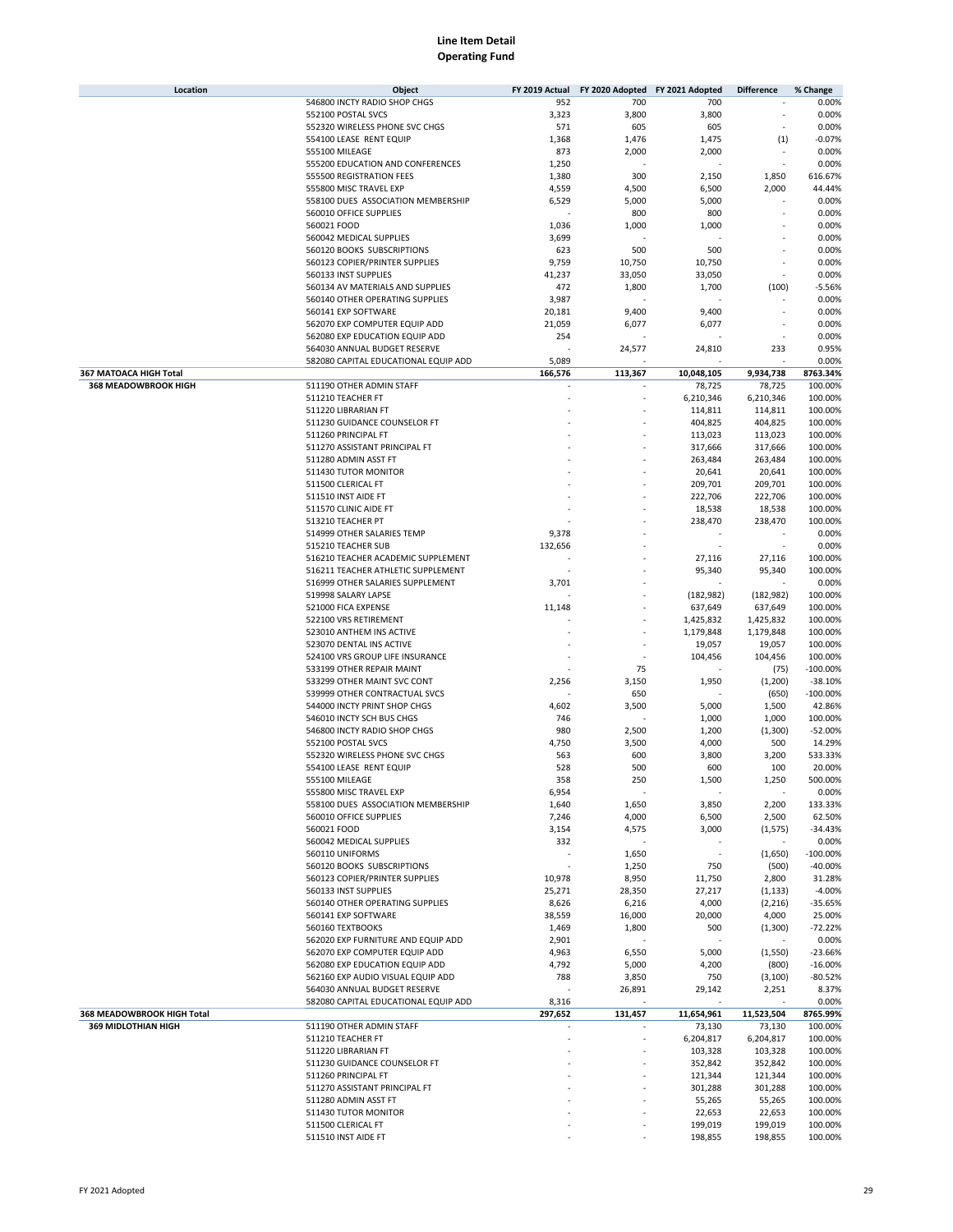| Location                  | Object                             | FY 2019 Actual |                          | FY 2020 Adopted FY 2021 Adopted | <b>Difference</b> | % Change           |
|---------------------------|------------------------------------|----------------|--------------------------|---------------------------------|-------------------|--------------------|
|                           | 511570 CLINIC AIDE FT              |                |                          | 17,311                          | 17,311            | 100.00%            |
|                           | 513210 TEACHER PT                  |                |                          | 58,810                          | 58,810            | 100.00%            |
|                           | 514210 TEACHER TEMP                | 2,259          | 5,150                    | 3,500                           | (1,650)           | $-32.04%$          |
|                           | 514999 OTHER SALARIES TEMP         | 13,039         |                          |                                 |                   | 0.00%              |
|                           | 515210 TEACHER SUB                 | 11,450         |                          |                                 |                   | 0.00%              |
|                           | 515510 INST AIDE SUB               | 561            |                          |                                 |                   | 0.00%              |
|                           | 516210 TEACHER ACADEMIC SUPPLEMENT |                |                          | 32,524                          | 32,524            | 100.00%            |
|                           |                                    |                |                          |                                 |                   |                    |
|                           | 516211 TEACHER ATHLETIC SUPPLEMENT |                |                          | 119,151                         | 119,151           | 100.00%            |
|                           | 517210 TEACHER SRP                 |                |                          | 55,324                          | 55,324            | 100.00%            |
|                           | 519998 SALARY LAPSE                |                |                          | (175, 546)                      | (175, 546)        | 100.00%            |
|                           | 521000 FICA EXPENSE                | 2,087          | 394                      | 605,818                         |                   | 605,424 153660.91% |
|                           | 522100 VRS RETIREMENT              |                |                          | 1,377,686                       | 1,377,686         | 100.00%            |
|                           | 523010 ANTHEM INS ACTIVE           |                |                          | 1,103,638                       | 1,103,638         | 100.00%            |
|                           | 523070 DENTAL INS ACTIVE           |                |                          | 17,831                          | 17,831            | 100.00%            |
|                           | 524100 VRS GROUP LIFE INSURANCE    |                |                          | 100,938                         | 100,938           | 100.00%            |
|                           | 531308 PROFESSIONAL EDUCATION SVC  | 1,333          |                          |                                 |                   | 0.00%              |
|                           | 533299 OTHER MAINT SVC CONT        | 738            |                          |                                 |                   | 0.00%              |
|                           | 544000 INCTY PRINT SHOP CHGS       | 2,561          | 1,400                    | 1,400                           | ÷                 | 0.00%              |
|                           | 546800 INCTY RADIO SHOP CHGS       | 2,704          | 850                      |                                 | 750               | 88.24%             |
|                           |                                    |                |                          | 1,600                           |                   |                    |
|                           | 552100 POSTAL SVCS                 | 2,344          | 2,000                    | 3,000                           | 1,000             | 50.00%             |
|                           | 555100 MILEAGE                     | 1,380          | 1,000                    | 1,000                           |                   | 0.00%              |
|                           | 555500 REGISTRATION FEES           | 1,525          | 3,000                    | 3,000                           |                   | 0.00%              |
|                           | 555800 MISC TRAVEL EXP             | 2,961          |                          |                                 |                   | 0.00%              |
|                           | 558100 DUES ASSOCIATION MEMBERSHIP | 1,920          | 2,250                    | 2,250                           |                   | 0.00%              |
|                           | 560021 FOOD                        | 2,594          | 750                      | 750                             | ÷                 | 0.00%              |
|                           | 560042 MEDICAL SUPPLIES            | 842            |                          |                                 |                   | 0.00%              |
|                           |                                    |                |                          |                                 |                   |                    |
|                           | 560123 COPIER/PRINTER SUPPLIES     | 12,294         | 11,000                   | 12,000                          | 1,000             | 9.09%              |
|                           | 560133 INST SUPPLIES               | 45,973         | 65,636                   | 42,748                          | (22, 888)         | $-34.87%$          |
|                           | 560134 AV MATERIALS AND SUPPLIES   | 155            |                          |                                 |                   | 0.00%              |
|                           | 560140 OTHER OPERATING SUPPLIES    | 9,092          |                          | 15,000                          | 15,000            | 100.00%            |
|                           | 560141 EXP SOFTWARE                | 5,587          |                          |                                 |                   | 0.00%              |
|                           | 562020 EXP FURNITURE AND EQUIP ADD | 10,016         |                          | 1,560                           | 1,560             | 100.00%            |
|                           | 562070 EXP COMPUTER EQUIP ADD      | 7,826          |                          | 8,440                           | 8,440             | 100.00%            |
|                           | 562080 EXP EDUCATION EQUIP ADD     | 8,290          |                          | 4,145                           | 4,145             | 100.00%            |
|                           |                                    |                |                          |                                 |                   |                    |
|                           | 564030 ANNUAL BUDGET RESERVE       |                | 25,972                   | 27,848                          | 1,876             | 7.22%              |
| 369 MIDLOTHIAN HIGH Total |                                    | 149,531        | 119,402                  | 11,074,267                      | 10,954,865        | 9174.78%           |
| 370 MONACAN HIGH          | 511190 OTHER ADMIN STAFF           |                | $\overline{\phantom{a}}$ | 81,588                          | 81,588            | 100.00%            |
|                           | 511210 TEACHER FT                  | 2,296          | ٠                        | 5,431,581                       | 5,431,581         | 100.00%            |
|                           | 511220 LIBRARIAN FT                |                |                          | 115,685                         | 115,685           | 100.00%            |
|                           | 511230 GUIDANCE COUNSELOR FT       |                |                          | 288,793                         | 288,793           | 100.00%            |
|                           | 511260 PRINCIPAL FT                |                |                          | 118,718                         | 118,718           | 100.00%            |
|                           | 511270 ASSISTANT PRINCIPAL FT      |                |                          | 206,825                         | 206,825           | 100.00%            |
|                           | 511280 ADMIN ASST FT               |                |                          | 55,265                          | 55,265            | 100.00%            |
|                           | 511430 TUTOR MONITOR               |                |                          | 24,505                          | 24,505            | 100.00%            |
|                           |                                    |                |                          |                                 |                   |                    |
|                           | 511500 CLERICAL FT                 |                |                          | 166,285                         | 166,285           | 100.00%            |
|                           | 511510 INST AIDE FT                |                |                          | 232,288                         | 232,288           | 100.00%            |
|                           | 511570 CLINIC AIDE FT              |                |                          | 19,132                          | 19,132            | 100.00%            |
|                           | 513210 TEACHER PT                  |                |                          | 127,081                         | 127,081           | 100.00%            |
|                           | 514999 OTHER SALARIES TEMP         | 15,815         |                          |                                 |                   | 0.00%              |
|                           | 515210 TEACHER SUB                 | 28,756         |                          | ٠                               | ÷                 | 0.00%              |
|                           | 515570 CLINICAL AIDE SUB           | 56             |                          |                                 |                   | 0.00%              |
|                           | 516210 TEACHER ACADEMIC SUPPLEMENT |                |                          | 33,134                          | 33,134            | 100.00%            |
|                           | 516211 TEACHER ATHLETIC SUPPLEMENT |                |                          |                                 | 121,431           |                    |
|                           |                                    |                |                          | 121,431                         |                   | 100.00%            |
|                           | 516999 OTHER SALARIES SUPPLEMENT   | 3,288          |                          | 3,400                           | 3,400             | 100.00%            |
|                           | 517210 TEACHER SRP                 |                |                          | 197,586                         | 197,586           | 100.00%            |
|                           | 517500 CLERICAL SRP                |                |                          | 37,967                          | 37,967            | 100.00%            |
|                           | 519998 SALARY LAPSE                |                |                          | (154, 597)                      | (154, 597)        | 100.00%            |
|                           | 521000 FICA EXPENSE                | 3,838          |                          | 555,483                         | 555,483           | 100.00%            |
|                           | 522100 VRS RETIREMENT              |                |                          | 1,247,346                       | 1,247,346         | 100.00%            |
|                           | 523010 ANTHEM INS ACTIVE           |                |                          | 981,259                         | 981,259           | 100.00%            |
|                           | 523070 DENTAL INS ACTIVE           |                |                          | 15,859                          | 15,859            | 100.00%            |
|                           |                                    |                |                          |                                 |                   |                    |
|                           | 524100 VRS GROUP LIFE INSURANCE    |                |                          | 91,386                          | 91,386            | 100.00%            |
|                           | 533199 OTHER REPAIR MAINT          |                | 2,000                    |                                 | (2,000)           | $-100.00%$         |
|                           | 533299 OTHER MAINT SVC CONT        | 713            | 650                      | 750                             | 100               | 15.38%             |
|                           | 535000 PRINTING AND BINDING SVCS   |                | 400                      |                                 | (400)             | $-100.00%$         |
|                           | 539012 TRAINING SVCS               |                | 350                      | 150                             | (200)             | $-57.14%$          |
|                           | 544000 INCTY PRINT SHOP CHGS       | 3,905          | 5,700                    | 4,350                           | (1, 350)          | $-23.68%$          |
|                           | 546010 INCTY SCH BUS CHGS          | 3,803          | 1,500                    | 1,500                           |                   | 0.00%              |
|                           | 546800 INCTY RADIO SHOP CHGS       | 506            | 2,000                    | 600                             | (1,400)           | -70.00%            |
|                           |                                    |                |                          |                                 |                   |                    |
|                           | 552100 POSTAL SVCS                 | 6,519          | 3,200                    | 6,000                           | 2,800             | 87.50%             |
|                           | 552320 WIRELESS PHONE SVC CHGS     | 614            | 600                      | 600                             |                   | 0.00%              |
|                           | 555320 LODGING                     |                | 200                      |                                 | (200)             | $-100.00%$         |
|                           | 555500 REGISTRATION FEES           | 3,184          | 1,400                    | 2,625                           | 1,225             | 87.50%             |
|                           | 555800 MISC TRAVEL EXP             |                | 620                      | 620                             |                   | 0.00%              |
|                           | 558100 DUES ASSOCIATION MEMBERSHIP | 4,603          | 3,850                    | 3,770                           | (80)              | $-2.08%$           |
|                           | 560010 OFFICE SUPPLIES             | 4,664          | 3,350                    | 3,500                           | 150               | 4.48%              |
|                           | 560014 TESTING SUPPLIES            | 876            |                          | 850                             | 850               | 100.00%            |
|                           |                                    |                |                          |                                 |                   |                    |
|                           | 560021 FOOD                        | 476            | 1,150                    | 1,205                           | 55                | 4.78%              |
|                           | 560042 MEDICAL SUPPLIES            | 407            |                          |                                 |                   | 0.00%              |
|                           | 560123 COPIER/PRINTER SUPPLIES     | 14,962         | 13,200                   | 17,522                          | 4,322             | 32.74%             |
|                           | 560133 INST SUPPLIES               | 50,319         | 42,562                   | 39,433                          | (3, 129)          | $-7.35%$           |
|                           | 560134 AV MATERIALS AND SUPPLIES   | 980            | 475                      | 400                             | (75)              | $-15.79%$          |
|                           | 560140 OTHER OPERATING SUPPLIES    | 3,395          |                          |                                 |                   | 0.00%              |
|                           | 560141 EXP SOFTWARE                | 14,700         | 1,000                    | 10,000                          | 9,000             | 900.00%            |
|                           | 560160 TEXTBOOKS                   |                | 1,410                    | 700                             | (710)             | $-50.35%$          |
|                           |                                    |                |                          |                                 |                   |                    |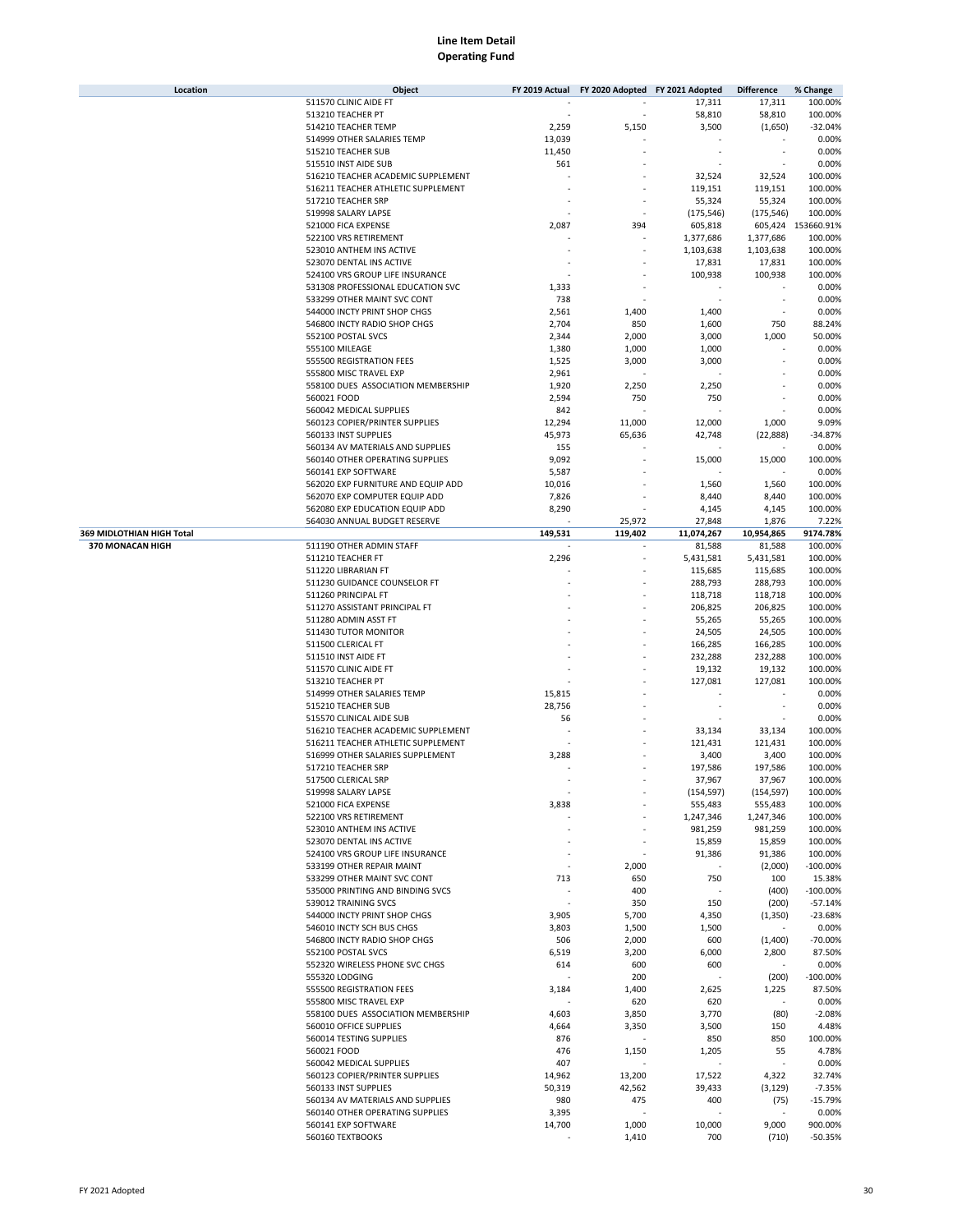| Location                                               | Object                               | FY 2019 Actual         | FY 2020 Adopted FY 2021 Adopted |            | <b>Difference</b>            | % Change                 |
|--------------------------------------------------------|--------------------------------------|------------------------|---------------------------------|------------|------------------------------|--------------------------|
| 370 MONACAN HIGH                                       | 562020 EXP FURNITURE AND EQUIP ADD   | 207                    |                                 |            |                              | 0.00%                    |
|                                                        | 562070 EXP COMPUTER EQUIP ADD        | 5,385                  | 4,590                           | 1,970      | (2,620)                      | $-57.08%$                |
|                                                        | 562080 EXP EDUCATION EQUIP ADD       |                        | 6,940                           | 1,400      | (5, 540)                     | $-79.83%$                |
|                                                        | 562160 EXP AUDIO VISUAL EQUIP ADD    |                        | 1,830                           | 1,000      | (830)                        | -45.36%                  |
|                                                        | 564030 ANNUAL BUDGET RESERVE         |                        | 26,869                          | 27,711     | 842                          | 3.13%                    |
|                                                        | 582080 CAPITAL EDUCATIONAL EQUIP ADD | 5,644                  |                                 |            |                              | 0.00%                    |
| 370 MONACAN HIGH Total                                 |                                      | 179,912                | 125,846                         | 10,124,656 | 9,998,810                    | 7945.27%                 |
| 387 THOMAS DALE HIGH                                   | 511190 OTHER ADMIN STAFF             |                        |                                 | 63,240     | 63,240                       | 100.00%                  |
|                                                        | 511210 TEACHER FT                    |                        |                                 | 8,047,930  | 8,047,930                    | 100.00%                  |
|                                                        | 511220 LIBRARIAN FT                  |                        |                                 | 168,498    | 168,498                      | 100.00%                  |
|                                                        | 511230 GUIDANCE COUNSELOR FT         |                        |                                 | 514,846    | 514,846                      | 100.00%                  |
|                                                        | 511260 PRINCIPAL FT                  |                        |                                 | 115,829    | 115,829                      | 100.00%                  |
|                                                        | 511270 ASSISTANT PRINCIPAL FT        |                        |                                 | 396,829    | 396,829                      | 100.00%                  |
|                                                        | 511280 ADMIN ASST FT                 |                        |                                 | 113,748    | 113,748                      | 100.00%                  |
|                                                        | 511430 TUTOR MONITOR                 |                        |                                 | 48,589     | 48,589                       | 100.00%                  |
|                                                        | 511500 CLERICAL FT                   |                        |                                 | 396,871    | 396,871                      | 100.00%                  |
|                                                        |                                      |                        |                                 |            |                              |                          |
|                                                        | 511510 INST AIDE FT                  |                        |                                 | 313,110    | 313,110                      | 100.00%                  |
|                                                        | 511570 CLINIC AIDE FT                |                        |                                 | 37,559     | 37,559                       | 100.00%                  |
|                                                        | 513210 TEACHER PT                    |                        |                                 | 149,210    | 149,210                      | 100.00%                  |
|                                                        | 513230 GUIDANCE COUNSELOR PT         |                        |                                 | 21,382     | 21,382                       | 100.00%                  |
|                                                        | 514999 OTHER SALARIES TEMP           | 9,220                  |                                 |            |                              | 0.00%                    |
|                                                        | 515210 TEACHER SUB                   | 43,706                 |                                 |            |                              | 0.00%                    |
|                                                        | 515430 TUTOR MONITOR SUBSTITUTE      | 384                    |                                 |            |                              | 0.00%                    |
|                                                        | 515510 INST AIDE SUB                 | 6,222                  |                                 |            |                              | 0.00%                    |
|                                                        | 516210 TEACHER ACADEMIC SUPPLEMENT   |                        |                                 | 30,967     | 30,967                       | 100.00%                  |
|                                                        | 516211 TEACHER ATHLETIC SUPPLEMENT   |                        |                                 | 114,536    | 114,536                      | 100.00%                  |
|                                                        | 516999 OTHER SALARIES SUPPLEMENT     | 1,300                  |                                 |            |                              | 0.00%                    |
|                                                        | 517210 TEACHER SRP                   |                        |                                 | 249,597    | 249,597                      | 100.00%                  |
|                                                        | 519998 SALARY LAPSE                  |                        |                                 | (234, 123) | (234, 123)                   | 100.00%                  |
|                                                        | 521000 FICA EXPENSE                  | 4,653                  |                                 | 824,882    | 824,882                      | 100.00%                  |
|                                                        | 522100 VRS RETIREMENT                |                        |                                 | 1,871,437  | 1,871,437                    | 100.00%                  |
|                                                        | 523010 ANTHEM INS ACTIVE             |                        |                                 | 1,509,648  | 1,509,648                    | 100.00%                  |
|                                                        | 523070 DENTAL INS ACTIVE             |                        |                                 | 24,426     | 24,426                       | 100.00%                  |
|                                                        | 524100 VRS GROUP LIFE INSURANCE      |                        |                                 | 137,103    | 137,103                      | 100.00%                  |
|                                                        | 531308 PROFESSIONAL EDUCATION SVC    | 17,896                 | 14,800                          | 26,900     | 12,100                       | 81.76%                   |
|                                                        | 533199 OTHER REPAIR MAINT            | 495                    |                                 |            |                              | 0.00%                    |
|                                                        | 535000 PRINTING AND BINDING SVCS     | 633                    | 1,000                           |            | (1,000)                      | $-100.00%$               |
|                                                        | 539999 OTHER CONTRACTUAL SVCS        | 20                     |                                 |            |                              | 0.00%                    |
|                                                        | 544000 INCTY PRINT SHOP CHGS         | 7,938                  | 7,100                           | 100        | (7,000)                      | -98.59%                  |
|                                                        | 546010 INCTY SCH BUS CHGS            |                        | 1,600                           |            | (1,600)                      | $-100.00%$               |
|                                                        | 546800 INCTY RADIO SHOP CHGS         | 196                    | 500                             |            | (500)                        | $-100.00%$               |
|                                                        | 552100 POSTAL SVCS                   | 6,354                  | 3,000                           | 2,173      | (827)                        | $-27.57%$                |
|                                                        | 552320 WIRELESS PHONE SVC CHGS       | 2,945                  | 2,000                           |            | (2,000)                      | $-100.00%$               |
|                                                        | 554100 LEASE RENT EQUIP              |                        | 2,000                           |            | (2,000)                      | $-100.00%$               |
|                                                        | 555100 MILEAGE                       | 894                    | 3,000                           |            | (3,000)                      | $-100.00%$               |
|                                                        | 555800 MISC TRAVEL EXP               | 5,178                  | 1,900                           |            | (1,900)                      | $-100.00%$               |
|                                                        | 558100 DUES ASSOCIATION MEMBERSHIP   | 2,133                  |                                 |            |                              | 0.00%                    |
|                                                        | 560010 OFFICE SUPPLIES               | 8,965                  | 26,700                          | 20,900     | (5,800)                      | $-21.72%$                |
|                                                        | 560021 FOOD                          | 3,593                  | 2,500                           |            | (2,500)                      | $-100.00%$               |
|                                                        | 560042 MEDICAL SUPPLIES              | 1,429                  |                                 |            |                              | 0.00%                    |
|                                                        | 560120 BOOKS SUBSCRIPTIONS           | 1,744                  | 1,000                           | 1,000      |                              | 0.00%                    |
|                                                        | 560123 COPIER/PRINTER SUPPLIES       | 8,384                  | 16,454                          | 14,050     | (2,404)                      | $-14.61%$                |
|                                                        | 560133 INST SUPPLIES                 | 43,811                 | 30,800                          | 73,354     | 42,554                       | 138.16%                  |
|                                                        | 560140 OTHER OPERATING SUPPLIES      | 1,150                  |                                 | 2,500      | 2,500                        | 100.00%                  |
|                                                        | 560141 EXP SOFTWARE                  | 20,796                 | 15,250                          | 2,500      | (12,750)                     | $-83.61%$                |
|                                                        | 561070 EXP COMPUTER EQUIP RPL        |                        | 10,941                          |            | (10, 941)                    | $-100.00%$               |
|                                                        | 562020 EXP FURNITURE AND EQUIP ADD   | 18,397                 | 3,000                           |            | (3,000)                      | $-100.00\%$              |
|                                                        | 562070 EXP COMPUTER EQUIP ADD        | 2,863                  | 1,400                           |            | (1,400)                      | $-100.00\%$              |
|                                                        | 562080 EXP EDUCATION EQUIP ADD       |                        |                                 |            |                              |                          |
|                                                        |                                      | 4,330                  |                                 |            |                              | 0.00%                    |
|                                                        | 564030 ANNUAL BUDGET RESERVE         |                        | 36,236<br>181,181               | 37,869     | 1,633                        | 4.51%<br>8232.81%        |
| 387 THOMAS DALE HIGH Total<br>399 HIGH SCHOOLS CENTRAL | 511190 OTHER ADMIN STAFF             | 225,629                |                                 | 15,097,460 | 14,916,279                   |                          |
|                                                        | 511210 TEACHER FT                    | 719,138<br>60,837,929  | 740,712                         |            | (740, 712)                   | $-100.00%$<br>$-100.00%$ |
|                                                        |                                      |                        | 62,676,298<br>1,141,839         | ٠          | (62, 676, 298)               |                          |
|                                                        | 511220 LIBRARIAN FT                  | 1,167,212<br>3,795,208 |                                 |            | (1, 141, 839)<br>(3,869,086) | $-100.00%$               |
|                                                        | 511230 GUIDANCE COUNSELOR FT         |                        | 3,869,086                       |            |                              | $-100.00%$               |
|                                                        | 511260 PRINCIPAL FT                  | 1,143,084              | 1,177,379                       |            | (1, 177, 379)                | $-100.00%$               |
|                                                        | 511270 ASSISTANT PRINCIPAL FT        | 2,154,351              | 2,545,944                       |            | (2,545,944)                  | $-100.00%$               |
|                                                        | 511280 ADMIN ASST FT                 | 819,308                | 740,991                         |            | (740, 991)                   | $-100.00%$               |
|                                                        | 511430 TUTOR MONITOR                 | 216,012                | 250,530                         |            | (250, 530)                   | $-100.00%$               |
|                                                        | 511500 CLERICAL FT                   | 2,134,940              | 2,174,153                       |            | (2, 174, 153)                | $-100.00%$               |
|                                                        | 511510 INST AIDE FT                  | 2,558,022              | 2,871,957                       |            | (2,871,957)                  | $-100.00%$               |
|                                                        | 511570 CLINIC AIDE FT                | 172,844                | 183,619                         |            | (183, 619)                   | $-100.00%$               |
|                                                        | 512000 SALARIES AND WAGES OT         | 212,653                |                                 |            |                              | 0.00%                    |
|                                                        | 513210 TEACHER PT                    | 642,788                | 1,998,968                       |            | (1,998,968)                  | $-100.00%$               |
|                                                        | 513230 GUIDANCE COUNSELOR PT         | 71,617                 | 41,454                          |            | (41, 454)                    | $-100.00%$               |
|                                                        | 513510 INST AIDE PT                  | 54                     |                                 |            |                              | 0.00%                    |
|                                                        | 514230 GUIDANCE COUNSELOR TEMP       | 13,459                 |                                 |            |                              | 0.00%                    |
|                                                        | 514500 CLERICAL TEMP                 | 2,343                  |                                 |            |                              | 0.00%                    |
|                                                        | 514510 INST AIDE TEMP                | 1,347                  |                                 |            |                              | 0.00%                    |
|                                                        | 515210 TEACHER SUB                   | 853,445                | 1,328,835                       | 700,000    | (628, 835)                   | -47.32%                  |
|                                                        | 515220 LIBRARIAN SUB                 |                        | 10,986                          | 12,000     | 1,014                        | 9.23%                    |
|                                                        | 515430 TUTOR MONITOR SUBSTITUTE      | 2,760                  | 1,976                           | 2,000      | 24                           | 1.21%                    |
|                                                        | 515510 INST AIDE SUB                 | 6,860                  | 21,024                          | 20,000     | (1,024)                      | $-4.87%$                 |
|                                                        | 515560 TECH RESOURCE ASST SUB        | 123                    |                                 |            |                              | 0.00%                    |
|                                                        | 515570 CLINICAL AIDE SUB             | 1,540                  | 5,487                           |            | (5,487)                      | $-100.00%$               |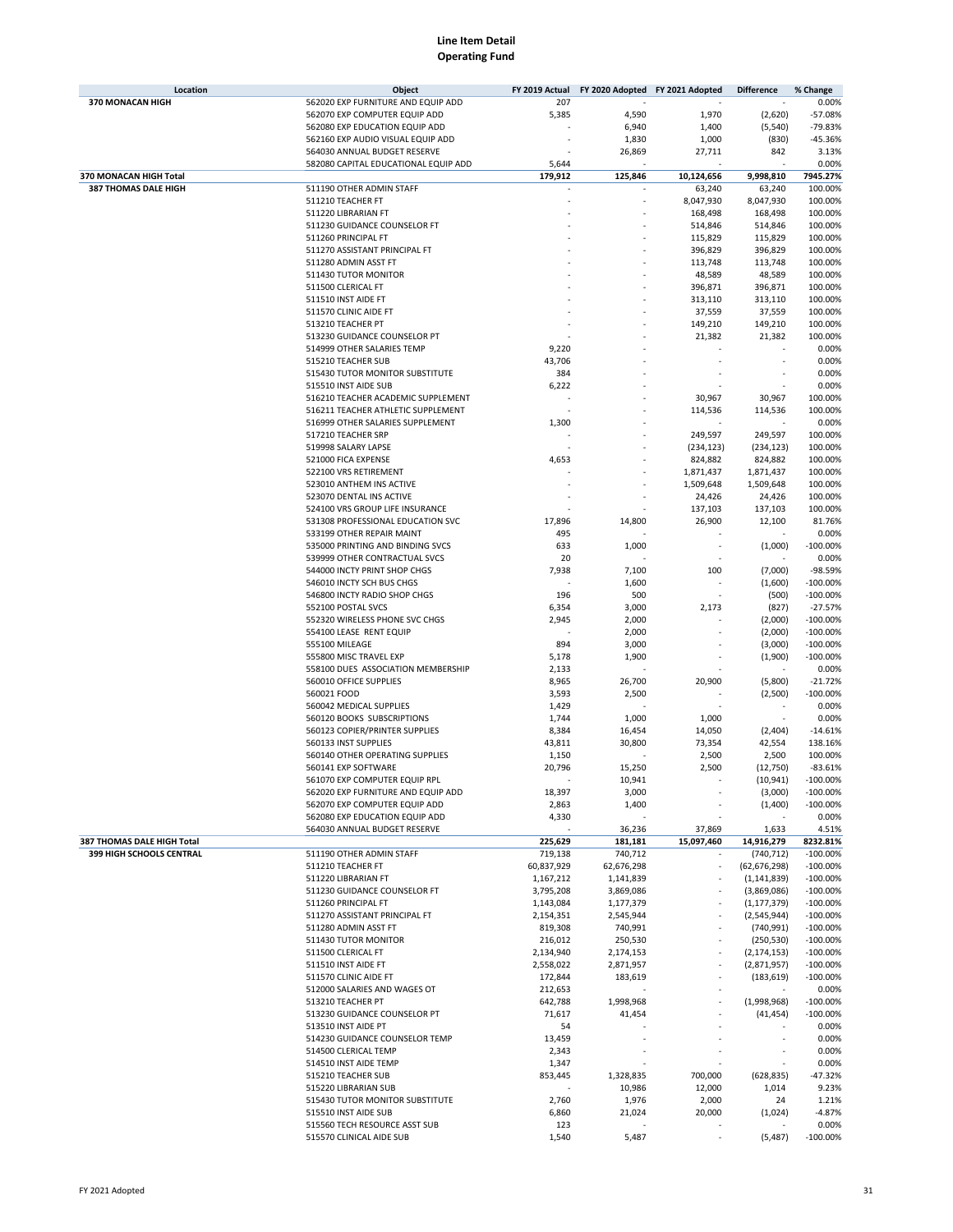| Location                                 | Object                                                       | FY 2019 Actual     | FY 2020 Adopted FY 2021 Adopted |                                    | <b>Difference</b> | % Change              |
|------------------------------------------|--------------------------------------------------------------|--------------------|---------------------------------|------------------------------------|-------------------|-----------------------|
|                                          | 516210 TEACHER ACADEMIC SUPPLEMENT                           | 328,297            |                                 |                                    |                   | 0.00%                 |
|                                          | 516211 TEACHER ATHLETIC SUPPLEMENT                           | 1,198,012          |                                 |                                    |                   | 0.00%                 |
|                                          | 516999 OTHER SALARIES SUPPLEMENT                             | 120,784            | 17,000                          | 5,000                              | (12,000)          | $-70.59%$             |
|                                          | 517210 TEACHER SRP                                           | 190,911            | 1,195,055                       |                                    | (1, 195, 055)     | $-100.00%$            |
|                                          | 517220 LIBRARIAN SRP                                         |                    | 67,815                          |                                    | (67, 815)         | $-100.00%$            |
|                                          | 517230 GUIDANCE COUNSELOR SRP                                |                    | 58,171                          |                                    | (58, 171)         | $-100.00%$            |
|                                          | 517270 ASSISTANT PRINCIPAL SRP                               | 41,520             |                                 |                                    |                   | 0.00%                 |
|                                          | 517280 ADMIN ASST SRP                                        |                    | 85,186                          |                                    | (85, 186)         | $-100.00%$            |
|                                          | 517500 CLERICAL SRP                                          | 12,122             | 76,352                          |                                    | (76, 352)         | $-100.00%$            |
|                                          | 517510 INST AIDE SRP                                         | 16,925             | 20,653                          |                                    | (20, 653)         | $-100.00%$            |
|                                          | 519006 ANNUAL LEAVE PAYOUT                                   | 7,339              |                                 |                                    |                   | 0.00%                 |
|                                          | 519008 PERSONAL DAY PAYOUT                                   | 28,147             |                                 |                                    |                   | 0.00%                 |
|                                          | 519998 SALARY LAPSE                                          |                    | (1,798,328)                     |                                    | 1,798,328         | $-100.00%$            |
|                                          | 521000 FICA EXPENSE                                          | 5,738,090          | 6,121,722                       | 56,533                             | (6,065,189)       | -99.08%               |
|                                          | 522100 VRS RETIREMENT                                        | 9,226,193          | 13,483,045                      |                                    | (13, 483, 045)    | $-100.00%$            |
|                                          | 522110 VRS HYBRID PLAN CONTRIBUTION                          | 2,702,849          |                                 |                                    |                   | 0.00%                 |
|                                          | 522111 VRS RETIREE HEALTHCARE CREDIT                         | 910,070            |                                 |                                    |                   | 0.00%                 |
|                                          | 523010 ANTHEM INS ACTIVE                                     | 10,738,792         | 11,505,477                      |                                    | (11,505,477)      | $-100.00%$            |
|                                          | 523045 HEALTH SAVINGS ACCOUNT EXP                            | 779,467            |                                 |                                    |                   | 0.00%                 |
|                                          | 523070 DENTAL INS ACTIVE                                     | 177,303            | 145,917                         |                                    | (145, 917)        | $-100.00%$            |
|                                          | 524100 VRS GROUP LIFE INSURANCE                              | 993,694            | 1,046,327                       |                                    | (1,046,327)       | $-100.00%$            |
|                                          | 525000 VRS HYBRID DISABILITY                                 | 60,121             | 126,400                         | 90,000                             | (36, 400)         | $-28.80%$             |
|                                          | 546803 INCTY RADIO SHOP ANNUAL                               | 88,128             | 96,000                          | 96,000                             |                   | 0.00%                 |
| 399 HIGH SCHOOLS CENTRAL Total           |                                                              | 110,885,802        | 114,028,030                     | 981,533                            | (113,046,497)     | -99.14%               |
| <b>402 JUVENILE DETENTION HOME</b>       | 511210 TEACHER FT                                            | 441,995            |                                 |                                    |                   | 0.00%                 |
|                                          | 511260 PRINCIPAL FT                                          | 69,254             |                                 |                                    |                   | 0.00%                 |
|                                          | 511500 CLERICAL FT                                           | 28,095             |                                 |                                    |                   | 0.00%                 |
|                                          | 515210 TEACHER SUB                                           | 2,900              |                                 |                                    |                   | 0.00%                 |
|                                          | 519008 PERSONAL DAY PAYOUT                                   | 1,332              |                                 |                                    |                   | 0.00%                 |
|                                          | 521000 FICA EXPENSE                                          | 38,703             |                                 |                                    |                   | 0.00%                 |
|                                          | 522100 VRS RETIREMENT                                        | 90,870             |                                 |                                    |                   | 0.00%                 |
|                                          | 522111 VRS RETIREE HEALTHCARE CREDIT                         | 6,953              |                                 |                                    |                   | 0.00%                 |
|                                          | 523010 ANTHEM INS ACTIVE                                     | 57,716             |                                 |                                    |                   | 0.00%                 |
|                                          | 523045 HEALTH SAVINGS ACCOUNT EXP                            | 4,083              |                                 |                                    |                   | 0.00%                 |
|                                          | 523070 DENTAL INS ACTIVE                                     | 740                |                                 |                                    |                   | 0.00%                 |
|                                          | 524100 VRS GROUP LIFE INSURANCE                              | 7,592              |                                 |                                    |                   | 0.00%                 |
|                                          | 531308 PROFESSIONAL EDUCATION SVC                            | 200                |                                 |                                    |                   | 0.00%                 |
|                                          | 535000 PRINTING AND BINDING SVCS                             | 42                 |                                 |                                    |                   | 0.00%                 |
|                                          | 539010 INDIRECT COST RECOVERY                                | 38,705             |                                 |                                    |                   | 0.00%                 |
|                                          | 539999 OTHER CONTRACTUAL SVCS                                | 2,785              |                                 |                                    |                   | 0.00%                 |
|                                          | 544000 INCTY PRINT SHOP CHGS                                 | $\overline{2}$     |                                 |                                    |                   | 0.00%                 |
|                                          | 555100 MILEAGE                                               | 55                 |                                 |                                    |                   | 0.00%                 |
|                                          | 555200 EDUCATION AND CONFERENCES                             | 155                |                                 |                                    |                   | 0.00%                 |
|                                          | 555800 MISC TRAVEL EXP                                       | 6,396              |                                 |                                    |                   | 0.00%                 |
|                                          | 560010 OFFICE SUPPLIES                                       | 5,203              |                                 |                                    |                   | 0.00%                 |
|                                          | 560021 FOOD                                                  | 2,193              |                                 |                                    |                   | 0.00%                 |
|                                          | 560120 BOOKS SUBSCRIPTIONS                                   | 773                |                                 |                                    |                   | 0.00%                 |
|                                          | 560133 INST SUPPLIES                                         | 28,880             |                                 |                                    |                   | 0.00%                 |
|                                          | 560140 OTHER OPERATING SUPPLIES                              | 814                |                                 |                                    |                   | 0.00%                 |
|                                          | 562070 EXP COMPUTER EQUIP ADD                                | 38,922             |                                 |                                    |                   | 0.00%                 |
| <b>402 JUVENILE DETENTION HOME Total</b> |                                                              | 875,357            |                                 |                                    |                   | 0.00%                 |
| 415 CCTC @ COURTHOUSE                    | 511210 TEACHER FT                                            | 2,315,789          | 2,422,353                       | 2,231,452                          | (190, 901)        | $-7.88%$              |
|                                          | 511230 GUIDANCE COUNSELOR FT                                 | 115,807            | 119,282                         | 119,281                            | (1)               | 0.00%                 |
|                                          | 511260 PRINCIPAL FT                                          | 116,739            |                                 |                                    |                   | 0.00%                 |
|                                          | 511270 ASSISTANT PRINCIPAL FT                                | 115,877            | 119,353                         | 119,353                            | ÷.                | 0.00%                 |
|                                          | 511300 OTHER PROFESSIONAL FT                                 | 62,282             | 64,150                          | 64,151                             |                   | 0.00%                 |
|                                          | 511430 TUTOR MONITOR                                         | 25,638             | 26,407                          | 26,407                             | ÷,                | 0.00%                 |
|                                          | 511500 CLERICAL FT                                           | 121,464            | 125,108                         | 125,108                            | $\sim$            | 0.00%                 |
|                                          | 511510 INST AIDE FT                                          | 73,044             | 75,236                          | 75,235                             | (1)               | 0.00%                 |
|                                          | 513210 TEACHER PT                                            | 22,012             | 22,672                          | 58,172                             | 35,500            | 156.58%               |
|                                          | 514310 NURSE TEMP                                            |                    | 2,961<br>÷.                     | 2,521                              | (440)             | $-14.86%$             |
|                                          | 515210 TEACHER SUB                                           | 51,976             | ×,                              |                                    |                   | 0.00%                 |
|                                          | 516210 TEACHER ACADEMIC SUPPLEMENT                           |                    |                                 | 11,115                             | 11,115            | 100.00%               |
|                                          | 517210 TEACHER SRP<br>517260 PRINCIPAL SRP                   | 13,133             |                                 | 68,135<br>$\overline{\phantom{a}}$ | 68,135            | 100.00%<br>$-100.00%$ |
|                                          |                                                              |                    | 120,241                         |                                    | (120, 241)        |                       |
|                                          | 519998 SALARY LAPSE                                          |                    | (67, 890)                       | (63, 499)                          | 4,391             | $-6.47%$              |
|                                          | 521000 FICA EXPENSE                                          | 217,523            | 227,532                         | 221,917                            | (5,615)           | $-2.47%$<br>$-2.46%$  |
|                                          | 522100 VRS RETIREMENT<br>522110 VRS HYBRID PLAN CONTRIBUTION | 333,634<br>130,742 | 518,578                         | 505,843                            | (12, 735)         | 0.00%                 |
|                                          | 522111 VRS RETIREE HEALTHCARE CREDIT                         | 35,483             |                                 |                                    |                   | 0.00%                 |
|                                          | 523010 ANTHEM INS ACTIVE                                     | 423,814            | 410,648                         | 388,384                            | (22, 264)         | $-5.42%$              |
|                                          | 523045 HEALTH SAVINGS ACCOUNT EXP                            | 16,566             |                                 |                                    |                   | 0.00%                 |
|                                          | 523070 DENTAL INS ACTIVE                                     | 7,325              | 5,208                           | 6,254                              | 1,046             | 20.08%                |
|                                          | 524100 VRS GROUP LIFE INSURANCE                              | 38,743             | 40,243                          | 37,059                             | (3, 184)          | $-7.91%$              |
|                                          | 525000 VRS HYBRID DISABILITY                                 | 2,919              |                                 |                                    |                   | 0.00%                 |
|                                          | 533299 OTHER MAINT SVC CONT                                  | 1,146              | 2,000                           | 2,000                              |                   | 0.00%                 |
|                                          | 535000 PRINTING AND BINDING SVCS                             |                    | 1,800                           | 1,800                              |                   | 0.00%                 |
|                                          | 536001 MEDIA ADVERTISING                                     | 5,546              | 3,500                           | 3,500                              |                   | 0.00%                 |
|                                          | 539012 TRAINING SVCS                                         | 400                |                                 |                                    |                   | 0.00%                 |
|                                          | 539999 OTHER CONTRACTUAL SVCS                                | 112                | 2,000                           | 600                                | (1,400)           | $-70.00%$             |
|                                          | 542000 INCTY FLEET VEHICLE OPERATION                         |                    | 1,000                           | 1,000                              |                   | 0.00%                 |
|                                          | 542002 INCTY FLEET MOTOR POOL                                | 130                |                                 |                                    |                   | 0.00%                 |
|                                          | 544000 INCTY PRINT SHOP CHGS                                 | 3,431              | 5,000                           | 5,000                              |                   | 0.00%                 |
|                                          | 546800 INCTY RADIO SHOP CHGS                                 | 384                | 500                             | 500                                |                   | 0.00%                 |
|                                          | 552100 POSTAL SVCS                                           | 2,000              | 6,000                           | 6,000                              |                   | 0.00%                 |
|                                          |                                                              |                    |                                 |                                    |                   |                       |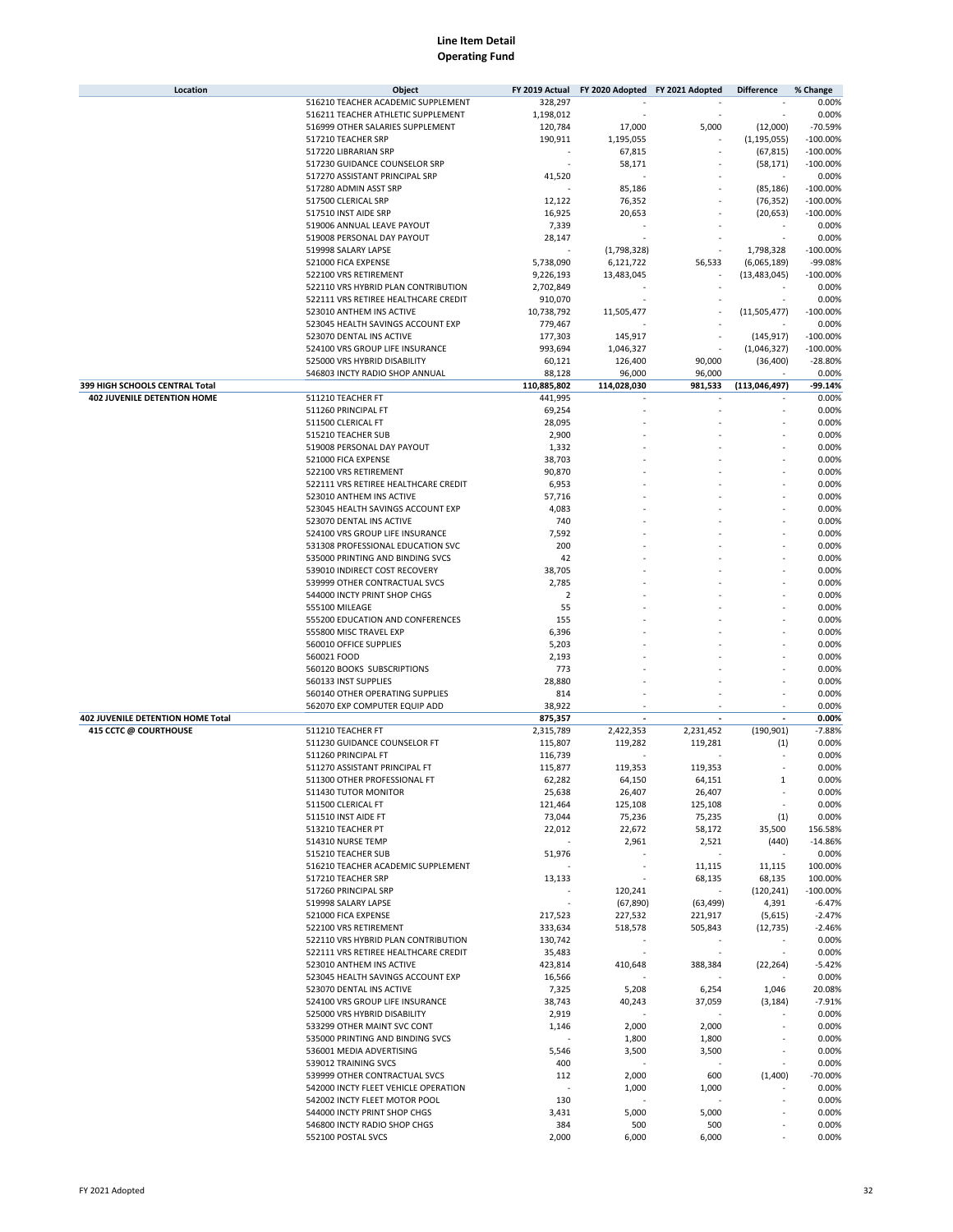| Location                           | Object                               | FY 2019 Actual | FY 2020 Adopted FY 2021 Adopted |           | <b>Difference</b>        | % Change    |
|------------------------------------|--------------------------------------|----------------|---------------------------------|-----------|--------------------------|-------------|
|                                    | 554100 LEASE RENT EQUIP              | 2,278          |                                 | 2,000     | 2,000                    | 100.00%     |
|                                    | 555100 MILEAGE                       | 2,724          | 1,500                           | 1,500     |                          | 0.00%       |
|                                    | 555500 REGISTRATION FEES             | 390            | 3,000                           | 3,000     |                          | 0.00%       |
|                                    | 555800 MISC TRAVEL EXP               | 1,545          | 1,200                           | 1,200     |                          | 0.00%       |
|                                    | 558100 DUES ASSOCIATION MEMBERSHIP   | 282            | 1,500                           | 1,500     |                          | 0.00%       |
|                                    | 560010 OFFICE SUPPLIES               | 10,675         | 10,000                          | 10,000    |                          | 0.00%       |
|                                    | 560021 FOOD                          | 2,860          |                                 | 3,000     | 3,000                    | 100.00%     |
|                                    | 560042 MEDICAL SUPPLIES              | 223            | 800                             |           | (800)                    | $-100.00%$  |
|                                    | 560120 BOOKS SUBSCRIPTIONS           |                |                                 | 20,000    | 20,000                   | 100.00%     |
|                                    | 560123 COPIER/PRINTER SUPPLIES       | 5,366          | 10,000                          | 10,000    |                          | 0.00%       |
|                                    | 560133 INST SUPPLIES                 | 40,590         | 18,639                          | 37,278    | 18,639                   | 100.00%     |
|                                    | 560141 EXP SOFTWARE                  | 21,173         |                                 |           |                          | 0.00%       |
|                                    | 560143 SAFETY SUPPLIES               |                | 100                             | 100       |                          | 0.00%       |
|                                    | 562020 EXP FURNITURE AND EQUIP ADD   | 21,556         |                                 |           |                          | 0.00%       |
|                                    | 562070 EXP COMPUTER EQUIP ADD        | 1,051          |                                 | 1,000     |                          | 0.00%       |
|                                    |                                      |                | 1,000                           |           |                          |             |
|                                    | 564030 ANNUAL BUDGET RESERVE         |                | 23,163                          | 23,715    | 552                      | 2.38%       |
|                                    | 582080 CAPITAL EDUCATIONAL EQUIP ADD |                | 20,237                          |           | (20, 237)                | $-100.00%$  |
| 415 CCTC @ COURTHOUSE Total        |                                      | 4,364,373      | 4,345,021                       | 4,131,581 | (213, 440)               | $-4.91%$    |
| 421 CCTC @ HULL                    | 511210 TEACHER FT                    | 814,036        | 1,022,156                       | 1,215,273 | 193,117                  | 18.89%      |
|                                    | 511260 PRINCIPAL FT                  | 109,140        | 112,414                         | 112,414   |                          | 0.00%       |
|                                    | 511270 ASSISTANT PRINCIPAL FT        | 75,842         | 78,117                          | 94,612    | 16,495                   | 21.12%      |
|                                    | 511300 OTHER PROFESSIONAL FT         |                |                                 | 99,677    | 99,677                   | 100.00%     |
|                                    | 511500 CLERICAL FT                   | 118,674        | 122,235                         | 122,235   |                          | 0.00%       |
|                                    | 511510 INST AIDE FT                  | 23,862         | 40,894                          | 40,026    | (868)                    | $-2.12%$    |
|                                    | 511570 CLINIC AIDE FT                | 2,101          | 19,132                          | 19,132    |                          | 0.00%       |
|                                    | 512000 SALARIES AND WAGES OT         | 190            |                                 |           |                          | 0.00%       |
|                                    | 513210 TEACHER PT                    |                |                                 | 26,803    | 26,803                   | 100.00%     |
|                                    | 515210 TEACHER SUB                   | 58,705         |                                 |           |                          | 0.00%       |
|                                    | 516210 TEACHER ACADEMIC SUPPLEMENT   |                |                                 | 1,000     | 1,000                    | 100.00%     |
|                                    | 519998 SALARY LAPSE                  |                | (31, 643)                       | (38, 737) | (7,094)                  | 22.42%      |
|                                    | 521000 FICA EXPENSE                  | 86,209         | 102,248                         | 132,433   | 30,185                   | 29.52%      |
|                                    | 522100 VRS RETIREMENT                | 96,917         | 235,467                         | 304,563   | 69,096                   | 29.34%      |
|                                    | 522110 VRS HYBRID PLAN CONTRIBUTION  | 83,937         |                                 |           |                          | 0.00%       |
|                                    | 522111 VRS RETIREE HEALTHCARE CREDIT | 13,824         |                                 |           |                          | 0.00%       |
|                                    | 523010 ANTHEM INS ACTIVE             | 163,164        | 197,991                         | 230,872   | 32,881                   | 16.61%      |
|                                    | 523045 HEALTH SAVINGS ACCOUNT EXP    | 16,683         |                                 |           |                          | 0.00%       |
|                                    | 523070 DENTAL INS ACTIVE             | 2,713          | 2,511                           |           | 1,265                    | 50.38%      |
|                                    | 524100 VRS GROUP LIFE INSURANCE      |                |                                 | 3,776     | 4,039                    | 22.10%      |
|                                    |                                      | 15,094         | 18,275                          | 22,314    |                          |             |
|                                    | 525000 VRS HYBRID DISABILITY         | 1,873          |                                 |           |                          | 0.00%       |
|                                    | 535000 PRINTING AND BINDING SVCS     | 1,078          | 1,500                           | 1,500     |                          | 0.00%       |
|                                    | 538100 TUITION PAID DIVISION INSTATE | 2,999          |                                 |           |                          | 0.00%       |
|                                    | 539999 OTHER CONTRACTUAL SVCS        | 952            |                                 |           |                          | 0.00%       |
|                                    | 542000 INCTY FLEET VEHICLE OPERATION |                | 1,000                           |           | (1,000)                  | $-100.00%$  |
|                                    | 542002 INCTY FLEET MOTOR POOL        | 335            |                                 | 200       | 200                      | 100.00%     |
|                                    | 544000 INCTY PRINT SHOP CHGS         | 627            | 2,000                           | 1,000     | (1,000)                  | $-50.00%$   |
|                                    | 546010 INCTY SCH BUS CHGS            | 853            |                                 |           |                          | 0.00%       |
|                                    | 546800 INCTY RADIO SHOP CHGS         | 45             | 250                             | 250       |                          | 0.00%       |
|                                    | 552100 POSTAL SVCS                   | 440            | 250                             | 300       | 50                       | 20.00%      |
|                                    | 555100 MILEAGE                       | 1,020          | 540                             | 1,250     | 710                      | 131.48%     |
|                                    | 555800 MISC TRAVEL EXP               | 2,071          |                                 | 500       | 500                      | 100.00%     |
|                                    | 560021 FOOD                          |                | 200                             | 200       |                          | 0.00%       |
|                                    | 560042 MEDICAL SUPPLIES              | 189            | 200                             |           | (200)                    | $-100.00%$  |
|                                    | 560123 COPIER/PRINTER SUPPLIES       | 2,058          | 800                             | 800       |                          | 0.00%       |
|                                    | 560133 INST SUPPLIES                 | 13,633         | 12,945                          | 33,680    | 20,735                   | 160.18%     |
|                                    | 560140 OTHER OPERATING SUPPLIES      | 60             |                                 |           |                          | 0.00%       |
|                                    | 560141 EXP SOFTWARE                  |                | 1,350                           |           | (1, 350)                 | $-100.00\%$ |
|                                    | 561010 EXP MACH AND EQUIP            |                | 1,000                           | ÷,        | (1,000)                  | $-100.00\%$ |
|                                    | 562020 EXP FURNITURE AND EQUIP ADD   | 2,991          | 3,000                           |           | (3,000)                  | $-100.00\%$ |
|                                    | 562070 EXP COMPUTER EQUIP ADD        | 908            | 300                             | 200       | (100)                    | $-33.33%$   |
|                                    | 562080 EXP EDUCATION EQUIP ADD       | 4,195          |                                 |           |                          | 0.00%       |
|                                    | 564030 ANNUAL BUDGET RESERVE         |                | 5,879                           |           | 256                      | 4.35%       |
|                                    |                                      | 1,717,418      |                                 | 6,135     |                          |             |
| 421 CCTC @ HULL Total              |                                      |                | 1,951,011                       | 2,432,408 | 481,397                  | 24.67%      |
| <b>483 CONNECTIONS ALT ED</b>      | 514150 DIRECTOR TEMP                 | 6,730          |                                 |           |                          | 0.00%       |
|                                    | 514210 TEACHER TEMP                  | 32,168         | 52,564                          | 52,564    |                          | 0.00%       |
|                                    | 514220 LIBRARIAN TEMP                | 5,307          |                                 |           |                          | 0.00%       |
|                                    | 514420 SECURITY GUARD TEMP           |                | 17,147                          | 17,147    |                          | 0.00%       |
|                                    | 521000 FICA EXPENSE                  | 3,373          | 5,333                           | 5,333     |                          | 0.00%       |
|                                    | 560010 OFFICE SUPPLIES               |                | 200                             |           | (200)                    | $-100.00%$  |
|                                    | 560123 COPIER/PRINTER SUPPLIES       |                | 320                             |           | (320)                    | $-100.00%$  |
|                                    | 560133 INST SUPPLIES                 |                | 800                             | 1,688     | 888                      | 111.00%     |
|                                    | 562080 EXP EDUCATION EQUIP ADD       |                | 368                             |           | (368)                    | $-100.00\%$ |
|                                    | 564030 ANNUAL BUDGET RESERVE         |                | 422                             | 422       |                          | 0.00%       |
| 483 CONNECTIONS ALT ED Total       |                                      | 47,578         | 77,154                          | 77,154    | $\overline{\phantom{a}}$ | 0.00%       |
| 484 CHESTERFIELD COM ACADEMY       | 514150 DIRECTOR TEMP                 | 18,298         |                                 |           |                          | 0.00%       |
|                                    | 514210 TEACHER TEMP                  | 47,680         | 80,986                          | 75,771    | (5,215)                  | $-6.44%$    |
|                                    | 514220 LIBRARIAN TEMP                | 6,593          |                                 |           |                          | 0.00%       |
|                                    | 514230 GUIDANCE COUNSELOR TEMP       | 14,880         | 9,785                           | 15,000    | 5,215                    | 53.30%      |
|                                    | 514420 SECURITY GUARD TEMP           |                | 11,991                          | 11,991    |                          | 0.00%       |
|                                    | 521000 FICA EXPENSE                  | 6,690          | 7,861                           | 7,861     |                          | 0.00%       |
|                                    | 560010 OFFICE SUPPLIES               |                | 320                             |           | (320)                    | $-100.00%$  |
|                                    | 560133 INST SUPPLIES                 |                | 960                             | 2,224     | 1,264                    | 131.67%     |
|                                    | 562070 EXP COMPUTER EQUIP ADD        |                | 944                             |           | (944)                    | $-100.00%$  |
|                                    | 564030 ANNUAL BUDGET RESERVE         |                | 556                             | 556       |                          | 0.00%       |
| 484 CHESTERFIELD COM ACADEMY Total |                                      | 94,141         | 113,403                         | 113,403   | $\overline{\phantom{a}}$ | 0.00%       |
| <b>513 ONLINE LEARNING</b>         | 511210 TEACHER FT                    | 411,393        | 423,733                         | 423,734   | $\mathbf{1}$             | 0.00%       |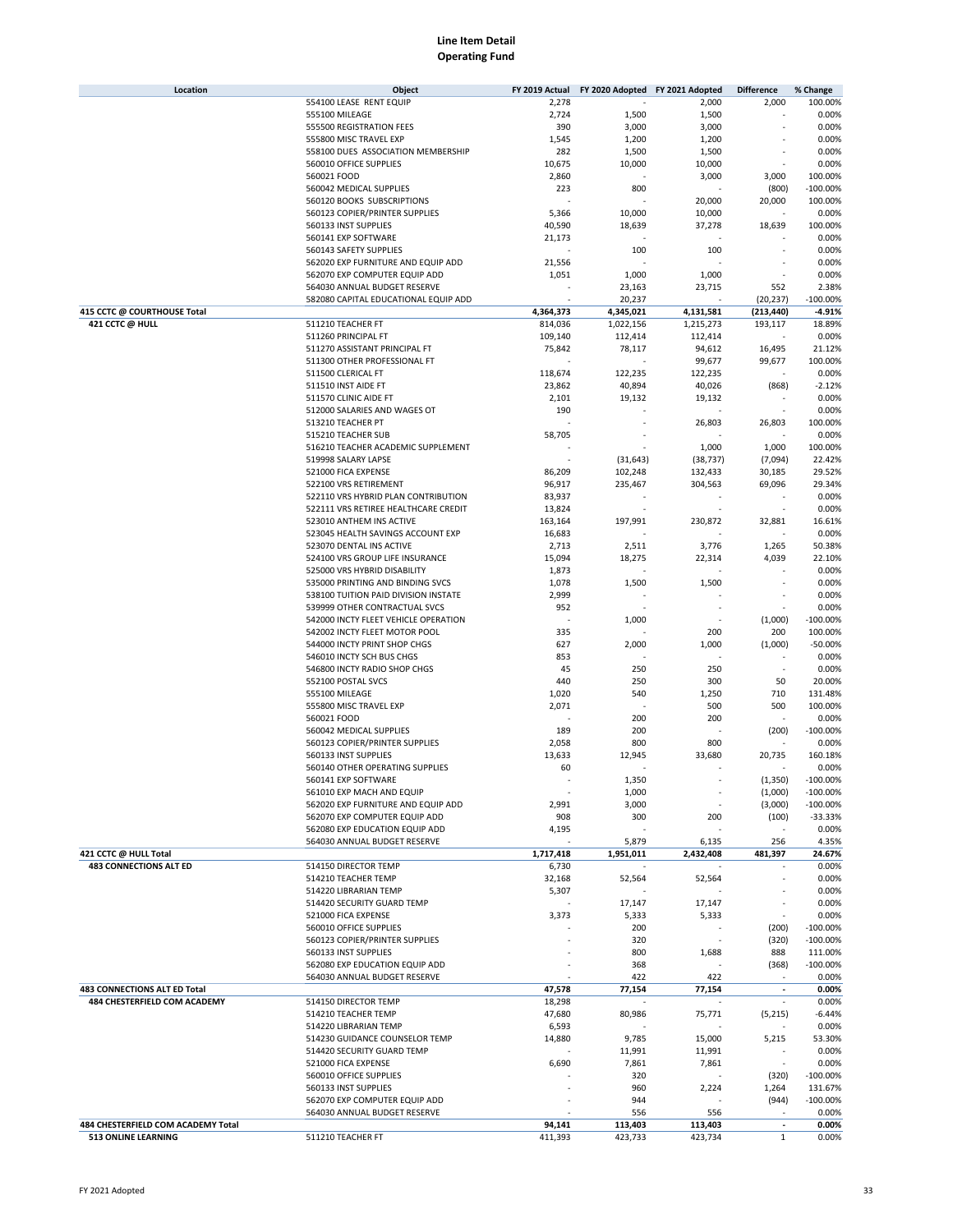| Location                               | Object                                                        | FY 2019 Actual | FY 2020 Adopted FY 2021 Adopted |           | <b>Difference</b> | % Change          |
|----------------------------------------|---------------------------------------------------------------|----------------|---------------------------------|-----------|-------------------|-------------------|
| <b>513 ONLINE LEARNING</b>             | 511230 GUIDANCE COUNSELOR FT                                  | 57,851         | 59,587                          | 59,587    |                   | 0.00%             |
|                                        | 511295 TECHNOLOGY INTEGRATOR                                  | 249,306        | 256,786                         | 256,785   | (1)               | 0.00%             |
|                                        | 511300 OTHER PROFESSIONAL FT                                  |                | 99,342                          |           | (99, 342)         | $-100.00%$        |
|                                        | 511500 CLERICAL FT                                            | 34,097         | 35,120                          | 35,120    |                   | 0.00%             |
|                                        | 514210 TEACHER TEMP                                           | 180,601        | 282,220                         | 274,000   | (8, 220)          | $-2.91%$          |
|                                        | 516999 OTHER SALARIES SUPPLEMENT                              | 111,637        |                                 |           |                   | 0.00%             |
|                                        | 517300 OTHER PROFESSIONAL SRP<br>519998 SALARY LAPSE          | 21,670         |                                 |           |                   | 0.00%             |
|                                        |                                                               |                | (20, 115)                       | (17, 832) | 2,283             | $-11.35%$         |
|                                        | 521000 FICA EXPENSE                                           | 77,550         | 85,698                          | 80,265    | (5, 433)          | $-6.34%$          |
|                                        | 522100 VRS RETIREMENT<br>522110 VRS HYBRID PLAN CONTRIBUTION  | 109,156        | 147,625                         | 138,609   | (9,016)           | $-6.11%$          |
|                                        |                                                               | 9,071          |                                 |           | ٠                 | 0.00%             |
|                                        | 522111 VRS RETIREE HEALTHCARE CREDIT                          | 9,030          |                                 |           |                   | 0.00%             |
|                                        | 523010 ANTHEM INS ACTIVE<br>523045 HEALTH SAVINGS ACCOUNT EXP | 89,289         | 109,995                         | 102,592   | (7, 403)          | $-6.73%$<br>0.00% |
|                                        | 523070 DENTAL INS ACTIVE                                      | 4,083<br>1,385 | 1,395                           | 1,652     | 257               | 18.42%            |
|                                        | 524100 VRS GROUP LIFE INSURANCE                               | 9,860          | 11,457                          | 10,156    | (1, 301)          | $-11.36%$         |
|                                        | 525000 VRS HYBRID DISABILITY                                  | 203            |                                 |           |                   | 0.00%             |
|                                        | 539999 OTHER CONTRACTUAL SVCS                                 | 8,860          | 3,590                           | 5,000     | 1,410             | 39.28%            |
|                                        | 544000 INCTY PRINT SHOP CHGS                                  | 68             | 273                             | 1,555     | 1,282             | 469.60%           |
|                                        | 546700 INCTY POLICE SVCS                                      | 296            | 480                             | 480       |                   | 0.00%             |
|                                        | 552320 WIRELESS PHONE SVC CHGS                                | 563            | 600                             |           | (600)             | $-100.00%$        |
|                                        | 554220 FACILITY RENTAL                                        |                | 300                             |           | (300)             | $-100.00%$        |
|                                        | 555100 MILEAGE                                                | 462            | 825                             | 870       | 45                | 5.45%             |
|                                        | 555800 MISC TRAVEL EXP                                        | 5,383          | 11,000                          | 12,500    | 1,500             | 13.64%            |
|                                        | 558100 DUES ASSOCIATION MEMBERSHIP                            | 500            | 5,250                           | 2,250     | (3,000)           | $-57.14%$         |
|                                        | 559100 OTHER FEES AND CHARGES                                 |                | 490                             |           | (490)             | $-100.00%$        |
|                                        | 560010 OFFICE SUPPLIES                                        | 128            | 387                             | 455       | 68                | 17.57%            |
|                                        | 560120 BOOKS SUBSCRIPTIONS                                    | 3,684          | 1,416                           |           | (1, 416)          | $-100.00%$        |
|                                        | 560133 INST SUPPLIES                                          | 229            | 1,335                           |           | (1, 335)          | $-100.00%$        |
|                                        | 560141 EXP SOFTWARE                                           | 47,698         | 45,600                          | 47,100    | 1,500             | 3.29%             |
|                                        | 564030 ANNUAL BUDGET RESERVE                                  |                | 2,938                           | 2,938     |                   | 0.00%             |
| 513 ONLINE LEARNING Total              |                                                               | 1,444,051      | 1,567,327                       | 1,437,816 | (129, 511)        | $-8.26%$          |
| 515 CAREER & TECHNICAL EDUCATION       | 511150 DIRECTOR FT                                            | 110,691        | 127,140                         | 128,750   | 1,610             | 1.27%             |
|                                        | 511250 INST SPECIALIST FT                                     | 137,752        | 180,917                         | 139,946   | (40, 971)         | $-22.65%$         |
|                                        | 511500 CLERICAL FT                                            | 39,168         | 40,343                          | 40,343    |                   | 0.00%             |
|                                        | 514210 TEACHER TEMP                                           | 736            | 3,090                           | 15,300    | 12,210            | 395.15%           |
|                                        | 516999 OTHER SALARIES SUPPLEMENT                              | 19,669         | 1,000                           | 1,000     |                   | 0.00%             |
|                                        | 519998 SALARY LAPSE                                           |                | (8,013)                         | (7, 108)  | 905               | $-11.29%$         |
|                                        | 521000 FICA EXPENSE                                           | 22,199         | 25,850                          | 24,887    | (963)             | $-3.73%$          |
|                                        | 522100 VRS RETIREMENT                                         | 36,544         | 58,810                          | 55,255    | (3, 555)          | $-6.04%$          |
|                                        | 522110 VRS HYBRID PLAN CONTRIBUTION                           | 7,358          |                                 |           |                   | 0.00%             |
|                                        | 522111 VRS RETIREE HEALTHCARE CREDIT                          | 3,294          |                                 |           |                   | 0.00%             |
|                                        | 523010 ANTHEM INS ACTIVE                                      | 37,234         | 29,332                          | 29,312    | (20)              | $-0.07%$          |
|                                        | 523070 DENTAL INS ACTIVE                                      | 468            | 372                             | 472       | 100               | 26.88%            |
|                                        | 524100 VRS GROUP LIFE INSURANCE                               | 3,597          | 4,564                           | 4,049     | (515)             | $-11.28%$         |
|                                        | 525000 VRS HYBRID DISABILITY                                  | 147            |                                 |           |                   | 0.00%             |
|                                        | 531999 OTHER PROFESSIONAL SVCS                                | 47,215         |                                 | 189,488   | 189,488           | 100.00%           |
|                                        | 533199 OTHER REPAIR MAINT                                     | 5,255          |                                 | 7,500     | 7,500             | 100.00%           |
|                                        | 538300 TUITION PAID PRIVATE SCHS                              | 96,419         | 176,354                         | 354,734   | 178,380           | 101.15%           |
|                                        | 539999 OTHER CONTRACTUAL SVCS                                 | 108,302        | 140,938                         | 22,300    | (118, 638)        | $-84.18%$         |
|                                        | 542002 INCTY FLEET MOTOR POOL                                 |                | 1,080                           |           | (1,080)           | $-100.00%$        |
|                                        | 544000 INCTY PRINT SHOP CHGS                                  | 420            | 2,800                           | 2,800     |                   | 0.00%             |
|                                        | 546010 INCTY SCH BUS CHGS                                     | 12,260         | 12,500                          | 12,500    |                   | 0.00%             |
|                                        | 555100 MILEAGE                                                | 3,762          | 9,100                           | 10,180    | 1,080             | 11.87%            |
|                                        | 555500 REGISTRATION FEES                                      |                | 16,900                          |           | (16,900)          | $-100.00%$        |
|                                        | 555600 TOLLS PARKING                                          |                | 175                             |           | (175)             | $-100.00%$        |
|                                        | 555700 MEALS PER DIEM                                         |                | 100                             |           | (100)             | $-100.00\%$       |
|                                        | 555800 MISC TRAVEL EXP                                        | 45,676         | 54,500                          | 63,175    | 8,675             | 15.92%            |
|                                        | 558100 DUES ASSOCIATION MEMBERSHIP                            | 359            | 910                             | 840       | (70)              | $-7.69%$          |
|                                        | 560010 OFFICE SUPPLIES                                        | 1,842          | 2,280                           | 2,280     |                   | 0.00%             |
|                                        | 560021 FOOD                                                   | 2,028          | 3,000                           | 3,750     | 750               | 25.00%            |
|                                        | 560123 COPIER/PRINTER SUPPLIES                                |                | 270                             |           | (270)             | $-100.00%$        |
|                                        | 560133 INST SUPPLIES                                          | 8,554          | 7,000                           | 9,000     | 2,000             | 28.57%            |
|                                        | 560140 OTHER OPERATING SUPPLIES                               | 3,775          |                                 |           |                   | 0.00%             |
|                                        | 560141 EXP SOFTWARE                                           | 38,409         | 15,210                          | 10,700    | (4,510)           | $-29.65%$         |
|                                        | 560160 TEXTBOOKS                                              | 82             | 3,147                           | 3,147     |                   | 0.00%             |
|                                        | 562020 EXP FURNITURE AND EQUIP ADD                            | 240            |                                 |           |                   | 0.00%             |
|                                        | 562070 EXP COMPUTER EQUIP ADD                                 | 296            | 1,600                           | 3,760     | 2,160             | 135.00%           |
|                                        | 562080 EXP EDUCATION EQUIP ADD                                | 21,171         | 23,000                          | 111,700   | 88,700            | 385.65%           |
|                                        | 564030 ANNUAL BUDGET RESERVE                                  |                | 17,752                          | 17,752    |                   | 0.00%             |
|                                        | 582080 CAPITAL EDUCATIONAL EQUIP ADD                          | 54,876         |                                 |           |                   | 0.00%             |
| 515 CAREER & TECHNICAL EDUCATION Total |                                                               | 869,796        | 952,021                         | 1,257,812 | 305,791           | 32.12%            |
| 534 GEN & VOC ESOL                     | 511210 TEACHER FT                                             | 5,102,935      | 5,012,368                       | 5,293,644 | 281,276           | 5.61%             |
|                                        | 511290 OTHER INST STAFF FT                                    | 48,091         |                                 |           |                   | 0.00%             |
|                                        | 511300 OTHER PROFESSIONAL FT                                  | 74,700         | 76,941                          | 73,627    | (3, 314)          | $-4.31%$          |
|                                        | 511490 BILINGUAL INTERPRETER                                  |                | 35,661                          | 35,661    |                   | 0.00%             |
|                                        | 511500 CLERICAL FT                                            | 37,892         | 39,029                          | 39,029    |                   | 0.00%             |
|                                        | 511510 INST AIDE FT                                           | 170,360        | 203,872                         | 198,852   | (5,020)           | $-2.46%$          |
|                                        | 512000 SALARIES AND WAGES OT                                  | 501            |                                 |           |                   | 0.00%             |
|                                        | 513210 TEACHER PT                                             | 82,348         | 124,406                         | 124,108   | (298)             | $-0.24%$          |
|                                        | 514210 TEACHER TEMP                                           | 59,886         |                                 |           |                   | 0.00%             |
|                                        | 514490 ESOL INTERPRETER TEMP                                  | 16,677         | 9,785                           | 16,700    | 6,915             | 70.67%            |
|                                        | 515210 TEACHER SUB                                            | 46,580         |                                 |           |                   | 0.00%             |
|                                        | 515510 INST AIDE SUB                                          | 359            |                                 |           |                   | 0.00%             |
|                                        | 516999 OTHER SALARIES SUPPLEMENT                              | 10,713         | 18,000                          | 18,000    |                   | 0.00%             |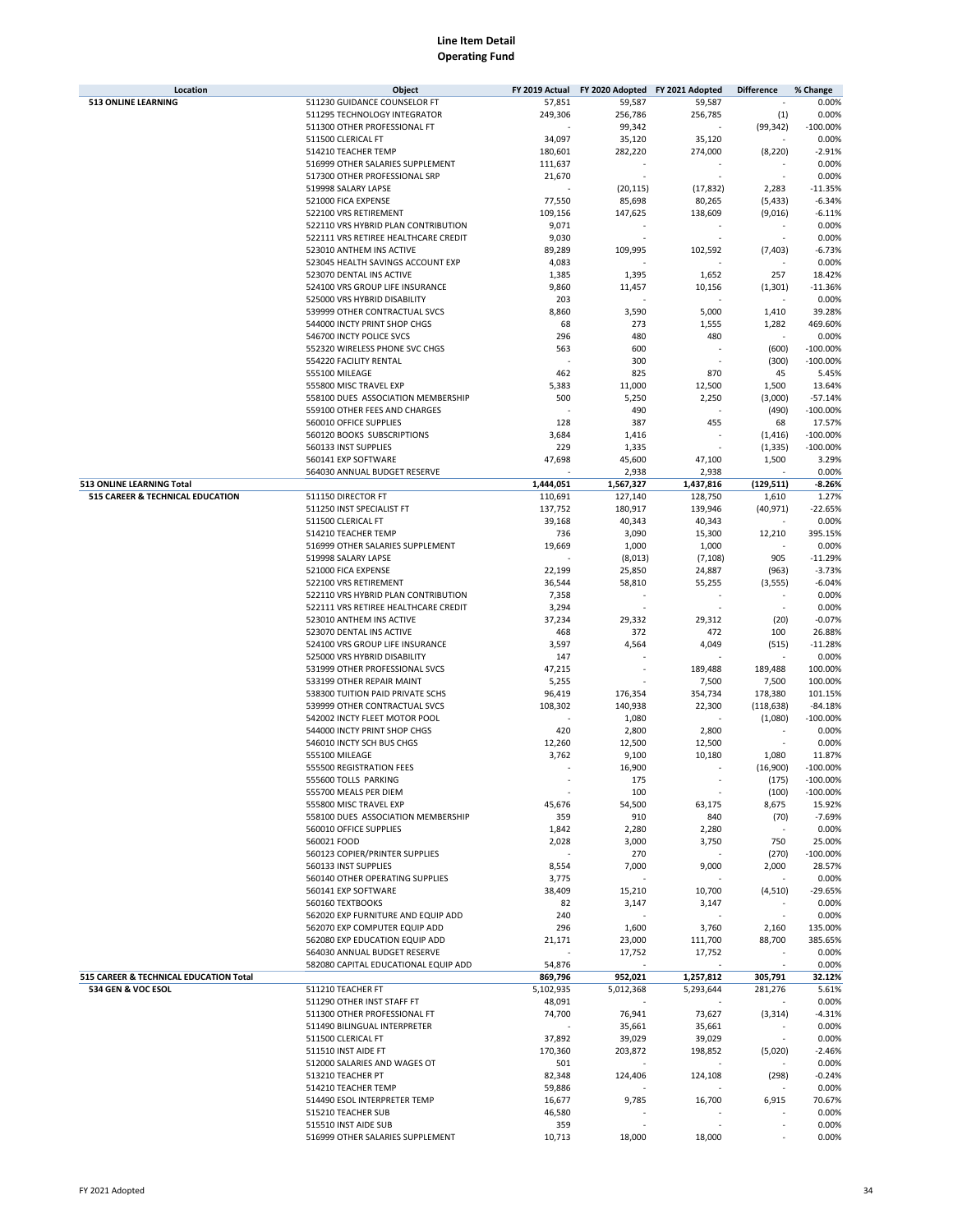| Location                        | Object                                     | FY 2019 Actual | FY 2020 Adopted FY 2021 Adopted |            | <b>Difference</b> | % Change   |
|---------------------------------|--------------------------------------------|----------------|---------------------------------|------------|-------------------|------------|
|                                 | 517210 TEACHER SRP                         |                | 69,749                          | 115,772    | 46,023            | 65.98%     |
|                                 | 519008 PERSONAL DAY PAYOUT                 | 695            |                                 |            |                   | 0.00%      |
|                                 | 519998 SALARY LAPSE                        |                | (123, 458)                      | (129, 734) | (6, 276)          | 5.08%      |
|                                 | 521000 FICA EXPENSE                        | 406,003        | 410,443                         | 452,521    | 42,078            | 10.25%     |
|                                 | 522100 VRS RETIREMENT                      | 569,488        | 917,877                         | 1,029,279  | 111,402           | 12.14%     |
|                                 | 522110 VRS HYBRID PLAN CONTRIBUTION        |                |                                 |            |                   | 0.00%      |
|                                 |                                            | 279,007        |                                 |            |                   |            |
|                                 | 522111 VRS RETIREE HEALTHCARE CREDIT       | 64,596         |                                 |            |                   | 0.00%      |
|                                 | 523010 ANTHEM INS ACTIVE                   | 766,878        | 813,963                         | 864,704    | 50,741            | 6.23%      |
|                                 | 523045 HEALTH SAVINGS ACCOUNT EXP          | 59,499         |                                 |            |                   | 0.00%      |
|                                 | 523070 DENTAL INS ACTIVE                   | 12,460         | 10,323                          | 13,924     | 3,601             | 34.88%     |
|                                 | 524100 VRS GROUP LIFE INSURANCE            | 70,530         | 71,228                          | 75,405     | 4,177             | 5.86%      |
|                                 | 525000 VRS HYBRID DISABILITY               | 6,157          |                                 |            |                   | 0.00%      |
|                                 | 531124 TRANSLATION SERVICES                |                | 20,000                          | 20,000     |                   | 0.00%      |
|                                 | 539999 OTHER CONTRACTUAL SVCS              | 1,429          | 1,920                           | 1,920      |                   | 0.00%      |
|                                 | 544000 INCTY PRINT SHOP CHGS               | 928            | 1,800                           | 1,800      |                   | 0.00%      |
|                                 | 554220 FACILITY RENTAL                     | 168            |                                 |            |                   | 0.00%      |
|                                 | 555100 MILEAGE                             | 12,011         | 12,175                          | 12,180     | 5                 | 0.04%      |
|                                 |                                            |                |                                 |            |                   |            |
|                                 | 555800 MISC TRAVEL EXP                     | 266            |                                 |            |                   | 0.00%      |
|                                 | 558100 DUES ASSOCIATION MEMBERSHIP         | 40             | 320                             | 350        | 30                | 9.38%      |
|                                 | 560010 OFFICE SUPPLIES                     | 4,033          | 2,600                           | 2,600      |                   | 0.00%      |
|                                 | 560021 FOOD                                | 1,350          | 1,480                           | 1,480      |                   | 0.00%      |
|                                 | 560120 BOOKS SUBSCRIPTIONS                 | 188            |                                 | 200        | 200               | 100.00%    |
|                                 | 560133 INST SUPPLIES                       | 1,149          | 34,400                          | 40,000     | 5,600             | 16.28%     |
|                                 | 562020 EXP FURNITURE AND EQUIP ADD         | 244            |                                 |            |                   | 0.00%      |
|                                 | 562070 EXP COMPUTER EQUIP ADD              | 592            |                                 |            |                   | 0.00%      |
|                                 | 564030 ANNUAL BUDGET RESERVE               |                | 1,780                           | 1,780      |                   | 0.00%      |
| 534 GEN & VOC ESOL Total        |                                            | 7,908,754      | 7,766,662                       | 8,303,802  | 537,140           | 6.92%      |
| <b>715 ADULT EDUCATION</b>      | 511210 TEACHER FT                          | 165,315        | 167,836                         | 172,415    | 4,579             | 2.73%      |
|                                 | 511250 INST SPECIALIST FT                  | 80,550         | 82,967                          | 82,967     |                   | 0.00%      |
|                                 | 511500 CLERICAL FT                         | 70,800         | 72,924                          | 72,924     |                   | 0.00%      |
|                                 |                                            |                |                                 |            |                   |            |
|                                 | 514210 TEACHER TEMP                        | 128,284        | 138,618                         | 138,618    |                   | 0.00%      |
|                                 | 514999 OTHER SALARIES TEMP                 | 488            |                                 |            |                   | 0.00%      |
|                                 | 519008 PERSONAL DAY PAYOUT                 | 31             |                                 |            | ä,                | 0.00%      |
|                                 | 519998 SALARY LAPSE                        |                | (7, 445)                        | (7, 550)   | (105)             | 1.41%      |
|                                 | 521000 FICA EXPENSE                        | 32,002         | 34,333                          | 35,721     | 1,388             | 4.04%      |
|                                 | 522100 VRS RETIREMENT                      | 49,720         | 54,645                          | 58,700     | 4,055             | 7.42%      |
|                                 | 522111 VRS RETIREE HEALTHCARE CREDIT       | 3,797          |                                 |            |                   | 0.00%      |
|                                 | 523010 ANTHEM INS ACTIVE                   | 45,649         | 43,998                          | 43,968     | (30)              | $-0.07%$   |
|                                 | 523045 HEALTH SAVINGS ACCOUNT EXP          | 2,800          |                                 |            |                   | 0.00%      |
|                                 | 523070 DENTAL INS ACTIVE                   | 687            | 558                             | 708        | 150               | 26.88%     |
|                                 | 524100 VRS GROUP LIFE INSURANCE            | 4,146          | 4,240                           | 4,300      | 60                | 1.42%      |
|                                 | 533299 OTHER MAINT SVC CONT                | 2,984          |                                 |            |                   | 0.00%      |
|                                 |                                            |                |                                 |            |                   |            |
|                                 | 535000 PRINTING AND BINDING SVCS           | 4,028          | 8,000                           | 7,000      | (1,000)           | $-12.50%$  |
|                                 | 539012 TRAINING SVCS                       | 516            |                                 |            |                   | 0.00%      |
|                                 | 539999 OTHER CONTRACTUAL SVCS              | 110,290        | 20,500                          | 20,500     |                   | 0.00%      |
|                                 | 544000 INCTY PRINT SHOP CHGS               | 395            | 300                             | 300        | ×,                | 0.00%      |
|                                 | 552100 POSTAL SVCS                         |                | 1,135                           | 1,135      |                   | 0.00%      |
|                                 | 555100 MILEAGE                             | 832            |                                 | 910        | 910               | 100.00%    |
|                                 | 555800 MISC TRAVEL EXP                     | 144            |                                 |            |                   | 0.00%      |
|                                 | 558100 DUES ASSOCIATION MEMBERSHIP         | 90             |                                 | 90         | 90                | 100.00%    |
|                                 | 560021 FOOD                                | 461            | 500                             | 500        |                   | 0.00%      |
|                                 | 560123 COPIER/PRINTER SUPPLIES             | 3,181          |                                 |            |                   | 0.00%      |
|                                 | 560133 INST SUPPLIES                       | 63,944         | 16,100                          | 16,100     |                   | 0.00%      |
|                                 | 560141 EXP SOFTWARE                        | 5,040          |                                 |            |                   | 0.00%      |
|                                 |                                            |                |                                 |            |                   |            |
|                                 | 560160 TEXTBOOKS                           | 69,776         | 55,673                          | 55,673     |                   | 0.00%      |
|                                 | 562070 EXP COMPUTER EQUIP ADD              | 2,479          |                                 |            |                   | 0.00%      |
| 715 ADULT EDUCATION Total       |                                            | 848,430        | 694,882                         | 704,979    | 10,097            | 1.45%      |
| <b>804 CONSTITUENT SERVICES</b> | 511150 DIRECTOR FT                         | 150,361        | 154,872                         | 154,872    |                   | 0.00%      |
|                                 | 511170 SUPERVISOR FT                       |                | 98,510                          | 87,550     | (10, 960)         | $-11.13%$  |
|                                 | 511250 INST SPECIALIST FT                  | 182,320        | 187,790                         | 187,789    | (1)               | 0.00%      |
|                                 | 511300 OTHER PROFESSIONAL FT               | 95,186         | 174,983                         | 178,381    | 3,398             | 1.94%      |
|                                 | 511420 SECURITY GUARD FT                   |                | 429,487                         | 440,674    | 11,187            | 2.60%      |
|                                 | 511500 CLERICAL FT                         | 243,249        | 291,298                         | 291,298    |                   | 0.00%      |
|                                 | 512000 SALARIES AND WAGES OT               | 68             | 92,509                          | 119,509    | 27,000            | 29.19%     |
|                                 | 514250 INSTRUCT SPECIALIST, TEMPORARY      | 1,485          |                                 |            |                   | 0.00%      |
|                                 | 514500 CLERICAL TEMP                       |                | 8,240                           | 4,150      | (4,090)           | -49.64%    |
|                                 | 516999 OTHER SALARIES SUPPLEMENT           |                | 400                             | 81,500     | 81,100            | 20275.00%  |
|                                 |                                            |                |                                 |            |                   |            |
|                                 | 519998 SALARY LAPSE<br>521000 FICA EXPENSE |                | (15,898)                        | (15, 899)  | (1)               | 0.01%      |
|                                 |                                            | 49,255         | 105,737                         | 118,250    | 12,513            | 11.83%     |
|                                 | 522100 VRS RETIREMENT                      | 105,436        | 225,675                         | 239,692    | 14,017            | 6.21%      |
|                                 | 522111 VRS RETIREE HEALTHCARE CREDIT       | 8,052          |                                 |            |                   | 0.00%      |
|                                 | 523010 ANTHEM INS ACTIVE                   | 44,474         | 212,657                         | 212,512    | (145)             | $-0.07%$   |
|                                 | 523045 HEALTH SAVINGS ACCOUNT EXP          | 1,400          |                                 |            |                   | 0.00%      |
|                                 | 523070 DENTAL INS ACTIVE                   | 1,201          | 2,697                           | 3,422      | 725               | 26.88%     |
|                                 | 524100 VRS GROUP LIFE INSURANCE            | 8,791          | 17,513                          | 17,561     | 48                | 0.27%      |
|                                 | 533299 OTHER MAINT SVC CONT                | 5,409          | 1,200                           |            | (1,200)           | $-100.00%$ |
|                                 | 535000 PRINTING AND BINDING SVCS           | 15,803         | 23,200                          | 26,200     | 3,000             | 12.93%     |
|                                 | 539999 OTHER CONTRACTUAL SVCS              |                | 4,515                           | 9,000      | 4,485             | 99.34%     |
|                                 |                                            |                |                                 |            |                   |            |
|                                 | 544000 INCTY PRINT SHOP CHGS               | 939            | 5,400                           | 5,520      | 120               | 2.22%      |
|                                 | 546600 INCTY TELEPHONE CHGS                | 1,613          | 1,668                           | 1,668      |                   | 0.00%      |
|                                 | 546803 INCTY RADIO SHOP ANNUAL             |                | 24,216                          | 24,216     |                   | 0.00%      |
|                                 | 552100 POSTAL SVCS                         |                | 100                             | 100        |                   | 0.00%      |
|                                 | 552320 WIRELESS PHONE SVC CHGS             | 1,162          | 7,480                           | 7,480      |                   | 0.00%      |
|                                 | 555100 MILEAGE                             | 2,069          | 4,320                           | 4,320      |                   | 0.00%      |
|                                 | 555600 TOLLS PARKING                       |                | 300                             | 300        |                   | 0.00%      |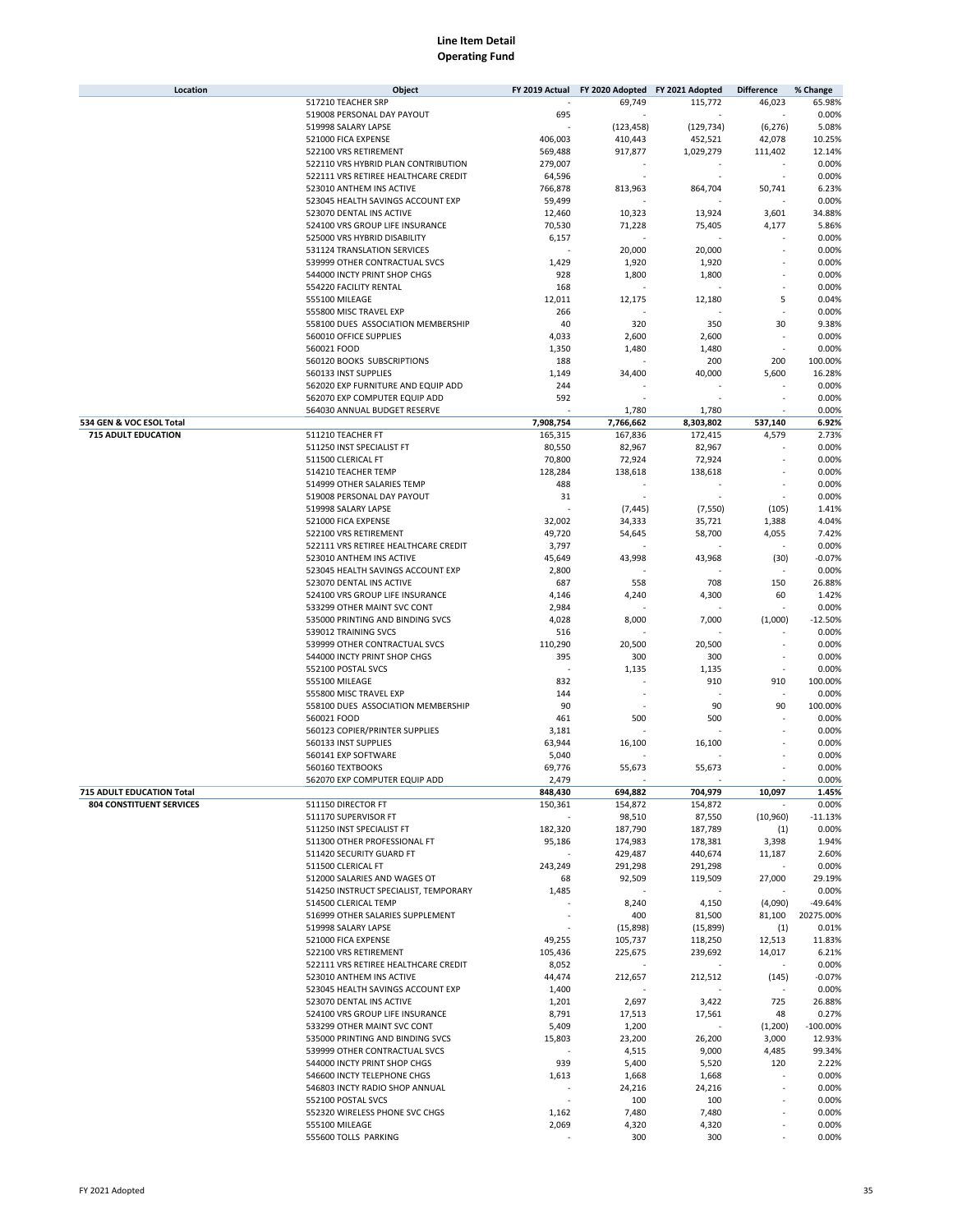| Location                         | Object                               | FY 2019 Actual | FY 2020 Adopted FY 2021 Adopted |           | <b>Difference</b> | % Change    |
|----------------------------------|--------------------------------------|----------------|---------------------------------|-----------|-------------------|-------------|
| <b>804 CONSTITUENT SERVICES</b>  | 555800 MISC TRAVEL EXP               |                | 13,628                          | 13,780    | 152               | 1.12%       |
|                                  | 558100 DUES ASSOCIATION MEMBERSHIP   |                | 723                             | 723       |                   | 0.00%       |
|                                  | 560010 OFFICE SUPPLIES               | 146            | 7,330                           | 7,330     |                   | 0.00%       |
|                                  | 560021 FOOD                          |                | 792                             | 800       | 8                 | 1.01%       |
|                                  | 560110 UNIFORMS                      |                | 4,550                           | 4,550     |                   | 0.00%       |
|                                  | 560120 BOOKS SUBSCRIPTIONS           | 183            | 400                             | 400       |                   | 0.00%       |
|                                  | 560140 OTHER OPERATING SUPPLIES      |                | 12,000                          | 12,000    |                   | 0.00%       |
|                                  | 560141 EXP SOFTWARE                  |                | 34,600                          | 49,600    | 15,000            | 43.35%      |
|                                  | 562070 EXP COMPUTER EQUIP ADD        |                | 37,350                          | 36,618    | (732)             | $-1.96%$    |
|                                  | 564030 ANNUAL BUDGET RESERVE         |                | 19,928                          | 19,928    |                   | 0.00%       |
| 804 CONSTITUENT SERVICES Total   |                                      | 918,601        | 2,190,170                       | 2,345,794 | 155,624           | 7.11%       |
| 810 CHIEF ACADEMIC OFFICER       | 511210 TEACHER FT                    |                | 1,024,671                       | 1,407,538 | 382,867           | 37.36%      |
|                                  | 511500 CLERICAL FT                   |                |                                 | 28,975    | 28,975            | 100.00%     |
|                                  | 511510 INST AIDE FT                  |                | 285,710                         | 422,277   | 136,567           | 47.80%      |
|                                  |                                      | 156            |                                 |           |                   | 0.00%       |
|                                  | 514210 TEACHER TEMP                  |                |                                 |           |                   |             |
|                                  | 514500 CLERICAL TEMP                 | 1,293          |                                 |           |                   | 0.00%       |
|                                  | 515210 TEACHER SUB                   | 1,252          |                                 |           |                   | 0.00%       |
|                                  | 516999 OTHER SALARIES SUPPLEMENT     | 23,478         |                                 | 72,000    | 72,000            | 100.00%     |
|                                  | 517250 INST SPECIALIST SRP           |                | 93,964                          |           | (93, 964)         | $-100.00%$  |
|                                  | 519998 SALARY LAPSE                  |                | (30, 138)                       | (42, 751) | (12, 613)         | 41.85%      |
|                                  | 521000 FICA EXPENSE                  | 1,941          | 103,236                         | 147,707   | 44,471            | 43.08%      |
|                                  | 522100 VRS RETIREMENT                | 377            | 237,052                         | 332,352   | 95,300            | 40.20%      |
|                                  | 522110 VRS HYBRID PLAN CONTRIBUTION  | 4,231          |                                 |           |                   | 0.00%       |
|                                  | 522111 VRS RETIREE HEALTHCARE CREDIT | 368            |                                 |           |                   | 0.00%       |
|                                  | 523010 ANTHEM INS ACTIVE             | 4,200          | 234,656                         | 329,760   | 95,104            | 40.53%      |
|                                  | 523045 HEALTH SAVINGS ACCOUNT EXP    | 477            |                                 |           |                   | 0.00%       |
|                                  | 523070 DENTAL INS ACTIVE             | 61             | 2,976                           | 5,310     | 2,334             | 78.43%      |
|                                  | 524100 VRS GROUP LIFE INSURANCE      | 402            | 18,395                          | 24,349    | 5,954             | 32.37%      |
|                                  | 525000 VRS HYBRID DISABILITY         | 99             |                                 |           |                   | 0.00%       |
|                                  | 531999 OTHER PROFESSIONAL SVCS       | 45,082         |                                 |           |                   | 0.00%       |
|                                  | 538100 TUITION PAID DIVISION INSTATE | 3,235,020      |                                 |           |                   | 0.00%       |
|                                  | 539999 OTHER CONTRACTUAL SVCS        | 91,373         |                                 |           |                   | 0.00%       |
|                                  | 544000 INCTY PRINT SHOP CHGS         | 610            |                                 | 1,800     | 1,800             | 100.00%     |
|                                  | 546010 INCTY SCH BUS CHGS            | 172            |                                 | 8,000     | 8,000             | 100.00%     |
|                                  | 555100 MILEAGE                       | 501            |                                 |           |                   | 0.00%       |
|                                  | 555800 MISC TRAVEL EXP               | 47,839         |                                 |           |                   | 0.00%       |
|                                  | 558100 DUES ASSOCIATION MEMBERSHIP   | 13,500         |                                 |           |                   | 0.00%       |
|                                  | 558610 OTHER CHGS AND SERVICES       | 1,673          |                                 |           |                   | 0.00%       |
|                                  | 560010 OFFICE SUPPLIES               | 9,097          | 19,000                          | 13,700    | (5,300)           | $-27.89%$   |
|                                  | 560021 FOOD                          | 15,720         | 40,000                          | 50,000    | 10,000            | 25.00%      |
|                                  | 560120 BOOKS SUBSCRIPTIONS           | 500            |                                 | 500       | 500               | 100.00%     |
|                                  | 560123 COPIER/PRINTER SUPPLIES       | 34,614         |                                 |           |                   | 0.00%       |
|                                  | 560133 INST SUPPLIES                 | 8,147          | 173,672                         | 173,672   |                   | 0.00%       |
|                                  | 560140 OTHER OPERATING SUPPLIES      | 11,684         | 85,000                          | 44,750    | (40, 250)         | $-47.35%$   |
|                                  | 560141 EXP SOFTWARE                  | 7,052          |                                 | 4,300     | 4,300             | 100.00%     |
|                                  | 562070 EXP COMPUTER EQUIP ADD        |                |                                 | 40,000    | 40,000            | 100.00%     |
|                                  | 562080 EXP EDUCATION EQUIP ADD       | 4,999          |                                 |           |                   | 0.00%       |
|                                  | 564030 ANNUAL BUDGET RESERVE         |                | 36,318                          | 70,798    | 34,480            | 94.94%      |
|                                  | 570000 PMT TO JOINT OPERATIONS       | 200,000        |                                 |           |                   | 0.00%       |
| 810 CHIEF ACADEMIC OFFICER Total |                                      | 3,765,916      | 2,324,512                       | 3,135,037 | 810,525           | 34.87%      |
|                                  |                                      |                |                                 |           |                   |             |
| 812 TECHNOLOGY ADM INSTR         | 511150 DIRECTOR FT                   | 128,593        | 132,451                         | 248,277   | 115,826           | 87.45%      |
|                                  | 511170 SUPERVISOR FT                 |                | 62,689                          |           | (62, 689)         | $-100.00%$  |
|                                  | 511220 LIBRARIAN FT                  | 224,075        | 230,797                         | 230,797   |                   | 0.00%       |
|                                  | 511295 TECHNOLOGY INTEGRATOR         | 1,815,671      | 1,771,480                       | 3,245,342 | 1,473,862         | 83.20%      |
|                                  | 511300 OTHER PROFESSIONAL FT         | 107,100        | 110,313                         |           | (110, 313)        | $-100.00%$  |
|                                  | 511350 SYSTEM ANALYST PROGRAMMER FT  | 2,295,170      | 2,570,905                       | 2,486,725 | (84, 180)         | $-3.27%$    |
|                                  | 511500 CLERICAL FT                   | 180,843        | 186,267                         | 186,269   | $\overline{2}$    | 0.00%       |
|                                  | 511610 TRADES CRAFTS FT              | 403,087        | 415,181                         | 435,938   | 20,757            | 5.00%       |
|                                  | 516999 OTHER SALARIES SUPPLEMENT     |                | 7,958                           | 7,175     | (783)             | $-9.84%$    |
|                                  | 517295 TECHNOLOGY INTEGRATOR SRP     |                | 81,751                          |           | (81,751)          | $-100.00\%$ |
|                                  | 519008 PERSONAL DAY PAYOUT           | 1,691          |                                 |           |                   | 0.00%       |
|                                  | 519998 SALARY LAPSE                  |                | (7, 534)                        | (7, 534)  |                   | 0.00%       |
|                                  | 521000 FICA EXPENSE                  | 370,850        | 408,554                         | 523,315   | 114,761           | 28.09%      |
|                                  | 522100 VRS RETIREMENT                | 661,287        | 919,541                         | 1,201,536 | 281,995           | 30.67%      |
|                                  | 522110 VRS HYBRID PLAN CONTRIBUTION  | 137,307        |                                 |           |                   | 0.00%       |
|                                  | 522111 VRS RETIREE HEALTHCARE CREDIT | 57,139         | $\overline{\phantom{a}}$        | ×,        |                   | 0.00%       |
|                                  | 523010 ANTHEM INS ACTIVE             | 650,030        | 652,637                         | 806,080   | 153,443           | 23.51%      |
|                                  | 523045 HEALTH SAVINGS ACCOUNT EXP    | 49,641         |                                 |           |                   | 0.00%       |
|                                  | 523070 DENTAL INS ACTIVE             | 10,558         | 8,277                           | 12,980    | 4,703             | 56.82%      |
|                                  | 524100 VRS GROUP LIFE INSURANCE      | 67,665         | 72,862                          | 89,521    | 16,659            | 22.86%      |
|                                  | 525000 VRS HYBRID DISABILITY         | 3,190          |                                 |           |                   | 0.00%       |
|                                  | 531700 TECH SVCS                     | 13,079         | 7,200                           | 8,900     | 1,700             | 23.61%      |
|                                  | 533105 COMPUTER EQUIP REPAIR MAINT   | 402,300        | 548,700                         | 548,700   |                   | 0.00%       |
|                                  | 533299 OTHER MAINT SVC CONT          | 92,963         | 104,995                         | 104,995   |                   | 0.00%       |
|                                  | 539012 TRAINING SVCS                 | 409            | 2,500                           | 5,500     | 3,000             | 120.00%     |
|                                  | 539999 OTHER CONTRACTUAL SVCS        | 7,760          | 10,000                          | 10,000    |                   | 0.00%       |
|                                  | 544000 INCTY PRINT SHOP CHGS         | 797            | 200                             | 200       |                   | 0.00%       |
|                                  | 552320 WIRELESS PHONE SVC CHGS       | 37,872         | 66,902                          | 59,720    | (7, 182)          | $-10.74%$   |
|                                  | 552340 DATA LINES                    | 1,381,237      | 1,349,248                       | 1,345,005 | (4, 243)          | $-0.31%$    |
|                                  | 555100 MILEAGE                       | 9,507          | 12,310                          | 3,951     | (8,359)           | $-67.90%$   |
|                                  | 555500 REGISTRATION FEES             |                | 750                             | 950       | 200               | 26.67%      |
|                                  | 555600 TOLLS PARKING                 |                | 280                             | 270       | (10)              | $-3.57%$    |
|                                  | 555800 MISC TRAVEL EXP               | 1,680          | 13,680                          | 7,500     | (6, 180)          | $-45.18%$   |
|                                  | 558100 DUES ASSOCIATION MEMBERSHIP   | 150            | 960                             | 960       |                   | 0.00%       |
|                                  | 560010 OFFICE SUPPLIES               | 2,422          | 2,250                           | 1,673     | (577)             | $-25.64%$   |
|                                  |                                      |                |                                 |           |                   |             |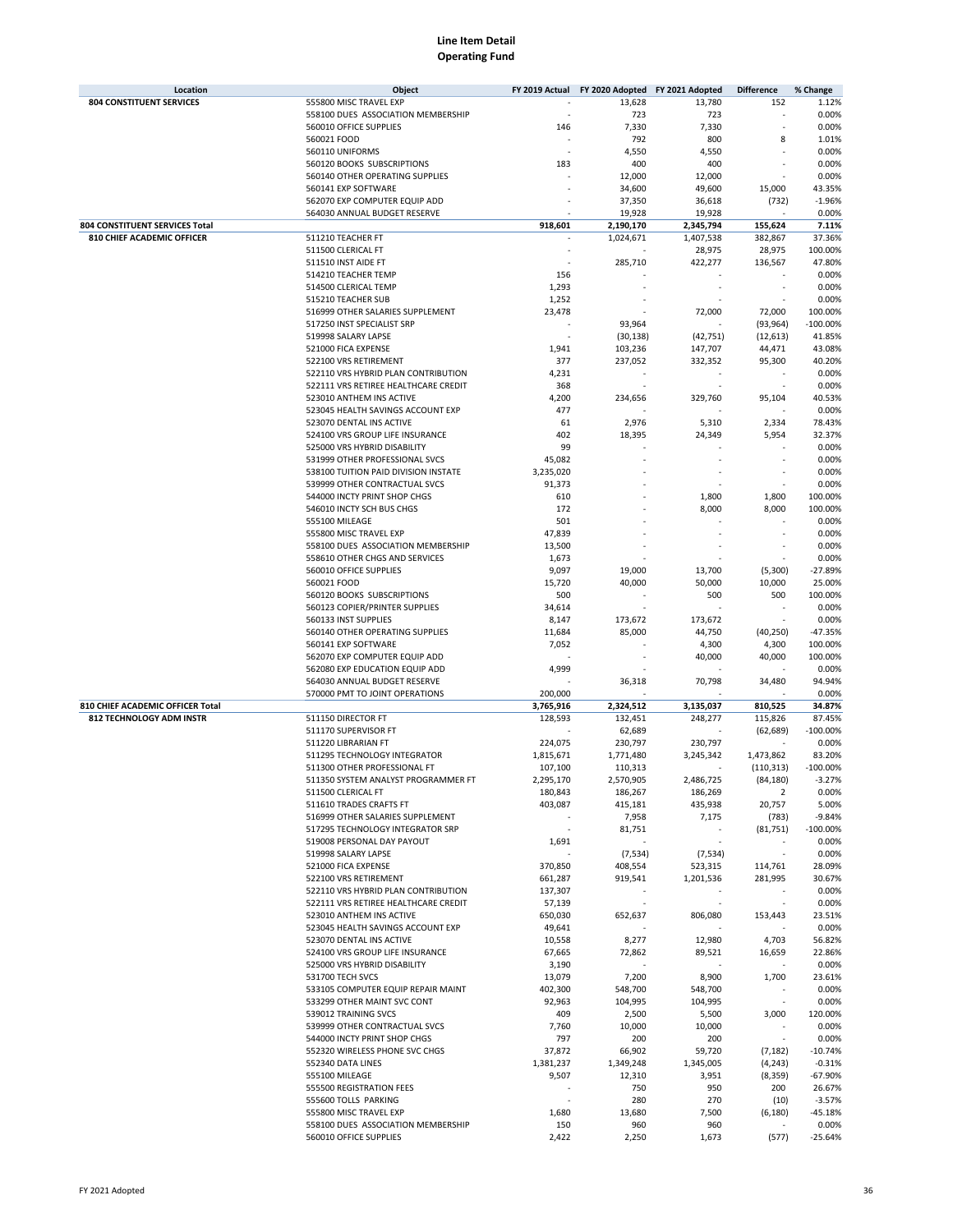| Location                            | Object                                                            | FY 2019 Actual | FY 2020 Adopted FY 2021 Adopted |            | <b>Difference</b> | % Change    |
|-------------------------------------|-------------------------------------------------------------------|----------------|---------------------------------|------------|-------------------|-------------|
|                                     | 560021 FOOD                                                       | 1,339          |                                 |            |                   | 0.00%       |
|                                     | 560120 BOOKS SUBSCRIPTIONS                                        | 380,104        | 225,905                         | 227,310    | 1,405             | 0.62%       |
|                                     | 560133 INST SUPPLIES                                              | 972            |                                 |            |                   | 0.00%       |
|                                     | 560134 AV MATERIALS AND SUPPLIES                                  | 57,188         | 64,134                          | 58,080     | (6,054)           | $-9.44%$    |
|                                     | 560140 OTHER OPERATING SUPPLIES                                   | 77,723         | 102,960                         | 102,560    | (400)             | $-0.39%$    |
|                                     | 560141 EXP SOFTWARE                                               | 245,896        | 329,008                         | 344,877    | 15,869            | 4.82%       |
|                                     | 562070 EXP COMPUTER EQUIP ADD                                     | 15,183         | 52,800                          | 52,000     | (800)             | $-1.52%$    |
|                                     | 562080 EXP EDUCATION EQUIP ADD                                    |                | 8,112                           | 8,112      |                   | 0.00%       |
|                                     | 562160 EXP AUDIO VISUAL EQUIP ADD                                 |                | 37,900                          | 52,015     | 14,115            | 37.24%      |
|                                     | 564030 ANNUAL BUDGET RESERVE                                      |                | 74,573                          | 74,573     |                   | 0.00%       |
|                                     | 581070 CAPITAL COMPUTER EQUIP RPL                                 | 5,965,705      |                                 |            |                   | 0.00%       |
|                                     | 581075 CAPITAL SOFTWARE RPL                                       | 100,000        |                                 |            |                   | 0.00%       |
|                                     | 582070 CAPITAL COMPUTER EQUIP ADD                                 | 206,612        |                                 |            |                   | 0.00%       |
| 812 TECHNOLOGY ADM INSTR Total      |                                                                   | 16,164,793     | 10,639,496                      | 12,484,272 | 1,844,776         | 17.34%      |
| 813 TEACHING & LEARNING INSTR       | 511210 TEACHER FT                                                 | 648,463        | 783,419                         | 718,240    | (65, 179)         | $-8.32%$    |
|                                     | 511250 INST SPECIALIST FT                                         | 88,320         | 90,969                          | 90,969     |                   | 0.00%       |
|                                     | 513210 TEACHER PT                                                 | 67,599         | 69,390                          | 75,433     | 6,043             | 8.71%       |
|                                     | 514210 TEACHER TEMP                                               | 911,960        | 653,946                         | 619,946    | (34,000)          | $-5.20%$    |
|                                     | 515210 TEACHER SUB                                                | 19,704         | 30,900                          | 30,900     |                   | 0.00%       |
|                                     | 516999 OTHER SALARIES SUPPLEMENT                                  | 20,108         | 20,436                          | 29,292     | 8,856             | 43.34%      |
|                                     | 517210 TEACHER SRP                                                | 28,381         | 62,156                          |            | (62, 156)         | $-100.00%$  |
|                                     | 519998 SALARY LAPSE                                               |                | (20, 111)                       | (18, 611)  | 1,500             | $-7.46%$    |
|                                     | 521000 FICA EXPENSE                                               | 132,767        | 128,109                         | 119,706    | (8,403)           | $-6.56%$    |
|                                     | 522100 VRS RETIREMENT                                             |                |                                 |            |                   | $-8.48%$    |
|                                     |                                                                   | 77,786         | 158,087                         | 144,686    | (13, 401)         |             |
|                                     | 522110 VRS HYBRID PLAN CONTRIBUTION                               | 39,406         |                                 |            |                   | 0.00%       |
|                                     | 522111 VRS RETIREE HEALTHCARE CREDIT                              | 8,956          |                                 |            |                   | 0.00%       |
|                                     | 523010 ANTHEM INS ACTIVE                                          | 80,010         | 117,328                         | 102,592    | (14, 736)         | $-12.56%$   |
|                                     | 523045 HEALTH SAVINGS ACCOUNT EXP                                 | 13,417         |                                 |            |                   | 0.00%       |
|                                     | 523070 DENTAL INS ACTIVE                                          | 1,293          | 1,488                           | 1,652      | 164               | 11.02%      |
|                                     | 524100 VRS GROUP LIFE INSURANCE                                   | 9,778          | 12,267                          | 10,600     | (1,667)           | $-13.59%$   |
|                                     | 525000 VRS HYBRID DISABILITY                                      | 879            |                                 |            |                   | 0.00%       |
|                                     | 531308 PROFESSIONAL EDUCATION SVC                                 | 16,393         |                                 |            |                   | 0.00%       |
|                                     | 531999 OTHER PROFESSIONAL SVCS                                    | 82,373         |                                 |            |                   | 0.00%       |
|                                     | 533199 OTHER REPAIR MAINT                                         | 39,979         |                                 |            |                   | 0.00%       |
|                                     | 533299 OTHER MAINT SVC CONT                                       | 10,956         |                                 |            |                   | 0.00%       |
|                                     | 539016 TESTING SVCS                                               | 33,786         | 41,000                          | 41,000     |                   | 0.00%       |
|                                     | 539999 OTHER CONTRACTUAL SVCS                                     | 22,210         | 719                             | 4,800      | 4,081             | 567.59%     |
|                                     | 542000 INCTY FLEET VEHICLE OPERATION                              | 42,249         | 44,375                          | 44,375     |                   | 0.00%       |
|                                     | 542006 INCTY FLEET FUEL SALES                                     | 17,501         | 50,332                          | 50,332     |                   | 0.00%       |
|                                     | 544000 INCTY PRINT SHOP CHGS                                      | 27,250         | 2,900                           | 4,478      | 1,578             | 54.41%      |
|                                     | 545010 INCTY RISK MGMT SELF INS                                   | 64,258         | 64,258                          | 58,073     | (6, 185)          | $-9.63%$    |
|                                     | 546010 INCTY SCH BUS CHGS                                         |                | 24,000                          | 24,000     |                   | 0.00%       |
|                                     | 546700 INCTY POLICE SVCS                                          | 266            |                                 |            |                   | 0.00%       |
|                                     | 552100 POSTAL SVCS                                                | 1,879          | 1,600                           | 1,600      |                   | 0.00%       |
|                                     | 554220 FACILITY RENTAL                                            | 624            |                                 |            |                   | 0.00%       |
|                                     | 555100 MILEAGE                                                    | 4,883          | 6,498                           | 4,608      | (1,890)           | $-29.09%$   |
|                                     | 555320 LODGING                                                    | 118            |                                 |            |                   | 0.00%       |
|                                     | 555500 REGISTRATION FEES                                          | 6,002          |                                 |            |                   | 0.00%       |
|                                     | 555800 MISC TRAVEL EXP                                            | 53,038         | 61,650                          | 31,115     | (30, 535)         | -49.53%     |
|                                     | 558100 DUES ASSOCIATION MEMBERSHIP                                | 23,669         | 31,730                          | 31,730     |                   | 0.00%       |
|                                     | 560010 OFFICE SUPPLIES                                            | 944            |                                 |            |                   | 0.00%       |
|                                     | 560021 FOOD                                                       | 9,814          | 1,000                           | 1,000      |                   | 0.00%       |
|                                     | 560110 UNIFORMS                                                   | 19,995         |                                 |            |                   | 0.00%       |
|                                     | 560120 BOOKS SUBSCRIPTIONS                                        | 13,185         | 6,560                           | 6,560      |                   | 0.00%       |
|                                     | 560133 INST SUPPLIES                                              | 374,061        | 215,748                         | 215.748    |                   | 0.00%       |
|                                     | 560140 OTHER OPERATING SUPPLIES                                   | 95,910         | 4,000                           |            | (4,000)           | $-100.00%$  |
|                                     | 560141 EXP SOFTWARE                                               | 591,963        | 17,317                          | 17,317     |                   | 0.00%       |
|                                     | 560143 SAFETY SUPPLIES                                            | 228            |                                 |            |                   | 0.00%       |
|                                     | 560160 TEXTBOOKS                                                  |                |                                 |            |                   |             |
|                                     |                                                                   | 349,608        | 719,278                         | 719,278    |                   | 0.00%       |
|                                     | 561080 EXP EDUCATION EQUIP RPL                                    | 9,882          |                                 |            |                   | 0.00%       |
|                                     | 562070 EXP COMPUTER EQUIP ADD                                     | 9,995          |                                 |            |                   | 0.00%       |
|                                     | 562080 EXP EDUCATION EQUIP ADD                                    | 42,220         |                                 |            |                   | 0.00%       |
|                                     | 562160 EXP AUDIO VISUAL EQUIP ADD<br>564030 ANNUAL BUDGET RESERVE | 330            |                                 |            |                   | 0.00%       |
|                                     |                                                                   |                | 5,119                           | 5,119      |                   | 0.00%       |
|                                     | 581050 CAPITAL PASSENGR VEHICLE RPL                               | 65,040         | 75,600                          | 75,000     | (600)             | $-0.79%$    |
|                                     | 582080 CAPITAL EDUCATIONAL EQUIP ADD                              | 10,000         |                                 |            |                   | 0.00%       |
| 813 TEACHING & LEARNING INSTR Total |                                                                   | 4,189,434      | 3,482,068                       | 3,261,538  | (220, 530)        | $-6.33%$    |
| <b>814 SPECIAL EDUCATION</b>        | 511210 TEACHER FT                                                 | 4,126,145      | 4,455,891                       | 4,582,212  | 126,321           | 2.83%       |
|                                     | 511250 INST SPECIALIST FT                                         | 171,389        | 176,531                         | 176,531    |                   | 0.00%       |
|                                     | 511300 OTHER PROFESSIONAL FT                                      | 59,218         | 60,995                          | 60,995     |                   | 0.00%       |
|                                     | 511480 HEARING IMP INTERPRETER FT                                 | 564,493        | 676,898                         | 679,502    | 2,604             | 0.38%       |
|                                     | 511510 INST AIDE FT                                               | 128,144        | 141,204                         | 139,451    | (1,753)           | $-1.24%$    |
|                                     | 512000 SALARIES AND WAGES OT                                      | 6,974          |                                 |            |                   | 0.00%       |
|                                     | 513210 TEACHER PT                                                 | 183,544        | 251,362                         | 253,449    | 2,087             | 0.83%       |
|                                     | 514210 TEACHER TEMP                                               | 30,797         |                                 |            |                   | 0.00%       |
|                                     | 514480 HEARING IMP INTERPRETER TEMP                               | 36,830         |                                 |            |                   | 0.00%       |
|                                     | 515210 TEACHER SUB                                                | 1,913          |                                 |            |                   | 0.00%       |
|                                     | 516999 OTHER SALARIES SUPPLEMENT                                  | 156            |                                 |            |                   | 0.00%       |
|                                     | 517210 TEACHER SRP                                                | 12,512         | 77,405                          |            | (77, 405)         | $-100.00\%$ |
|                                     | 519008 PERSONAL DAY PAYOUT                                        | 1,375          |                                 |            |                   | 0.00%       |
|                                     | 519998 SALARY LAPSE                                               |                | (126, 768)                      | (129, 688) | (2,920)           | 2.30%       |
|                                     | 521000 FICA EXPENSE                                               | 384,439        | 429,149                         | 450,744    | 21,595            | 5.03%       |
|                                     | 522100 VRS RETIREMENT                                             | 540,695        | 943,409                         | 1,008,202  | 64,793            | 6.87%       |
|                                     | 522110 VRS HYBRID PLAN CONTRIBUTION                               | 257,726        |                                 |            |                   | 0.00%       |
|                                     | 522111 VRS RETIREE HEALTHCARE CREDIT                              | 60,992         |                                 |            |                   | 0.00%       |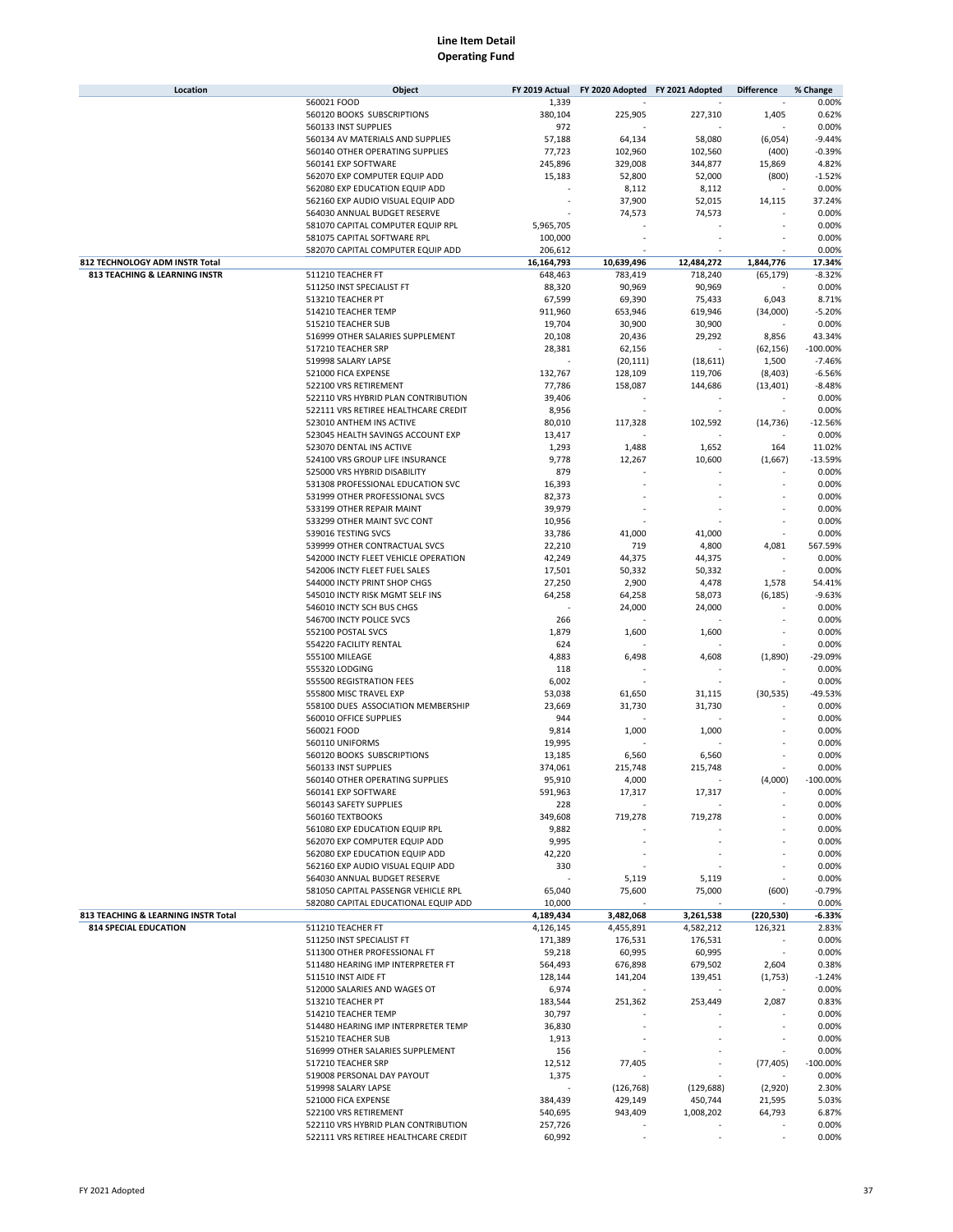| Location                                | Object                               | FY 2019 Actual | FY 2020 Adopted FY 2021 Adopted |                          | <b>Difference</b>        | % Change    |
|-----------------------------------------|--------------------------------------|----------------|---------------------------------|--------------------------|--------------------------|-------------|
|                                         | 523010 ANTHEM INS ACTIVE             | 661,823        | 755,299                         | 762,112                  | 6,813                    | 0.90%       |
|                                         | 523045 HEALTH SAVINGS ACCOUNT EXP    | 31,324         |                                 |                          |                          | 0.00%       |
|                                         | 523070 DENTAL INS ACTIVE             | 10,563         | 9,579                           | 12,272                   | 2,693                    | 28.11%      |
|                                         | 524100 VRS GROUP LIFE INSURANCE      | 66,593         | 73,213                          | 73,864                   | 651                      | 0.89%       |
|                                         | 525000 VRS HYBRID DISABILITY         | 5,745          |                                 |                          |                          | 0.00%       |
|                                         | 531100 PROFESSIONAL HEALTH SVCS      | 780,944        |                                 |                          |                          | 0.00%       |
|                                         | 531999 OTHER PROFESSIONAL SVCS       | 37,074         |                                 |                          |                          | 0.00%       |
|                                         | 533299 OTHER MAINT SVC CONT          | 4,670          |                                 |                          |                          | 0.00%       |
|                                         | 555100 MILEAGE                       | 22,083         |                                 |                          |                          | 0.00%       |
|                                         | 560133 INST SUPPLIES                 | 1,930          |                                 |                          |                          | 0.00%       |
|                                         | 560134 AV MATERIALS AND SUPPLIES     | 285            |                                 |                          |                          | 0.00%       |
|                                         | 560141 EXP SOFTWARE                  |                |                                 |                          |                          |             |
|                                         |                                      | 32             |                                 |                          |                          | 0.00%       |
|                                         | 562080 EXP EDUCATION EQUIP ADD       | 10,853         |                                 |                          |                          | 0.00%       |
|                                         | 562160 EXP AUDIO VISUAL EQUIP ADD    | 165            |                                 |                          |                          | 0.00%       |
| <b>814 SPECIAL EDUCATION Total</b>      |                                      | 8,201,425      | 7,924,167                       | 8,069,646                | 145,479                  | 1.84%       |
| <b>815 ELEMENTARY SCHOOL LEADERSHIP</b> | 511333 ED DIAGNOSTICIAN FT           | 469,475        | 465,321                         | 519,715                  | 54,394                   | 11.69%      |
|                                         | 514333 ED DIAGNOTICIAN TEMP          | 4,456          |                                 |                          |                          | 0.00%       |
|                                         | 516999 OTHER SALARIES SUPPLEMENT     | 1,477          |                                 |                          |                          | 0.00%       |
|                                         | 517333 EDU DIAGNOSTICIAN SRP         | 15,322         | 68,850                          |                          | (68, 850)                | $-100.00%$  |
|                                         | 519998 SALARY LAPSE                  |                | (10, 703)                       | (11, 954)                | (1, 251)                 | 11.69%      |
|                                         | 521000 FICA EXPENSE                  | 35,245         | 39,375                          | 39,758                   | 383                      | 0.97%       |
|                                         | 522100 VRS RETIREMENT                | 73,950         | 90,168                          | 92,925                   | 2,757                    | 3.06%       |
|                                         | 522111 VRS RETIREE HEALTHCARE CREDIT | 5,648          |                                 |                          |                          | 0.00%       |
|                                         | 523010 ANTHEM INS ACTIVE             | 67,714         | 65,997                          | 65,952                   | (45)                     | $-0.07%$    |
|                                         | 523070 DENTAL INS ACTIVE             | 831            | 837                             | 1,062                    | 225                      | 26.88%      |
|                                         | 524100 VRS GROUP LIFE INSURANCE      | 6,166          | 6,996                           | 6,807                    | (189)                    | $-2.70%$    |
|                                         | 544000 INCTY PRINT SHOP CHGS         | 2,802          |                                 |                          | $\overline{\phantom{a}}$ | 0.00%       |
|                                         | 555100 MILEAGE                       | 828            |                                 | 1,044                    | 234                      | 28.89%      |
|                                         |                                      |                | 810                             |                          |                          |             |
|                                         | 555800 MISC TRAVEL EXP               | 8,411          | 100                             |                          | (100)                    | $-100.00%$  |
|                                         | 558100 DUES ASSOCIATION MEMBERSHIP   | 55             |                                 |                          |                          | 0.00%       |
|                                         | 560010 OFFICE SUPPLIES               | 745            | 280                             | 220                      | (60)                     | $-21.43%$   |
|                                         | 560021 FOOD                          | 722            |                                 |                          |                          | 0.00%       |
|                                         | 560120 BOOKS SUBSCRIPTIONS           | 6,636          |                                 |                          |                          | 0.00%       |
|                                         | 560133 INST SUPPLIES                 | 551            |                                 |                          |                          | 0.00%       |
|                                         | 560140 OTHER OPERATING SUPPLIES      | 12,381         | 10,320                          | 10,440                   | 120                      | 1.16%       |
|                                         | 564030 ANNUAL BUDGET RESERVE         |                | 2,880                           | 2,880                    |                          | 0.00%       |
| 815 ELEMENTARY SCHOOL LEADERSHIP Total  |                                      | 713,416        | 741,231                         | 728,849                  | (12, 382)                | $-1.67%$    |
| 816 MIDDLE SCHOOL LEADERSHIP            | 516999 OTHER SALARIES SUPPLEMENT     | 44,091         |                                 |                          | $\overline{\phantom{a}}$ | 0.00%       |
|                                         | 521000 FICA EXPENSE                  | 3,372          |                                 |                          |                          | 0.00%       |
| 816 MIDDLE SCHOOL LEADERSHIP Total      |                                      | 47,463         | $\overline{\phantom{a}}$        | $\overline{\phantom{a}}$ | $\overline{a}$           | 0.00%       |
| 817 HIGH SCHOOL LEADERSHIP              | 511210 TEACHER FT                    | 104,196        | 205,477                         | 301,920                  | 96,443                   | 46.94%      |
|                                         | 511230 GUIDANCE COUNSELOR FT         | 52,468         | 54,042                          | 103,569                  | 49,527                   | 91.65%      |
|                                         | 511280 ADMIN ASST FT                 | 53,656         | 55,266                          | 55,265                   | (1)                      | 0.00%       |
|                                         | 511500 CLERICAL FT                   |                | 34,840                          |                          | (34, 840)                | $-100.00%$  |
|                                         | 514210 TEACHER TEMP                  | 186,688        | 207,467                         | 205,747                  | (1,720)                  | $-0.83%$    |
|                                         | 514420 SECURITY GUARD TEMP           | 8,111          | 10,300                          | 10,300                   |                          | 0.00%       |
|                                         | 514500 CLERICAL TEMP                 | 2,712          |                                 |                          |                          | 0.00%       |
|                                         | 514999 OTHER SALARIES TEMP           | 161            |                                 |                          |                          | 0.00%       |
|                                         |                                      |                |                                 |                          |                          |             |
|                                         | 516999 OTHER SALARIES SUPPLEMENT     | 98,768         | 19,000                          | 19,000                   |                          | 0.00%       |
|                                         | 519998 SALARY LAPSE                  |                | (8,041)                         | (10, 598)                | (2,557)                  | 31.80%      |
|                                         | 521000 FICA EXPENSE                  | 38,142         | 43,740                          | 53,230                   | 9,490                    | 21.70%      |
|                                         | 522100 VRS RETIREMENT                | 33,042         | 59,016                          | 82,382                   | 23,366                   | 39.59%      |
|                                         | 522111 VRS RETIREE HEALTHCARE CREDIT | 2,523          |                                 |                          |                          | 0.00%       |
|                                         | 523010 ANTHEM INS ACTIVE             | 16,576         | 51,331                          | 65,952                   | 14,621                   | 28.48%      |
|                                         | 523070 DENTAL INS ACTIVE             | 277            | 651                             | 1,062                    | 411                      | 63.13%      |
|                                         | 524100 VRS GROUP LIFE INSURANCE      | 2,755          | 4,579                           | 6,035                    | 1,456                    | 31.80%      |
|                                         | 528200 EDUCATION TUITION ASSIST      |                | 10,000                          | 10,000                   |                          | 0.00%       |
|                                         | 531308 PROFESSIONAL EDUCATION SVC    | 659            |                                 |                          |                          | 0.00%       |
|                                         | 531999 OTHER PROFESSIONAL SVCS       | 3,240          | 21,000                          | 21,000                   |                          | 0.00%       |
|                                         | 533299 OTHER MAINT SVC CONT          | 160,228        | 25,760                          | 25,760                   |                          | 0.00%       |
|                                         | 539999 OTHER CONTRACTUAL SVCS        | 264,204        | 84,000                          | 84,000                   |                          | 0.00%       |
|                                         | 544000 INCTY PRINT SHOP CHGS         | 956            | 650                             | 550                      | (100)                    | $-15.38%$   |
|                                         | 546010 INCTY SCH BUS CHGS            |                | 250                             | 350                      | 100                      | 40.00%      |
|                                         | 546750 INCTY FIREMAN CHGS            | 10,800         |                                 |                          |                          | 0.00%       |
|                                         | 546800 INCTY RADIO SHOP CHGS         | 2,550          |                                 |                          |                          | 0.00%       |
|                                         | 552100 POSTAL SVCS                   | 1,658          | 400                             | 400                      |                          | 0.00%       |
|                                         | 552320 WIRELESS PHONE SVC CHGS       | 2,284          |                                 | 2,600                    | 200                      | 8.33%       |
|                                         |                                      | 31,570         | 2,400                           |                          |                          |             |
|                                         | 553080 GENERAL LIABILITY PREMIUM     |                |                                 |                          |                          | 0.00%       |
|                                         | 555100 MILEAGE                       | 9,169          | 1,987                           | 2,119                    | 132                      | 6.64%       |
|                                         | 555800 MISC TRAVEL EXP               | 13,879         | 6,710                           | 7,010                    | 300                      | 4.47%       |
|                                         | 558100 DUES ASSOCIATION MEMBERSHIP   | 536            | 832                             | 700                      | (132)                    | $-15.87%$   |
|                                         | 560010 OFFICE SUPPLIES               | 641            | 2,368                           | 1,200                    | (1, 168)                 | -49.32%     |
|                                         | 560014 TESTING SUPPLIES              | 3,688          | 5,040                           | 5,040                    |                          | 0.00%       |
|                                         | 560021 FOOD                          | 9,565          | 3,700                           | 3,400                    | (300)                    | $-8.11%$    |
|                                         | 560120 BOOKS SUBSCRIPTIONS           | 89             | 600                             | 600                      |                          | 0.00%       |
|                                         | 560123 COPIER/PRINTER SUPPLIES       | 2,389          | 2,400                           | 2,400                    |                          | 0.00%       |
|                                         | 560133 INST SUPPLIES                 | 17,927         | 15,450                          | 15,450                   |                          | 0.00%       |
|                                         | 560140 OTHER OPERATING SUPPLIES      | 1,506          |                                 |                          |                          | 0.00%       |
|                                         | 562020 EXP FURNITURE AND EQUIP ADD   | 448            |                                 |                          |                          | 0.00%       |
|                                         | 562070 EXP COMPUTER EQUIP ADD        | 6,324          | 1,000                           | 1,000                    |                          | 0.00%       |
|                                         | 564030 ANNUAL BUDGET RESERVE         |                | 40,937                          | 40,937                   |                          | 0.00%       |
| 817 HIGH SCHOOL LEADERSHIP Total        |                                      | 1,144,387      | 963,152                         | 1,118,380                | 155,228                  | 16.12%      |
| 818 SUMMER SESSION INSTR                | 511250 INST SPECIALIST FT            | 81,896         | 84,353                          | 84,353                   |                          | 0.00%       |
|                                         | 511500 CLERICAL FT                   |                | 39,806                          |                          | (39, 806)                | $-100.00\%$ |
|                                         | 512000 SALARIES AND WAGES OT         | 524            |                                 |                          |                          | 0.00%       |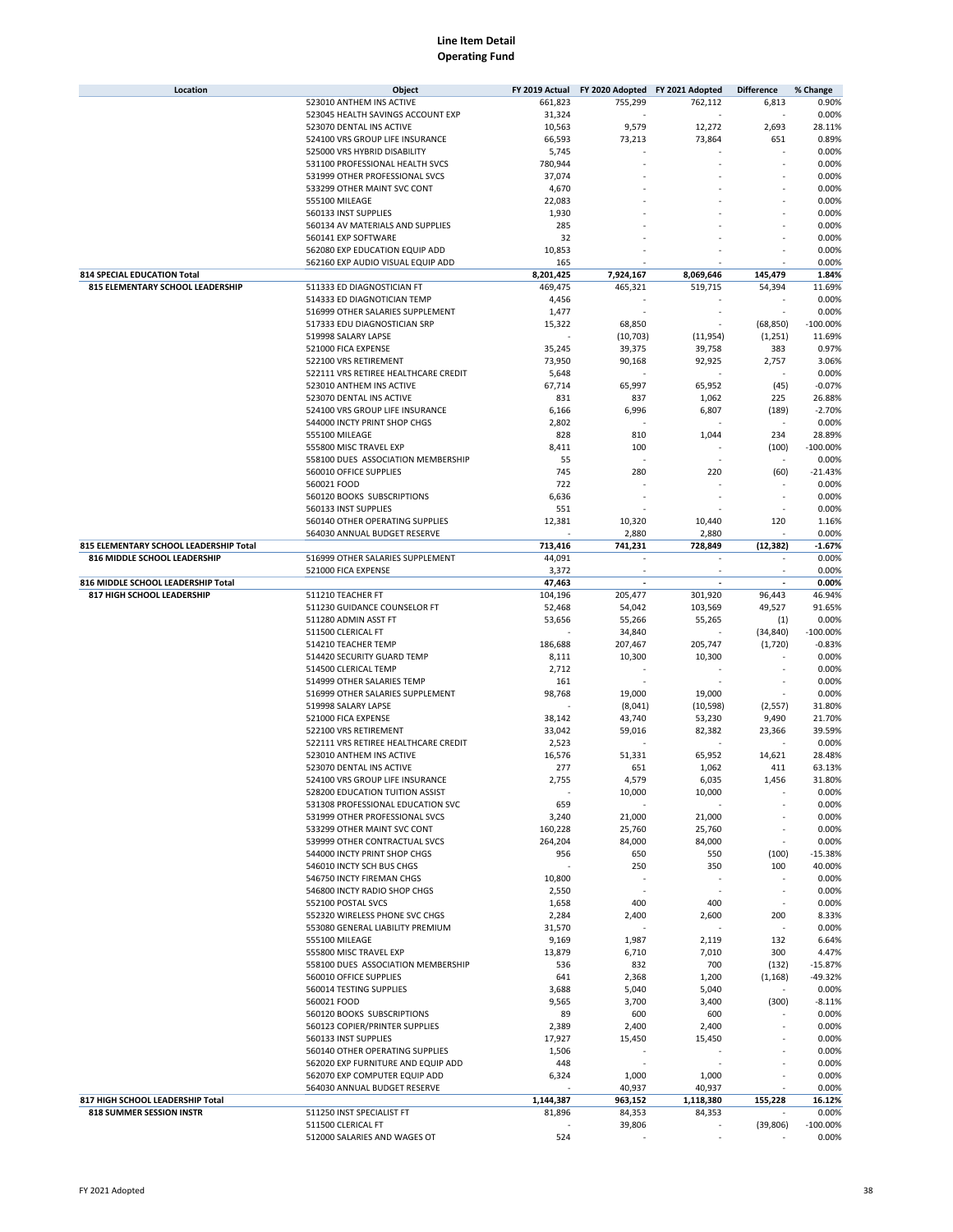| Location                                                      | Object                                                   | FY 2019 Actual | FY 2020 Adopted FY 2021 Adopted |           | <b>Difference</b> | % Change            |
|---------------------------------------------------------------|----------------------------------------------------------|----------------|---------------------------------|-----------|-------------------|---------------------|
| <b>818 SUMMER SESSION INSTR</b>                               | 514210 TEACHER TEMP                                      | 1,042,639      | 1,176,489                       | 1,176,217 | (272)             | $-0.02%$            |
|                                                               | 514220 LIBRARIAN TEMP                                    | 59,350         |                                 | 58,544    | 58,544            | 100.00%             |
|                                                               | 514270 ASST PRINCIPAL TEMP                               | 337,157        | 274,137                         | 281,509   | 7,372             | 2.69%               |
|                                                               | 514500 CLERICAL TEMP                                     | 45,615         | 74,851                          | 74,591    | (260)             | $-0.35%$            |
|                                                               | 514510 INST AIDE TEMP                                    | 112,543        | 154,525                         | 154,511   | (14)              | $-0.01%$            |
|                                                               | 514570 CLINICAL AIDE TEMP                                | 4,185          | 5,125                           | 7,443     | 2,318             | 45.23%              |
|                                                               | 516999 OTHER SALARIES SUPPLEMENT                         | 9,625          |                                 |           |                   | 0.00%               |
|                                                               | 517500 CLERICAL SRP                                      | 12,122         |                                 |           | ä,                | 0.00%               |
|                                                               | 519998 SALARY LAPSE                                      |                | (2,856)                         | (1,940)   | 916               | $-32.07%$           |
|                                                               | 521000 FICA EXPENSE                                      | 130,504        | 138,012                         | 140,543   | 2,531             | 1.83%               |
|                                                               | 522100 VRS RETIREMENT                                    | 12,866         | 20,958                          | 15,082    | (5,876)           | $-28.04%$           |
|                                                               | 522111 VRS RETIREE HEALTHCARE CREDIT                     | 983            |                                 |           | ä,                | 0.00%               |
|                                                               | 523010 ANTHEM INS ACTIVE                                 |                | 14,666                          | 7,328     | (7, 338)          | $-50.03%$           |
|                                                               | 523070 DENTAL INS ACTIVE                                 |                | 186                             | 118       | (68)              | $-36.56%$           |
|                                                               | 524100 VRS GROUP LIFE INSURANCE                          | 1,073          | 1,626                           | 1,105     | (521)             | $-32.04%$           |
|                                                               |                                                          | 395            |                                 | 675       |                   | $-2.74%$            |
|                                                               | 539999 OTHER CONTRACTUAL SVCS                            |                | 694                             |           | (19)              |                     |
|                                                               | 544000 INCTY PRINT SHOP CHGS                             | 10,464         | 1,250                           | 5,000     | 3,750             | 300.00%             |
|                                                               | 555100 MILEAGE                                           | 4,470          | 5,038                           | 4,930     | (108)             | $-2.14%$            |
|                                                               | 560010 OFFICE SUPPLIES                                   | 450            |                                 | 450       | 450               | 100.00%             |
|                                                               | 560133 INST SUPPLIES                                     | 4,086          | 60,000                          | 60,000    |                   | 0.00%               |
|                                                               | 560141 EXP SOFTWARE                                      | 60             |                                 |           |                   | 0.00%               |
| 818 SUMMER SESSION INSTR Total                                |                                                          | 1,871,008      | 2,048,860                       | 2,070,459 | 21,599            | 1.05%               |
| 820 PROFESSIONAL LEARNING                                     | 511150 DIRECTOR FT                                       | 86,986         | 126,488                         |           | (126, 488)        | $-100.00%$          |
|                                                               | 511250 INST SPECIALIST FT                                | 268,182        | 243,783                         | 144,193   | (99, 590)         | $-40.85%$           |
|                                                               | 511300 OTHER PROFESSIONAL FT                             | 145,376        | 230,997                         | 77,463    | (153, 534)        | $-66.47%$           |
|                                                               | 511500 CLERICAL FT                                       | 116,958        | 131,793                         | 229,811   | 98,018            | 74.37%              |
|                                                               | 512000 SALARIES AND WAGES OT                             | 3,316          | 3,571                           |           | (3, 571)          | $-100.00%$          |
|                                                               | 514210 TEACHER TEMP                                      | 9,530          |                                 |           |                   | 0.00%               |
|                                                               | 516999 OTHER SALARIES SUPPLEMENT                         | 297,003        | 275,000                         | 279,906   | 4,906             | 1.78%               |
|                                                               | 519998 SALARY LAPSE                                      |                | (16, 861)                       | (10, 385) | 6,476             | $-38.41%$           |
|                                                               | 521000 FICA EXPENSE                                      | 68,288         | 75,045                          | 55,949    | (19,096)          | $-25.45%$           |
|                                                               | 522100 VRS RETIREMENT                                    | 86,223         | 123,740                         | 80,721    | (43,019)          | $-34.77%$           |
|                                                               | 522110 VRS HYBRID PLAN CONTRIBUTION                      | 10,912         |                                 |           |                   | 0.00%               |
|                                                               | 522111 VRS RETIREE HEALTHCARE CREDIT                     | 7,420          |                                 |           |                   | 0.00%               |
|                                                               | 523010 ANTHEM INS ACTIVE                                 | 69,829         | 73,330                          | 58,624    | (14, 706)         | $-20.05%$           |
|                                                               | 523045 HEALTH SAVINGS ACCOUNT EXP                        | 4,842          |                                 |           |                   | 0.00%               |
|                                                               | 523070 DENTAL INS ACTIVE                                 | 1,247          | 930                             | 944       | 14                | 1.51%               |
|                                                               | 524100 VRS GROUP LIFE INSURANCE                          | 8,101          | 9,604                           | 5,914     | (3,690)           | $-38.42%$           |
|                                                               | 525000 VRS HYBRID DISABILITY                             | 244            |                                 |           |                   | 0.00%               |
|                                                               | 528200 EDUCATION TUITION ASSIST                          | 296,810        | 380,000                         |           | (380,000)         | $-100.00%$          |
|                                                               | 531125 ASSESSMENT/EVALUATION SERVICES                    | 55,645         | 120,630                         | 61,222    | (59, 408)         | $-49.25%$           |
|                                                               | 531127 DEVELOPMENTAL SERVICES                            | (129)          |                                 |           |                   | 0.00%               |
|                                                               | 531308 PROFESSIONAL EDUCATION SVC                        | 89,663         | 115,620                         | 125,600   | 9,980             | 8.63%               |
|                                                               | 531999 OTHER PROFESSIONAL SVCS                           | 41,604         | 60,960                          | 44,200    | (16, 760)         | $-27.49%$           |
|                                                               | 539999 OTHER CONTRACTUAL SVCS                            | 18,198         | 8,900                           | 16,500    | 7,600             | 85.39%              |
|                                                               | 544000 INCTY PRINT SHOP CHGS                             | 5,462          | 1,974                           | 11,474    | 9,500             | 481.26%             |
|                                                               | 546010 INCTY SCH BUS CHGS                                |                | 300                             |           | (300)             | $-100.00%$          |
|                                                               | 546700 INCTY POLICE SVCS                                 | 2,181          |                                 | 1,650     | 1,650             | 100.00%             |
|                                                               | 555100 MILEAGE                                           | 6,543          | 6,399                           | 2,938     | (3, 461)          | $-54.09%$           |
|                                                               | 555600 TOLLS PARKING                                     |                | 100                             | 100       |                   | 0.00%               |
|                                                               | 555800 MISC TRAVEL EXP                                   | 51,965         | 75,395                          | 40,330    | (35,065)          | $-46.51%$           |
|                                                               | 558100 DUES ASSOCIATION MEMBERSHIP                       |                |                                 |           |                   | 101.32%             |
|                                                               | 560010 OFFICE SUPPLIES                                   | 1,607          | 6,521                           | 13,128    | 6,607             |                     |
|                                                               |                                                          | 7,709          | 6,647                           | 6,833     | 186               | 2.80%               |
|                                                               | 560021 FOOD                                              | 30,264         | 36,800                          | 34,200    | (2,600)           | $-7.07%$            |
|                                                               | 560070 REPAIR MAINT SUPPLY<br>560120 BOOKS SUBSCRIPTIONS | 90             |                                 |           |                   | 0.00%<br>$-100.00%$ |
|                                                               |                                                          | 6,535          | 13,604                          |           | (13, 604)         |                     |
|                                                               | 560141 EXP SOFTWARE                                      | 46,000         | 25,209                          | 27,409    | 2,200             | 8.73%               |
|                                                               | 562070 EXP COMPUTER EQUIP ADD                            | 4,593          | 5,760                           | 3,600     | (2, 160)          | $-37.50%$           |
|                                                               | 564030 ANNUAL BUDGET RESERVE                             |                | 102,737                         | 102,737   |                   | 0.00%               |
| 820 PROFESSIONAL LEARNING Total                               |                                                          | 1,849,196      | 2,244,976                       | 1,415,061 | (829, 915)        | $-36.97%$           |
| 832 WAREHOUSE-INSTR                                           | 552100 POSTAL SVCS                                       | 1,221          |                                 |           |                   | 0.00%               |
|                                                               | 561020 EXP FURNITURE AND EQUIP RPL                       |                | 270,000                         | 270,000   | ٠                 | 0.00%               |
| 832 WAREHOUSE-INSTR Total<br>850 COMMUNITIES IN SCHOOLS ADMIN |                                                          | 1,221          | 270,000                         | 270,000   |                   | 0.00%               |
|                                                               | 511160 ASST DIRECTOR FT                                  | 110,547        | 82,400                          | 82,400    |                   | 0.00%               |
|                                                               | 511210 TEACHER FT                                        | 22,446         |                                 |           |                   | 0.00%               |
|                                                               | 511300 OTHER PROFESSIONAL FT                             | 188,056        | 279,807                         |           | (279, 807)        | $-100.00%$          |
|                                                               | 511500 CLERICAL FT                                       | 41,086         | 42,319                          | 42,319    |                   | 0.00%               |
|                                                               | 512000 SALARIES AND WAGES OT                             | 302            |                                 |           |                   | 0.00%               |
|                                                               | 514160 ASST DIRECTOR TEMP                                | 5,744          |                                 |           |                   | 0.00%               |
|                                                               | 514300 OTHER PROFESSIONAL TEMP                           | 10,682         |                                 |           |                   | 0.00%               |
|                                                               | 514998 OTHER SAL NONEXEMPT TEMP                          | 7,018          |                                 |           |                   | 0.00%               |
|                                                               | 519006 ANNUAL LEAVE PAYOUT                               | 6,265          |                                 |           |                   | 0.00%               |
|                                                               | 519998 SALARY LAPSE                                      |                | (9,303)                         | (2,868)   | 6,435             | $-69.17%$           |
|                                                               | 521000 FICA EXPENSE                                      | 28,825         | 29,651                          | 9,541     | (20, 110)         | $-67.82%$           |
|                                                               | 522100 VRS RETIREMENT                                    | 39,088         | 68,284                          | 22,300    | (45, 984)         | -67.34%             |
|                                                               | 522110 VRS HYBRID PLAN CONTRIBUTION                      | 17,428         |                                 |           |                   | 0.00%               |
|                                                               | 522111 VRS RETIREE HEALTHCARE CREDIT                     | 4,319          |                                 |           |                   | 0.00%               |
|                                                               | 523010 ANTHEM INS ACTIVE                                 | 45,957         | 51,331                          | 14,656    | (36, 675)         | $-71.45%$           |
|                                                               | 523045 HEALTH SAVINGS ACCOUNT EXP                        | 4,667          |                                 |           |                   | 0.00%               |
|                                                               | 523070 DENTAL INS ACTIVE                                 | 900            | 651                             | 236       | (415)             | $-63.75%$           |
|                                                               | 524100 VRS GROUP LIFE INSURANCE                          | 4,716          | 5,300                           | 1,633     | (3,667)           | $-69.19%$           |
|                                                               | 525000 VRS HYBRID DISABILITY                             | 389            |                                 |           |                   | 0.00%               |
|                                                               | 531500 LEGAL SVCS                                        |                | 1,600                           |           | (1,600)           | $-100.00%$          |
|                                                               | 531999 OTHER PROFESSIONAL SVCS                           | 12,200         | 5,200                           | 3,300     | (1,900)           | $-36.54%$           |
|                                                               | 535000 PRINTING AND BINDING SVCS                         |                | 800                             | 2,400     | 1,600             | 200.00%             |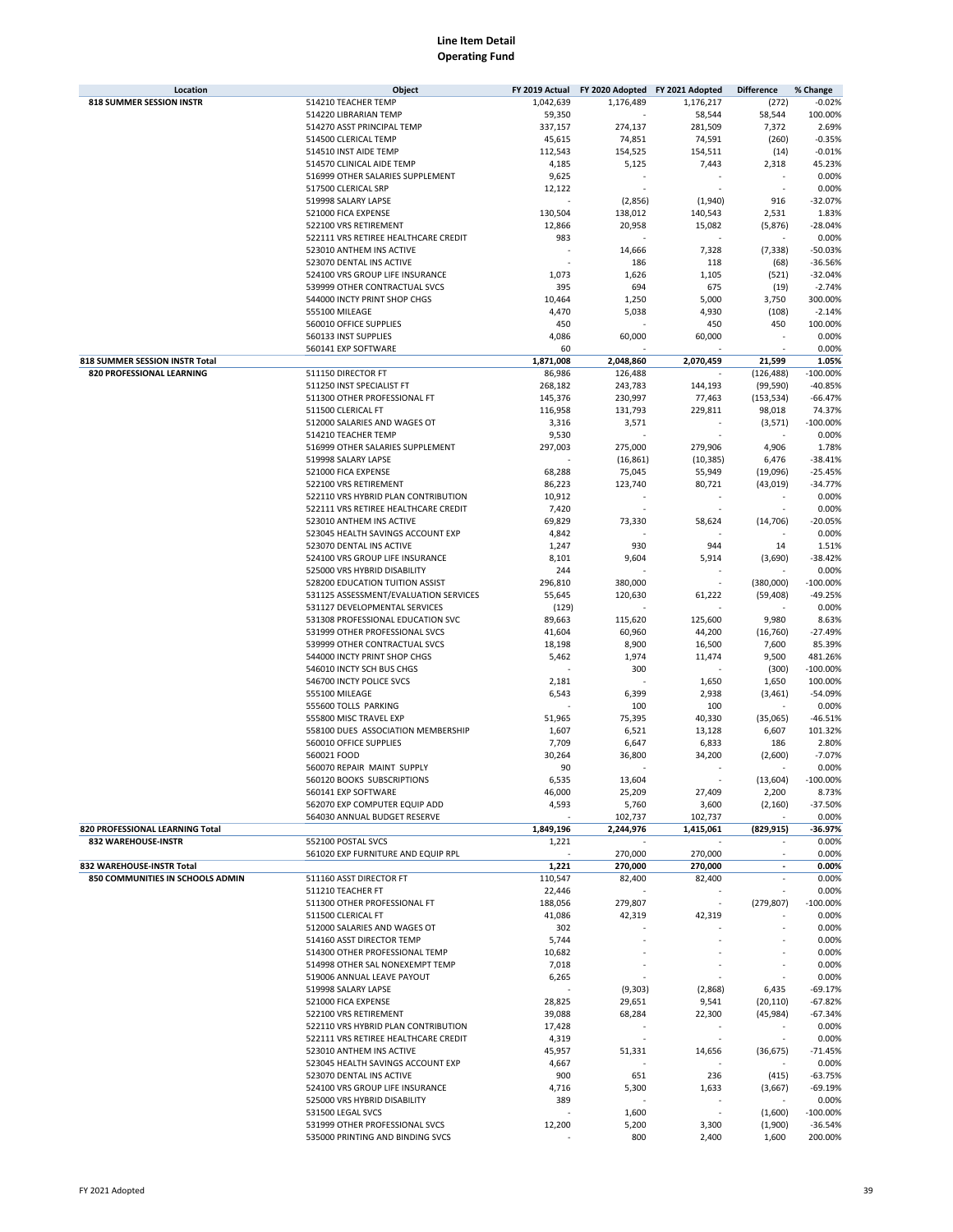| Location                               | Object                                                 | FY 2019 Actual |                 | FY 2020 Adopted FY 2021 Adopted | <b>Difference</b> | % Change          |
|----------------------------------------|--------------------------------------------------------|----------------|-----------------|---------------------------------|-------------------|-------------------|
| 850 COMMUNITIES IN SCHOOLS ADMIN       | 539012 TRAINING SVCS                                   | 365            |                 |                                 |                   | 0.00%             |
|                                        | 539999 OTHER CONTRACTUAL SVCS                          | 300            | 1,600           | 3,500                           | 1,900             | 118.75%           |
|                                        | 544000 INCTY PRINT SHOP CHGS                           | 1,334          | 2,000           | 1,500                           | (500)             | $-25.00%$         |
|                                        | 546010 INCTY SCH BUS CHGS                              | 582            | 3,200           | 3,200                           |                   | 0.00%             |
|                                        | 560010 OFFICE SUPPLIES                                 | 113            | 1,600           | 1,680                           | 80                | 5.00%             |
|                                        | 560133 INST SUPPLIES                                   | 787            | 1,657           | 2,000                           | 343               | 20.70%            |
|                                        | 560140 OTHER OPERATING SUPPLIES                        | 4,602          | 1,440           | 3,000                           | 1,560             | 108.33%           |
|                                        | 564030 ANNUAL BUDGET RESERVE                           |                | 4,774           | 4,774                           |                   | 0.00%             |
| 850 COMMUNITIES IN SCHOOLS ADMIN Total |                                                        | 558,718        | 574,311         | 195,571                         | (378, 740)        | $-65.95%$         |
| 870 STUDENT SUPPORT SERVICES           | 511150 DIRECTOR FT                                     | 108,120        | 111,364         | 108,000                         | (3, 364)          | $-3.02%$          |
|                                        | 511170 SUPERVISOR FT                                   | 293,849        | 305,747         | 231,805                         | (73, 942)         | $-24.18%$         |
|                                        | 511250 INST SPECIALIST FT                              | 115,272        | 118,730         | 118,730                         |                   | 0.00%             |
|                                        | 511300 OTHER PROFESSIONAL FT                           | 275,330        | 299,666         | 260,771                         | (38, 895)         | $-12.98%$         |
|                                        | 511310 NURSE FT                                        | 2,405,759      | 2,678,202       | 2,651,534                       | (26, 668)         | $-1.00%$          |
|                                        | 511320 PSYCHOLOGIST FT                                 | 1,815,973      | 2,018,463       | 2,079,178                       | 60,715            | 3.01%             |
|                                        | 511340 SOCIAL WORKER FT                                | 1,544,371      | 1,632,901       | 1,639,386                       | 6,485             | 0.40%             |
|                                        | 511500 CLERICAL FT                                     | 129,799        | 133,693         | 133,692                         | (1)               | 0.00%             |
|                                        | 513320 PSYCHOLOGIST PT                                 | 51,829         | 53,384          | 54,662                          | 1,278             | 2.39%             |
|                                        | 514230 GUIDANCE COUNSELOR TEMP                         | 966            | 62,624          | 60,900                          | (1, 724)          | $-2.75%$          |
|                                        | 514310 NURSE TEMP                                      | 37,131         | 46,350          | 46,350                          |                   | 0.00%             |
|                                        | 514320 PSYCHOLOGIST TEMPORARY                          | 136,106        | 61,800          | 61,800                          |                   | 0.00%             |
|                                        | 514340 SOCIAL WORKER TEMP                              | 3,640          |                 |                                 |                   | 0.00%             |
|                                        | 516999 OTHER SALARIES SUPPLEMENT                       | 2,808          | 5,000           | 3,700                           | (1, 300)          | $-26.00%$         |
|                                        | 517340 SOCIAL WORKER SRP                               | 15,442         |                 |                                 |                   | 0.00%             |
|                                        | 519008 PERSONAL DAY PAYOUT                             | 828            |                 |                                 |                   | 0.00%             |
|                                        | 519998 SALARY LAPSE                                    |                | (45, 793)       | (45, 865)                       | (72)              | 0.16%             |
|                                        | 521000 FICA EXPENSE                                    | 496,829        | 552,536         | 569,965                         | 17,429            | 3.15%             |
|                                        | 522100 VRS RETIREMENT                                  | 709,255        | 1,232,031       | 1,291,484                       | 59,453            | 4.83%             |
|                                        | 522110 VRS HYBRID PLAN CONTRIBUTION                    | 350,576        |                 |                                 |                   | 0.00%             |
|                                        | 522111 VRS RETIREE HEALTHCARE CREDIT                   | 80,983         |                 |                                 |                   | 0.00%             |
|                                        | 523010 ANTHEM INS ACTIVE                               | 826,390        | 865,294         | 545,712                         | (319, 582)        | $-36.93%$         |
|                                        | 523045 HEALTH SAVINGS ACCOUNT EXP                      | 72,332         |                 |                                 |                   | 0.00%             |
|                                        | 523070 DENTAL INS ACTIVE                               | 13,103         | 10,974          | 13,806                          | 2,832             | 25.81%            |
|                                        | 524100 VRS GROUP LIFE INSURANCE                        | 88,421         | 95,612          | 94,627                          | (985)             | $-1.03%$          |
|                                        | 525000 VRS HYBRID DISABILITY                           | 7,823          |                 |                                 |                   | 0.00%             |
|                                        | 531307 PROFESSIONAL INSERVICE TRAININ                  | 1,108          | 280             | 1,000                           | 720               | 257.14%           |
|                                        | 531700 TECH SVCS                                       | 7,005          | 10,000          | 9,000                           | (1,000)           | $-10.00%$         |
|                                        | 533199 OTHER REPAIR MAINT                              | 3,680          | 11,875          | 4,430                           | (7, 445)          | $-62.69%$         |
|                                        | 539012 TRAINING SVCS                                   | 2,392          | 1,600           | 2,600                           | 1,000             | 62.50%            |
|                                        | 539999 OTHER CONTRACTUAL SVCS                          | 17,776         | 17,580          | 18,000                          | 420               | 2.39%             |
|                                        | 544000 INCTY PRINT SHOP CHGS                           | 1,741          | 3,700           | 3,150                           | (550)             | $-14.86%$         |
|                                        | 552320 WIRELESS PHONE SVC CHGS                         | 7,901          | 7,120           | 4,000                           | (3, 120)          | $-43.82%$         |
|                                        | 555100 MILEAGE                                         | 32,662         | 41,160          | 37,356                          | (3,804)           | $-9.24%$          |
|                                        | 555500 REGISTRATION FEES                               | 759            | 2,700           | 1,200                           | (1,500)           | $-55.56%$         |
|                                        | 555600 TOLLS PARKING                                   |                | 80              | 20                              | (60)              | $-75.00%$         |
|                                        | 555800 MISC TRAVEL EXP                                 | 18,133         | 26,545          | 27,474                          | 929               | 3.50%             |
|                                        | 558100 DUES ASSOCIATION MEMBERSHIP                     | 9,400          | 9,990           | 10,180                          | 190               | 1.90%             |
|                                        | 560010 OFFICE SUPPLIES                                 | 1,502          | 3,440           | 2,940                           | (500)             | $-14.53%$         |
|                                        | 560021 FOOD<br>560042 MEDICAL SUPPLIES                 | 1,508          | 2,280           | 2,170                           | (110)             | $-4.82%$          |
|                                        |                                                        | 2,112          | 57,453          | 90,998                          | 33,545            | 58.39%            |
|                                        | 560120 BOOKS SUBSCRIPTIONS<br>560133 INST SUPPLIES     | 1,257          |                 | 1,000                           | 1,000             | 100.00%           |
|                                        |                                                        | 1,504          | 1,026           | 3,300                           | 2,274             | 221.64%           |
|                                        | 560140 OTHER OPERATING SUPPLIES<br>560141 EXP SOFTWARE | 97,742         | 63,860          | 59,613                          | (4, 247)          | $-6.65%$<br>0.00% |
|                                        | 562070 EXP COMPUTER EQUIP ADD                          | 5,877<br>512   | 10,640<br>1,080 | 10,640<br>1,000                 | (80)              | $-7.41%$          |
|                                        | 564030 ANNUAL BUDGET RESERVE                           |                |                 |                                 |                   | 0.00%             |
|                                        | 582010 CAPITAL MACH AND EQUIP ADD                      | 7,495          | 46,303          | 46,303                          |                   | 0.00%             |
| 870 STUDENT SUPPORT SERVICES Total     |                                                        | 9,804,999      | 10,557,290      | 10,256,611                      | (300, 679)        | $-2.85%$          |
| 901 SCHOOL BOARD                       | 511110 BOARD MEMBER                                    | 89,896         | 90,380          | 89,745                          | (635)             | $-0.70%$          |
|                                        | 511500 CLERICAL FT                                     | 135.660        | 139,730         | 139,730                         |                   | 0.00%             |
|                                        | 512000 SALARIES AND WAGES OT                           | 16             |                 |                                 |                   | 0.00%             |
|                                        | 516999 OTHER SALARIES SUPPLEMENT                       | 1,650          | 4,800           | 1,750                           | (3,050)           | $-63.54%$         |
|                                        | 521000 FICA EXPENSE                                    | 16,691         | 17,235          | 17,686                          | 451               | 2.62%             |
|                                        | 522100 VRS RETIREMENT                                  | 10,416         | 38,841          | 41,032                          | 2,191             | 5.64%             |
|                                        | 522110 VRS HYBRID PLAN CONTRIBUTION                    | 10,876         |                 |                                 |                   | 0.00%             |
|                                        | 522111 VRS RETIREE HEALTHCARE CREDIT                   | 1,628          | $\sim$          | $\overline{\phantom{a}}$        | $\sim$            | 0.00%             |
|                                        | 523010 ANTHEM INS ACTIVE                               | 22,598         | 51,331          | 7,408                           | (43, 923)         | $-85.57%$         |
|                                        | 523045 HEALTH SAVINGS ACCOUNT EXP                      | 5,600          |                 |                                 |                   | 0.00%             |
|                                        | 523070 DENTAL INS ACTIVE                               | 416            | 651             | 236                             | (415)             | $-63.75%$         |
|                                        | 524100 VRS GROUP LIFE INSURANCE                        | 1,777          | 3,016           | 3,007                           | (9)               | $-0.30%$          |
|                                        | 525000 VRS HYBRID DISABILITY                           | 243            |                 |                                 |                   | 0.00%             |
|                                        | 531700 TECH SVCS                                       | 9,300          | 12,800          | 23,000                          | 10,200            | 79.69%            |
|                                        | 539999 OTHER CONTRACTUAL SVCS                          | 375            | 2,000           | 3,750                           | 1,750             | 87.50%            |
|                                        | 544000 INCTY PRINT SHOP CHGS                           | 180            | 400             | 350                             | (50)              | $-12.50%$         |
|                                        | 546600 INCTY TELEPHONE CHGS                            | 192            |                 | 192                             | 192               | 100.00%           |
|                                        | 552200 PRIVATE COURIER CHGS                            |                | 800             |                                 | (800)             | $-100.00%$        |
|                                        | 555100 MILEAGE                                         | 1,789          | 8,000           | 8,525                           | 525               | 6.56%             |
|                                        | 555800 MISC TRAVEL EXP                                 | 9,329          | 10,288          | 13,260                          | 2,972             | 28.89%            |
|                                        | 558100 DUES ASSOCIATION MEMBERSHIP                     | 36,156         | 32,450          | 23,057                          | (9, 393)          | $-28.95%$         |
|                                        | 560010 OFFICE SUPPLIES                                 | 3,621          | 3,000           | 3,000                           |                   | 0.00%             |
|                                        | 560021 FOOD                                            | 5,165          | 5,600           | 4,990                           | (610)             | $-10.89%$         |
|                                        | 560120 BOOKS SUBSCRIPTIONS                             | 3,783          | 80              |                                 | (80)              | $-100.00\%$       |
|                                        | 560140 OTHER OPERATING SUPPLIES                        | 85,361         | 100,000         | 100,000                         |                   | 0.00%             |
|                                        | 560141 EXP SOFTWARE                                    |                | 1,200           |                                 | (1, 200)          | $-100.00%$        |
|                                        | 562070 EXP COMPUTER EQUIP ADD                          | 838            | 400             | 400                             |                   | 0.00%             |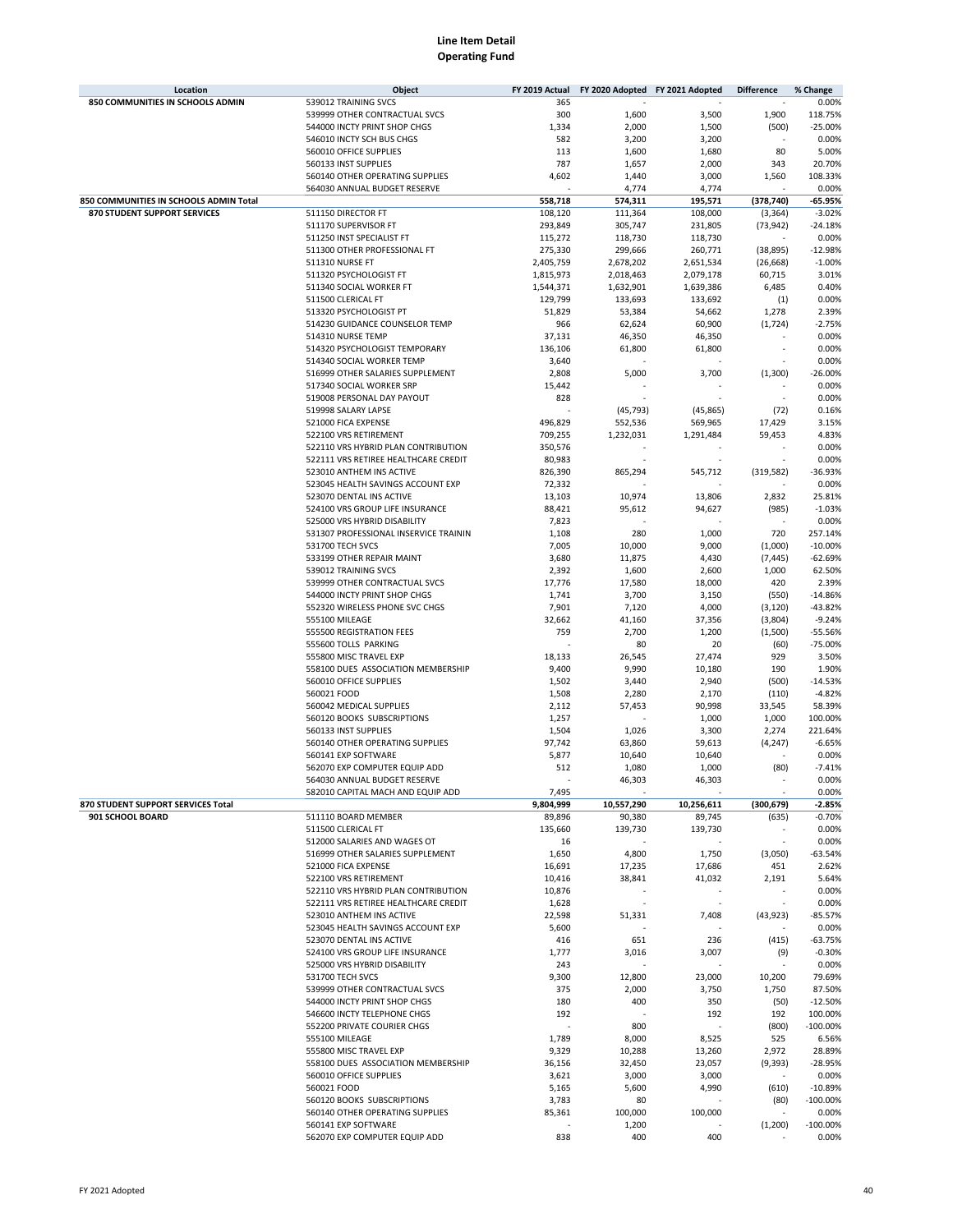| Location                        | Object                                                          | FY 2019 Actual  | FY 2020 Adopted FY 2021 Adopted |         | <b>Difference</b> | % Change           |
|---------------------------------|-----------------------------------------------------------------|-----------------|---------------------------------|---------|-------------------|--------------------|
| 901 SCHOOL BOARD                | 564030 ANNUAL BUDGET RESERVE                                    |                 | 11,142                          | 11,142  |                   | 0.00%              |
|                                 | 582010 CAPITAL MACH AND EQUIP ADD                               | 9,235           |                                 |         |                   | 0.00%              |
| 901 SCHOOL BOARD Total          |                                                                 | 462,791         | 534,144                         | 492,260 | (41, 884)         | $-7.84%$           |
| 902 SUPERINTENDENT              | 511120 SUPERINTENDENT                                           | 218,987         | 236,900                         | 236,900 |                   | 0.00%              |
|                                 | 511130 ASSISTANT SUPERINTENDENT                                 |                 |                                 | 169,950 | 169,950           | 100.00%            |
|                                 | 511150 DIRECTOR FT                                              | 7,374           |                                 |         |                   | 0.00%              |
|                                 | 511300 OTHER PROFESSIONAL FT                                    | 54,715          | 56,732                          | 56,732  |                   | 0.00%              |
|                                 | 511500 CLERICAL FT                                              | 54,052          | 55,674                          | 55,674  |                   | 0.00%              |
|                                 | 512000 SALARIES AND WAGES OT                                    | 40              |                                 |         |                   | 0.00%              |
|                                 | 521000 FICA EXPENSE                                             | 23,517          | 25,604                          | 39,723  | 14,119            | 55.14%             |
|                                 | 522100 VRS RETIREMENT                                           | 11,646          | 58,963                          | 92,844  | 33,881            | 57.46%             |
|                                 | 522110 VRS HYBRID PLAN CONTRIBUTION                             | 41,514          |                                 |         |                   | 0.00%              |
|                                 | 522111 VRS RETIREE HEALTHCARE CREDIT                            | 4,067           |                                 |         |                   | 0.00%<br>$-27.99%$ |
|                                 | 523010 ANTHEM INS ACTIVE                                        | 29,482          | 21,999                          | 15,841  | (6, 158)          | 0.00%              |
|                                 | 523045 HEALTH SAVINGS ACCOUNT EXP                               | 2,975<br>404    |                                 | 472     |                   |                    |
|                                 | 523070 DENTAL INS ACTIVE                                        |                 | 279                             |         | 193               | 69.18%             |
|                                 | 524100 VRS GROUP LIFE INSURANCE<br>525000 VRS HYBRID DISABILITY | 4,439           | 4,575                           | 6,801   | 2,226             | 48.66%             |
|                                 | 531306 CONSULTANT SVCS                                          | 927             |                                 |         |                   | 0.00%<br>0.00%     |
|                                 | 539999 OTHER CONTRACTUAL SVCS                                   | 5,160<br>33,116 | 48,180                          | 48,100  | (80)              | $-0.17%$           |
|                                 | 544000 INCTY PRINT SHOP CHGS                                    | 2,253           | 400                             | 1,000   | 600               | 150.00%            |
|                                 | 546010 INCTY SCH BUS CHGS                                       | 52              |                                 |         |                   | 0.00%              |
|                                 | 552100 POSTAL SVCS                                              | 80              | 750                             | 500     | (250)             | $-33.33%$          |
|                                 | 555100 MILEAGE                                                  |                 | 1,000                           | 2,550   | 1,550             | 155.00%            |
|                                 | 555600 TOLLS PARKING                                            | 25              |                                 | 200     | 200               | 100.00%            |
|                                 | 555800 MISC TRAVEL EXP                                          | 5,030           | 5,620                           | 10,500  | 4,880             | 86.83%             |
|                                 | 558100 DUES ASSOCIATION MEMBERSHIP                              | 32,179          | 31,950                          | 34,484  | 2,534             | 7.93%              |
|                                 | 560010 OFFICE SUPPLIES                                          | 705             | 800                             | 750     | (50)              | $-6.25%$           |
|                                 | 560021 FOOD                                                     | 719             | 240                             | 500     | 260               | 108.33%            |
|                                 | 560120 BOOKS SUBSCRIPTIONS                                      |                 | 1,280                           |         | (1,280)           | $-100.00%$         |
|                                 | 560123 COPIER/PRINTER SUPPLIES                                  | 1,843           | 4,000                           | 3,500   | (500)             | $-12.50%$          |
|                                 | 560133 INST SUPPLIES                                            | 16,442          |                                 |         |                   | 0.00%              |
|                                 | 562070 EXP COMPUTER EQUIP ADD                                   | 296             | 1,200                           | 1,000   | (200)             | $-16.67%$          |
|                                 | 564030 ANNUAL BUDGET RESERVE                                    |                 | 21,930                          | 26,715  | 4,785             | 21.82%             |
| 902 SUPERINTENDENT Total        |                                                                 | 552,037         | 578,076                         | 804,736 | 226,660           | 39.21%             |
| 903 SCHOOL BOARD ATTORNEY       | 511190 OTHER ADMIN STAFF                                        | 216,648         | 223,147                         | 223,147 |                   | 0.00%              |
|                                 | 521000 FICA EXPENSE                                             | 16,595          | 16,357                          | 17,070  | 713               | 4.36%              |
|                                 | 522100 VRS RETIREMENT                                           | 19,614          | 37,668                          | 39,898  | 2,230             | 5.92%              |
|                                 | 522110 VRS HYBRID PLAN CONTRIBUTION                             | 16,689          |                                 |         |                   | 0.00%              |
|                                 | 522111 VRS RETIREE HEALTHCARE CREDIT                            | 2,600           |                                 |         |                   | 0.00%              |
|                                 | 523010 ANTHEM INS ACTIVE                                        | 6,899           | 14,666                          | 7,408   | (7, 258)          | -49.49%            |
|                                 | 523070 DENTAL INS ACTIVE                                        | 139             | 186                             | 236     | 50                | 26.88%             |
|                                 | 524100 VRS GROUP LIFE INSURANCE                                 | 2,838           | 2,924                           | 2,924   |                   | 0.00%              |
|                                 | 525000 VRS HYBRID DISABILITY                                    | 321             |                                 |         |                   | 0.00%              |
|                                 | 531500 LEGAL SVCS                                               | 7,476           | 18,000                          | 20,000  | 2,000             | 11.11%             |
|                                 | 531999 OTHER PROFESSIONAL SVCS                                  | 3,312           | 4,000                           | 5,400   | 1,400             | 35.00%             |
|                                 | 539999 OTHER CONTRACTUAL SVCS                                   | 706             | 1,400                           | 6,000   | 4,600             | 328.57%            |
|                                 | 544000 INCTY PRINT SHOP CHGS                                    | 34              | 200                             | 200     |                   | 0.00%              |
|                                 | 552100 POSTAL SVCS                                              | 122             | 100                             | 100     |                   | 0.00%              |
|                                 | 555100 MILEAGE                                                  | 542             | 500                             | 1,224   | 724               | 144.80%            |
|                                 | 555800 MISC TRAVEL EXP                                          | 4,308           | 7,000                           | 9,200   | 2,200             | 31.43%             |
|                                 | 558100 DUES ASSOCIATION MEMBERSHIP                              | 1,530           | 1,600                           | 2,000   | 400               | 25.00%             |
|                                 | 560010 OFFICE SUPPLIES                                          | 428             | 500                             | 550     | 50                | 10.00%             |
|                                 | 560120 BOOKS SUBSCRIPTIONS                                      | 976             | 2,000                           | 1,750   | (250)             | $-12.50%$          |
|                                 | 560141 EXP SOFTWARE                                             |                 | 2,640                           |         | (2,640)           | $-100.00%$         |
|                                 | 560147 ELECTRONIC SUBSCRIPTIONS                                 |                 | 700                             | 200     | (500)             | $-71.43%$          |
|                                 | 561070 EXP COMPUTER EQUIP RPL                                   |                 | 300                             |         | (300)             | $-100.00\%$        |
|                                 | 562070 EXP COMPUTER EQUIP ADD                                   | 296             |                                 |         |                   | 0.00%              |
|                                 | 564030 ANNUAL BUDGET RESERVE                                    |                 | 2,240                           | 2,240   |                   | 0.00%              |
| 903 SCHOOL BOARD ATTORNEY Total |                                                                 | 302,073         | 336,128                         | 339,547 | 3,419             | 1.02%              |
| 904 CHIEF OF STAFF              | 511130 ASSISTANT SUPERINTENDENT                                 | 96,741          | 170,514                         |         | (170, 514)        | $-100.00%$         |
|                                 | 511500 CLERICAL FT                                              |                 | 48,925                          |         | (48, 925)         | $-100.00%$         |
|                                 | 521000 FICA EXPENSE                                             | 5,375           | 16,085                          |         | (16,085)          | $-100.00%$         |
|                                 | 522100 VRS RETIREMENT                                           | 15,390          | 37,042                          |         | (37, 042)         | $-100.00\%$        |
|                                 | 522111 VRS RETIREE HEALTHCARE CREDIT                            | 1,175           |                                 |         |                   | 0.00%              |
|                                 | 523010 ANTHEM INS ACTIVE                                        | 7,979           | 14,666                          |         | (14, 666)         | $-100.00%$         |
|                                 | 523070 DENTAL INS ACTIVE                                        | 75              | 186                             |         | (186)             | $-100.00%$         |
|                                 | 524100 VRS GROUP LIFE INSURANCE                                 | 1,283           | 2,875                           |         | (2,875)           | $-100.00%$         |
| 904 CHIEF OF STAFF Total        |                                                                 | 128,017         | 290,293                         |         | (290, 293)        | $-100.00%$         |
| 907 CHIEF OPERATIONS OFFICER    | 511130 ASSISTANT SUPERINTENDENT                                 | 158,063         | 162,805                         | 162,805 |                   | 0.00%              |
|                                 | 511500 CLERICAL FT                                              | 43,843          | 45,158                          | 45,158  |                   | 0.00%              |
|                                 | 512000 SALARIES AND WAGES OT                                    | 63              |                                 |         |                   | 0.00%              |
|                                 | 521000 FICA EXPENSE                                             | 13,713          | 15,244                          | 15,910  | 666               | 4.37%              |
|                                 | 522100 VRS RETIREMENT                                           | 31,721          | 35,104                          | 37,184  | 2,080             | 5.93%              |
|                                 | 522111 VRS RETIREE HEALTHCARE CREDIT                            | 2,423           |                                 |         |                   | 0.00%              |
|                                 | 523010 ANTHEM INS ACTIVE                                        | 5,391           | 14,666                          | 7,111   | (7, 555)          | $-51.51%$          |
|                                 | 523045 HEALTH SAVINGS ACCOUNT EXP                               | 1,400           |                                 |         |                   | 0.00%              |
|                                 | 523070 DENTAL INS ACTIVE                                        | 139             | 186                             | 236     | 50                | 26.88%             |
|                                 | 524100 VRS GROUP LIFE INSURANCE                                 | 2,645           | 2,725                           | 2,725   |                   | 0.00%              |
|                                 | 539012 TRAINING SVCS                                            |                 | 3,200                           |         | (3,200)           | $-100.00\%$        |
|                                 | 555100 MILEAGE                                                  | 322             |                                 | 2,900   | 2,900             | 100.00%            |
|                                 | 555800 MISC TRAVEL EXP                                          | 3,452           |                                 | 5,000   | 5,000             | 100.00%            |
|                                 | 558100 DUES ASSOCIATION MEMBERSHIP                              | 45              |                                 | 1,200   | 1,200             | 100.00%            |
|                                 | 560010 OFFICE SUPPLIES<br>560021 FOOD                           | 33              | 600                             | 600     |                   | 0.00%              |
|                                 |                                                                 |                 |                                 | 4,200   | 4,200             | 100.00%            |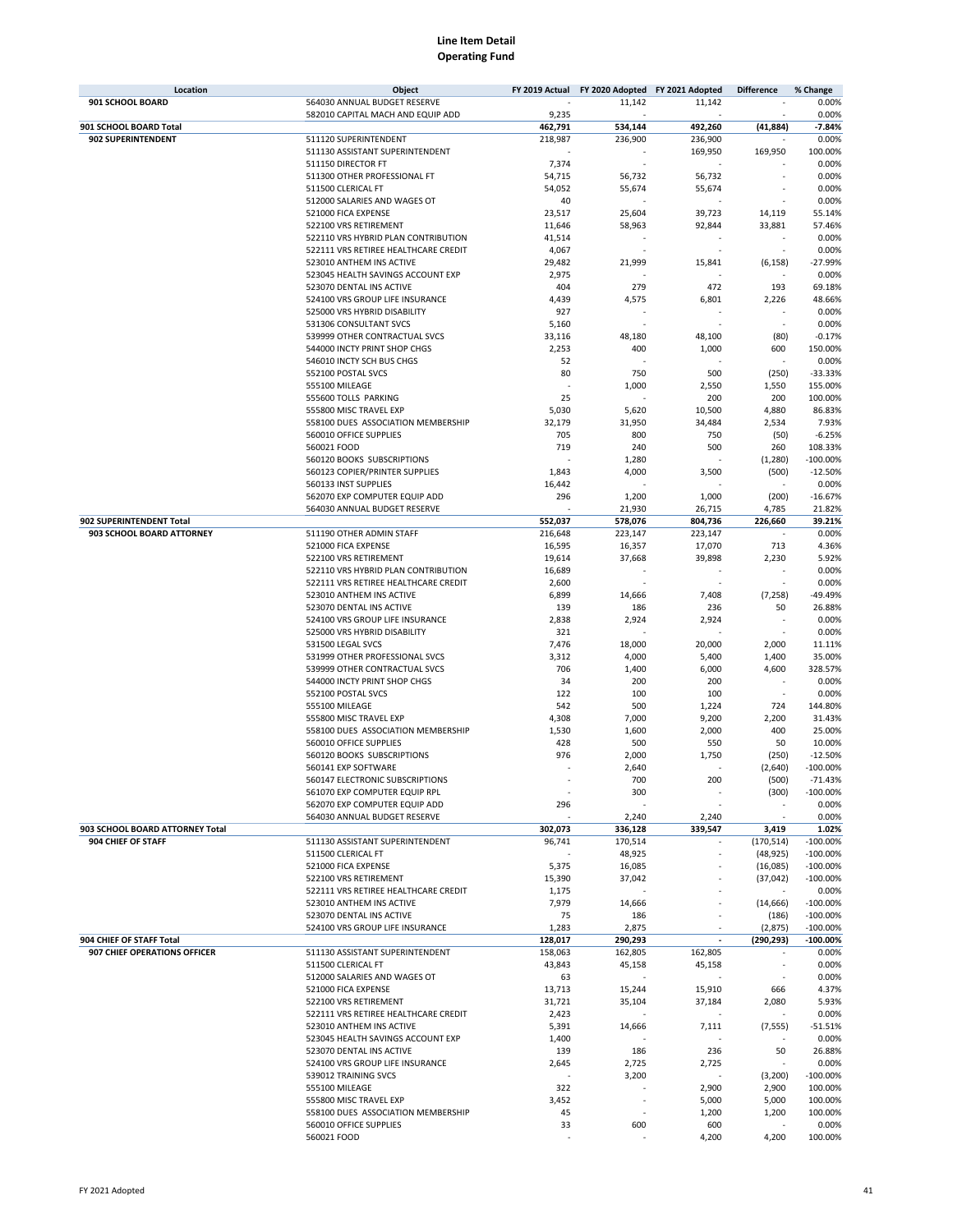| Location                           | Object                                             | FY 2019 Actual   | FY 2020 Adopted FY 2021 Adopted |                  | <b>Difference</b>   | % Change               |
|------------------------------------|----------------------------------------------------|------------------|---------------------------------|------------------|---------------------|------------------------|
|                                    | 560120 BOOKS SUBSCRIPTIONS                         | 99               |                                 |                  |                     | 0.00%                  |
|                                    | 562020 EXP FURNITURE AND EQUIP ADD                 | 325              |                                 |                  |                     | 0.00%                  |
|                                    | 562070 EXP COMPUTER EQUIP ADD                      | 465              |                                 |                  |                     | 0.00%                  |
|                                    | 564030 ANNUAL BUDGET RESERVE                       |                  | 950                             | 950              |                     | 0.00%                  |
| 907 CHIEF OPERATIONS OFFICER Total |                                                    | 264,142          | 280,638                         | 285,979          | 5,341               | 1.90%                  |
| 909 CHIEF OF SCHOOLS               | 511130 ASSISTANT SUPERINTENDENT                    | 145,860          | 150,236                         | 159,500          | 9,264               | 6.17%                  |
|                                    | 514300 OTHER PROFESSIONAL TEMP                     | 18,149           |                                 |                  |                     | 0.00%                  |
|                                    | 519998 SALARY LAPSE                                |                  | (3, 455)                        | (3,668)          | (213)               | 6.16%                  |
|                                    | 521000 FICA EXPENSE                                | 11,472           | 11,012                          | 12,202           | 1,190               | 10.81%                 |
|                                    | 522100 VRS RETIREMENT                              | 22,915           | 25,360                          | 28,519           | 3,159               | 12.46%                 |
|                                    | 522111 VRS RETIREE HEALTHCARE CREDIT               | 1,750            |                                 |                  |                     | 0.00%                  |
|                                    | 523010 ANTHEM INS ACTIVE                           | 9,636            | 7,333                           | 7,328            | (5)                 | $-0.07%$               |
|                                    | 523070 DENTAL INS ACTIVE                           | 139              | 93                              | 118              | 25                  | 26.88%                 |
|                                    | 524100 VRS GROUP LIFE INSURANCE                    | 1,911            | 1,968                           | 2,089            | 121                 | 6.15%                  |
|                                    | 533299 OTHER MAINT SVC CONT                        | 81,739           | 95,000                          |                  | (95,000)            | $-100.00%$             |
|                                    | 544000 INCTY PRINT SHOP CHGS                       | 56               |                                 |                  |                     | 0.00%                  |
|                                    | 555100 MILEAGE                                     | 2,679            | 5,616                           | 5,800            | 184                 | 3.28%                  |
|                                    | 555600 TOLLS PARKING                               |                  | 80                              | 80               |                     | 0.00%                  |
|                                    | 555800 MISC TRAVEL EXP                             | 967              |                                 |                  |                     | 0.00%                  |
|                                    | 558100 DUES ASSOCIATION MEMBERSHIP                 | 693              | 868                             | 868              |                     | 0.00%                  |
|                                    | 560010 OFFICE SUPPLIES                             | 128              |                                 |                  |                     | 0.00%                  |
|                                    | 560021 FOOD                                        | 133              | 4,000                           | 4,000            |                     | 0.00%                  |
|                                    | 560140 OTHER OPERATING SUPPLIES                    |                  | 738                             | 738              |                     | 0.00%                  |
|                                    | 564030 ANNUAL BUDGET RESERVE                       |                  | 2,826                           | 2,826            |                     | 0.00%                  |
| 909 CHIEF OF SCHOOLS Total         |                                                    | 298,227          | 301,675                         | 220,400          | (81, 275)           | $-26.94%$              |
| 910 CHIEF ACADEMIC OFFICER         | 511130 ASSISTANT SUPERINTENDENT                    | 130,343          | 155,384                         | 147,290          | (8,094)             | $-5.21%$               |
|                                    | 511210 TEACHER FT                                  | 144,624          | 148,963                         |                  | (148, 963)          | $-100.00%$             |
|                                    | 511250 INST SPECIALIST FT                          | 91,565           | 161,247<br>90,036               | 69,928<br>79,293 | (91, 319)           | $-56.63%$<br>$-11.93%$ |
|                                    | 511300 OTHER PROFESSIONAL FT<br>511500 CLERICAL FT | 87,414<br>80,693 | 83,114                          | 83,114           | (10, 743)<br>$\sim$ | 0.00%                  |
|                                    | 514500 CLERICAL TEMP                               |                  | 2,096                           | 2,156            | 60                  | 2.86%                  |
|                                    | 516999 OTHER SALARIES SUPPLEMENT                   |                  | 47,840                          | 57,396           | 9,556               | 19.97%                 |
|                                    | 519998 SALARY LAPSE                                |                  | (14, 691)                       | (8, 732)         | 5,959               | $-40.56%$              |
|                                    | 521000 FICA EXPENSE                                | 37,674           | 50,640                          | 33,597           | (17, 043)           | $-33.66%$              |
|                                    | 522100 VRS RETIREMENT                              | 81,028           | 107,820                         | 67,877           | (39, 943)           | $-37.05%$              |
|                                    | 522110 VRS HYBRID PLAN CONTRIBUTION                | 4,427            |                                 |                  |                     | 0.00%                  |
|                                    | 522111 VRS RETIREE HEALTHCARE CREDIT               | 6,521            |                                 |                  |                     | 0.00%                  |
|                                    | 523010 ANTHEM INS ACTIVE                           | 57,530           | 65,997                          | 36,640           | (29, 357)           | $-44.48%$              |
|                                    | 523045 HEALTH SAVINGS ACCOUNT EXP                  | 5,133            |                                 |                  |                     | 0.00%                  |
|                                    | 523070 DENTAL INS ACTIVE                           | 1,131            | 837                             | 590              | (247)               | $-29.51%$              |
|                                    | 524100 VRS GROUP LIFE INSURANCE                    | 7,120            | 8,366                           | 4,972            | (3, 394)            | $-40.57%$              |
|                                    | 525000 VRS HYBRID DISABILITY                       | 97               |                                 |                  |                     | 0.00%                  |
|                                    | 538100 TUITION PAID DIVISION INSTATE               | 4,226            | 3,582,322                       | 3,881,097        | 298,775             | 8.34%                  |
|                                    | 539999 OTHER CONTRACTUAL SVCS                      |                  | 91,179                          | 80,179           | (11,000)            | $-12.06%$              |
|                                    | 544000 INCTY PRINT SHOP CHGS                       | 47               | 4,700                           | 4,700            |                     | 0.00%                  |
|                                    | 552100 POSTAL SVCS                                 |                  | 4,243                           |                  | (4, 243)            | $-100.00%$             |
|                                    | 554220 FACILITY RENTAL                             |                  | 768                             | 768              |                     | 0.00%                  |
|                                    | 555100 MILEAGE                                     | 2,317            | 5,184                           | 5,800            | 616                 | 11.88%                 |
|                                    | 555600 TOLLS PARKING                               |                  | 200                             | 200              |                     | 0.00%                  |
|                                    | 555800 MISC TRAVEL EXP                             | 2,596            | 4,000                           | 4,000            |                     | 0.00%                  |
|                                    | 558100 DUES ASSOCIATION MEMBERSHIP                 | 1,046            | 1,742                           | 1,742            |                     | 0.00%                  |
|                                    | 558610 OTHER CHGS AND SERVICES                     | 10,000           |                                 |                  |                     | 0.00%                  |
|                                    | 560010 OFFICE SUPPLIES                             | 1,010            | 8,000                           | 8,000            |                     | 0.00%                  |
|                                    | 560021 FOOD                                        |                  | 10,000                          | 10,000           |                     | 0.00%                  |
|                                    | 560120 BOOKS SUBSCRIPTIONS                         | 222              | 4,288                           | 4,288            |                     | 0.00%                  |
|                                    | 560123 COPIER/PRINTER SUPPLIES                     |                  | 19,239                          | 19,239           |                     | 0.00%                  |
|                                    | 560133 INST SUPPLIES                               |                  | 8,000                           | 8,000            |                     | 0.00%                  |
|                                    | 560140 OTHER OPERATING SUPPLIES                    |                  | 12,833                          | 12,833           |                     | 0.00%                  |
|                                    | 560141 EXP SOFTWARE                                | 334,673          | 15,200                          | 15,200           |                     | 0.00%                  |
|                                    | 564030 ANNUAL BUDGET RESERVE                       |                  | 28,236                          | 28,236           |                     | 0.00%                  |
| 910 CHIEF ACADEMIC OFFICER Total   |                                                    | 1,091,437        | 4,707,783                       | 4,658,403        | (49, 380)           | $-1.05%$               |
| 912 TECHNOLOGY SERVICES            | 511300 OTHER PROFESSIONAL FT                       | 102,703          | 198,399                         | 188,293          | (10, 106)           | $-5.09%$               |
|                                    | 511350 SYSTEM ANALYST PROGRAMMER FT                | 733,963          | 877,103                         | 790,919          | (86, 184)           | $-9.83%$               |
|                                    | 516999 OTHER SALARIES SUPPLEMENT                   | 64,369           | 49,518                          | 19,541           | (29, 977)           | $-60.54%$              |
|                                    | 517180 TECH DATABASE ADMIN, SRP                    | 21,771           |                                 |                  |                     | 0.00%                  |
|                                    | 521000 FICA EXPENSE                                | 65,474           | 82,621                          | 76,405           | (6, 216)            | $-7.52%$               |
|                                    | 522100 VRS RETIREMENT                              | 98,852           | 181,545                         | 175,083          | (6, 462)            | $-3.56%$               |
|                                    | 522110 VRS HYBRID PLAN CONTRIBUTION                | 32,988           |                                 |                  |                     | 0.00%                  |
|                                    | 522111 VRS RETIREE HEALTHCARE CREDIT               | 10,074           | $\overline{\phantom{a}}$        | $\sim$           | ٠                   | 0.00%                  |
|                                    | 523010 ANTHEM INS ACTIVE                           | 95,142           | 102,662                         | 102,592          | (70)                | $-0.07%$               |
|                                    | 523045 HEALTH SAVINGS ACCOUNT EXP                  | 13,067           |                                 |                  |                     | 0.00%                  |
|                                    | 523070 DENTAL INS ACTIVE                           | 1,610            | 1,302                           | 1,652            | 350                 | 26.88%                 |
|                                    | 524100 VRS GROUP LIFE INSURANCE                    | 10,998           | 14,089                          | 12,829           | (1,260)             | $-8.94%$               |
|                                    | 525000 VRS HYBRID DISABILITY                       | 736              |                                 |                  |                     | 0.00%                  |
|                                    | 533299 OTHER MAINT SVC CONT                        | 723,032          | 661,600                         | 779,326          | 117,726             | 17.79%                 |
|                                    | 535000 PRINTING AND BINDING SVCS                   | 1,179            | 1,500                           | 1,250            | (250)               | $-16.67%$              |
|                                    | 539008 PERMITS AND LICENSES                        | 120              | 400                             | 250              | (150)               | $-37.50%$              |
|                                    | 539999 OTHER CONTRACTUAL SVCS                      |                  | 785,500                         | 785,500          |                     | 0.00%                  |
|                                    | 544000 INCTY PRINT SHOP CHGS                       | 19,227           | 15,300                          | 19,400           | 4,100               | 26.80%                 |
|                                    | 552100 POSTAL SVCS                                 | 16,710           |                                 | 17,300           | 17,300              | 100.00%                |
|                                    | 552300 TELECOMMUNICATIONS                          | 25,569           | 25,236                          | 29,100           | 3,864               | 15.31%                 |
|                                    | 555100 MILEAGE                                     | 7,055            | 12,350                          | 7,780            | (4,570)             | $-37.00%$              |
|                                    | 555800 MISC TRAVEL EXP                             | 4,681            | 8,700                           |                  | (8,700)             | $-100.00\%$            |
|                                    | 560010 OFFICE SUPPLIES                             | 2,246            | 3,850                           | 3,800            | (50)                | $-1.30%$               |
|                                    | 560021 FOOD                                        | 552              |                                 | 550              | 550                 | 100.00%                |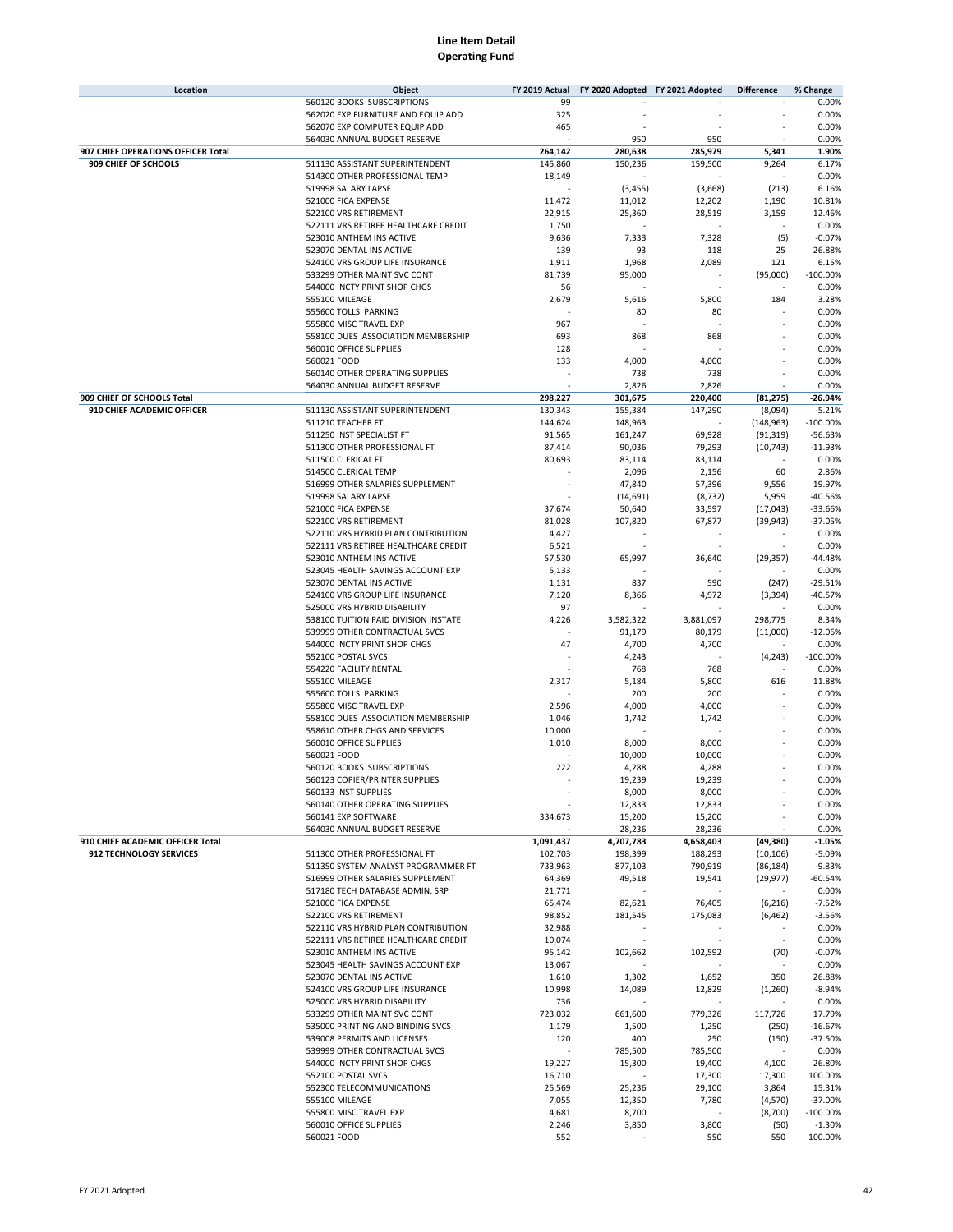| Location                            | Object                               | FY 2019 Actual | FY 2020 Adopted FY 2021 Adopted |           | <b>Difference</b> | % Change   |
|-------------------------------------|--------------------------------------|----------------|---------------------------------|-----------|-------------------|------------|
|                                     | 560070 REPAIR MAINT SUPPLY           | 70,318         | 109,000                         | 75,000    | (34,000)          | $-31.19%$  |
|                                     | 560120 BOOKS SUBSCRIPTIONS           |                | 200                             |           | (200)             | $-100.00%$ |
|                                     | 560141 EXP SOFTWARE                  | 43,336         | 134,294                         | 28,798    | (105, 496)        | $-78.56%$  |
|                                     | 561070 EXP COMPUTER EQUIP RPL        |                | 340,000                         | 340,000   |                   | 0.00%      |
|                                     | 562070 EXP COMPUTER EQUIP ADD        | 21,915         | 2,057,750                       | 1,999,850 | (57,900)          | $-2.81%$   |
|                                     | 562160 EXP AUDIO VISUAL EQUIP ADD    | 12,590         |                                 |           |                   | 0.00%      |
|                                     | 564010 FUND BALANCE FUNDED           |                | 52,773                          | 52,770    | (3)               | $-0.01%$   |
|                                     | 564030 ANNUAL BUDGET RESERVE         |                | 140,236                         | 140,236   |                   | 0.00%      |
|                                     | 581070 CAPITAL COMPUTER EQUIP RPL    |                | 124,800                         |           | (124, 800)        | $-100.00%$ |
|                                     | 582070 CAPITAL COMPUTER EQUIP ADD    | 34,898         |                                 |           |                   | 0.00%      |
|                                     | 582075 CAPITAL SOFTWARE ADD          |                |                                 | 256,514   | 256,514           | 100.00%    |
|                                     | 591160 LEASE PURCHASE PRINCIPAL      | 3,109,132      | 2,982,190                       | 3,122,935 | 140,745           | 4.72%      |
|                                     | 591260 LEASE PURCHASE INTEREST       | 160,973        | 288,176                         | 147,431   | (140, 745)        | $-48.84%$  |
| 912 TECHNOLOGY SERVICES Total       |                                      | 5,505,281      | 9,251,094                       | 9,175,104 | (75, 990)         | $-0.82%$   |
| 913 TEACHING AND LEARNING M&D       | 511210 TEACHER FT                    | 196,626        | 202,525                         |           | (202, 525)        | $-100.00%$ |
|                                     | 511220 LIBRARIAN FT                  | 81,738         | 84,189                          | 84,190    | 1                 | 0.00%      |
|                                     |                                      |                |                                 |           |                   | $-8.18%$   |
|                                     | 511250 INST SPECIALIST FT            | 1,070,562      | 1,009,504                       | 926,946   | (82, 558)         |            |
|                                     | 511300 OTHER PROFESSIONAL FT         | 162,604        | 180,703                         | 184,848   | 4,145             | 2.29%      |
|                                     | 511500 CLERICAL FT                   | 186,227        | 195,076                         | 195,077   | 1                 | 0.00%      |
|                                     | 514210 TEACHER TEMP                  |                | 550,689                         | 577,365   | 26,676            | 4.84%      |
|                                     | 516999 OTHER SALARIES SUPPLEMENT     | 168,826        | 440,159                         | 90,946    | (349, 213)        | $-79.34%$  |
|                                     | 517250 INST SPECIALIST SRP           |                | 92,755                          | 173,444   | 80,689            | 86.99%     |
|                                     | 519998 SALARY LAPSE                  |                | (38, 458)                       | (31, 995) | 6,463             | $-16.81%$  |
|                                     | 521000 FICA EXPENSE                  | 135,641        | 205,453                         | 170,812   | (34, 641)         | $-16.86%$  |
|                                     | 522100 VRS RETIREMENT                | 262,720        | 297,888                         | 279,733   | (18, 155)         | $-6.09%$   |
|                                     | 522110 VRS HYBRID PLAN CONTRIBUTION  | 4,305          |                                 |           |                   | 0.00%      |
|                                     | 522111 VRS RETIREE HEALTHCARE CREDIT | 20,395         |                                 |           |                   | 0.00%      |
|                                     | 523010 ANTHEM INS ACTIVE             | 188,877        | 175,992                         | 153,888   | (22, 104)         | $-12.56%$  |
|                                     | 523045 HEALTH SAVINGS ACCOUNT EXP    | 13,183         |                                 |           |                   | 0.00%      |
|                                     | 523070 DENTAL INS ACTIVE             | 3,169          | 2,232                           | 2,478     | 246               | 11.02%     |
|                                     | 524100 VRS GROUP LIFE INSURANCE      | 22,266         | 23,119                          | 20,495    | (2,624)           | $-11.35%$  |
|                                     | 525000 VRS HYBRID DISABILITY         | 96             |                                 |           |                   | 0.00%      |
|                                     | 531308 PROFESSIONAL EDUCATION SVC    |                | 18,175                          | 16,075    | (2, 100)          | $-11.55%$  |
|                                     | 531999 OTHER PROFESSIONAL SVCS       |                | 89,650                          | 89,650    |                   | 0.00%      |
|                                     | 533199 OTHER REPAIR MAINT            |                | 40,344                          | 41,085    | 741               | 1.84%      |
|                                     | 533299 OTHER MAINT SVC CONT          |                | 13,600                          | 13,600    |                   | 0.00%      |
|                                     | 539012 TRAINING SVCS                 |                | 1,600                           | 1,000     | (600)             | $-37.50%$  |
|                                     | 539999 OTHER CONTRACTUAL SVCS        |                | 8,313                           | 8,255     | (58)              | $-0.70%$   |
|                                     | 544000 INCTY PRINT SHOP CHGS         | 166            | 13,794                          | 18,756    | 4,962             | 35.97%     |
|                                     | 546010 INCTY SCH BUS CHGS            |                |                                 | 1,000     | 1,000             | 100.00%    |
|                                     | 552100 POSTAL SVCS                   | 76             |                                 | 3,000     | 3,000             | 100.00%    |
|                                     | 554220 FACILITY RENTAL               |                |                                 | 400       |                   | 0.00%      |
|                                     |                                      |                | 400                             |           |                   |            |
|                                     | 555100 MILEAGE                       | 36,438         | 40,174                          | 36,349    | (3,825)           | $-9.52%$   |
|                                     | 555500 REGISTRATION FEES             | 290            | 455                             | 5,400     | 4,945             | 1086.81%   |
|                                     | 555600 TOLLS PARKING                 |                | 59                              |           | (59)              | $-100.00%$ |
|                                     | 555800 MISC TRAVEL EXP               | 30,358         | 44,112                          | 49,808    | 5,696             | 12.91%     |
|                                     | 558100 DUES ASSOCIATION MEMBERSHIP   | 3,645          | 5,800                           | 4,207     | (1, 593)          | $-27.47%$  |
|                                     | 558610 OTHER CHGS AND SERVICES       | 558            |                                 |           | ÷                 | 0.00%      |
|                                     | 560010 OFFICE SUPPLIES               | 10,804         | 4,191                           | 4,473     | 282               | 6.73%      |
|                                     | 560021 FOOD                          | 2,542          | 10,166                          | 11,102    | 936               | 9.21%      |
|                                     | 560110 UNIFORMS                      |                | 20,000                          | 20,000    |                   | 0.00%      |
|                                     | 560120 BOOKS SUBSCRIPTIONS           | 1,458          | 5,040                           | 8,344     | 3,304             | 65.56%     |
|                                     | 560133 INST SUPPLIES                 | 10,184         | 268,307                         | 206,127   | (62, 180)         | $-23.17%$  |
|                                     | 560134 AV MATERIALS AND SUPPLIES     |                | 560                             | 280       | (280)             | $-50.00%$  |
|                                     | 560140 OTHER OPERATING SUPPLIES      | 135            | 152,110                         | 176,855   | 24,745            | 16.27%     |
|                                     | 560141 EXP SOFTWARE                  | 854,897        | 1,126,010                       | 1,322,060 | 196,050           | 17.41%     |
|                                     | 561080 EXP EDUCATION EQUIP RPL       |                | 4,112                           | 4,112     | $\sim$            | 0.00%      |
|                                     | 562070 EXP COMPUTER EQUIP ADD        | 500            |                                 |           |                   | 0.00%      |
|                                     | 562080 EXP EDUCATION EQUIP ADD       |                | 53,130                          | 72,762    | 19,632            | 36.95%     |
|                                     | 562160 EXP AUDIO VISUAL EQUIP ADD    |                | 2,000                           | 1,650     | (350)             | $-17.50%$  |
|                                     | 564030 ANNUAL BUDGET RESERVE         |                | 117,877                         | 117,877   |                   | 0.00%      |
| 913 TEACHING AND LEARNING M&D Total |                                      | 3,469,287      | 5,461,805                       | 5,062,454 | (399, 351)        | $-7.31%$   |
| 914 SPECIAL EDUCATION M&D           | 511150 DIRECTOR FT                   | 94,336         | 123,235                         | 120,000   | (3,235)           | $-2.63%$   |
|                                     | 511210 TEACHER FT                    | 186,816        | 297,273                         | 316,222   | 18,949            | 6.37%      |
|                                     | 511250 INST SPECIALIST FT            | 526,949        | 775,457                         | 754,828   | (20, 629)         | $-2.66%$   |
|                                     | 511300 OTHER PROFESSIONAL FT         | 845,188        | 977,234                         | 991,818   | 14,584            | 1.49%      |
|                                     | 511310 NURSE FT                      | 595,358        | 598,453                         | 590,336   | (8, 117)          | $-1.36%$   |
|                                     | 511333 ED DIAGNOSTICIAN FT           | 119,289        | 172,215                         | 172,215   |                   | 0.00%      |
|                                     | 511335 EDU LIAISONS FT               | 180,866        | 50,202                          | 50,202    |                   | 0.00%      |
|                                     | 511336 OCCUP PHYS THERAPY FT         | 1,188,969      | 1,258,861                       | 1,322,906 | 64,045            | 5.09%      |
|                                     | 511350 SYSTEM ANALYST PROGRAMMER FT  | 73,022         | 75,213                          | 75,213    |                   | 0.00%      |
|                                     | 511490 BILINGUAL INTERPRETER         | 26,661         | 27,461                          |           |                   | 0.00%      |
|                                     |                                      |                |                                 | 27,461    |                   |            |
|                                     | 511500 CLERICAL FT                   | 200,334        | 207,580                         | 218,434   | 10,854            | 5.23%      |
|                                     | 511510 INST AIDE FT                  | 2,032,623      | 2,178,958                       | 2,146,884 | (32,074)          | $-1.47%$   |
|                                     | 512000 SALARIES AND WAGES OT         | 210,442        | 11,124                          | 6,975     | (4, 149)          | -37.30%    |
|                                     | 512510 INST AIDE OT                  |                | 599,606                         | 599,606   |                   | 0.00%      |
|                                     | 513336 OCCUPATIONAL PHYS THERAPY PT  | 91,770         | 94,523                          | 89,420    | (5, 103)          | $-5.40%$   |
|                                     | 513500 CLERICAL PT                   | 1,409          |                                 |           |                   | 0.00%      |
|                                     | 514210 TEACHER TEMP                  | 1,093,801      | 954,810                         | 954,810   |                   | 0.00%      |
|                                     | 514336 OT/PT TEMPORARY               | 6,373          | 2,932                           | 3,752     | 820               | 27.97%     |
|                                     | 514480 HEARING IMP INTERPRETER TEMP  |                | 13,184                          | 36,830    | 23,646            | 179.35%    |
|                                     | 514510 INST AIDE TEMP                | 37,779         |                                 |           |                   | 0.00%      |
|                                     | 515210 TEACHER SUB                   | 850            |                                 |           |                   | 0.00%      |
|                                     | 515510 INST AIDE SUB                 | 14,382         |                                 |           |                   | 0.00%      |
|                                     | 516999 OTHER SALARIES SUPPLEMENT     | 20,128         | 67,216                          | 66,333    | (883)             | $-1.31%$   |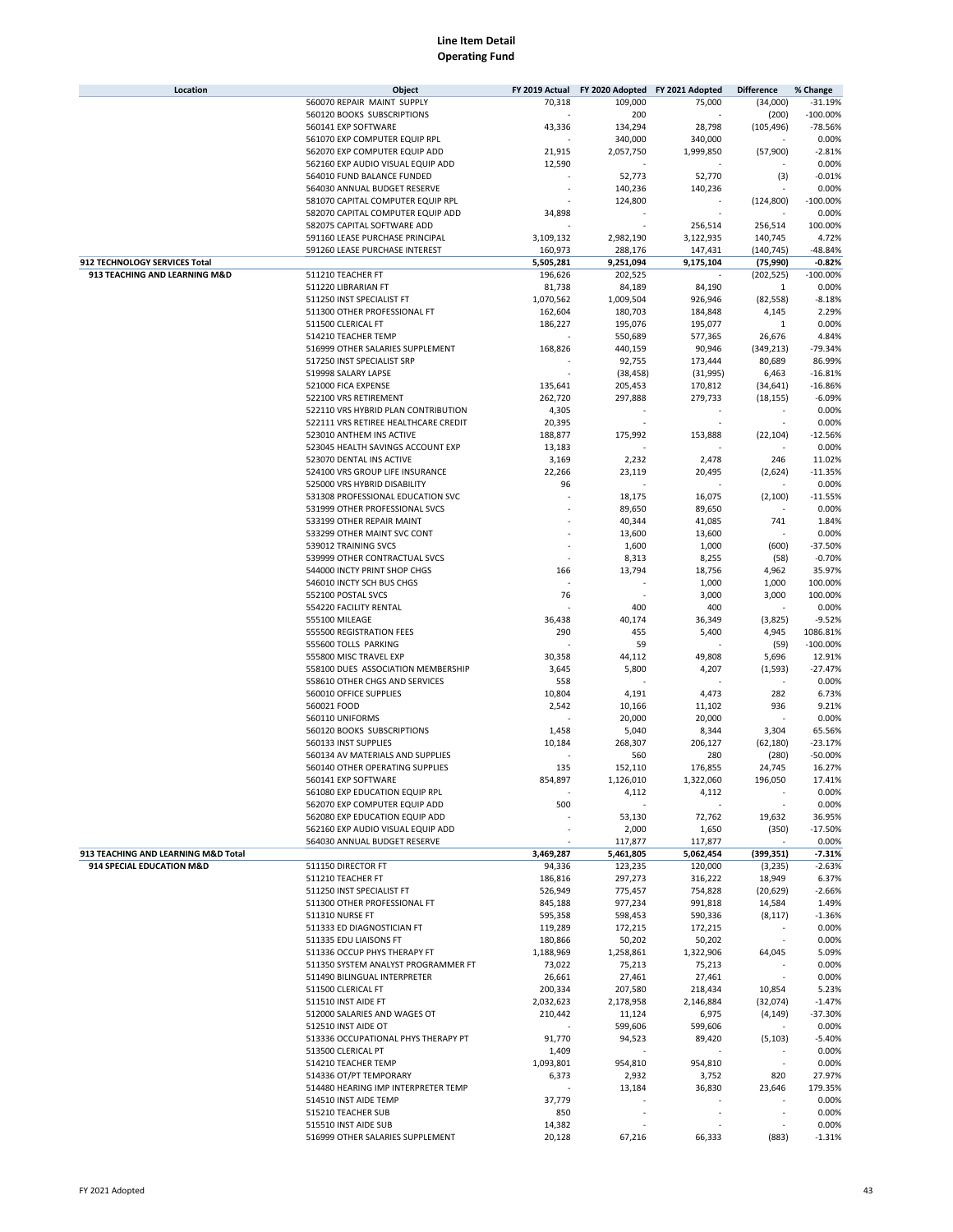| Location                                | Object                                                              | FY 2019 Actual  | FY 2020 Adopted FY 2021 Adopted |              | <b>Difference</b>  | % Change               |
|-----------------------------------------|---------------------------------------------------------------------|-----------------|---------------------------------|--------------|--------------------|------------------------|
|                                         | 517336 OCCUPATIONAL PHYS THERAPY SRP                                | 26,836          | 74,530                          |              | (74, 530)          | $-100.00%$             |
|                                         | 517510 INST AIDE SRP                                                | 7,587           |                                 | 17,056       | 17,056             | 100.00%                |
|                                         | 519008 PERSONAL DAY PAYOUT                                          | 1,712           |                                 |              |                    | 0.00%                  |
|                                         | 519998 SALARY LAPSE                                                 |                 | (130, 504)                      | (131, 542)   | (1,038)            | 0.80%                  |
|                                         | 521000 FICA EXPENSE                                                 | 540,875         | 633,273                         | 654,945      | 21,672             | 3.42%                  |
|                                         | 522100 VRS RETIREMENT                                               | 635,639         | 1,150,657                       | 1,216,479    | 65,822             | 5.72%                  |
|                                         | 522110 VRS HYBRID PLAN CONTRIBUTION                                 | 313,358         |                                 |              |                    | 0.00%                  |
|                                         | 522111 VRS RETIREE HEALTHCARE CREDIT                                | 69,084          |                                 |              |                    | 0.00%                  |
|                                         | 523010 ANTHEM INS ACTIVE                                            | 1,170,025       | 1,517,931                       | 1,462,456    | (55, 475)          | $-3.65%$               |
|                                         | 523045 HEALTH SAVINGS ACCOUNT EXP                                   | 72,449          |                                 |              |                    | 0.00%                  |
|                                         | 523070 DENTAL INS ACTIVE                                            | 20,255          | 19,251                          | 24,308       | 5,057              | 26.27%                 |
|                                         | 524100 VRS GROUP LIFE INSURANCE                                     | 80,055          | 89,302                          | 89,132       | (170)              | $-0.19%$               |
|                                         | 525000 VRS HYBRID DISABILITY                                        | 7,022           |                                 |              |                    | 0.00%                  |
|                                         | 531100 PROFESSIONAL HEALTH SVCS                                     | 946,734         | 1,502,250                       | 1,773,330    | 271,080            | 18.04%                 |
|                                         | 531308 PROFESSIONAL EDUCATION SVC                                   | 11,988          | 9,360                           | 9,500        | 140                | 1.50%                  |
|                                         | 531500 LEGAL SVCS                                                   | 625,869         | 315,000                         | 515,000      | 200,000            | 63.49%                 |
|                                         |                                                                     |                 |                                 |              |                    |                        |
|                                         | 531999 OTHER PROFESSIONAL SVCS                                      | 104,121         | 179,000                         | 179,000      |                    | 0.00%                  |
|                                         | 533299 OTHER MAINT SVC CONT<br>538100 TUITION PAID DIVISION INSTATE | 195             | 5,190                           | 5,889        | 699                | 13.47%                 |
|                                         |                                                                     | 40,628          | 53,000                          | 85,843       | 32,843             | 61.97%                 |
|                                         | 539012 TRAINING SVCS                                                | 1,104           | 2,400                           | 2,400        |                    | 0.00%                  |
|                                         | 539090 PAYMENT TO PARENTS IN LIEU TRA                               | 3,561           | 6,979                           | 8,700        | 1,721              | 24.66%                 |
|                                         | 539999 OTHER CONTRACTUAL SVCS                                       | 96,034          | 94,986                          | 96,919       | 1,933              | 2.04%                  |
|                                         | 544000 INCTY PRINT SHOP CHGS                                        | 3,033           | 1,570                           | 2,050        | 480                | 30.57%                 |
|                                         | 546010 INCTY SCH BUS CHGS                                           |                 |                                 | 68,000       | 68,000             | 100.00%                |
|                                         | 552100 POSTAL SVCS                                                  | 149             | 215                             | 160          | (55)               | $-25.58%$              |
|                                         | 552320 WIRELESS PHONE SVC CHGS                                      | 1,074           | 1,205                           | 1,205        |                    | 0.00%                  |
|                                         | 555100 MILEAGE                                                      | 119,722         | 106,453                         | 130,847      | 24,394             | 22.92%                 |
|                                         | 555500 REGISTRATION FEES                                            | 2,420           | 2,000                           | 2,000        |                    | 0.00%                  |
|                                         | 555600 TOLLS PARKING                                                |                 | 600                             | 200          | (400)              | $-66.67%$              |
|                                         | 555800 MISC TRAVEL EXP                                              | 10,568          | 11,450                          | 11,450       |                    | 0.00%                  |
|                                         | 558100 DUES ASSOCIATION MEMBERSHIP                                  | 1,314           | 1,705                           | 1,670        | (35)               | $-2.05%$               |
|                                         | 558610 OTHER CHGS AND SERVICES                                      | 7,865           | 12,140                          | 1,090        | (11,050)           | $-91.02%$              |
|                                         | 559100 OTHER FEES AND CHARGES                                       | 33,750          |                                 |              |                    | 0.00%                  |
|                                         | 560010 OFFICE SUPPLIES                                              | 4,557           | 4,675                           | 4,925        | 250                | 5.35%                  |
|                                         | 560021 FOOD                                                         | 1,140           | 1,685                           | 7,685        | 6,000              | 356.08%                |
|                                         | 560042 MEDICAL SUPPLIES                                             | 1,564           | 1,064                           | 1,314        | 250                | 23.50%                 |
|                                         | 560120 BOOKS SUBSCRIPTIONS                                          | 3,945           | 5,240                           | 5,240        |                    | 0.00%                  |
|                                         | 560133 INST SUPPLIES                                                | 18,307          | 41,602                          | 42,141       | 539                | 1.30%                  |
|                                         | 560140 OTHER OPERATING SUPPLIES                                     | 395             | 6,000                           | 6,000        |                    | 0.00%                  |
|                                         | 560141 EXP SOFTWARE                                                 | 43,101          | 102,403                         | 102,403      |                    | 0.00%                  |
|                                         | 562070 EXP COMPUTER EQUIP ADD                                       | 2,414           | 15,400                          | 16,000       | 600                | 3.90%                  |
|                                         | 562080 EXP EDUCATION EQUIP ADD                                      | 1,508           | 37,998                          | 39,250       | 1,252              | 3.29%                  |
|                                         | 564030 ANNUAL BUDGET RESERVE                                        |                 | 72,622                          | 72,622       |                    | 0.00%                  |
|                                         | 613300 TRF TO CSA FUND                                              | 4,236,900       | 4,543,200                       | 4,843,200    | 300,000            | 6.60%                  |
| 914 SPECIAL EDUCATION M&D Total         |                                                                     | 16,816,197      | 18,977,369                      | 19,913,112   | 935,743            | 4.93%                  |
| 915 ELEMENTARY SCHOOL LEADERSHIPS       | 511150 DIRECTOR FT                                                  | 296,860         | 366,437                         | 366,437      |                    | 0.00%                  |
|                                         | 511500 CLERICAL FT                                                  | 45,588          | 46,956                          | 46,955       | (1)                | 0.00%                  |
|                                         | 516999 OTHER SALARIES SUPPLEMENT                                    |                 | 600                             | 6,370        | 5,770              | 961.67%                |
|                                         | 519998 SALARY LAPSE                                                 |                 | (9,508)                         | (9,508)      |                    | 0.00%                  |
|                                         | 521000 FICA EXPENSE                                                 | 24,603          | 30,349                          | 32,112       | 1,763              | 5.81%                  |
|                                         | 522100 VRS RETIREMENT                                               | 53,483          | 69,781                          | 73,914       | 4,133              | 5.92%                  |
|                                         | 522111 VRS RETIREE HEALTHCARE CREDIT                                | 4,085           |                                 |              |                    | 0.00%                  |
|                                         | 523010 ANTHEM INS ACTIVE                                            | 31,101          | 29,332                          | 29,312       | (20)               | $-0.07%$               |
|                                         | 523045 HEALTH SAVINGS ACCOUNT EXP                                   | 4,200           |                                 |              |                    | 0.00%                  |
|                                         | 523070 DENTAL INS ACTIVE                                            | 485             | 372                             | 472          | 100                | 26.88%                 |
|                                         | 524100 VRS GROUP LIFE INSURANCE                                     | 4,459           | 5,416                           | 5,416        |                    | 0.00%                  |
|                                         |                                                                     |                 |                                 |              |                    |                        |
|                                         | 539999 OTHER CONTRACTUAL SVCS<br>544000 INCTY PRINT SHOP CHGS       |                 | 200<br>200                      | 300<br>1,700 | 100<br>1,500       | 50.00%<br>750.00%      |
|                                         |                                                                     |                 |                                 |              |                    |                        |
|                                         | 555100 MILEAGE<br>555800 MISC TRAVEL EXP                            | 13,599<br>5,685 | 20,254<br>9,000                 | 15,660       | (4,594)<br>(1,800) | $-22.68%$<br>$-20.00%$ |
|                                         |                                                                     |                 |                                 | 7,200        |                    |                        |
|                                         | 558100 DUES ASSOCIATION MEMBERSHIP                                  | 1,567           | 1,430                           | 1,430        |                    | 0.00%                  |
|                                         | 560010 OFFICE SUPPLIES                                              | 1,566           | 1,200                           | 600          | (600)              | $-50.00%$              |
|                                         | 560021 FOOD                                                         | 10              | 1,000                           | 1,000        |                    | 0.00%                  |
|                                         | 560120 BOOKS SUBSCRIPTIONS                                          | 184             | 2,500                           | 2,500        |                    | 0.00%                  |
|                                         | 560133 INST SUPPLIES                                                |                 | 15,600                          | 20,000       | 4,400              | 28.21%                 |
|                                         | 564030 ANNUAL BUDGET RESERVE                                        |                 | 10,996                          | 10,996       |                    | 0.00%                  |
| 915 ELEMENTARY SCHOOL LEADERSHIPS Total |                                                                     | 487,475         | 602,115                         | 612,866      | 10,751             | 1.79%                  |
| 916 MIDDLE SCHOOL LEADERSHIP            | 511150 DIRECTOR FT                                                  | 112,200         | 115,566                         | 115,566      |                    | 0.00%                  |
|                                         | 516999 OTHER SALARIES SUPPLEMENT                                    |                 | 64,515                          | 22,000       | (42, 515)          | $-65.90%$              |
|                                         | 519998 SALARY LAPSE                                                 |                 | (2,658)                         | (2,658)      |                    | 0.00%                  |
|                                         | 521000 FICA EXPENSE                                                 | 8,304           | 13,406                          | 10,524       | (2,882)            | $-21.50%$              |
|                                         | 522100 VRS RETIREMENT                                               | 17,627          | 19,508                          | 20,663       | 1,155              | 5.92%                  |
|                                         | 522111 VRS RETIREE HEALTHCARE CREDIT                                | 1,346           |                                 |              |                    | 0.00%                  |
|                                         | 523010 ANTHEM INS ACTIVE                                            | 8,770           | 7,333                           | 7,328        | (5)                | $-0.07%$               |
|                                         | 523070 DENTAL INS ACTIVE                                            | 139             | 93                              | 118          | 25                 | 26.88%                 |
|                                         | 524100 VRS GROUP LIFE INSURANCE                                     | 1,470           | 1,514                           | 1,514        |                    | 0.00%                  |
|                                         | 555100 MILEAGE                                                      | 3,711           | 15,000                          | 7,250        | (7, 750)           | $-51.67%$              |
|                                         | 555800 MISC TRAVEL EXP                                              | 1,028           | 1,500                           | 7,200        | 5,700              | 380.00%                |
|                                         | 558100 DUES ASSOCIATION MEMBERSHIP                                  | 605             | 605                             | 625          | 20                 | 3.31%                  |
|                                         | 564030 ANNUAL BUDGET RESERVE                                        |                 | 1,655                           | 1,655        |                    | 0.00%                  |
| 916 MIDDLE SCHOOL LEADERSHIP Total      |                                                                     | 155,200         | 238,037                         | 191,785      | (46, 252)          | $-19.43%$              |
| 917 HIGH SCHOOL LEADERSHIP              | 511150 DIRECTOR FT                                                  | 123,165         | 126,860                         | 126,860      |                    | 0.00%                  |
|                                         | 511270 ASSISTANT PRINCIPAL FT                                       | 154,036         | 148,115                         | 70,048       | (78,067)           | $-52.71%$              |
|                                         | 511300 OTHER PROFESSIONAL FT                                        | 126,480         |                                 |              |                    | 0.00%                  |
|                                         | 511500 CLERICAL FT                                                  |                 |                                 | 45,384       | 45,384             | 100.00%                |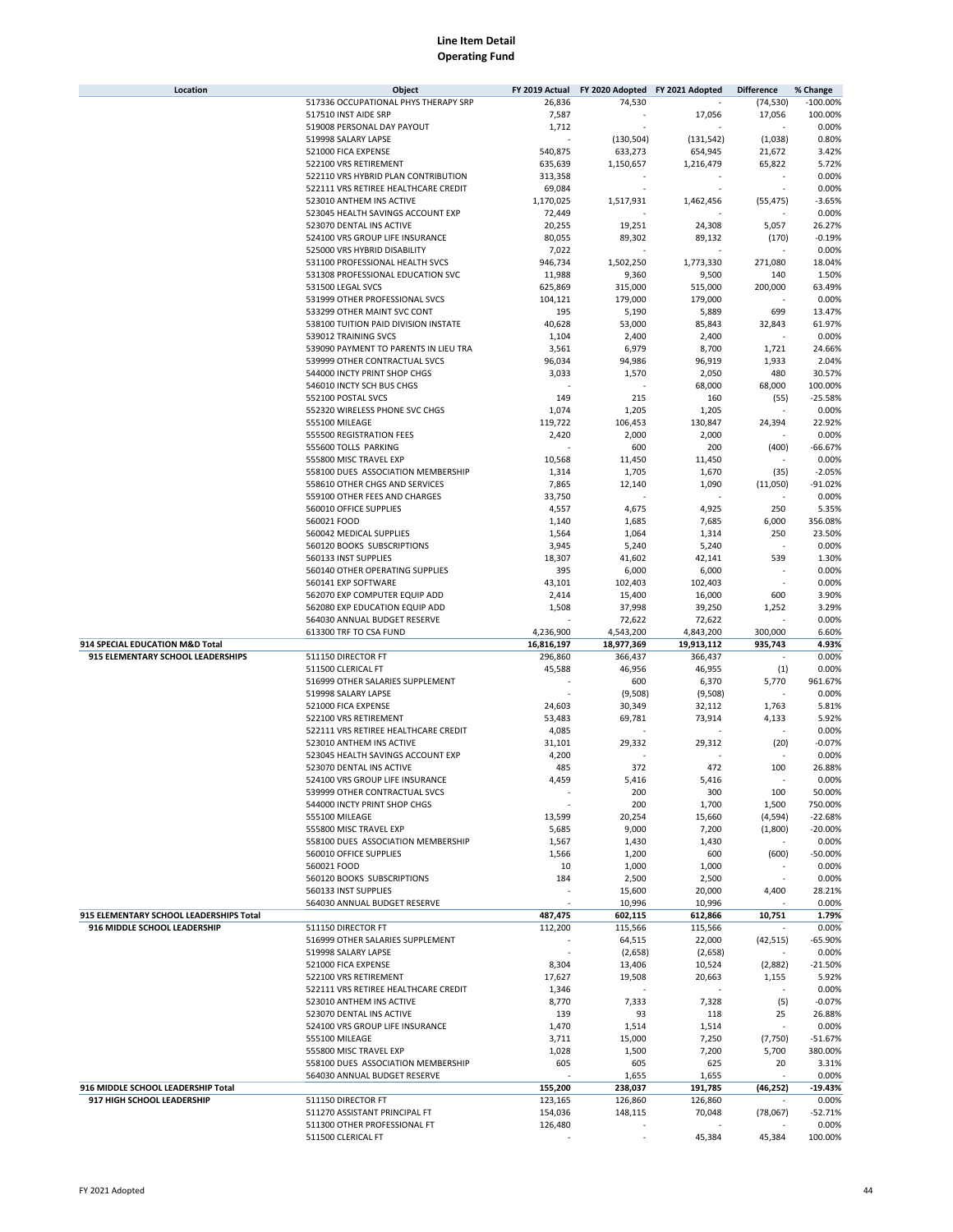| Location                         | Object                                | FY 2019 Actual | FY 2020 Adopted FY 2021 Adopted |           | <b>Difference</b>        | % Change    |
|----------------------------------|---------------------------------------|----------------|---------------------------------|-----------|--------------------------|-------------|
| 917 HIGH SCHOOL LEADERSHIP       | 511510 INST AIDE FT                   |                |                                 | 28,432    | 28,432                   | 100.00%     |
|                                  | 514500 CLERICAL TEMP                  | 4,503          |                                 |           |                          | 0.00%       |
|                                  | 516999 OTHER SALARIES SUPPLEMENT      |                | 158,350                         | 158,900   | 550                      | 0.35%       |
|                                  | 517300 OTHER PROFESSIONAL SRP         |                |                                 |           |                          | $-100.00%$  |
|                                  |                                       |                | 130,274                         |           | (130, 274)               |             |
|                                  | 519998 SALARY LAPSE                   |                | (6, 325)                        | (6, 227)  | 98                       | $-1.55%$    |
|                                  | 521000 FICA EXPENSE                   | 28,883         | 42,235                          | 32,867    | (9,368)                  | $-22.18%$   |
|                                  | 522100 VRS RETIREMENT                 | 62,790         | 68,406                          | 48,407    | (19,999)                 | $-29.24%$   |
|                                  | 522111 VRS RETIREE HEALTHCARE CREDIT  | 4,796          |                                 |           |                          | 0.00%       |
|                                  | 523010 ANTHEM INS ACTIVE              | 45,704         | 29,332                          | 29,312    | (20)                     | $-0.07%$    |
|                                  | 523045 HEALTH SAVINGS ACCOUNT EXP     | 2,800          |                                 |           |                          | 0.00%       |
|                                  | 523070 DENTAL INS ACTIVE              | 554            | 372                             | 472       | 100                      | 26.88%      |
|                                  | 524100 VRS GROUP LIFE INSURANCE       | 5,236          | 5,310                           | 3,547     | (1,763)                  | $-33.20%$   |
|                                  | 533299 OTHER MAINT SVC CONT           |                | 127,000                         | 131,840   | 4,840                    | 3.81%       |
|                                  | 539999 OTHER CONTRACTUAL SVCS         |                | 185,000                         | 188,000   | 3,000                    | 1.62%       |
|                                  | 544000 INCTY PRINT SHOP CHGS          |                | 3,050                           | 3,550     | 500                      | 16.39%      |
|                                  | 546750 INCTY FIREMAN CHGS             |                | 11,600                          | 11,200    | (400)                    | $-3.45%$    |
|                                  | 552100 POSTAL SVCS                    |                | 1,000                           | 1,000     |                          | 0.00%       |
|                                  |                                       |                |                                 |           |                          | 3.71%       |
|                                  | 553080 GENERAL LIABILITY PREMIUM      |                | 31,500                          | 32,670    | 1,170                    |             |
|                                  | 555100 MILEAGE                        | 3,785          | 26,000                          | 21,670    | (4, 330)                 | $-16.65%$   |
|                                  | 555600 TOLLS PARKING                  |                | 150                             | 100       | (50)                     | $-33.33%$   |
|                                  | 555800 MISC TRAVEL EXP                | 1,139          | 5,172                           | 2,400     | (2, 772)                 | $-53.60%$   |
|                                  | 558100 DUES ASSOCIATION MEMBERSHIP    | 805            | 890                             | 904       | 14                       | 1.57%       |
|                                  | 560010 OFFICE SUPPLIES                | 892            | 1,800                           | 1,800     |                          | 0.00%       |
|                                  | 560021 FOOD                           |                | 10,800                          | 11,200    | 400                      | 3.70%       |
|                                  | 560120 BOOKS SUBSCRIPTIONS            | 1,086          | 500                             | 500       |                          | 0.00%       |
|                                  | 560133 INST SUPPLIES                  |                | 12,500                          | 12,500    |                          | 0.00%       |
|                                  | 560140 OTHER OPERATING SUPPLIES       |                | 6,328                           | 4,000     | (2, 328)                 | $-36.79%$   |
|                                  | 560141 EXP SOFTWARE                   |                | 38,934                          | 35,750    | (3, 184)                 | $-8.18%$    |
|                                  | 564030 ANNUAL BUDGET RESERVE          |                | 7,338                           | 7,338     |                          | 0.00%       |
| 917 HIGH SCHOOL LEADERSHIP Total |                                       | 566,654        | 1,172,491                       | 1,004,424 | (168,067)                | -14.33%     |
|                                  |                                       |                |                                 |           |                          | 0.00%       |
| 921 HR & EMPLOYEE SERVICES       | 511500 CLERICAL FT                    | 15,988         |                                 |           |                          |             |
|                                  | 521000 FICA EXPENSE                   | 1,200          |                                 |           |                          | 0.00%       |
|                                  | 522100 VRS RETIREMENT                 | 2,487          |                                 |           |                          | 0.00%       |
|                                  | 522111 VRS RETIREE HEALTHCARE CREDIT  | 190            |                                 |           |                          | 0.00%       |
|                                  | 523010 ANTHEM INS ACTIVE              | 1,757          |                                 |           |                          | 0.00%       |
|                                  | 523045 HEALTH SAVINGS ACCOUNT EXP     | 467            |                                 |           |                          | 0.00%       |
|                                  | 523070 DENTAL INS ACTIVE              | 46             |                                 |           |                          | 0.00%       |
|                                  | 524100 VRS GROUP LIFE INSURANCE       | 207            |                                 |           |                          | 0.00%       |
| 921 HR & EMPLOYEE SERVICES Total |                                       | 22,342         |                                 | ÷,        | $\overline{\phantom{a}}$ | 0.00%       |
| 922 HUMAN RESOURCES              | 511150 DIRECTOR FT                    | 137,308        | 147,084                         | 152,000   | 4,916                    | 3.34%       |
|                                  | 511160 ASST DIRECTOR FT               |                |                                 | 174,951   | 174,951                  | 100.00%     |
|                                  | 511300 OTHER PROFESSIONAL FT          | 526,363        | 637,519                         | 833,094   | 195,575                  | 30.68%      |
|                                  |                                       |                |                                 |           |                          | $-1.37%$    |
|                                  | 511500 CLERICAL FT                    | 538,973        | 551,640                         | 544,066   | (7, 574)                 |             |
|                                  | 514500 CLERICAL TEMP                  | 13,724         | 19,481                          | 22,960    | 3,479                    | 17.86%      |
|                                  | 517300 OTHER PROFESSIONAL SRP         | 17,741         |                                 |           |                          | 0.00%       |
|                                  | 521000 FICA EXPENSE                   | 87,568         | 99,437                          | 132,119   | 32,682                   | 32.87%      |
|                                  | 522100 VRS RETIREMENT                 | 152,644        | 225,560                         | 304,694   | 79,134                   | 35.08%      |
|                                  | 522110 VRS HYBRID PLAN CONTRIBUTION   | 36,770         |                                 |           |                          | 0.00%       |
|                                  | 522111 VRS RETIREE HEALTHCARE CREDIT  | 14,456         |                                 |           |                          | 0.00%       |
|                                  | 523010 ANTHEM INS ACTIVE              | 167,421        | 168,659                         | 103,713   | (64, 946)                | $-38.51%$   |
|                                  | 523045 HEALTH SAVINGS ACCOUNT EXP     | 28,583         |                                 |           |                          | 0.00%       |
|                                  | 523070 DENTAL INS ACTIVE              | 2,915          | 2,139                           | 3,304     | 1,165                    | 54.46%      |
|                                  | 524100 VRS GROUP LIFE INSURANCE       | 15,804         | 17,505                          | 22,325    | 4,820                    | 27.53%      |
|                                  | 525000 VRS HYBRID DISABILITY          | 822            |                                 |           |                          | 0.00%       |
|                                  | 528200 EDUCATION TUITION ASSIST       |                |                                 | 381,000   | 381,000                  | 100.00%     |
|                                  |                                       |                |                                 |           |                          |             |
|                                  | 531100 PROFESSIONAL HEALTH SVCS       | 12,896         | 9,449                           | 13,283    | 3,834                    | 40.58%      |
|                                  | 531500 LEGAL SVCS                     |                |                                 | 403       | 403                      | 100.00%     |
|                                  | 531999 OTHER PROFESSIONAL SVCS        | 114,628        | 75,999                          | 162,799   | 86,800                   | 114.21%     |
|                                  | 533211 COPIER ANNUAL MAINT CONTRACT   |                | 3,300                           | 3,399     | 99                       | 3.00%       |
|                                  | 533275 SOFTWARE MAINT ANNUAL CONTRACT | 900            | 94,010                          | 166,406   | 72,396                   | 77.01%      |
|                                  | 533299 OTHER MAINT SVC CONT           | 40,225         | 41,030                          | 40,031    | (999)                    | $-2.43%$    |
|                                  | 536001 MEDIA ADVERTISING              | 6,408          | 8,000                           | 8,187     | 187                      | 2.34%       |
|                                  | 539999 OTHER CONTRACTUAL SVCS         | 10,400         | 6,565                           | 20,800    | 14,235                   | 216.83%     |
|                                  | 544000 INCTY PRINT SHOP CHGS          | 3,045          | 2,000                           | 3,228     | 1,228                    | 61.40%      |
|                                  | 552100 POSTAL SVCS                    |                | 7,300                           | 7,300     |                          | 0.00%       |
|                                  | 552300 TELECOMMUNICATIONS             | 2,497          | 2,640                           | 4,511     | 1,871                    | 70.87%      |
|                                  | 554100 LEASE RENT EQUIP               |                | 500                             |           | (500)                    | $-100.00%$  |
|                                  | 555100 MILEAGE                        | 3,363          | 2,000                           | 11,136    | 9,136                    | 456.80%     |
|                                  | 555800 MISC TRAVEL EXP                | 1,979          | 2,707                           | 6,032     | 3,325                    | 122.83%     |
|                                  |                                       |                |                                 |           |                          |             |
|                                  | 558100 DUES ASSOCIATION MEMBERSHIP    | 8,177          | 1,450                           | 6,694     | 5,244                    | 361.66%     |
|                                  | 560010 OFFICE SUPPLIES                | 18,480         | 15,508                          | 18,480    | 2,972                    | 19.16%      |
|                                  | 560021 FOOD                           | 903            | 1,000                           | 4,200     | 3,200                    | 320.00%     |
|                                  | 560120 BOOKS SUBSCRIPTIONS            | 697            | 671                             | 2,350     | 1,679                    | 250.22%     |
|                                  | 560123 COPIER/PRINTER SUPPLIES        | 200            | 3,523                           | 1,800     | (1, 723)                 | $-48.91%$   |
|                                  | 560141 EXP SOFTWARE                   | 97,184         | 3,000                           |           | (3,000)                  | $-100.00\%$ |
|                                  | 562020 EXP FURNITURE AND EQUIP ADD    |                | 1,000                           | 1,000     |                          | 0.00%       |
|                                  | 562070 EXP COMPUTER EQUIP ADD         | 10,175         | 3,000                           | 10,800    | 7,800                    | 260.00%     |
|                                  | 562080 EXP EDUCATION EQUIP ADD        | 4,279          |                                 |           |                          | 0.00%       |
|                                  | 564030 ANNUAL BUDGET RESERVE          |                | 40,229                          | 40,229    |                          | 0.00%       |
| 922 HUMAN RESOURCES Total        |                                       | 2,077,525      | 2,193,905                       | 3,207,294 | 1,013,389                | 46.19%      |
| 923 COMPENSATION & BENEFITS      | 511150 DIRECTOR FT                    | 126,015        | 129,795                         |           | (129, 795)               | $-100.00%$  |
|                                  | 511300 OTHER PROFESSIONAL FT          | 316,253        | 343,152                         | 416,169   | 73,017                   | 21.28%      |
|                                  |                                       |                |                                 |           |                          |             |
|                                  | 511500 CLERICAL FT                    | 100,412        | 162,019                         | 134,231   | (27, 788)                | $-17.15%$   |
|                                  | 512000 SALARIES AND WAGES OT          | 420            |                                 |           |                          | 0.00%       |
|                                  | 512500 CLERICAL OVERTIME              |                | 2,472                           |           | (2, 472)                 | $-100.00\%$ |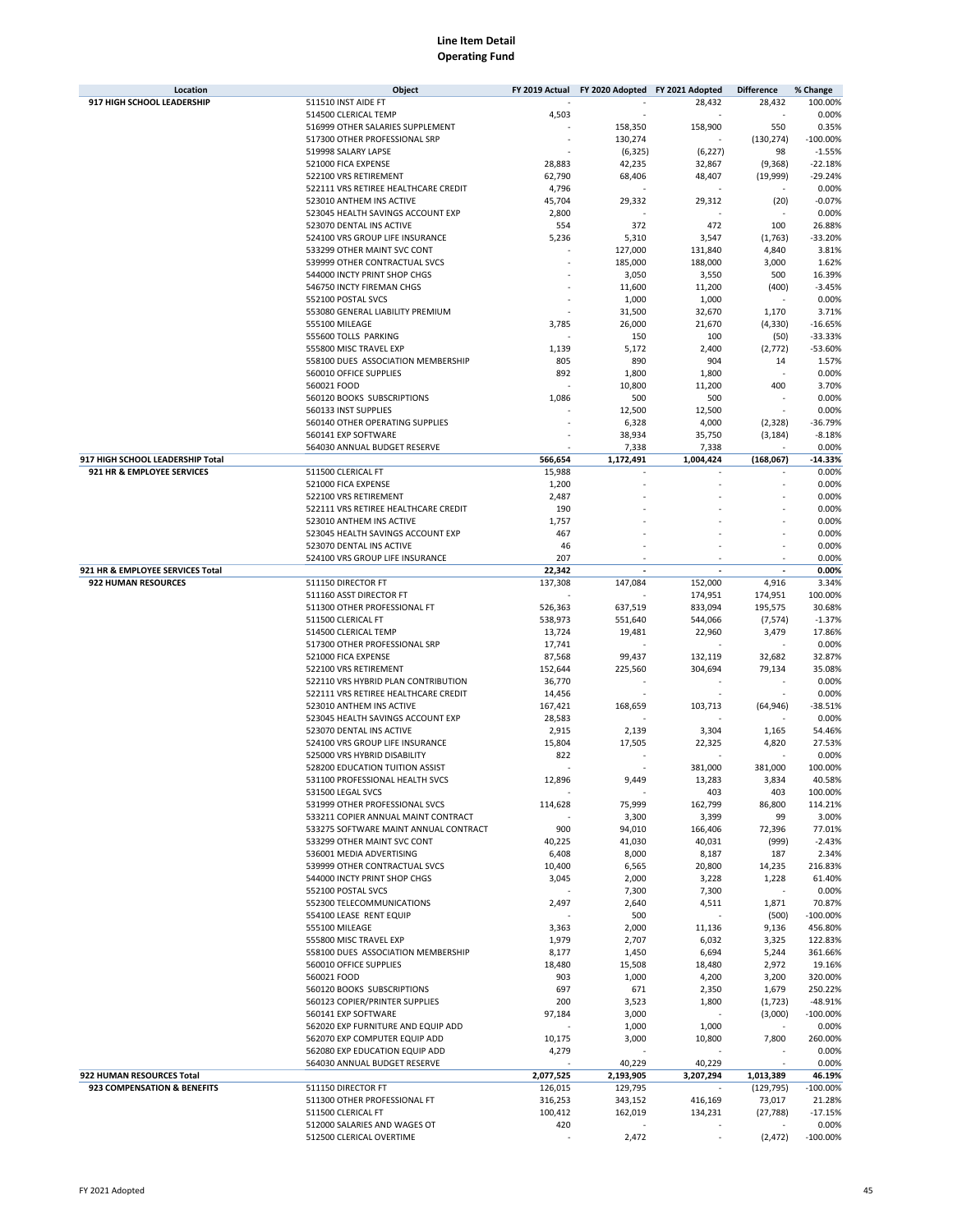| Location                          | Object                                                           | FY 2019 Actual         | FY 2020 Adopted FY 2021 Adopted |                          | <b>Difference</b>   | % Change             |
|-----------------------------------|------------------------------------------------------------------|------------------------|---------------------------------|--------------------------|---------------------|----------------------|
|                                   | 514210 TEACHER TEMP                                              | 903                    | 824                             | 800                      | (24)                | $-2.91%$             |
|                                   | 514500 CLERICAL TEMP                                             | 6,982                  | 2,472                           | 2,536                    | 64                  | 2.59%                |
|                                   | 517150 DIRECTOR, SRP                                             |                        |                                 | 129,795                  | 129,795             | 100.00%              |
|                                   | 521000 FICA EXPENSE<br>522100 VRS RETIREMENT                     | 40,264<br>84,894       | 46,985<br>107,182               | 52,290<br>121,618        | 5,305<br>14,436     | 11.29%<br>13.47%     |
|                                   | 522111 VRS RETIREE HEALTHCARE CREDIT                             | 6,484                  |                                 |                          |                     | 0.00%                |
|                                   | 523010 ANTHEM INS ACTIVE                                         | 42,076                 | 58,664                          | 33,039                   | (25, 625)           | $-43.68%$            |
|                                   | 523045 HEALTH SAVINGS ACCOUNT EXP                                | 14,000                 |                                 |                          |                     | 0.00%                |
|                                   | 523070 DENTAL INS ACTIVE                                         | 1,004                  | 744                             | 1,062                    | 318                 | 42.74%               |
|                                   | 524100 VRS GROUP LIFE INSURANCE                                  | 7,078                  | 8,318                           | 8,910                    | 592                 | 7.12%                |
|                                   | 531100 PROFESSIONAL HEALTH SVCS                                  | 88,094                 | 80,000                          | 120,000                  | 40,000              | 50.00%               |
|                                   | 531308 PROFESSIONAL EDUCATION SVC                                |                        | 1,200                           | 7,000                    | 5,800               | 483.33%              |
|                                   | 531700 TECH SVCS<br>531999 OTHER PROFESSIONAL SVCS               | 38,787                 | 45,229<br>105,000               | 70,000                   | 24,771              | 54.77%<br>$-19.05%$  |
|                                   | 533199 OTHER REPAIR MAINT                                        | 106,605<br>805         | 800                             | 85,000<br>400            | (20,000)<br>(400)   | $-50.00%$            |
|                                   | 533299 OTHER MAINT SVC CONT                                      |                        | 2,000                           |                          | (2,000)             | $-100.00%$           |
|                                   | 536001 MEDIA ADVERTISING                                         | 1,337                  | 1,400                           | 1,400                    |                     | 0.00%                |
|                                   | 539999 OTHER CONTRACTUAL SVCS                                    | 355                    | 9,536                           | 2,400                    | (7, 136)            | $-74.83%$            |
|                                   | 544000 INCTY PRINT SHOP CHGS                                     | 4,253                  | 7,560                           | 7,560                    |                     | 0.00%                |
|                                   | 552320 WIRELESS PHONE SVC CHGS                                   | 575                    | 600                             | 600                      |                     | 0.00%                |
|                                   | 554300 OTHER LEASES RENTALS                                      |                        | 200                             |                          | (200)               | $-100.00%$           |
|                                   | 555100 MILEAGE                                                   | 549                    | 1,450                           | 3,522                    | 2,072               | 142.90%              |
|                                   | 555800 MISC TRAVEL EXP                                           |                        | 100                             |                          | (100)               | $-100.00%$           |
|                                   | 558100 DUES ASSOCIATION MEMBERSHIP<br>560010 OFFICE SUPPLIES     | 827                    | 800                             | 1,395                    | 595                 | 74.38%<br>69.77%     |
|                                   | 560021 FOOD                                                      | 5,700<br>1,830         | 4,300<br>1,500                  | 7,300<br>1,500           | 3,000               | 0.00%                |
|                                   | 560120 BOOKS SUBSCRIPTIONS                                       |                        | 400                             |                          | (400)               | $-100.00%$           |
|                                   | 560140 OTHER OPERATING SUPPLIES                                  | 6,951                  | 13,800                          | 8,000                    | (5,800)             | $-42.03%$            |
|                                   | 560141 EXP SOFTWARE                                              | 183                    |                                 | 732                      | 732                 | 100.00%              |
|                                   | 562020 EXP FURNITURE AND EQUIP ADD                               |                        | 500                             | 500                      |                     | 0.00%                |
|                                   | 562070 EXP COMPUTER EQUIP ADD                                    |                        |                                 | 12,949                   | 12,949              | 100.00%              |
|                                   | 564030 ANNUAL BUDGET RESERVE                                     |                        | 7,694                           | 7,694                    |                     | 0.00%                |
| 923 COMPENSATION & BENEFITS Total |                                                                  | 1,003,634              | 1,146,696                       | 1,238,402                | 91,706              | 8.00%                |
| 928 HUMAN RESOURCES-SYSTEMS       | 511160 ASST DIRECTOR FT                                          |                        |                                 | 110,000                  | 110,000             | 100.00%              |
|                                   | 511350 SYSTEM ANALYST PROGRAMMER FT                              | 61,370                 | 66,359                          | 58,710                   | (7,649)             | $-11.53%$            |
|                                   | 521000 FICA EXPENSE<br>522100 VRS RETIREMENT                     | 4,494                  | 4,864                           | 12,906                   | 8,042               | 165.34%<br>169.31%   |
|                                   | 522110 VRS HYBRID PLAN CONTRIBUTION                              | 7,591<br>1,862         | 11,201                          | 30,165                   | 18,964              | 0.00%                |
|                                   | 522111 VRS RETIREE HEALTHCARE CREDIT                             | 722                    |                                 |                          |                     | 0.00%                |
|                                   | 523010 ANTHEM INS ACTIVE                                         | 7,070                  | 7,333                           | 7,408                    | 75                  | 1.02%                |
|                                   | 523070 DENTAL INS ACTIVE                                         | 121                    | 93                              | 236                      | 143                 | 153.76%              |
|                                   | 524100 VRS GROUP LIFE INSURANCE                                  | 789                    | 869                             | 2,210                    | 1,341               | 154.32%              |
|                                   | 525000 VRS HYBRID DISABILITY                                     | 42                     |                                 |                          |                     | 0.00%                |
|                                   |                                                                  |                        |                                 |                          |                     |                      |
| 928 HUMAN RESOURCES-SYSTEMS Total |                                                                  | 84,061                 | 90,719                          | 221,635                  | 130,916             | 144.31%              |
| 931 SCHOOL O&M                    | 511150 DIRECTOR FT                                               | 178,312                | 133,952                         | 260,590                  | 126,638             | 94.54%               |
|                                   | 511160 ASST DIRECTOR FT                                          | 138,607                | 201,540                         | 153,724                  | (47, 816)           | $-23.73%$            |
|                                   | 511170 SUPERVISOR FT                                             | 1,001,805              | 1,257,143                       | 1,271,020                | 13,877              | 1.10%                |
|                                   | 511300 OTHER PROFESSIONAL FT                                     | 187,090                | 192,703                         | 294,086                  | 101,383             | 52.61%               |
|                                   | 511350 SYSTEM ANALYST PROGRAMMER FT                              |                        | 98,231                          |                          | (98, 231)           | $-100.00%$           |
|                                   | 511500 CLERICAL FT                                               | 300,694                | 330,749                         | 336,698                  | 5,949               | 1.80%                |
|                                   | 511610 TRADES CRAFTS FT<br>511630 BUILDING OPERATIONS SUPERVISOR | 2,349,997<br>2,345,261 | 2,882,494<br>2,490,407          | 2,875,203<br>2,500,307   | (7, 291)<br>9,900   | $-0.25%$<br>0.40%    |
|                                   | 511910 CUSTODIAN FT                                              | 4,202,587              | 4,887,053                       | 4,796,330                | (90, 723)           | $-1.86%$             |
|                                   | 512000 SALARIES AND WAGES OT                                     | 427,158                | 650,953                         | 551,000                  | (99, 953)           | $-15.35%$            |
|                                   | 513170 ADMIN SUPERVISOR PT                                       | 2,136                  |                                 |                          |                     | 0.00%                |
|                                   | 514350 SYS ANALYST PROGRAMMER TEMP                               | 25,362                 |                                 |                          |                     | 0.00%                |
|                                   | 517610 TRADES CRAFTS SRP                                         | 37,869                 | 43,108                          | $\overline{\phantom{a}}$ | (43, 108)           | $-100.00\%$          |
|                                   | 517910 CUSTODIAN SRP                                             |                        | 73,310                          | ٠                        | (73, 310)           | $-100.00%$           |
|                                   | 519006 ANNUAL LEAVE PAYOUT                                       |                        |                                 | 75,000                   | 75,000              | 100.00%              |
|                                   | 519007 SICK LEAVE PAYOUT                                         |                        | $\overline{\phantom{a}}$        | 45,000                   | 45,000              | 100.00%              |
|                                   | 521000 FICA EXPENSE                                              | 809,101                | 973,078                         | 1,006,652                | 33,574              | 3.45%                |
|                                   | 522100 VRS RETIREMENT<br>522110 VRS HYBRID PLAN CONTRIBUTION     | 668,579                | 1,642,805                       | 1,759,846                | 117,041             | 7.12%                |
|                                   | 522111 VRS RETIREE HEALTHCARE CREDIT                             | 700,040<br>20,599      |                                 |                          |                     | 0.00%<br>0.00%       |
|                                   | 523010 ANTHEM INS ACTIVE                                         | 1,758,164              | 2,273,230                       | 2,279,008                | 5,778               | 0.25%                |
|                                   | 523045 HEALTH SAVINGS ACCOUNT EXP                                | 93,332                 |                                 |                          |                     | 0.00%                |
|                                   | 523070 DENTAL INS ACTIVE                                         | 30,778                 | 28,830                          | 36,698                   | 7,868               | 27.29%               |
|                                   | 524100 VRS GROUP LIFE INSURANCE                                  | 139,794                | 164,951                         | 163,596                  | (1, 355)            | $-0.82%$             |
|                                   | 525000 VRS HYBRID DISABILITY                                     | 19,271                 |                                 |                          |                     | 0.00%                |
|                                   | 531308 PROFESSIONAL EDUCATION SVC                                | 9,166                  | 41,900                          | 12,700                   | (29, 200)           | $-69.69%$            |
|                                   | 531700 TECH SVCS                                                 | 97,651                 | 164,453                         | 171,400                  | 6,947               | 4.22%                |
|                                   | 531999 OTHER PROFESSIONAL SVCS                                   | 197,795                | 316,000                         | 571,000                  | 255,000             | 80.70%               |
|                                   | 533102 BLDG REPAIR MAINT<br>533199 OTHER REPAIR MAINT            | 11,831<br>30,772       | 5,500                           | 127,700                  | 122,200             | 0.00%<br>2221.82%    |
|                                   | 533265 REFUSE SVC ANNUAL CONTRACT                                | 491,528                | 543,600                         | 487,000                  | (56, 600)           | $-10.41%$            |
|                                   | 533275 SOFTWARE MAINT ANNUAL CONTRACT                            | 32,628                 | 53,206                          | 117,500                  | 64,294              | 120.84%              |
|                                   | 533299 OTHER MAINT SVC CONT                                      | 1,345,072              | 1,059,335                       | 3,534,600                | 2,475,265           | 233.66%              |
|                                   | 535000 PRINTING AND BINDING SVCS                                 | 6                      | 500                             |                          | (500)               | $-100.00%$           |
|                                   | 539008 PERMITS AND LICENSES                                      | 7,547                  | 9,500                           | 4,700                    | (4,800)             | $-50.53%$            |
|                                   | 539030 MOVEMENT OF TRAILERS                                      | 53,831                 | 100,000                         | 74,000                   | (26,000)            | $-26.00%$            |
|                                   | 539999 OTHER CONTRACTUAL SVCS                                    | 11,293,386             | 11,883,240                      | 11,598,882               | (284, 358)          | $-2.39%$             |
|                                   | 542000 INCTY FLEET VEHICLE OPERATION                             | 278,446                | 330,000                         | 330,000                  |                     | 0.00%                |
|                                   | 542006 INCTY FLEET FUEL SALES<br>544000 INCTY PRINT SHOP CHGS    | 203,987<br>1,433       | 624,300<br>500                  | 200,000<br>1,575         | (424, 300)<br>1,075 | $-67.96%$<br>215.00% |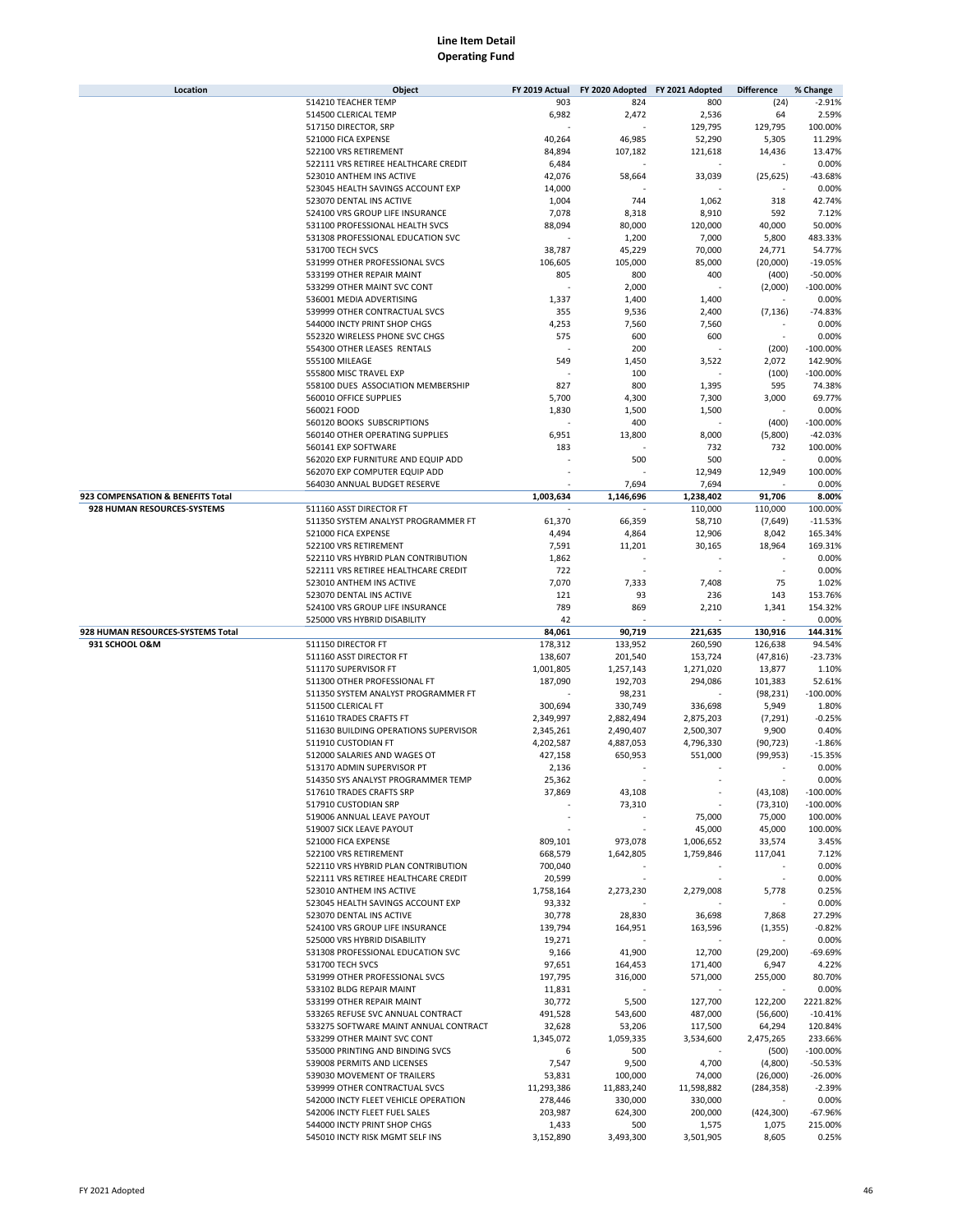| Location                | Object                                                                | FY 2019 Actual   | FY 2020 Adopted FY 2021 Adopted |                   | <b>Difference</b> | % Change   |
|-------------------------|-----------------------------------------------------------------------|------------------|---------------------------------|-------------------|-------------------|------------|
|                         | 546400 INCTY ENERGY MGMT FEES                                         |                  | 46,004                          |                   | (46,004)          | $-100.00%$ |
|                         | 546600 INCTY TELEPHONE CHGS                                           | 45,678           | 45,465                          | 45,370            | (95)              | $-0.21%$   |
|                         | 546800 INCTY RADIO SHOP CHGS                                          | 50               | 1,000                           | 1,000             |                   | 0.00%      |
|                         | 546803 INCTY RADIO SHOP ANNUAL                                        | 2,796            | 5,000                           | 5,000             |                   | 0.00%      |
|                         | 551100 ELECTRIC SVCS                                                  | 10,776,084       | 10,900,000                      | 11,100,000        | 200,000           | 1.83%      |
|                         | 551210 HEATING NATURAL GAS                                            | 986,683          | 1,174,200                       | 1,100,000         | (74, 200)         | $-6.32%$   |
|                         | 551211 HEATING GAS                                                    | 33,771           |                                 | 35,000            | 35,000            | 100.00%    |
|                         | 551220 HEATING PROPANE                                                | 223,079          | 250,000                         | 235,000           | (15,000)          | $-6.00%$   |
|                         | 551310 WATER SVC                                                      | 498,082          | 450,000                         | 510,000           | 60,000            | 13.33%     |
|                         | 551320 SEWER SVC                                                      | 528,060          | 500,000                         | 541,000           | 41,000            | 8.20%      |
|                         | 552300 TELECOMMUNICATIONS                                             | 794,859          | 780,000                         | 840,000           | 60,000            | 7.69%      |
|                         | 552320 WIRELESS PHONE SVC CHGS                                        | 88,294           | 113,450                         | 70,000            | (43,450)          | $-38.30%$  |
|                         | 554100 LEASE RENT EQUIP                                               | 189,168          | 193,411                         | 253,000           | 59,589            | 30.81%     |
|                         | 554300 OTHER LEASES RENTALS                                           |                  |                                 | 108,480           |                   | 35.60%     |
|                         |                                                                       | 263,382          | 80,000                          |                   | 28,480            |            |
|                         | 555100 MILEAGE                                                        | 11,244           | 14,000                          | 1,480             | (12,520)          | $-89.43%$  |
|                         | 555200 EDUCATION AND CONFERENCES                                      |                  | 2,000                           | 17,400            | 15,400            | 770.00%    |
|                         | 555500 REGISTRATION FEES                                              |                  | 1,250                           |                   | (1,250)           | $-100.00%$ |
|                         | 555800 MISC TRAVEL EXP                                                | 1,698            |                                 |                   |                   | 0.00%      |
|                         | 558100 DUES ASSOCIATION MEMBERSHIP                                    | 780              | 690                             | 3,440             | 2,750             | 398.55%    |
|                         | 560010 OFFICE SUPPLIES                                                | 10,238           | 15,000                          | 11,000            | (4,000)           | $-26.67%$  |
|                         | 560021 FOOD                                                           | 40               |                                 |                   |                   | 0.00%      |
|                         | 560042 MEDICAL SUPPLIES                                               | 16,692           | 3,000                           | 1,000             | (2,000)           | $-66.67%$  |
|                         | 560053 JANITORIAL SUPPLIES                                            | 173,418          | 140,000                         | 180,000           | 40,000            | 28.57%     |
|                         | 560070 REPAIR MAINT SUPPLY                                            | 976,192          | 1,026,478                       | 1,216,000         | 189,522           | 18.46%     |
|                         | 560081 VEHICLE FUEL                                                   | 36               |                                 | 8,000             | 8,000             | 100.00%    |
|                         | 560110 UNIFORMS                                                       | 52,177           | 138,970                         | 75,275            | (63, 695)         | $-45.83%$  |
|                         | 560120 BOOKS SUBSCRIPTIONS                                            |                  | 350                             | 650               | 300               | 85.71%     |
|                         | 560140 OTHER OPERATING SUPPLIES                                       | 905              | 58,144                          |                   | (58, 144)         | $-100.00%$ |
|                         | 560141 EXP SOFTWARE                                                   | 81,454           | 108,115                         | 10,700            | (97, 415)         | $-90.10%$  |
|                         | 560143 SAFETY SUPPLIES                                                | 5,714            |                                 | 3,500             | 3,500             | 100.00%    |
|                         | 560990 OTHER MATERIALS AND SUPPLIES                                   | 422              |                                 | 300               | 300               | 100.00%    |
|                         | 561010 EXP MACH AND EQUIP                                             | 185,503          | 127,690                         | 357,000           | 229,310           | 179.58%    |
|                         | 561020 EXP FURNITURE AND EQUIP RPL                                    | 35,721           |                                 |                   |                   | 0.00%      |
|                         | 562020 EXP FURNITURE AND EQUIP ADD                                    | 75,798           |                                 |                   |                   | 0.00%      |
|                         |                                                                       |                  |                                 |                   |                   |            |
|                         | 562070 EXP COMPUTER EQUIP ADD                                         | 296              | 199,000                         |                   | (199,000)         | $-100.00%$ |
|                         | 581010 CAPITAL MACH AND EQUIP RPL                                     |                  |                                 | 20,000            | 20,000            | 100.00%    |
|                         | 582010 CAPITAL MACH AND EQUIP ADD                                     | 359,859          | 133,750                         | 244,808           | 111,058           | 83.03%     |
|                         | 583111 SITE IMPROV                                                    |                  |                                 | 7,000             | 7,000             | 100.00%    |
|                         | 584121 BLDG IMPROV                                                    | 95,795           |                                 | 160,000           | 160,000           | 100.00%    |
| 931 SCHOOL O&M Total    |                                                                       | 49,158,474       | 53,456,838                      | 56,299,123        | 2,842,285         | 5.32%      |
| 932 WAREHOUSE           | 511840 SERVICE CREW                                                   | 137,200          | 138,605                         | 144,512           | 5,907             | 4.26%      |
|                         | 511920 WAREHOUSE FT                                                   | 319,390          | 345,451                         | 350,014           | 4,563             | 1.32%      |
|                         | 512000 SALARIES AND WAGES OT                                          | 3,046            | 14,935                          | 17,500            | 2,565             | 17.17%     |
|                         | 517840 SERVICE CREW SRP                                               |                  | 39,014                          | 36,825            | (2, 189)          | $-5.61%$   |
|                         | 519006 ANNUAL LEAVE PAYOUT                                            |                  |                                 | 15,000            | 15,000            | 100.00%    |
|                         | 519007 SICK LEAVE PAYOUT                                              |                  |                                 | 2,500             | 2,500             | 100.00%    |
|                         | 521000 FICA EXPENSE                                                   | 33,302           | 39,607                          | 43,328            | 3,721             | 9.39%      |
|                         | 522100 VRS RETIREMENT                                                 | 37,547           | 63,969                          | 70,298            | 6,329             | 9.89%      |
|                         | 522110 VRS HYBRID PLAN CONTRIBUTION                                   | 19,972           |                                 |                   |                   | 0.00%      |
|                         | 523010 ANTHEM INS ACTIVE                                              | 84,990           | 109,995                         | 109,920           | (75)              | $-0.07%$   |
|                         | 523070 DENTAL INS ACTIVE                                              | 1,651            | 1,395                           | 1,770             | 375               | 26.88%     |
|                         | 524100 VRS GROUP LIFE INSURANCE                                       | 5,964            | 6,852                           | 6,961             | 109               | 1.59%      |
|                         | 525000 VRS HYBRID DISABILITY                                          | 521              |                                 |                   |                   | 0.00%      |
|                         | 533299 OTHER MAINT SVC CONT                                           | 2,541            | 2,000                           | 4,500             | 2,500             | 125.00%    |
|                         | 539008 PERMITS AND LICENSES                                           | 675              | 500                             | 750               | 250               | 50.00%     |
|                         |                                                                       |                  |                                 |                   |                   | 155.00%    |
|                         | 539999 OTHER CONTRACTUAL SVCS<br>542000 INCTY FLEET VEHICLE OPERATION | 26,156<br>11,323 | 40,000<br>10,000                | 102,000<br>10,000 | 62,000<br>×.      | 0.00%      |
|                         |                                                                       |                  |                                 |                   | ä,                |            |
|                         | 542006 INCTY FLEET FUEL SALES                                         | 2,082            | 10,000                          | 10,000            |                   | 0.00%      |
|                         | 545010 INCTY RISK MGMT SELF INS                                       | 26,887           | 26,887                          | 24,300            | (2, 587)          | $-9.62%$   |
|                         | 546600 INCTY TELEPHONE CHGS                                           | 5,795            | 1,800                           | 5,900             | 4,100             | 227.78%    |
|                         | 552100 POSTAL SVCS                                                    | 452,629          | 450,997                         | 485,000           | 34,003            | 7.54%      |
|                         | 554100 LEASE RENT EQUIP                                               | 26,628           | 32,000                          | 32,000            |                   | 0.00%      |
|                         | 558610 OTHER CHGS AND SERVICES                                        | 2,620            |                                 | 2,800             | 2,800             | 100.00%    |
|                         | 560010 OFFICE SUPPLIES                                                | 7,120            |                                 | 7,100             | 7,100             | 100.00%    |
|                         | 560070 REPAIR MAINT SUPPLY                                            |                  |                                 | 1,500             | 1,500             | 100.00%    |
|                         | 560140 OTHER OPERATING SUPPLIES                                       | 1,748            | 59,000                          | 6,000             | (53,000)          | $-89.83%$  |
|                         | 562020 EXP FURNITURE AND EQUIP ADD                                    | 1,571            |                                 | 1,000             | 1,000             | 100.00%    |
|                         | 564030 ANNUAL BUDGET RESERVE                                          |                  | 3,193                           | 3,193             |                   | 0.00%      |
| 932 WAREHOUSE Total     |                                                                       | 1,211,357        | 1,396,200                       | 1,494,671         | 98,471            | 7.05%      |
| 934 SAFETY AND SECURITY | 511170 SUPERVISOR FT                                                  | 82,281           |                                 |                   |                   | 0.00%      |
|                         | 511300 OTHER PROFESSIONAL FT                                          | 17,144           |                                 |                   |                   | 0.00%      |
|                         | 511420 SECURITY GUARD FT                                              | 374,132          |                                 |                   |                   | 0.00%      |
|                         | 511500 CLERICAL FT                                                    | 39,565           |                                 |                   |                   | 0.00%      |
|                         | 511610 TRADES CRAFTS FT                                               | 227,937          | 179,705                         | 235,448           | 55,743            | 31.02%     |
|                         | 512000 SALARIES AND WAGES OT                                          | 25,756           |                                 |                   |                   | 0.00%      |
|                         | 514170 SUPERVISOR, TEMPORARY                                          | 58,143           |                                 |                   |                   | 0.00%      |
|                         | 514420 SECURITY GUARD TEMP                                            | 6,545            |                                 |                   |                   | 0.00%      |
|                         | 514500 CLERICAL TEMP                                                  | 2,090            |                                 |                   |                   | 0.00%      |
|                         | 516999 OTHER SALARIES SUPPLEMENT                                      | 400              |                                 |                   |                   | 0.00%      |
|                         | 517610 TRADES CRAFTS SRP                                              |                  | 55,070                          |                   | (55,070)          | $-100.00%$ |
|                         | 519006 ANNUAL LEAVE PAYOUT                                            |                  |                                 | 10,000            | 10,000            | 100.00%    |
|                         | 519007 SICK LEAVE PAYOUT                                              |                  |                                 | 2,500             | 2,500             | 100.00%    |
|                         | 521000 FICA EXPENSE                                                   | 60,012           | 17,385                          | 18,967            | 1,582             | 9.10%      |
|                         | 522100 VRS RETIREMENT                                                 | 79,302           | 28,713                          | 31,149            | 2,436             | 8.48%      |
|                         | 522110 VRS HYBRID PLAN CONTRIBUTION                                   | 20,596           |                                 |                   |                   | 0.00%      |
|                         |                                                                       |                  |                                 |                   |                   |            |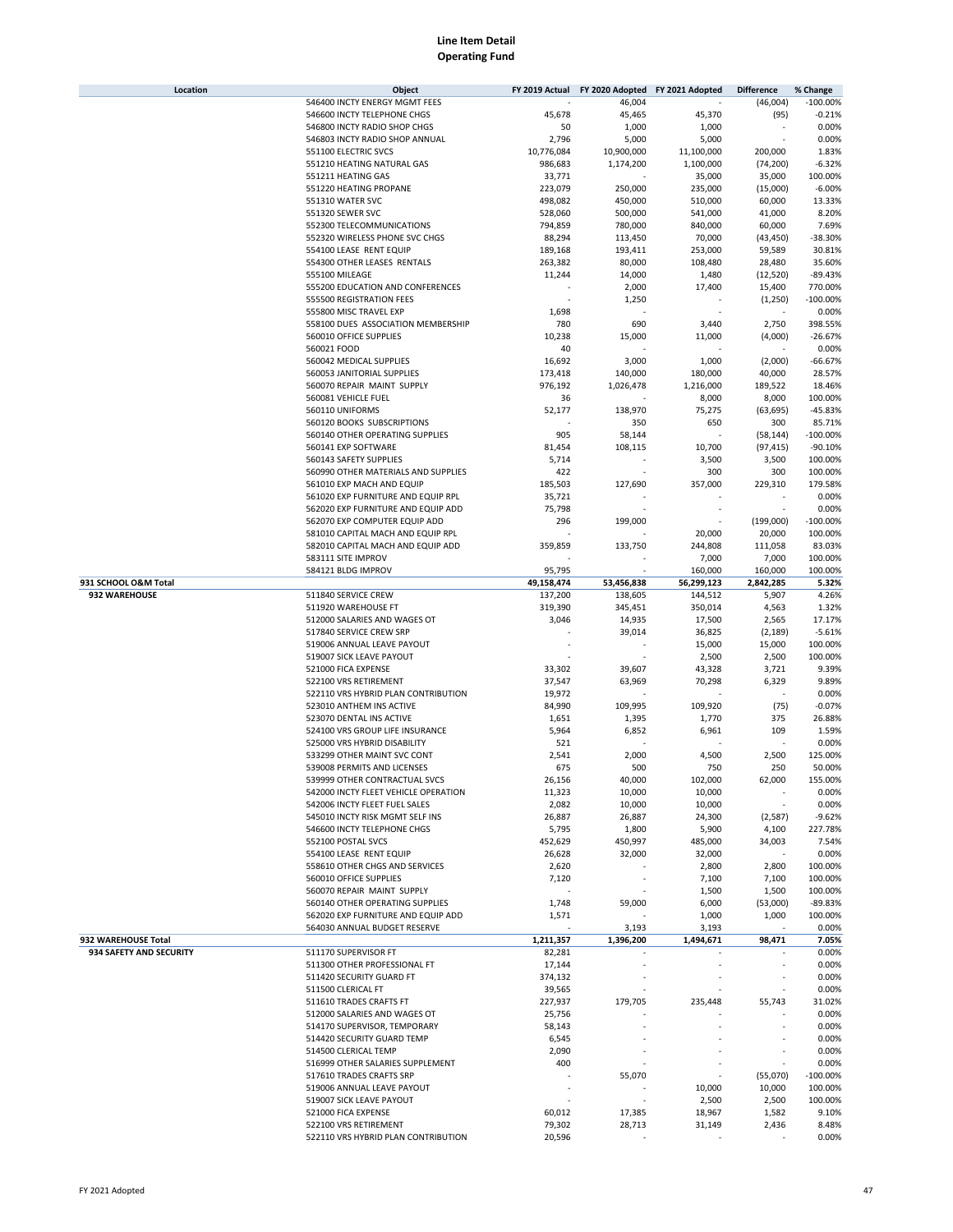| Location                                            | Object                                                        | FY 2019 Actual           |                       | FY 2020 Adopted FY 2021 Adopted | <b>Difference</b>        | % Change           |
|-----------------------------------------------------|---------------------------------------------------------------|--------------------------|-----------------------|---------------------------------|--------------------------|--------------------|
|                                                     | 522111 VRS RETIREE HEALTHCARE CREDIT                          | 5,499                    |                       |                                 |                          | 0.00%              |
|                                                     | 523010 ANTHEM INS ACTIVE                                      | 114,059                  | 36,665                | 36,640                          | (25)                     | $-0.07%$           |
|                                                     | 523045 HEALTH SAVINGS ACCOUNT EXP                             | 12,775                   |                       |                                 |                          | 0.00%              |
|                                                     | 523070 DENTAL INS ACTIVE                                      | 2,038                    | 465                   | 590                             | 125                      | 26.88%             |
|                                                     | 524100 VRS GROUP LIFE INSURANCE                               | 8,990                    | 3,075                 | 3,083                           | 8                        | 0.26%              |
|                                                     | 525000 VRS HYBRID DISABILITY                                  | 494                      |                       |                                 |                          | 0.00%              |
|                                                     | 531700 TECH SVCS                                              |                          |                       | 1,200                           | 1,200                    | 100.00%            |
|                                                     | 539999 OTHER CONTRACTUAL SVCS                                 | 38,168                   | 25,500                | 55,150                          | 29,650                   | 116.27%            |
|                                                     | 544000 INCTY PRINT SHOP CHGS                                  | $\overline{7}$           |                       |                                 |                          | 0.00%              |
|                                                     | 546800 INCTY RADIO SHOP CHGS                                  | 9,206                    |                       | 9,300                           | 9,300                    | 100.00%            |
|                                                     | 546803 INCTY RADIO SHOP ANNUAL<br>552100 POSTAL SVCS          | 22,416<br>$\overline{7}$ |                       | 22,500                          | 22,500                   | 100.00%            |
|                                                     | 552320 WIRELESS PHONE SVC CHGS                                | 3,255                    |                       | 3,300                           | 3,300                    | 0.00%<br>100.00%   |
|                                                     | 555800 MISC TRAVEL EXP                                        | 1,215                    |                       |                                 |                          | 0.00%              |
|                                                     | 558100 DUES ASSOCIATION MEMBERSHIP                            | 313                      |                       | 313                             | 313                      | 100.00%            |
|                                                     | 560010 OFFICE SUPPLIES                                        | 1,240                    |                       |                                 |                          | 0.00%              |
|                                                     | 560042 MEDICAL SUPPLIES                                       | 2,531                    |                       |                                 | ×                        | 0.00%              |
|                                                     | 560070 REPAIR MAINT SUPPLY                                    | 140,855                  | 176,250               | 177,000                         | 750                      | 0.43%              |
|                                                     | 560110 UNIFORMS                                               | 4,905                    |                       | 3,000                           | 3,000                    | 100.00%            |
|                                                     | 560123 COPIER/PRINTER SUPPLIES                                | 468                      |                       |                                 |                          | 0.00%              |
|                                                     | 560140 OTHER OPERATING SUPPLIES                               | 22,908                   |                       | 8,000                           | 8,000                    | 100.00%            |
|                                                     | 560141 EXP SOFTWARE                                           | 48,064                   |                       | 16,000                          | 16,000                   | 100.00%            |
|                                                     | 561160 EXP AUDIO VISUAL EQUIP RPL                             | 413                      |                       | 400                             | 400                      | 100.00%            |
|                                                     | 562070 EXP COMPUTER EQUIP ADD                                 | 7,039                    |                       | 370                             | 370                      | 100.00%            |
| 934 SAFETY AND SECURITY Total                       |                                                               | 1,440,764                | 522,828               | 634,910                         | 112,082                  | 21.44%             |
| 939 STRATEGIC PLANNING/INNOVATION                   | 511150 DIRECTOR FT                                            |                          |                       | 105,939                         | 105,939                  | 100.00%            |
|                                                     | 511250 INST SPECIALIST FT                                     | 71,720                   | 73,872                |                                 | (73, 872)                | $-100.00%$         |
|                                                     | 511300 OTHER PROFESSIONAL FT                                  | 90,780                   | 93,503                |                                 | (93, 503)                | $-100.00%$         |
|                                                     | 514210 TEACHER TEMP                                           | 49,828                   | 61,800                | 62,478                          | 678                      | 1.10%              |
|                                                     | 514270 ASST PRINCIPAL TEMP                                    | 5,070                    | 6,257                 | 6,753                           | 496                      | 7.93%              |
|                                                     | 514500 CLERICAL TEMP                                          | 3,262                    | 4,120                 | 3,425                           | (695)                    | $-16.87%$          |
|                                                     | 516999 OTHER SALARIES SUPPLEMENT                              | 2,774                    |                       | 155,340                         | 155,340                  | 100.00%            |
|                                                     | 519998 SALARY LAPSE                                           |                          | (3,850)               | (2, 437)                        | 1,413                    | $-36.70%$          |
|                                                     | 521000 FICA EXPENSE                                           | 16,428                   | 17,791                | 25,547                          | 7,756                    | 43.60%             |
|                                                     | 522100 VRS RETIREMENT                                         | 25,530                   | 28,253                | 18,942                          | (9,311)                  | $-32.96%$          |
|                                                     | 522111 VRS RETIREE HEALTHCARE CREDIT                          | 1,950                    |                       |                                 |                          | 0.00%              |
|                                                     | 523010 ANTHEM INS ACTIVE                                      | 5,970                    | 14,666                | 7,328                           | (7, 338)                 | $-50.03%$          |
|                                                     | 523045 HEALTH SAVINGS ACCOUNT EXP<br>523070 DENTAL INS ACTIVE | 2,800<br>277             |                       | 118                             | (68)                     | 0.00%<br>$-36.56%$ |
|                                                     | 524100 VRS GROUP LIFE INSURANCE                               | 2,129                    | 186<br>2,193          | 1,388                           | (805)                    | $-36.71%$          |
|                                                     | 535000 PRINTING AND BINDING SVCS                              | 1,479                    | 2,000                 |                                 | (2,000)                  | $-100.00%$         |
|                                                     | 539999 OTHER CONTRACTUAL SVCS                                 | 17,360                   |                       |                                 |                          | 0.00%              |
|                                                     | 542000 INCTY FLEET VEHICLE OPERATION                          | 981                      |                       |                                 |                          | 0.00%              |
|                                                     | 544000 INCTY PRINT SHOP CHGS                                  | 1,718                    | 3,000                 | 2,867                           | (133)                    | $-4.43%$           |
|                                                     | 546700 INCTY POLICE SVCS                                      | 2,079                    |                       | 2,080                           | 2,080                    | 100.00%            |
|                                                     | 552100 POSTAL SVCS                                            | 1,140                    | 4,000                 |                                 | (4,000)                  | $-100.00\%$        |
|                                                     | 555100 MILEAGE                                                | 7,809                    | 3,000                 | 3,000                           |                          | 0.00%              |
|                                                     | 555800 MISC TRAVEL EXP                                        | 8,155                    | 6,000                 | 6,000                           |                          | 0.00%              |
|                                                     | 560010 OFFICE SUPPLIES                                        | 191                      |                       |                                 |                          | 0.00%              |
|                                                     | 560021 FOOD                                                   | 5,121                    |                       | 6,585                           | 6,585                    | 100.00%            |
|                                                     | 560120 BOOKS SUBSCRIPTIONS                                    | 8,744                    | 10,000                | 10,000                          |                          | 0.00%              |
|                                                     | 560133 INST SUPPLIES                                          | 3,962                    | 8,011                 | 5,000                           | (3,011)                  | $-37.59%$          |
|                                                     | 560140 OTHER OPERATING SUPPLIES                               | 22,131                   |                       |                                 |                          | 0.00%              |
|                                                     | 562070 EXP COMPUTER EQUIP ADD                                 | 327                      |                       |                                 |                          | 0.00%              |
|                                                     | 564030 ANNUAL BUDGET RESERVE                                  |                          | 21,311                | 21,311                          |                          | 0.00%              |
| 939 STRATEGIC PLANNING/INNOVATION Total             |                                                               | 359,715                  | 356,113               | 441,664                         | 85,551                   | 24.02%             |
| 940 DEBT SERVICE                                    | 591100 BOND PRINCIPAL                                         | 32,377,823               | 35,054,467            | 36,275,874                      | 1,221,407                | 3.48%              |
|                                                     | 591160 LEASE PURCHASE PRINCIPAL                               | 1,224,625                | 1,245,431             | 1,266,590                       | 21,159                   | 1.70%              |
|                                                     | 591200 BOND INTEREST                                          | 13,769,142               | 17,018,456            | 18,061,429                      | 1,042,973                | 6.13%              |
|                                                     | 591260 LEASE PURCHASE INTEREST                                | 90,886                   | 70,080                | 48,920                          | (21, 160)                | $-30.19%$          |
|                                                     | 591300 ISSUANCE COSTS                                         | 478,893                  |                       |                                 |                          | 0.00%              |
|                                                     | 591900 OTHER DEBT EXP                                         | 3,775<br>47,945,145      |                       |                                 |                          | 0.00%<br>4.24%     |
| 940 DEBT SERVICE Total<br>941 CHIEF FINANCE OFFICER | 511130 ASSISTANT SUPERINTENDENT                               | 153,385                  | 53,388,434<br>157,590 | 55,652,813<br>157,590           | 2,264,379                | 0.00%              |
|                                                     | 521000 FICA EXPENSE                                           | 10,056                   | 11,551                | 12,056                          | 505                      | 4.37%              |
|                                                     | 522100 VRS RETIREMENT                                         | 24,103                   | 26,601                | 28,177                          | 1,576                    | 5.92%              |
|                                                     | 522111 VRS RETIREE HEALTHCARE CREDIT                          | 1,841                    |                       |                                 | $\overline{\phantom{a}}$ | 0.00%              |
|                                                     | 523010 ANTHEM INS ACTIVE                                      | 6,899                    | 7,333                 | 3,704                           | (3,629)                  | -49.49%            |
|                                                     | 523011 ANTHEM INS RETIREE                                     | 4,558,193                | 5,213,200             | 6,209,940                       | 996,740                  | 19.12%             |
|                                                     | 523045 HEALTH SAVINGS ACCOUNT EXP                             | 153,481                  |                       |                                 |                          | 0.00%              |
|                                                     | 523070 DENTAL INS ACTIVE                                      | 139                      | 93                    | 118                             | 25                       | 26.88%             |
|                                                     | 523071 DENTAL INS RETIREE                                     | 436,029                  |                       |                                 |                          | 0.00%              |
|                                                     | 523092 MEDICARE INS EXPENSE                                   | 5,755,353                | 5,815,500             | 5,962,354                       | 146,854                  | 2.53%              |
|                                                     | 523910 HEALTH INSURANCE REIMB                                 | 610,302                  | 500,000               | 685,540                         | 185,540                  | 37.11%             |
|                                                     | 524100 VRS GROUP LIFE INSURANCE                               | 2,010                    | 2,064                 | 2,064                           |                          | 0.00%              |
|                                                     | 526002 STATE UNEMPLOYMENT INS VEC                             | 58,392                   |                       |                                 |                          | 0.00%              |
|                                                     | 528500 OTHER POST EMPLOYMENT BENEFITS                         | 1,000,000                | 1,000,000             | 1,000,000                       |                          | 0.00%              |
| 941 CHIEF FINANCE OFFICER Total                     |                                                               | 12,770,181               | 12,733,932            | 14,061,543                      | 1,327,611                | 10.43%             |
| 942 MANAGEMENT AND BUDGET                           | 511150 DIRECTOR FT                                            | 135,622                  | 137,405               | 115,360                         | (22, 045)                | $-16.04%$          |
|                                                     | 511160 ASST DIRECTOR FT                                       | 53,315                   | 94,554                | 104,000                         | 9,446                    | 9.99%              |
|                                                     | 511300 OTHER PROFESSIONAL FT                                  | 272,899                  | 280,615               | 285,475                         | 4,860                    | 1.73%              |
|                                                     | 511350 SYSTEM ANALYST PROGRAMMER FT                           | 77,808                   | 87,550                | 87,550                          |                          | 0.00%              |
|                                                     | 521000 FICA EXPENSE                                           | 39,830                   | 43,990                | 45,319                          | 1,329                    | 3.02%              |
|                                                     | 522100 VRS RETIREMENT<br>522110 VRS HYBRID PLAN CONTRIBUTION  | 64,368<br>20,131         | 101,302               | 105,918                         | 4,616                    | 4.56%<br>0.00%     |
|                                                     |                                                               |                          |                       |                                 |                          |                    |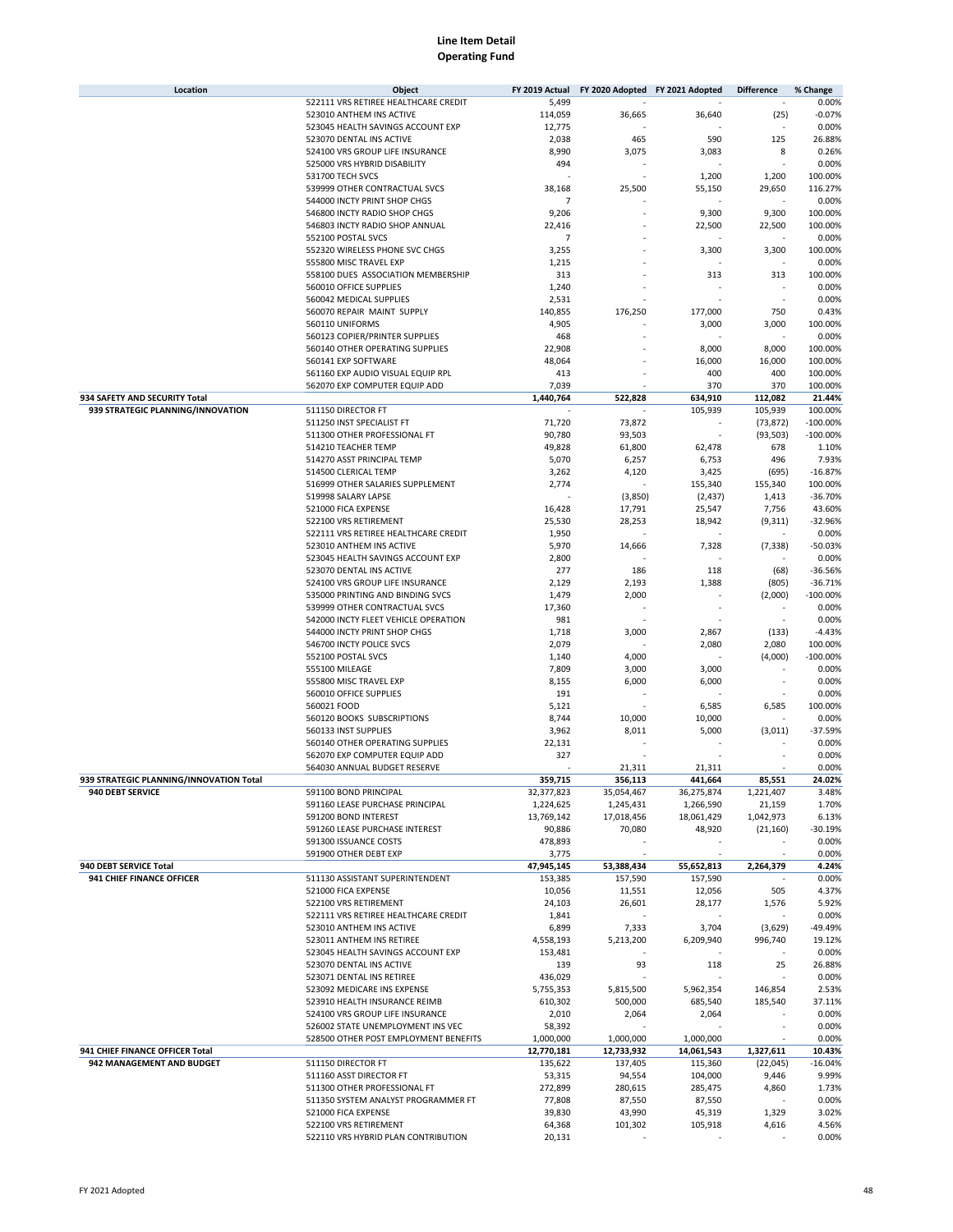| Location                        | Object                               | FY 2019 Actual           | FY 2020 Adopted FY 2021 Adopted |                          | <b>Difference</b>        | % Change   |
|---------------------------------|--------------------------------------|--------------------------|---------------------------------|--------------------------|--------------------------|------------|
|                                 | 522111 VRS RETIREE HEALTHCARE CREDIT | 6,457                    |                                 |                          |                          | 0.00%      |
|                                 | 523010 ANTHEM INS ACTIVE             | 35,629                   | 51,331                          | 25,928                   | (25, 403)                | -49.49%    |
|                                 | 523045 HEALTH SAVINGS ACCOUNT EXP    | 4,200                    |                                 |                          |                          | 0.00%      |
|                                 | 523070 DENTAL INS ACTIVE             | 768                      | 651                             | 826                      | 175                      | 26.88%     |
|                                 | 524100 VRS GROUP LIFE INSURANCE      | 7,049                    | 7,861                           | 7,759                    | (102)                    | $-1.30%$   |
|                                 | 525000 VRS HYBRID DISABILITY         | 449                      |                                 |                          |                          | 0.00%      |
|                                 | 531308 PROFESSIONAL EDUCATION SVC    |                          | 2,000                           | 2,200                    | 200                      | 10.00%     |
|                                 | 539999 OTHER CONTRACTUAL SVCS        | 48                       |                                 |                          |                          | 0.00%      |
|                                 | 544000 INCTY PRINT SHOP CHGS         | 1,471                    | 800                             | 1,450                    | 650                      | 81.25%     |
|                                 | 555100 MILEAGE                       | 925                      | 800                             | 297                      | (503)                    | $-62.88%$  |
|                                 | 555800 MISC TRAVEL EXP               | 6,400                    | 5,040                           | 1,400                    | (3,640)                  | $-72.22%$  |
|                                 | 558100 DUES ASSOCIATION MEMBERSHIP   |                          | 800                             | 250                      |                          | $-68.75%$  |
|                                 |                                      | 4,130                    |                                 |                          | (550)                    |            |
|                                 | 560010 OFFICE SUPPLIES               | 2,494                    | 3,500                           | 3,500                    |                          | 0.00%      |
|                                 | 560123 COPIER/PRINTER SUPPLIES       |                          | 1,200                           | 1,200                    | ×                        | 0.00%      |
|                                 | 560141 EXP SOFTWARE                  | 412                      | 500                             | 358                      | (142)                    | $-28.40%$  |
|                                 | 561070 EXP COMPUTER EQUIP RPL        |                          | 2,826                           | 220                      | (2,606)                  | $-92.22%$  |
|                                 | 562070 EXP COMPUTER EQUIP ADD        | 1,885                    |                                 |                          |                          | 0.00%      |
|                                 | 564030 ANNUAL BUDGET RESERVE         |                          | 4,366                           | 4,366                    |                          | 0.00%      |
| 942 MANAGEMENT AND BUDGET Total |                                      | 736,288                  | 827,091                         | 793,376                  | (33, 715)                | $-4.08%$   |
| 943 FINANCE/PAYROLL             | 511150 DIRECTOR FT                   | 114,411                  | 123,971                         | 123,600                  | (371)                    | $-0.30%$   |
|                                 | 511160 ASST DIRECTOR FT              | 93,636                   | 96,445                          | 175,240                  | 78,795                   | 81.70%     |
|                                 | 511300 OTHER PROFESSIONAL FT         | 357,734                  | 312,790                         | 132,087                  | (180, 703)               | $-57.77%$  |
|                                 | 511350 SYSTEM ANALYST PROGRAMMER FT  |                          |                                 | 246,421                  | 246,421                  | 100.00%    |
|                                 | 511370 ACCOUNTANT AUDITOR            | 164,878                  | 110,031                         | 154,535                  | 44,504                   | 40.45%     |
|                                 | 511500 CLERICAL FT                   | 307,910                  | 416,757                         | 289,232                  | (127, 525)               | $-30.60%$  |
|                                 |                                      |                          |                                 |                          |                          |            |
|                                 | 512000 SALARIES AND WAGES OT         | 805                      | 2,575                           | 2,500                    | (75)                     | $-2.91%$   |
|                                 | 512370 ACCOUNTANT AUDITOR OT         | 21                       |                                 |                          |                          | 0.00%      |
|                                 | 514500 CLERICAL TEMP                 | 16,889                   | 4,532                           | 17,000                   | 12,468                   | 275.11%    |
|                                 | 517300 OTHER PROFESSIONAL SRP        |                          | 93,667                          |                          | (93, 667)                | $-100.00%$ |
|                                 | 517500 CLERICAL SRP                  |                          |                                 | 47,328                   | 47,328                   | 100.00%    |
|                                 | 521000 FICA EXPENSE                  | 76,568                   | 85,407                          | 90,878                   | 5,471                    | 6.41%      |
|                                 | 522100 VRS RETIREMENT                | 133,386                  | 194,738                         | 208,919                  | 14,181                   | 7.28%      |
|                                 | 522110 VRS HYBRID PLAN CONTRIBUTION  | 28,904                   |                                 |                          |                          | 0.00%      |
|                                 | 522111 VRS RETIREE HEALTHCARE CREDIT | 12,421                   |                                 |                          |                          | 0.00%      |
|                                 | 523010 ANTHEM INS ACTIVE             | 120,025                  | 139,327                         | 70,079                   | (69, 248)                | -49.70%    |
|                                 | 523045 HEALTH SAVINGS ACCOUNT EXP    | 8,400                    |                                 |                          |                          | 0.00%      |
|                                 | 523070 DENTAL INS ACTIVE             | 1,997                    | 1,767                           | 2,242                    | 475                      | 26.88%     |
|                                 | 524100 VRS GROUP LIFE INSURANCE      | 13,561                   | 15,113                          | 15,306                   | 193                      | 1.28%      |
|                                 | 525000 VRS HYBRID DISABILITY         | 646                      |                                 |                          |                          | 0.00%      |
|                                 | 531200 ACCOUNTING AUDITING FINANCE   | 93,700                   | 95,000                          | 105,100                  | 10,100                   | 10.63%     |
|                                 |                                      |                          |                                 |                          |                          |            |
|                                 | 531306 CONSULTANT SVCS               | 27,896                   | 45,200                          | 66,041                   | 20,841                   | 46.11%     |
|                                 | 531308 PROFESSIONAL EDUCATION SVC    | 233                      | 2,000                           |                          | (2,000)                  | $-100.00%$ |
|                                 | 533299 OTHER MAINT SVC CONT          | 30,368                   | 32,120                          | 89,326                   | 57,206                   | 178.10%    |
|                                 | 539999 OTHER CONTRACTUAL SVCS        | 96,126                   | 90,500                          | 100,620                  | 10,120                   | 11.18%     |
|                                 | 544000 INCTY PRINT SHOP CHGS         | 316                      | 400                             | 400                      |                          | 0.00%      |
|                                 | 552100 POSTAL SVCS                   | 41                       | 29,850                          | 29,850                   |                          | 0.00%      |
|                                 | 555100 MILEAGE                       | 909                      | 1,000                           | 1,160                    | 160                      | 16.00%     |
|                                 | 555800 MISC TRAVEL EXP               | 6,522                    | 5,760                           |                          | (5,760)                  | $-100.00%$ |
|                                 | 558100 DUES ASSOCIATION MEMBERSHIP   | 839                      | 1,260                           | 1,485                    | 225                      | 17.86%     |
|                                 | 559100 OTHER FEES AND CHARGES        | 60                       |                                 |                          |                          | 0.00%      |
|                                 | 560010 OFFICE SUPPLIES               | 9,624                    | 9,000                           | 9,270                    | 270                      | 3.00%      |
|                                 | 560141 EXP SOFTWARE                  | 471                      |                                 |                          |                          | 0.00%      |
|                                 | 562070 EXP COMPUTER EQUIP ADD        |                          | 1,920                           | 3,000                    | 1,080                    | 56.25%     |
|                                 | 564030 ANNUAL BUDGET RESERVE         |                          |                                 |                          |                          | 0.00%      |
|                                 |                                      |                          | 28,037                          | 28,037                   |                          |            |
| 943 FINANCE/PAYROLL Total       |                                      | 1,719,295                | 1,939,167                       | 2,009,656                | 70,489                   | 3.64%      |
| 944 PUPIL TRANSPORTATION        | 511150 DIRECTOR FT                   | 130,050                  | 133,952                         | 122,500                  | (11,452)                 | $-8.55%$   |
|                                 | 511160 ASST DIRECTOR FT              | 99,960                   | 102,959                         | 98,000                   | (4,959)                  | $-4.82%$   |
|                                 | 511170 SUPERVISOR FT                 | 399,706                  | 448,227                         | 329,114                  | (119, 113)               | $-26.57%$  |
|                                 | 511300 OTHER PROFESSIONAL FT         | 583,059                  | 687,590                         | 843,797                  | 156,207                  | 22.72%     |
|                                 | 511500 CLERICAL FT                   | 201,670                  | 307,419                         | 306,570                  | (849)                    | $-0.28%$   |
|                                 | 511810 BUS DRIVER FT                 | 10,004,411               | 11,323,778                      | 11,421,913               | 98,135                   | 0.87%      |
|                                 | 512000 SALARIES AND WAGES OT         | 2,406,287                | 39,666                          | 621,009                  | 581,343                  | 1465.60%   |
|                                 | 512810 BUS DRIVER OT                 |                          | 446,775                         | 853,000                  | 406,225                  | 90.92%     |
|                                 | 514150 DIRECTOR TEMP                 | 50,324                   |                                 |                          |                          | 0.00%      |
|                                 | 514160 ASST DIRECTOR TEMP            | 6,471                    |                                 | $\overline{\phantom{a}}$ | $\overline{\phantom{a}}$ | 0.00%      |
|                                 | 514210 TEACHER TEMP                  | 432                      |                                 |                          |                          | 0.00%      |
|                                 | 514810 BUS DRIVER TEMP               | 647,055                  | 220,743                         | 351,273                  | 130,530                  | 59.13%     |
|                                 | 515210 TEACHER SUB                   | 28                       |                                 |                          |                          | 0.00%      |
|                                 | 515810 BUS DRIVER SUB                | 499,276                  | 664,232                         | 454,000                  | (210, 232)               | $-31.65%$  |
|                                 | 516999 OTHER SALARIES SUPPLEMENT     |                          |                                 |                          |                          | 0.47%      |
|                                 |                                      | 346,000                  | 350,000                         | 351,640                  | 1,640                    |            |
|                                 | 517170 SUPERVISOR SRP                |                          |                                 | 81,265                   | 81,265                   | 100.00%    |
|                                 | 517300 OTHER PROFESSIONAL SRP        | $\overline{\phantom{a}}$ | 35,193                          | 35,193                   |                          | 0.00%      |
|                                 | 517500 CLERICAL SRP                  | 12,122                   |                                 |                          |                          | 0.00%      |
|                                 | 517810 BUS DRIVER SRP                | 18,676                   | 126,752                         | 173,346                  | 46,594                   | 36.76%     |
|                                 | 519006 ANNUAL LEAVE PAYOUT           |                          |                                 | 39,385                   | 39,385                   | 100.00%    |
|                                 | 519007 SICK LEAVE PAYOUT             | 3,674                    |                                 | 51,795                   | 51,795                   | 100.00%    |
|                                 | 519008 PERSONAL DAY PAYOUT           |                          |                                 | 23,129                   | 23,129                   | 100.00%    |
|                                 | 521000 FICA EXPENSE                  | 1,083,064                | 1,097,306                       | 1,236,067                | 138,761                  | 12.65%     |
|                                 | 522100 VRS RETIREMENT                | 881,717                  | 1,689,924                       | 1,858,842                | 168,918                  | 10.00%     |
|                                 | 522110 VRS HYBRID PLAN CONTRIBUTION  | 568,159                  |                                 |                          |                          | 0.00%      |
|                                 | 522111 VRS RETIREE HEALTHCARE CREDIT | 16,994                   |                                 |                          |                          | 0.00%      |
|                                 | 523010 ANTHEM INS ACTIVE             | 3,215,758                | 4,172,477                       | 4,111,008                | (61, 469)                | $-1.47%$   |
|                                 | 523045 HEALTH SAVINGS ACCOUNT EXP    | 171,886                  |                                 |                          |                          | 0.00%      |
|                                 |                                      |                          |                                 |                          |                          |            |
|                                 | 523070 DENTAL INS ACTIVE             | 55,435                   | 52,917                          | 66,198                   | 13,281                   | 25.10%     |
|                                 | 524100 VRS GROUP LIFE INSURANCE      | 149,839                  | 172,440                         | 175,708                  | 3,268                    | 1.90%      |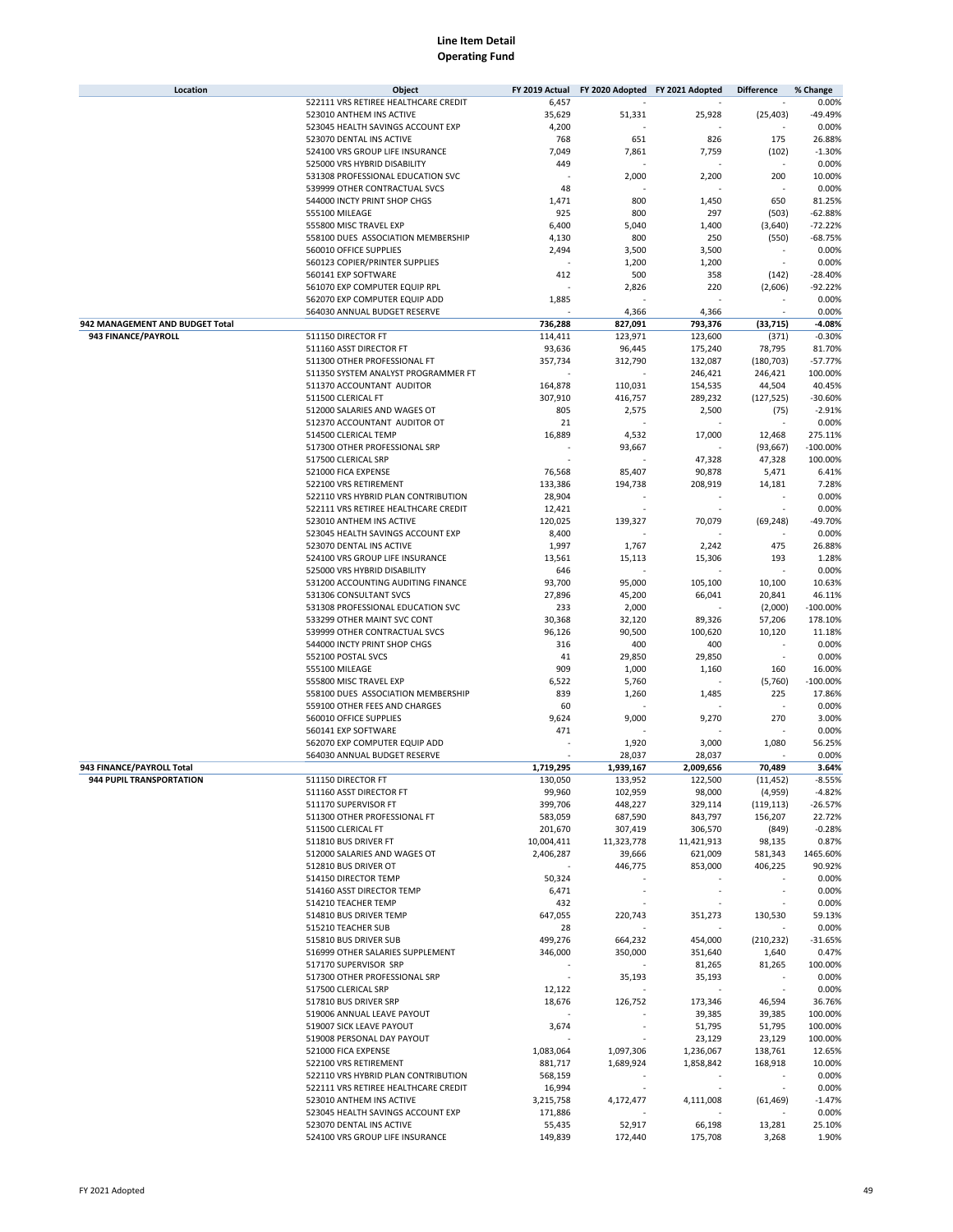| Location                       | Object                                |            | FY 2019 Actual FY 2020 Adopted FY 2021 Adopted |                          | <b>Difference</b> | % Change    |
|--------------------------------|---------------------------------------|------------|------------------------------------------------|--------------------------|-------------------|-------------|
|                                | 525000 VRS HYBRID DISABILITY          | 15,831     |                                                |                          |                   | 0.00%       |
|                                | 528400 REQUIRED MEDICAL EXAMS         | 52,901     | 50,000                                         | 53,300                   | 3,300             | 6.60%       |
|                                | 531999 OTHER PROFESSIONAL SVCS        | 983,915    | 50,000                                         | 876,437                  | 826,437           | 1652.87%    |
|                                | 533299 OTHER MAINT SVC CONT           | 199,104    | 201,000                                        | 203,723                  |                   | 1.35%       |
|                                |                                       |            |                                                |                          | 2,723             |             |
|                                | 539012 TRAINING SVCS                  | 1,000      |                                                | 8,025                    | 8,025             | 100.00%     |
|                                | 539999 OTHER CONTRACTUAL SVCS         | 153,651    | 27,000                                         | 5,000                    | (22,000)          | $-81.48%$   |
|                                | 542000 INCTY FLEET VEHICLE OPERATION  | 6,509,019  | 6,315,908                                      | 7,255,688                | 939,780           | 14.88%      |
|                                | 542006 INCTY FLEET FUEL SALES         | 2,927,664  | 2,617,180                                      | 3,331,500                | 714,320           | 27.29%      |
|                                | 544000 INCTY PRINT SHOP CHGS          | 996        | 2,000                                          | 3,050                    | 1,050             | 52.50%      |
|                                | 545010 INCTY RISK MGMT SELF INS       | 935,383    | 935,383                                        | 845,353                  | (90,030)          | $-9.62%$    |
|                                | 546800 INCTY RADIO SHOP CHGS          | 35,933     | 60,074                                         | 60,074                   |                   | 0.00%       |
|                                | 546803 INCTY RADIO SHOP ANNUAL        | 70,200     | 79,424                                         | 79,424                   |                   | 0.00%       |
|                                | 552320 WIRELESS PHONE SVC CHGS        | 5,862      | 4,400                                          | 4,860                    | 460               | 10.45%      |
|                                | 552350 LONG DISTANCE TELEPHONE CHG    | 259        |                                                |                          |                   | 0.00%       |
|                                | 555600 TOLLS PARKING                  | 10,271     |                                                | 10,660                   | 10,660            | 100.00%     |
|                                | 555800 MISC TRAVEL EXP                |            | 3,200                                          | 3,500                    | 300               | 9.38%       |
|                                | 558100 DUES ASSOCIATION MEMBERSHIP    |            | 480                                            | 815                      | 335               | 69.79%      |
|                                | 560010 OFFICE SUPPLIES                |            |                                                |                          |                   | $-29.15%$   |
|                                |                                       | 24,853     | 8,186                                          | 5,800                    | (2,386)           |             |
|                                | 560021 FOOD                           | 3,880      |                                                | 8,528                    | 8,528             | 100.00%     |
|                                | 560081 VEHICLE FUEL                   | 77         |                                                |                          |                   | 0.00%       |
|                                | 560120 BOOKS SUBSCRIPTIONS            |            | 100                                            |                          | (100)             | $-100.00%$  |
|                                | 560123 COPIER/PRINTER SUPPLIES        | 1,949      | 3,600                                          | 3,600                    |                   | 0.00%       |
|                                | 560134 AV MATERIALS AND SUPPLIES      | 2,270      |                                                | 1,400                    | 1,400             | 100.00%     |
|                                | 560140 OTHER OPERATING SUPPLIES       | 46,972     | 7,200                                          | 31,465                   | 24,265            | 337.01%     |
|                                | 560141 EXP SOFTWARE                   | 1,619      | 15,000                                         | 70,566                   | 55,566            | 370.44%     |
|                                | 562020 EXP FURNITURE AND EQUIP ADD    | 327        |                                                | 2,675                    | 2,675             | 100.00%     |
|                                | 562030 EXP RADIO EQUIP ADD            | 695        |                                                | 700                      | 700               | 100.00%     |
|                                | 562070 EXP COMPUTER EQUIP ADD         | 2,044      | 2,000                                          | 3,800                    | 1,800             | 90.00%      |
|                                | 564030 ANNUAL BUDGET RESERVE          |            | 7,791                                          | 7,791                    |                   | 0.00%       |
|                                | 581091 CAPITAL BUS RPL                | 2,827,925  | 2,407,300                                      | 2,407,300                |                   | 0.00%       |
|                                |                                       |            |                                                |                          |                   |             |
|                                | 582075 CAPITAL SOFTWARE ADD           | 82,616     |                                                |                          |                   | 0.00%       |
|                                | 582091 CAPITAL BUS ADD                | 1,994,414  |                                                |                          |                   | 0.00%       |
| 944 PUPIL TRANSPORTATION Total |                                       | 38,443,679 | 34,869,576                                     | 38,889,786               | 4,020,210         | 11.53%      |
| 946 PLANNING                   | 511300 OTHER PROFESSIONAL FT          | 147,900    | 152,337                                        | 152,337                  |                   | 0.00%       |
|                                | 511500 CLERICAL FT                    |            | 33,770                                         | 33,770                   |                   | 0.00%       |
|                                | 521000 FICA EXPENSE                   | 11,248     | 13,642                                         | 14,237                   | 595               | 4.36%       |
|                                | 522100 VRS RETIREMENT                 | 12,820     | 31,414                                         | 33,276                   | 1,862             | 5.93%       |
|                                | 522110 VRS HYBRID PLAN CONTRIBUTION   | 10,406     |                                                |                          |                   | 0.00%       |
|                                | 522111 VRS RETIREE HEALTHCARE CREDIT  | 1,775      |                                                |                          |                   | 0.00%       |
|                                | 523010 ANTHEM INS ACTIVE              | 5,391      | 21,999                                         | 11,112                   | (10, 887)         | -49.49%     |
|                                | 523045 HEALTH SAVINGS ACCOUNT EXP     | 1,400      |                                                |                          |                   | 0.00%       |
|                                | 523070 DENTAL INS ACTIVE              |            | 279                                            | 354                      | 75                | 26.88%      |
|                                | 524100 VRS GROUP LIFE INSURANCE       | 1,938      | 2,438                                          |                          |                   | 0.00%       |
|                                |                                       |            |                                                | 2,438                    |                   |             |
|                                | 525000 VRS HYBRID DISABILITY          | 232        |                                                |                          |                   | 0.00%       |
|                                | 531999 OTHER PROFESSIONAL SVCS        | 1,585      |                                                | 1,000                    | 1,000             | 100.00%     |
|                                | 544000 INCTY PRINT SHOP CHGS          | 16         | 80                                             | 100                      | 20                | 25.00%      |
|                                | 552100 POSTAL SVCS                    |            | 738                                            |                          | (738)             | $-100.00%$  |
|                                | 552300 TELECOMMUNICATIONS             |            | 1,152                                          | ÷,                       | (1, 152)          | $-100.00%$  |
|                                | 555100 MILEAGE                        | 138        |                                                | 450                      | 450               | 100.00%     |
|                                | 555800 MISC TRAVEL EXP                | 657        | 2,400                                          | 2,500                    | 100               | 4.17%       |
|                                | 558100 DUES ASSOCIATION MEMBERSHIP    | 270        | 430                                            | 270                      | (160)             | $-37.21%$   |
|                                | 560010 OFFICE SUPPLIES                | 981        | 520                                            | 500                      | (20)              | $-3.85%$    |
|                                | 560141 EXP SOFTWARE                   | 500        |                                                | 500                      | 500               | 100.00%     |
|                                | 564030 ANNUAL BUDGET RESERVE          |            | 1,330                                          | 1,330                    |                   | 0.00%       |
| 946 PLANNING Total             |                                       | 197,255    | 262,529                                        | 254,174                  | (8, 355)          | $-3.18%$    |
|                                | 512000 SALARIES AND WAGES OT          |            |                                                |                          |                   | 0.00%       |
| 949 FINANCE-BUDGETARY CONTROL  |                                       | 10,183     |                                                |                          |                   |             |
|                                | 514000 TEMP WAGES LONG TERM ABSENCES  |            | 216,300                                        | 216,300                  |                   | 0.00%       |
|                                | 514998 OTHER SAL NONEXEMPT TEMP       |            | 67,980                                         |                          | (67,980)          | $-100.00\%$ |
|                                | 514999 OTHER SALARIES TEMP            |            | 386,250                                        | 300,000                  | (86, 250)         | $-22.33%$   |
|                                | 516210 TEACHER ACADEMIC SUPPLEMENT    |            | 925,043                                        | 94,777                   | (830, 266)        | $-89.75%$   |
|                                | 516211 TEACHER ATHLETIC SUPPLEMENT    |            | 1,976,570                                      | 116,570                  | (1,860,000)       | $-94.10%$   |
|                                | 516999 OTHER SALARIES SUPPLEMENT      | (7, 456)   |                                                | 82,600                   | 82,600            | 100.00%     |
|                                | 519006 ANNUAL LEAVE PAYOUT            | 509,737    | 440,000                                        | 395,000                  | (45,000)          | $-10.23%$   |
|                                | 519007 SICK LEAVE PAYOUT              | 433,275    | 571,000                                        | 521,000                  | (50,000)          | $-8.76%$    |
|                                | 519008 PERSONAL DAY PAYOUT            | 451,449    | 464,000                                        | 434,000                  | (30,000)          | $-6.47%$    |
|                                | 519999 OTHER SALARIES                 |            | 249,500                                        | 249,500                  |                   | 0.00%       |
|                                | 521000 FICA EXPENSE                   | 105,368    | 405,197                                        | 184,347                  | (220, 850)        | -54.50%     |
|                                | 522100 VRS RETIREMENT                 | 1,838      |                                                |                          |                   | 0.00%       |
|                                | 522110 VRS HYBRID PLAN CONTRIBUTION   | 1,792      |                                                | $\overline{\phantom{a}}$ |                   | 0.00%       |
|                                |                                       |            |                                                |                          |                   |             |
|                                | 522111 VRS RETIREE HEALTHCARE CREDIT  | 153        |                                                |                          |                   | 0.00%       |
|                                | 522200 SUPPLEMENTAL RETIREMENT        | 15,620,509 | 6,600,000                                      | 7,100,000                | 500,000           | 7.58%       |
|                                | 523010 ANTHEM INS ACTIVE              | 6,760      |                                                |                          |                   | 0.00%       |
|                                | 523045 HEALTH SAVINGS ACCOUNT EXP     | 136        |                                                |                          |                   | 0.00%       |
|                                | 523070 DENTAL INS ACTIVE              | 126        |                                                |                          |                   | 0.00%       |
|                                | 524100 VRS GROUP LIFE INSURANCE       | 344        |                                                |                          |                   | 0.00%       |
|                                | 525000 VRS HYBRID DISABILITY          | 48         |                                                |                          |                   | 0.00%       |
|                                | 526002 STATE UNEMPLOYMENT INS VEC     |            | 125,000                                        | 125,000                  |                   | 0.00%       |
|                                | 527001 WORKERS COMP INDEMNITY         | 385,328    | 528,121                                        | 528,121                  |                   | 0.00%       |
|                                | 527002 WORKERS COMP MEDICAL AND OTHER | 1,707,181  | 2,276,928                                      | 1,920,727                | (356, 201)        | $-15.64%$   |
|                                | 527003 WORKERS COMP AND OTHER CHGS    | 456,299    | 357,351                                        | 496,857                  | 139,506           | 39.04%      |
|                                | 531300 MGMT CONSULTING SVC            | 29,775     |                                                |                          |                   | 0.00%       |
|                                | 531500 LEGAL SVCS                     |            | 275,000                                        |                          | (275,000)         | $-100.00\%$ |
|                                |                                       |            | 900,000                                        |                          |                   | $-100.00\%$ |
|                                | 533299 OTHER MAINT SVC CONT           |            |                                                | ٠                        | (900,000)         |             |
|                                | 539999 OTHER CONTRACTUAL SVCS         | 35,173     |                                                |                          |                   | 0.00%       |
|                                | 542006 INCTY FLEET FUEL SALES         |            | 600,000                                        | 348,130                  | (251, 870)        | -41.98%     |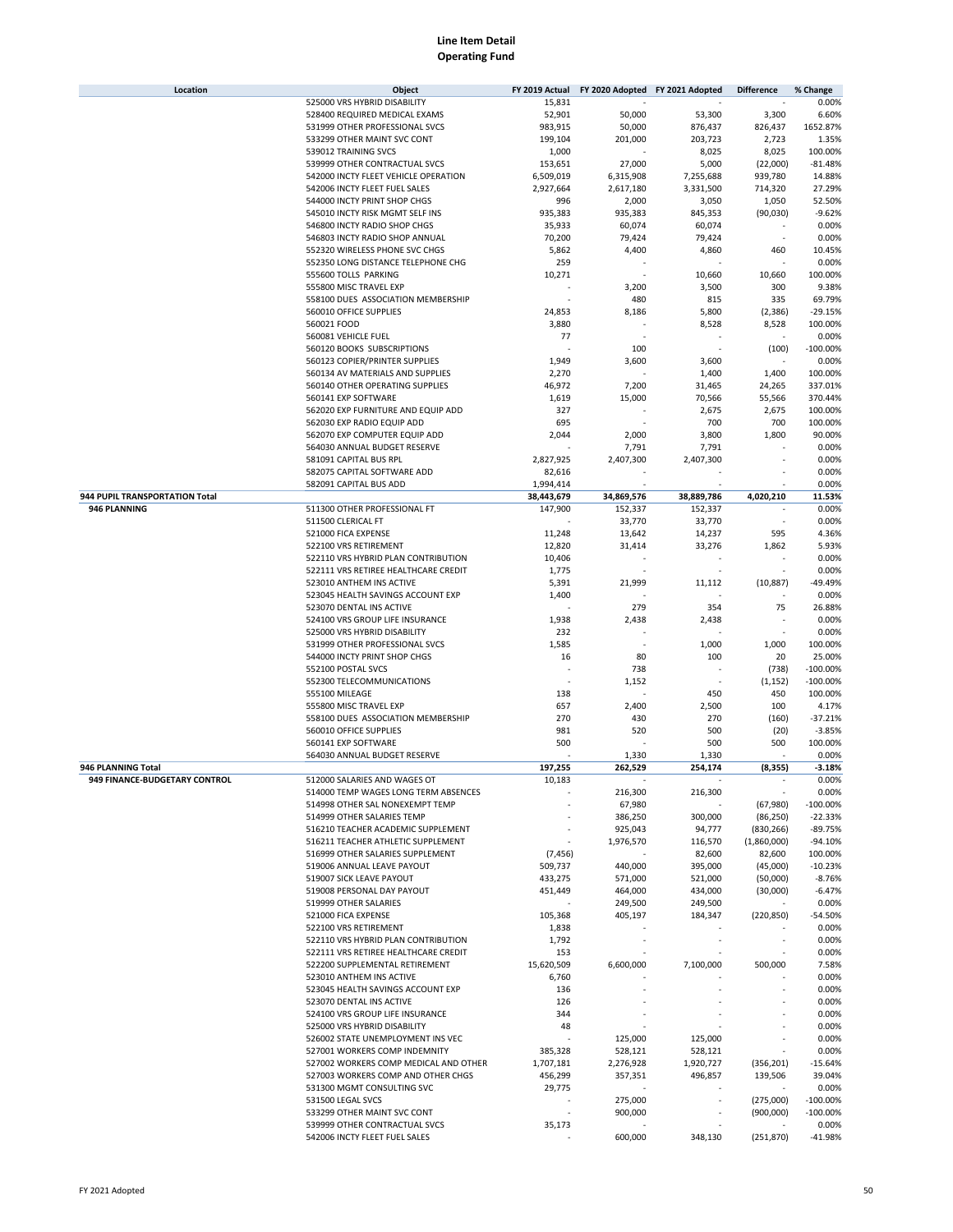| Location                                       | Object                               | FY 2019 Actual | FY 2020 Adopted FY 2021 Adopted |                    | <b>Difference</b> | % Change            |
|------------------------------------------------|--------------------------------------|----------------|---------------------------------|--------------------|-------------------|---------------------|
|                                                | 545000 INCTY RISK MGMT CHGS          | 507,400        | 507,400                         | 458,563            | (48, 837)         | $-9.62%$            |
|                                                | 551100 ELECTRIC SVCS                 |                | 202,500                         | 202,500            |                   | 0.00%               |
|                                                | 551211 HEATING GAS                   |                | 15,000                          | 15,000             |                   | 0.00%               |
|                                                | 551220 HEATING PROPANE               |                | 50,000                          | 50,000             |                   | 0.00%               |
|                                                | 560133 INST SUPPLIES                 | 4,748          | 450,000                         | 400,000            | (50,000)          | $-11.11%$           |
|                                                | 560141 EXP SOFTWARE                  |                | 40,000                          |                    | (40,000)          | $-100.00%$          |
|                                                | 561080 EXP EDUCATION EQUIP RPL       |                | 175,000                         | 175,000            |                   | 0.00%               |
|                                                | 564010 FUND BALANCE FUNDED           |                | 1,925,988                       | 1,721,436          | (204, 552)        | $-10.62%$           |
|                                                | 564020 FUND BALANCE UNFUNDED         |                |                                 | (12,000,000)       | (12,000,000)      | 100.00%             |
|                                                | 618200 TRF TO SCH SPECIAL REV FUND   | 643,109        | 774,200                         | 727,200            | (47,000)          | $-6.07%$            |
|                                                | 618800 TRF TO SCH CP FUND            | 6,244,304      | 7,569,100                       | 9,219,100          | 1,650,000         | 21.80%              |
| 949 FINANCE-BUDGETARY CONTROL Total            |                                      | 27,147,579     | 29,073,428                      | 14,081,728         | (14,991,700)      | -51.56%             |
| 950 COMM. AND COMMUNITY ENGAGEMENT             | 511150 DIRECTOR FT                   | 222,660        | 229,339                         | 229.339            |                   | 0.00%               |
|                                                | 511300 OTHER PROFESSIONAL FT         | 383,486        | 458,865                         | 462,535            | 3,670             | 0.80%               |
|                                                | 511500 CLERICAL FT                   | 87,205         | 42,420                          | 90,200             | 47,780            | 112.64%             |
|                                                | 512000 SALARIES AND WAGES OT         | 8,249          | 6,304                           | 7,200              | 896               | 14.21%              |
|                                                | 514300 OTHER PROFESSIONAL TEMP       | 13,866         | 24,720                          | 34,680             | 9,960             | 40.29%              |
|                                                | 514500 CLERICAL TEMP                 | 4,008          | 6,592                           | 6,000              | (592)             | $-8.98%$            |
|                                                | 517500 CLERICAL SRP                  |                | 47,402                          |                    | (47, 402)         | $-100.00%$          |
|                                                | 521000 FICA EXPENSE                  | 52,700         | 60,057                          | 63,492             | 3,435             | 5.72%               |
|                                                | 522100 VRS RETIREMENT                | 101,260        | 131,330                         | 139,836            | 8,506             | 6.48%               |
|                                                | 522110 VRS HYBRID PLAN CONTRIBUTION  | 8,656          |                                 |                    |                   | 0.00%               |
|                                                | 522111 VRS RETIREE HEALTHCARE CREDIT | 8,321          |                                 |                    | ä,                | 0.00%               |
|                                                | 523010 ANTHEM INS ACTIVE             | 74,114         | 80,663                          | 40,744             | (39, 919)         | -49.49%             |
|                                                | 523045 HEALTH SAVINGS ACCOUNT EXP    | 5,600          |                                 |                    |                   | 0.00%               |
|                                                | 523070 DENTAL INS ACTIVE             | 1,374          | 1,023                           | 1,298              | 275               | 26.88%              |
|                                                | 524100 VRS GROUP LIFE INSURANCE      | 9,085          | 10,193                          | 10,246             | 53                | 0.52%               |
|                                                | 525000 VRS HYBRID DISABILITY         | 171            |                                 |                    |                   | 0.00%               |
|                                                | 531700 TECH SVCS                     | 132            | 6,520                           | 8,600              | 2,080             | 31.90%              |
|                                                | 531999 OTHER PROFESSIONAL SVCS       | 20,473         | 22,200                          | 45,963             | 23,763            | 107.04%             |
|                                                | 533211 COPIER ANNUAL MAINT CONTRACT  | 3,612          |                                 |                    |                   | 0.00%               |
|                                                | 535000 PRINTING AND BINDING SVCS     | 30,328         | 26,500                          | 35,022             | 8,522             | 32.16%              |
|                                                | 536001 MEDIA ADVERTISING             | 55             | 160                             | 60                 | (100)             | $-62.50%$           |
|                                                | 539999 OTHER CONTRACTUAL SVCS        | 44,532         | 26,999                          | 107,412            | 80,413            | 297.84%             |
|                                                | 544000 INCTY PRINT SHOP CHGS         | 9,686          | 9,480                           | 10,080             | 600               | 6.33%               |
|                                                | 546010 INCTY SCH BUS CHGS            |                | 240                             | 630                | 390               | 162.50%             |
|                                                | 546700 INCTY POLICE SVCS             | 2,344          | 2,500                           | 2,400              | (100)             | $-4.00%$            |
|                                                | 552100 POSTAL SVCS                   |                | 5,900                           | 1,568              | (4, 332)          | $-73.42%$           |
|                                                | 552300 TELECOMMUNICATIONS            | 1,526          | 1,200                           | 1,080              | (120)             | $-10.00%$           |
|                                                | 554220 FACILITY RENTAL               |                | 1,000                           | 1,008              | 8                 | 0.80%               |
|                                                | 555100 MILEAGE                       | 2,664          | 3,600                           | 8,525              | 4,925             | 136.81%             |
|                                                | 555600 TOLLS PARKING                 |                | 160                             | 410                | 250               | 156.25%             |
|                                                | 555800 MISC TRAVEL EXP               | 11,100         | 3,520                           | 18,300             | 14,780            | 419.89%             |
|                                                | 558100 DUES ASSOCIATION MEMBERSHIP   | 5,115          | 4,800                           | 4,380              | (420)             | $-8.75%$            |
|                                                | 560010 OFFICE SUPPLIES               | 5,207          | 6,000                           | 6,300              | 300               | 5.00%               |
|                                                | 560021 FOOD                          | 20,408         | 27,060                          | 15,610             | (11, 450)         | $-42.31%$           |
|                                                | 560120 BOOKS SUBSCRIPTIONS           | 250            | 780                             | 1,260              | 480               | 61.54%              |
|                                                | 560140 OTHER OPERATING SUPPLIES      | 23,171         | 9,000                           | 30,000             | 21,000            | 233.33%             |
|                                                | 560141 EXP SOFTWARE                  |                | 1,200                           | 1,200              |                   | 0.00%               |
|                                                | 562070 EXP COMPUTER EQUIP ADD        | 10,087         |                                 |                    |                   | 0.00%               |
|                                                | 564030 ANNUAL BUDGET RESERVE         |                | 27,735                          | 27,735             |                   | 0.00%               |
| 950 COMM. AND COMMUNITY ENGAGEMENT Total       |                                      | 1,171,445      | 1,285,462                       | 1,413,113          | 127,651           | 9.93%               |
| 951 PRINT SHOP                                 | 511170 SUPERVISOR FT                 | 59,526         | 61,312                          | 61,312             |                   | 0.00%               |
|                                                | 511580 PRINTER FT                    | 175,108        | 180,360                         | 180,361            | $\mathbf{1}$      | 0.00%               |
|                                                | 512580 PRINTER OT                    |                | 1,545                           | 1,000              | (545)             | $-35.28%$           |
|                                                | 514580 PRINTER TEMP                  | 1,726          | 3,090                           | 2,500              | (590)             | $-19.09%$           |
|                                                | 519998 SALARY LAPSE                  |                | (5, 559)                        | (5, 559)           | $\sim$            | 0.00%               |
|                                                | 521000 FICA EXPENSE                  | 17,246         | 18,069                          | 18,754             | 685               | 3.79%               |
|                                                | 522100 VRS RETIREMENT                | 36,862         | 40,794                          | 43,212             | 2,418             | 5.93%               |
|                                                | 522111 VRS RETIREE HEALTHCARE CREDIT | 2,815          |                                 |                    |                   | 0.00%               |
|                                                | 523010 ANTHEM INS ACTIVE             | 32,637         | 36,665                          | 36,640             | (25)              | $-0.07%$            |
|                                                | 523045 HEALTH SAVINGS ACCOUNT EXP    | 5,600          |                                 |                    |                   | 0.00%               |
|                                                | 523070 DENTAL INS ACTIVE             | 693            | 465                             | 590                | 125               | 26.88%              |
|                                                | 524100 VRS GROUP LIFE INSURANCE      | 3,074          | 3,166                           | 3,166              |                   | 0.00%               |
|                                                | 533199 OTHER REPAIR MAINT            |                | 5,000                           | 5,000              |                   | 0.00%               |
|                                                | 533299 OTHER MAINT SVC CONT          | 73,062         | 65,000                          | 65,000             |                   | 0.00%               |
|                                                | 535000 PRINTING AND BINDING SVCS     | 30,637         | 40,000                          | 33,000             | (7,000)           | $-17.50%$           |
|                                                | 544000 INCTY PRINT SHOP CHGS         | 6,498          | 2,500                           |                    | (2,500)           | $-100.00%$          |
|                                                | 558100 DUES ASSOCIATION MEMBERSHIP   |                | 400                             | 400                |                   | 0.00%               |
|                                                | 560010 OFFICE SUPPLIES               |                | 150                             | 150                |                   | 0.00%               |
|                                                | 560140 OTHER OPERATING SUPPLIES      | 149,841        | 198,500                         | 225,000            | 26,500            | 13.35%              |
|                                                | 560141 EXP SOFTWARE                  |                | 5,000                           | 5,000              |                   | 0.00%<br>0.00%      |
|                                                | 562070 EXP COMPUTER EQUIP ADD        | 3,427          | 1,500                           | 1,500              |                   |                     |
|                                                | 582010 CAPITAL MACH AND EQUIP ADD    |                |                                 | 25,000             | 25,000            | 100.00%             |
|                                                | 582070 CAPITAL COMPUTER EQUIP ADD    | 70,000         |                                 |                    |                   | 0.00%               |
|                                                | 582080 CAPITAL EDUCATIONAL EQUIP ADD |                | 28,000                          |                    | (28,000)          | $-100.00%$<br>2.34% |
| 951 PRINT SHOP Total<br>960 SCHOOL IMPROVEMENT | 511150 DIRECTOR FT                   | 668,752        | 685,957                         | 702,026<br>112,000 | 16,069<br>112,000 | 100.00%             |
|                                                | 511300 OTHER PROFESSIONAL FT         | 473,099        | 522,136                         | 513,387            | (8, 749)          | $-1.68%$            |
|                                                | 511500 CLERICAL FT                   | 37,636         | 100,100                         | 43,847             | (56, 253)         | $-56.20%$           |
|                                                | 511510 INST AIDE FT                  | 22,922         |                                 |                    |                   | 0.00%               |
|                                                | 516999 OTHER SALARIES SUPPLEMENT     | 32,419         | 28,400                          | 45,207             | 16,807            | 59.18%              |
|                                                | 519998 SALARY LAPSE                  |                |                                 | (15, 392)          | (15, 392)         | 100.00%             |
|                                                | 521000 FICA EXPENSE                  | 41,489         | 47,784                          | 54,654             | 6,870             | 14.38%              |
|                                                | 522100 VRS RETIREMENT                | 47,556         | 105,033                         | 119,660            | 14,627            | 13.93%              |
|                                                |                                      |                |                                 |                    |                   |                     |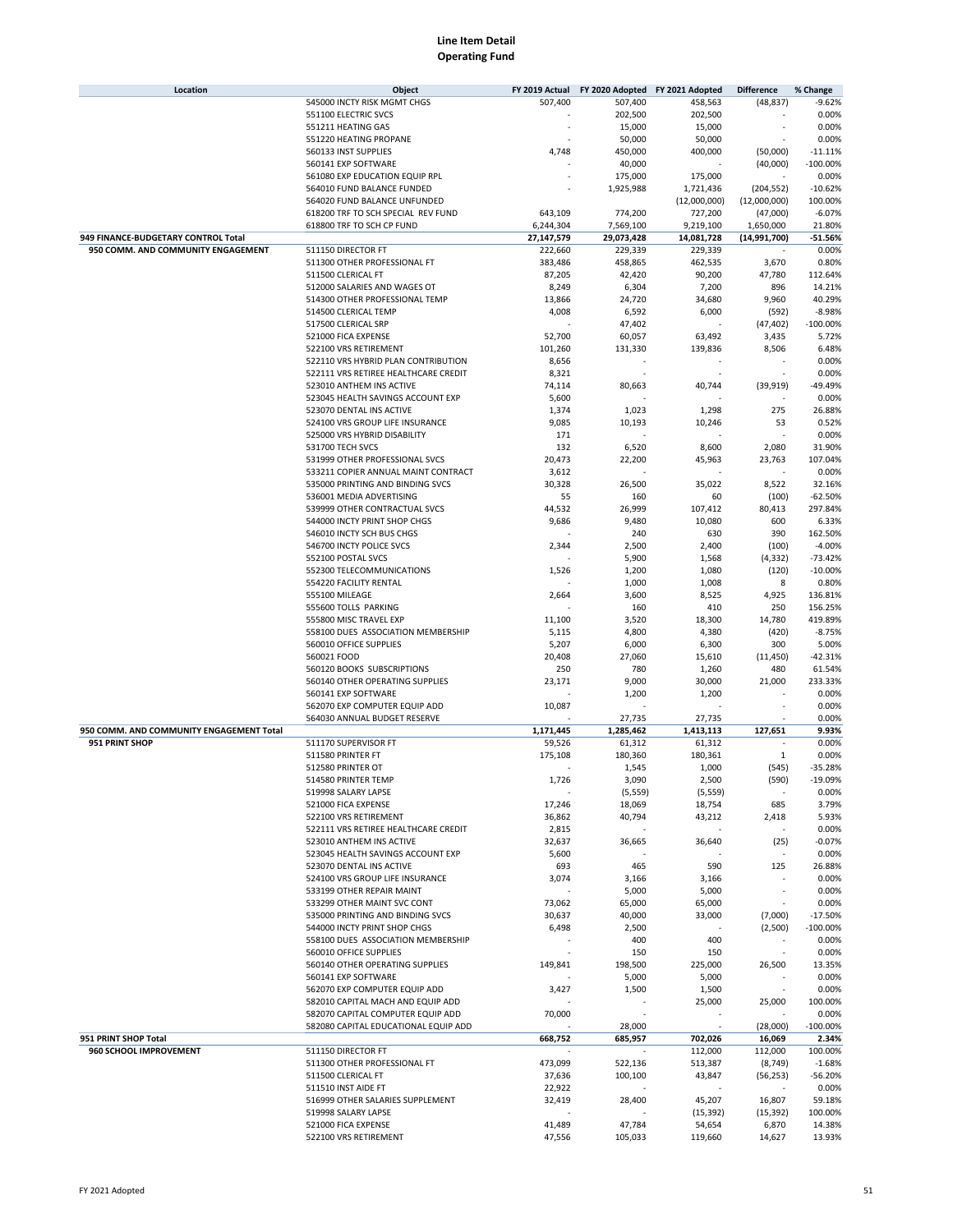| Location                           | Object                               | FY 2019 Actual | FY 2020 Adopted FY 2021 Adopted |             | <b>Difference</b> | % Change   |
|------------------------------------|--------------------------------------|----------------|---------------------------------|-------------|-------------------|------------|
|                                    | 522110 VRS HYBRID PLAN CONTRIBUTION  | 34,740         |                                 |             |                   | 0.00%      |
|                                    | 522111 VRS RETIREE HEALTHCARE CREDIT | 6,290          |                                 |             |                   | 0.00%      |
|                                    | 523010 ANTHEM INS ACTIVE             | 51,460         | 58,664                          | 58,624      | (40)              | $-0.07%$   |
|                                    | 523045 HEALTH SAVINGS ACCOUNT EXP    | 6,475          |                                 |             |                   | 0.00%      |
|                                    | 523070 DENTAL INS ACTIVE             | 773            | 744                             | 944         | 200               | 26.88%     |
|                                    | 524100 VRS GROUP LIFE INSURANCE      | 6,868          | 8,152                           | 8,766       | 614               | 7.53%      |
|                                    | 525000 VRS HYBRID DISABILITY         | 775            |                                 |             |                   | 0.00%      |
|                                    | 531308 PROFESSIONAL EDUCATION SVC    | 2,917          | 35,666                          | 38,832      | 3,166             | 8.88%      |
|                                    | 531700 TECH SVCS                     | 34,216         |                                 |             |                   | 0.00%      |
|                                    | 533299 OTHER MAINT SVC CONT          | 12,240         | 19,050                          | 500         | (18, 550)         | $-97.38%$  |
|                                    | 539999 OTHER CONTRACTUAL SVCS        | 7,500          |                                 | 35,100      | 35,100            | 100.00%    |
|                                    | 544000 INCTY PRINT SHOP CHGS         | 2,018          | 1,464                           | 1,470       | 6                 | 0.41%      |
|                                    | 552100 POSTAL SVCS                   | 20,685         | 44,088                          | 10,000      | (34,088)          | $-77.32%$  |
|                                    | 555100 MILEAGE                       | 4,183          | 5,940                           | 16,240      | 10,300            | 173.40%    |
|                                    | 555600 TOLLS PARKING                 |                | 44                              | 44          |                   | 0.00%      |
|                                    | 555800 MISC TRAVEL EXP               | 15,925         | 25,000                          | 29,765      | 4,765             | 19.06%     |
|                                    | 558100 DUES ASSOCIATION MEMBERSHIP   | 3,600          | 3,230                           | 105         | (3, 125)          | $-96.75%$  |
|                                    | 560010 OFFICE SUPPLIES               | 4,152          | 795                             | 2,795       | 2,000             | 251.57%    |
|                                    | 560014 TESTING SUPPLIES              |                | 637,535                         | 847,991     | 210,456           | 33.01%     |
|                                    | 560021 FOOD                          | 684            | 200                             |             | 2,288             | 1144.00%   |
|                                    |                                      |                |                                 | 2,488       |                   |            |
|                                    | 560120 BOOKS SUBSCRIPTIONS           |                |                                 | 5,416       | 5,416             | 100.00%    |
|                                    | 560140 OTHER OPERATING SUPPLIES      | 242,457        |                                 |             |                   | 0.00%      |
|                                    | 560141 EXP SOFTWARE                  | 136,135        | 225,000                         | 317,592     | 92,592            | 41.15%     |
|                                    | 562070 EXP COMPUTER EQUIP ADD        | 4,318          | 8,480                           | 8,480       |                   | 0.00%      |
|                                    | 564030 ANNUAL BUDGET RESERVE         |                | 17,094                          | 33,450      | 16,356            | 95.68%     |
| 960 SCHOOL IMPROVEMENT Total       |                                      | 1,253,532      | 1,894,599                       | 2,291,965   | 397,366           | 20.97%     |
| 970 STUDENT SUPPORT SERVICES       | 511300 OTHER PROFESSIONAL FT         |                | 101,150                         | 90,125      | (11, 025)         | $-10.90%$  |
|                                    | 511500 CLERICAL FT                   | 43,843         | 45,158                          | 45,158      |                   | 0.00%      |
|                                    | 514500 CLERICAL TEMP                 |                | 3,296                           |             | (3, 296)          | $-100.00%$ |
|                                    | 516999 OTHER SALARIES SUPPLEMENT     |                | 16,884                          |             | (16, 884)         | $-100.00%$ |
|                                    | 517300 OTHER PROFESSIONAL SRP        | 21,771         |                                 |             |                   | 0.00%      |
|                                    | 519998 SALARY LAPSE                  |                | (3, 365)                        | (3, 112)    | 253               | $-7.52%$   |
|                                    | 521000 FICA EXPENSE                  | 4,284          | 12,268                          | 10,350      | (1,918)           | $-15.63%$  |
|                                    | 522100 VRS RETIREMENT                | 6,888          | 24,697                          | 24,188      | (509)             | $-2.06%$   |
|                                    | 522111 VRS RETIREE HEALTHCARE CREDIT | 526            |                                 |             |                   | 0.00%      |
|                                    | 523010 ANTHEM INS ACTIVE             | 18,715         | 14,666                          | 14,656      | (10)              | $-0.07%$   |
|                                    | 523045 HEALTH SAVINGS ACCOUNT EXP    | 2,800          |                                 |             |                   | 0.00%      |
|                                    | 523070 DENTAL INS ACTIVE             | 277            | 186                             | 236         | 50                | 26.88%     |
|                                    | 524100 VRS GROUP LIFE INSURANCE      | 574            | 1,917                           | 1,773       | (144)             | $-7.51%$   |
|                                    | 531999 OTHER PROFESSIONAL SVCS       | 1,930          |                                 | 10,000      | 10,000            | 100.00%    |
|                                    | 533299 OTHER MAINT SVC CONT          |                |                                 | 2,760       | 2,760             | 100.00%    |
|                                    | 539999 OTHER CONTRACTUAL SVCS        |                | 17,360                          |             | (17, 360)         | $-100.00%$ |
|                                    | 544000 INCTY PRINT SHOP CHGS         | 229            | 40                              | 40          |                   | 0.00%      |
|                                    | 552320 WIRELESS PHONE SVC CHGS       | 1,616          | 1,920                           |             | (1,920)           | $-100.00%$ |
|                                    | 555100 MILEAGE                       | 7,374          | 14,940                          | 7,830       | (7, 110)          | $-47.59%$  |
|                                    | 555600 TOLLS PARKING                 | 79             | 240                             | 200         | (40)              | $-16.67%$  |
|                                    | 555800 MISC TRAVEL EXP               | 8,236          | 34,604                          | 3,000       | (31,604)          | $-91.33%$  |
|                                    | 558100 DUES ASSOCIATION MEMBERSHIP   | 1,583          | 1,858                           | 1,627       | (231)             | $-12.43%$  |
|                                    | 560010 OFFICE SUPPLIES               | 3,195          | 2,761                           | 1,550       | (1,211)           | $-43.86%$  |
|                                    | 560021 FOOD                          | 280            | 2,538                           | 90          | (2, 448)          | $-96.45%$  |
|                                    | 560120 BOOKS SUBSCRIPTIONS           | 1,293          | 1,140                           | 240         | (900)             | $-78.95%$  |
|                                    | 560140 OTHER OPERATING SUPPLIES      | 2,793          | 22,720                          |             | (22, 720)         | $-100.00%$ |
|                                    | 560141 EXP SOFTWARE                  |                | 30,820                          |             | (30, 820)         | $-100.00%$ |
|                                    | 564030 ANNUAL BUDGET RESERVE         |                | 21,112                          | 4,756       | (16, 356)         | $-77.47%$  |
| 970 STUDENT SUPPORT SERVICES Total |                                      | 128.287        | 368,910                         | 215,467     | (153, 443)        | $-41.59%$  |
| <b>Grand Total</b>                 |                                      | 645,562,645    | 673,578,300                     | 691,661,700 | 18,083,400        | 2.68%      |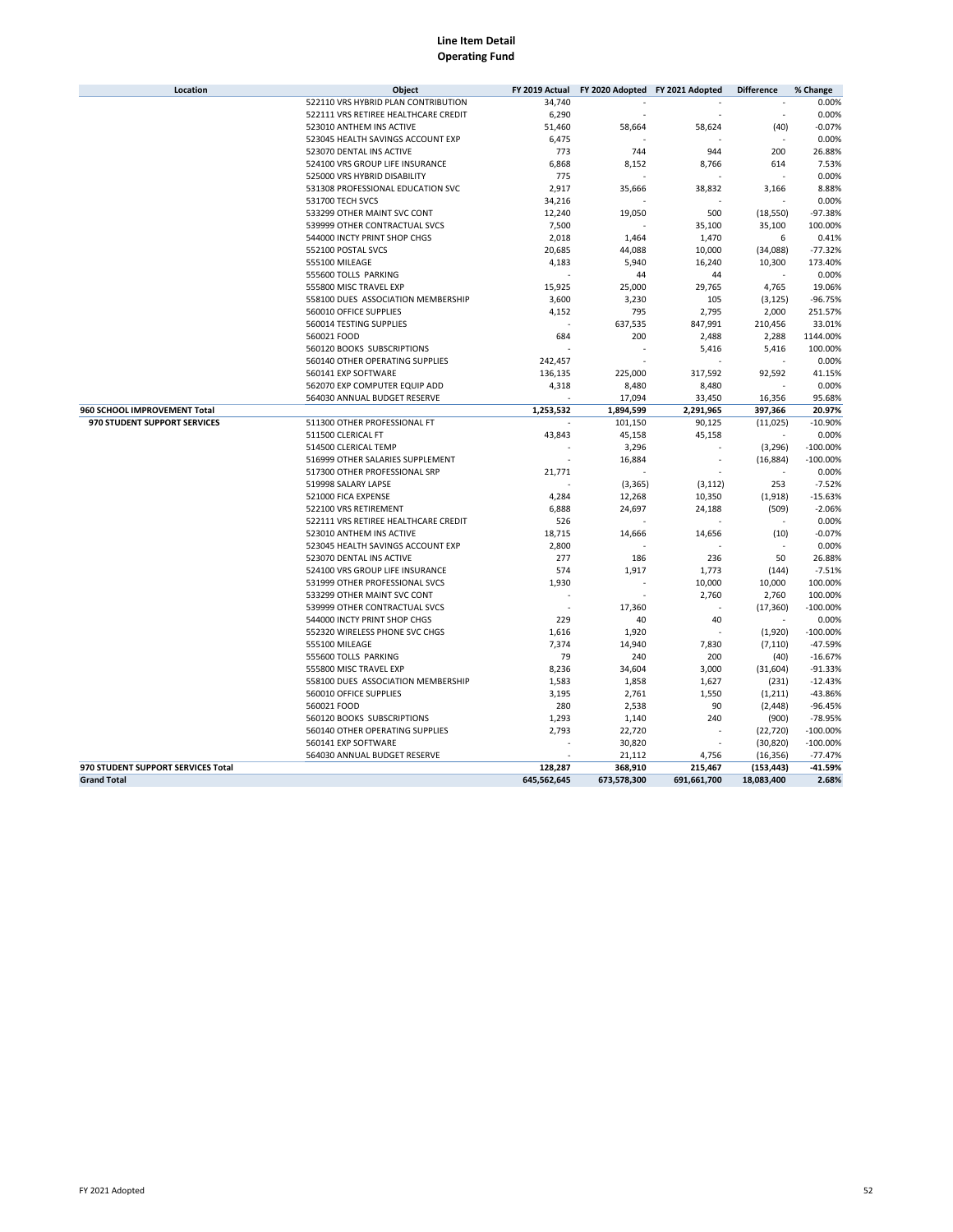| Grant                                | Object                                |           | FY 2019 Actual FY 2020 Adopted FY2021 Adopted Difference |                          |                          | % Change  |
|--------------------------------------|---------------------------------------|-----------|----------------------------------------------------------|--------------------------|--------------------------|-----------|
| <b>18 VPI EXPANSION SUPPLEMENTAL</b> | 539010 INDIRECT COST RECOVERY         | 1,939     |                                                          |                          |                          | 0.00%     |
|                                      | 560133 INST SUPPLIES                  | 63,769    |                                                          |                          |                          | 0.00%     |
|                                      | 562020 EXP FURNITURE AND EQUIP ADD    | 4,707     |                                                          |                          |                          | 0.00%     |
|                                      | 562070 EXP COMPUTER EQUIP ADD         | 17,307    |                                                          |                          |                          | 0.00%     |
| 18 VPI EXPANSION SUPPLEMENTAL Total  |                                       | 87,723    | $\overline{a}$                                           | $\overline{\phantom{a}}$ | $\overline{a}$           | 0.00%     |
| <b>19 AASA FEEDING HUNGRY MINDS</b>  | 560010 OFFICE SUPPLIES                | 1,269     |                                                          |                          | ×,                       | 0.00%     |
|                                      |                                       |           |                                                          |                          |                          |           |
|                                      | 560140 OTHER OPERATING SUPPLIES       | 4,348     |                                                          |                          |                          | 0.00%     |
|                                      | 561020 EXP FURNITURE AND EQUIP RPL    | 5,931     |                                                          |                          |                          | 0.00%     |
|                                      | 562020 EXP FURNITURE AND EQUIP ADD    | 1,871     |                                                          |                          |                          | 0.00%     |
| 19 AASA FEEDING HUNGRY MINDS Total   |                                       | 13,418    |                                                          |                          | $\overline{\phantom{a}}$ | 0.00%     |
| <b>19 VPI EXPANSION GRANT</b>        | 511210 TEACHER FT                     | 792,568   |                                                          |                          |                          | 0.00%     |
|                                      | 511250 INST SPECIALIST FT             | 91,227    |                                                          |                          |                          | 0.00%     |
|                                      | 511510 INST AIDE FT                   | 292,799   |                                                          |                          |                          | 0.00%     |
|                                      | 512000 SALARIES AND WAGES OT          | 324       |                                                          |                          |                          | 0.00%     |
|                                      | 514210 TEACHER TEMP                   | 2,575     |                                                          |                          |                          | 0.00%     |
|                                      | 515210 TEACHER SUB                    | 12,155    |                                                          |                          |                          | 0.00%     |
|                                      |                                       |           |                                                          |                          |                          | 0.00%     |
|                                      | 515471 CENTER BASED EDU SUB           | 85        |                                                          |                          |                          |           |
|                                      | 515510 INST AIDE SUB                  | 1,846     |                                                          |                          |                          | 0.00%     |
|                                      | 516999 OTHER SALARIES SUPPLEMENT      | 126,695   |                                                          |                          |                          | 0.00%     |
|                                      | 517210 TEACHER SRP                    | 12,764    |                                                          |                          |                          | 0.00%     |
|                                      | 519007 SICK LEAVE PAYOUT              | 1,560     |                                                          |                          |                          | 0.00%     |
|                                      | 519008 PERSONAL DAY PAYOUT            | 1,873     |                                                          |                          |                          | 0.00%     |
|                                      | 521000 FICA EXPENSE                   | 95,419    |                                                          |                          |                          | 0.00%     |
|                                      | 522100 VRS RETIREMENT                 | 147,826   |                                                          |                          |                          | 0.00%     |
|                                      | 522110 VRS HYBRID PLAN CONTRIBUTION   | 36,351    |                                                          |                          |                          | 0.00%     |
|                                      | 522111 VRS RETIREE HEALTHCARE CREDIT  | 14,091    |                                                          |                          |                          | 0.00%     |
|                                      |                                       |           |                                                          |                          |                          |           |
|                                      | 522200 SUPPLEMENTAL RETIREMENT        | 62,153    |                                                          |                          |                          | 0.00%     |
|                                      | 523010 ANTHEM INS ACTIVE              | 167,909   |                                                          |                          |                          | 0.00%     |
|                                      | 523045 HEALTH SAVINGS ACCOUNT EXP     | 9,800     |                                                          |                          |                          | 0.00%     |
|                                      | 523070 DENTAL INS ACTIVE              | 2,680     |                                                          |                          |                          | 0.00%     |
|                                      | 524100 VRS GROUP LIFE INSURANCE       | 15,393    |                                                          |                          |                          | 0.00%     |
|                                      | 525000 VRS HYBRID DISABILITY          | 811       |                                                          |                          |                          | 0.00%     |
|                                      | 527002 WORKERS COMP MEDICAL AND OTHER | 4,095     |                                                          |                          |                          | 0.00%     |
|                                      | 531300 MGMT CONSULTING SVC            | 186       |                                                          |                          |                          | 0.00%     |
|                                      | 531308 PROFESSIONAL EDUCATION SVC     | 333       |                                                          |                          |                          | 0.00%     |
|                                      |                                       |           |                                                          |                          |                          |           |
|                                      | 535000 PRINTING AND BINDING SVCS      | 1,010     |                                                          |                          |                          | 0.00%     |
|                                      | 539010 INDIRECT COST RECOVERY         | 46,813    |                                                          |                          |                          | 0.00%     |
|                                      | 539020 PARENT INVOLVEMENT             | 11,117    |                                                          |                          |                          | 0.00%     |
|                                      | 539999 OTHER CONTRACTUAL SVCS         | 159,643   |                                                          |                          |                          | 0.00%     |
|                                      | 544000 INCTY PRINT SHOP CHGS          | 3,827     |                                                          |                          |                          | 0.00%     |
|                                      | 546010 INCTY SCH BUS CHGS             | 848       |                                                          |                          |                          | 0.00%     |
|                                      | 546031 INCTY SCH FOOD SVC CTY         | 16,889    |                                                          |                          |                          | 0.00%     |
|                                      | 552300 TELECOMMUNICATIONS             | 1,126     |                                                          |                          |                          | 0.00%     |
|                                      | 555100 MILEAGE                        | 6,520     |                                                          |                          |                          | 0.00%     |
|                                      | 555200 EDUCATION AND CONFERENCES      | 125       |                                                          |                          |                          | 0.00%     |
|                                      |                                       |           |                                                          |                          |                          |           |
|                                      | 555500 REGISTRATION FEES              | 1,142     |                                                          |                          |                          | 0.00%     |
|                                      | 555800 MISC TRAVEL EXP                | 10,336    |                                                          |                          |                          | 0.00%     |
|                                      | 560010 OFFICE SUPPLIES                | 6,891     |                                                          |                          |                          | 0.00%     |
|                                      | 560021 FOOD                           | 20,139    |                                                          |                          |                          | 0.00%     |
|                                      | 560133 INST SUPPLIES                  | 87,427    |                                                          |                          |                          | 0.00%     |
|                                      | 562070 EXP COMPUTER EQUIP ADD         | 34,455    |                                                          |                          |                          | 0.00%     |
| 19 VPI EXPANSION GRANT Total         |                                       | 2,301,825 |                                                          |                          | $\overline{\phantom{a}}$ | 0.00%     |
| <b>21ST CENTURY GRANT</b>            | 511510 INST AIDE FT                   | 102       |                                                          | ä,                       | ٠                        | 0.00%     |
|                                      | 512000 SALARIES AND WAGES OT          | 4,868     |                                                          |                          |                          | 0.00%     |
|                                      |                                       |           |                                                          |                          |                          |           |
|                                      | 514210 TEACHER TEMP                   | 213,272   | 1,066,210                                                | 422,444                  | (643, 766)               | $-60.38%$ |
|                                      | 514300 OTHER PROFESSIONAL TEMP        | 20,891    |                                                          | 207,262                  | 207,262                  | 100.00%   |
|                                      | 514490 ESOL INTERPRETER TEMP          |           |                                                          | 7,375                    | 7,375                    | 100.00%   |
|                                      | 514500 CLERICAL TEMP                  |           |                                                          | 22,176                   | 22,176                   | 100.00%   |
|                                      | 514510 INST AIDE TEMP                 |           |                                                          | 201,209                  | 201,209                  | 100.00%   |
|                                      | 514999 OTHER SALARIES TEMP            | 22        |                                                          |                          |                          | 0.00%     |
|                                      | 515210 TEACHER SUB                    | 2,057     |                                                          |                          | ٠                        | 0.00%     |
|                                      | 516999 OTHER SALARIES SUPPLEMENT      | 538,074   |                                                          | ÷,                       |                          | 0.00%     |
|                                      | 521000 FICA EXPENSE                   | 59,523    | 81,566                                                   | 65,827                   | (15, 739)                | $-19.30%$ |
|                                      | 534000 TRANSPORTATION SVCS            | 2,640     |                                                          | 3,000                    | 3,000                    | 100.00%   |
|                                      | 539010 INDIRECT COST RECOVERY         |           |                                                          |                          |                          |           |
|                                      |                                       | 27,738    | 47,038                                                   | 9,846                    | (37, 192)                | -79.07%   |
|                                      | 539020 PARENT INVOLVEMENT             | 134       |                                                          | 2,240                    | 2,240                    | 100.00%   |
|                                      | 539999 OTHER CONTRACTUAL SVCS         | 235,199   | 96,404                                                   | 116,878                  | 20,474                   | 21.24%    |
|                                      | 542000 INCTY FLEET VEHICLE OPERATION  | 1,859     |                                                          |                          |                          | 0.00%     |
|                                      | 544000 INCTY PRINT SHOP CHGS          | 68        | ÷                                                        | $\overline{\phantom{a}}$ | $\overline{\phantom{a}}$ | 0.00%     |
|                                      | 546010 INCTY SCH BUS CHGS             | 101,542   | 240,314                                                  | 228,719                  | (11, 595)                | $-4.82%$  |
|                                      | 546800 INCTY RADIO SHOP CHGS          | 4,496     |                                                          |                          |                          | 0.00%     |
|                                      | 552320 WIRELESS PHONE SVC CHGS        | 288       | ٠                                                        | ٠.                       | $\overline{\phantom{a}}$ | 0.00%     |
|                                      | 555100 MILEAGE                        |           | 2,500                                                    | 500                      | (2,000)                  | $-80.00%$ |
|                                      | 555800 MISC TRAVEL EXP                | 7,485     | 8,000                                                    | 10,737                   | 2,737                    | 34.21%    |
|                                      |                                       |           |                                                          |                          |                          |           |
|                                      | 560021 FOOD                           | 3,139     |                                                          |                          | $\sim$                   | 0.00%     |
|                                      | 560121 PRINTING SUPPLIES              | 495       |                                                          |                          |                          | 0.00%     |
|                                      | 560123 COPIER/PRINTER SUPPLIES        | 354       |                                                          |                          | J.                       | 0.00%     |
|                                      | 560133 INST SUPPLIES                  | 79,464    | 61,468                                                   | 54,287                   | (7, 181)                 | $-11.68%$ |
|                                      | 560140 OTHER OPERATING SUPPLIES       | 2,457     |                                                          |                          |                          | 0.00%     |
|                                      | 561020 EXP FURNITURE AND EQUIP RPL    | 779       |                                                          |                          | ł.                       | 0.00%     |
|                                      | 562020 EXP FURNITURE AND EQUIP ADD    | 578       |                                                          |                          |                          | 0.00%     |
|                                      | 562070 EXP COMPUTER EQUIP ADD         | 2,158     |                                                          |                          |                          | 0.00%     |
|                                      | 562160 EXP AUDIO VISUAL EQUIP ADD     | 392       |                                                          |                          |                          | 0.00%     |
|                                      |                                       |           |                                                          |                          |                          |           |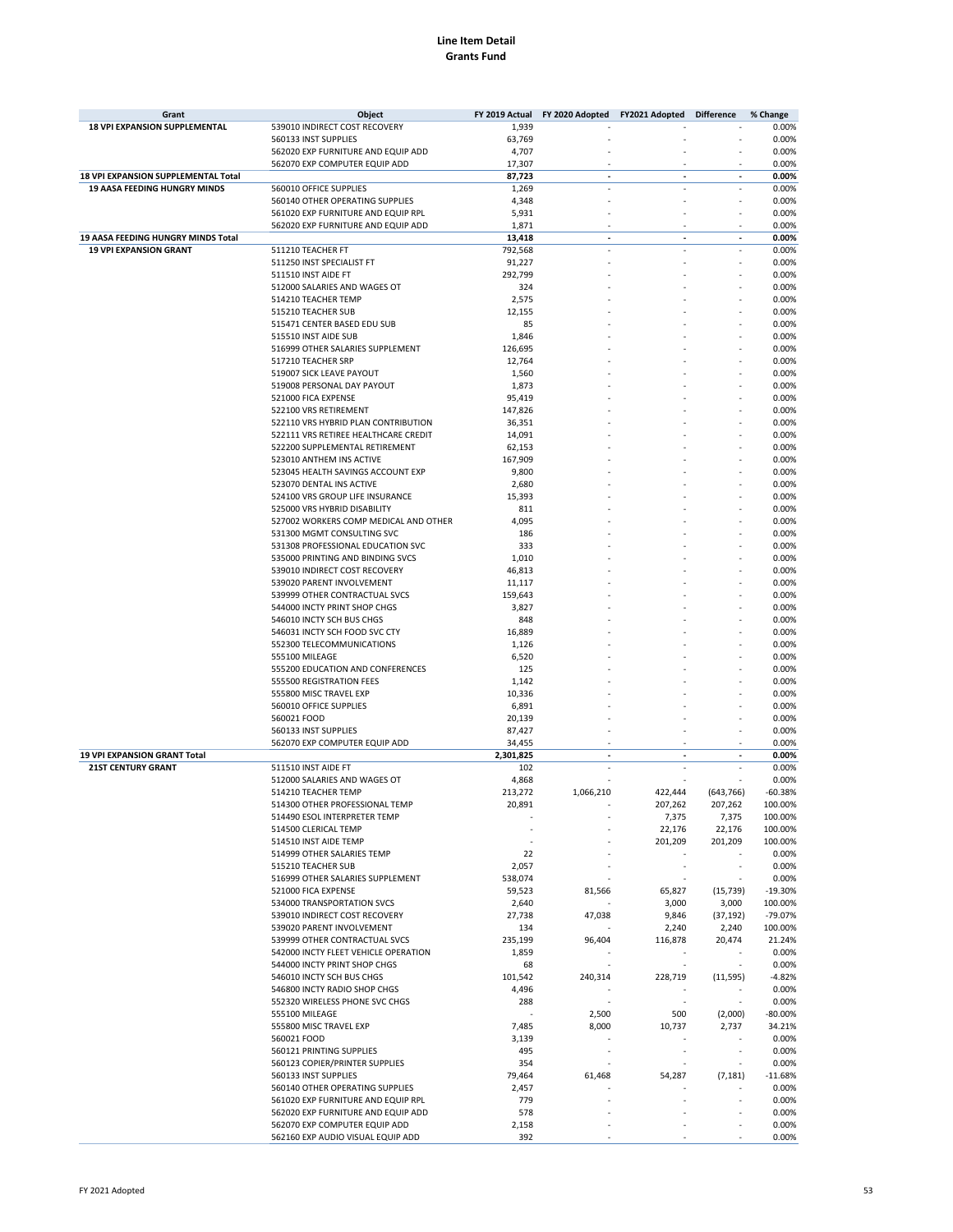| Grant                                 | Object                                | FY 2019 Actual | FY 2020 Adopted          | FY2021 Adopted           | <b>Difference</b>        | % Change   |
|---------------------------------------|---------------------------------------|----------------|--------------------------|--------------------------|--------------------------|------------|
| <b>21ST CENTURY GRANT Total</b>       |                                       | 1,310,073      | 1,603,500                | 1,352,500                | (251,000)                | $-15.65%$  |
| <b>ACTION FOR HEALTHY YOUTH</b>       | 539999 OTHER CONTRACTUAL SVCS         | 328            |                          |                          |                          | 0.00%      |
|                                       | 560133 INST SUPPLIES                  | 1,194          | 1,500                    | 1,500                    |                          | 0.00%      |
|                                       |                                       |                |                          |                          |                          |            |
| <b>ACTION FOR HEALTHY YOUTH Total</b> |                                       | 1,522          | 1,500                    | 1,500                    | $\overline{\phantom{a}}$ | 0.00%      |
| <b>AEFLA</b>                          | 514210 TEACHER TEMP                   | 317,930        | 253,380                  | 258,380                  | 5,000                    | 1.97%      |
|                                       | 514290 OTHER INSTRUCTIONAL - TEMP     | 3,772          | 3,090                    | 3,090                    | J.                       | 0.00%      |
|                                       | 521000 FICA EXPENSE                   | 24,701         | 19,620                   | 20,002                   | 382                      | 1.95%      |
|                                       | 539012 TRAINING SVCS                  | 2,000          |                          | 500                      | 500                      | 100.00%    |
|                                       |                                       |                |                          |                          |                          |            |
|                                       | 539999 OTHER CONTRACTUAL SVCS         | 17,439         | 14,000                   |                          | (14,000)                 | $-100.00%$ |
|                                       | 544000 INCTY PRINT SHOP CHGS          | 481            | 900                      | 900                      |                          | 0.00%      |
|                                       | 555100 MILEAGE                        | 2,644          | 4,000                    | 10,000                   | 6,000                    | 150.00%    |
|                                       | 555500 REGISTRATION FEES              | 150            | 150                      | 150                      |                          | 0.00%      |
|                                       | 555800 MISC TRAVEL EXP                | 3,238          | 2,500                    |                          | (2,500)                  | $-100.00%$ |
|                                       | 560123 COPIER/PRINTER SUPPLIES        | 145            | 3,500                    |                          | (3,500)                  | $-100.00%$ |
|                                       |                                       |                |                          |                          |                          |            |
|                                       | 560133 INST SUPPLIES                  | 25,169         | 32,360                   | 35,803                   | 3,443                    | 10.64%     |
|                                       | 560160 TEXTBOOKS                      | 20,325         | 21,500                   | 21,500                   |                          | 0.00%      |
|                                       | 562070 EXP COMPUTER EQUIP ADD         | 1,402          |                          | 4,675                    | 4,675                    | 100.00%    |
| <b>AEFLA Total</b>                    |                                       | 419,398        | 355,000                  | 355,000                  | $\overline{\phantom{a}}$ | 0.00%      |
| <b>ALLSTATE</b>                       | 531308 PROFESSIONAL EDUCATION SVC     | 200            |                          |                          |                          | 0.00%      |
|                                       |                                       |                |                          |                          |                          |            |
|                                       | 544000 INCTY PRINT SHOP CHGS          | 778            | 1,925                    | 1,925                    |                          | 0.00%      |
|                                       | 552100 POSTAL SVCS                    | 1,545          | 1,225                    | 1,225                    |                          | 0.00%      |
|                                       | 555800 MISC TRAVEL EXP                | 619            |                          |                          |                          | 0.00%      |
|                                       | 560133 INST SUPPLIES                  | 383            | 400                      | 400                      | ٠                        | 0.00%      |
| <b>ALLSTATE Total</b>                 |                                       | 3,525          | 3,550                    | 3,550                    | ÷,                       | 0.00%      |
| <b>CAREER SWITCHER GRANT</b>          | 516999 OTHER SALARIES SUPPLEMENT      | 4,644          | 7,431                    | 7,431                    | $\overline{\phantom{a}}$ | 0.00%      |
|                                       |                                       |                |                          |                          |                          |            |
|                                       | 521000 FICA EXPENSE                   | 356            | 569                      | 569                      | $\sim$                   | 0.00%      |
| <b>CAREER SWITCHER GRANT Total</b>    |                                       | 5,000          | 8,000                    | 8,000                    | $\overline{\phantom{a}}$ | 0.00%      |
| <b>Carver College Academy</b>         | 558100 DUES ASSOCIATION MEMBERSHIP    | 2,000          | ÷.                       | $\overline{\phantom{a}}$ | $\overline{\phantom{a}}$ | 0.00%      |
| <b>Carver College Academy Total</b>   |                                       | 2,000          |                          | $\overline{\phantom{a}}$ | $\overline{\phantom{a}}$ | 0.00%      |
| <b>CIS</b>                            | 511280 ADMIN ASST FT                  | 40,481         | 65,650                   | 66,712                   | 1,062                    | 1.62%      |
|                                       |                                       |                |                          |                          |                          |            |
|                                       | 511300 OTHER PROFESSIONAL FT          | 184,383        | 190,765                  | 194,455                  | 3,690                    | 1.93%      |
|                                       | 516999 OTHER SALARIES SUPPLEMENT      | 1,115          |                          |                          |                          | 0.00%      |
|                                       | 521000 FICA EXPENSE                   | 15,928         | 19,519                   | 19,978                   | 459                      | 2.35%      |
|                                       | 522100 VRS RETIREMENT                 | 24,569         | 44,950                   | 46,696                   | 1,746                    | 3.88%      |
|                                       | 522110 VRS HYBRID PLAN CONTRIBUTION   | 10,645         |                          |                          |                          | 0.00%      |
|                                       |                                       |                |                          |                          |                          |            |
|                                       | 522111 VRS RETIREE HEALTHCARE CREDIT  | 2,694          |                          |                          |                          | 0.00%      |
|                                       | 523010 ANTHEM INS ACTIVE              | 28,984         | 29,332                   | 29,648                   | 316                      | 1.08%      |
|                                       | 523045 HEALTH SAVINGS ACCOUNT EXP     | 4,550          |                          |                          |                          | 0.00%      |
|                                       | 523070 DENTAL INS ACTIVE              | 300            | 372                      | 472                      | 100                      | 26.88%     |
|                                       | 524100 VRS GROUP LIFE INSURANCE       | 2,942          | 3,488                    | 3,421                    | (67)                     | $-1.92%$   |
|                                       |                                       | 238            |                          |                          |                          | 0.00%      |
|                                       | 525000 VRS HYBRID DISABILITY          |                |                          |                          |                          |            |
|                                       | 527002 WORKERS COMP MEDICAL AND OTHER | 545            |                          |                          | ÷,                       | 0.00%      |
|                                       | 560140 OTHER OPERATING SUPPLIES       |                | 24                       | 6,718                    | 6,694                    | 27891.67%  |
| <b>CIS Total</b>                      |                                       | 317,374        | 354,100                  | 368,100                  | 14,000                   | 3.95%      |
| CIS - CDBG                            | 514210 TEACHER TEMP                   |                | 6,180                    |                          | (6, 180)                 | $-100.00%$ |
|                                       | 516999 OTHER SALARIES SUPPLEMENT      |                | 8,240                    |                          | (8, 240)                 | $-100.00%$ |
|                                       |                                       |                |                          |                          |                          |            |
|                                       | 521000 FICA EXPENSE                   |                | 1,103                    |                          | (1, 103)                 | $-100.00%$ |
|                                       | 539999 OTHER CONTRACTUAL SVCS         |                | 5,040                    |                          | (5,040)                  | $-100.00%$ |
|                                       | 544000 INCTY PRINT SHOP CHGS          | 113            |                          |                          |                          | 0.00%      |
|                                       | 546010 INCTY SCH BUS CHGS             |                | 4,000                    |                          | (4,000)                  | $-100.00%$ |
|                                       | 560133 INST SUPPLIES                  | 24,206         | 9,437                    | 45,000                   | 35,563                   | 376.85%    |
|                                       |                                       |                |                          |                          |                          |            |
|                                       | 560140 OTHER OPERATING SUPPLIES       |                | 6,000                    |                          | (6,000)                  | $-100.00%$ |
|                                       | 560141 EXP SOFTWARE                   | 626            |                          |                          |                          | 0.00%      |
| CIS - CDBG Total                      |                                       | 24,945         | 40,000                   | 45,000                   | 5,000                    | 12.50%     |
| <b>CIS NATIONAL</b>                   | 511300 OTHER PROFESSIONAL FT          |                |                          | 106,626                  | 106,626                  | 100.00%    |
|                                       | 516999 OTHER SALARIES SUPPLEMENT      |                | 152,523                  |                          | (152, 523)               | $-100.00%$ |
|                                       | 521000 FICA EXPENSE                   |                | 11,669                   | 8,157                    |                          | $-30.10%$  |
|                                       |                                       |                |                          |                          | (3,512)                  |            |
|                                       | 522100 VRS RETIREMENT                 |                |                          | 19,065                   | 19,065                   | 100.00%    |
|                                       | 523010 ANTHEM INS ACTIVE              |                |                          | 14,824                   | 14,824                   | 100.00%    |
|                                       | 523070 DENTAL INS ACTIVE              |                |                          | 236                      | 236                      | 100.00%    |
|                                       | 524100 VRS GROUP LIFE INSURANCE       |                |                          | 1,397                    | 1,397                    | 100.00%    |
|                                       | 544000 INCTY PRINT SHOP CHGS          |                | 666                      |                          | (666)                    | $-100.00%$ |
|                                       |                                       |                |                          |                          |                          |            |
|                                       | 560133 INST SUPPLIES                  |                | 3,200                    | 21,895                   | 18,695                   | 584.22%    |
|                                       | 560140 OTHER OPERATING SUPPLIES       |                | 4,142                    |                          | (4, 142)                 | $-100.00%$ |
| <b>CIS NATIONAL Total</b>             |                                       |                | 172,200                  | 172,200                  | $\overline{\phantom{a}}$ | 0.00%      |
| <b>COVID-CARES ACT</b>                | 511210 TEACHER FT                     |                |                          | 2,058,756                | 2,058,756                | 100.00%    |
|                                       | 511230 GUIDANCE COUNSELOR FT          |                |                          | 1,147,542                | 1,147,542                | 100.00%    |
|                                       |                                       |                |                          |                          |                          |            |
|                                       | 514210 TEACHER TEMP                   |                |                          | 961,451                  | 961,451                  | 100.00%    |
|                                       | 521000 FICA EXPENSE                   |                |                          | 318,834                  | 318,834                  | 100.00%    |
|                                       | 522100 VRS RETIREMENT                 |                |                          | 573,264                  | 573,264                  | 100.00%    |
|                                       | 523010 ANTHEM INS ACTIVE              |                |                          | 474,368                  | 474,368                  | 100.00%    |
|                                       | 523070 DENTAL INS ACTIVE              |                |                          | 7,552                    | 7,552                    | 100.00%    |
|                                       |                                       |                |                          |                          |                          |            |
|                                       | 524100 VRS GROUP LIFE INSURANCE       |                |                          | 41,992                   | 41,992                   | 100.00%    |
|                                       | 539010 INDIRECT COST RECOVERY         |                |                          | 16,241                   | 16,241                   | 100.00%    |
| <b>COVID-CARES ACT Total</b>          |                                       | $\overline{a}$ | $\overline{\phantom{a}}$ | 5,600,000                | 5,600,000                | 100.00%    |
| DUPONT SPRUANCE COM GRANT             | 539999 OTHER CONTRACTUAL SVCS         | 120            | $\sim$                   | $\overline{\phantom{a}}$ | $\overline{\phantom{a}}$ | 0.00%      |
| DUPONT SPRUANCE COM GRANT Total       |                                       | 120            |                          | $\overline{\phantom{a}}$ |                          | 0.00%      |
| <b>ETTRICK COLLEGE PARTNERS</b>       | 516999 OTHER SALARIES SUPPLEMENT      | 11,482         | 42,503                   | 42,503                   |                          | 0.00%      |
|                                       |                                       |                |                          |                          |                          |            |
|                                       | 521000 FICA EXPENSE                   | 878            | 3,251                    | 3,251                    |                          | 0.00%      |
|                                       | 539999 OTHER CONTRACTUAL SVCS         | 1,395          |                          |                          |                          | 0.00%      |
|                                       | 544000 INCTY PRINT SHOP CHGS          | 91             |                          |                          |                          | 0.00%      |
|                                       | 555100 MILEAGE                        | 12             |                          |                          |                          | 0.00%      |
|                                       | 560021 FOOD                           | 85             |                          |                          |                          | 0.00%      |
|                                       |                                       |                |                          |                          |                          |            |
|                                       | 560133 INST SUPPLIES                  | 20,778         | 4,246                    | 4,246                    |                          | 0.00%      |
|                                       | 562160 EXP AUDIO VISUAL EQUIP ADD     | 4,484          |                          |                          |                          | 0.00%      |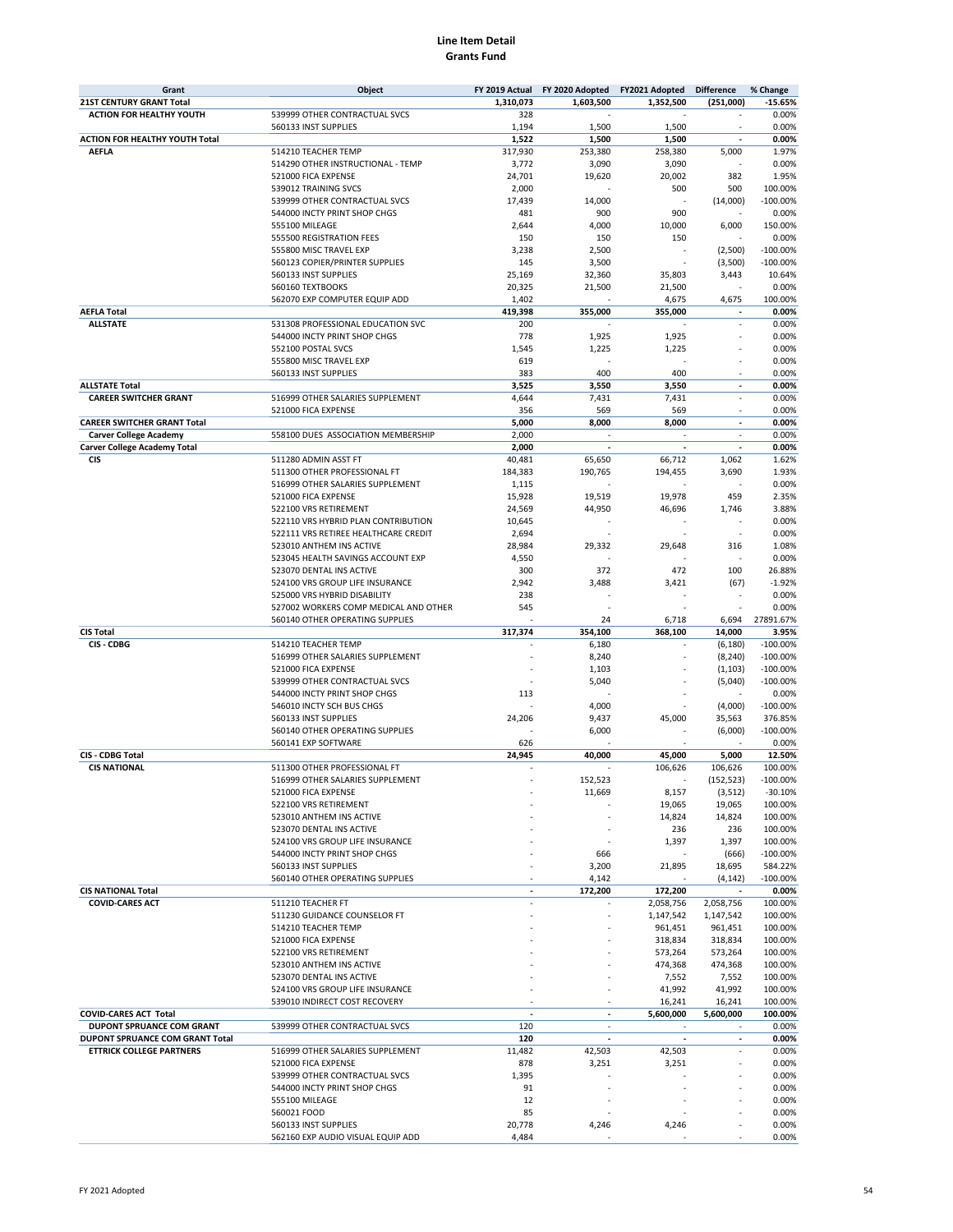| Grant                                     | Object                                     |                 | FY 2019 Actual FY 2020 Adopted | FY2021 Adopted           | <b>Difference</b>        | % Change       |
|-------------------------------------------|--------------------------------------------|-----------------|--------------------------------|--------------------------|--------------------------|----------------|
| <b>ETTRICK COLLEGE PARTNERS Total</b>     |                                            | 39,206          | 50,000                         | 50,000                   | $\overline{a}$           | 0.00%          |
| <b>EXCELLENCE IN CO-TEACHING</b>          | 516999 OTHER SALARIES SUPPLEMENT           | 5,000           | 7,152                          | 7,153                    | $\mathbf 1$              | 0.01%          |
|                                           | 521000 FICA EXPENSE                        | 380             | 548                            | 547                      | (1)                      | $-0.18%$       |
|                                           | 560133 INST SUPPLIES                       | 1,401           |                                |                          | $\overline{\phantom{a}}$ | 0.00%          |
| <b>EXCELLENCE IN CO-TEACHING Total</b>    |                                            | 6,782           | 7,700                          | 7,700                    | $\overline{\phantom{a}}$ | 0.00%          |
| <b>FACE FOUNDATION</b>                    | 555800 MISC TRAVEL EXP                     | 2,901           | ×,                             | $\sim$                   | $\overline{\phantom{a}}$ | 0.00%          |
| <b>FACE FOUNDATION Total</b>              |                                            | 2,901           | $\overline{a}$                 | $\overline{\phantom{a}}$ | $\overline{\phantom{a}}$ | 0.00%          |
| FOUNDATION HEALTH YOUTH FY21              | 511510 INST AIDE FT                        | 691             | ÷.                             | ÷.                       | ÷.                       | 0.00%          |
|                                           | 521000 FICA EXPENSE                        | 53              |                                |                          |                          | 0.00%          |
|                                           | 555100 MILEAGE                             |                 | 200                            | 200                      |                          | 0.00%          |
|                                           | 555800 MISC TRAVEL EXP                     |                 | 700                            | 700                      |                          | 0.00%          |
| <b>FOUNDATION HEALTH YOUTH FY21 Total</b> | 560133 INST SUPPLIES                       | 49,917          | 49,100                         | 49,100                   | $\sim$                   | 0.00%<br>0.00% |
| <b>FY18 PROVIDENCE MS CAPITAL ONE</b>     | 560133 INST SUPPLIES                       | 50,661<br>2,920 | 50,000                         | 50,000                   | ÷,                       | 0.00%          |
|                                           | 562070 EXP COMPUTER EQUIP ADD              | 1,994           | ٠                              | $\overline{\phantom{a}}$ | ٠                        | 0.00%          |
| FY18 PROVIDENCE MS CAPITAL ONE Total      |                                            | 4,914           | $\overline{a}$                 | $\overline{a}$           | $\overline{a}$           | 0.00%          |
| <b>FY19 FALLING CRK MS CAP ONE</b>        | 546010 INCTY SCH BUS CHGS                  | 142             | ×,                             | $\sim$                   | ÷.                       | 0.00%          |
| FY19 FALLING CRK MS CAP ONE Total         |                                            | 142             | $\overline{\phantom{a}}$       | $\blacksquare$           | $\overline{\phantom{a}}$ | 0.00%          |
| FY19 IDEA NEXT MOVE PROG                  | 516999 OTHER SALARIES SUPPLEMENT           | 3,021           |                                |                          |                          | 0.00%          |
|                                           | 521000 FICA EXPENSE                        | 231             |                                |                          |                          | 0.00%          |
|                                           | 560140 OTHER OPERATING SUPPLIES            | 802             |                                |                          |                          | 0.00%          |
| FY19 IDEA NEXT MOVE PROG Total            |                                            | 4,053           | $\overline{a}$                 | $\overline{a}$           | ÷.                       | 0.00%          |
| FY19 IDEA SP ED GRANT                     | 511210 TEACHER FT                          | 37,460          |                                |                          |                          | 0.00%          |
|                                           | 521000 FICA EXPENSE                        | 2,833           |                                |                          |                          | 0.00%          |
|                                           | 522100 VRS RETIREMENT                      | 5,654           |                                |                          |                          | 0.00%          |
|                                           | 522111 VRS RETIREE HEALTHCARE CREDIT       | 433             |                                |                          |                          | 0.00%          |
|                                           | 523010 ANTHEM INS ACTIVE                   | 3,870           |                                |                          |                          | 0.00%          |
|                                           | 523045 HEALTH SAVINGS ACCOUNT EXP          | 992             |                                |                          |                          | 0.00%          |
|                                           | 523070 DENTAL INS ACTIVE                   | 85              |                                |                          |                          | 0.00%          |
|                                           | 524100 VRS GROUP LIFE INSURANCE            | 472             |                                |                          |                          | 0.00%          |
| FY19 IDEA SP ED GRANT Total               |                                            | 51,799          |                                |                          |                          | 0.00%          |
| <b>GENERAL ADULT EDUCATION</b>            | 514210 TEACHER TEMP                        | 31,045          | 41,200                         | 41,802                   | 602                      | 1.46%          |
|                                           | 521000 FICA EXPENSE                        | 2,375           | 3,152                          | 3,198                    | 46                       | 1.46%          |
|                                           | 555100 MILEAGE                             | 30              |                                |                          |                          | 0.00%          |
|                                           | 555500 REGISTRATION FEES                   | 258             |                                |                          |                          | 0.00%          |
|                                           | 560133 INST SUPPLIES                       | 292             | 648                            |                          | (648)                    | $-100.00%$     |
| <b>GENERAL ADULT EDUCATION Total</b>      |                                            | 34,000          | 45,000                         | 45,000                   | $\overline{\phantom{a}}$ | 0.00%          |
| <b>GRANT ADMIN</b>                        | 511300 OTHER PROFESSIONAL FT               | 155,813         | 166,345                        | 167,921                  | 1,576                    | 0.95%          |
|                                           | 511370 ACCOUNTANT AUDITOR                  | 100,896         | 45,158                         | 152,923                  | 107,765                  | 238.64%        |
|                                           | 514210 TEACHER TEMP                        | 33              |                                |                          |                          | 0.00%          |
|                                           | 514300 OTHER PROFESSIONAL TEMP             | 36,150          | 19,999                         |                          | (19, 999)                | $-100.00%$     |
|                                           | 514370 ACCOUNTANT AUDITOR TEMP             | 25,983          |                                |                          |                          | 0.00%          |
|                                           | 516999 OTHER SALARIES SUPPLEMENT           | 27,206          | 12,328                         |                          | (12, 328)                | $-100.00%$     |
|                                           | 517370 ACCOUNTANT AUDITOR SRP              |                 | 58,765                         |                          | (58, 765)                | $-100.00%$     |
|                                           | 521000 FICA EXPENSE                        | 25,316          | 35,666                         | 24,545                   | (11, 121)                | $-31.18%$      |
|                                           | 522100 VRS RETIREMENT                      | 27,731          | 45,621                         | 57,366                   | 11,745                   | 25.74%         |
|                                           | 522110 VRS HYBRID PLAN CONTRIBUTION        | 12,235          |                                |                          |                          | 0.00%          |
|                                           | 522111 VRS RETIREE HEALTHCARE CREDIT       | 3,058           |                                |                          |                          | 0.00%          |
|                                           | 523010 ANTHEM INS ACTIVE                   | 19,671          | 29,332                         | 37,060                   | 7,728                    | 26.35%         |
|                                           | 523045 HEALTH SAVINGS ACCOUNT EXP          | 4,550           |                                |                          |                          | 0.00%          |
|                                           | 523070 DENTAL INS ACTIVE                   | 340             | 372                            | 590                      | 218                      | 58.60%         |
|                                           | 524100 VRS GROUP LIFE INSURANCE            | 3,339           | 3,541                          | 4,204                    | 663                      | 18.72%         |
|                                           | 525000 VRS HYBRID DISABILITY               | 273             |                                |                          |                          | 0.00%          |
|                                           | 527002 WORKERS COMP MEDICAL AND OTHER      | 489             |                                |                          |                          | 0.00%          |
|                                           | 531300 MGMT CONSULTING SVC                 |                 | 9,873                          |                          | (9, 873)                 | $-100.00%$     |
|                                           | 531307 PROFESSIONAL INSERVICE TRAININ      | 235             |                                |                          |                          | 0.00%          |
|                                           | 531308 PROFESSIONAL EDUCATION SVC          | 1,135           |                                |                          |                          | 0.00%          |
|                                           | 555100 MILEAGE<br>555500 REGISTRATION FEES | 28<br>405       |                                |                          |                          | 0.00%<br>0.00% |
|                                           | 555800 MISC TRAVEL EXP                     | 7,000           |                                |                          |                          | 0.00%          |
|                                           | 560010 OFFICE SUPPLIES                     | 1,407           |                                |                          |                          | 0.00%          |
|                                           | 560123 COPIER/PRINTER SUPPLIES             | 182             |                                | 8,191                    | 8,191                    | 100.00%        |
|                                           | 560133 INST SUPPLIES                       | 223             |                                |                          |                          | 0.00%          |
|                                           | 561020 EXP FURNITURE AND EQUIP RPL         | 109             |                                |                          |                          | 0.00%          |
|                                           | 561021 EXP OFFICE EQUIP RPL                | 22              |                                |                          |                          | 0.00%          |
|                                           | 562070 EXP COMPUTER EQUIP ADD              | 3,080           |                                |                          |                          | 0.00%          |
| <b>GRANT ADMIN Total</b>                  |                                            | 456,907         | 427,000                        | 452,800                  | 25,800                   | 6.04%          |
| <b>GRANT RESERVES</b>                     | 516999 OTHER SALARIES SUPPLEMENT           |                 | 206,000                        | 206,000                  |                          | 0.00%          |
|                                           | 521000 FICA EXPENSE                        | ä,              | 15,759                         | 15,759                   |                          | 0.00%          |
|                                           | 560133 INST SUPPLIES                       | ÷.              | 278,241                        | 278,241                  | ÷,                       | 0.00%          |
| <b>GRANT RESERVES Total</b>               |                                            | $\blacksquare$  | 500,000                        | 500,000                  | $\overline{a}$           | 0.00%          |
| <b>HEADSTART</b>                          | 511210 TEACHER FT                          | 583,588         | 558,022                        | 619,942                  | 61,920                   | 11.10%         |
|                                           | 511250 INST SPECIALIST FT                  | 29,742          | 36,761                         | 36,761                   |                          | 0.00%          |
|                                           | 511500 CLERICAL FT                         |                 | 51,962                         | 37,824                   | (14, 138)                | $-27.21%$      |
|                                           | 511510 INST AIDE FT                        | 228,500         | 234,796                        | 246,513                  | 11,717                   | 4.99%          |
|                                           | 512000 SALARIES AND WAGES OT               | 319             |                                |                          |                          | 0.00%          |
|                                           | 514250 INSTRUCT SPECIALIST, TEMPORARY      |                 |                                | 16,200                   | 16,200                   | 100.00%        |
|                                           | 515210 TEACHER SUB                         | 7,962           |                                | 16,000                   | 16,000                   | 100.00%        |
|                                           | 515471 CENTER BASED EDU SUB                | 4,292           | 16,480                         |                          | (16, 480)                | $-100.00\%$    |
|                                           | 515510 INST AIDE SUB                       | 4,438           | 4,120                          | 4,500                    | 380                      | 9.22%          |
|                                           | 516999 OTHER SALARIES SUPPLEMENT           | 5,335           | 44,393                         |                          | (44, 393)                | $-100.00\%$    |
|                                           | 517500 CLERICAL SRP                        | 12,122          |                                |                          |                          | 0.00%          |
|                                           | 519007 SICK LEAVE PAYOUT                   | 1,270           |                                |                          |                          | 0.00%          |
|                                           | 519008 PERSONAL DAY PAYOUT                 | 2,030           |                                |                          |                          | 0.00%          |
|                                           | 519999 OTHER SALARIES                      | 24,360          |                                |                          |                          | 0.00%          |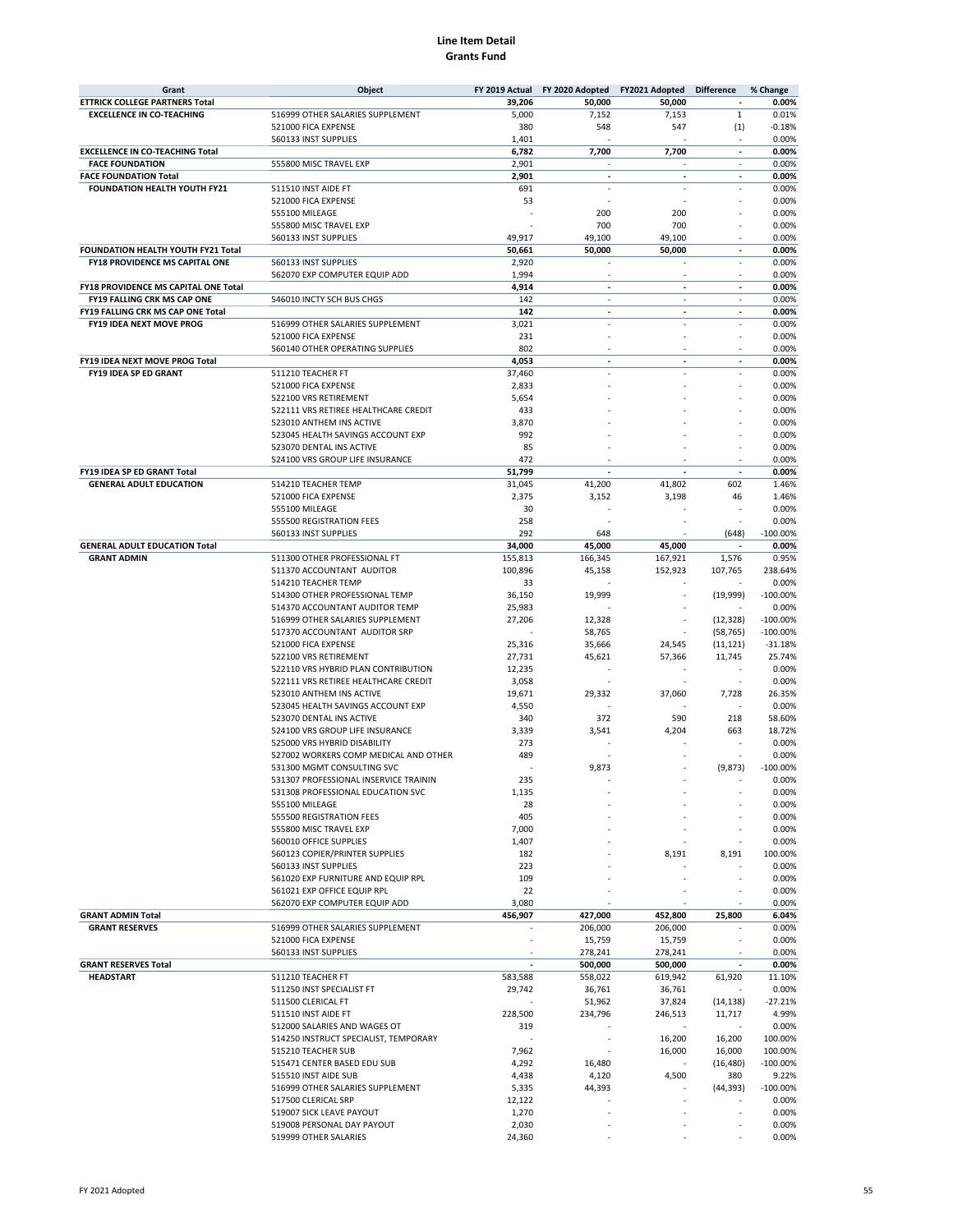| Grant                           | Object                                                  |               | FY 2019 Actual FY 2020 Adopted FY2021 Adopted Difference |                          |                          | % Change            |
|---------------------------------|---------------------------------------------------------|---------------|----------------------------------------------------------|--------------------------|--------------------------|---------------------|
|                                 | 521000 FICA EXPENSE                                     | 63,460        | 69,285                                                   | 74,797                   | 5,512                    | 7.96%               |
|                                 | 522100 VRS RETIREMENT                                   | 96,520        | 159,553                                                  | 168,259                  | 8,706                    | 5.46%               |
|                                 | 522110 VRS HYBRID PLAN CONTRIBUTION                     | 35,926        |                                                          |                          |                          | 0.00%               |
|                                 | 522111 VRS RETIREE HEALTHCARE CREDIT                    | 10,130        |                                                          |                          |                          | 0.00%               |
|                                 | 522200 SUPPLEMENTAL RETIREMENT                          | 45,123        |                                                          |                          |                          | 0.00%               |
|                                 | 523010 ANTHEM INS ACTIVE                                | 160,399       | 175,992                                                  | 185,300                  | 9,308                    | 5.29%               |
|                                 | 523045 HEALTH SAVINGS ACCOUNT EXP                       | 7,117         |                                                          |                          |                          | 0.00%               |
|                                 | 523070 DENTAL INS ACTIVE                                | 1,970         | 2,232                                                    | 2,950                    | 718                      | 32.17%              |
|                                 | 524100 VRS GROUP LIFE INSURANCE                         | 11,056        | 12,385                                                   | 12,328                   | (57)                     | $-0.46%$            |
|                                 | 525000 VRS HYBRID DISABILITY                            | 801           |                                                          |                          |                          | 0.00%               |
|                                 | 527002 WORKERS COMP MEDICAL AND OTHER                   | 791           |                                                          | 1,000                    | 1,000                    | 100.00%             |
|                                 | 527003 WORKERS COMP AND OTHER CHGS                      | 1,202         | 5,000                                                    | 1,300                    | (3,700)                  | $-74.00%$           |
|                                 | 531300 MGMT CONSULTING SVC                              | 21            |                                                          |                          |                          | 0.00%               |
|                                 | 539020 PARENT INVOLVEMENT                               | 1,764         |                                                          |                          |                          | 0.00%               |
|                                 | 539999 OTHER CONTRACTUAL SVCS                           | 2,045         |                                                          |                          |                          | 0.00%               |
|                                 | 544000 INCTY PRINT SHOP CHGS                            | 4,634         |                                                          | 1,200                    | 1,200                    | 100.00%             |
|                                 |                                                         |               |                                                          |                          |                          |                     |
|                                 | 546010 INCTY SCH BUS CHGS                               | 59            |                                                          | 100                      | 100                      | 100.00%             |
|                                 | 546300 INCTY HEALTH SERVICES                            | 5,000         |                                                          | 5,000                    | 5,000                    | 100.00%             |
|                                 | 552300 TELECOMMUNICATIONS                               | 177           |                                                          |                          |                          | 0.00%               |
|                                 | 552330 OTHER LOCAL TELEPHONE SERVICE                    | 2,167         |                                                          | 2,400                    | 2,400                    | 100.00%             |
|                                 | 555100 MILEAGE                                          | 1,835         |                                                          | 2,000                    | 2,000                    | 100.00%             |
|                                 | 555800 MISC TRAVEL EXP                                  | 670           |                                                          | 500                      | 500                      | 100.00%             |
|                                 | 558100 DUES ASSOCIATION MEMBERSHIP                      | 980           |                                                          | 1,975                    | 1,975                    | 100.00%             |
|                                 | 560010 OFFICE SUPPLIES                                  | 3,900         |                                                          |                          |                          | 0.00%               |
|                                 | 560021 FOOD                                             | 15,773        |                                                          |                          |                          | 0.00%               |
|                                 | 560040 MEDICAL AND LAB SUPPLIES                         | 269           |                                                          | 300                      | 300                      | 100.00%             |
|                                 | 560133 INST SUPPLIES                                    | 34,870        | 9,019                                                    | 18,851                   | 9,832                    | 109.01%             |
|                                 | 560141 EXP SOFTWARE                                     |               |                                                          | 4,000                    | 4,000                    | 100.00%             |
|                                 | 562070 EXP COMPUTER EQUIP ADD                           | 1,150         |                                                          |                          |                          | 0.00%               |
| <b>HEADSTART Total</b>          |                                                         | 1,413,767     | 1,380,000                                                | 1,460,000                | 80,000                   | 5.80%               |
| <b>HEADSTART TRAINING</b>       | 519999 OTHER SALARIES                                   | 1,157         |                                                          |                          |                          | 0.00%               |
|                                 | 521000 FICA EXPENSE                                     | 89            |                                                          |                          |                          | 0.00%               |
|                                 | 531308 PROFESSIONAL EDUCATION SVC                       | 1,578         | 200                                                      | 450                      | 250                      | 125.00%             |
|                                 | 539999 OTHER CONTRACTUAL SVCS                           |               |                                                          | 5,500                    | 5,500                    | 100.00%             |
|                                 | 544000 INCTY PRINT SHOP CHGS                            | 141           |                                                          | 350                      | 350                      | 100.00%             |
|                                 | 555100 MILEAGE                                          | 879           | 5,000                                                    | 5,000                    |                          | 0.00%               |
|                                 | 555500 REGISTRATION FEES                                | 45            | 3,000                                                    | 3,000                    |                          | 0.00%               |
|                                 |                                                         |               |                                                          |                          |                          |                     |
|                                 | 555800 MISC TRAVEL EXP                                  | 5,611         | 3,400                                                    | 5,600                    | 2,200                    | 64.71%              |
|                                 | 560021 FOOD                                             |               | 1,000                                                    | 1,000                    |                          | 0.00%               |
|                                 | 560133 INST SUPPLIES                                    | 8,595         | 9,600                                                    | 1,300                    | (8,300)                  | $-86.46%$           |
| <b>HEADSTART TRAINING Total</b> |                                                         | 18,094        | 22,200                                                   | 22,200                   |                          | 0.00%               |
| <b>HIGH SCHOOL INNOVATION</b>   | 513300 OTHER PROFESSIONAL PR                            |               | 33,990                                                   |                          | (33,990)                 | $-100.00%$          |
|                                 | 515210 TEACHER SUB                                      | 255           | 515                                                      |                          | (515)                    | $-100.00%$          |
|                                 | 516999 OTHER SALARIES SUPPLEMENT                        | 27,486        | 2,318                                                    |                          | (2,318)                  | $-100.00%$          |
|                                 | 521000 FICA EXPENSE                                     | 2,114         | 2,816                                                    |                          | (2,816)                  | $-100.00%$          |
|                                 | 531308 PROFESSIONAL EDUCATION SVC                       | 1,647         |                                                          |                          |                          | 0.00%               |
|                                 | 535000 PRINTING AND BINDING SVCS                        | 73            |                                                          |                          |                          | 0.00%               |
|                                 | 539999 OTHER CONTRACTUAL SVCS                           | 10,027        | 7,651                                                    |                          | (7,651)                  | $-100.00%$          |
|                                 | 546010 INCTY SCH BUS CHGS                               | 73            | 360                                                      |                          | (360)                    | $-100.00%$          |
|                                 | 555100 MILEAGE                                          | 343           | 100                                                      |                          | (100)                    | $-100.00%$          |
|                                 | 555200 EDUCATION AND CONFERENCES                        | 1,760         |                                                          |                          | $\overline{\phantom{a}}$ | 0.00%               |
|                                 | 555800 MISC TRAVEL EXP                                  | 42            |                                                          |                          |                          | 0.00%               |
|                                 | 558100 DUES ASSOCIATION MEMBERSHIP                      | 195           |                                                          |                          |                          | 0.00%               |
|                                 | 560010 OFFICE SUPPLIES                                  | 15,000        | 250                                                      |                          | (250)                    | $-100.00%$          |
|                                 | 560120 BOOKS SUBSCRIPTIONS                              |               | 1,000                                                    |                          | (1,000)                  | $-100.00%$          |
|                                 | 560133 INST SUPPLIES                                    | 4,549         |                                                          |                          |                          | 0.00%               |
|                                 | 560140 OTHER OPERATING SUPPLIES                         | 2,572         |                                                          |                          |                          | 0.00%               |
|                                 | 560141 EXP SOFTWARE                                     | ×,            | 1,000                                                    |                          | (1,000)                  | $-100.00\%$         |
|                                 |                                                         |               |                                                          |                          |                          |                     |
| HIGH SCHOOL INNOVATION Total    | 561040 EXP TELECOM EQUIP RPL                            | 841<br>66,974 | 50.000                                                   | $\overline{a}$           | (50.000)                 | 0.00%<br>$-100.00%$ |
|                                 |                                                         |               |                                                          | $\overline{\phantom{a}}$ |                          |                     |
| <b>HSIG-- FORD</b>              | 514300 OTHER PROFESSIONAL TEMP<br>515210 TEACHER SUB    | 462           | 4,202                                                    | ä,                       | (4,202)                  | 0.00%<br>$-100.00%$ |
|                                 |                                                         |               |                                                          |                          |                          |                     |
|                                 | 516999 OTHER SALARIES SUPPLEMENT<br>521000 FICA EXPENSE | 524           | 18,367                                                   |                          | (18, 367)                | $-100.00%$          |
|                                 |                                                         | 75            | 1,726                                                    |                          | (1,726)                  | $-100.00%$          |
|                                 | 539999 OTHER CONTRACTUAL SVCS                           |               | 4,500                                                    |                          | (4,500)                  | $-100.00%$          |
|                                 | 546010 INCTY SCH BUS CHGS                               |               | 2,376                                                    |                          | (2, 376)                 | $-100.00%$          |
|                                 | 555800 MISC TRAVEL EXP                                  | 5,644         | 780                                                      |                          | (780)                    | $-100.00%$          |
|                                 | 560133 INST SUPPLIES                                    |               | 3,757                                                    |                          | (3,757)                  | $-100.00%$          |
|                                 | 562020 EXP FURNITURE AND EQUIP ADD                      |               | 14,292                                                   |                          | (14, 292)                | $-100.00%$          |
| <b>HSIG-- FORD Total</b>        |                                                         | 6,705         | 50,000                                                   | $\overline{a}$           | (50,000)                 | $-100.00\%$         |
| <b>IDEA CEIS</b>                | 511210 TEACHER FT                                       | 463,163       | 478,550                                                  | 502,649                  | 24,099                   | 5.04%               |
|                                 | 511250 INST SPECIALIST FT                               | 349,699       | 463,470                                                  | 326,886                  | (136, 584)               | $-29.47%$           |
|                                 | 511340 SOCIAL WORKER FT                                 | 285,022       | 346,059                                                  | 334,665                  | (11, 394)                | $-3.29%$            |
|                                 | 513210 TEACHER PT                                       | 37,682        | 28,777                                                   | 39,373                   | 10,596                   | 36.82%              |
|                                 | 515210 TEACHER SUB                                      | 2,295         |                                                          | 2,295                    | 2,295                    | 100.00%             |
|                                 | 516999 OTHER SALARIES SUPPLEMENT                        | 9,050         |                                                          | 9,000                    | 9,000                    | 100.00%             |
|                                 | 517250 INST SPECIALIST SRP                              |               |                                                          | 81,741                   | 81,741                   | 100.00%             |
|                                 | 519008 PERSONAL DAY PAYOUT                              | 918           |                                                          | ÷,                       |                          | 0.00%               |
|                                 | 521000 FICA EXPENSE                                     | 84,688        | 96,617                                                   | 99,190                   | 2,573                    | 2.66%               |
|                                 | 522100 VRS RETIREMENT                                   | 145,471       | 217,431                                                  | 222,774                  | 5,343                    | 2.46%               |
|                                 | 522110 VRS HYBRID PLAN CONTRIBUTION                     | 26,406        | ×,                                                       |                          | ×                        | 0.00%               |
|                                 | 522111 VRS RETIREE HEALTHCARE CREDIT                    | 13,152        |                                                          |                          |                          | 0.00%               |
|                                 | 523010 ANTHEM INS ACTIVE                                | 120,262       | 153,993                                                  | 148,240                  | (5, 753)                 | $-3.74%$            |
|                                 | 523045 HEALTH SAVINGS ACCOUNT EXP                       | 7,000         |                                                          |                          | ÷,                       | 0.00%               |
|                                 | 523070 DENTAL INS ACTIVE                                | 1,810         | 1,953                                                    | 2,360                    | 407                      | 20.84%              |
|                                 |                                                         |               |                                                          |                          |                          |                     |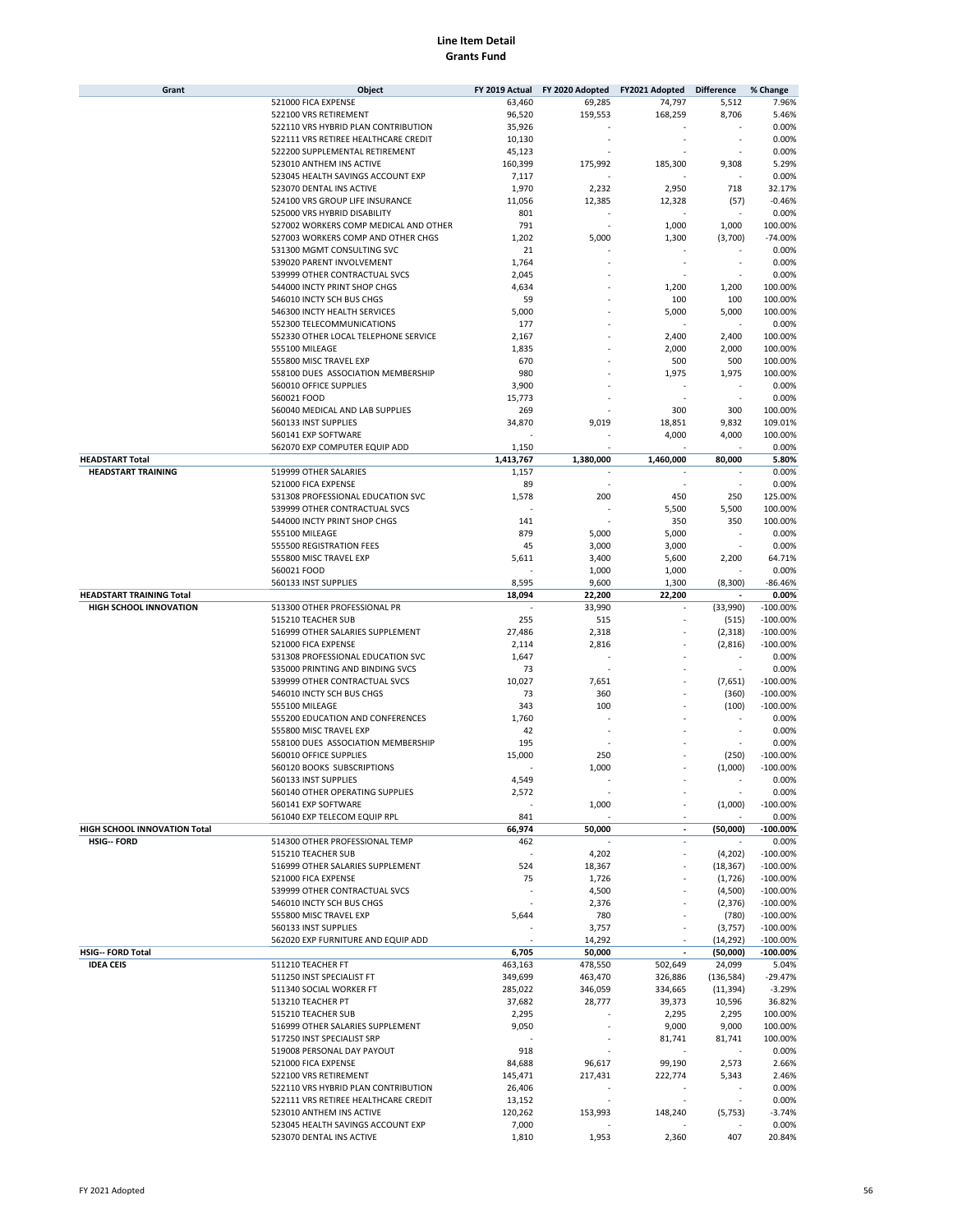| Grant                             | Object                                | FY 2019 Actual | FY 2020 Adopted | FY2021 Adopted | <b>Difference</b> | % Change   |
|-----------------------------------|---------------------------------------|----------------|-----------------|----------------|-------------------|------------|
|                                   | 524100 VRS GROUP LIFE INSURANCE       | 14,360         | 16,873          | 16,322         | (551)             | $-3.27%$   |
|                                   | 525000 VRS HYBRID DISABILITY          | 590            |                 |                |                   | 0.00%      |
|                                   | 527002 WORKERS COMP MEDICAL AND OTHER | 369            |                 |                |                   | 0.00%      |
|                                   | 531300 MGMT CONSULTING SVC            | 105            |                 |                |                   | 0.00%      |
|                                   |                                       |                |                 |                |                   |            |
|                                   | 539010 INDIRECT COST RECOVERY         | 30,271         |                 | 14,666         | 14,666            | 100.00%    |
|                                   | 539012 TRAINING SVCS                  | 31,699         | 10,000          | 10,000         |                   | 0.00%      |
|                                   | 555500 REGISTRATION FEES              | 5,356          |                 |                |                   | 0.00%      |
|                                   | 555800 MISC TRAVEL EXP                | 3,152          |                 |                |                   | 0.00%      |
|                                   | 558100 DUES ASSOCIATION MEMBERSHIP    | 17,736         |                 |                |                   | 0.00%      |
|                                   | 560120 BOOKS SUBSCRIPTIONS            | 34,250         | 2,000           | 2,000          |                   | 0.00%      |
|                                   | 560133 INST SUPPLIES                  | 2,214          | 8,177           |                | (8, 177)          | $-100.00%$ |
|                                   | 560140 OTHER OPERATING SUPPLIES       |                | 5,000           | 28,442         | 23,442            | 468.84%    |
|                                   | 560141 EXP SOFTWARE                   | 17,313         | 5,000           | 7,397          | 2,397             | 47.94%     |
| <b>IDEA CEIS Total</b>            |                                       | 1,704,032      | 1,833,900       | 1,848,000      | 14,100            | 0.77%      |
| <b>IDEA GRANT-ROLLUP</b>          | 511210 TEACHER FT                     |                | 5,299,296       |                | 30,767            | 0.58%      |
|                                   |                                       | 4,759,201      |                 | 5,330,063      |                   |            |
|                                   | 511250 INST SPECIALIST FT             | 156,315        | 151,923         | 152,167        | 244               | 0.16%      |
|                                   | 511310 NURSE FT                       |                |                 | 32,004         | 32,004            | 100.00%    |
|                                   | 511335 EDU LIAISONS FT                | 31,376         |                 |                |                   | 0.00%      |
|                                   | 511336 OCCUP PHYS THERAPY FT          | 538            |                 |                |                   | 0.00%      |
|                                   | 511510 INST AIDE FT                   | 1,019,886      | 1,201,440       | 1,217,274      | 15,834            | 1.32%      |
|                                   | 512000 SALARIES AND WAGES OT          | 127,647        |                 |                |                   | 0.00%      |
|                                   | 513210 TEACHER PT                     | 545            |                 |                |                   | 0.00%      |
|                                   | 514210 TEACHER TEMP                   | 714            |                 |                |                   | 0.00%      |
|                                   | 515210 TEACHER SUB                    | 68,406         |                 |                |                   | 0.00%      |
|                                   |                                       |                |                 |                |                   |            |
|                                   | 515510 INST AIDE SUB                  | 11,730         |                 |                |                   | 0.00%      |
|                                   | 516999 OTHER SALARIES SUPPLEMENT      | 58,513         |                 |                |                   | 0.00%      |
|                                   | 517210 TEACHER SRP                    | 74             | 74,326          | 70,644         | (3,682)           | $-4.95%$   |
|                                   | 517510 INST AIDE SRP                  |                | 19,810          |                | (19, 810)         | $-100.00%$ |
|                                   | 519007 SICK LEAVE PAYOUT              | 4,370          |                 |                |                   | 0.00%      |
|                                   | 519008 PERSONAL DAY PAYOUT            | 11,841         |                 |                |                   | 0.00%      |
|                                   | 521000 FICA EXPENSE                   | 446,383        | 494,833         | 520,363        | 25,530            | 5.16%      |
|                                   | 522100 VRS RETIREMENT                 | 662,576        | 1,138,869       | 1,216,219      | 77,350            | 6.79%      |
|                                   | 522110 VRS HYBRID PLAN CONTRIBUTION   | 274,691        |                 |                |                   | 0.00%      |
|                                   | 522111 VRS RETIREE HEALTHCARE CREDIT  | 71,726         |                 |                | ٠                 | 0.00%      |
|                                   | 523010 ANTHEM INS ACTIVE              |                |                 |                | 20,842            |            |
|                                   |                                       | 1,052,013      | 1,246,610       | 1,267,452      |                   | 1.67%      |
|                                   | 523045 HEALTH SAVINGS ACCOUNT EXP     | 48,999         |                 |                |                   | 0.00%      |
|                                   | 523070 DENTAL INS ACTIVE              | 15,235         | 15,810          | 20,178         | 4,368             | 27.63%     |
|                                   | 524100 VRS GROUP LIFE INSURANCE       | 78,325         | 88,389          | 89,117         | 728               | 0.82%      |
|                                   | 525000 VRS HYBRID DISABILITY          | 6,134          |                 |                |                   | 0.00%      |
|                                   | 527002 WORKERS COMP MEDICAL AND OTHER | 5,412          |                 |                |                   | 0.00%      |
|                                   | 531100 PROFESSIONAL HEALTH SVCS       | 22,568         |                 | 23,000         | 23,000            | 100.00%    |
|                                   | 531300 MGMT CONSULTING SVC            | 686            |                 |                |                   | 0.00%      |
|                                   | 533105 COMPUTER EQUIP REPAIR MAINT    | 863            |                 |                |                   | 0.00%      |
|                                   | 539010 INDIRECT COST RECOVERY         | 231,652        | 188,060         | 200,000        | 11,940            | 6.35%      |
|                                   | 539012 TRAINING SVCS                  | 38,953         |                 |                |                   | 0.00%      |
|                                   |                                       |                |                 |                |                   |            |
|                                   | 539999 OTHER CONTRACTUAL SVCS         | 21,818         | 20,000          |                | (20,000)          | $-100.00%$ |
|                                   | 544000 INCTY PRINT SHOP CHGS          | 66             |                 |                |                   | 0.00%      |
|                                   | 555500 REGISTRATION FEES              | 15,845         |                 | 16,000         | 16,000            | 100.00%    |
|                                   | 555800 MISC TRAVEL EXP                | 290            |                 | 300            | 300               | 100.00%    |
|                                   | 558610 OTHER CHGS AND SERVICES        | 141            |                 |                |                   | 0.00%      |
|                                   | 560010 OFFICE SUPPLIES                | 610            | 1,200           | 1,500          | 300               | 25.00%     |
|                                   | 560042 MEDICAL SUPPLIES               | 78             | 30,000          | 30,000         |                   | 0.00%      |
|                                   | 560120 BOOKS SUBSCRIPTIONS            | 6,948          | 3,500           | 7,000          | 3,500             | 100.00%    |
|                                   | 560123 COPIER/PRINTER SUPPLIES        |                | 5,000           | 5,000          |                   | 0.00%      |
|                                   | 560133 INST SUPPLIES                  | 32,675         | 70,334          |                |                   | $-73.56%$  |
|                                   |                                       |                |                 | 18,596         | (51, 738)         |            |
|                                   | 560140 OTHER OPERATING SUPPLIES       | 909            |                 |                |                   | 0.00%      |
|                                   | 560141 EXP SOFTWARE                   | 59,791         | 50,000          | 14,000         | (36,000)          | $-72.00%$  |
|                                   | 562070 EXP COMPUTER EQUIP ADD         | 24,748         | 50,000          | 14,123         | (35, 877)         | $-71.75%$  |
|                                   | 562080 EXP EDUCATION EQUIP ADD        | 22,152         | 25,000          |                | (25,000)          | $-100.00%$ |
|                                   | 582080 CAPITAL EDUCATIONAL EQUIP ADD  | 29,798         |                 |                |                   | 0.00%      |
| <b>IDEA GRANT-ROLLUP Total</b>    |                                       | 9,423,242      | 10,174,400      | 10,245,000     | 70,600            | 0.69%      |
| <b>IDEA PRESCHOOL HANDICAPPED</b> | 511210 TEACHER FT                     | 101,659        | 104,710         | 104,709        | (1)               | 0.00%      |
|                                   | 511510 INST AIDE FT                   | 19,416         | 18,618          | 19,998         | 1,380             | 7.41%      |
|                                   | 512000 SALARIES AND WAGES OT          | 6,497          |                 | 6,500          | 6,500             | 100.00%    |
|                                   | 515210 TEACHER SUB                    | 383            | 1,030           | 1,000          | (30)              | $-2.91%$   |
|                                   | 515510 INST AIDE SUB                  |                | 155             | 150            | (5)               | $-3.23%$   |
|                                   | 516999 OTHER SALARIES SUPPLEMENT      | 7,981          |                 |                |                   | 0.00%      |
|                                   |                                       |                |                 |                |                   |            |
|                                   | 521000 FICA EXPENSE                   | 9,692          | 9,131           | 10,124         | 993               | 10.88%     |
|                                   | 522100 VRS RETIREMENT                 | 15,940         | 20,818          | 22,298         | 1,480             | 7.11%      |
|                                   | 522110 VRS HYBRID PLAN CONTRIBUTION   | 3,044          |                 |                |                   | 0.00%      |
|                                   | 522111 VRS RETIREE HEALTHCARE CREDIT  | 1,452          |                 | ä,             | ×                 | 0.00%      |
|                                   | 523010 ANTHEM INS ACTIVE              | 14,898         | 21,999          | 22,236         | 237               | 1.08%      |
|                                   | 523070 DENTAL INS ACTIVE              | 240            | 279             | 354            | 75                | 26.88%     |
|                                   | 524100 VRS GROUP LIFE INSURANCE       | 1,586          | 1,616           | 1,634          | 18                | 1.11%      |
|                                   | 525000 VRS HYBRID DISABILITY          | 68             | ٠               |                | ä,                | 0.00%      |
|                                   | 531300 MGMT CONSULTING SVC            | 42             | 989             | 3,000          | 2,011             | 203.34%    |
|                                   | 531308 PROFESSIONAL EDUCATION SVC     | 10,635         | 20,000          | 15,000         | (5,000)           | $-25.00%$  |
|                                   | 539010 INDIRECT COST RECOVERY         | 5,376          | 5,400           | 1,785          | (3,615)           | $-66.94%$  |
|                                   |                                       |                |                 |                |                   |            |
|                                   | 544000 INCTY PRINT SHOP CHGS          | 163            | 500             | 500            |                   | 0.00%      |
|                                   | 546010 INCTY SCH BUS CHGS             | 56             | 500             | 497            | (3)               | $-0.60%$   |
|                                   | 555800 MISC TRAVEL EXP                | J.             | 1,000           | 1,000          |                   | 0.00%      |
|                                   | 560042 MEDICAL SUPPLIES               |                |                 | 1,000          | 1,000             | 100.00%    |
|                                   | 560120 BOOKS SUBSCRIPTIONS            | 432            | 1,000           | 400            | (600)             | $-60.00%$  |
|                                   | 560133 INST SUPPLIES                  | 13,572         | 9,955           | 11,315         | 1,360             | 13.66%     |
|                                   | 562080 EXP EDUCATION EQUIP ADD        | 2,710          |                 | 1,500          | 1,500             | 100.00%    |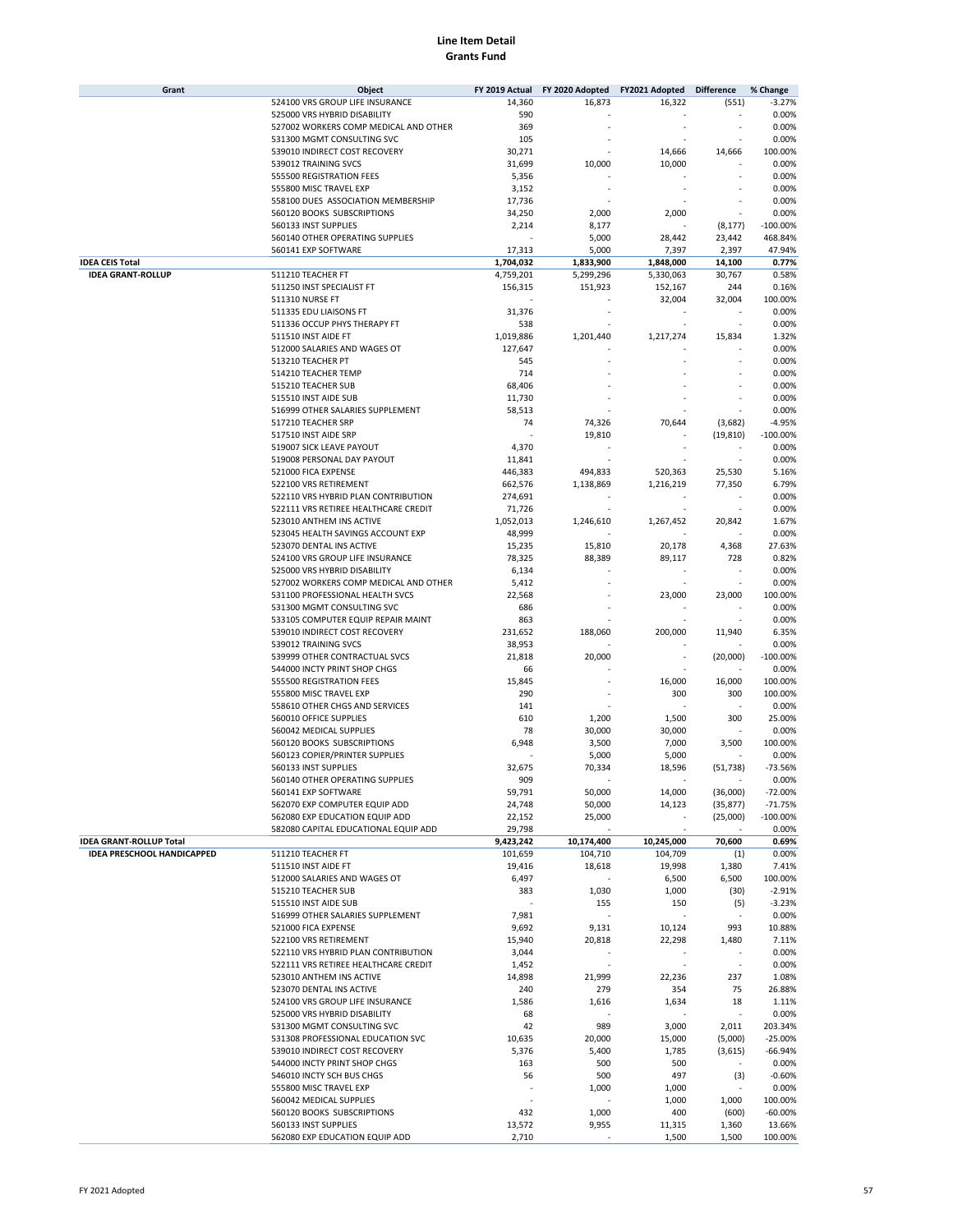| Grant                                                        | Object                                                              | FY 2019 Actual   | FY 2020 Adopted  | FY2021 Adopted | <b>Difference</b>        | % Change       |
|--------------------------------------------------------------|---------------------------------------------------------------------|------------------|------------------|----------------|--------------------------|----------------|
| IDEA PRESCHOOL HANDICAPPED Total                             |                                                                     | 215,841          | 217,700          | 225,000        | 7,300                    | 3.35%          |
| <b>INCLUSIVE PRACTICE PARTNERSHIP</b>                        | 560133 INST SUPPLIES                                                | 16               | ٠                | $\sim$         | $\overline{\phantom{a}}$ | 0.00%          |
| INCLUSIVE PRACTICE PARTNERSHIP Total                         |                                                                     | 16               |                  |                | $\blacksquare$           | 0.00%          |
| INDIV STDNT ALT ED PRG FY21                                  | 511210 TEACHER FT<br>515210 TEACHER SUB                             | 49.862<br>425    | 51,358           | 51.358         | ×                        | 0.00%<br>0.00% |
|                                                              | 521000 FICA EXPENSE                                                 | 3,149            | 3,765            | 3,929          | 164                      | 4.36%          |
|                                                              | 522100 VRS RETIREMENT                                               | 7,818            | 8,669            | 9,183          | 514                      | 5.93%          |
|                                                              | 522111 VRS RETIREE HEALTHCARE CREDIT                                | 598              |                  |                | ×,                       | 0.00%          |
|                                                              | 523010 ANTHEM INS ACTIVE                                            | 11,852           | 7,333            | 7,412          | 79                       | 1.08%          |
|                                                              | 523045 HEALTH SAVINGS ACCOUNT EXP                                   | 2,800            |                  |                |                          | 0.00%          |
|                                                              | 523070 DENTAL INS ACTIVE                                            | 120              | 93               | 118            | 25                       | 26.88%         |
|                                                              | 524100 VRS GROUP LIFE INSURANCE                                     | 653              | 673              | 673            |                          | 0.00%          |
|                                                              | 527002 WORKERS COMP MEDICAL AND OTHER                               | 2,466            |                  |                |                          | 0.00%          |
|                                                              | 531300 MGMT CONSULTING SVC                                          |                  | 709              | 1,327          | 618                      | 87.17%         |
| INDIV STDNT ALT ED PRG FY21 Total                            |                                                                     | 79,744           | 72,600           | 74,000         | 1,400                    | 1.93%          |
| JOBS FOR VA GRADS ACAD 360                                   | 511210 TEACHER FT                                                   | 24,334           | 47,607           | 47,607         | ٠                        | 0.00%<br>0.00% |
|                                                              | 511510 INST AIDE FT<br>515210 TEACHER SUB                           | 16,222<br>85     |                  |                |                          | 0.00%          |
|                                                              | 521000 FICA EXPENSE                                                 | 2,830            | 3,642            | 3,642          |                          | 0.00%          |
|                                                              | 522100 VRS RETIREMENT                                               |                  | 7,340            | 7,340          |                          | 0.00%          |
|                                                              | 522110 VRS HYBRID PLAN CONTRIBUTION                                 | 6,937            |                  |                |                          | 0.00%          |
|                                                              | 522111 VRS RETIREE HEALTHCARE CREDIT                                | 531              |                  |                |                          | 0.00%          |
|                                                              | 523010 ANTHEM INS ACTIVE                                            | 5,701            | 13,416           | 13,416         |                          | 0.00%          |
|                                                              | 523045 HEALTH SAVINGS ACCOUNT EXP                                   | 2,333            |                  |                |                          | 0.00%          |
|                                                              | 523070 DENTAL INS ACTIVE                                            | 100              | 240              | 240            |                          | 0.00%          |
|                                                              | 524100 VRS GROUP LIFE INSURANCE                                     | 580              | 605              |                | (605)                    | $-100.00%$     |
|                                                              | 525000 VRS HYBRID DISABILITY                                        | 155              |                  |                |                          | 0.00%          |
|                                                              | 539999 OTHER CONTRACTUAL SVCS                                       | 10,000           | 5,000            | 10,000         | 5,000                    | 100.00%        |
|                                                              | 546010 INCTY SCH BUS CHGS                                           |                  | 200              | 200            |                          | 0.00%          |
|                                                              | 555800 MISC TRAVEL EXP                                              | 1,274            | 2,000            | 1,250          | (750)                    | $-37.50%$      |
|                                                              | 560021 FOOD                                                         | 29               | 200              | 200            |                          | 0.00%          |
|                                                              | 560133 INST SUPPLIES                                                | 3,319            | 5,750            | 2,105          | (3,645)                  | $-63.39%$      |
|                                                              | 560140 OTHER OPERATING SUPPLIES                                     | 440              |                  |                |                          | 0.00%          |
|                                                              | 562160 EXP AUDIO VISUAL EQUIP ADD                                   | 5,381            |                  | 86,000         |                          | 0.00%<br>0.00% |
| JOBS FOR VA GRADS ACAD 360 Total<br>JOBS FOR VA GRADS--MANCH | 511210 TEACHER FT                                                   | 80,251<br>21,130 | 86,000<br>25,750 | 25,750         | $\overline{\phantom{a}}$ | 0.00%          |
|                                                              | 515210 TEACHER SUB                                                  | 170              | 321              | 321            |                          | 0.00%          |
|                                                              | 521000 FICA EXPENSE                                                 | 1,964            | 1,994            | 1,995          | 1                        | 0.05%          |
|                                                              | 522100 VRS RETIREMENT                                               | 3,275            | 4,000            | 4,000          |                          | 0.00%          |
|                                                              | 522111 VRS RETIREE HEALTHCARE CREDIT                                | 277              | 300              | 300            |                          | 0.00%          |
|                                                              | 523010 ANTHEM INS ACTIVE                                            | 1,504            | 1,400            | 1,400          |                          | 0.00%          |
|                                                              | 523045 HEALTH SAVINGS ACCOUNT EXP                                   | 397              | 450              | 450            |                          | 0.00%          |
|                                                              | 523070 DENTAL INS ACTIVE                                            | 33               | 40               | 40             |                          | 0.00%          |
|                                                              | 524100 VRS GROUP LIFE INSURANCE                                     | 303              | 350              | 350            |                          | 0.00%          |
|                                                              | 539999 OTHER CONTRACTUAL SVCS                                       | 750              | 5,000            | 5,000          |                          | 0.00%          |
|                                                              | 555800 MISC TRAVEL EXP                                              | 1,389            | 3,932            | 3,932          |                          | 0.00%          |
|                                                              | 560010 OFFICE SUPPLIES                                              | 1,412            | 2,001            | 2,001          |                          | 0.00%          |
|                                                              | 560021 FOOD                                                         |                  | 500              | 500            |                          | 0.00%          |
|                                                              | 560120 BOOKS SUBSCRIPTIONS                                          |                  | 500              | 500            |                          | 0.00%          |
|                                                              | 560123 COPIER/PRINTER SUPPLIES                                      | 147              |                  |                |                          | 0.00%          |
|                                                              | 560133 INST SUPPLIES                                                | 15,702           | 3,000            | 3,000          |                          | 0.00%          |
|                                                              | 560140 OTHER OPERATING SUPPLIES                                     | 2,580            | 1,000            | 1,000          |                          | 0.00%          |
|                                                              | 562020 EXP FURNITURE AND EQUIP ADD                                  |                  | 962              | 961            | (1)                      | $-0.10%$       |
|                                                              | 562070 EXP COMPUTER EQUIP ADD                                       | 12               | 2,500            | 2,500          | $\sim$                   | 0.00%<br>0.00% |
|                                                              | 562080 EXP EDUCATION EQUIP ADD<br>562160 EXP AUDIO VISUAL EQUIP ADD | 45               | 1,000            | 1,000          |                          | 0.00%          |
| JOBS FOR VA GRADS--MANCH Total                               |                                                                     | 51,090           | 55,000           | 55,000         | $\overline{\phantom{a}}$ | 0.00%          |
| JUV JUSTICE/DEL PREV TITLE II                                | 515210 TEACHER SUB                                                  | 2,890            | 10,043           |                | (10, 043)                | $-100.00%$     |
|                                                              | 521000 FICA EXPENSE                                                 | 221              | 768              |                | (768)                    | $-100.00%$     |
|                                                              | 531999 OTHER PROFESSIONAL SVCS                                      | 3,231            |                  |                | $\overline{\phantom{a}}$ | 0.00%          |
|                                                              | 539999 OTHER CONTRACTUAL SVCS                                       | 5,227            | 9,472            | 12,500         | 3,028                    | 31.97%         |
|                                                              | 544000 INCTY PRINT SHOP CHGS                                        | 28               | 383              |                | (383)                    | $-100.00%$     |
|                                                              | 555800 MISC TRAVEL EXP                                              | 3,076            | 3,800            | 2,000          | (1,800)                  | $-47.37%$      |
|                                                              | 560010 OFFICE SUPPLIES                                              | 122              | 534              | 9,500          | 8,966                    | 1679.03%       |
|                                                              | 560021 FOOD                                                         | 154              |                  |                |                          | 0.00%          |
|                                                              | 560133 INST SUPPLIES                                                | 6,842            |                  | 1,000          | 1,000                    | 100.00%        |
| JUV JUSTICE/DEL PREV TITLE II Total                          |                                                                     | 21,790           | 25,000           | 25,000         |                          | 0.00%          |
| JUVENILE DETENTION HOME ADMIN                                | 511210 TEACHER FT                                                   | 218,562          | 682,886          | 682,881        | (5)                      | 0.00%          |
|                                                              | 511260 PRINCIPAL FT                                                 | 24,225           | 93,766           | 99,807         | 6,041                    | 6.44%          |
|                                                              | 511500 CLERICAL FT                                                  | 9,365            | 38,584           | 38,583         | (1)                      | 0.00%          |
|                                                              | 515210 TEACHER SUB                                                  | 1,063            | 5,150            | 5,000          | (150)                    | $-2.91%$       |
|                                                              | 521000 FICA EXPENSE<br>522100 VRS RETIREMENT                        | 17,652           | 60,150           | 63,210         | 3,060                    | 5.09%<br>6.71% |
|                                                              | 522111 VRS RETIREE HEALTHCARE CREDIT                                | 33,619<br>2,573  | 137,612          | 146,844        | 9,232                    | 0.00%          |
|                                                              | 523010 ANTHEM INS ACTIVE                                            | 29,788           | 87,996           | 88,944         | 948                      | 1.08%          |
|                                                              | 523045 HEALTH SAVINGS ACCOUNT EXP                                   | 525              |                  |                |                          | 0.00%          |
|                                                              | 523070 DENTAL INS ACTIVE                                            | 370              | 1,116            | 1,416          | 300                      | 26.88%         |
|                                                              | 524100 VRS GROUP LIFE INSURANCE                                     | 2,809            | 10,679           | 10,758         | 79                       | 0.74%          |
|                                                              | 531300 MGMT CONSULTING SVC                                          | 11               |                  |                |                          | 0.00%          |
|                                                              | 531308 PROFESSIONAL EDUCATION SVC                                   |                  | 700              |                | (700)                    | $-100.00%$     |
|                                                              | 539999 OTHER CONTRACTUAL SVCS                                       | 282              | 3,000            |                | (3,000)                  | $-100.00%$     |
|                                                              | 544000 INCTY PRINT SHOP CHGS                                        |                  | 250              | 250            | $\overline{\phantom{a}}$ | 0.00%          |
|                                                              | 555100 MILEAGE                                                      | ÷,               | 1,000            | 1,000          |                          | 0.00%          |
|                                                              | 555200 EDUCATION AND CONFERENCES                                    | 652              | 3,000            | 2,000          | (1,000)                  | $-33.33%$      |
|                                                              | 555500 REGISTRATION FEES                                            |                  | 500              | 1,000          | 500                      | 100.00%        |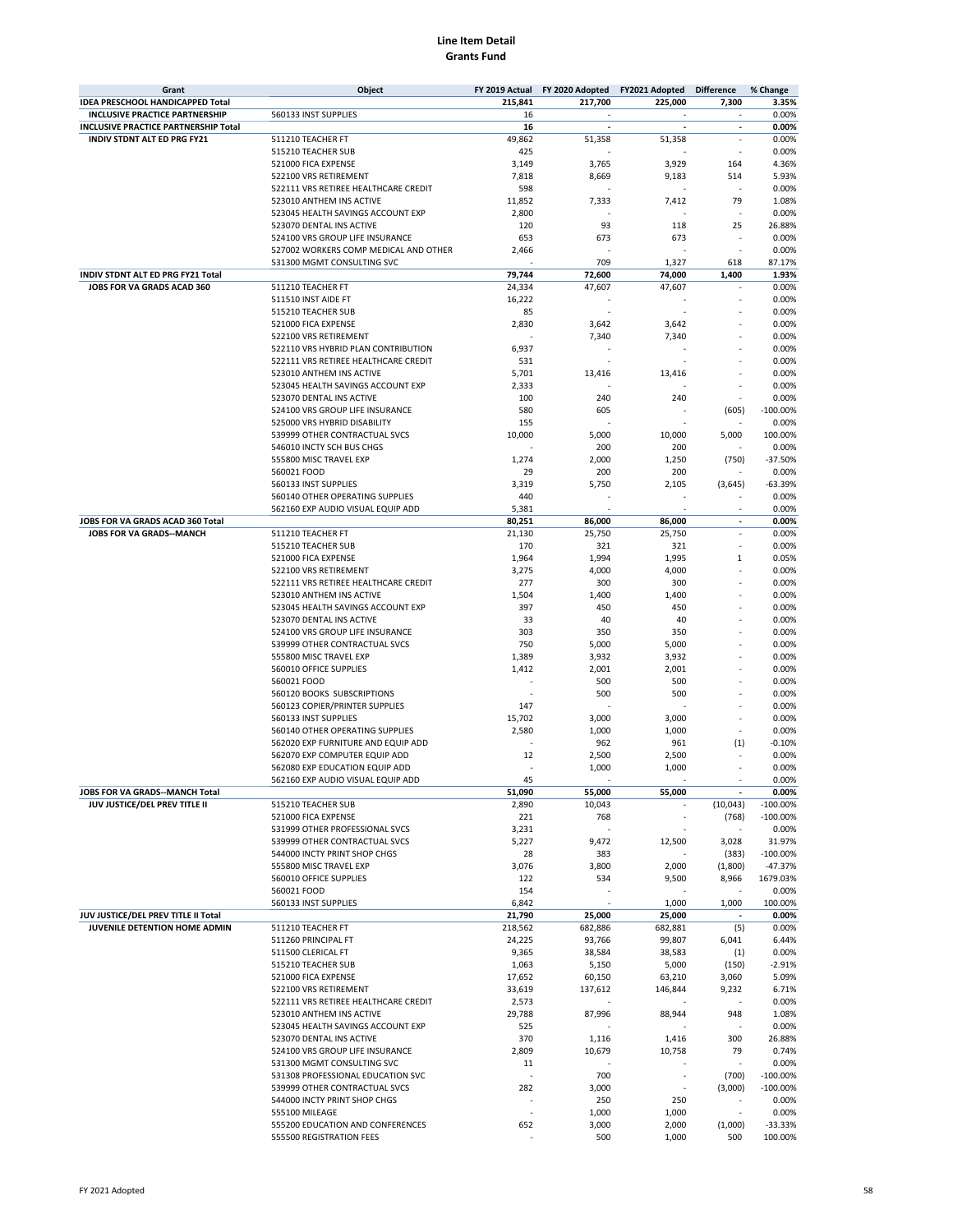| Grant                                 | Object                                                  |                  | FY 2019 Actual FY 2020 Adopted | FY2021 Adopted  | <b>Difference</b>    | % Change               |
|---------------------------------------|---------------------------------------------------------|------------------|--------------------------------|-----------------|----------------------|------------------------|
|                                       | 555800 MISC TRAVEL EXP                                  |                  | 1,000                          | 1,350           | 350                  | 35.00%                 |
|                                       | 560010 OFFICE SUPPLIES                                  | 534              | 6,800                          | 7,300           | 500                  | 7.35%                  |
|                                       | 560021 FOOD                                             | 1,060            | 3,000                          | 3,000           |                      | 0.00%                  |
|                                       | 560120 BOOKS SUBSCRIPTIONS<br>560133 INST SUPPLIES      | 1,874            | 3,000<br>27,188                | 500<br>11,957   | (2,500)<br>(15, 231) | $-83.33%$<br>$-56.02%$ |
|                                       | 560134 AV MATERIALS AND SUPPLIES                        |                  | 700                            |                 | (700)                | $-100.00%$             |
|                                       | 560140 OTHER OPERATING SUPPLIES                         |                  | 99,023                         |                 | (99, 023)            | $-100.00%$             |
|                                       | 560141 EXP SOFTWARE                                     |                  | 1,000                          |                 | (1,000)              | $-100.00%$             |
|                                       | 560160 TEXTBOOKS                                        |                  | 500                            |                 | (500)                | $-100.00%$             |
|                                       | 562070 EXP COMPUTER EQUIP ADD                           |                  | 5,000                          |                 | (5,000)              | $-100.00%$             |
|                                       | 562160 EXP AUDIO VISUAL EQUIP ADD                       |                  | 3,000                          |                 | (3,000)              | $-100.00%$             |
| JUVENILE DETENTION HOME ADMIN Total   |                                                         | 344,962          | 1,276,600                      | 1,165,800       | (110, 800)           | $-8.68%$               |
| <b>MCKINNEY VENTO</b>                 | 516999 OTHER SALARIES SUPPLEMENT                        | 34,019           | 22,647                         | 27,000          | 4,353                | 19.22%                 |
|                                       | 521000 FICA EXPENSE<br>539999 OTHER CONTRACTUAL SVCS    | 2,602            | 1,732                          | 2,066           | 334                  | 19.28%                 |
|                                       | 544000 INCTY PRINT SHOP CHGS                            | 691<br>828       | 2,000                          | 700<br>1,000    | 700<br>(1,000)       | 100.00%<br>$-50.00%$   |
|                                       | 552320 WIRELESS PHONE SVC CHGS                          | 1,103            | 600                            | 482             | (118)                | $-19.67%$              |
|                                       | 555100 MILEAGE                                          | 1,471            | 1,000                          | 4,000           | 3,000                | 300.00%                |
|                                       | 555800 MISC TRAVEL EXP                                  | 608              | 500                            | 2,000           | 1,500                | 300.00%                |
|                                       | 560010 OFFICE SUPPLIES                                  | 1,229            | 500                            | 100             | (400)                | $-80.00%$              |
|                                       | 560021 FOOD                                             |                  | 500                            | 100             | (400)                | $-80.00%$              |
|                                       | 560042 MEDICAL SUPPLIES                                 | 498              |                                |                 |                      | 0.00%                  |
|                                       | 560133 INST SUPPLIES                                    | 1,218            |                                | 96,317          | 96,317               | 100.00%                |
|                                       | 560140 OTHER OPERATING SUPPLIES                         | 4,374            | 10,521                         | 6,235           | (4, 286)             | $-40.74%$              |
| <b>MCKINNEY VENTO Total</b>           |                                                         | 48,640           | 40,000                         | 140,000         | 100.000              | 250.00%                |
| <b>MENTOR TEACHER GRANT</b>           | 516999 OTHER SALARIES SUPPLEMENT<br>521000 FICA EXPENSE | 18,218<br>1,386  | 29,354<br>2,246                | 29,354<br>2,246 |                      | 0.00%<br>0.00%         |
| <b>MENTOR TEACHER GRANT Total</b>     |                                                         | 19,604           | 31,600                         | 31,600          |                      | 0.00%                  |
| <b>Metropolitan Educ Research Con</b> | 516999 OTHER SALARIES SUPPLEMENT                        |                  |                                | 13,600          | 13,600               | 100.00%                |
|                                       | 521000 FICA EXPENSE                                     |                  |                                | 1,040           | 1,040                | 100.00%                |
|                                       | 539010 INDIRECT COST RECOVERY                           |                  |                                | 360             | 360                  | 100.00%                |
| Metropolitan Educ Research Con Total  |                                                         |                  | ÷,                             | 15,000          | 15,000               | 100.00%                |
| <b>PERKINS</b>                        | 511300 OTHER PROFESSIONAL FT                            |                  | ÷.                             | 90,218          | 90,218               | 100.00%                |
|                                       | 514210 TEACHER TEMP                                     | 1,600            |                                |                 |                      | 0.00%                  |
|                                       | 516210 TEACHER ACADEMIC SUPPLEMENT                      | 1,200            | 3,296                          | 98,203          | 94,907               | 2879.46%               |
|                                       | 516999 OTHER SALARIES SUPPLEMENT                        | 1,932            | 51,500                         | 31,964          | (19, 536)            | $-37.93%$              |
|                                       | 521000 FICA EXPENSE                                     | 362              | 4,192                          | 16,860          | 12,668               | 302.19%                |
|                                       | 522100 VRS RETIREMENT<br>523010 ANTHEM INS ACTIVE       |                  |                                | 16,131<br>7,412 | 16,131<br>7,412      | 100.00%<br>100.00%     |
|                                       | 523070 DENTAL INS ACTIVE                                |                  |                                | 118             | 118                  | 100.00%                |
|                                       | 524100 VRS GROUP LIFE INSURANCE                         |                  |                                | 1,182           | 1,182                | 100.00%                |
|                                       | 531308 PROFESSIONAL EDUCATION SVC                       | 2,575            |                                | 70,000          | 70,000               | 100.00%                |
|                                       | 539999 OTHER CONTRACTUAL SVCS                           | 50,155           | 130,250                        | 30,000          | (100, 250)           | $-76.97%$              |
|                                       | 544000 INCTY PRINT SHOP CHGS                            |                  | 2,500                          | 5,000           | 2,500                | 100.00%                |
|                                       | 546010 INCTY SCH BUS CHGS                               | 2,109            |                                | 25,000          | 25,000               | 100.00%                |
|                                       | 555500 REGISTRATION FEES                                | 1,595            | 19,200                         |                 | (19, 200)            | $-100.00%$             |
|                                       | 555800 MISC TRAVEL EXP                                  | 63,098           | 96,000                         | 150,000         | 54,000               | 56.25%                 |
|                                       | 558610 OTHER CHGS AND SERVICES                          |                  |                                | 10,000          | 10,000               | 100.00%                |
|                                       | 560012 IDENTIFICATION SUPPLIES                          |                  | 5,000                          |                 | (5,000)              | $-100.00%$             |
|                                       | 560120 BOOKS SUBSCRIPTIONS<br>560133 INST SUPPLIES      | 17,990<br>76,335 |                                |                 |                      | 0.00%<br>0.00%         |
|                                       | 560140 OTHER OPERATING SUPPLIES                         | 2,214            |                                |                 |                      | 0.00%                  |
|                                       | 560141 EXP SOFTWARE                                     | 29,987           | 119,862                        |                 | (119, 862)           | $-100.00%$             |
|                                       | 560160 TEXTBOOKS                                        | 15,498           | 10,000                         |                 | (10,000)             | $-100.00%$             |
|                                       | 562020 EXP FURNITURE AND EQUIP ADD                      | 6,133            | 2,000                          |                 | (2,000)              | $-100.00%$             |
|                                       | 562070 EXP COMPUTER EQUIP ADD                           | 224,312          | 51,200                         |                 | (51, 200)            | $-100.00%$             |
|                                       | 562080 EXP EDUCATION EQUIP ADD                          | 143,165          | 100,000                        | 117,912         | 17,912               | 17.91%                 |
|                                       | 582010 CAPITAL MACH AND EQUIP ADD                       | 18,559           |                                |                 |                      | 0.00%                  |
|                                       | 582070 CAPITAL COMPUTER EQUIP ADD                       |                  | 5,000                          |                 | (5,000)              | $-100.00\%$            |
|                                       | 582080 CAPITAL EDUCATIONAL EQUIP ADD                    |                  | 50,000                         |                 | (50,000)             | $-100.00%$             |
| <b>PERKINS Total</b><br><b>PLTW</b>   | 531308 PROFESSIONAL EDUCATION SVC                       | 658,819<br>2,400 | 650,000                        | 670,000         | 20,000               | 3.08%<br>0.00%         |
|                                       | 539999 OTHER CONTRACTUAL SVCS                           | 3,000            | ×,                             |                 |                      | 0.00%                  |
|                                       | 555500 REGISTRATION FEES                                | 6,400            | 30,000                         | 5,060           | (24, 940)            | $-83.13%$              |
|                                       | 560133 INST SUPPLIES                                    | 2,435            |                                | 14,940          | 14,940               | 100.00%                |
|                                       | 560141 EXP SOFTWARE                                     | 3,000            |                                |                 |                      | 0.00%                  |
| <b>PLTW Total</b>                     |                                                         | 17,235           | 30,000                         | 20,000          | (10,000)             | $-33.33%$              |
| PROJECT GRADUATION                    | 514210 TEACHER TEMP                                     | 52,167           | 72,100                         | 105,536         | 33,436               | 46.37%                 |
|                                       | 514220 LIBRARIAN TEMP                                   | 450              | 464                            | 464             |                      | 0.00%                  |
|                                       | 514270 ASST PRINCIPAL TEMP                              | 28,920           | 5,222                          | 7,061           | 1,839                | 35.22%                 |
|                                       | 514500 CLERICAL TEMP                                    | 4,582            | 5,665                          | 4,929           | (736)                | $-12.99%$              |
|                                       | 516999 OTHER SALARIES SUPPLEMENT                        | (17)             | 25,750                         | 8,000           | (17,750)             | -68.93%                |
|                                       | 521000 FICA EXPENSE<br>539999 OTHER CONTRACTUAL SVCS    | 6,587            | 8,353                          | 9,638           | 1,285                | 15.38%<br>0.00%        |
|                                       | 542000 INCTY FLEET VEHICLE OPERATION                    | 11,196<br>2,247  |                                |                 |                      | 0.00%                  |
|                                       | 544000 INCTY PRINT SHOP CHGS                            | 1,625            | 1,800                          | 2,000           | 200                  | 11.11%                 |
|                                       | 546010 INCTY SCH BUS CHGS                               |                  | 33,096                         | 13,000          | (20,096)             | $-60.72%$              |
|                                       | 552100 POSTAL SVCS                                      | 1,565            | 1,800                          |                 | (1,800)              | $-100.00\%$            |
|                                       | 560021 FOOD                                             | 409              | 1,500                          | 2,000           | 500                  | 33.33%                 |
|                                       | 560133 INST SUPPLIES                                    | 268              | 2,000                          | 5,122           | 3,122                | 156.10%                |
| PROJECT GRADUATION Total              |                                                         | 110,000          | 157,750                        | 157,750         |                      | 0.00%                  |
| <b>RACE TO GED</b>                    | 514210 TEACHER TEMP                                     | 38,118           | 36,050                         | 34,542          | (1,508)              | $-4.18%$               |
|                                       | 521000 FICA EXPENSE                                     | 2,910            | 2,758                          | 2,642           | (116)                | $-4.21%$               |
|                                       | 539999 OTHER CONTRACTUAL SVCS                           | 5,250            | 1,322                          | 5,200           | 3,878                | 293.34%                |
|                                       | 560133 INST SUPPLIES                                    | 863              | 3,500                          | 5,116           | 1,616                | 46.17%                 |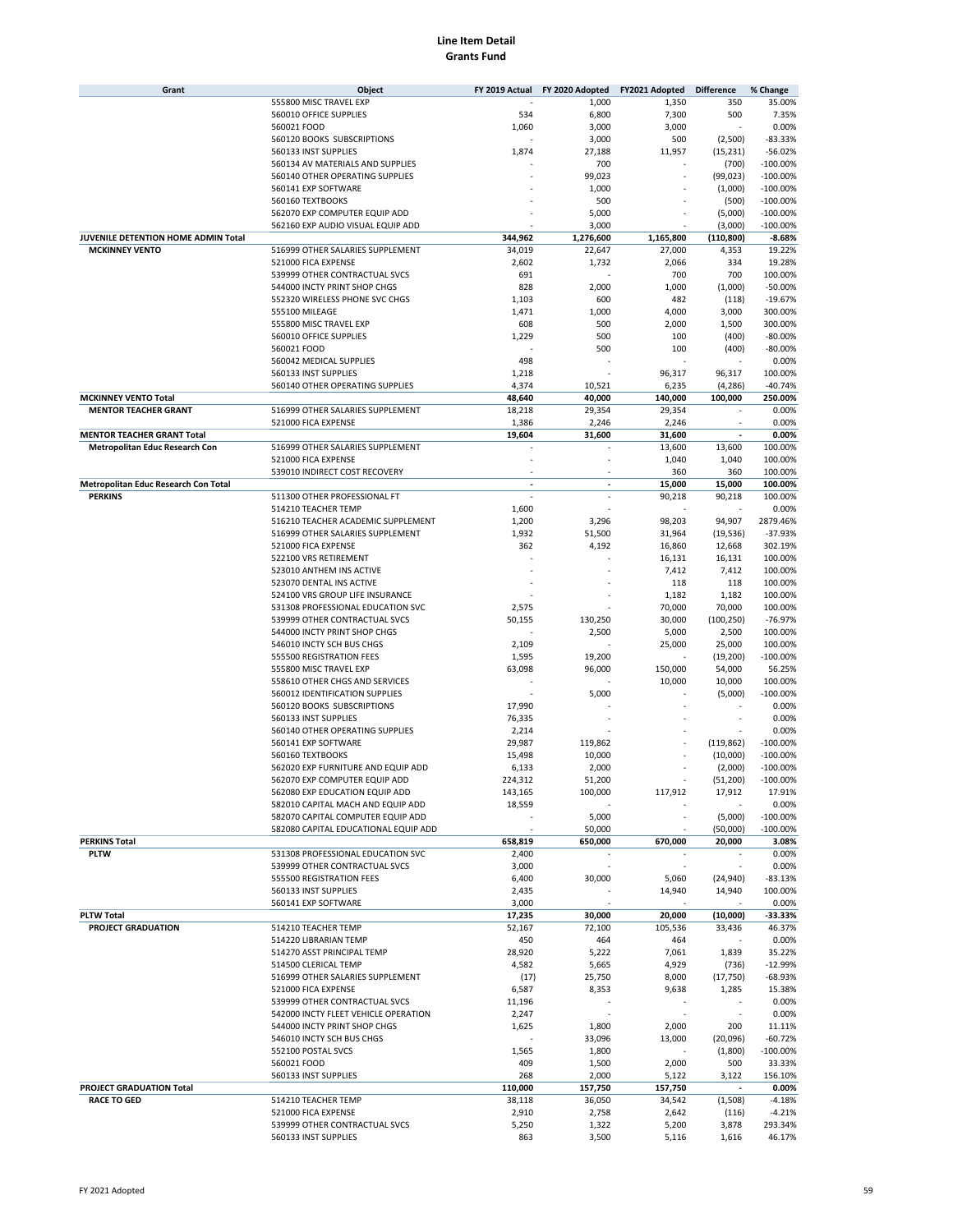| Grant                                | Object                               | FY 2019 Actual | FY 2020 Adopted | FY2021 Adopted | <b>Difference</b>        | % Change   |
|--------------------------------------|--------------------------------------|----------------|-----------------|----------------|--------------------------|------------|
| <b>RACE TO GED</b>                   | 560141 EXP SOFTWARE                  | 992            |                 |                |                          | 0.00%      |
|                                      | 560160 TEXTBOOKS                     | 886            | 2,500           | 2,500          |                          | 0.00%      |
|                                      | 562070 EXP COMPUTER EQUIP ADD        | 9,582          | 8,870           |                | (8, 870)                 | $-100.00%$ |
| <b>RACE TO GED Total</b>             |                                      | 58,600         | 55,000          | 50,000         | (5.000)                  | $-9.09%$   |
|                                      |                                      |                |                 |                |                          |            |
| <b>RICHMOND FORUM</b>                | 516999 OTHER SALARIES SUPPLEMENT     | 691            |                 |                |                          | 0.00%      |
|                                      | 521000 FICA EXPENSE                  | 52             |                 |                |                          | 0.00%      |
|                                      | 555500 REGISTRATION FEES             | 8,000          |                 |                |                          | 0.00%      |
|                                      | 555800 MISC TRAVEL EXP               |                | 23,500          |                | (23, 500)                | $-100.00%$ |
| RICHMOND FORUM Total                 |                                      | 8,744          | 23,500          | $\overline{a}$ | (23, 500)                | $-100.00%$ |
|                                      | 516999 OTHER SALARIES SUPPLEMENT     |                |                 |                |                          | 4.71%      |
| SAFE ROUTES TO SCHOOL                |                                      | 31,196         | 35,224          | 36,883         | 1,659                    |            |
|                                      | 521000 FICA EXPENSE                  | 2,387          | 2,695           | 2,822          | 127                      | 4.71%      |
|                                      | 535000 PRINTING AND BINDING SVCS     |                | 1,600           |                | (1,600)                  | $-100.00%$ |
|                                      | 539999 OTHER CONTRACTUAL SVCS        | 150            | 1,000           | 1,800          | 800                      | 80.00%     |
|                                      | 544000 INCTY PRINT SHOP CHGS         | 1,550          | 600             | 1,500          | 900                      | 150.00%    |
|                                      | 555100 MILEAGE                       | 544            | 670             | 650            | (20)                     | $-2.99%$   |
|                                      | 560133 INST SUPPLIES                 |                | 22,367          |                | 183                      | 0.82%      |
|                                      |                                      | 36,256         |                 | 22,550         |                          |            |
|                                      | 562020 EXP FURNITURE AND EQUIP ADD   |                | 7,844           | 5,795          | (2,049)                  | $-26.12%$  |
| SAFE ROUTES TO SCHOOL Total          |                                      | 72,082         | 72,000          | 72,000         | $\overline{a}$           | 0.00%      |
| SECURITY EQUIPMENT GRANT             | 562160 EXP AUDIO VISUAL EQUIP ADD    |                | 47,500          |                | (47, 500)                | $-100.00%$ |
|                                      | 581035 CAPITAL SECURITY EQUIP        | 65,000         | 15,000          | 312,500        | 297,500                  | 1983.33%   |
| SECURITY EQUIPMENT GRANT Total       |                                      | 65,000         | 62,500          | 312,500        | 250,000                  | 400.00%    |
| <b>STEM COMPETITION</b>              | 539999 OTHER CONTRACTUAL SVCS        | 150            |                 |                |                          | 0.00%      |
|                                      |                                      |                |                 |                |                          |            |
|                                      | 555000 TRAVEL ADVANCES PREPAIDS      |                | 1,000           |                | (1,000)                  | $-100.00%$ |
|                                      | 555500 REGISTRATION FEES             | 5,550          | 1,000           | 2,500          | 1,500                    | 150.00%    |
|                                      | 560133 INST SUPPLIES                 | 10,973         | 18,000          | 22,500         | 4,500                    | 25.00%     |
|                                      | 560140 OTHER OPERATING SUPPLIES      | 4,241          |                 |                |                          | 0.00%      |
|                                      | 562070 EXP COMPUTER EQUIP ADD        | 1,916          |                 |                |                          | 0.00%      |
|                                      |                                      |                |                 |                |                          |            |
| <b>STEM COMPETITION Total</b>        |                                      | 22,830         | 20,000          | 25,000         | 5,000                    | 25.00%     |
| STEM LEARNING THROUGH THE ARTS       | 511170 SUPERVISOR FT                 | 5,948          |                 |                |                          | 0.00%      |
|                                      | 521000 FICA EXPENSE                  | 428            |                 |                |                          | 0.00%      |
|                                      | 522100 VRS RETIREMENT                | 509            |                 |                |                          | 0.00%      |
|                                      | 522111 VRS RETIREE HEALTHCARE CREDIT | 39             |                 |                |                          | 0.00%      |
|                                      | 524100 VRS GROUP LIFE INSURANCE      | 43             |                 |                |                          | 0.00%      |
|                                      |                                      |                |                 |                |                          |            |
|                                      | 531999 OTHER PROFESSIONAL SVCS       |                | 57,000          | 65,000         | 8,000                    | 14.04%     |
|                                      | 539999 OTHER CONTRACTUAL SVCS        | 57,000         |                 |                |                          | 0.00%      |
|                                      | 544000 INCTY PRINT SHOP CHGS         | 8              |                 |                |                          | 0.00%      |
| STEM LEARNING THROUGH THE ARTS Total |                                      | 63,974         | 57,000          | 65,000         | 8,000                    | 14.04%     |
| STEM TEACHER RECRUIT/RETENTION       | 516999 OTHER SALARIES SUPPLEMENT     | 29,000         | 40,305          | 40,000         | (305)                    | $-0.76%$   |
|                                      | 521000 FICA EXPENSE                  | 2,216          | 2,795           | 3,100          | 305                      | 10.91%     |
|                                      |                                      |                |                 |                |                          |            |
| STEM TEACHER RECRUIT/RETENTION Total |                                      | 31,216         | 43,100          | 43,100         |                          | 0.00%      |
| <b>TITLE I</b>                       | 511150 DIRECTOR FT                   | 58,905         | 67,326          | 67,326         | ×,                       | 0.00%      |
|                                      | 511210 TEACHER FT                    | 3,213,259      | 3,553,590       | 3,531,794      | (21, 796)                | $-0.61%$   |
|                                      | 511290 OTHER INST STAFF FT           | 65,545         | 67,511          | 67,512         | 1                        | 0.00%      |
|                                      | 511300 OTHER PROFESSIONAL FT         | 82,082         | 84,544          | 84,545         | 1                        | 0.00%      |
|                                      | 511500 CLERICAL FT                   | 74,568         | 119,798         | 130,374        | 10,576                   | 8.83%      |
|                                      |                                      |                |                 |                |                          |            |
|                                      | 511510 INST AIDE FT                  | 221,029        | 253,794         | 295,223        | 41,429                   | 16.32%     |
|                                      | 512000 SALARIES AND WAGES OT         | 492            |                 |                |                          | 0.00%      |
|                                      | 513210 TEACHER PT                    | 27,476         | 32,344          | 32,344         |                          | 0.00%      |
|                                      | 514210 TEACHER TEMP                  | 618,772        | 200,850         | 238,000        | 37,150                   | 18.50%     |
|                                      | 515210 TEACHER SUB                   | 21,712         | 10,300          | 7,000          | (3,300)                  | $-32.04%$  |
|                                      |                                      |                |                 |                |                          |            |
|                                      | 515510 INST AIDE SUB                 | 4,570          |                 |                |                          | 0.00%      |
|                                      | 516999 OTHER SALARIES SUPPLEMENT     | 1,651          |                 |                |                          | 0.00%      |
|                                      | 517210 TEACHER SRP                   | 11,342         |                 | 53,608         | 53,608                   | 100.00%    |
|                                      | 517510 INST AIDE SRP                 | 8,754          |                 |                |                          | 0.00%      |
|                                      | 519007 SICK LEAVE PAYOUT             | 3,676          |                 |                |                          | 0.00%      |
|                                      |                                      | 4,735          |                 |                |                          | 0.00%      |
|                                      | 519008 PERSONAL DAY PAYOUT           |                |                 |                |                          |            |
|                                      | 521000 FICA EXPENSE                  | 314,714        | 322,567         | 344,843        | 22,276                   | 6.91%      |
|                                      | 522100 VRS RETIREMENT                | 543,171        | 699,941         | 756,394        | 56,453                   | 8.07%      |
|                                      | 522110 VRS HYBRID PLAN CONTRIBUTION  | 43,290         |                 |                |                          | 0.00%      |
|                                      | 522111 VRS RETIREE HEALTHCARE CREDIT | 44,749         |                 | ٠              | $\overline{\phantom{a}}$ | 0.00%      |
|                                      | 522200 SUPPLEMENTAL RETIREMENT       | 77,413         |                 |                |                          | 0.00%      |
|                                      | 523010 ANTHEM INS ACTIVE             | 573,028        | 608,639         | 637,432        | 28,793                   | 4.73%      |
|                                      | 523045 HEALTH SAVINGS ACCOUNT EXP    |                |                 |                | ä,                       |            |
|                                      |                                      | 35,583         |                 |                |                          | 0.00%      |
|                                      | 523070 DENTAL INS ACTIVE             | 7,377          | 7,719           | 10,148         | 2,429                    | 31.47%     |
|                                      | 524100 VRS GROUP LIFE INSURANCE      | 48,860         | 54,312          | 55,410         | 1,098                    | 2.02%      |
|                                      | 525000 VRS HYBRID DISABILITY         | 930            |                 |                | ×,                       | 0.00%      |
|                                      | 531300 MGMT CONSULTING SVC           | 553            |                 |                |                          | 0.00%      |
|                                      | 531308 PROFESSIONAL EDUCATION SVC    | 83,886         |                 |                |                          | 0.00%      |
|                                      | 534000 TRANSPORTATION SVCS           | 189,252        |                 |                |                          | 0.00%      |
|                                      |                                      |                |                 |                |                          |            |
|                                      | 539010 INDIRECT COST RECOVERY        | 127,163        | 108,119         | 36,552         | (71, 567)                | $-66.19%$  |
|                                      | 539020 PARENT INVOLVEMENT            | 52,696         | 50,074          | 66,244         | 16,170                   | 32.29%     |
|                                      | 539999 OTHER CONTRACTUAL SVCS        | 172,813        |                 |                |                          | 0.00%      |
|                                      | 542000 INCTY FLEET VEHICLE OPERATION | 14,646         |                 |                |                          | 0.00%      |
|                                      | 544000 INCTY PRINT SHOP CHGS         | 7,432          |                 |                |                          | 0.00%      |
|                                      | 546010 INCTY SCH BUS CHGS            | 4,566          |                 |                | ÷                        | 0.00%      |
|                                      |                                      |                |                 |                |                          |            |
|                                      | 552300 TELECOMMUNICATIONS            | 908            |                 |                |                          | 0.00%      |
|                                      | 555100 MILEAGE                       | 11,583         |                 |                |                          | 0.00%      |
|                                      | 555410 AIR FARES                     | 14,686         |                 |                | ÷.                       | 0.00%      |
|                                      | 555500 REGISTRATION FEES             | 100            |                 |                |                          | 0.00%      |
|                                      | 555800 MISC TRAVEL EXP               | 46,679         |                 |                | ٠                        | 0.00%      |
|                                      | 558100 DUES ASSOCIATION MEMBERSHIP   |                |                 |                | ÷                        | 0.00%      |
|                                      |                                      | 110            |                 |                |                          |            |
|                                      | 560010 OFFICE SUPPLIES               | 5,284          |                 | 2,000          | 2,000                    | 100.00%    |
|                                      | 560021 FOOD                          | 3,852          |                 |                |                          | 0.00%      |
|                                      | 560120 BOOKS SUBSCRIPTIONS           | 349            |                 |                |                          | 0.00%      |
|                                      | 560123 COPIER/PRINTER SUPPLIES       | 12,016         |                 |                |                          | 0.00%      |
|                                      |                                      |                |                 |                |                          |            |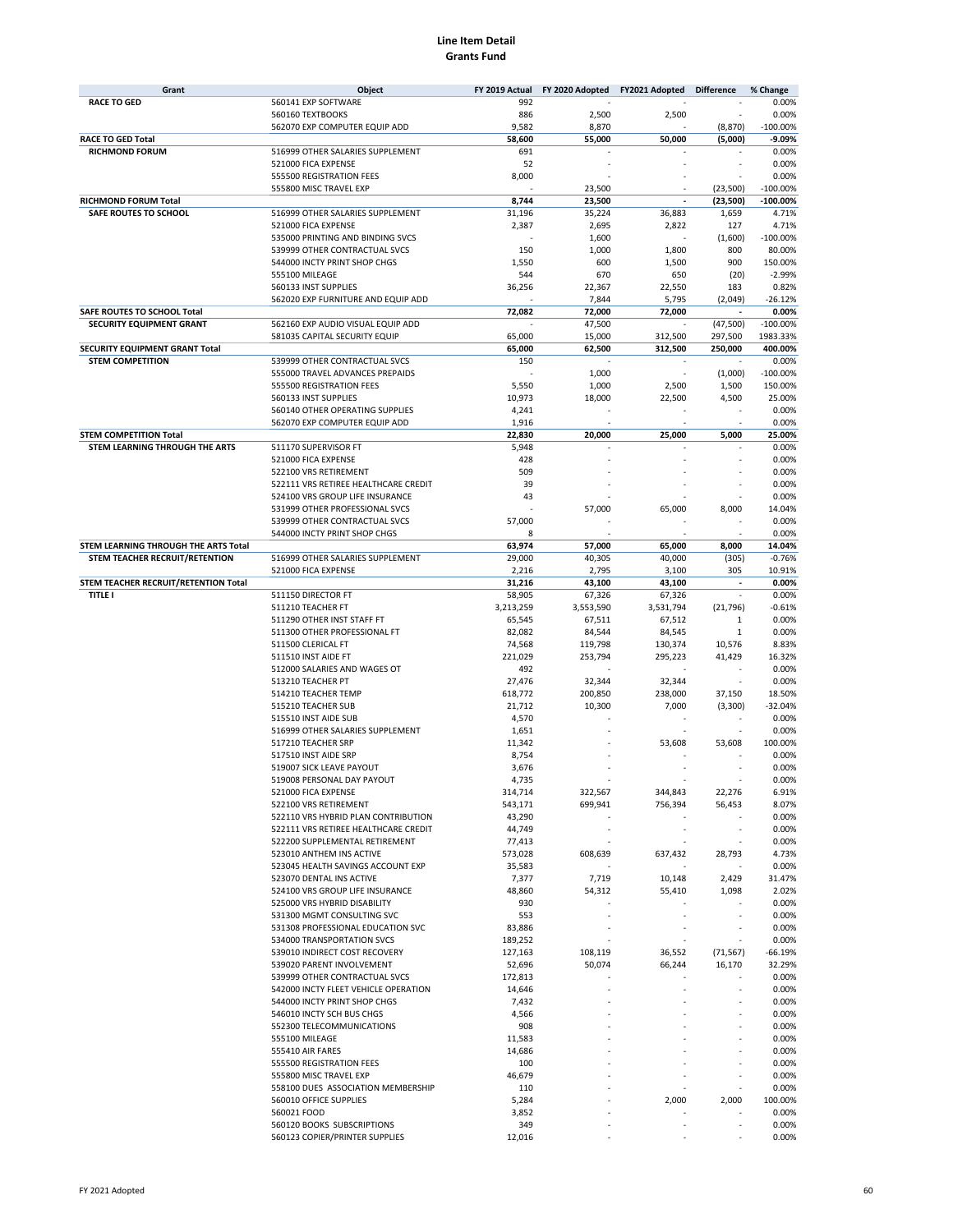| Grant                       | Object                                |                          | FY 2019 Actual FY 2020 Adopted FY2021 Adopted Difference |           |                          | % Change    |
|-----------------------------|---------------------------------------|--------------------------|----------------------------------------------------------|-----------|--------------------------|-------------|
|                             | 560133 INST SUPPLIES                  | 567,614                  | 155,564                                                  | 128,010   | (27, 554)                | $-17.71%$   |
|                             | 560141 EXP SOFTWARE                   | 155,869                  | 44,000                                                   |           | (44,000)                 | $-100.00%$  |
|                             | 562070 EXP COMPUTER EQUIP ADD         | 98,562                   |                                                          |           |                          | 0.00%       |
|                             | 562080 EXP EDUCATION EQUIP ADD        | 16,780                   |                                                          |           |                          | 0.00%       |
|                             | 562160 EXP AUDIO VISUAL EQUIP ADD     | 17,191                   |                                                          |           |                          | 0.00%       |
|                             | 564010 FUND BALANCE FUNDED            |                          | 201,008                                                  | 97,241    | (103, 767)               | $-51.62%$   |
|                             | 582080 CAPITAL EDUCATIONAL EQUIP ADD  | 21,450                   |                                                          |           |                          | 0.00%       |
| <b>TITLE I Total</b>        |                                       | 7,733,719                | 6,642,000                                                | 6,642,000 | $\overline{\phantom{a}}$ | 0.00%       |
| TITLE I PART D              | 514210 TEACHER TEMP                   | 37,406                   | 61,800                                                   | 60,000    | (1,800)                  | $-2.91%$    |
|                             |                                       |                          |                                                          |           |                          | $-2.92%$    |
|                             | 521000 FICA EXPENSE                   | 2,859                    | 4,728                                                    | 4,590     | (138)                    |             |
|                             | 539010 INDIRECT COST RECOVERY         | 890                      |                                                          |           |                          | 0.00%       |
|                             | 552100 POSTAL SVCS                    | 100                      |                                                          |           |                          | 0.00%       |
|                             | 560010 OFFICE SUPPLIES                |                          | 3,472                                                    | 5,000     | 1,528                    | 44.01%      |
|                             | 560133 INST SUPPLIES                  |                          |                                                          | 10,410    | 10,410                   | 100.00%     |
| <b>TITLE I PART D Total</b> |                                       | 41,255                   | 70,000                                                   | 80,000    | 10,000                   | 14.29%      |
| <b>TITLE I PART D SOP</b>   | 555800 MISC TRAVEL EXP                | 694                      |                                                          |           |                          | 0.00%       |
|                             | 560120 BOOKS SUBSCRIPTIONS            | 408                      |                                                          |           | $\sim$                   | 0.00%       |
|                             | 560133 INST SUPPLIES                  | 167                      |                                                          |           |                          | 0.00%       |
| TITLE I PART D SOP Total    |                                       | 1,269                    |                                                          |           |                          | 0.00%       |
| <b>TITLE II</b>             | 511210 TEACHER FT                     | 516,199                  | 520,715                                                  | 60,467    | (460, 248)               | $-88.39%$   |
|                             | 511290 OTHER INST STAFF FT            | 57,223                   | 124,946                                                  |           | (124, 946)               | $-100.00%$  |
|                             | 511295 TECHNOLOGY INTEGRATOR          |                          |                                                          | 270,170   | 270,170                  | 100.00%     |
|                             |                                       |                          |                                                          |           |                          |             |
|                             | 514210 TEACHER TEMP                   | 200                      |                                                          |           |                          | 0.00%       |
|                             | 515210 TEACHER SUB                    | 2,847                    |                                                          |           |                          | 0.00%       |
|                             | 516999 OTHER SALARIES SUPPLEMENT      |                          |                                                          | 106,024   | 106,024                  | 100.00%     |
|                             | 517210 TEACHER SRP                    | 16,179                   |                                                          |           |                          | 0.00%       |
|                             | 519007 SICK LEAVE PAYOUT              | 3,620                    |                                                          |           |                          | 0.00%       |
|                             | 519008 PERSONAL DAY PAYOUT            | 2,898                    |                                                          |           |                          | 0.00%       |
|                             | 521000 FICA EXPENSE                   | 41,864                   | 47,326                                                   | 33,405    | (13, 921)                | $-29.42%$   |
|                             | 522100 VRS RETIREMENT                 | 89,935                   | 108,987                                                  | 59,117    | (49, 870)                | $-45.76%$   |
|                             | 522111 VRS RETIREE HEALTHCARE CREDIT  | 6,882                    |                                                          |           |                          | 0.00%       |
|                             | 522200 SUPPLEMENTAL RETIREMENT        | 78,780                   |                                                          |           |                          | 0.00%       |
|                             | 523010 ANTHEM INS ACTIVE              | 89,725                   | 73,330                                                   | 37,060    | (36, 270)                | $-49.46%$   |
|                             | 523045 HEALTH SAVINGS ACCOUNT EXP     | 9,333                    |                                                          |           |                          | 0.00%       |
|                             | 523070 DENTAL INS ACTIVE              |                          |                                                          |           |                          |             |
|                             |                                       | 945                      | 930                                                      | 590       | (340)                    | $-36.56%$   |
|                             | 524100 VRS GROUP LIFE INSURANCE       | 7,514                    | 8,458                                                    | 4,332     | (4, 126)                 | -48.78%     |
|                             | 531300 MGMT CONSULTING SVC            | 42                       |                                                          |           |                          | 0.00%       |
|                             | 531307 PROFESSIONAL INSERVICE TRAININ |                          | 3,000                                                    |           | (3,000)                  | $-100.00%$  |
|                             | 531308 PROFESSIONAL EDUCATION SVC     | 5,600                    |                                                          |           | ٠                        | 0.00%       |
|                             | 531999 OTHER PROFESSIONAL SVCS        | 7,600                    |                                                          |           |                          | 0.00%       |
|                             | 539010 INDIRECT COST RECOVERY         | 23,665                   | 27,000                                                   | 15,000    | (12,000)                 | $-44.44%$   |
|                             | 539999 OTHER CONTRACTUAL SVCS         | 166                      | 12,000                                                   | 209,684   | 197,684                  | 1647.37%    |
|                             | 555100 MILEAGE                        | 177                      | 1,000                                                    |           | (1,000)                  | $-100.00%$  |
|                             | 555200 EDUCATION AND CONFERENCES      | 3,830                    |                                                          | 212,913   | 212,913                  | 100.00%     |
|                             | 555800 MISC TRAVEL EXP                | 174,745                  | 202,308                                                  | 122,531   | (79, 777)                | $-39.43%$   |
|                             | 558100 DUES ASSOCIATION MEMBERSHIP    | 7,500                    | 10,000                                                   |           | (10,000)                 | $-100.00%$  |
|                             | 560140 OTHER OPERATING SUPPLIES       | 885                      |                                                          | 8,707     | 8,707                    | 100.00%     |
| <b>TITLE II Total</b>       |                                       | 1,148,354                | 1,140,000                                                | 1,140,000 |                          | 0.00%       |
| <b>TITLE III IY</b>         | 511290 OTHER INST STAFF FT            | 34,240                   |                                                          |           | ÷.                       | 0.00%       |
|                             |                                       |                          |                                                          |           |                          |             |
|                             | 514210 TEACHER TEMP                   |                          | 10,300                                                   | 15,000    | 4,700                    | 45.63%      |
|                             | 521000 FICA EXPENSE                   | 2,619                    | 788                                                      | 1,148     | 360                      | 45.69%      |
|                             | 539999 OTHER CONTRACTUAL SVCS         | 12,135                   | 5,512                                                    | 4,150     | (1, 362)                 | $-24.71%$   |
|                             | 542000 INCTY FLEET VEHICLE OPERATION  | 1,681                    | 2,400                                                    | 2,500     | 100                      | 4.17%       |
|                             | 560133 INST SUPPLIES                  | 8,080                    | 6,000                                                    | 7,202     | 1,202                    | 20.03%      |
| <b>TITLE III IY Total</b>   |                                       | 58,755                   | 25,000                                                   | 30,000    | 5,000                    | 20.00%      |
| <b>TITLE III LEP</b>        | 511210 TEACHER FT                     | 160,701                  | 176,508                                                  | 176,508   |                          | 0.00%       |
|                             | 511290 OTHER INST STAFF FT            | 108,217                  |                                                          |           |                          | 0.00%       |
|                             | 514210 TEACHER TEMP                   |                          | 47,277                                                   | 25,128    | (22, 149)                | -46.85%     |
|                             | 514290 OTHER INSTRUCTIONAL - TEMP     |                          | 2,575                                                    | 2,575     |                          | 0.00%       |
|                             | 515210 TEACHER SUB                    |                          | 10,300                                                   | 8,000     | (2,300)                  | $-22.33%$   |
|                             | 521000 FICA EXPENSE                   | 20,372                   | 17,540                                                   | 16,234    |                          | $-7.45%$    |
|                             |                                       |                          |                                                          |           | (1,306)                  |             |
|                             | 522100 VRS RETIREMENT                 | 8,915                    | 29,795                                                   | 31,559    | 1,764                    | 5.92%       |
|                             | 522110 VRS HYBRID PLAN CONTRIBUTION   | 17,827                   |                                                          |           |                          | 0.00%       |
|                             | 522111 VRS RETIREE HEALTHCARE CREDIT  | 2,046                    |                                                          |           | $\sim$                   | 0.00%       |
|                             | 523010 ANTHEM INS ACTIVE              | 19,161                   | 21,999                                                   | 22,236    | 237                      | 1.08%       |
|                             | 523045 HEALTH SAVINGS ACCOUNT EXP     | 817                      |                                                          |           |                          | 0.00%       |
|                             | 523070 DENTAL INS ACTIVE              | 350                      | 279                                                      | 354       | 75                       | 26.88%      |
|                             | 524100 VRS GROUP LIFE INSURANCE       | 2,234                    | 2,312                                                    | 2,312     |                          | 0.00%       |
|                             | 525000 VRS HYBRID DISABILITY          | 398                      |                                                          |           |                          | 0.00%       |
|                             | 531308 PROFESSIONAL EDUCATION SVC     | 875                      |                                                          |           |                          | 0.00%       |
|                             | 531999 OTHER PROFESSIONAL SVCS        | 28,498                   |                                                          |           |                          | 0.00%       |
|                             | 539020 PARENT INVOLVEMENT             |                          | 5,000                                                    | 5,000     | ٠                        | 0.00%       |
|                             | 539999 OTHER CONTRACTUAL SVCS         | 82,106                   | 16,700                                                   | 62,700    | 46,000                   | 275.45%     |
|                             | 542000 INCTY FLEET VEHICLE OPERATION  | 533                      |                                                          |           |                          | 0.00%       |
|                             |                                       |                          |                                                          |           |                          |             |
|                             | 544000 INCTY PRINT SHOP CHGS          | 932                      | 2,400                                                    | 2,400     | $\overline{\phantom{a}}$ | 0.00%       |
|                             | 546010 INCTY SCH BUS CHGS             | $\overline{\phantom{a}}$ | 7,000                                                    | 6,000     | (1,000)                  | $-14.29%$   |
|                             | 555100 MILEAGE                        | 262                      |                                                          |           |                          | 0.00%       |
|                             | 555500 REGISTRATION FEES              | 725                      |                                                          |           | $\overline{\phantom{a}}$ | 0.00%       |
|                             | 555800 MISC TRAVEL EXP                | 8,026                    | 8,000                                                    | 7,835     | (165)                    | $-2.06%$    |
|                             | 560010 OFFICE SUPPLIES                | 449                      |                                                          |           |                          | 0.00%       |
|                             | 560021 FOOD                           | 677                      | 1,500                                                    | 1,000     | (500)                    | $-33.33%$   |
|                             | 560133 INST SUPPLIES                  | 22,266                   | 25,815                                                   | 30,159    | 4,344                    | 16.83%      |
| <b>TITLE III LEP Total</b>  |                                       | 486,387                  | 375,000                                                  | 400,000   | 25,000                   | 6.67%       |
| TITLE IV (SSAE)             | 511250 INST SPECIALIST FT             | 38,930                   | 141,399                                                  | 201,909   | 60,510                   | 42.79%      |
|                             | 511300 OTHER PROFESSIONAL FT          |                          | 88,533                                                   |           | (88, 533)                | $-100.00\%$ |
|                             |                                       |                          |                                                          |           |                          |             |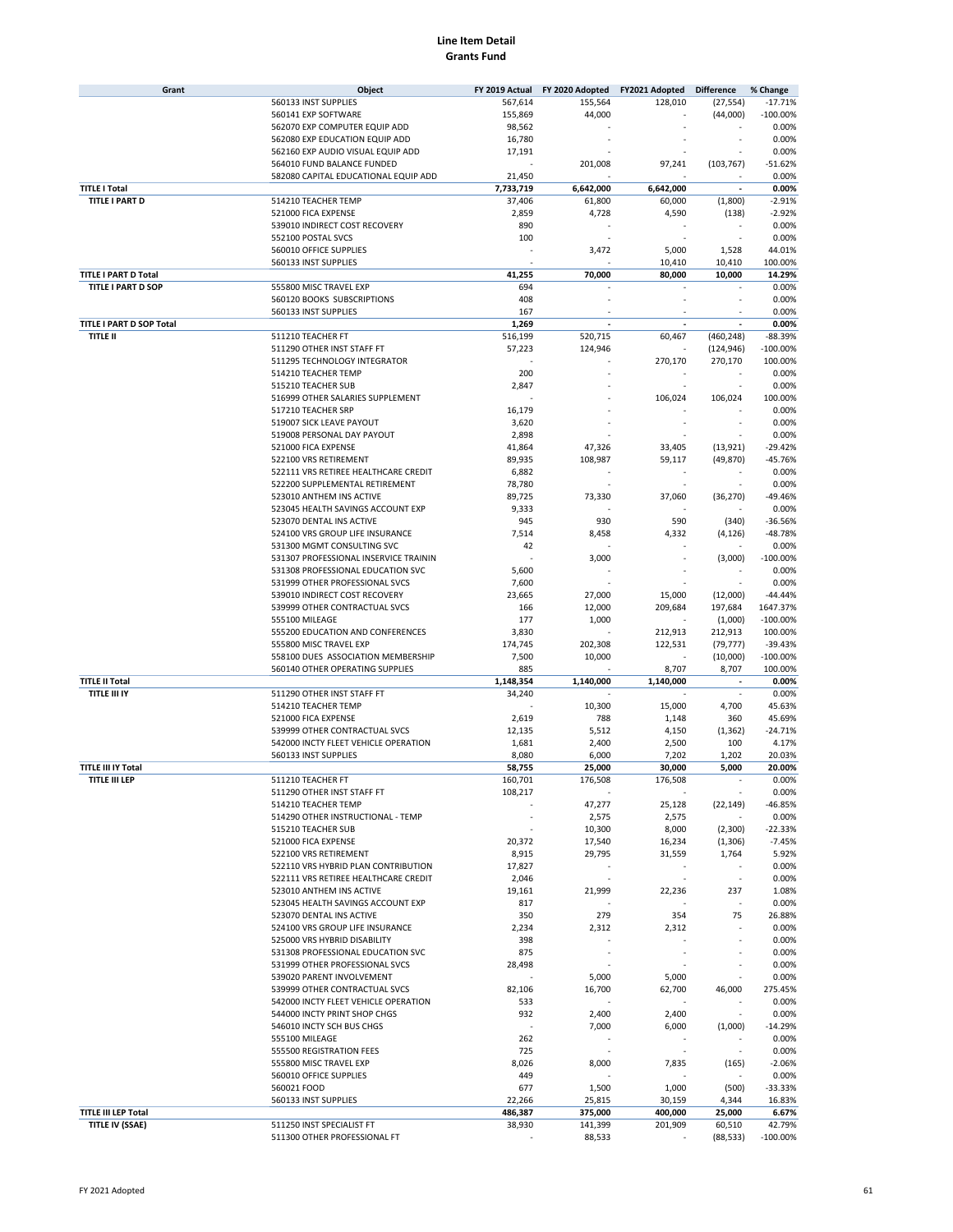| Grant                                 | Object                                |                | FY 2019 Actual FY 2020 Adopted | FY2021 Adopted | <b>Difference</b> | % Change   |
|---------------------------------------|---------------------------------------|----------------|--------------------------------|----------------|-------------------|------------|
| <b>TITLE IV (SSAE)</b>                | 511510 INST AIDE FT                   | 19,310         | 36,706                         | 31,038         | (5,668)           | $-15.44%$  |
|                                       | 513300 OTHER PROFESSIONAL PR          |                | 32.445                         |                | (32, 445)         | $-100.00%$ |
|                                       | 514250 INSTRUCT SPECIALIST, TEMPORARY |                |                                | 28,500         | 28,500            | 100.00%    |
|                                       | 515210 TEACHER SUB                    |                |                                | 5,691          | 5,691             | 100.00%    |
|                                       | 516999 OTHER SALARIES SUPPLEMENT      | 1,248          | 8,240                          | 16,179         | 7,939             | 96.35%     |
|                                       | 521000 FICA EXPENSE                   | 4,078          | 22,656                         | 21,672         | (984)             | $-4.34%$   |
|                                       | 522100 VRS RETIREMENT                 | 2,929          | 73,492                         | 41,651         | (31, 841)         | $-43.33%$  |
|                                       | 522110 VRS HYBRID PLAN CONTRIBUTION   | 5,437          |                                |                |                   | 0.00%      |
|                                       |                                       |                |                                |                |                   |            |
|                                       | 522111 VRS RETIREE HEALTHCARE CREDIT  | 640            |                                |                |                   | 0.00%      |
|                                       | 523010 ANTHEM INS ACTIVE              | 15,112         | 36,665                         | 37,060         | 395               | 1.08%      |
|                                       | 523045 HEALTH SAVINGS ACCOUNT EXP     | 3,870          | 20,490                         |                | (20, 490)         | $-100.00%$ |
|                                       | 523070 DENTAL INS ACTIVE              | 129            | 465                            | 590            | 125               | 26.88%     |
|                                       | 524100 VRS GROUP LIFE INSURANCE       | 699            | 5,703                          | 3,052          | (2,651)           | $-46.48%$  |
|                                       | 525000 VRS HYBRID DISABILITY          | 121            |                                |                |                   | 0.00%      |
|                                       | 531999 OTHER PROFESSIONAL SVCS        | 16,202         |                                |                |                   | 0.00%      |
|                                       | 539010 INDIRECT COST RECOVERY         | 2,299          | 12,206                         | 4,005          | (8, 201)          | $-67.19%$  |
|                                       | 539999 OTHER CONTRACTUAL SVCS         |                |                                | 56,110         | 56,110            | 100.00%    |
|                                       | 555500 REGISTRATION FEES              |                |                                | 8,000          | 8,000             | 100.00%    |
|                                       | 555800 MISC TRAVEL EXP                | 5,391          |                                | 13,481         | 13,481            | 100.00%    |
|                                       | 560010 OFFICE SUPPLIES                |                |                                | 9,500          | 9,500             | 100.00%    |
|                                       | 560021 FOOD                           | 890            |                                |                |                   | 0.00%      |
|                                       | 560133 INST SUPPLIES                  |                |                                |                |                   |            |
|                                       |                                       |                |                                | 6,657          | 6,657             | 100.00%    |
|                                       | 560140 OTHER OPERATING SUPPLIES       |                |                                | 8,273          | 8,273             | 100.00%    |
|                                       | 560141 EXP SOFTWARE                   | 6,450          |                                |                |                   | 0.00%      |
|                                       | 582080 CAPITAL EDUCATIONAL EQUIP ADD  | 30,000         |                                | 6,632          | 6,632             | 100.00%    |
| <b>TITLE IV (SSAE) Total</b>          |                                       | 153,735        | 479,000                        | 500,000        | 21,000            | 4.38%      |
| <b>VA STAR</b>                        | 515210 TEACHER SUB                    | 85             |                                |                |                   | 0.00%      |
|                                       | 521000 FICA EXPENSE                   | $\overline{7}$ |                                |                |                   | 0.00%      |
|                                       | 562070 EXP COMPUTER EQUIP ADD         |                |                                | 5,000          | 5,000             | 100.00%    |
| <b>VA STAR Total</b>                  |                                       | 91             |                                | 5,000          | 5,000             | 100.00%    |
| <b>VAEL CIVICS</b>                    | 514210 TEACHER TEMP                   | 100,406        | 101,661                        | 101,661        |                   | 0.00%      |
|                                       | 521000 FICA EXPENSE                   | 7,681          | 7,777                          | 7,777          |                   | 0.00%      |
|                                       | 533299 OTHER MAINT SVC CONT           | 4,095          | 6,300                          |                | (6, 300)          | $-100.00%$ |
|                                       |                                       |                |                                |                |                   | 100.00%    |
|                                       | 539999 OTHER CONTRACTUAL SVCS         | 950            |                                | 8,700          | 8,700             |            |
|                                       | 544000 INCTY PRINT SHOP CHGS          | 269            |                                |                |                   | 0.00%      |
|                                       | 555100 MILEAGE                        | 130            |                                |                |                   | 0.00%      |
|                                       | 555800 MISC TRAVEL EXP                | 200            |                                |                |                   | 0.00%      |
|                                       | 560123 COPIER/PRINTER SUPPLIES        | 156            |                                |                |                   | 0.00%      |
|                                       | 560133 INST SUPPLIES                  | 931            | 3,000                          | 6,862          | 3,862             | 128.73%    |
|                                       | 560141 EXP SOFTWARE                   | 917            |                                | 15,000         | 15,000            | 100.00%    |
|                                       | 560160 TEXTBOOKS                      | 16,030         | 12,262                         |                | (12, 262)         | $-100.00%$ |
| <b>VAEL CIVICS Total</b>              |                                       | 131,765        | 131,000                        | 140,000        | 9,000             | 6.87%      |
| <b>VCU META</b>                       | 511210 TEACHER FT                     | 87,505         | 90,130                         |                | (90, 130)         | $-100.00%$ |
|                                       | 521000 FICA EXPENSE                   | 6,451          | 6,607                          |                | (6,607)           | $-100.00%$ |
|                                       | 522100 VRS RETIREMENT                 | 13,721         | 15,214                         |                | (15, 214)         | $-100.00%$ |
|                                       | 522111 VRS RETIREE HEALTHCARE CREDIT  |                |                                |                |                   | 0.00%      |
|                                       |                                       | 1,050          |                                |                |                   |            |
|                                       | 523010 ANTHEM INS ACTIVE              | 8,034          | 7,333                          |                | (7, 333)          | $-100.00%$ |
|                                       | 523070 DENTAL INS ACTIVE              | 100            | 93                             |                | (93)              | $-100.00%$ |
|                                       | 524100 VRS GROUP LIFE INSURANCE       | 1,146          | 1,181                          |                | (1, 181)          | $-100.00%$ |
|                                       | 564010 FUND BALANCE FUNDED            |                | 42                             |                | (42)              | $-100.00%$ |
| <b>VCU META Total</b>                 |                                       | 118,008        | 120,600                        |                | (120, 600)        | $-100.00%$ |
| <b>VPSA EDUCATIONAL TCHNLGY GRANT</b> | 515210 TEACHER SUB                    | 850            |                                |                |                   | 0.00%      |
|                                       | 521000 FICA EXPENSE                   | 65             |                                |                |                   | 0.00%      |
|                                       | 533299 OTHER MAINT SVC CONT           | 289,636        |                                |                |                   | 0.00%      |
|                                       | 539012 TRAINING SVCS                  | 5,000          |                                |                |                   | 0.00%      |
|                                       | 555800 MISC TRAVEL EXP                | 50,679         | 81,800                         | 81,800         |                   | 0.00%      |
|                                       | 560141 EXP SOFTWARE                   | 253,000        | 326,860                        | 245,400        | (81, 460)         | $-24.92%$  |
|                                       | 562070 EXP COMPUTER EQUIP ADD         | 65,186         | 1,618,440                      | 1,636,000      | 17,560            | 1.08%      |
|                                       |                                       |                |                                |                |                   |            |
|                                       | 581075 CAPITAL SOFTWARE RPL           | 238,140        |                                |                |                   | 0.00%      |
|                                       | 582070 CAPITAL COMPUTER EQUIP ADD     | 1,045,469      |                                |                |                   | 0.00%      |
| VPSA EDUCATIONAL TCHNLGY GRANT Total  |                                       | 1,948,025      | 2,027,100                      | 1,963,200      | (63,900)          | $-3.15%$   |
| <b>VTSS POSITIVE BEHAVIOR</b>         | 515210 TEACHER SUB                    | 1,870          | 2,871                          | 5,147          | 2,276             | 79.28%     |
|                                       | 516999 OTHER SALARIES SUPPLEMENT      | 425            | 1,903                          | 6,000          | 4,097             | 215.29%    |
|                                       | 521000 FICA EXPENSE                   | 176            | 366                            | 853            | 487               | 133.06%    |
|                                       | 539999 OTHER CONTRACTUAL SVCS         |                |                                | 6,000          | 6,000             | 100.00%    |
|                                       | 544000 INCTY PRINT SHOP CHGS          | 25             |                                | 250            | 250               | 100.00%    |
|                                       | 555100 MILEAGE                        | 864            |                                | 3,900          | 3,900             | 100.00%    |
|                                       | 555800 MISC TRAVEL EXP                | 3,364          | 12,610                         | 11,250         | (1,360)           | $-10.79%$  |
|                                       | 558100 DUES ASSOCIATION MEMBERSHIP    |                | 100                            | 250            | 150               | 150.00%    |
|                                       | 560010 OFFICE SUPPLIES                |                | 400                            | 750            | 350               | 87.50%     |
|                                       |                                       |                |                                |                |                   |            |
|                                       | 560021 FOOD                           | 859            | 1,500                          | 1,500          |                   | 0.00%      |
|                                       | 560120 BOOKS SUBSCRIPTIONS            | 28             | 250                            |                | (250)             | $-100.00%$ |
| VTSS POSITIVE BEHAVIOR Total          |                                       | 7,610          | 20,000                         | 35,900         | 15,900            | 79.50%     |
| YEAR ROUND SCHOOLS                    | 512000 SALARIES AND WAGES OT          | 3,119          |                                | 22,544         | 22,544            | 100.00%    |
|                                       | 513300 OTHER PROFESSIONAL PR          | ×              | 17,096                         | 221,422        | 204,326           | 1195.17%   |
|                                       | 515210 TEACHER SUB                    | 340            |                                | 3,502          | 3,502             | 100.00%    |
|                                       | 516999 OTHER SALARIES SUPPLEMENT      | 125,086        | 359,253                        | 135,784        | (223, 469)        | $-62.20%$  |
|                                       | 521000 FICA EXPENSE                   | 9,830          | 28,791                         | 29,319         | 528               | 1.83%      |
|                                       | 531308 PROFESSIONAL EDUCATION SVC     |                | 125,000                        |                | (125,000)         | $-100.00%$ |
|                                       | 539999 OTHER CONTRACTUAL SVCS         | 2,420          |                                | 117,504        | 117,504           | 100.00%    |
|                                       | 544000 INCTY PRINT SHOP CHGS          | 24             |                                | 3,989          | 3,989             | 100.00%    |
|                                       | 546010 INCTY SCH BUS CHGS             | 1,987          | 55,000                         |                | (55,000)          | $-100.00%$ |
|                                       | 555100 MILEAGE                        |                | 10,000                         | 290            |                   | $-97.10%$  |
|                                       |                                       |                |                                |                | (9,710)           |            |
|                                       | 555800 MISC TRAVEL EXP                |                | 25,000                         |                | (25,000)          | $-100.00%$ |
|                                       | 560021 FOOD                           | 660            |                                |                |                   | 0.00%      |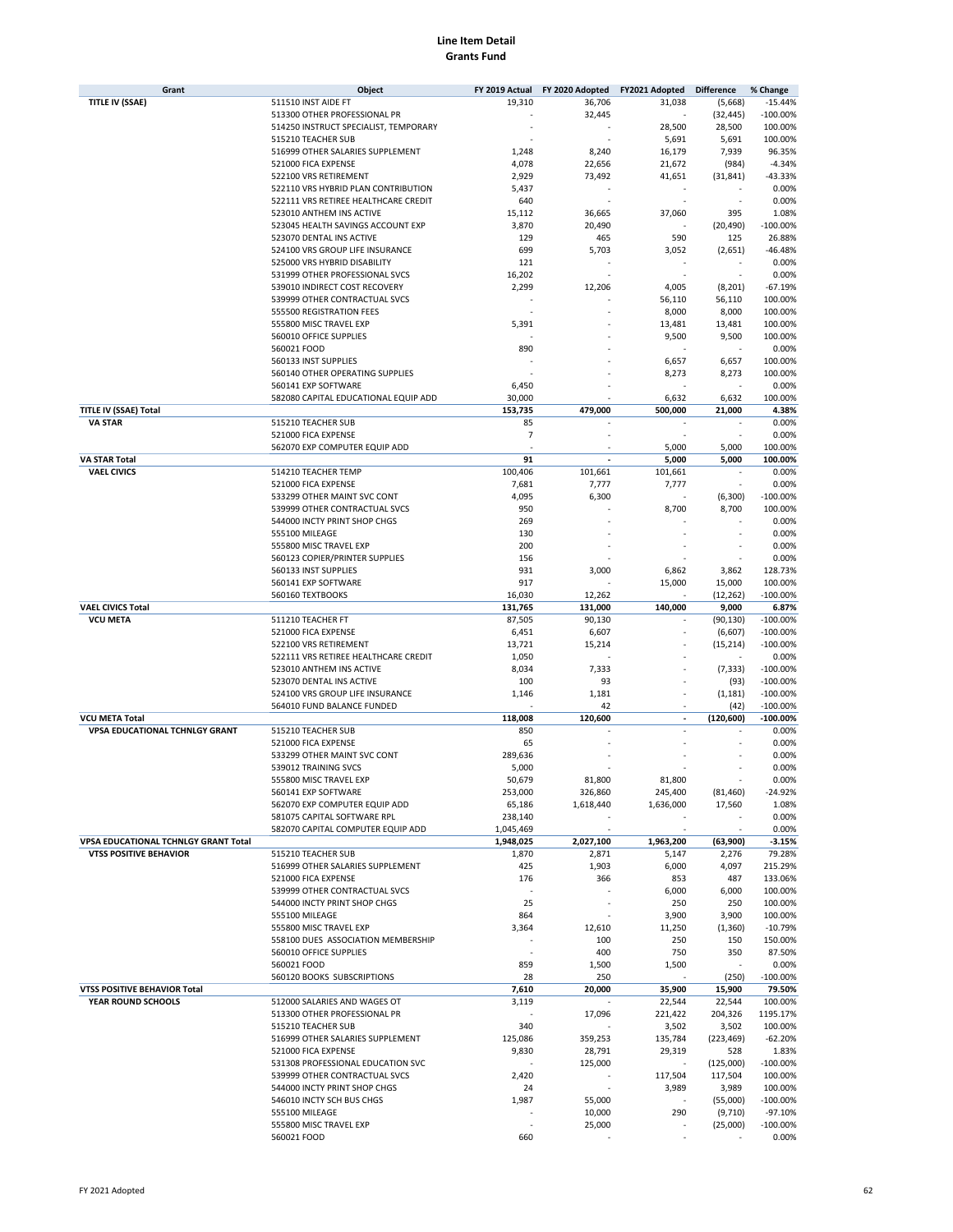| Grant                     | <b>Object</b>        | FY 2019 Actual | FY 2020 Adopted | <b>FY2021 Adopted</b> | <b>Difference</b> | % Change  |
|---------------------------|----------------------|----------------|-----------------|-----------------------|-------------------|-----------|
| <b>YEAR ROUND SCHOOLS</b> | 560133 INST SUPPLIES | 29.793         | 99.860          | 34.446                | (65.414)          | $-65.51%$ |
| YEAR ROUND SCHOOLS Total  |                      | 173.259        | 720.000         | 568.800               | (151.200)         | $-21.00%$ |
| <b>Grand Total</b>        |                      | 31,743,767     | 31.853.100      | 37.324.200            | 5.471.100         | 17.18%    |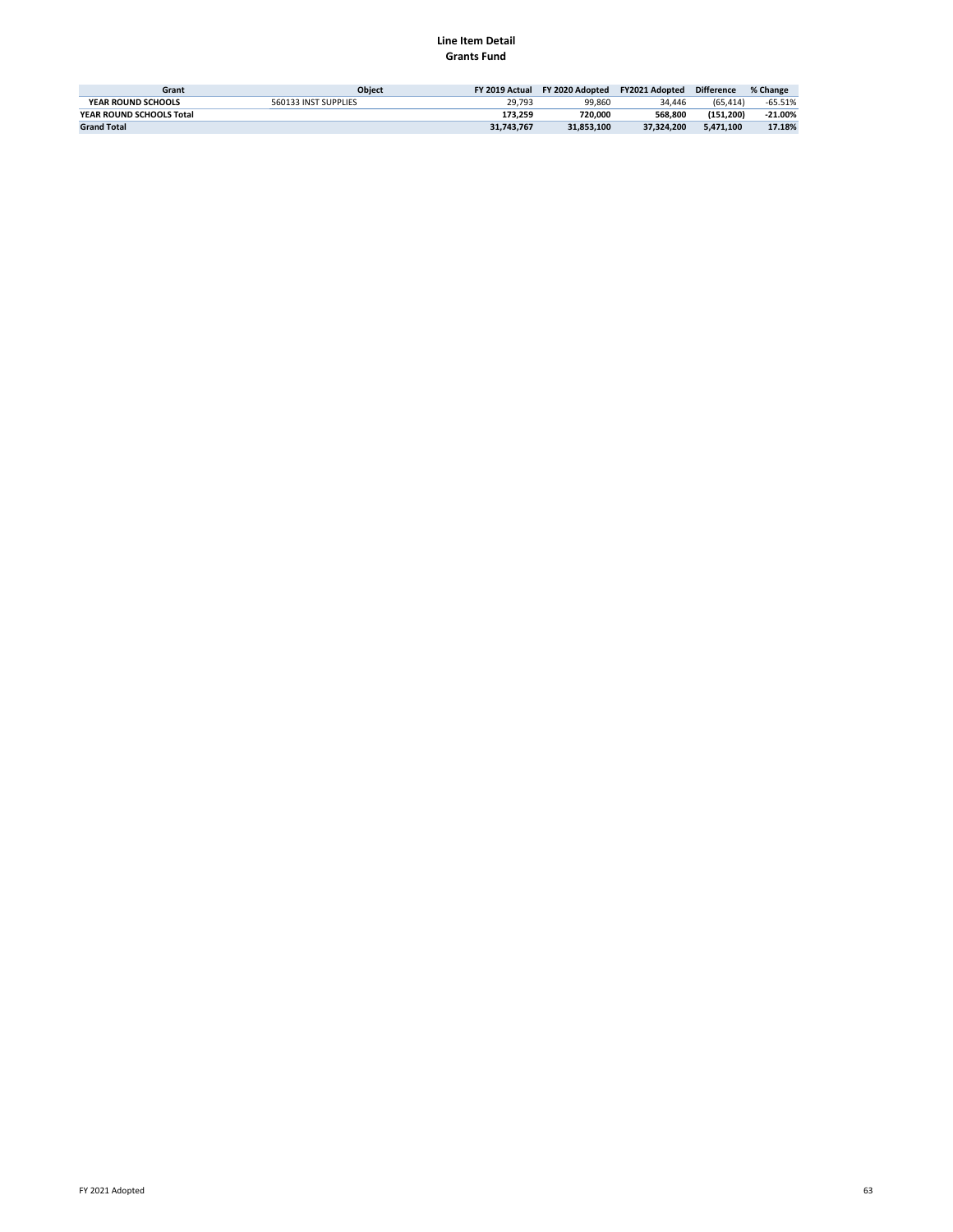#### **Line Item Detail Food Services Fund**

| Object                                                                 | FY 2019 Actual     | FY 2020 Adopted    | FY 2021 Adopted    | <b>Difference</b>      | % Change                 |
|------------------------------------------------------------------------|--------------------|--------------------|--------------------|------------------------|--------------------------|
| 511150 DIRECTOR FT                                                     | 130,001            |                    | 103,558            | 103,558                | 100.00%                  |
| 511160 ASST DIRECTOR FT                                                | 79,740             |                    | 55,188             | 55,188                 | 100.00%                  |
| 511170 SUPERVISOR FT                                                   | 399,540            | 411,526            | 551,242            | 139,716                | 33.95%                   |
| 511300 OTHER PROFESSIONAL FT                                           | 42,738             | 46,062             | 288,087            | 242,025                | 525.43%                  |
| 511350 SYSTEM ANALYST PROGRAMMER FT<br>511370 ACCOUNTANT AUDITOR       | 111,981            | 115,340            | 115,340            |                        | 0.00%<br>$-8.45%$        |
| 511500 CLERICAL FT                                                     | 159,192<br>160,580 | 163,968<br>169,157 | 150,118<br>122,325 | (13, 850)<br>(46, 832) | $-27.69%$                |
| 511610 TRADES CRAFTS FT                                                | 292,079            | 382,915            | 319,561            | (63, 354)              | $-16.55%$                |
| 511930 FOOD SVC MANAGER FT                                             | 2,272,688          | 2,435,526          | 2,474,444          | 38,918                 | 1.60%                    |
| 512000 SALARIES AND WAGES OT                                           | 478,142            | 451,140            | 460,500            | 9,360                  | 2.07%                    |
| 512930 FOOD SVC MANAGER OT                                             |                    | 8,807              |                    | (8,807)                | $-100.00%$               |
| 513930 FOOD SVC MANAGER PT                                             | 17,040             |                    |                    |                        | 0.00%                    |
| 513940 FOOD SVC WORKER PT                                              | 2,658,396          | 3,561,274          | 3,884,938          | 323,664                | 9.09%                    |
| 514500 CLERICAL TEMP                                                   | 50,803             | 56,650             | 100,000            | 43,350                 | 76.52%                   |
| 514930 FOOD SVC MANAGER TEMP                                           | 113,318            | 61,800             | 115,000            | 53,200                 | 86.08%                   |
| 514940 FOOD SVC WORKER TEMP                                            | 80,700             | 51,500             | 90,000             | 38,500                 | 74.76%                   |
| 515940 FOOD SVC WORKER SUB                                             | 410,847            | 231,750            | 410,000            | 178,250                | 76.91%                   |
| 516930 FOOD SVC MANAGER SUPPLEMENT                                     | 26,842             |                    |                    |                        | 0.00%                    |
| 516999 OTHER SALARIES SUPPLEMENT                                       | 17,400             | 46,350             | 18,000             | (28, 350)              | $-61.17%$                |
| 517150 DIRECTOR, SRP                                                   |                    | 133,901            | ٠                  | (133,901)              | $-100.00%$               |
| 517160 ASSISTANT DIRECTOR, SRP<br>517930 FOOD SVC MANAGER SRP          | 18,676             | 82,132<br>29,786   |                    | (82, 132)<br>(29, 786) | $-100.00%$<br>$-100.00%$ |
| 519006 ANNUAL LEAVE PAYOUT                                             | 5,380              | 10,000             | 3,000              | (7,000)                | $-70.00%$                |
| 519007 SICK LEAVE PAYOUT                                               | 14,745             | 15,000             | 3,000              | (12,000)               | $-80.00%$                |
| 519008 PERSONAL DAY PAYOUT                                             | 7,891              |                    |                    |                        | 0.00%                    |
| 521000 FICA EXPENSE                                                    | 557,182            | 640,943            | 708,695            | 67,752                 | 10.57%                   |
| 522100 VRS RETIREMENT                                                  | 392,526            | 663,567            | 732,491            | 68,924                 | 10.39%                   |
| 522110 VRS HYBRID PLAN CONTRIBUTION                                    | 157,850            |                    |                    |                        | 0.00%                    |
| 522111 VRS RETIREE HEALTHCARE CREDIT                                   | 35,046             |                    |                    |                        | 0.00%                    |
| 522200 SUPPLEMENTAL RETIREMENT                                         | 63,971             |                    |                    |                        | 0.00%                    |
| 523010 ANTHEM INS ACTIVE                                               | 745,008            | 894,626            | 919,088            | 24,462                 | 2.73%                    |
| 523045 HEALTH SAVINGS ACCOUNT EXP                                      | 39,550             |                    |                    |                        | 0.00%                    |
| 523070 DENTAL INS ACTIVE                                               | 10,470             | 11,346             | 14,632             | 3,286                  | 28.96%                   |
| 524100 VRS GROUP LIFE INSURANCE                                        | 48,163             | 52,892             | 54,773             | 1,881                  | 3.56%                    |
| 525000 VRS HYBRID DISABILITY                                           | 3,884              |                    |                    |                        | 0.00%                    |
| 527001 WORKERS COMP INDEMNITY<br>527002 WORKERS COMP MEDICAL AND OTHER | 24,835             | 60,000<br>90,000   | 25,000<br>100,000  | (35,000)               | $-58.33%$<br>11.11%      |
| 527003 WORKERS COMP AND OTHER CHGS                                     | 83,322<br>21,187   | 10,000             | 22,000             | 10,000<br>12,000       | 120.00%                  |
| 531100 PROFESSIONAL HEALTH SVCS                                        | 16                 |                    |                    |                        | 0.00%                    |
| 531300 MGMT CONSULTING SVC                                             | 357                | 500                |                    | (500)                  | $-100.00%$               |
| 531308 PROFESSIONAL EDUCATION SVC                                      | 87,155             |                    | 80,000             | 80,000                 | 100.00%                  |
| 531402 ENGINEERING SVCS                                                |                    | 40,000             |                    | (40,000)               | $-100.00%$               |
| 533112 ELECTRICAL EQUIP REPAIR MAINT                                   | 400                | 500                | 500                |                        | 0.00%                    |
| 533131 HVAC REPAIR MAINT                                               |                    | 5,000              | 5,000              |                        | 0.00%                    |
| 533149 OTHER EQUIP REPAIR MAINT                                        | 1,510              | 1,500              | 1,500              |                        | 0.00%                    |
| 533231 HVAC ANNUAL MAINT CONTRACT                                      | 1,483              | 1,750              | 1,750              |                        | 0.00%                    |
| 533275 SOFTWARE MAINT ANNUAL CONTRACT                                  | 47,356             | 75,000             | 83,004             | 8,004                  | 10.67%                   |
| 533299 OTHER MAINT SVC CONT                                            | 18,005             | 135,000            | 34,500             | (100, 500)             | $-74.44%$                |
| 535000 PRINTING AND BINDING SVCS                                       | 4,567              | 15,000             | 5,500              | (9,500)                | $-63.33%$                |
| 536001 MEDIA ADVERTISING<br>537000 LAUNDRY AND DRYCLEANING SVCS        | 32,060             | 57,000             | 60,000             | 3,000                  | 5.26%                    |
| 538100 TUITION PAID DIVISION INSTATE                                   | 310                | 2,000<br>1,000     | 750<br>1,000       | (1,250)                | $-62.50%$<br>0.00%       |
| 539002 FINGERPRINT FEES                                                | 7,292              | 20,000             | 15,000             | (5,000)                | $-25.00%$                |
| 539027 LATE FEE                                                        | 272                |                    | 275                | 275                    | 100.00%                  |
| 539040 FOOD PROCESSING                                                 | 740,282            | 800,000            | 800,000            |                        | 0.00%                    |
| 539999 OTHER CONTRACTUAL SVCS                                          | 178,791            | 163,500            | 243,500            | 80,000                 | 48.93%                   |
| 542000 INCTY FLEET VEHICLE OPERATION                                   | 12,191             | 25,000             | 13,500             | (11,500)               | $-46.00%$                |
| 542006 INCTY FLEET FUEL SALES                                          | 11,040             | 15,000             | 11,500             | (3,500)                | $-23.33%$                |
| 544000 INCTY PRINT SHOP CHGS                                           | 14,343             | 15,000             | 30,000             | 15,000                 | 100.00%                  |
| 545010 INCTY RISK MGMT SELF INS                                        | 26,182             | 26,182             | 26,182             |                        | 0.00%                    |
| 546800 INCTY RADIO SHOP CHGS                                           | 1,300              |                    |                    |                        | 0.00%                    |
| 551100 ELECTRIC SVCS                                                   | 15,082             | 15,000             | 15,000             |                        | 0.00%                    |
| 551210 HEATING NATURAL GAS                                             | 1,429              | 1,500              | 1,500              |                        | 0.00%                    |
| 552100 POSTAL SVCS                                                     | 11,686             | 15,000             | 12,500             | (2,500)                | $-16.67%$                |
| 552300 TELECOMMUNICATIONS                                              | 165                | 500                | 500                |                        | 0.00%                    |
| 552320 WIRELESS PHONE SVC CHGS<br>554100 LEASE RENT EQUIP              | 10,050             | 13,650             | 11,675             | (1, 975)               | $-14.47%$<br>0.00%       |
| 554200 BLDG RENT OR LEASE                                              | 1,288<br>801,537   | 980,000            | 900,000            | (80,000)               | $-8.16%$                 |
| 554220 FACILITY RENTAL                                                 |                    | 7,000              |                    | (7,000)                | $-100.00%$               |
| 554240 COLD STORAGE FACILITY RENTAL                                    | 17,532             | 20,000             | 7,000              | (13,000)               | $-65.00%$                |
| 555100 MILEAGE                                                         | 39,545             | 48,500             | 45,500             | (3,000)                | $-6.19%$                 |
| 555200 EDUCATION AND CONFERENCES                                       |                    | 500                | 13,500             | 13,000                 | 2600.00%                 |
| 555320 LODGING                                                         | 1,057              | 9,500              | 5,500              | (4,000)                | $-42.11%$                |
| 555410 AIR FARES                                                       |                    | 4,000              | 4,500              | 500                    | 12.50%                   |
| 555500 REGISTRATION FEES                                               | 1,895              | 3,500              | 4,000              | 500                    | 14.29%                   |
| 555700 MEALS PER DIEM                                                  |                    | 4,500              | 5,000              | 500                    | 11.11%                   |
| 555800 MISC TRAVEL EXP                                                 | 2,301              | 2,000              | 3,000              | 1,000                  | 50.00%                   |
| 558100 DUES ASSOCIATION MEMBERSHIP                                     | 443                | 500                | 500                |                        | 0.00%                    |
| 558940 BUSINESS MEALS                                                  |                    | 1,500              | 500                | (1,000)                | $-66.67%$                |
| 559100 OTHER FEES AND CHARGES                                          | 316,275            | 620,000            | 350,000            | (270,000)              | $-43.55%$                |
| 559980 BAD DEBT EXP<br>560010 OFFICE SUPPLIES                          | 122,784<br>104,834 | 70,018             | 220,000<br>65,500  | 220,000<br>(4,518)     | 100.00%<br>$-6.45%$      |
| 560020 FOOD AND FOOD SRV SUPPLIES                                      |                    | 5,000              | 500                | (4,500)                | $-90.00%$                |